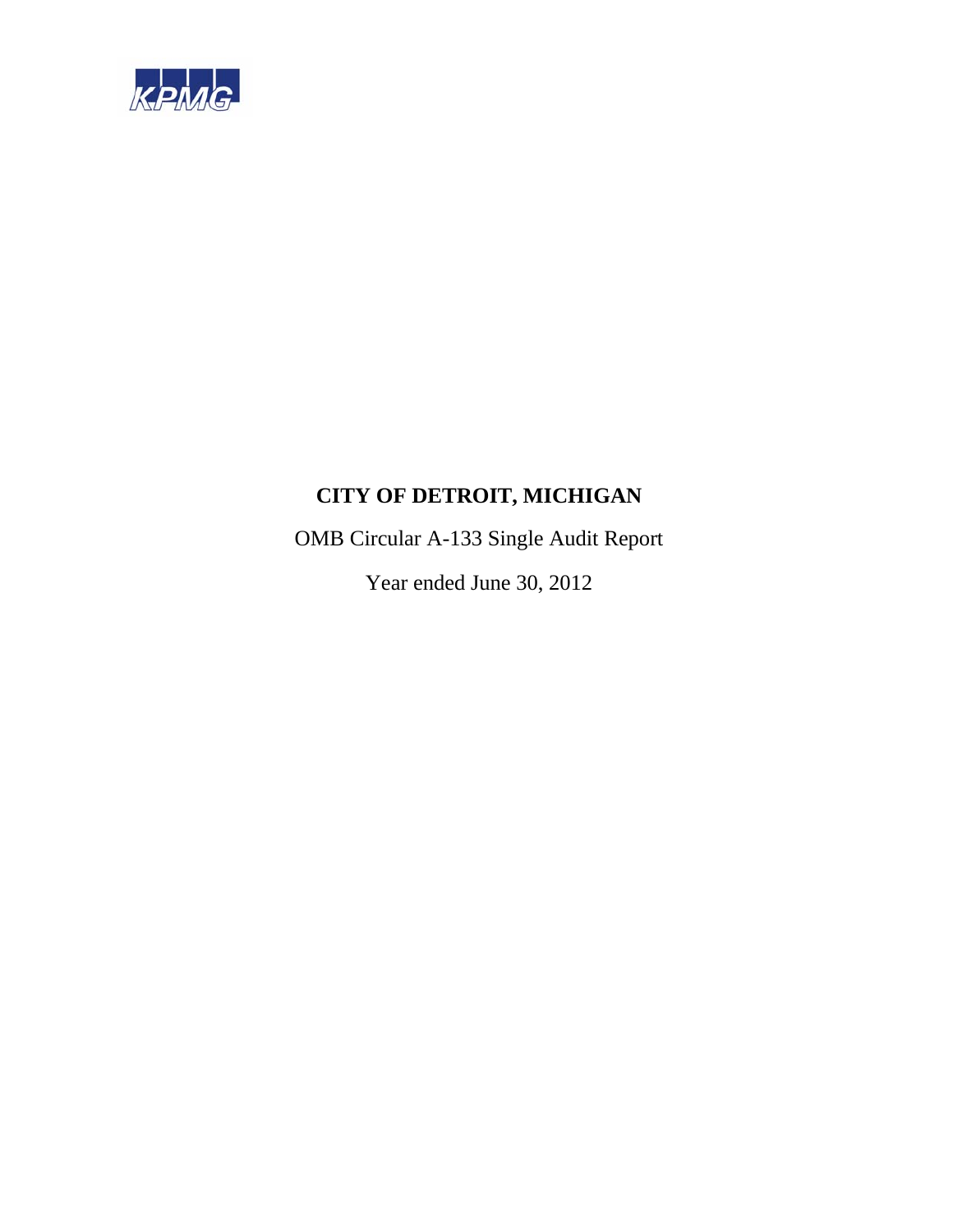# **Table of Contents**

**Page(s)** 

| Independent Auditors' Report on Internal Control over Financial Reporting and on Compliance<br>and Other Matters Based on an Audit of Financial Statements Performed in Accordance with<br>Government Auditing Standards | $1 - 2$    |
|--------------------------------------------------------------------------------------------------------------------------------------------------------------------------------------------------------------------------|------------|
| Independent Auditors' Report on Compliance with Requirements That Could Have a Direct and<br>Material Effect on Each Major Program and on Internal Control over Compliance in                                            |            |
| Accordance with OMB Circular A-133                                                                                                                                                                                       | $3 - 14$   |
| Schedule of Expenditures of Federal Awards                                                                                                                                                                               | $15 - 18$  |
| Notes to the Schedule of Expenditures of Federal Awards                                                                                                                                                                  | $19 - 20$  |
| Schedule of Findings and Questioned Costs                                                                                                                                                                                | $21 - 179$ |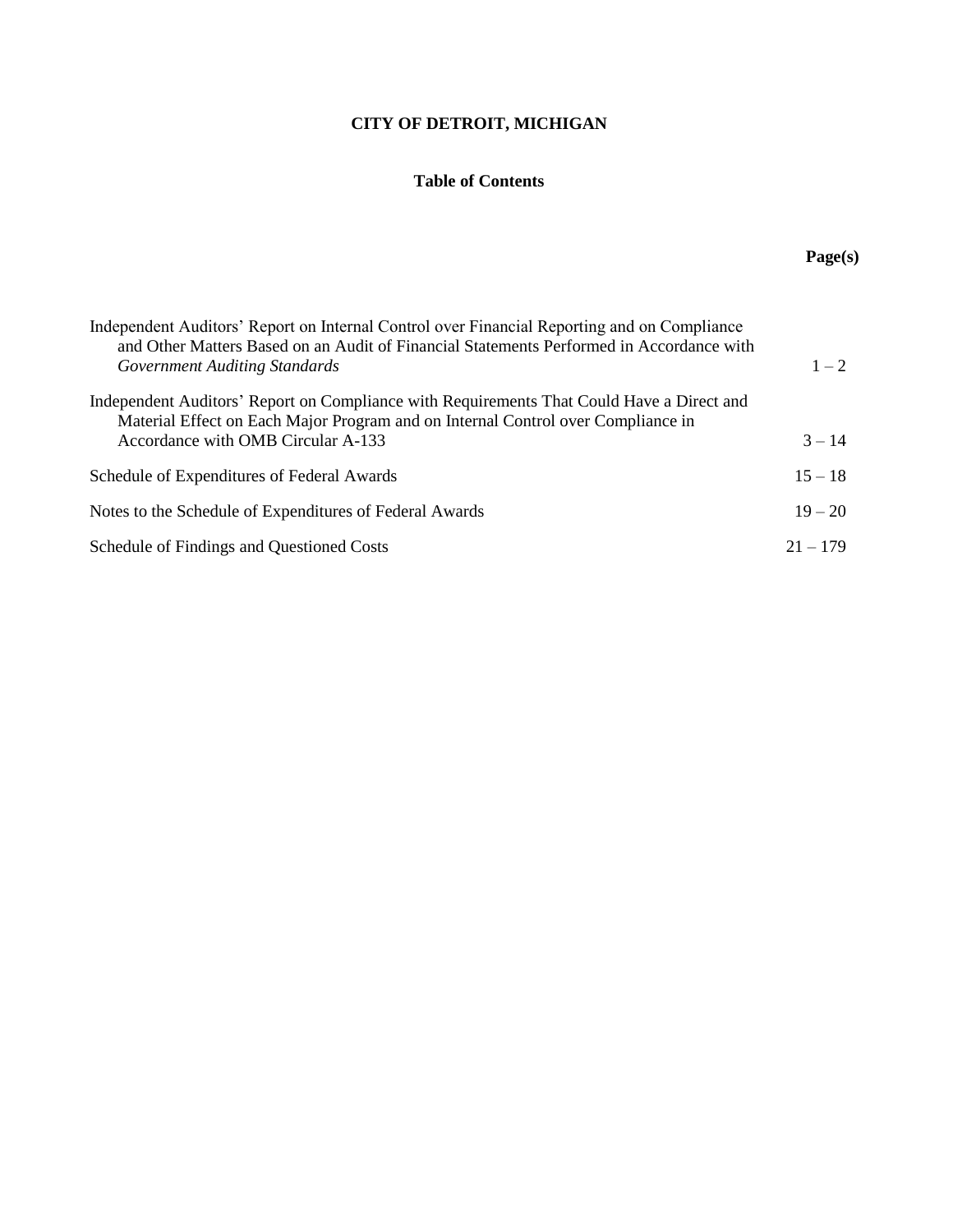

**KPMG LLP** Suite 1900 150 West Jefferson Detroit, MI 48226

**Independent Auditors' Report on Internal Control over Financial Reporting and on Compliance and Other Matters Based on an Audit of Financial Statements Performed in Accordance with** *Government Auditing Standards*

The Honorable Mayor Dave Bing and The Honorable Members of the City Council City of Detroit, Michigan:

We have audited the financial statements of the governmental activities, the business-type activities, the aggregate discretely presented component units, each major fund, and the aggregate remaining fund information of the City of Detroit, Michigan (the City), as of and for the year ended June 30, 2012, which collectively comprise the City's basic financial statements and have issued our report thereon dated December 28, 2012. Our report was modified to include a reference to other auditors and to emphasize the City has an accumulated unassigned deficit in the General Fund of \$326.6 million as of June 30, 2012, which has resulted from operating deficits over the past several years. We conducted our audit in accordance with auditing standards generally accepted in the United States of America and the standards applicable to financial audits contained in *Government Auditing Standards* issued by the Comptroller General of the United States. Other auditors audited the financial statements of the General Retirement System, the Policemen and Firemen Retirement System, and all of the discretely presented component units, as described in our report on the City's basic financial statements. The financial statements of the General Retirement System, Policemen and Firemen Retirement System, and certain discretely presented component units identified in footnote I (a) were not audited in accordance with *Government Auditing Standards*. This report does not include the results of the other auditors' testing of internal control over financial reporting or compliance and other matters that are reported on separately by those auditors.

### **Internal Control over Financial Reporting**

Management of the City is responsible for establishing and maintaining effective internal control over financial reporting. In planning and performing our audit, we considered the City's internal control over financial reporting as a basis for designing our auditing procedures for the purpose of expressing our opinions on the financial statements, but not for the purpose of expressing an opinion on the effectiveness of the City's internal control over financial reporting. Accordingly, we do not express an opinion on the effectiveness of the City's internal control over financial reporting.

Our consideration of internal control over financial reporting was for the limited purpose described in the preceding paragraph and would not necessarily identify all deficiencies in internal control over financial reporting that might be significant deficiencies or material weaknesses, and therefore, there can be no assurance that all deficiencies, significant deficiencies, or material weaknesses have been identified. However, as discussed below, we identified certain deficiencies in internal control over financial reporting that we consider to be material weaknesses.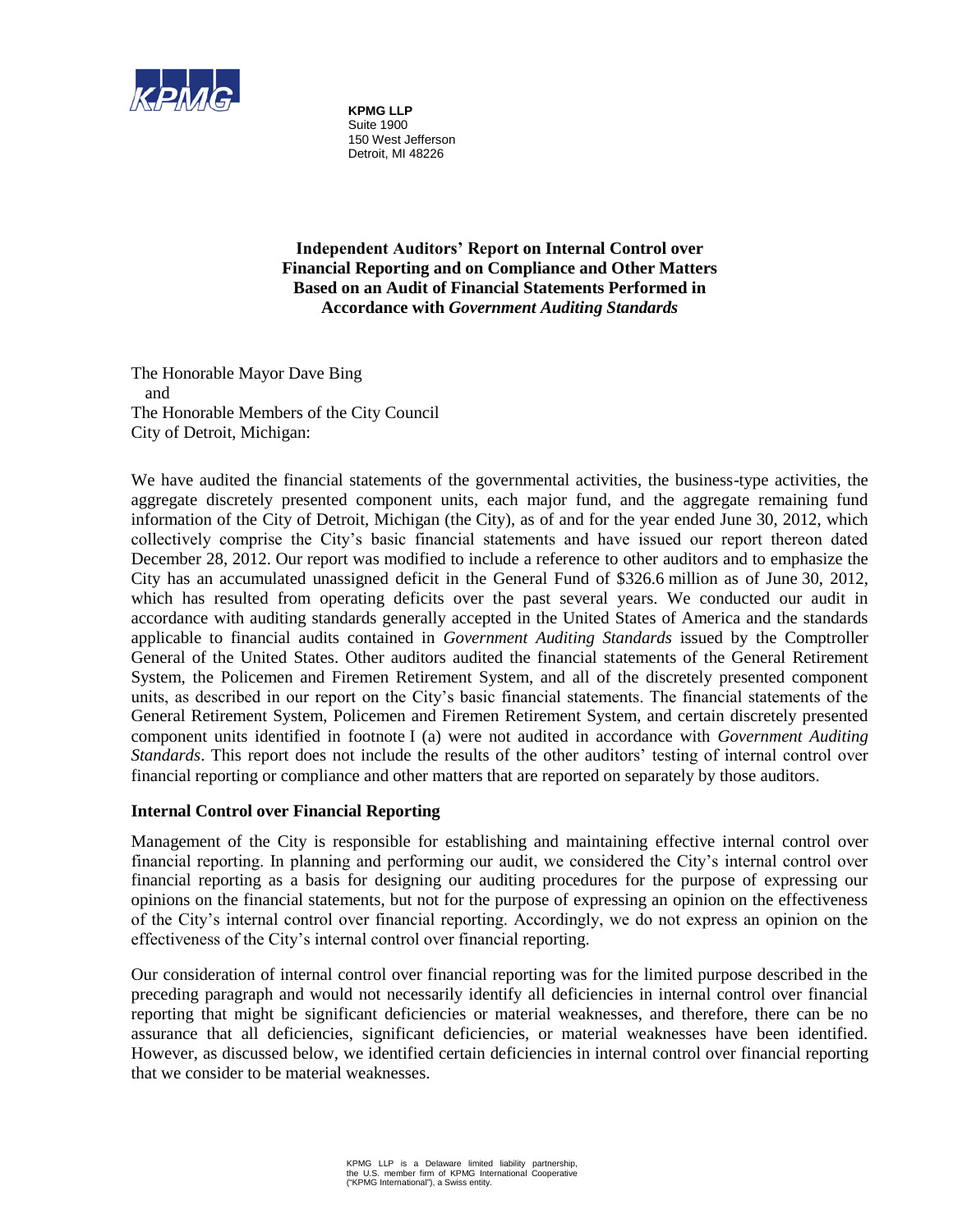

A deficiency in internal control over financial reporting exists when the design or operation of a control does not allow management or employees, in the normal course of performing their assigned functions, to prevent, or detect and correct misstatements on a timely basis. A material weakness is a deficiency, or combination of deficiencies, in internal control over financial reporting, such that there is a reasonable possibility that a material misstatement of the City's financial statements will not be prevented, or detected and corrected on a timely basis. We consider the deficiencies in the City's internal control over financial reporting described in the accompanying schedule of findings and responses as findings 2012-01, 2012-02, and 2012-03 to be material weaknesses.

### **Compliance and Other Matters**

As part of obtaining reasonable assurance about whether the City's financial statements are free of material misstatement, we performed tests of its compliance with certain provisions of laws, regulations, contracts, and grant agreements, noncompliance with which could have a direct and material effect on the determination of financial statement amounts. However, providing an opinion on compliance with those provisions was not an objective of our audit, and accordingly, we do not express such an opinion. The results of our tests disclosed instances of noncompliance or other matters that are required to be reported under *Government Auditing Standards* and which are described in the accompanying schedule of findings and responses as findings 2012-04, 2012-05, and 2012-06.

The City's responses to the findings identified in our audit are described in the accompanying schedule of findings and responses. We did not audit the City's responses, and accordingly, we express no opinion on them.

This report is intended solely for the information and use of the Mayor, City Council, City management, federal awarding and pass-through agencies, and the Treasurer of the State of Michigan, and is not intended to be and should not be used by anyone other than these specified parties.



Detroit, Michigan December 28, 2012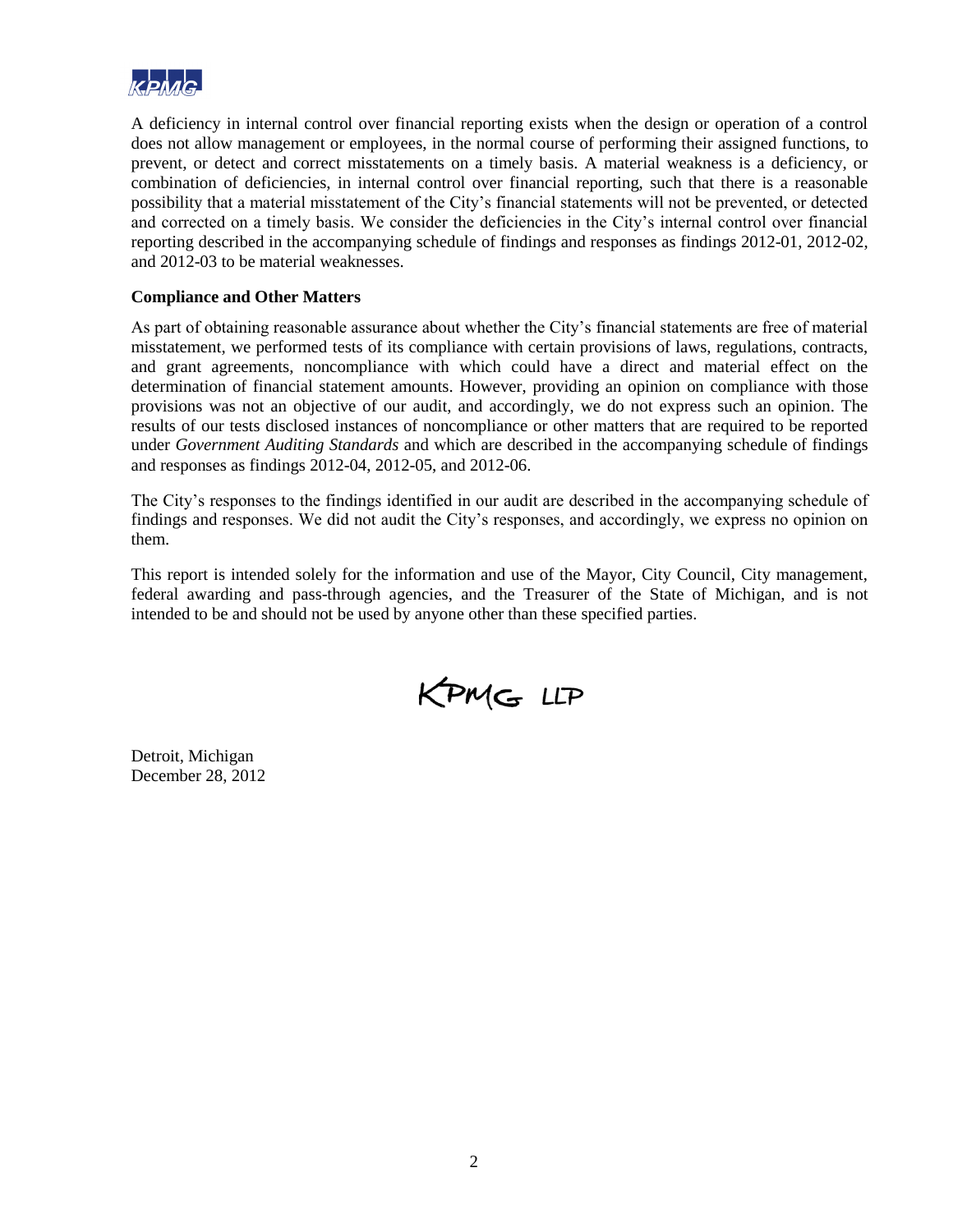

**KPMG LLP** Suite 1900 150 West Jefferson Detroit, MI 48226

**Independent Auditors' Report on Compliance with Requirements That Could Have a Direct and Material Effect On Each Major Program and on Internal Control over Compliance in Accordance with OMB Circular A-133** 

The Honorable Mayor Dave Bing and The Honorable Members of the City Council City of Detroit, Michigan:

### **Compliance**

We have audited the City of Detroit, Michigan's (the City) compliance with the types of compliance requirements described in the U.S. Office of Management and Budget (OMB) *Circular A-133 Compliance Supplement* that could have a direct or material effect on each of the City's major federal programs for the year ended June 30, 2012. The City's major federal programs are identified in the summary of auditors' results section of the accompanying schedule of findings and questioned costs. Compliance with the requirements of laws, regulations, contracts, and grants applicable to each of its major federal programs is the responsibility of the City's management. Our responsibility is to express an opinion on the City's compliance based on our audit.

The City's basic financial statements include the operations of the Detroit Brownfield Redevelopment Authority, Detroit Public Library, Detroit Transportation Corporation, Downtown Development Authority, Eastern Market Corporation, Economic Development Corporation, Greater Detroit Resource Recovery Authority, Local Development Finance Authority, Museum of African American History, and Detroit Land Bank Authority as discretely presented component units, which received federal awards that are not included in the schedule of expenditures of federal awards for the year ended June 30, 2012. Our audit, described below, did not include the operations of the Detroit Brownfield Redevelopment Authority, Detroit Public Library, Detroit Transportation Corporation, Downtown Development Authority, Eastern Market Corporation, Economic Development Corporation, Greater Detroit Resource Recovery Authority, Local Development Finance Authority, Museum of African American History, and Detroit Land Bank Authority, because these component units engaged other auditors to perform audits in accordance with OMB Circular A-133.

Except as discussed in the following four paragraphs, we conducted our audit of compliance in accordance with auditing standards generally accepted in the United States of America; the standards applicable to financial audits contained in *Government Auditing Standards*, issued by the Comptroller General of the United States; and OMB Circular A-133, *Audits of States, Local Governments, and Non-Profit Organizations*. Those standards and OMB Circular A-133 require that we plan and perform the audit to obtain reasonable assurance about whether noncompliance with the types of compliance requirements referred to above that could have a direct and material effect on a major federal program occurred. An audit includes examining, on a test basis, evidence about the City's compliance with those requirements and performing such other procedures as we considered necessary in the circumstances. We believe that our audit provides a reasonable basis for our opinion. Our audit does not provide a legal determination of the City's compliance with those requirements.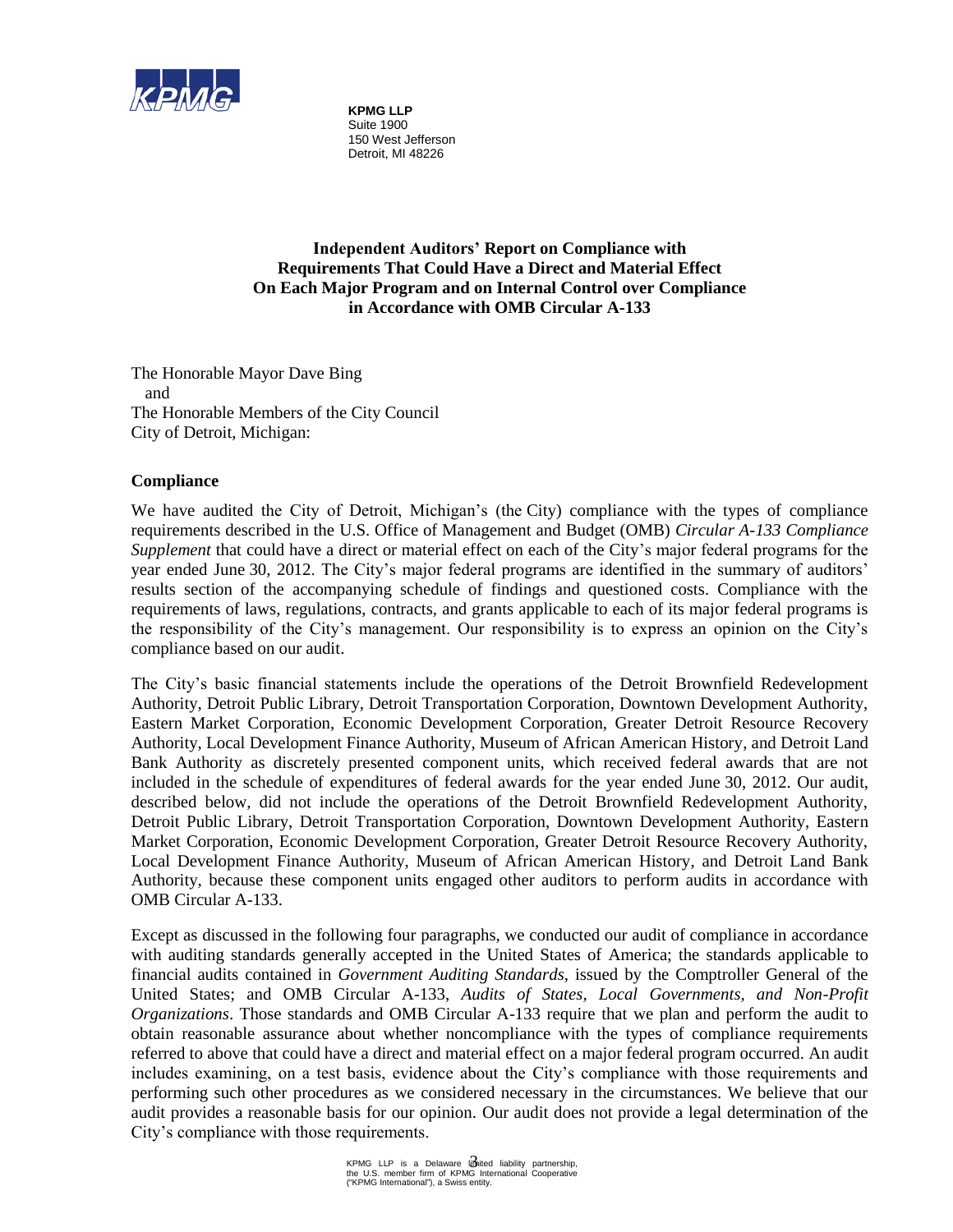

We were unable to obtain sufficient documentation supporting the compliance of the City with the Neighborhood Stabilization Program 2 (CFDA #14.256) regarding the Reporting, and Special Tests & Provisions: Environmental Reviews compliance requirements as discussed in Findings 2012-30, and 2012- 31, in the accompanying schedule of findings and questioned costs, nor were we able to satisfy ourselves as to the City's compliance with those requirements by other auditing procedures. In our opinion, except for the effects of such noncompliance, if any, as might have been determined had we been able to examine sufficient evidence regarding the City's compliance with the requirements of the Neighborhood Stabilization Program 2 regarding Reporting and Special Tests & Provisions: Environmental Reviews, and because of the effects of the noncompliance described in Table I, the City did not comply, in all material respects, with the compliance requirements referred to above that could have a direct and material effect on the Neighborhood Stabilization Program 2 for the year ended June 30, 2012.

In addition, we were unable to obtain sufficient documentation supporting the compliance of the City with the Weatherization for Low-Income Persons program (CFDA #81.042) regarding the Activities Allowed or Unallowed and Allowable Costs/Cost Principles, Cash Management, and Eligibility compliance requirements as discussed in Findings 2012-57, 2012-58, and 2012-60, respectively, in the accompanying schedule of findings and questioned costs, nor were we able to satisfy ourselves as to the City's compliance with those requirements by other auditing procedures. In our opinion, except for the effects of such noncompliance, if any, as might have been determined had we been able to examine sufficient evidence regarding the City's compliance with the requirements of the Weatherization for Low-Income Persons program regarding Activities Allowed or Unallowed and Allowable Costs/Cost Principles, Cash Management, and Eligibility, and because of the effects of the noncompliance described in Table I, the City did not comply, in all material respects, with the compliance requirements referred to above that could have a direct and material effect on the Weatherization for Low-Income Persons program for the year ended June 30, 2012. As identified in Table IV, the results of our auditing procedures also disclosed another instance of noncompliance with those requirements, which is required to be reported in accordance with OMB Circular A-133, and which is described in the accompanying schedule of findings and questioned costs as finding 2012-63.

In addition, we were unable to obtain sufficient documentation supporting the compliance of the City with the Community Services Block Grant program (CFDA #93.569, 93.710) regarding the Activities Allowed or Unallowed and Allowable Costs/Cost Principles, Cash Management, Eligibility, and Subrecipient Monitoring compliance requirements as discussed in Findings 2012-75 and 2012-76, 2012-77, 2012-78, and 2012-82, respectively, in the accompanying schedule of findings and questioned costs, nor were we able to satisfy ourselves as to the City's compliance with those requirements by other auditing procedures. In our opinion, except for the effects of such noncompliance, if any, as might have been determined had we been able to examine sufficient evidence regarding the City's compliance with the requirements of the Community Services Block Grant program regarding Activities Allowed or Unallowed and Allowable Costs/Cost Principles, Cash Management, Eligibility, and Subrecipient Monitoring, and because of the effects of the noncompliance described in Table I, the City did not comply, in all material respects, with the compliance requirements referred to above that could have a direct and material effect on the Community Services Block Grant program for the year ended June 30, 2012. As identified in Table IV, the results of our auditing procedures also disclosed another instance of noncompliance with those requirements, which is required to be reported in accordance with OMB Circular A-133, and which is described in the accompanying schedule of findings and questioned costs as finding 2012-79.

In addition, we were unable to obtain sufficient documentation supporting the compliance of the City with the Head Start program (CFDA #93.600, 93.708) regarding the Earmarking, and Subrecipient Monitoring compliance requirements as discussed in Finding 2012-88, and 2012-91 in the accompanying schedule of findings and questioned costs, nor were we able to satisfy ourselves as to the City's compliance with those requirements by other auditing procedures. In our opinion, except for the effects of such noncompliance, if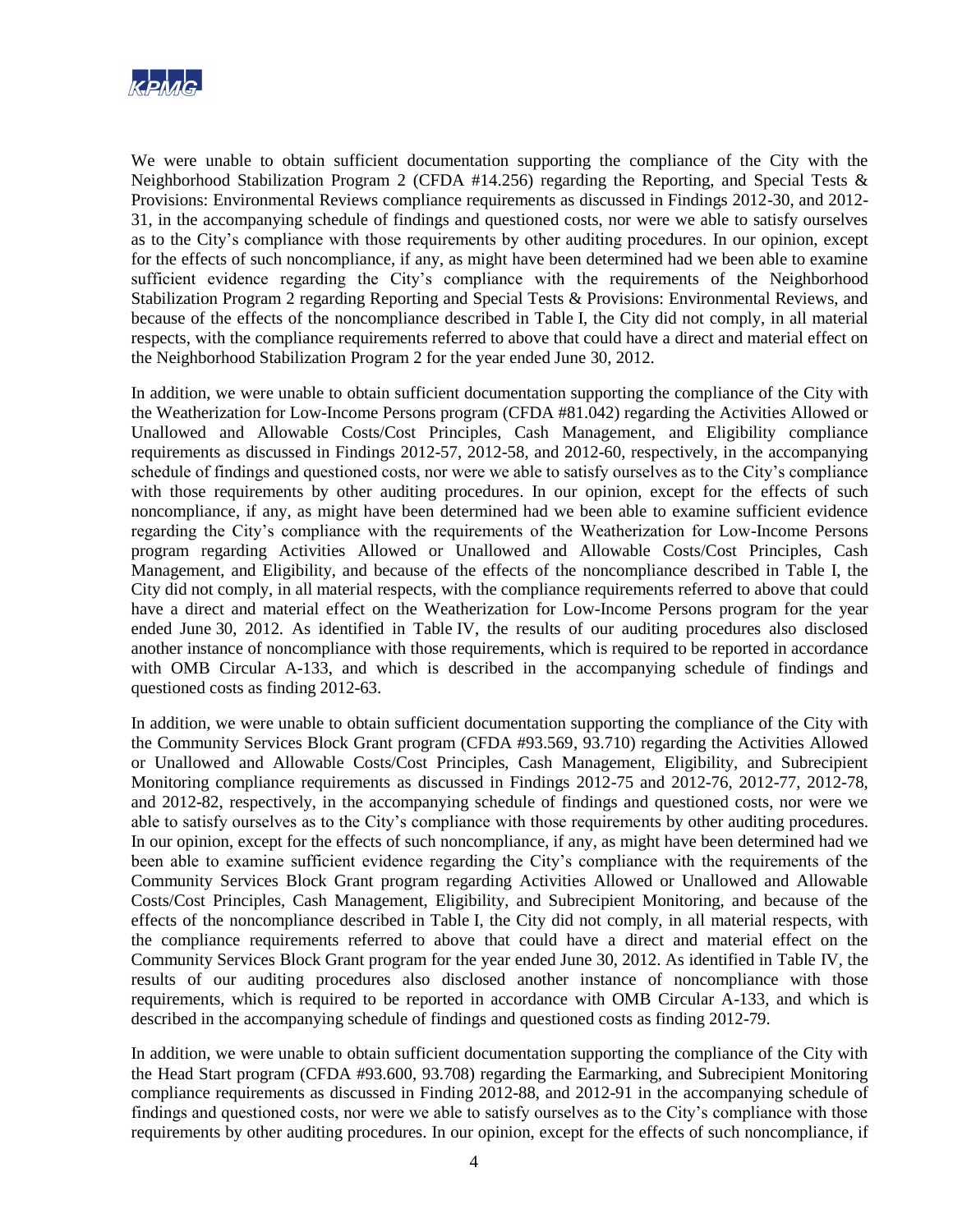

any, as might have been determined had we been able to examine sufficient evidence regarding the City's compliance with the requirements of the Head Start program regarding Earmarking and Subrecipient Monitoring, and because of the effects of the noncompliance described in Table I, the City did not comply, in all material respects, with the compliance requirements referred to above that could have a direct and material effect on the Head Start program for the year ended June 30, 2012.

### **TABLE I – MATERIAL NONCOMPLIANCE NOTED IN PROGRAMS WITH SCOPE LIMITATIONS**

| Federal<br><b>Awarding</b><br><b>Agency</b> | <b>CFDA</b><br>Number(s) | <b>Federal Program</b>                      | Compliance<br><b>Requirement</b>                                    | <b>Finding Number</b> |
|---------------------------------------------|--------------------------|---------------------------------------------|---------------------------------------------------------------------|-----------------------|
| Housing and Urban<br>Development            | 14.256                   | Neighborhood<br>Stabilization<br>Program 2  | Cash Management                                                     | 2012-26               |
| Housing and Urban<br>Development            | 14.256                   | Neighborhood<br>Stabilization<br>Program 2  | Earmarking                                                          | 2012-27               |
| Housing and Urban<br>Development            | 14.256                   | Neighborhood<br>Stabilization<br>Program 2  | Period of<br>Availability                                           | 2012-28               |
| Housing and Urban<br>Development            | 14.256                   | Neighborhood<br>Stabilization<br>Program 2  | Procurement,<br>Suspension and<br>Debarment                         | 2012-29               |
| Energy                                      | 81.042                   | Weatherization for<br>Low-Income<br>Persons | Davis-Bacon Act                                                     | 2012-59               |
| Energy                                      | 81.042                   | Weatherization for<br>Low-Income<br>Persons | Procurement,<br>Suspension and<br>Debarment                         | 2012-61               |
| Energy                                      | 81.042                   | Weatherization for<br>Low-Income<br>Persons | Reporting and<br>Period of<br>Availability                          | 2012-62               |
| <b>Health and Human</b><br>Services         | 93.569, 93.710           | Community<br><b>Services Block</b><br>Grant | Reporting                                                           | 2012-80               |
| <b>Health and Human</b><br>Services         | 93.569, 93.710           | Community<br><b>Services Block</b><br>Grant | Reporting                                                           | 2012-81               |
| Health and Human<br>Services                | 93.569, 93.710           | Community<br>Services Block<br>Grant        | Special Tests &<br>Provisions: Criminal<br><b>Background Checks</b> | 2012-83               |
| Health and Human                            | 93.600, 93.708           | <b>Head Start</b>                           | Activities Allowed<br>or Unallowed and                              | 2012-84               |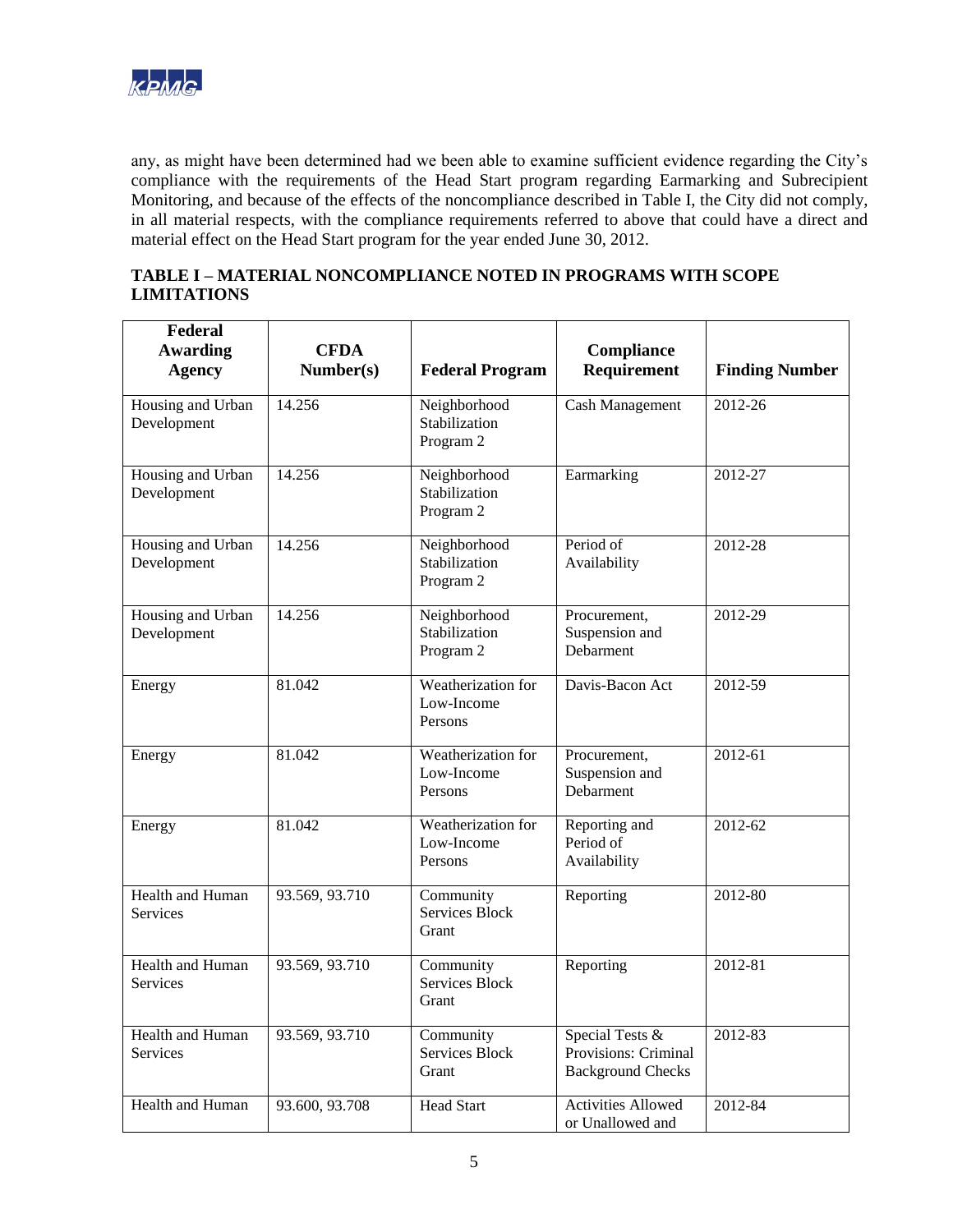

| Federal<br>Awarding<br><b>Agency</b>       | <b>CFDA</b><br>Number(s) | <b>Federal Program</b> | Compliance<br>Requirement                                                              | <b>Finding Number</b> |
|--------------------------------------------|--------------------------|------------------------|----------------------------------------------------------------------------------------|-----------------------|
| Services                                   |                          |                        | Allowable<br>Costs/Cost<br>Principles                                                  |                       |
| Health and Human<br><b>Services</b>        | 93.600, 93.708           | <b>Head Start</b>      | <b>Activities Allowed</b><br>or Unallowed and<br>Allowable<br>Costs/Cost<br>Principles | 2012-85               |
| Health and Human<br>Services               | 93.600, 93.708           | <b>Head Start</b>      | Cash Management                                                                        | 2012-86               |
| <b>Health and Human</b><br><b>Services</b> | 93.600, 93.708           | <b>Head Start</b>      | Earmarking                                                                             | 2012-87               |
| <b>Health and Human</b><br><b>Services</b> | 93.600, 93.708           | <b>Head Start</b>      | Procurement,<br>Suspension and<br>Debarment                                            | 2012-89               |
| <b>Health and Human</b><br>Services        | 93.600                   | <b>Head Start</b>      | Reporting                                                                              | 2012-90               |

As identified in Table II and described in the accompanying schedule of findings and questioned costs, the City did not comply with certain compliance requirements that are applicable to certain of its major federal programs. Compliance with such requirements is necessary, in our opinion, for the City to comply with the requirements applicable to the identified major federal programs.

# **TABLE II – MATERIAL NONCOMPLIANCE NOTED IN PROGRAMS RESULTING IN ADVERSE OPINION**

| Federal<br>Awarding<br><b>Agency</b> | <b>CFDA</b><br>Number(s) | <b>Federal Program</b>                                                                     | <b>Compliance</b><br>Requirement                                                       | <b>Finding Number</b> |
|--------------------------------------|--------------------------|--------------------------------------------------------------------------------------------|----------------------------------------------------------------------------------------|-----------------------|
| Agriculture                          | 10.557                   | Special<br>Supplemental<br><b>Nutrition Program</b><br>for Women, Infants,<br>and Children | <b>Activities Allowed</b><br>or Unallowed and<br>Allowable<br>Costs/Cost<br>Principles | 2012-08               |
| Agriculture                          | 10.557                   | Special<br>Supplemental<br><b>Nutrition Program</b><br>for Women, Infants,<br>and Children | Procurement.<br>Suspension and<br><b>Debarment</b>                                     | 2012-09               |
| Agriculture                          | 10.557                   | Special<br>Supplemental                                                                    | Subrecipient                                                                           | 2012-10               |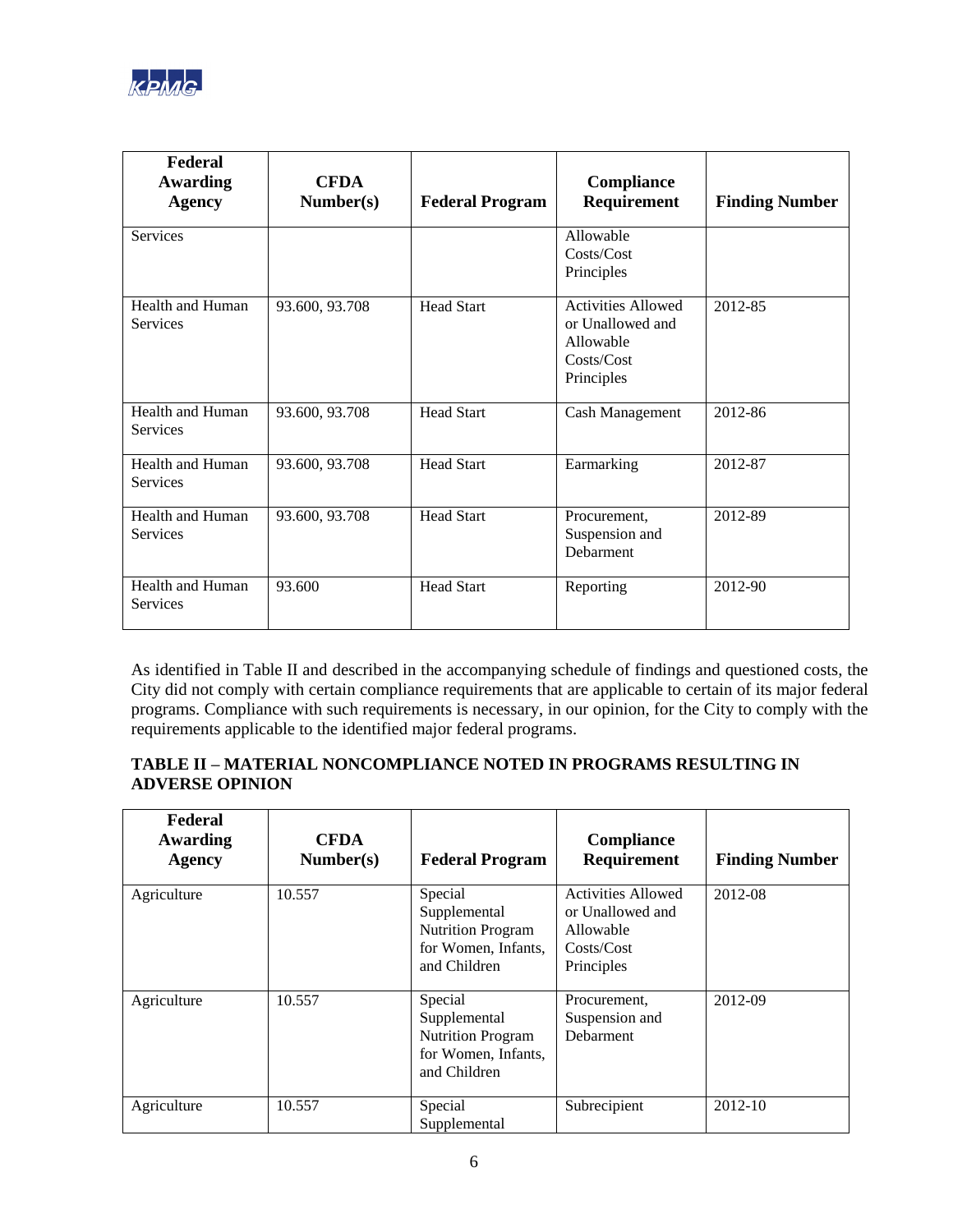

| Federal<br><b>Awarding</b><br><b>Agency</b> | <b>CFDA</b><br>Number(s) | <b>Federal Program</b>                                                | Compliance<br>Requirement                                                              | <b>Finding Number</b> |
|---------------------------------------------|--------------------------|-----------------------------------------------------------------------|----------------------------------------------------------------------------------------|-----------------------|
|                                             |                          | Nutrition Program<br>for Women, Infants,<br>and Children              | Monitoring                                                                             |                       |
| Housing and Urban<br>Development            | 14.218, 14.253           | Community<br>Development Block<br>Grants/Entitlement<br><b>Grants</b> | <b>Activities Allowed</b><br>or Unallowed and<br>Allowable<br>Costs/Cost<br>Principles | 2012-11               |
| Housing and Urban<br>Development            | 14.218, 14.253           | Community<br>Development Block<br>Grants/Entitlement<br>Grants        | <b>Activities Allowed</b><br>or Unallowed and<br>Allowable<br>Costs/Cost<br>Principles | 2012-12               |
| Housing and Urban<br>Development            | 14.218, 14.253           | Community<br>Development Block<br>Grants/Entitlement<br>Grants        | Cash Management                                                                        | 2012-13               |
| Housing and Urban<br>Development            | 14.218, 14.253           | Community<br>Development Block<br>Grants/Entitlement<br>Grants        | Earmarking                                                                             | 2012-14               |
| Housing and Urban<br>Development            | 14.218, 14.253           | Community<br>Development Block<br>Grants/Entitlement<br>Grants        | Procurement,<br>Suspension and<br>Debarment                                            | 2012-15               |
| Housing and Urban<br>Development            | 14.218                   | Community<br>Development Block<br>Grants/Entitlement<br>Grants        | Reporting                                                                              | 2012-17               |
| Housing and Urban<br>Development            | 14.218, 14.253           | Community<br>Development Block<br>Grants/Entitlement<br>Grants        | Reporting                                                                              | 2012-18               |
| Housing and Urban<br>Development            | 14.218, 14.253           | Community<br>Development Block<br>Grants/Entitlement<br>Grants        | Subrecipient<br>Monitoring                                                             | 2012-19               |
| Health and Human<br>Services                | 93.914                   | <b>HIV</b> Emergency<br><b>Relief Project</b><br>Grants               | Procurement,<br>Suspension and<br>Debarment                                            | 2012-93               |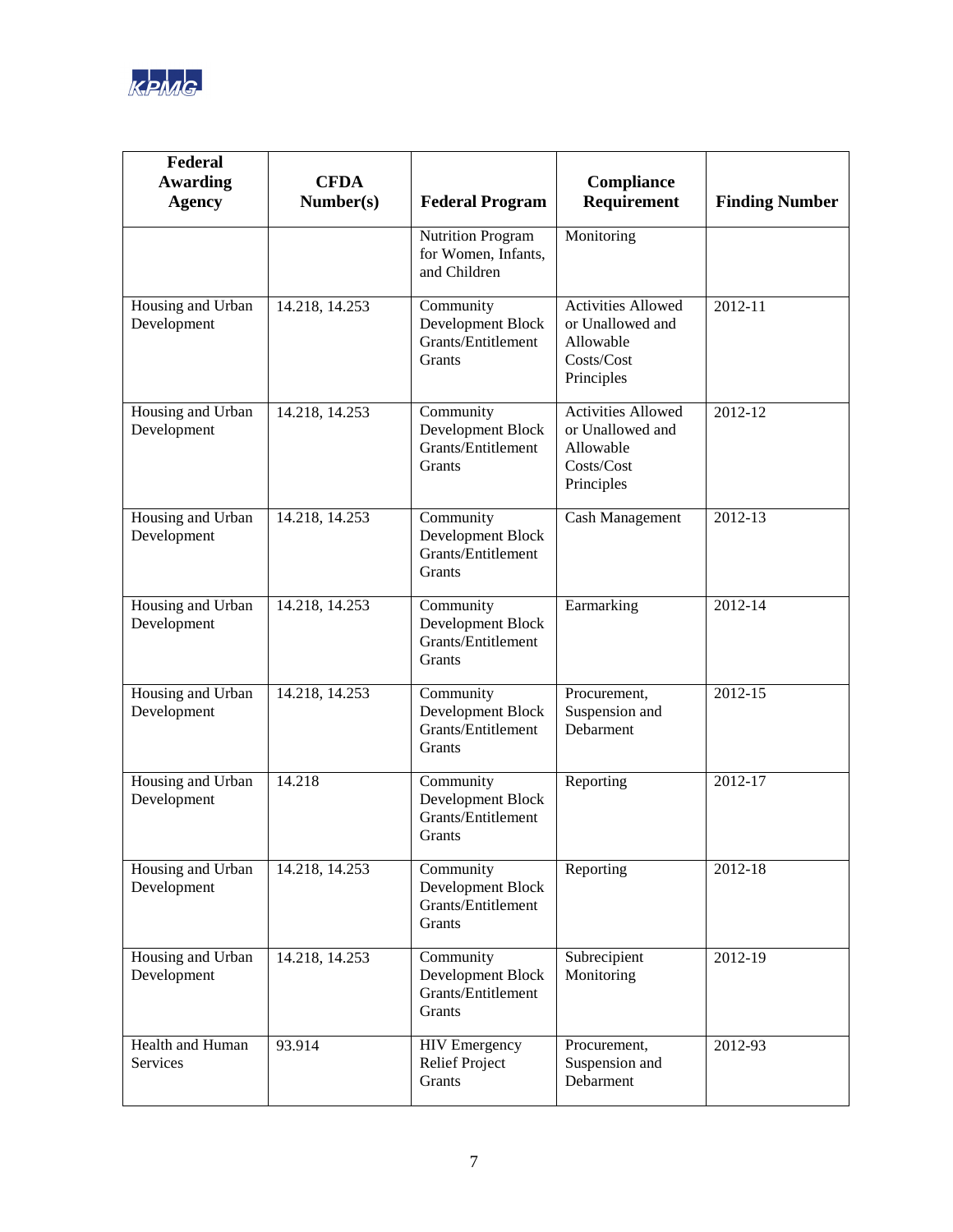

| Health and Human<br><b>Services</b>        | 93.914 | <b>HIV</b> Emergency<br>Relief Project<br>Grants | Reporting                  | 2012-94 |
|--------------------------------------------|--------|--------------------------------------------------|----------------------------|---------|
| <b>Health and Human</b><br><b>Services</b> | 93.914 | <b>HIV</b> Emergency<br>Relief Project<br>Grants | Subrecipient<br>Monitoring | 2012-95 |

In our opinion, because of the effects of the noncompliance described in Table II, the City did not comply in all material respects, with the requirements referred to above that could have a direct and material effect on the following major programs for the year ended June 30, 2012: Special Supplemental Nutrition Program for Women, Infants, and Children; Community Development Block Grants/Entitlement Grants; and HIV Emergency Relief Project Grants.

As identified in Table III and described in the accompanying schedule of findings and questioned costs, the City did not comply with certain compliance requirements that are applicable to certain of its major federal programs. Compliance with such requirements is necessary, in our opinion, for the City to comply with the requirements applicable to the identified major federal programs.

### **TABLE III – MATERIAL NONCOMPLIANCE NOTED IN PROGRAMS RESULTING IN QUALIFIED OPINION**

| Federal<br><b>Awarding</b><br><b>Agency</b> | <b>CFDA</b><br>Number(s) | <b>Federal Program</b>                                       | Compliance<br>Requirement                                                              | <b>Finding Number</b> |
|---------------------------------------------|--------------------------|--------------------------------------------------------------|----------------------------------------------------------------------------------------|-----------------------|
| Housing and Urban<br>Development            | 14.239                   | <b>HOME</b> Investment<br>Partnerships<br>Program            | <b>Activities Allowed</b><br>or Unallowed and<br>Allowable<br>Costs/Cost<br>Principles | 2012-20               |
| Housing and Urban<br>Development            | 14.239                   | <b>HOME</b> Investment<br>Partnerships<br>Program            | <b>Activities Allowed</b><br>or Unallowed and<br>Allowable<br>Costs/Cost<br>Principles | 2012-21               |
| Housing and Urban<br>Development            | 14.262                   | Homelessness<br>Prevention and<br>Rapid-Rehousing<br>Program | <b>Activities Allowed</b><br>or Unallowed and<br>Allowable<br>Costs/Cost<br>Principles | 2012-32               |
| Housing and Urban<br>Development            | 14.262                   | Homelessness<br>Prevention and<br>Rapid-Rehousing<br>Program | Cash Management                                                                        | 2012-33               |
| Housing and Urban<br>Development            | 14.262                   | Homelessness<br>Prevention and<br>Rapid-Rehousing            | Cash Management                                                                        | 2012-34               |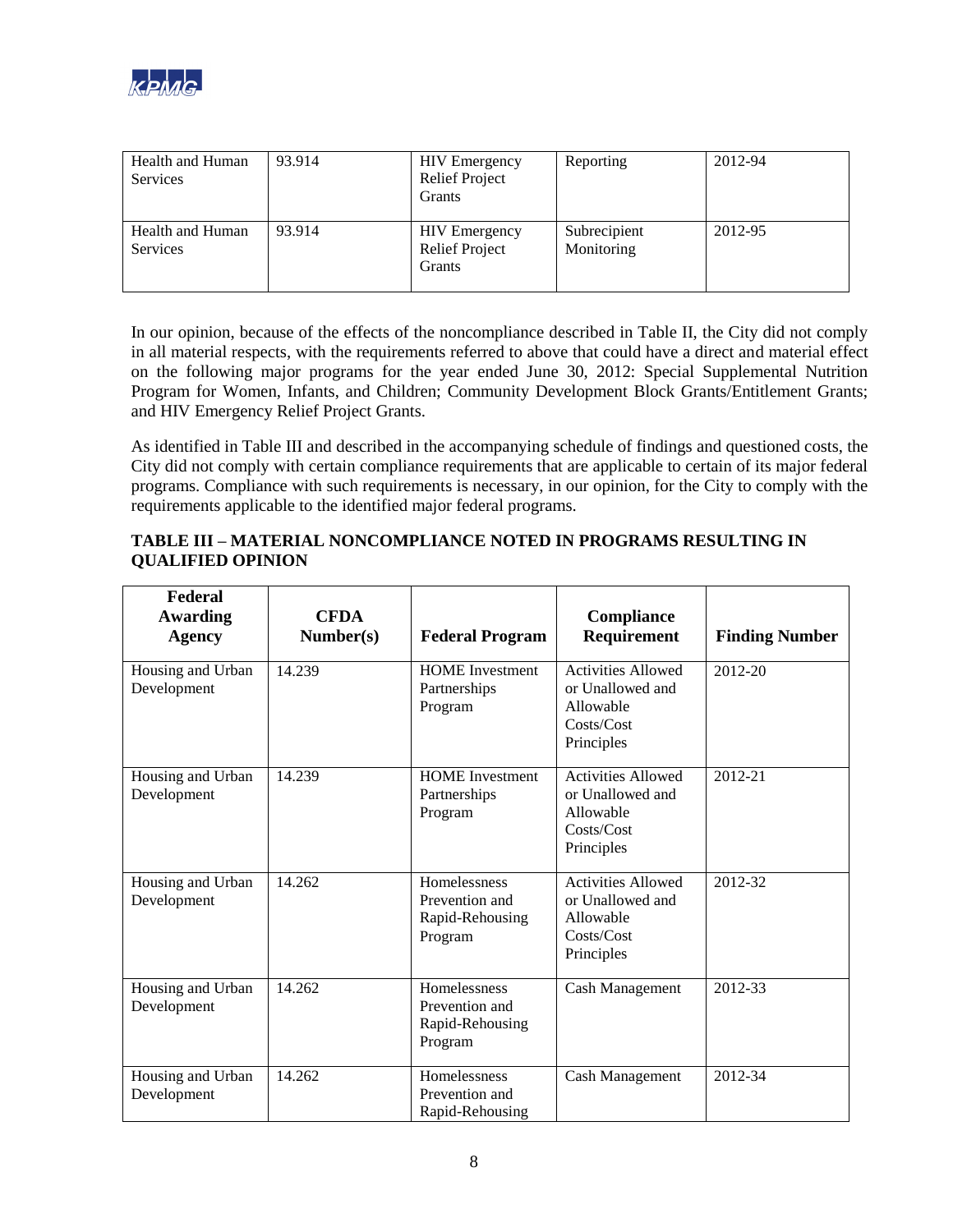

|                                  |                                   | Program                                                                   |                                                                                        |             |
|----------------------------------|-----------------------------------|---------------------------------------------------------------------------|----------------------------------------------------------------------------------------|-------------|
| Housing and Urban<br>Development | 14.262                            | Homelessness<br>Prevention and<br>Rapid-Rehousing<br>Program              | Cash Management                                                                        | 2012-35     |
| Housing and Urban<br>Development | 14.262                            | Homelessness<br>Prevention and<br>Rapid-Rehousing<br>Program              | Reporting                                                                              | 2012-36     |
| Justice                          | 16.710                            | Community<br>Policing Grant                                               | <b>Activities Allowed</b><br>or Unallowed and<br>Allowable<br>Costs/Cost<br>Principles | 2012-37     |
| Justice                          | 16.710                            | Community<br>Policing Grant                                               | <b>Equipment and Real</b><br>Property<br>Management                                    | $2012 - 38$ |
| Justice                          | 16.710                            | Community<br>Policing Grant                                               | Procurement,<br>Suspension and<br>Debarment                                            | $2012 - 39$ |
| Justice                          | 16.738, 16.803                    | <b>Edward Byrne</b><br><b>Memorial Justice</b><br><b>Assistance Grant</b> | <b>Equipment and Real</b><br>Property<br>Management                                    | 2012-40     |
| Justice                          | 16.738, 16.803                    | <b>Edward Byrne</b><br><b>Memorial Justice</b><br><b>Assistance Grant</b> | Procurement,<br>Suspension and<br>Debarment                                            | 2012-41     |
| Justice                          | 16.738, 16.803                    | <b>Edward Byrne</b><br><b>Memorial Justice</b><br><b>Assistance Grant</b> | Subrecipient<br>Monitoring                                                             | 2012-42     |
| Labor                            | 17.245                            | Trade Adjustment<br>Assistance                                            | Cash Management                                                                        | 2012-44     |
| Labor                            | 17.245                            | Trade Adjustment<br>Assistance                                            | Special Tests &<br>Provisions: Cycle<br>Monitoring                                     | 2012-46     |
| Labor                            | 17.258, 17.259,<br>17.260, 17.278 | Workforce<br><b>Investment Act</b>                                        | <b>Activities Allowed</b><br>or Unallowed and<br>Allowable<br>Costs/Cost<br>Principles | 2012-47     |
| Labor                            | 17.258, 17.259,<br>17.260, 17.278 | Workforce<br><b>Investment Act</b>                                        | Cash Management                                                                        | 2012-50     |
| Labor                            | 17.258, 17.259,                   | Workforce                                                                 | Procurement,<br>Suspension and                                                         | 2012-51     |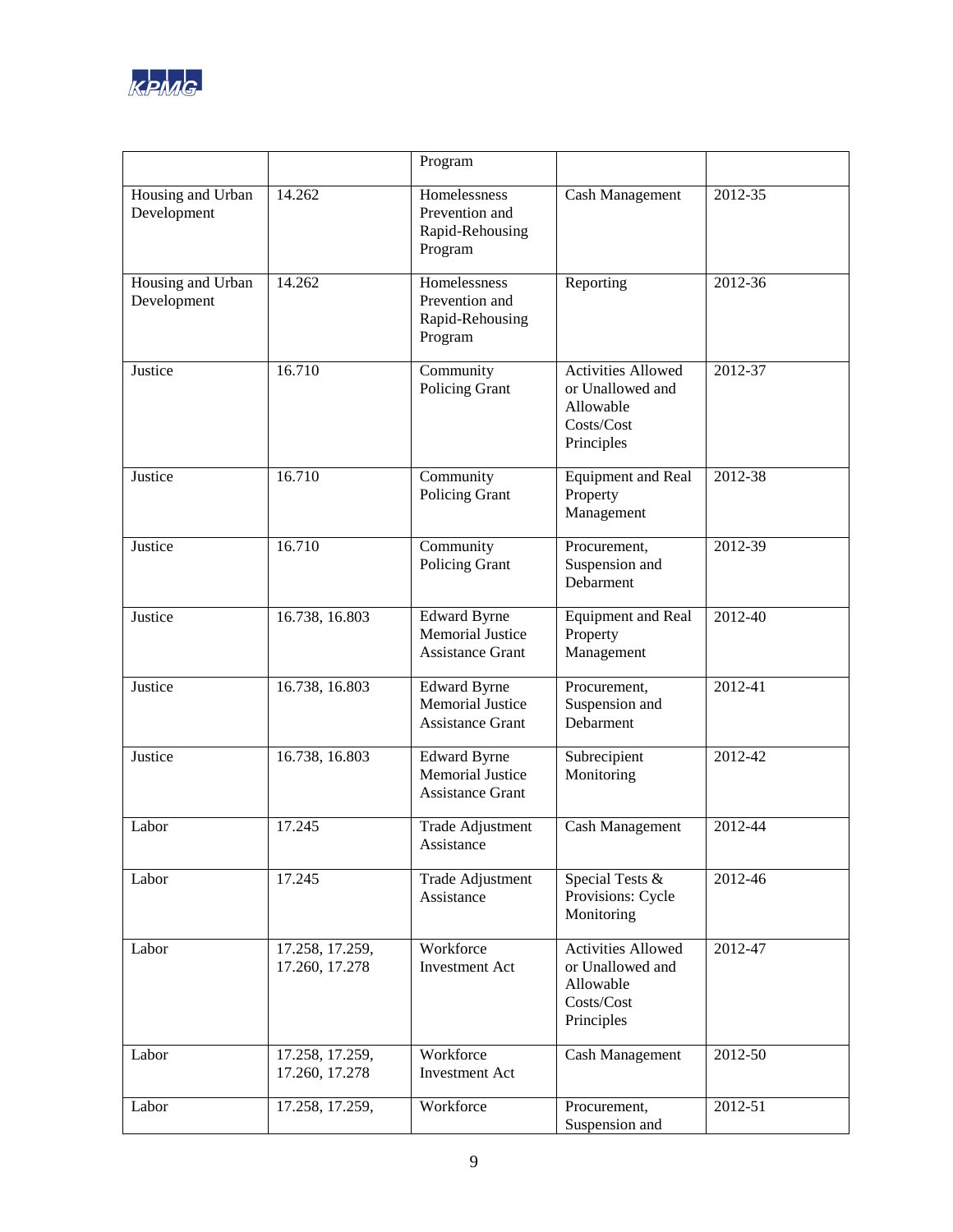

|                              | 17.260, 17.278                    | <b>Investment Act</b>                                              | Debarment                                                                              |             |
|------------------------------|-----------------------------------|--------------------------------------------------------------------|----------------------------------------------------------------------------------------|-------------|
| Labor                        | 17.258, 17.259,<br>17.260, 17.278 | Workforce<br><b>Investment Act</b>                                 | Special Tests &<br>Provisions: Cycle<br>Monitoring                                     | 2012-53     |
| Transportation               | 20.500, 20.507                    | <b>Federal Transit</b><br>Cluster                                  | <b>Activities Allowed</b><br>or Unallowed and<br>Allowable<br>Costs/Cost<br>Principles | 2012-54     |
| Transportation               | 20.500, 20.507                    | <b>Federal Transit</b><br>Cluster                                  | Davis-Bacon Act                                                                        | 2012-55     |
| Transportation               | 20.500, 20.507                    | <b>Federal Transit</b><br>Cluster                                  | Procurement,<br>Suspension and<br>Debarment                                            | $2012 - 56$ |
| Energy                       | 81.128                            | <b>Energy Efficiency</b><br>and Conservation<br><b>Block Grant</b> | Reporting                                                                              | 2012-64     |
| Energy                       | 81.128                            | <b>Energy Efficiency</b><br>and Conservation<br><b>Block Grant</b> | Reporting                                                                              | 2012-65     |
| Energy                       | 81.128                            | <b>Energy Efficiency</b><br>and Conservation<br><b>Block Grant</b> | Reporting                                                                              | 2012-66     |
| Health and Human<br>Services | 93.558                            | Temporary<br>Assistance for<br><b>Needy Families</b>               | <b>Activities Allowed</b><br>or Unallowed and<br>Allowable<br>Costs/Cost<br>Principles | 2012-67     |
| Health and Human<br>Services | 93.558                            | Temporary<br>Assistance for<br><b>Needy Families</b>               | <b>Activities</b> Allowed<br>or Unallowed and<br>Allowable<br>Costs/Cost<br>Principles | 2012-69     |
| Health and Human<br>Services | 93.558                            | Temporary<br>Assistance for<br><b>Needy Families</b>               | Cash Management                                                                        | 2012-70     |
| Health and Human<br>Services | 93.558                            | Temporary<br>Assistance for<br><b>Needy Families</b>               | Procurement,<br>Suspension and<br>Debarment                                            | 2012-71     |
| Health and Human<br>Services | 93.558                            | Temporary<br>Assistance for<br><b>Needy Families</b>               | Subrecipient<br>Monitoring                                                             | 2012-73     |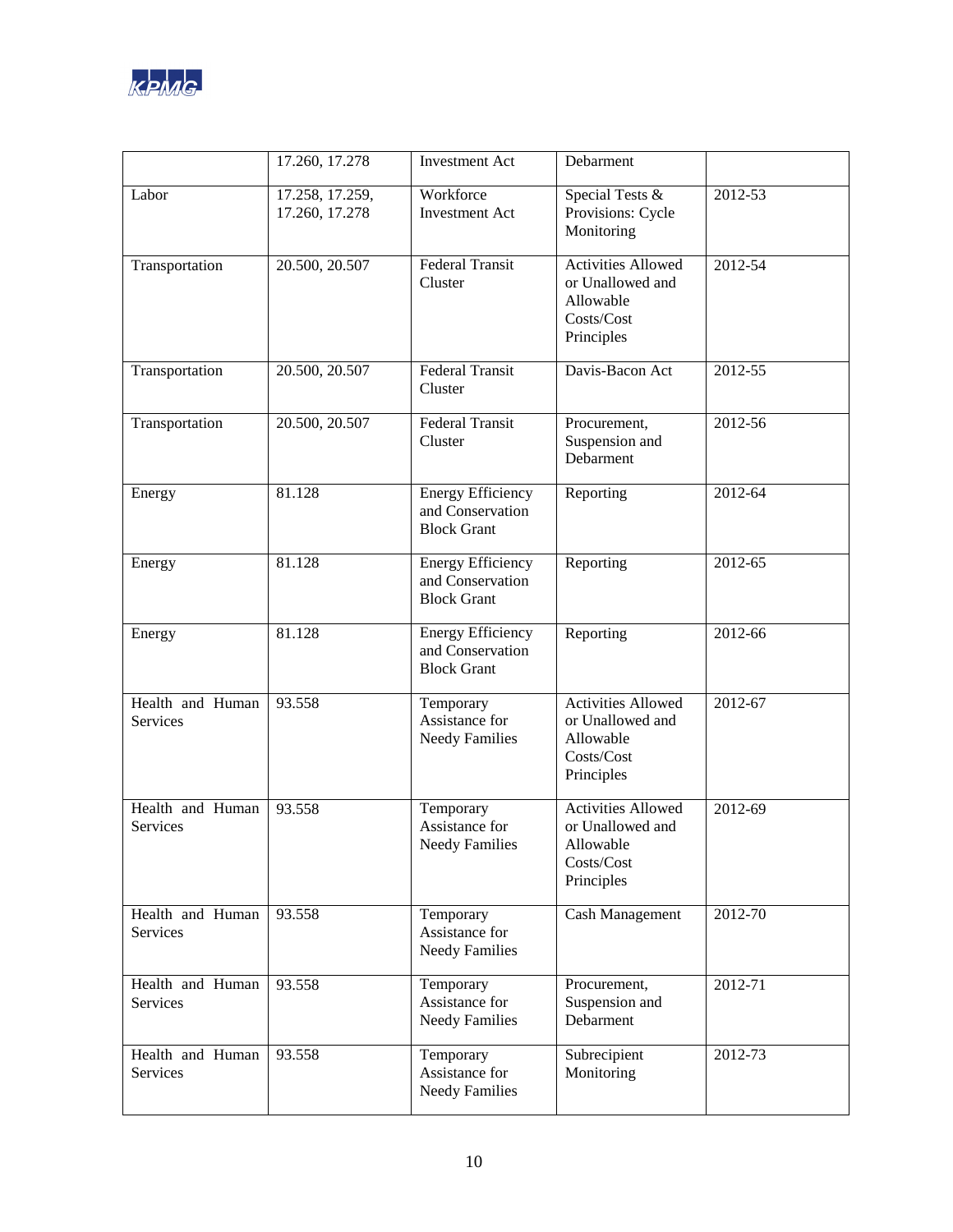

| Health and Human<br><b>Services</b> | 93.558 | Temporary<br>Assistance for<br><b>Needy Families</b> | Special Tests $&$<br>Provisions: Cycle<br>Monitoring | 2012-74 |
|-------------------------------------|--------|------------------------------------------------------|------------------------------------------------------|---------|
| Health and Human<br><b>Services</b> | 93.959 | Prevention and<br>Treatment of<br>Substance Abuse    | Reporting                                            | 2012-97 |

In our opinion, except for the noncompliance described in Table III, the City complied, in all material respects, with the compliance requirements referred to above that could have a direct and material effect on the following major programs for the year ended June 20, 2012: Home Investment Partnerships Program; Homelessness Prevention and Rapid Re-housing Program; Community Policing Grant; Edward Byrne Memorial Justice Assistance Grant; Trade Adjustment Assistance program; Workforce Investment Act program; Federal Transit Cluster; Energy Efficiency and Conversation Block Grant; Temporary Assistance for Needy Families program; and Prevention and Treatment of Substance Abuse program.

As identified in Table IV, the results of our auditing procedures also disclosed other instances of noncompliance with those requirements, which are required to be reported in accordance with OMB Circular A-133, and which are described in the accompanying schedule of findings and questioned costs.

| Federal<br>Awarding<br><b>Agency</b> | <b>CFDA</b><br>Number(s) | <b>Federal Program</b>                                         | <b>Compliance</b><br>Requirement                                                       | <b>Finding Number</b> |
|--------------------------------------|--------------------------|----------------------------------------------------------------|----------------------------------------------------------------------------------------|-----------------------|
| Housing and Urban<br>Development     | 14.218, 14.253           | Community<br>Development Block<br>Grants/Entitlement<br>Grants | Reporting                                                                              | 2012-16               |
| Housing and Urban<br>Development     | 14.239                   | <b>HOME</b> Investment<br>Partnerships<br>Program              | Cash Management                                                                        | 2012-22               |
| Housing and Urban<br>Development     | 14.239                   | <b>HOME</b> Investment<br>Partnerships<br>Program              | Cash Management<br>and Special Tests &<br>Provisions:<br>Drawdown of Funds             | 2012-23               |
| Housing and Urban<br>Development     | 14.239                   | <b>HOME</b> Investment<br>Partnerships<br>Program              | Reporting                                                                              | 2012-24               |
| Housing and Urban<br>Development     | 14.239                   | <b>HOME</b> Investment<br>Partnerships<br>Program              | Reporting                                                                              | 2012-25               |
| Labor                                | 17.245                   | Trade Adjustment<br>Assistance                                 | <b>Activities Allowed</b><br>or Unallowed and<br>Allowable<br>Costs/Cost<br>Principles | 2012-43               |

### **TABLE IV – OTHER REPORTABLE INSTANCES OF NONCOMPLIANCE**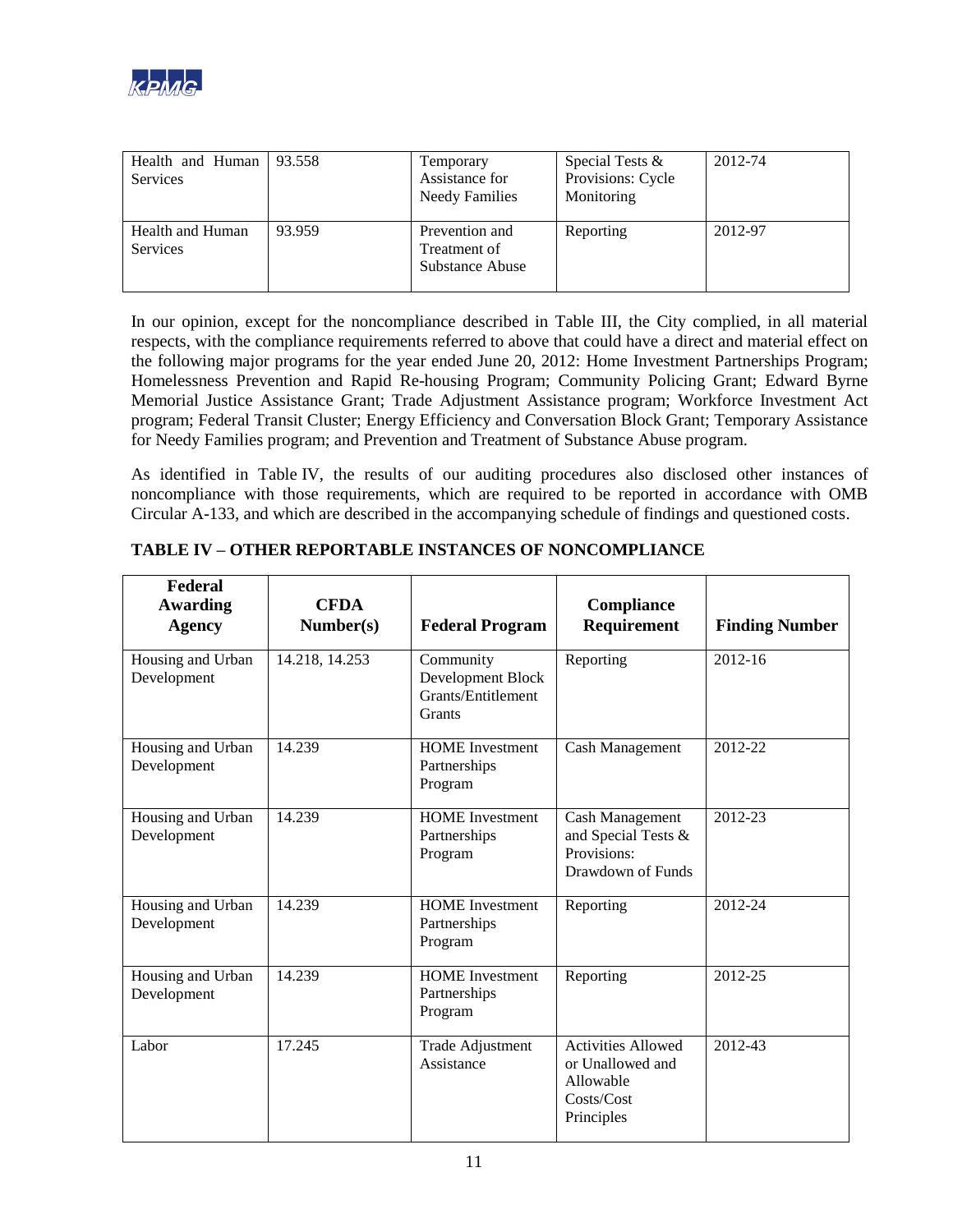

| Federal<br><b>Awarding</b><br><b>Agency</b> | <b>CFDA</b><br>Number(s)          | <b>Federal Program</b>                                   | Compliance<br><b>Requirement</b>                                                                               | <b>Finding Number</b> |
|---------------------------------------------|-----------------------------------|----------------------------------------------------------|----------------------------------------------------------------------------------------------------------------|-----------------------|
| Labor                                       | 17.245                            | <b>Trade Adjustment</b><br>Assistance                    | Eligibility                                                                                                    | 2012-45               |
| Labor                                       | 17.258, 17.259,<br>17.260, 17.278 | Workforce<br><b>Investment Act</b>                       | Activities Allowed<br>or Unallowed,<br>Allowable<br>Costs/Cost<br>Principles, and<br>Period of<br>Availability | 2012-48               |
| Labor                                       | 17.258, 17.259,<br>17.260, 17.278 | Workforce<br><b>Investment Act</b>                       | <b>Activities Allowed</b><br>or Unallowed and<br>Allowable<br>Costs/Cost<br>Principles                         | 2012-49               |
| Labor                                       | 17.258, 17.259,<br>17.260, 17.278 | Workforce<br><b>Investment Act</b>                       | Reporting                                                                                                      | 2012-52               |
| Energy                                      | 81.042                            | Weatherization for<br>Low-Income<br>Persons              | Reporting                                                                                                      | 2012-63               |
| Health and Human<br>Services                | 93.558                            | Temporary<br>Assistance for<br><b>Needy Families</b>     | <b>Activities Allowed</b><br>or Unallowed and<br>Allowable<br>Costs/Cost<br>Principles                         | 2012-68               |
| Health and Human<br>Services                | 93.558                            | Temporary<br>Assistance for<br><b>Needy Families</b>     | Reporting                                                                                                      | 2012-72               |
| Health and Human<br>Services                | 93.569, 93.710                    | Community<br>Services Block<br>Grant                     | Procurement,<br>Suspension and<br>Debarment                                                                    | 2012-79               |
| Health and Human<br>Services                | 93.959                            | Prevention and<br>Treatment of<br><b>Substance Abuse</b> | Procurement,<br>Suspension and<br>Debarment                                                                    | 2012-96               |
| Health and Human<br>Services                | 93.959                            | Prevention and<br>Treatment of<br><b>Substance Abuse</b> | Subrecipient<br>Monitoring                                                                                     | 2012-98               |

# **Internal Control over Compliance**

Management of the City is responsible for establishing and maintaining effective internal control over compliance with the requirements of laws, regulations, contracts, and grants applicable to federal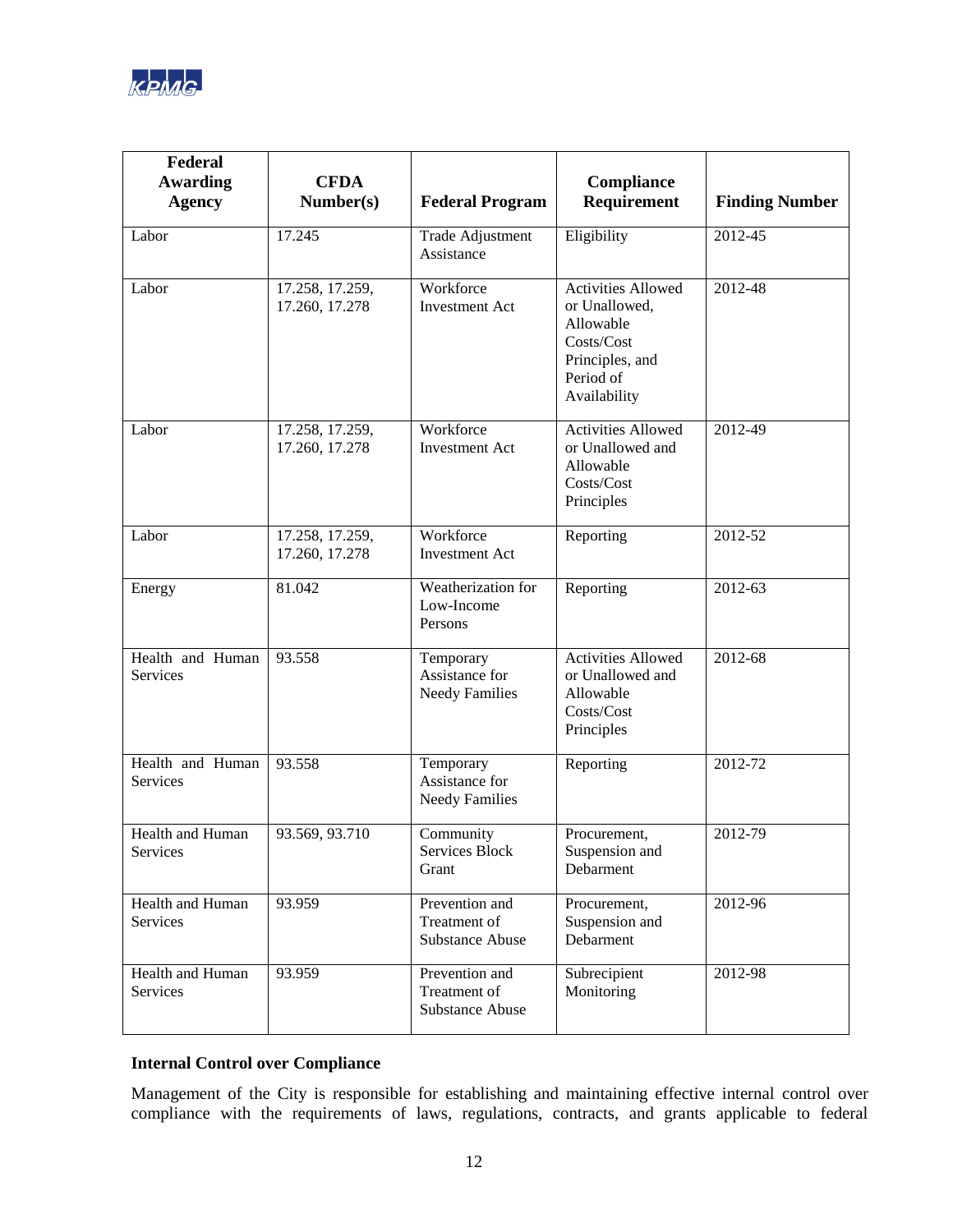

programs. In planning and performing our audit, we considered the City's internal control over compliance with the requirements that could have a direct and material effect on a major federal program to determine the auditing procedures for the purpose of expressing our opinion on compliance and to test and report on internal control over compliance in accordance with OMB Circular A-133, but not for the purpose of expressing an opinion on the effectiveness of internal control over compliance. Accordingly, we do not express an opinion on the effectiveness of the City's internal control over compliance.

Our consideration of internal control over compliance was for the limited purpose described in the preceding paragraph and was not designed to identify all deficiencies in internal control over compliance that might be significant deficiencies or material weaknesses and therefore, there can be no assurance that all deficiencies, significant deficiencies, or material weaknesses have been identified. However, as discussed below, we identified certain deficiencies in internal control over compliance that we consider to be material weaknesses and other deficiencies that we consider to be significant deficiencies.

A deficiency in internal control over compliance exists when the design or operation of a control over compliance does not allow management or employees, in the normal course of performing their assigned functions, to prevent, or detect and correct noncompliance with a type of compliance requirement of a federal program on a timely basis. A material weakness in internal control over compliance is a deficiency, or combination of deficiencies, in internal control over compliance, such that there is reasonable possibility that material noncompliance with a type of compliance requirement of a federal program will not be prevented, or detected and corrected on a timely basis. We consider the deficiencies in internal control over compliance described in the accompanying schedule of findings and questioned costs as items 2012-07, 2012-92, the items in Table I, the items in Table II, and the items in Table III to be material weaknesses.

A significant deficiency in internal control over compliance is a deficiency, or a combination of deficiencies, in internal control over compliance with a type of compliance requirement of a federal program that is less severe than a material weakness in internal control over compliance yet important enough to merit attention by those charged with governance. We consider the deficiencies in internal control over compliance as described in the accompanying schedule of findings and questioned costs and listed as the items in Table IV to be significant deficiencies.

### **Schedule of Expenditures of Federal Awards**

We have audited the financial statements of the governmental activities, the business-type activities, the aggregate discretely presented component units, each major fund, and the aggregate remaining fund information of the City as of and for the year ended June 30, 2012, and have issued our report thereon dated December 28, 2012, which included a reference to the reports of other auditors. Our report on the basic financial statements was modified to recognize that we did not audit the financial statements of the Detroit Brownfield Redevelopment Authority, Detroit Public Library, Detroit Transportation Corporation, Downtown Development Authority, Eastern Market Corporation, Economic Development Corporation, Greater Detroit Resource Recovery Authority, Local Development Finance Authority, Museum of African American History, and Detroit Land Bank Authority which represent 100% of the assets and expenses of the aggregate discretely presented component units. We also did not audit the financial statements of the General Retirement System and the Policemen and Firemen Retirement System and the Detroit Building Authority, which represent 96% and 46% of the assets and expenses/expenditures/deductions, respectively, of the aggregate remaining fund information. Those financial statements were audited by other auditors whose reports thereon were furnished to us, and our opinions, insofar as they relate to the amounts included in the aggregate discretely presented component units and the aggregate remaining fund information, are based on the reports of the other auditors. Our report included an explanatory paragraph stating that the City has an accumulated unassigned deficit in the General Fund of \$326.6 million as of June 30, 2012, which has resulted from operating deficits over the last several years. Our audit was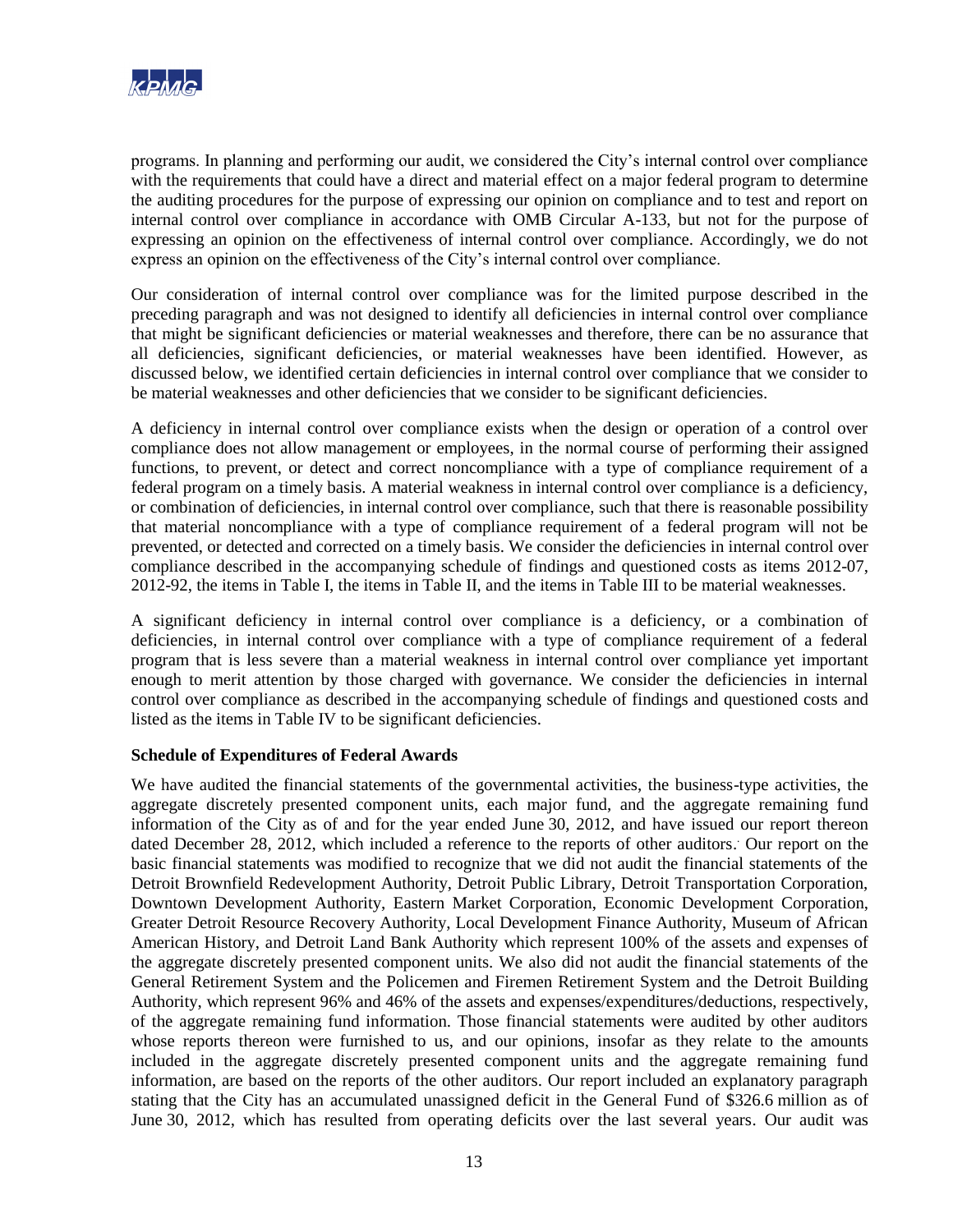

performed for the purpose of forming opinions on the financial statements that collectively comprise the City's basic financial statements. We have not performed any procedures with respect to the audited financial statements subsequent to December 28, 2012. The accompanying schedule of expenditures of federal awards is presented for purposes of additional analysis as required by OMB Circular A-133 and is not a required part of the basic financial statements. Such information is the responsibility of management and was derived from and relates directly to the underlying accounting and other records used to prepare the financial statements. The information has been subjected to the auditing procedures applied in the audit of the basic financial statements and certain additional procedures, including comparing and reconciling such information directly to the underlying accounting and other records used to prepare the basic financial statements or the financial statements themselves, and other additional audit procedures in accordance with auditing standards generally accepted in the United States of America. In our opinion, the schedule of expenditures of federal awards is fairly stated in all material respects, in relation to the basic financial statements taken as a whole.

The City's responses to the findings identified in our audit are described in the accompanying schedule of findings and questioned costs. We did not audit the City's responses, and accordingly, we express no opinion on the responses.

This report is intended solely for the information and use of the Mayor, City Council, city management, federal awarding agencies, and pass-through entities and is not intended to be and should not be used by anyone other than these specified parties.



Detroit, Michigan March 28, 2013 (except as to the paragraph relating to the schedule of expenditures of federal awards, which is as of December 28, 2012)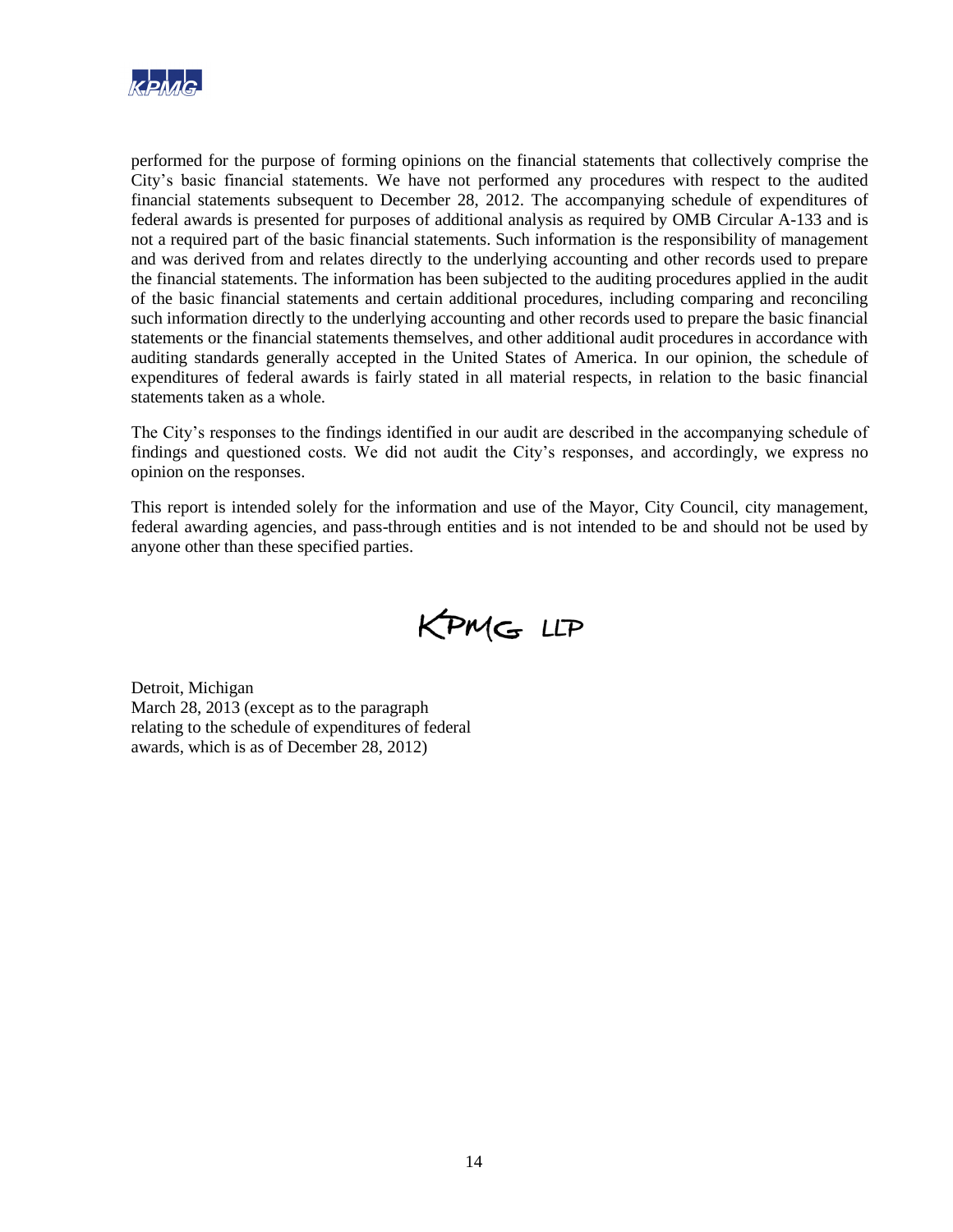#### Schedule of Expenditures of Federal Awards

Year ended June 30, 2012

|                                                                                                                                                                                                                  | <b>Catalog of</b>                               |                                    |                             |
|------------------------------------------------------------------------------------------------------------------------------------------------------------------------------------------------------------------|-------------------------------------------------|------------------------------------|-----------------------------|
| <b>Grant</b> title                                                                                                                                                                                               | Federal<br><b>Domestic</b><br><b>Assistance</b> | Grant<br>number                    | 2012<br><b>Expenditures</b> |
| Department of Agriculture:                                                                                                                                                                                       |                                                 |                                    |                             |
| Via Michigan Department of Community Health:<br>Special Supplemental Nutrition Program for Women, Infants, and Children<br>Special Supplemental Nutrition Program for Women, Infants, and Children Breastfeeding | 10.557<br>10.557                                | IW100342<br>W500342                | S<br>5,470,450<br>158,190   |
| Total Supplemental Nutritional Assistance Program WIC                                                                                                                                                            |                                                 |                                    | 5,628,640                   |
| Via Michigan Department of Education:<br>Child and Adult Care Food Program - After School Meals                                                                                                                  | 10.558                                          | 82SF02000                          | 7,070                       |
| Via Michigan Department of Human Services:<br><b>Head Start UCACF</b><br><b>Head Start UCACF</b>                                                                                                                 | 10.558<br>10.558                                | 99-000-0038<br>99-000-0038         | 278,815<br>131,474          |
| Total Child and Care Food Program                                                                                                                                                                                |                                                 |                                    | 417,359                     |
| Via Michigan Department of Education:<br>Summer Food Service Program for Children<br>Via Workforce Development Agency - State of Michigan:<br>Supplemental Nutritional Assistance Program:                       | 10.559                                          | 82SF02000                          | 731,068                     |
| Food Assistance<br>Food Assistance                                                                                                                                                                               | 10.561<br>10.561                                | 2M1420122<br>2M1420122             | 431,068<br>282,439          |
| Food Assistance – Supportive Services                                                                                                                                                                            | 10.561                                          | 2M1400100                          | 16,004                      |
| Total Supplemental Nutritional Assistance Program<br>Total Department of Agriculture                                                                                                                             |                                                 |                                    | 729,511<br>7,506,578        |
| Department of Defense Federal Voting Assistance:<br>Direct Awards:                                                                                                                                               |                                                 |                                    |                             |
| Electronic Absentee Systems for Elections (EASE Grant)<br>Electronic Absentee Systems for Elections (EASE Grant)                                                                                                 | 12.217<br>12.217                                | H98210-12-0017<br>H98210-12-0018   | 189,614<br>66,930           |
| <b>Total EASE</b>                                                                                                                                                                                                |                                                 |                                    | 256,545                     |
| <b>Total Department of Defense</b><br>Department of Housing and Urban Development:                                                                                                                               |                                                 |                                    | 256,545                     |
| Direct Awards:                                                                                                                                                                                                   |                                                 |                                    |                             |
| Entitlement Grant - NSP Demolition<br>Community Development Block Grant                                                                                                                                          | 14.218<br>14.218                                | B-08-MN-26-0004<br>B11-MC-26-0006  | 9,493,050<br>49,552,045     |
| <b>Total CDBG</b>                                                                                                                                                                                                |                                                 |                                    | 59,045,095                  |
| <b>Emergency Shelter Grant</b>                                                                                                                                                                                   | 14.231                                          | E-11-MC-26-0006                    | 2,031,866                   |
| Home Investment Partnership (Special Housing)<br>Housing Opportunities for Persons with Aids - HOPWA Aids Housing                                                                                                | 14.239<br>14.241                                | M-11-MC-26-0202<br>MIH11F001       | 5,601,974<br>2,007,619      |
| CDBG Section 108 Loan Guarantees                                                                                                                                                                                 | 14.248                                          | N/A                                | 1,919,568                   |
| CDBG ARRA - Recovery Act Funded<br>NSP <sub>2</sub>                                                                                                                                                              | 14.253<br>14.256                                | B-09-MY-26-0006<br>N/A             | 4,768,016<br>3,386,546      |
| ARRA Homeless Prev & Rapid Re-Housing - HPRP Admin<br>Lead Hazard Reduction Demo - HUD Lead Hazard II                                                                                                            | 14.262<br>14.905                                | S-09-MY-26-0006<br>MILHD0196-09    | 4,984,527<br>1,128,763      |
| Total Department of Housing and Urban Development                                                                                                                                                                |                                                 |                                    | 84,873,974                  |
| Department of History, Arts and Libraries:<br>Direct Awards:                                                                                                                                                     |                                                 |                                    |                             |
| Historic Preservation Fund Grants - Survey & Thematic National Register<br>Historic Preservation Fund Grants - Survey & Thematic National Register - National Park Serv SHPO                                     | 15.904<br>15.904                                | CG10-405<br>CG08-395               | 4,000<br>18,884             |
| Total Department of History, Arts and Libraries:                                                                                                                                                                 |                                                 |                                    | 22,884                      |
| Department of Justice:<br>Direct Awards:<br><b>Federal Forfeiture</b>                                                                                                                                            | 16.000                                          | N/A                                | 279,223                     |
| DTD Promising New Programs - We're Here and We Care Program<br>DTD Promising New Programs - Business to Youth Mentoring                                                                                          | 16.541<br>16.541                                | 2009-JL-FX-0149<br>2008-JL-FX-0194 | 142,208                     |
| <b>Total DTD Promising New Programs</b>                                                                                                                                                                          |                                                 |                                    | 142,208                     |
| Via Michigan Department of Community Health:<br>Crime Victim Assist - Rape Counseling Center Prog 2011<br>Crime Victim Assist - Rape Counseling Center Prog 2012                                                 | 16.575<br>16.575                                | 20083-14V09<br>20083-15V10         | 180,285<br>676,582          |
| <b>Total Crime Victim Assistance</b>                                                                                                                                                                             |                                                 |                                    | 856,867                     |
| Direct Awards:                                                                                                                                                                                                   |                                                 |                                    |                             |
| Missing Persons Program<br>DOJ Parolees VE Project-Det MI Prog for Parolees Tech, Parole Violators                                                                                                               | 16.580<br>16.580                                | 2008-DD-BX-0240<br>2008-DD-BX-0659 | 114,565<br>93,646           |
| DOJ Parolees-Det MI Prog for Parolees Tech, Parole Violators<br>Jail Based-Reentry Project                                                                                                                       | 16.580<br>16.580                                | 2010-DD-BX-0692<br>2010-CZ-BX-0009 | 52,032<br>355,725           |
| Total Edward Byrne Memorial SLLADG                                                                                                                                                                               |                                                 |                                    | 615,968                     |
| Encourage To Arrest                                                                                                                                                                                              | 16.590                                          | 2008-WE-AX-0030                    | 361,476                     |
| Cops Hiring 2011 Police<br>ARRA DOJ Cops Hiring 2009 Police                                                                                                                                                      | 16.710<br>16.710                                | 2011-UL-WX-0018<br>2009-RJ-WX-0053 | 511,746<br>3,684,324        |
| Community Policing Grant - DOJ COPS                                                                                                                                                                              | 16.710                                          | 2010-CK-WX-0506                    | 26,797                      |
| Community Policing Grant - DOJ COPS<br>Community Policing Grant - DOJ COPS                                                                                                                                       | 16.710<br>16.710                                | 2009-CK-WX0549<br>2009-CK-WX0557   | 75,018<br>81,424            |
| <b>Total Community Policing Grants</b>                                                                                                                                                                           |                                                 |                                    | 4,379,309                   |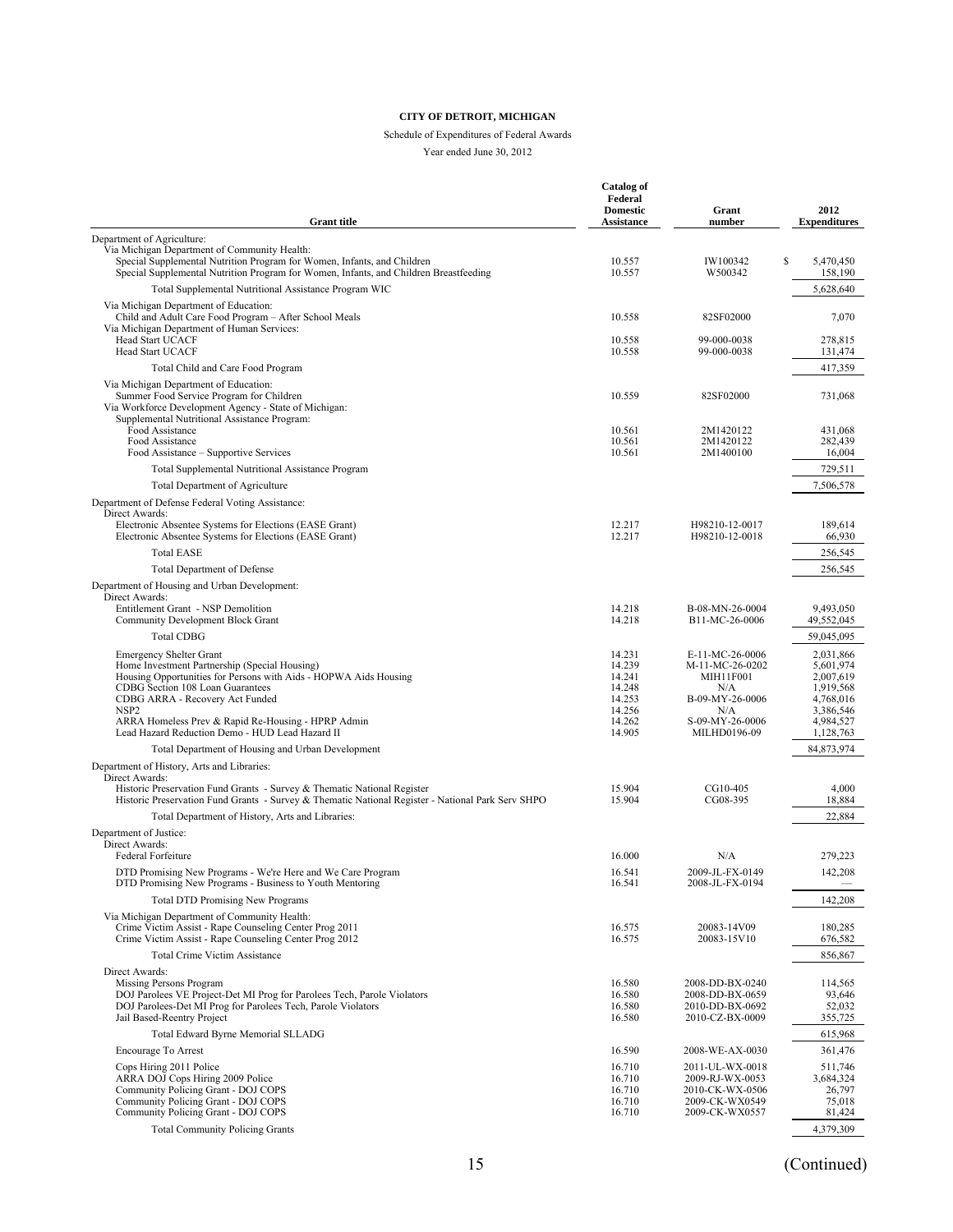#### Schedule of Expenditures of Federal Awards

Year ended June 30, 2012

|                                                                                                                                                                                                | <b>Catalog of</b>                                                                                    |                                                                      |                                           |
|------------------------------------------------------------------------------------------------------------------------------------------------------------------------------------------------|------------------------------------------------------------------------------------------------------|----------------------------------------------------------------------|-------------------------------------------|
|                                                                                                                                                                                                | Federal<br><b>Domestic</b>                                                                           | Grant                                                                | 2012                                      |
| <b>Grant</b> title                                                                                                                                                                             | <b>Assistance</b>                                                                                    | number                                                               | <b>Expenditures</b>                       |
| Via Michigan State Police:<br>Enforcing Underage Drinking Laws Program-Safe Communities<br>Enforcing Underage Drinking Laws Program-Safe Communities                                           | 16.727<br>16.727                                                                                     | $JJ-11-02$<br>$JJ-12-01$                                             | 38,042<br>53,938                          |
| <b>Total Occupant Protection Incentive Grants</b>                                                                                                                                              |                                                                                                      |                                                                      | 91,980                                    |
| Via Michigan Department of Community Health:                                                                                                                                                   |                                                                                                      |                                                                      |                                           |
| Edward Byrne Memorial - Justice Assistance Grant (JAG) 2009<br>Edward Byrne Memorial - Justice Assistance Grant (JAG) 2011<br>JAG Stimulus 2009-ARRA BJA Vehicle Enhancements                  | 16.738<br>16.738<br>16.738                                                                           | 2006-DJ-BX-0109<br>2009-DJ-BX-0788<br>2009-SB-B9-1422                | 148,225<br>706,002<br>3,151,894           |
| Total Edward Byrne Memorial JAG                                                                                                                                                                |                                                                                                      |                                                                      | 4,006,121                                 |
| Direct Award:<br>East Side Fire Arms-Reduction Initiative                                                                                                                                      | 16.753                                                                                               | 2010-DD-BX-0383                                                      | 365,411                                   |
| Via Michigan Department of Community Health:<br>ARRA - Edward Byrne Memorial - JAG Grant 2009 Police<br>ARRA - Local Law Enforcement Assist Discretionary Grant - Technology Grant 2009 Police | 16.803<br>16.803                                                                                     | 50001-1-09-B<br>50002-1-09-B                                         | 102,609<br>188,577                        |
| Total ARRA Edward Byrne Memorial JAG                                                                                                                                                           |                                                                                                      |                                                                      | 291,186                                   |
| Total Department of Justice                                                                                                                                                                    |                                                                                                      |                                                                      | 11,389,750                                |
| Department of Labor:<br>Via Workforce Development Agency State of Michigan:<br>Wagner Peyser                                                                                                   | 17.207                                                                                               | ES224371155A26                                                       | 1,175,757                                 |
| <b>ARRA Employment Serv - MI NCRC</b>                                                                                                                                                          | 17.207                                                                                               | ES207561055A26                                                       | 100,000                                   |
| Total Employment Service/Wagner-Peyser Funded Activities                                                                                                                                       |                                                                                                      |                                                                      | 1,275,757                                 |
| Emergency Unemployment Compensation (EUC)                                                                                                                                                      | 17.225                                                                                               | ES224371155A26                                                       | 59,585                                    |
| Trade<br>Trade                                                                                                                                                                                 | 17.245<br>17.245                                                                                     | N/A<br>N/A                                                           | 3,597,755<br>3,209,330                    |
| <b>Total Trade</b>                                                                                                                                                                             |                                                                                                      |                                                                      | 6,807,085                                 |
| WIA Adult-Intensive                                                                                                                                                                            | 17.258                                                                                               | AA214021155A26                                                       | 4,412,371                                 |
| WIA Statewide Activities ECAR<br>WIA Statewide Activities JET FY12 Program<br>WIA Statewide Activities Jet Support<br>WIA Statewide Activities Jet Support                                     | 17.258, 17.259, 17.278<br>17.258, 17.259, 17.278<br>17.258, 17.259, 17.278<br>17.258, 17.259, 17.278 | AA186470955<br>AA214021155A26<br>AA202001055A26<br>AA202001055A26    | 79,948<br>912,077<br>77,593               |
| WIA Statewide-Earn & Learn<br>WIA Statewide Activities - One Stop Operations<br>WIA Administration<br>WIA Statewide Capacity Building                                                          | 17.258, 17.259, 17.278<br>17.258, 17.259, 17.278<br>17.258, 17.259, 17.278<br>17.258, 17.259, 17.278 | AA202001055A26<br>AA202001055A26<br>AA214021155A26<br>AA202001055A26 | 948,496<br>321,340<br>1,726,198<br>16,000 |
| <b>Total WIA Cluster</b>                                                                                                                                                                       |                                                                                                      |                                                                      | 4,081,652                                 |
| WIA Statewide Youth Activities - High Concentration<br>WIA Youth                                                                                                                               | 17.259<br>17.259                                                                                     | AA202001055A26<br>AA221101155A26                                     | 15,562<br>3,478,582                       |
| Total WIA Youth                                                                                                                                                                                |                                                                                                      |                                                                      | 3,494,144                                 |
| ARRA WIA Dislocated Worker Neg - SE MI                                                                                                                                                         | 17.260                                                                                               | EM195351060A26                                                       | 359,136                                   |
| Community Based Job Training                                                                                                                                                                   | 17.269                                                                                               | CB-17375-08-60-A-26                                                  | 283,117                                   |
| WIA Dislocated Worker                                                                                                                                                                          | 17.278                                                                                               | AA214021155A26                                                       | 3,408,414                                 |
| Total Dept of Labor                                                                                                                                                                            |                                                                                                      |                                                                      | 24, 181, 260                              |
| Department of Transportation:<br>Via Michigan Department of Transportation - Bureau of Aeronautics:<br>Road Construction Apprenticeship Readiness (RCAR) YR 4                                  | 20.205                                                                                               | DWDD11-RCAR4                                                         | 157,275                                   |
| Road Construction Apprenticeship Readiness (RCAR) YR 3                                                                                                                                         | 20.205                                                                                               | DWDD11-RCAR3                                                         | 28,300                                    |
| <b>Total RCAR</b>                                                                                                                                                                              |                                                                                                      |                                                                      | 185,575                                   |
| Via Federal Transit Administration:<br>Federal Transit Capital Investment<br>Federal Transit Capital Investment                                                                                | 20.500<br>20.500                                                                                     | MI-90-X374<br>MI-04-0038                                             | 2,146<br>245,000                          |
| Federal Transit Capital Investment                                                                                                                                                             | 20.500                                                                                               | MI-04-0054                                                           | 4,178,783                                 |
| <b>Total Federal Capital Investments</b>                                                                                                                                                       |                                                                                                      |                                                                      | 4,425,929                                 |
| Via Federal Transit Administration:<br>Federal Transit Capital Investment-ARRA<br>Federal Transit Capital Investment                                                                           | 20.507<br>20.507                                                                                     | MI-96-X011<br>MI-90-X605                                             | 18,757,186<br>16,320,821                  |
| Federal Transit Capital Investment                                                                                                                                                             | 20.507                                                                                               | MI-95-X045                                                           | 1,662,128                                 |
| Federal Transit Formula Grants<br>Federal Transit Formula Grants                                                                                                                               | 20.507                                                                                               | MI-90-X464                                                           | 79,938<br>1,470,429                       |
| Federal Transit Formula Grants                                                                                                                                                                 | 20.507<br>20.507                                                                                     | MI-90-X502<br>MI-90-X563                                             | 1,039,887                                 |
| Federal Transit Formula Grants                                                                                                                                                                 | 20.507                                                                                               | MI-90-X577                                                           | 161,353                                   |
| Federal Transit Formula Grants<br>Federal Transit Formula Grants                                                                                                                               | 20.507<br>20.507                                                                                     | MI-90-X604<br>MI-90-X642                                             | 2,450,334<br>6,835,974                    |
| Federal Transit Formula Grants                                                                                                                                                                 | 20.507                                                                                               | MI-90-X642                                                           | 250,459                                   |
| Total Federal Transit Formula Grants                                                                                                                                                           |                                                                                                      |                                                                      | 49,028,509                                |
| Public Transportation Research<br>Job Access & Reverse Commute                                                                                                                                 | 20.514<br>20.516                                                                                     | U <sub>12</sub> -12006<br>MI-37-X014                                 | 305,490<br>38,885                         |
| Via Michigan Department of State Police:                                                                                                                                                       |                                                                                                      |                                                                      |                                           |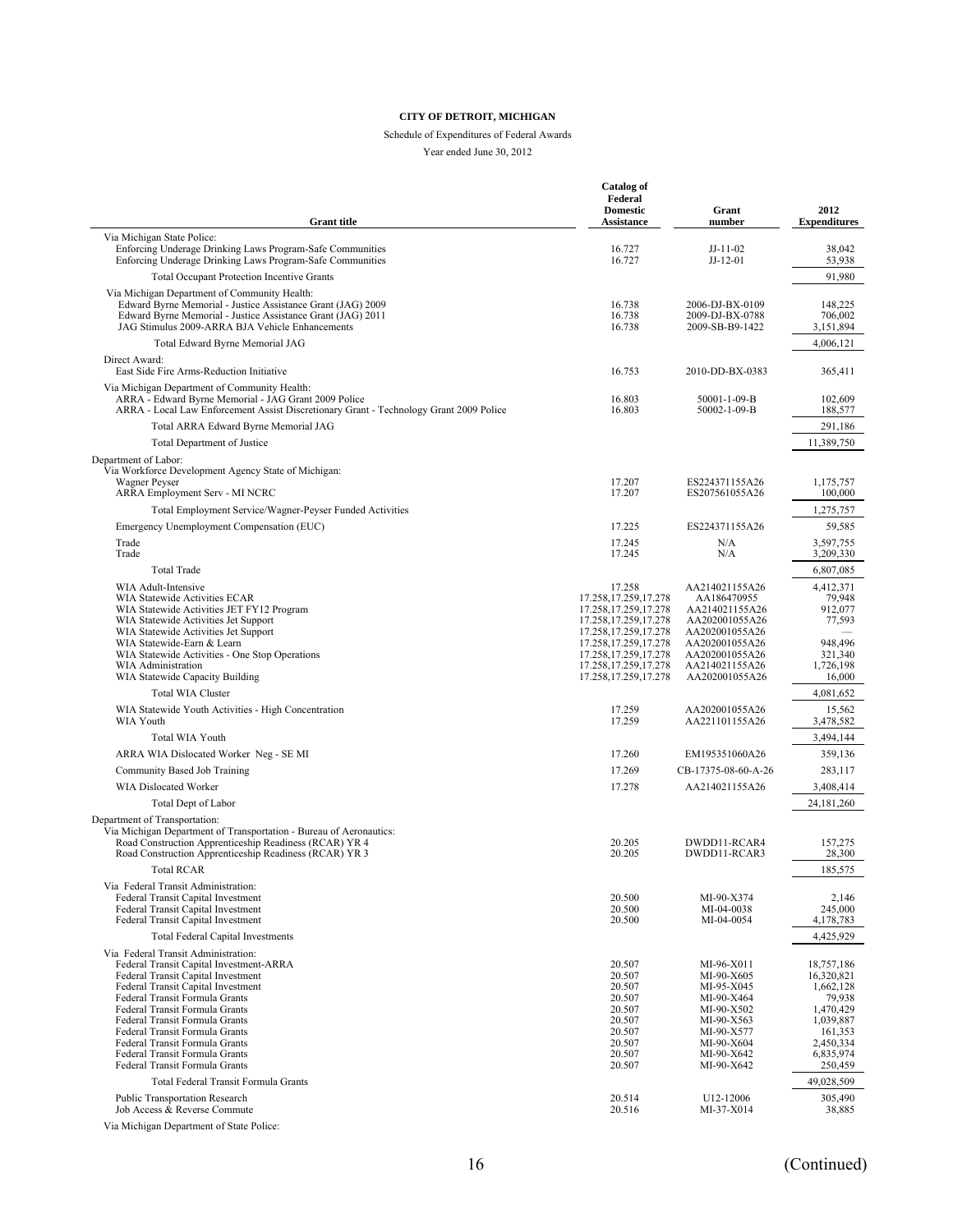#### Schedule of Expenditures of Federal Awards

Year ended June 30, 2012

|                                                                                                                                          | <b>Catalog of</b>          |                                       |                        |
|------------------------------------------------------------------------------------------------------------------------------------------|----------------------------|---------------------------------------|------------------------|
|                                                                                                                                          | Federal<br><b>Domestic</b> | Grant                                 | 2012                   |
| <b>Grant title</b>                                                                                                                       | <b>Assistance</b>          | number                                | <b>Expenditures</b>    |
| State & Community Highway Safety-Electronic Crash Report<br>State & Community Highway Safety-Strategic Traffic Enforcement               | 20.600<br>20.600           | TR-11-14<br>PT-12-01                  | 273,977<br>128,550     |
| State & community Highway Safety-Detroit Comp Traffic Safety                                                                             | 20.600                     | CP-12-06                              | 20,999                 |
| State & Community Highway Safety-Traffic Safety                                                                                          | 20.600                     | $CP-11-04$                            | 24,518                 |
| State & Community Highway Safety-Click It or Ticket Traffic                                                                              | 20.600                     | PT-11-06                              | 93,083                 |
| Total State & Community Highway Safety                                                                                                   |                            |                                       | 541,127                |
| Total Department of Transportation                                                                                                       |                            |                                       | 54,525,516             |
| National Endowment for the Arts:                                                                                                         |                            |                                       |                        |
| Via Michigan Council for Arts and Cultural Affairs:<br>Promotion of the Arts Partnerships-2011 Mini-Grant Program                        | 45.025                     | 12RR0020RG                            | 39,200                 |
| Total National Endowment for the Arts                                                                                                    |                            |                                       | 39,200                 |
|                                                                                                                                          |                            |                                       |                        |
| Environmental Protection Agency:<br>Via Michigan Department of Environmental Quality:                                                    |                            |                                       |                        |
| Drinking Water Revolving Fund                                                                                                            | 66.468                     | 7161-01                               | 106.145                |
| Drinking Water Revolving Fund                                                                                                            | 66.468                     | 7162-01                               | 908,660                |
| Total Drinking Water Revolving Fund                                                                                                      |                            |                                       | 1,014,805              |
| Direct Awards:                                                                                                                           |                            |                                       |                        |
| RDM Public Education-Bed Bug Surveillance, Educ & Outreach<br>Brownfield Assess & Clean-up: Eastern Market Brownfield Assessment Project | 66.716<br>66.818           | U90TP517108<br>BF00E40201-0           | 6,500<br>51,578        |
| <b>Total Environmental Protection Agency</b>                                                                                             |                            |                                       |                        |
|                                                                                                                                          |                            |                                       | 1,072,883              |
| Department of Energy:<br>Via Michigan Department of Human Services:                                                                      |                            |                                       |                        |
| Weatherization for Low Income Persons                                                                                                    | 81.042                     | DOE 10-82007                          |                        |
| <b>ARRA Weatherization for Low Income Persons</b>                                                                                        | 81.042                     | DOE- S-09-82007                       | 4,199,451              |
| <b>Total Weatherization</b>                                                                                                              |                            |                                       | 4,199,451              |
| Via Michigan Department of Human Services:                                                                                               |                            |                                       |                        |
| Smartbuildings Detroit Program - EDC                                                                                                     | 81.128                     | DE-EE0003559                          | 350,933                |
| ARRA Emergency Efficiency & Conservation BG                                                                                              | 81.128                     | DE-EE0000747                          | 2,822,641              |
| Total Department of Energy                                                                                                               |                            |                                       | 3,173,574              |
| Department of Education:<br>Direct Award:                                                                                                |                            |                                       |                        |
| For Improvement of Educ (FIE): LEAP Program 2010                                                                                         | 84.215                     | U215K090312                           | 189,028                |
| Total Department of Education                                                                                                            |                            |                                       | 189,028                |
| Department of Health and Human Services:                                                                                                 |                            |                                       |                        |
| Via Michigan Department of Community Health:                                                                                             |                            |                                       |                        |
| CDC Prevention - Bio-Terrorism Emerg Prep 9/2011                                                                                         | 93.069                     | U90TP000528                           | 235,449                |
| CDC Prevention - Bio-Terrorism Laboratory 9/2011<br>CDC Prevention - Cities Readiness Initiatives 9/2012                                 | 93.069<br>93.069           | U90TP517018<br>U90TP517018            | 34,279<br>413,987      |
| HIV Prevention - Aids/HIV Rapid Testing (Surveillance)                                                                                   | 93.069                     | U62CC0524460                          | 14,193                 |
| HIV Prevention - Aids/HIV Rapid Testing (Surveillance)                                                                                   | 93.069                     | IU62PS000999                          | 15,000                 |
| Total Public Health Emergency Preparedness                                                                                               |                            |                                       | 712,908                |
| Via Michigan Department of Community Health:                                                                                             |                            |                                       |                        |
| Childhood Lead (MDCH) 9/2012                                                                                                             | 93.070                     | 1UE1EH00821                           | 87,255                 |
| Direct Awards:                                                                                                                           |                            |                                       |                        |
| HM Promo & Responsible Father: Promoting Responsible Fatherhood 2010<br>TB Prev & Control 12/2012                                        | 93.086<br>93.116           | 90FR0073/04<br>U52/CCU500843          | 177,474<br>448,995     |
| Via Michigan Department of Community Health:                                                                                             |                            |                                       |                        |
| HIV/AIDS Maternal Care 9/2012 (Ryan White Title IVD)                                                                                     | 93.153                     | H12HA24795                            | 48,156                 |
| Family Planning 9/2012                                                                                                                   | 93.217                     | GFPHPA05017341                        | 706,271                |
| Immunization Vaccines for Children                                                                                                       | 93.268                     | N/A                                   | 451,834                |
| CDC Immunization-Immunization Action Plan 9/2012                                                                                         | 93.268                     | H23 CCH522556                         | 300,831                |
| CDC Immunization-Immunization Reaching More                                                                                              | 93.268                     | H <sub>23</sub> CCH <sub>522556</sub> | 25,133                 |
| <b>Total CDC Immunization Grants</b>                                                                                                     |                            |                                       | 777,798                |
| Wisewoman Program                                                                                                                        | 93.283                     | U58DP001439                           | 11,693                 |
| Via Workforce Development Agency State of Michigan:                                                                                      |                            |                                       |                        |
| <b>TANF Jet Support Services</b><br><b>TANF Jet Support Services</b>                                                                     | 93.558<br>93.558           | G1202MITANF<br>G1202MITANF            | 10,266,934<br>250,000  |
| <b>TANF Jet Support Services</b>                                                                                                         | 93.558                     | G1102MITANF                           | 3,919,769              |
| <b>TANF Jet Support Services</b>                                                                                                         | 93.558                     | G1102MITANF                           | 562,918                |
| <b>Total TANF</b>                                                                                                                        |                            |                                       | 14,999,621             |
| Via Michigan Department of Human Services:                                                                                               |                            |                                       |                        |
| Low Income Home Energy Assist (LIHEAP) - Weatherization<br>Weatherization for Low Income Persons                                         | 93.568                     | LIHEAP-09-82007                       |                        |
|                                                                                                                                          | 93.568                     | LIHEAP 11-82007                       | 126,668                |
| <b>CSBG</b> Administration<br><b>CSBG</b> Administration                                                                                 | 93.569<br>93.569           | CSBG-12-82007<br>CSBG-11-82007        | 3,467,015<br>2,270,122 |
| <b>Total CSBG</b>                                                                                                                        |                            |                                       | 5,737,137              |
| Direct Awards:                                                                                                                           |                            |                                       |                        |
| Head Start                                                                                                                               | 93.600                     | 05CH0113/46                           | 11,675,977             |
|                                                                                                                                          |                            |                                       |                        |

# 17 (Continued)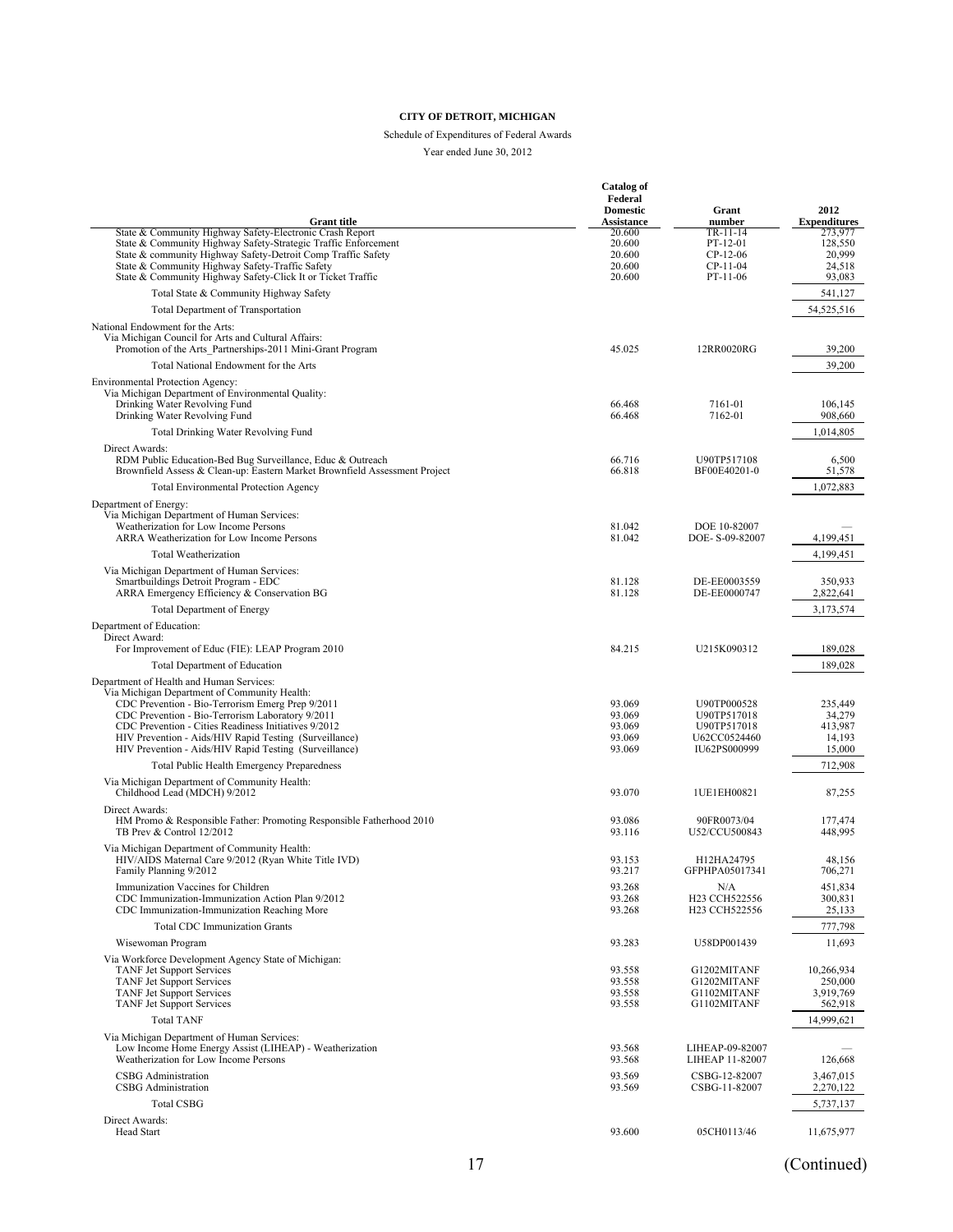# Schedule of Expenditures of Federal Awards

Year ended June 30, 2012

|                                                                                                        | Catalog of<br>Federal<br><b>Domestic</b> | Grant                          | 2012                |
|--------------------------------------------------------------------------------------------------------|------------------------------------------|--------------------------------|---------------------|
| <b>Grant title</b>                                                                                     | Assistance                               | number                         | <b>Expenditures</b> |
| Head Start-TTA<br>Head Start-Early                                                                     | 93.600<br>93.600                         | 05CH0113/46                    | 300,824<br>116,220  |
| Head Start-TTA                                                                                         | 93.600                                   | 05CH0113/46<br>05CH0113/47     | 172,715             |
| Head Start-TTA                                                                                         | 93.600                                   | 05CH0113/47                    | 33,295,494          |
| Head Start-TTA                                                                                         | 93.600                                   | 05CH0113/47                    | 1,091,031           |
| <b>Total Head Start</b>                                                                                |                                          |                                | 46,652,261          |
| Via Workforce Development Agency - State of Michigan:<br>Chafee Foster Care Independence (Summer Prog) | 93.674                                   | 1-386000134-C4                 | 267,172             |
| Direct Awards:                                                                                         |                                          |                                |                     |
| <b>ARRA</b> Head Start-COLA                                                                            | 93.708                                   | 05SE0113/01                    | 21,033              |
| ARRA Community Service Block Grant - CSBG                                                              | 93.710                                   | CSBG-S-09-82007                | 1,778               |
| Via Michigan Department of Community Health:<br>CSHCS Outreach & Advocacy 9/2012                       | 93.778                                   | 05 U05M15ADM                   | 243,829             |
| Direct Awards:                                                                                         |                                          |                                |                     |
| HIV Emerg Relief Project 2/2012                                                                        | 93.914                                   | H89HA00021                     | 8,884,605           |
| Healthy Start Initiative 7/2010                                                                        | 93.926                                   | H49MC00147                     | 356,794             |
| Healthy Start Initiative 5/2012                                                                        | 93.926                                   | H49MC00147                     | 1,258,448           |
| Total Healthy Start Initiative                                                                         |                                          |                                | 1,615,242           |
| Via Michigan Department of Community Health:                                                           |                                          |                                |                     |
| HIV Prevention - Aids/HIV Rapid Testing 9/2012                                                         | 93.940                                   | U62CCU52346401                 | 86,429              |
| <b>HIV</b> Prevention                                                                                  | 93.940<br>93.940                         | U62CCU52346401                 | 542.454             |
| HIV Prevention - Aids/HIV Rapid Testing 9/2011 (Surveillance)                                          |                                          | U62CC0524460                   | 38,193              |
| <b>Total HIV Prevention</b>                                                                            |                                          |                                | 667.076             |
| HIV Demo, Research, Public & Prof Educ - Lab (STARHS & VARHS)<br><b>Expanded HIV Testing Dental</b>    | 93.941<br>93.943                         | 1U6P2S000999<br>5062PS00319402 | 12,999<br>13,950    |
|                                                                                                        |                                          |                                |                     |
| Michigan Department of Community Health:<br>HIV Prevention - Aids/HIV Rapid Testing (Surveillance)     | 93.944                                   | IU62PS000962                   | 9,000               |
|                                                                                                        |                                          |                                |                     |
| Michigan Department of Community Health:                                                               |                                          |                                |                     |
| Prevention and Treatment of Substance Abuse BG                                                         | 93.959                                   | 93BIMISAPT(11)                 | 14, 145, 499        |
| Michigan Department of Community Health:                                                               |                                          |                                |                     |
| Laboratory Svcs - STD 9/2012                                                                           | 93.977                                   | U90TP517018                    | 6,923               |
| STD Control 9/2011                                                                                     | 93.977                                   | 1H25PS001338                   | 428,154             |
| <b>Total STD</b>                                                                                       |                                          |                                | 435,077             |
| Michigan Department of Community Health:                                                               |                                          |                                |                     |
| Family Planning 9/2012                                                                                 | 93.994                                   | <b>B1MIMCHS</b>                | 8,230               |
| Local Maternal & Children Health BG 9/2012                                                             | 93.994                                   | <b>B1MIMCHS</b>                | 1,693,092           |
| Childhood Lead (MDCH) 9/2012                                                                           | 93.994                                   | <b>B1MIMCHS</b>                | 29,086              |
| CSHCS Outreach & Advocacy 9/2012                                                                       | 93.994                                   | <b>B1MIMCHS</b>                | 139,586             |
| MCGBG-Oral Health-Varnish Program 2/2011                                                               | 93.994                                   | <b>B1MIMCHS</b>                | 70,000              |
| Total Maternal & Child Health Block Grant                                                              |                                          |                                | 1,939,994           |
| Total Department of Health and Human Services                                                          |                                          |                                | 98,743,494          |
| Department of Homeland Security:                                                                       |                                          |                                |                     |
| Via Michigan Department of State Police:                                                               |                                          |                                |                     |
| Metropolitan Medical Response System (MMRS)<br>2006 Urban Area Security Initiative Grant               | 97.067<br>97.067                         | N/A<br>N/A                     | 15,785<br>312,671   |
| 2007 Metropolitan Medical Response System Grant                                                        | 97.067                                   | N/A                            | 1,958               |
| FY 07 UASI Grant                                                                                       | 97.067                                   | N/A                            | 256,195             |
| 2007 Michigan Citizen Corps Program                                                                    | 97.067                                   | N/A                            | 9,980               |
| 2008 HSGP Urban Area Security Initiative Grant                                                         | 97.067                                   | N/A                            | 1,127,288           |
| 2009 HSGP Urban Area Security Initiative Grant                                                         | 97.067                                   | N/A                            | 949,023             |
| 2008 HSGP Metropolitan Medical Response System Grant<br>2008 Citizen Corps Program (CCP)               | 97.067<br>97.067                         | N/A                            | 126,702<br>8,600    |
| 2009 Citizen Corps Program (CCP)                                                                       | 97.067                                   | N/A<br>N/A                     | 3,868               |
| <b>Total UASI Grant</b>                                                                                |                                          |                                | 2,812,070           |
|                                                                                                        |                                          |                                |                     |
| 2008 Buffer Zone Protection Program<br>2010 Buffer Zone Protection Program                             | 97.078<br>97.078                         | N/A<br>N/A                     | 346,619<br>60,760   |
| Total Department of Homeland Security                                                                  |                                          |                                | 407,379             |
| <b>Total Federal Awards</b>                                                                            |                                          |                                | \$293,393,583       |

See accompanying notes to schedule of expenditures of federal awards.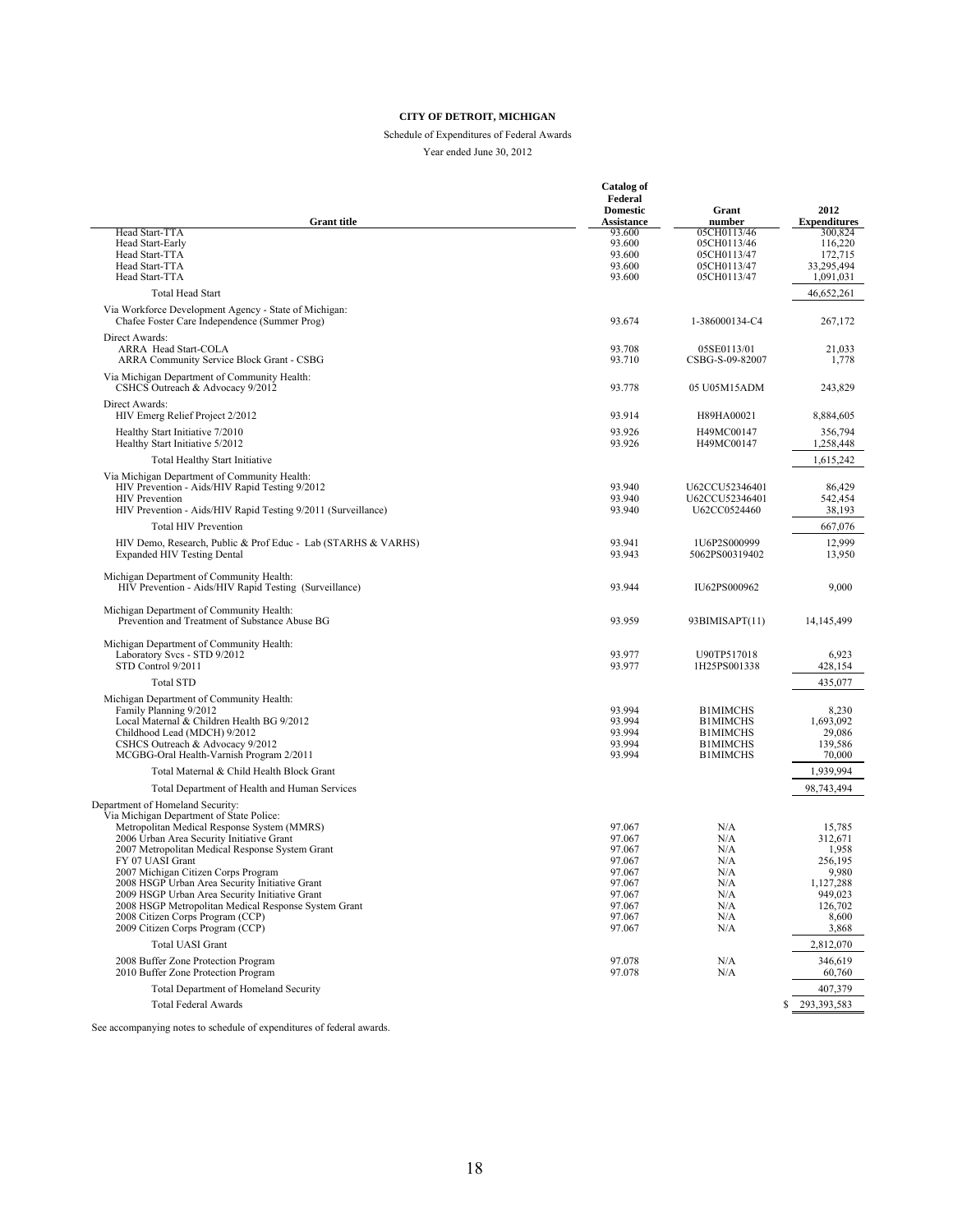#### Notes to Schedule of Expenditures of Federal Awards

For the Year ended June 30, 2012

### **(1) General**

The accompanying schedule of expenditures of federal awards (the SEFA) presents federal financial assistance for the City of Detroit, Michigan (the City). The reporting entity for the City is defined in Section I, note A to the City's basic financial statements. Federal financial assistance received directly from federal agencies, including federal financial assistance passed through other government agencies, is included in the SEFA.

#### **(2) Basis of Presentation**

The accompanying SEFA includes the federal grant activity of the City and is presented on the modified accrual basis of accounting. The information in the SEFA is presented in accordance with the requirements of OMB Circular A-133, *Audits of States, Local Governments, and Non-Profit Organizations*.

### **(3) Subrecipient Awards**

Of the federal expenditures presented in the SEFA, \$99,966,874 of federal awards were provided to subrecipients.

#### **(4) Noncash Transactions**

The value of the noncash assistance received was determined in accordance with the provisions of OMB Circular A-133.

### **(5) Highway and Construction Program**

The City participates in various road, street, and bridge construction and repair projects. The projects are funded through an award granted to the State of Michigan Department of Transportation (the State), which administers the grant for the City. The City identifies the projects needed in the locality, and the State performs the procurement, payment, and cash management functions on behalf of the City. The award is managed directly by the State and has not been included in the tests of compliance with laws and regulations associated with the City's Single Audit. The award is approximately \$17.4 million for the year ended June 30, 2012.

### **(6) Outstanding Loan Balance**

The U.S. Department of Housing and Urban Development (HUD) has insured certain mortgage loan borrowings (CFDA #14.248) made by the City of Detroit through the Planning and Development Department in connection with certain development projects. These loans had outstanding principal due of \$89,391,000 at June 30, 2012. There was \$5,753,000 in new borrowings in fiscal year 2012 and the outstanding principal on existing loans made in prior years have continuing compliance requirements.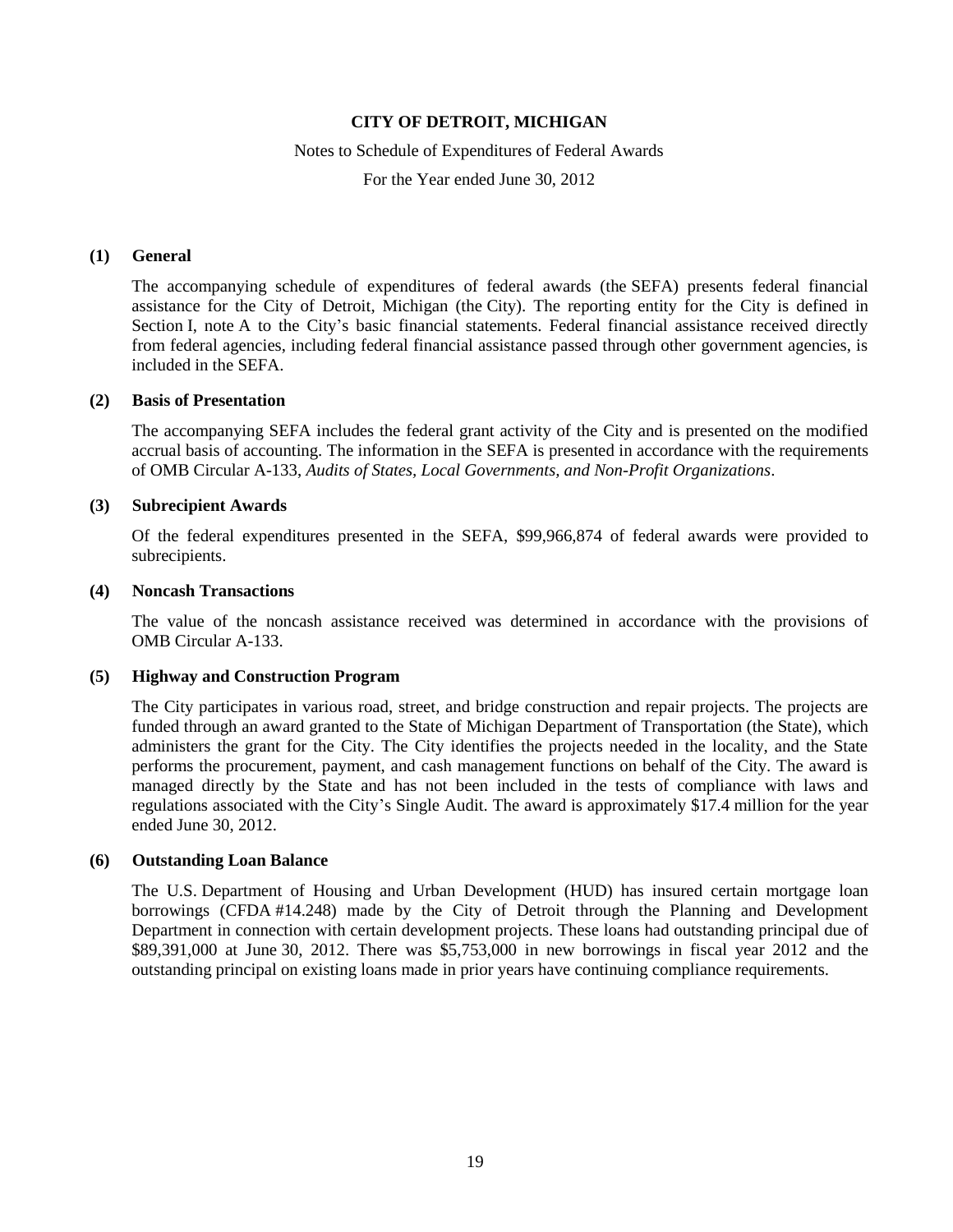Notes to Schedule of Expenditures of Federal Awards

For the Year ended June 30, 2012

### **(7) Significant Grant Program Changes**

Detroit Workforce Development Department (DWDD), a major recipient of federal funds, and the Detroit Employment Solutions Corporation (DESC) became partners to a governance agreement dated June 28, 2012. DESC, a Michigan non-profit corporation, became the depository, primary administrative and fiscal agent for DWDD funds effective July 1, 2012. The City's administration determined that moving the City's workforce development operations and oversight to an external corporation would best serve the citizens of Detroit by improving service delivery and reducing costs. DWDD was primarily supported by federal and state grants. DWDD expenditures for the year ended June 30, 2012 were \$52.4 million.

The Department of Human Services (DHS) Headstart programs have been transitioned to independent agencies effective July 1, 2012. The remaining DHS operations and programs related to Community Services Block Grant (CSBG) and Weatherization are planned to transition to independent agencies by March 2013. The City's administration determined that moving the DHS operations and oversight to external agencies would best serve the citizens of Detroit by improving service delivery and reducing costs. DHS was primarily supported by federal and state grants. DHS expenditures for the year ended June 30, 2012 were \$68.6 million.

On October 1, 2012, the Department of Health and Wellness Promotion (DHWP), a recipient of federal and state funds transitioned to the Institute for Population Health (IPH). The IPH is an independent agency that will administer the indirect federally funded state grants once administer by DHWP, a City of Detroit departmental agency. The City's administration determined that moving the DHWP operations and oversight to the IPH would best serve the citizens of Detroit by improving service delivery and reducing costs. DHWP expenditures for the year ended June 30, 2012 were \$73.0 million of which \$13.1 million were incurred by the General Fund. The DHWP will, however, continue to administer the grant programs that are received directly from the federal government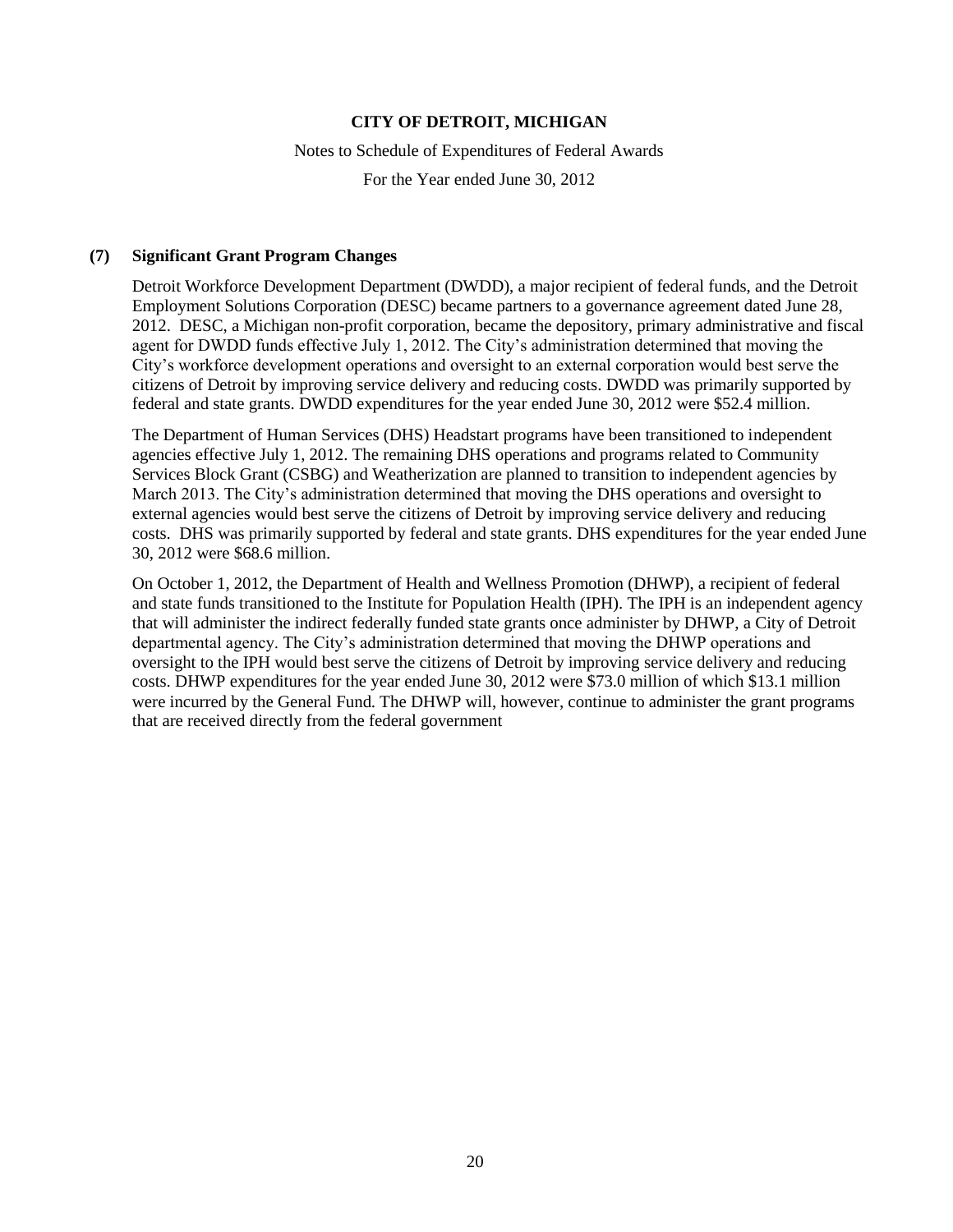Schedule of Findings and Responses

Year ended June 30, 2012

### **1. Summary of Auditors' Results**

### *Basic Financial Statements*

- a) An unqualified opinion was issued on the governmental activities, the business-type activities, the aggregate discretely presented component units, the budgetary comparison statement, each major fund, and the aggregate remaining fund information of the Government of the City of Detroit Michigan (the City) as of and for the year ended June 30, 2012.
- b) The audit identified three material weaknesses and no significant deficiencies in internal control over financial reporting in connection with the basic financial statements of the City as of and for the year ended June 30, 2012.
- c) The audit disclosed three instances of noncompliance that are material to the basic financial statements of the City as of and for the year ended June 30, 2012.

### *Single Audit*

d) The audit of Federal financial assistance disclosed material weaknesses and significant deficiencies that were reported in connection with major Federal programs of the City for the year ended June 30, 2012.

| # | <b>Major Program/Cluster</b>                                               | <b>CFDA</b> Number(s)             | <b>Type of Report</b><br><b>Issued</b> |
|---|----------------------------------------------------------------------------|-----------------------------------|----------------------------------------|
| 1 | Special Supplemental Nutrition Program for Women, Infants,<br>and Children | 10.557                            | Adverse                                |
| 2 | <b>Community Development Block Grants/Entitlement Grants</b>               | 14.218, 14.253                    | Adverse                                |
| 3 | <b>HOME</b> Investment Partnerships Program                                | 14.239                            | Qualified                              |
| 4 | Neighborhood Stabilization Program 2                                       | 14.256                            | Scope Limitation /<br>Adverse          |
| 5 | Homelessness Prevention and Rapid Re-housing Program                       | 14.262                            | Qualified                              |
| 6 | <b>Community Policing Grant</b>                                            | 16.710                            | Qualified                              |
|   | Edward Byrne Memorial Justice Assistance Grant                             | 16.738, 16.803                    | Qualified                              |
| 8 | <b>Trade Adjustment Assistance</b>                                         | 17.245                            | Qualified                              |
| 9 | Workforce Investment Act                                                   | 17.258, 17.259, 17.260,<br>17.278 | Qualified                              |
|   | 10 Federal Transit Cluster                                                 | 20.500, 20.507                    | Qualified                              |
|   | 11 Weatherization for Low-Income Persons                                   | 81.042                            | Scope Limitation /<br>Adverse          |

e) The type of report issued on compliance for each major program is as follows: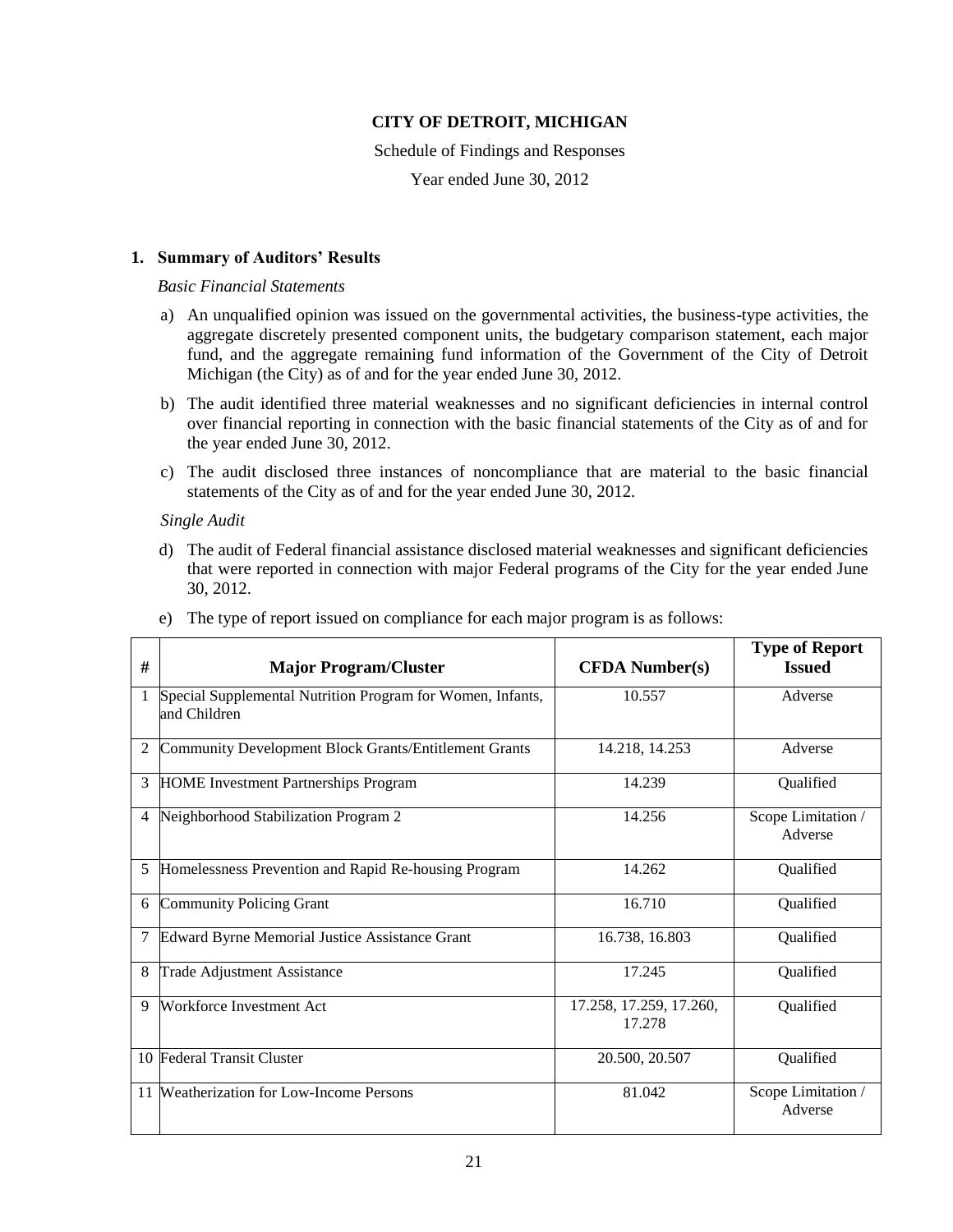### Notes to Schedule of Expenditures of Federal Awards

For the Year ended June 30, 2012

| #  | <b>Major Program/Cluster</b>                      | <b>CFDA</b> Number(s) | <b>Type of Report</b><br><b>Issued</b> |
|----|---------------------------------------------------|-----------------------|----------------------------------------|
|    | 12 Energy Efficiency and Conservation Block Grant | 81.128                | Oualified                              |
|    | 13 Temporary Assistance for Needy Families        | 93.558                | Oualified                              |
|    | 14 Community Services Block Grant                 | 93.569, 93.710        | Scope Limitation /<br>Adverse          |
|    | 15 Head Start                                     | 93.600, 93.708        | Scope Limitation /<br>Adverse          |
|    | 16 HIV Emergency Relief Project Grants            | 93.914                | Adverse                                |
| 17 | Prevention and Treatment of Substance Abuse       | 93.959                | Oualified                              |

- f) There were audit findings that are required to be reported under Section 510(a) of OMB Circular A-133 for the year ended June 30, 2012.
- g) The major Federal programs of the City for the year ended June 30, 2012, were as follows:

| #              | <b>Major Program/Cluster</b>                                               | <b>CFDA Number(s)</b>          |
|----------------|----------------------------------------------------------------------------|--------------------------------|
| $\mathbf{1}$   | Special Supplemental Nutrition Program for Women, Infants,<br>and Children | 10.557                         |
| $\overline{2}$ | <b>Community Development Block Grants/Entitlement Grants</b>               | 14.218, 14.253                 |
| 3              | <b>HOME</b> Investment Partnerships Program                                | 14.239                         |
| $\overline{4}$ | Neighborhood Stabilization Program 2                                       | 14.256                         |
| 5              | Homelessness Prevention and Rapid Re-housing Program                       | 14.262                         |
| 6              | <b>Community Policing Grant</b>                                            | 16.710                         |
| $\overline{7}$ | Edward Byrne Memorial Justice Assistance Grant                             | 16.738, 16.803                 |
| 8              | <b>Trade Adjustment Assistance</b>                                         | 17.245                         |
| 9              | Workforce Investment Act                                                   | 17.258, 17.259, 17.260, 17.278 |
| 10             | <b>Federal Transit Cluster</b>                                             | 20.500, 20.507                 |
| 11             | <b>Weatherization for Low-Income Persons</b>                               | 81.042                         |
| 12             | <b>Energy Efficiency and Conservation Block Grant</b>                      | 81.128                         |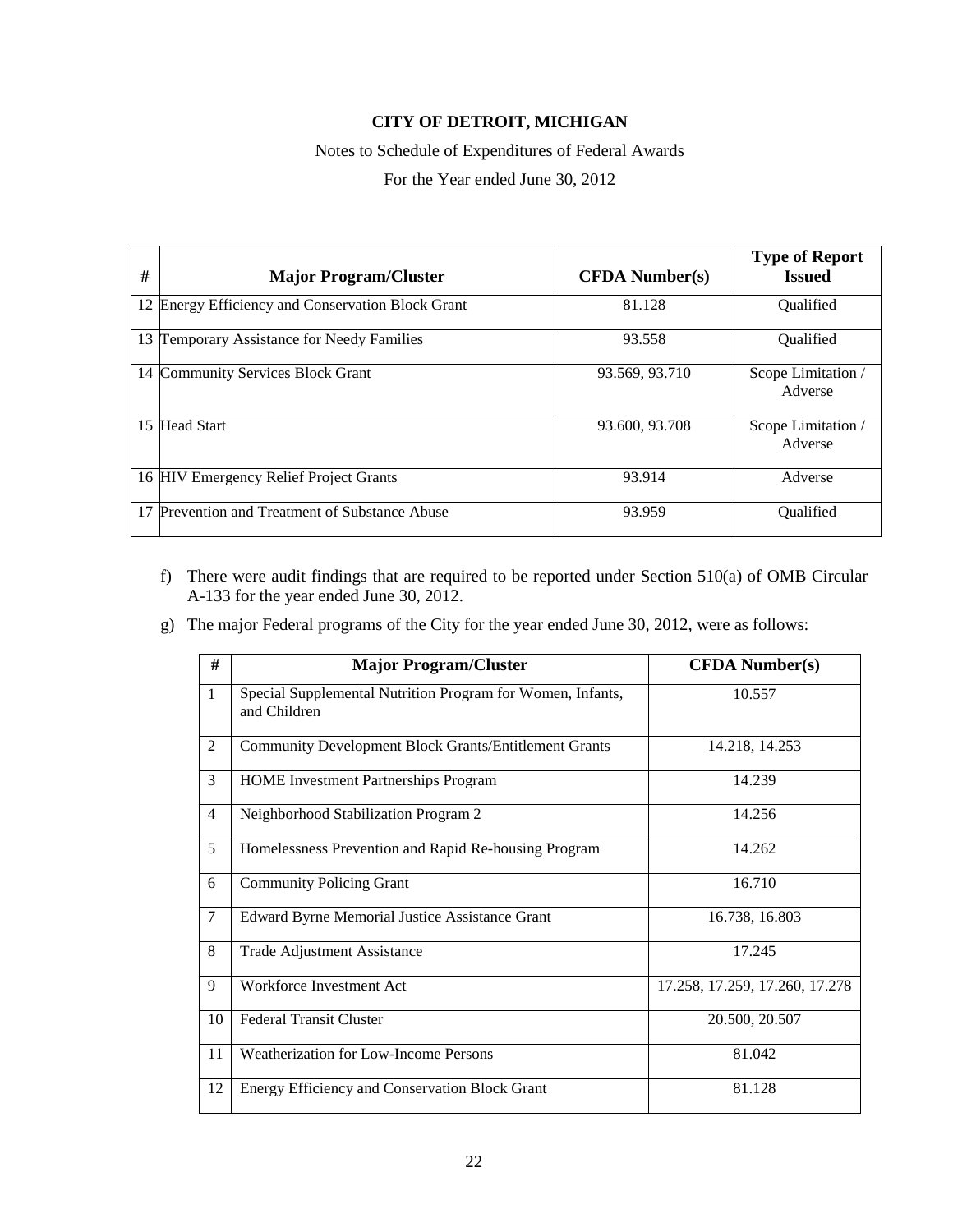# Notes to Schedule of Expenditures of Federal Awards

For the Year ended June 30, 2012

| 13 | Temporary Assistance for Needy Families     | 93.558         |
|----|---------------------------------------------|----------------|
| 14 | <b>Community Services Block Grant</b>       | 93.569, 93.710 |
| 15 | <b>Head Start</b>                           | 93.600, 93.708 |
| 16 | <b>HIV Emergency Relief Project Grants</b>  | 93.914         |
| 17 | Prevention and Treatment of Substance Abuse | 93.959         |

- h) The dollar threshold used to distinguish between type A and type B programs was \$3,000,000 for Federal awards for the year ended June 30, 2012.
- i) The City did not qualify as a low-risk auditee for the year ended June 30, 2012.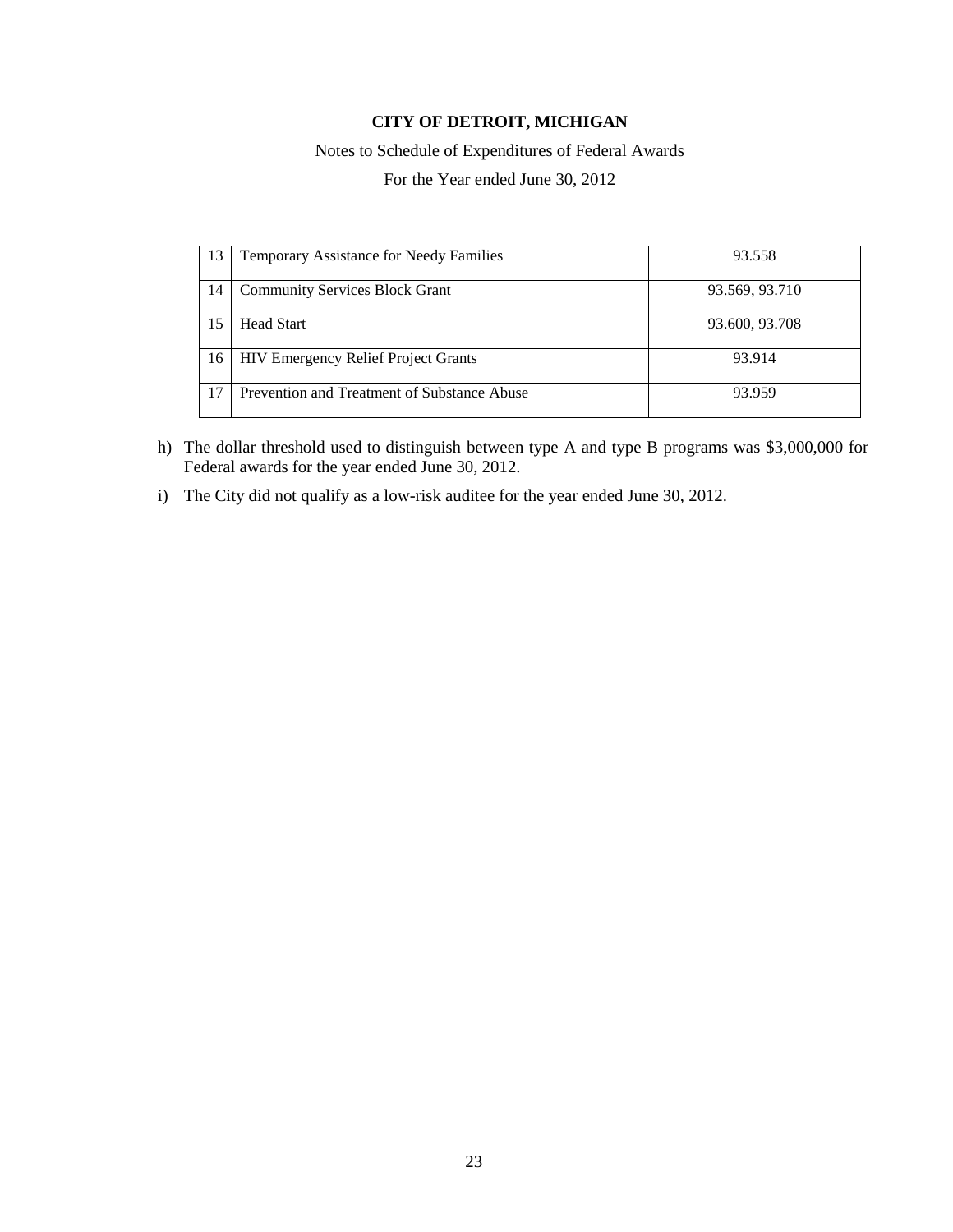Schedule of Findings and Responses

Year ended June 30, 2012

### **2. Findings Related to the Basic Financial Statements Reported in Accordance with** *Government Auditing Standards*

### **Finding 2012-01 – Financial Closing and Reporting**

Although the City of Detroit (City) has made incremental improvement in their financial closing and reporting processes, deficiencies still exist in the processes to evaluate accounts, and timely record entries into the general ledger in a complete and accurate manner. These deficiencies include the following:

- The process to prepare closing entries and financial statements relies partly upon decentralized accounting staff and software applications other than the City's DRMS general ledger. The process requires a significant amount of manual intervention in order to get information from these other systems in to DRMS.
- The process to identify significant transactions throughout the City's fiscal year to determine the appropriate accounting treatment does not result in timely consideration of how to record or report such transactions. These transactions often are not identified until the end of the fiscal year during the financial reporting process. There is inadequate communication between various City departments on transactions and on how they affect the individual stand-alone financial reports and the Comprehensive Annual Financial Report (CAFR). Information necessary to effectuate a timely and accurate closing of the books is sometimes not communicated between certain departments and agencies of the City.
- The process to close the books and prepare financial statements includes the recording of a significant number of manual post-closing entries. For the year ended June 30, 2012, there were approximately 350 manual journal entries that were made after the books were closed for the year (i.e., after frozen trial balance).
- The process to close the books and evaluate accounts occurs only on an annual basis instead of monthly or quarterly. As a result, certain key account reconciliations and account evaluations are not performed timely and require an extended amount of time to complete during the year-end closing process.
- The established internal control procedures for tracking and recording capital asset activities are not consistently followed. Physical inventories of capital assets are not being performed annually as required by City policy.

### *Recommendation*

We recommend management continue to develop and refine its financial reporting systems and processes. Refinements should include assignment of accounts and reporting units to qualified personnel to conduct detailed analysis of accounts throughout the year on a monthly and quarterly basis. We further recommend management conduct a thorough assessment of the adequacy and completeness of the City's accounting and financial reporting policies and procedures. Based on the results of the assessment, determine the need to develop new policies and procedures and/or reinforce the existing policies and procedures to personnel. The process to close the books and prepare closing entries does not utilize enough adequately trained and appropriately experienced employees to adequately monitor reporting issues throughout the year. We recommend management evaluate the City's organizational structure and personnel composition to determine the adequacy of the accounting related skills and knowledge of assigned personnel in relation to their assigned duties.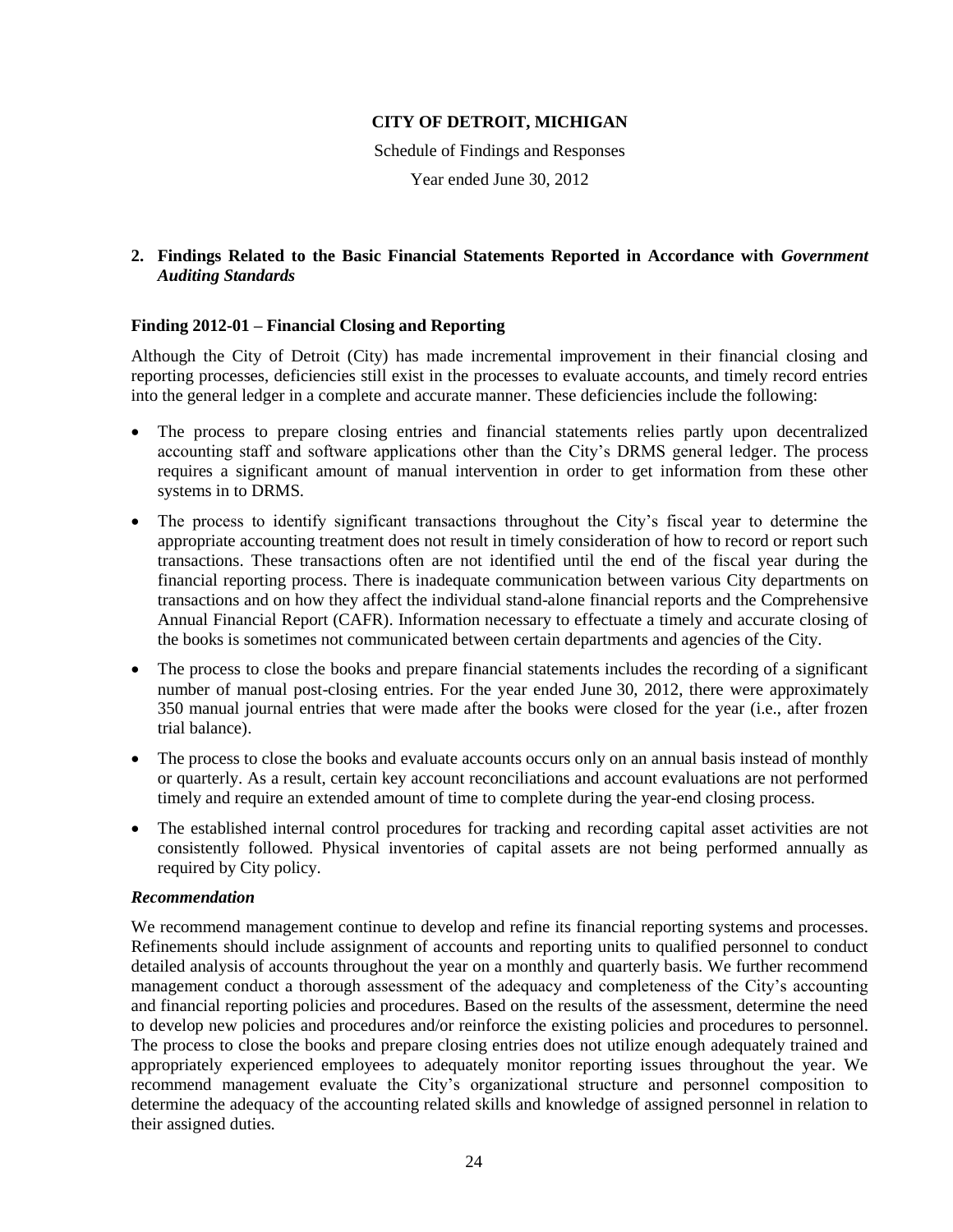Schedule of Findings and Responses

Year ended June 30, 2012

### *Views of Responsible Officials*

We have reviewed the finding and concur with the recommendation. The City continues to make improvements including adopting the recommendations herein. The Financial Stability Agreement requirements with the State include monthly Revenues and Expenditure reports which has caused the Finance Department to put more effort into Financial reporting. However, due to layoffs and attrition of accounting personnel and lack of financial resources for training and systems will create challenges for improving the City's financial reporting and accounting processes. We will continue to work on improving the monthly financial reports to enable City decision makers to evaluate the City's financial condition on an interim basis. As we improve, we will continue to uncover accounting deficiencies and take appropriate corrective actions.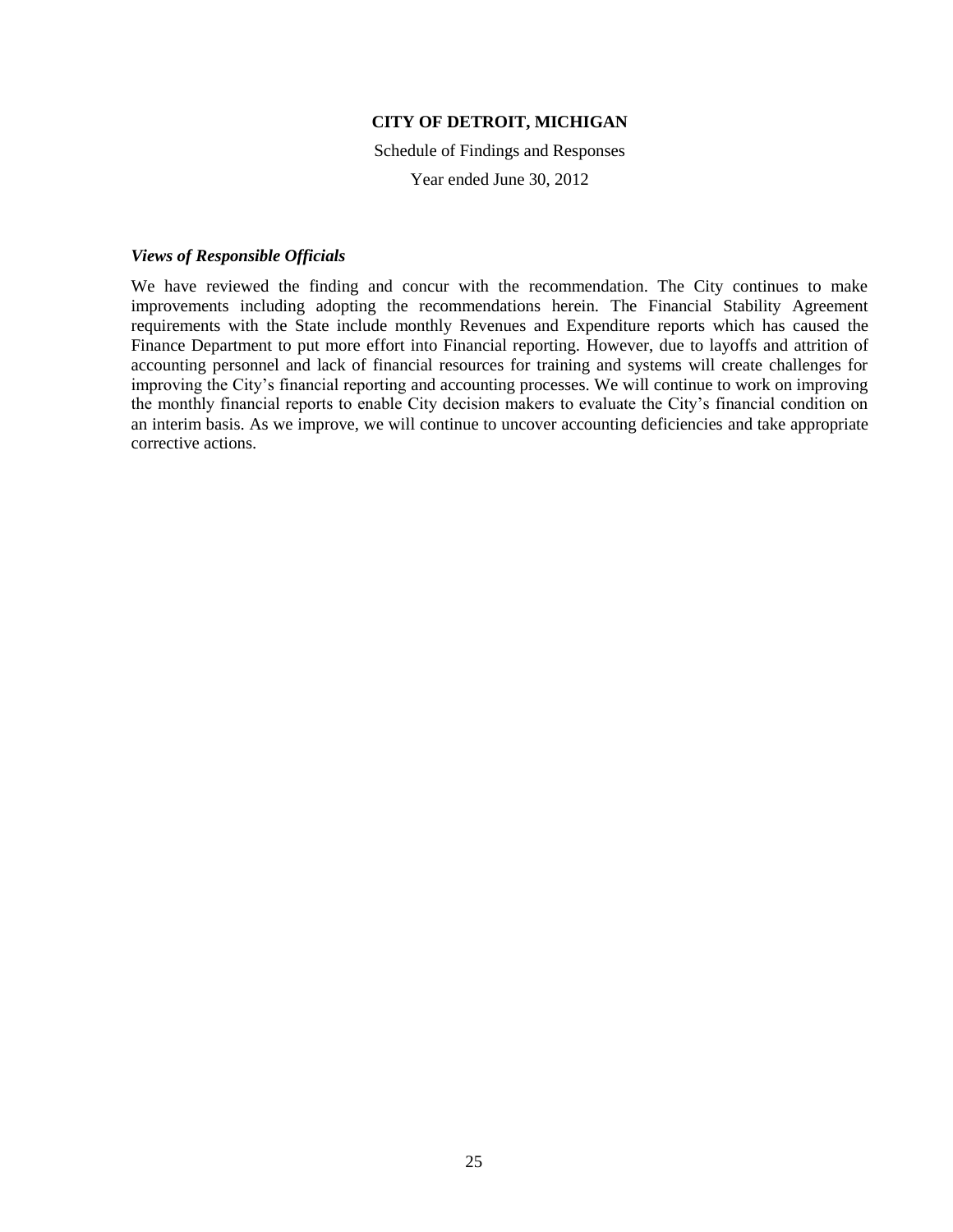Schedule of Findings and Responses

Year ended June 30, 2012

### **Finding 2012-02 – Reconciliations, Transaction Processing, Account Analysis, and Document Retention**

Operations of the City are carried out by numerous City departments utilizing a variety of people, processes, and systems. This type of environment requires diligence in ensuring accurate information is processed and shared with others in the City. Performing reconciliations of data reported from different systems and sources and account analysis are an integral part of ensuring transactional data integrity and accurate financial reporting. During our audit, we noted deficiencies in the areas of transaction processing, account analysis, data integrity, reconciliation performance, and document retention. Those deficiencies include the following:

- The City's process to identify accrued expenses is not adequate. Our audit procedures identified expenditures related to fiscal year 2012 that were not appropriately recorded as expenditures in fiscal year 2012.
- Certain date related information regarding terminations and new hires in the human resources system did not match information in the personnel files.
- Reconciliations of subsidiary ledgers to general ledgers and other IT systems to DRMS are either not being completed, not completed timely, or contain unsupported or unreconciled items.
- A listing of internal controls employed by service organizations is not prepared and evaluated for adequacy by the City. The City uses various service organizations to process significant transactions such as health and dental claims and payroll. The City does not review the service organization auditor reports (SAS 70 Reports) to ensure that the service organization has effective internal controls. Further, the City does not evaluate the user controls outlined in the SAS 70 reports to ensure that the City has these controls in place to ensure complete and accurate processing of transactions between the City and the Service Organization.
- Bank, investment, and imprest cash reconciliations are not prepared timely and contain unreasonably aged reconciling items.
- The calculation of inventory reserves used data from the prior year that contained errors and is not reviewed by a member of management.
- Interfund and inter-departmental transactions are not reconciled throughout the year on a timely basis or reviewed for proper financial statement classification.
- A physical inventory count of fixed assets is not routinely completed by all agencies, as indicated in the City's asset management policies.
- The calculation of average weekly wage as a basis for weekly payment of workers compensation is a manual calculation that contained errors and was not reviewed or verified by a member of management.
- The City of Detroit does not maintain individual claim data typically maintained as insurance statistics for self-insurance programs for its workers compensation program. Therefore, only actual payment data is available for the actuary's analysis.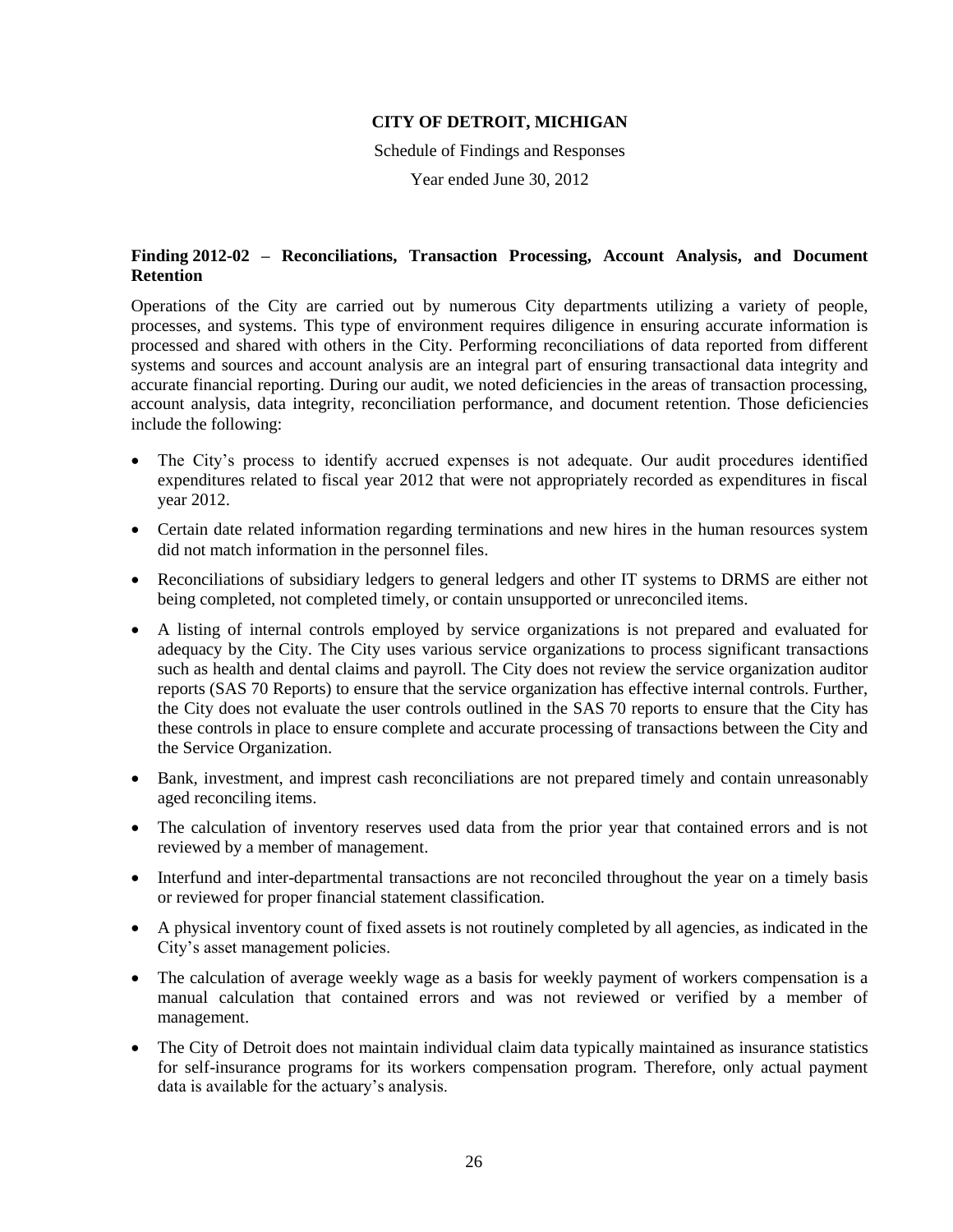Schedule of Findings and Responses

Year ended June 30, 2012

- Data provided to the actuaries that assist in estimating workers' compensation liabilities is not reviewed by the City for accuracy nor reconciled by the City to supporting data prior to submission.
- Certain invoices and receipts of goods and services were not matched against purchase orders in the correct period.
- The City's process to follow up with audit findings is not effectively designed.
- The calculation of grant accounts receivables is inappropriate as the beginning balances being carried forward were not originally performed on a grant by grant basis. The calculation contained errors and was not reviewed by management.
- Manual journal entries are not consistently and accurately reviewed and approved.
- The City of Detroit does not perform a sufficient review of open Accounts Receivable items and their related collectability.
- Certain money market fund investments were incorrectly classified as cash and management review process was not performed at a level to detect the misstatement.
- Certain cash accounts were inappropriately excluded from the trial balance.
- The City's Accounts Receivable write off policy is not specific enough to explain when and how amounts determined to be uncollectable should be written off. In addition, the City is not following their current policy to write off balances.
- Legal reserve documents are not updated in a timely manner when facts pertaining to the status of cases arise. As such, the City had over accrued claims and judgments.
- The City does not have a process for anonymous reporting of ethical or fraud violations to the City Board of Ethics.
- Supporting documentation is not consistently retained in accordance with the City's record retention policies.

### *Recommendation*

We recommend management develop or improve existing policies and procedures related to reconciliations and account analysis such that transactions are recorded in the general ledger completely, accurately, and in a timely manner. We further recommend that the City review its document retention and filing policies and procedures and make necessary adjustments such that information is accessible and provides for an adequate audit trail.

We recommend the creation of a comprehensive listing of required reconciliations. Individuals and departments should be provided a subset of the listing (a checklist) to indicate which specific reconciliations they are responsible for, what frequency is required, who is responsible for monitoring to ensure timeliness, and who is responsible for reviewing to ensure accuracy.

Additionally, we recommend training staff how to prepare reconciliations that are thorough and well documented. Also, an electronic filing system should be created with file locations and file naming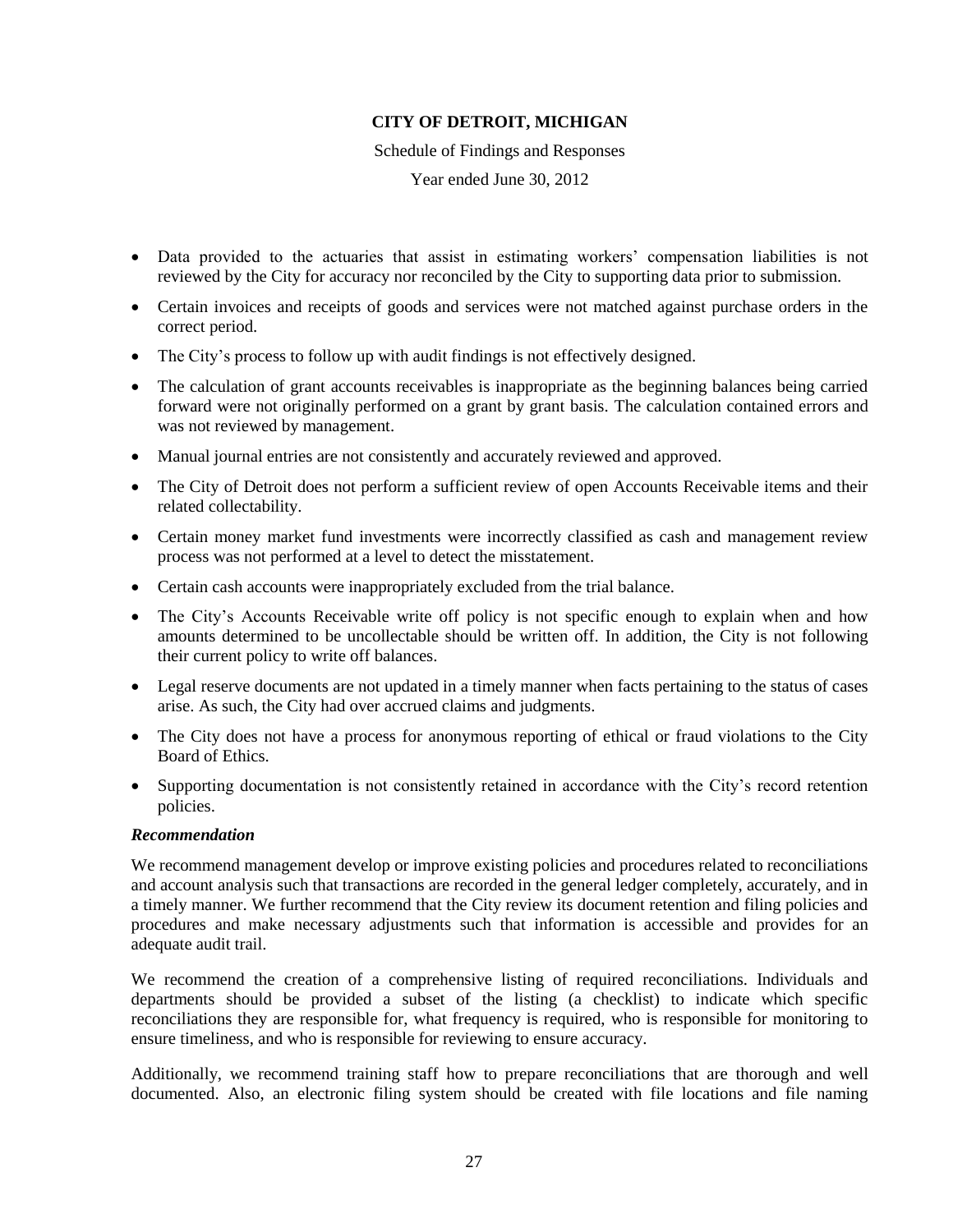Schedule of Findings and Responses

Year ended June 30, 2012

conventions specified so that all reconciliations are saved to well-organized file servers instead of just desktop computers.

Current City policies require that invoices be paid timely and that contracts and purchase orders are approved prior to goods or services being rendered. We recommend establishing a procedure to monitor payment dates against invoice dates to determine which departments are noncompliant with policies. Enforce the current policies by using personnel actions against noncompliant individuals. Also, consider charging service fees to the budgets of departments that violate the contract and prompt payment ordinances.

Additionally, we recommend performing monthly vendor level contract analysis for each major City vendor. If this is consistently performed, it will enable the analysts to know at any given time, the approximate amount of unbilled goods or services that have been rendered. This would enable the Accounting Department to estimate accruals for each major vendor at year-end within a shortened timeframe thereby facilitating a faster closing of the books.

Lastly, there are no receiving documents utilized to enforce a three-way match. We recommend that all invoices be sent directly to Accounts Payable and that the approvals are then routed to the departments electronically utilizing available features within DRMS. This would enable the Accounts Payable Department to determine the appropriate accounting period for each invoice upon entry into the system.

### *Views of Responsible Officials*

We have reviewed the finding and concur with the recommendation. We have been evaluating the City's diverse accounting systems and operations to consolidate and improve the City's accounting. As noted previously due to the City's lack of resources and layoffs and attrition of accounting personnel, improving the City's accounting will be challenging. The Department has improved its financial analysis, which will enable accounting staff to focus on variances to identify errors and problems. Additionally, in concert with monthly financial reporting, the Department will develop account reconciliation policies and procedures to ensure reconciling differences are identified and researched in a timely manner. We will continue to improve the City's accounting including implementing the recommendations herein.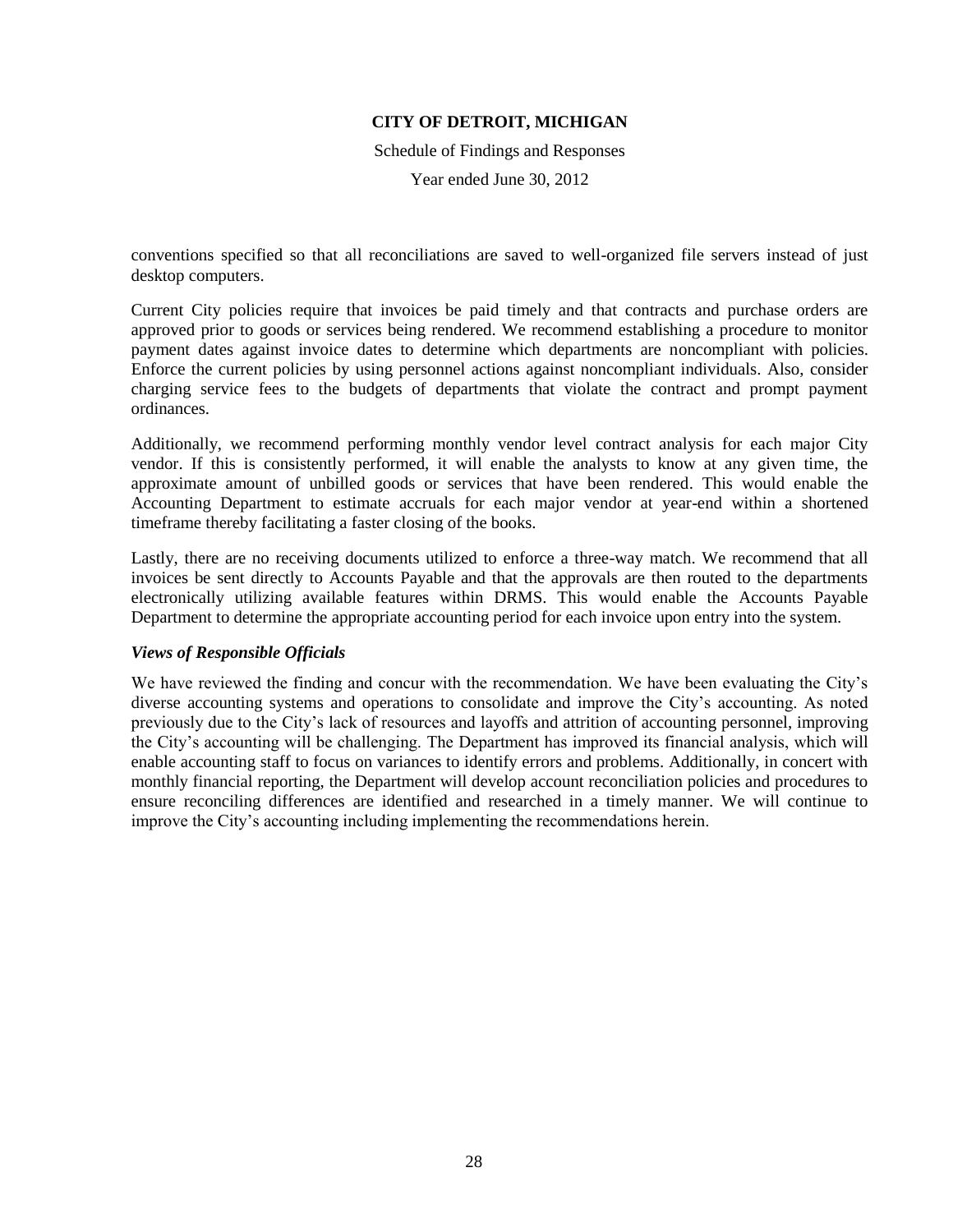Schedule of Findings and Responses

Year ended June 30, 2012

### **Finding 2012-03 – Information Technology**

General controls and application controls work together to ensure the completeness, accuracy, and validity of financial and other information in the systems. Deficiencies exist in the areas of general and application controls. Those deficiencies include the following for some or all systems:

- Administrative access is granted to unauthorized accounts.
- Segregation of duties conflicts exist between the database administration function and the backend database administration function.
- Adequate procedures are not in place to remove and review segregation of duties conflicts.
- Automated methods are not in place for tracking of the changes and customizations made to certain applications.
- Program developers have access to move program changes into production for certain applications.

### *Recommendation*

We recommend the following:

- Access to the backend database should be restricted to database administrators or compensating controls should be implemented to mitigate the risk associated with concurrent access at the front end and backend levels.
- Administrative access to the front-end application should be restricted to application administrators or compensating controls should be implemented to mitigate the risk associated with concurrent access at the front end and backend levels.
- Create a matrix to identify application functions that when granted together will give rise to segregation of duties conflict. Follow and enforce the segregation of duties matrix to ensure that segregation of duties conflicts do not exist at the time of role/profile creation.
- Create and enforce a policy to log all confirmation changes, obtain approval from authorized individuals for all configuration changes, and perform appropriate testing on all confirmation changes prior to promoting changes to production.
- Develop and enforce a policy that does not grant access to developers to promote changes into production and access to promote changes into production should be restricted to authorized individuals.

### *Views of Responsible Officials*

We have reviewed the findings and concur with the recommendations.

 The Information Technology Services Department (ITSD) is implementing the recommendations for those systems supported by ITSD. Additionally, ITSD is also working with technology staff in other agencies to implement the recommendations for findings related to the systems supported directly by the agencies themselves.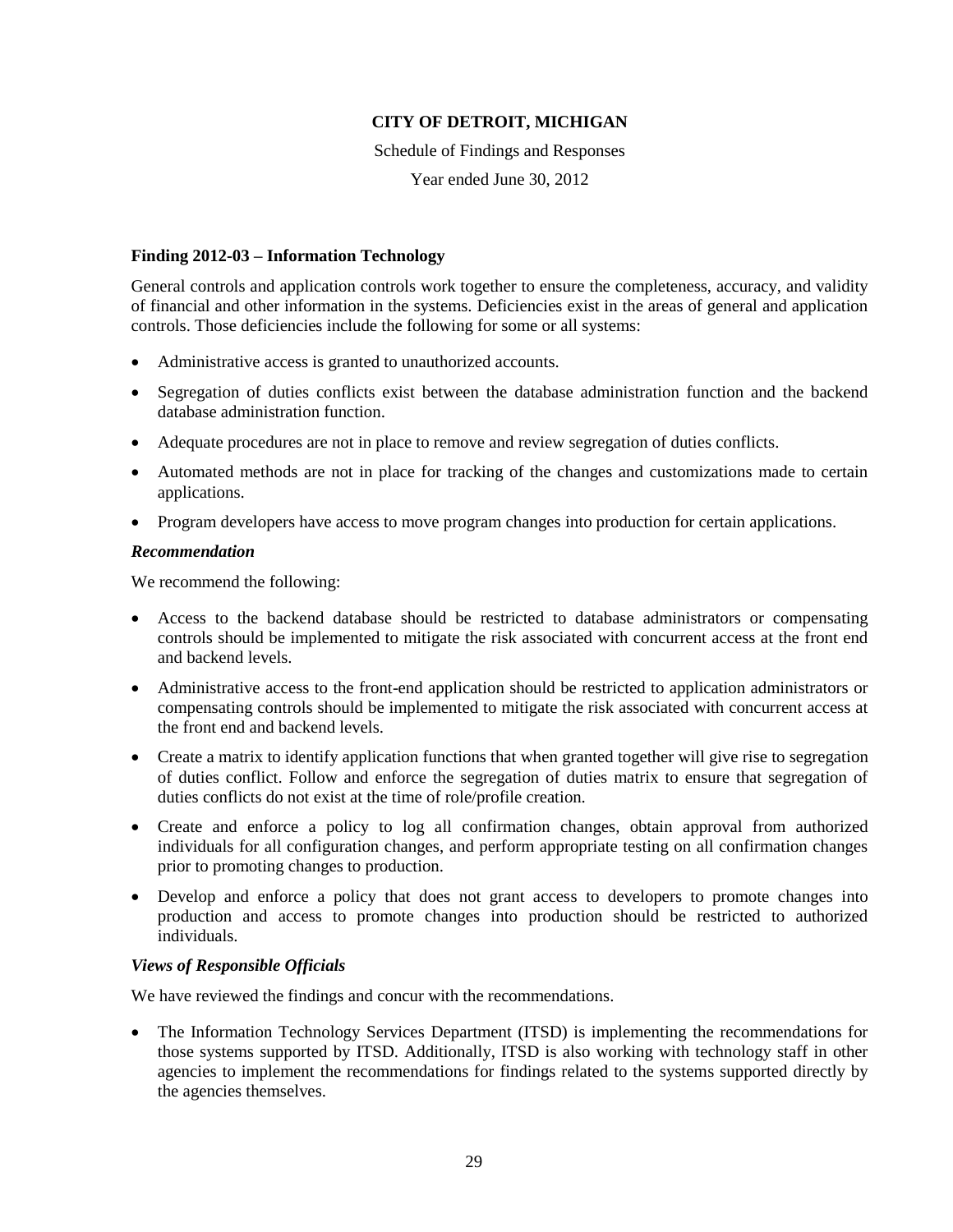Schedule of Findings and Responses

Year ended June 30, 2012

### Password

 The City identified legacy systems where technology does not support the kind of parameters recommended and/or the systems are scheduled for retirement. The City will also provide more centralization of IT functions to improve consistency in development and enforcement of password parameter policies.

Separation of duties

• Procedures used by the central IT staff (e.g., Change Management) have been shared with technology staff in other agencies to facilitate consistency in compliance. The lack of human resources will create challenges for improving separation of duties. However, the City will continue to work toward improving IT controls. Chief among these will be the implementation of a formal process for periodic review of user access, and development of a "Separation of Duties" matrix for each key financial system. To address the lack of a segregation of duties matrix, the City will explore the implementation of the Oracle GRC product, or some similar product to aid the system owners in development of a matrix and aid the ITSD in enforcement of the matrix.

### System access

- Findings regarding approvals for granting access and authorizing configuration changes stem from failure to properly maintain the documentation supporting the approvals. Policies and procedures already exist that require such authorization prior to granting/changing access and implementing configuration changes. The City will provide more centralization of IT functions to improve consistency in development and enforcement of such policies. The ITSD will also develop a method for ensuring that documentation of authorizations is maintained and retrievable for audit reviews.
- The City will work with business units to implement a policy for reviewing user access for the systems that they "own." Consolidation of IT services will aid in the successful review and enforcement of user access on a semiannual schedule.
- To mitigate database admin and application admin access to the front end and back end of the database, and to address the issue of tracking changes and customizations, the City will explore implementation of the Oracle GRC (Governance, Risk and Compliance) product or something similar to control and track changes.
- The City has already limited the use of generic IDs and restricted default and administrative IDs for enterprise financial systems. The City will explore the resource issue that currently prohibits turning on system audit capabilities that log all activities. The City will also provide more centralization of IT functions to improve consistency in development and enforcement of policies, which will help with those systems currently outside of centralized IT control.
- Procedures will be implemented to retain backup job logs for at least one year. DRMS current retention is one year. ITS is investigating how to secure the proper resource to store all data and logs, new backup software is currently being investigate and funding has been requested in the 2012-13 Budget.
- For enterprise financial systems, configuration changes are tested and approved prior to production implementation. Procedures and policies exist to govern this. The City will improve maintenance of documentation demonstrating testing and authorization. The City also will provide more centralization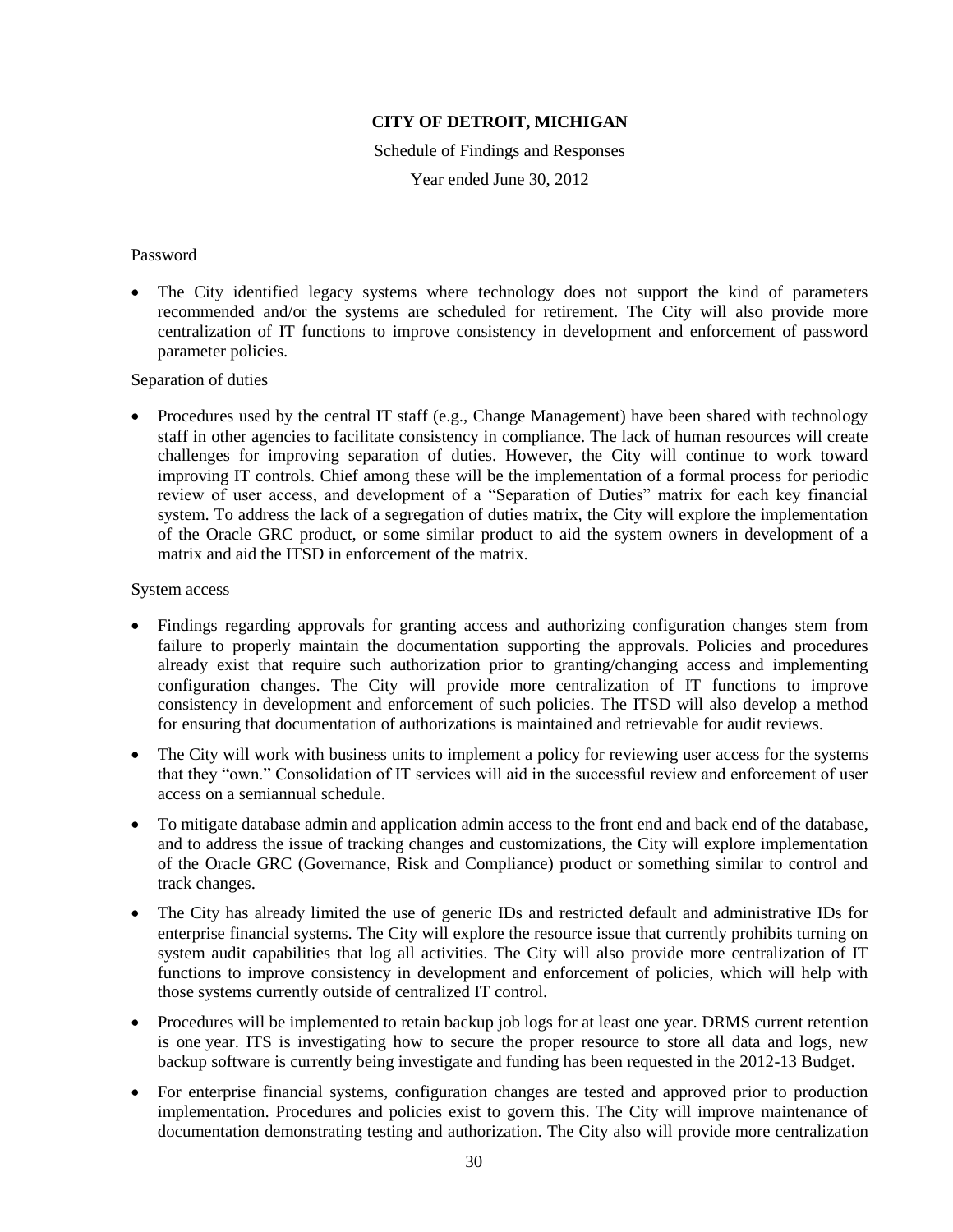Schedule of Findings and Responses

Year ended June 30, 2012

of IT functions to improve consistency in development and enforcement of policies for those systems currently outside of centralized IT control.

 Developers do not have access to promote changes to production for systems under centralized IT control. The City will provide more centralization of IT functions to improve consistency in development and enforcement of policies for systems currently outside of centralized IT control.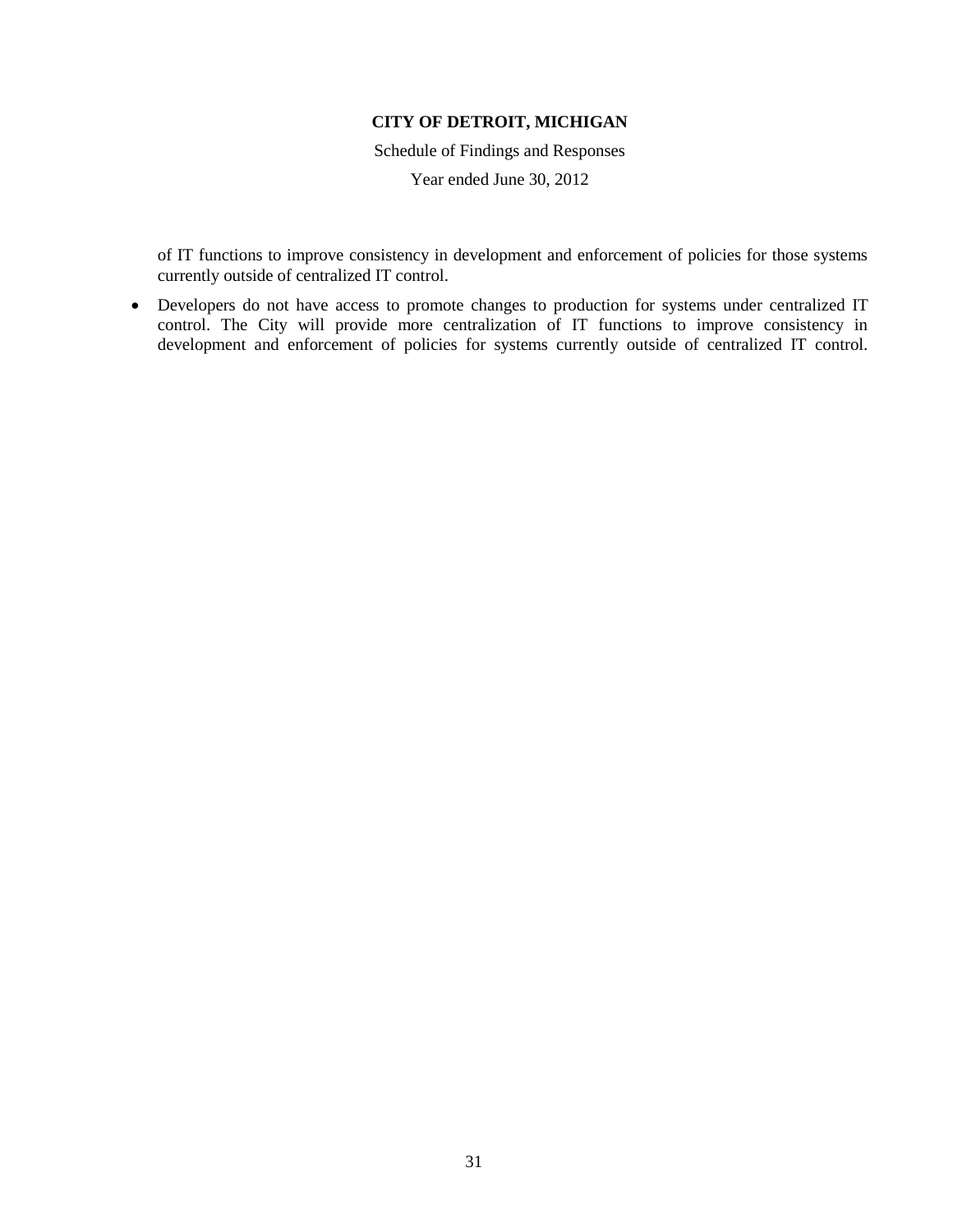Schedule of Findings and Responses

Year ended June 30, 2012

### **Finding 2012-04 – Escheatment Law**

The City filed the required annual report of unclaimed property to the State of Michigan; however, it was inaccurate as it did not include property tax overpayments. Additionally, the City has not remitted escheatable property to the State. In discussing this with City officials, the stated changes in personnel combined with the lack of written City policies and procedures regarding the monitoring and calculating of escheatment rules caused the City to fail to comply with the rules.

The Uniform Unclaimed Property Act (Public Act 29 of 1995) requires the Michigan Holder Transmittal Annual Report of Unclaimed Property be submitted annually by November 1.

Any holder of unclaimed property who fails to file a report of unclaimed property is subject to fines and penalties as prescribed in Public Act 29 of 1995.

### *Recommendation*

We recommend Management conducts an assessment and evaluation of unclaimed property held and file the required report within the annual required deadlines.

### *Views of Responsible Officials*

The City has developed an escheatment process and is compliant with the law except for the escheatment of Property Tax overpayments. We will work to identify and remit property tax overpayments that need to be escheated to the State.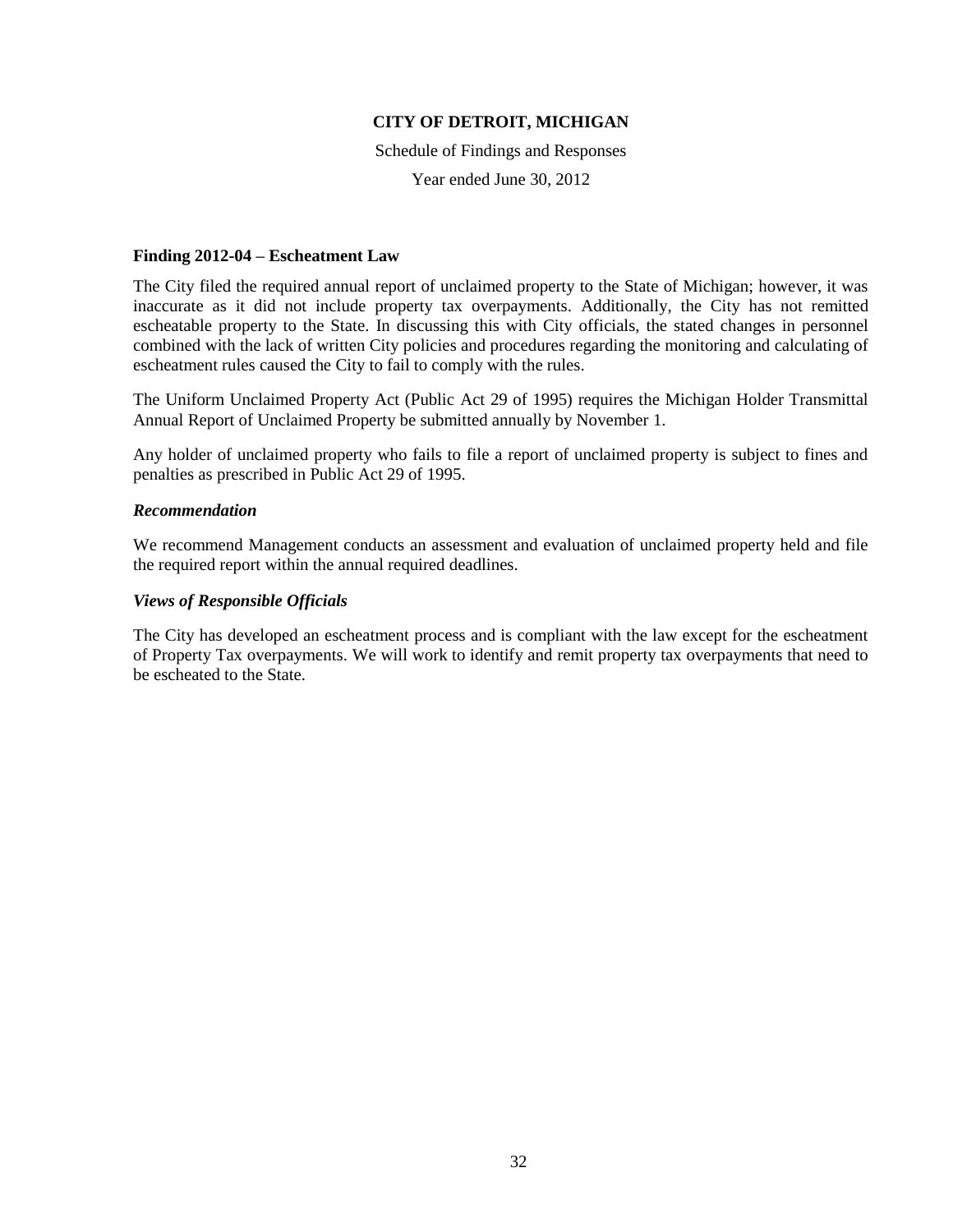Schedule of Findings and Responses

Year ended June 30, 2012

### **Finding 2012-05 – Act 51**

The City of Detroit's Major and Local Street funds were not in compliance with the State of Michigan Public Act 51. The General Fund borrowed cash and investments from the Street funds, which are restricted for a specific purpose, as stated in Act 51. In discussing this with City officials, because multiple funds, including the General and Street funds, share the same bank account as well as the lack of general awareness of the Street funds' restricted use caused the City to be non-compliant with Act 51.

Public Act 51 Section 247.663 states what the Street funds can be used for. Failure to comply with the Act will result in forfeiture of funds to which it may have been entitled for a period of 1 year from and after the failure to apply the money appropriately as prescribed in Act 51 247.666.

### *Recommendation*

We recommend Management assesses which funding has restricted purposes and create individual bank accounts for those cash and investments.

### *Views of Responsible Officials*

We have reviewed the finding and concur with the recommendation. We will create a separate bank account for the Street Funds.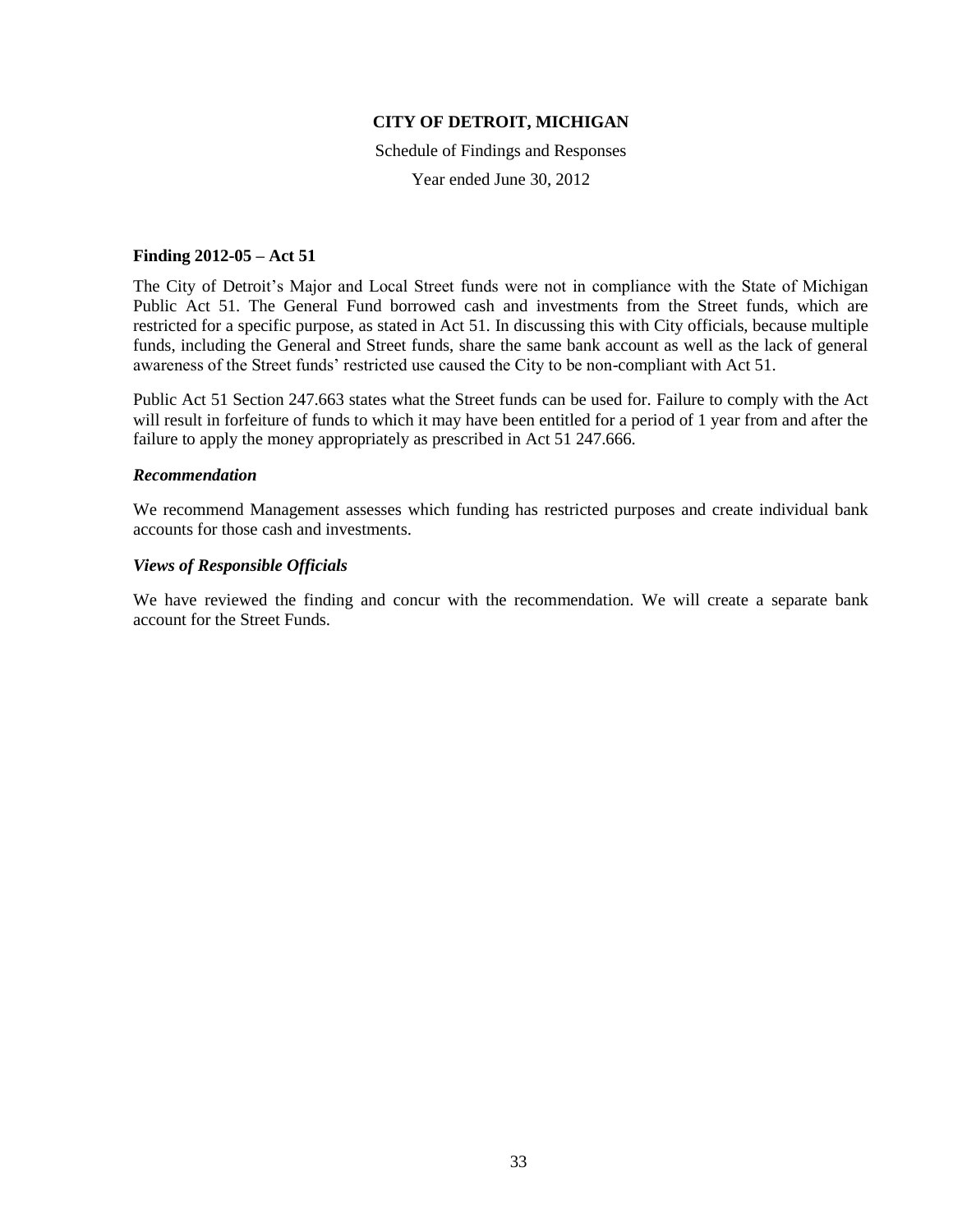Schedule of Findings and Responses

Year ended June 30, 2012

### **Finding 2012-06 – Uniform Budgeting and Accounting Act**

The City was not in compliance with Michigan Compiled Laws Act 2 of 1968, Uniform Budgeting and Accounting Act. For certain appropriations stated in footnote 2(d), the City's actual expenditures were more than budgeted expenditures. City Council passed an amendment on 11/20/12 to remove negative balances in various General Fund appropriations by redirecting unused authority within the total budgets of affected departments. However, because the amendment was passed after the fiscal year end, the City was still considered non-compliant as of 6/30/12.

Per Act 2 of 1968, Section 141.438 (3), "Except as otherwise provided in section 19, an administrative officer of the local unit shall not incur expenditures against an appropriation account in excess of the amount appropriated by the legislative body."

#### *Recommendation*

The Budget Act requires budget amendments before any expenditures exceed the budget. There is no authority to amend the budget after year end. We recommend budget projections to be prepared on a monthly basis and for amendments to be made as soon as a deviation becomes apparent.

### *Views of Responsible Officials*

We concur with the finding and City management has taken steps to prevent recurring violations of the Uniform Budgeting and Accounting Act. The Chief Financial Officer issued a budget directive to all city departments in August 2012 that reminded employees of City Charter prohibitions on actions that would violate this act and the severe penalties to individuals who violate these Charter provisions. The directive also clarified and narrowed the types of transactions that the City would consider legal obligations going forward. The Budget Department has commenced monthly review meetings with City departments to monitor adherence to their FY 2012-13 budgets and ensure prescriptive actions in a timely manner such that the City will adhere completely to the act during the current fiscal year.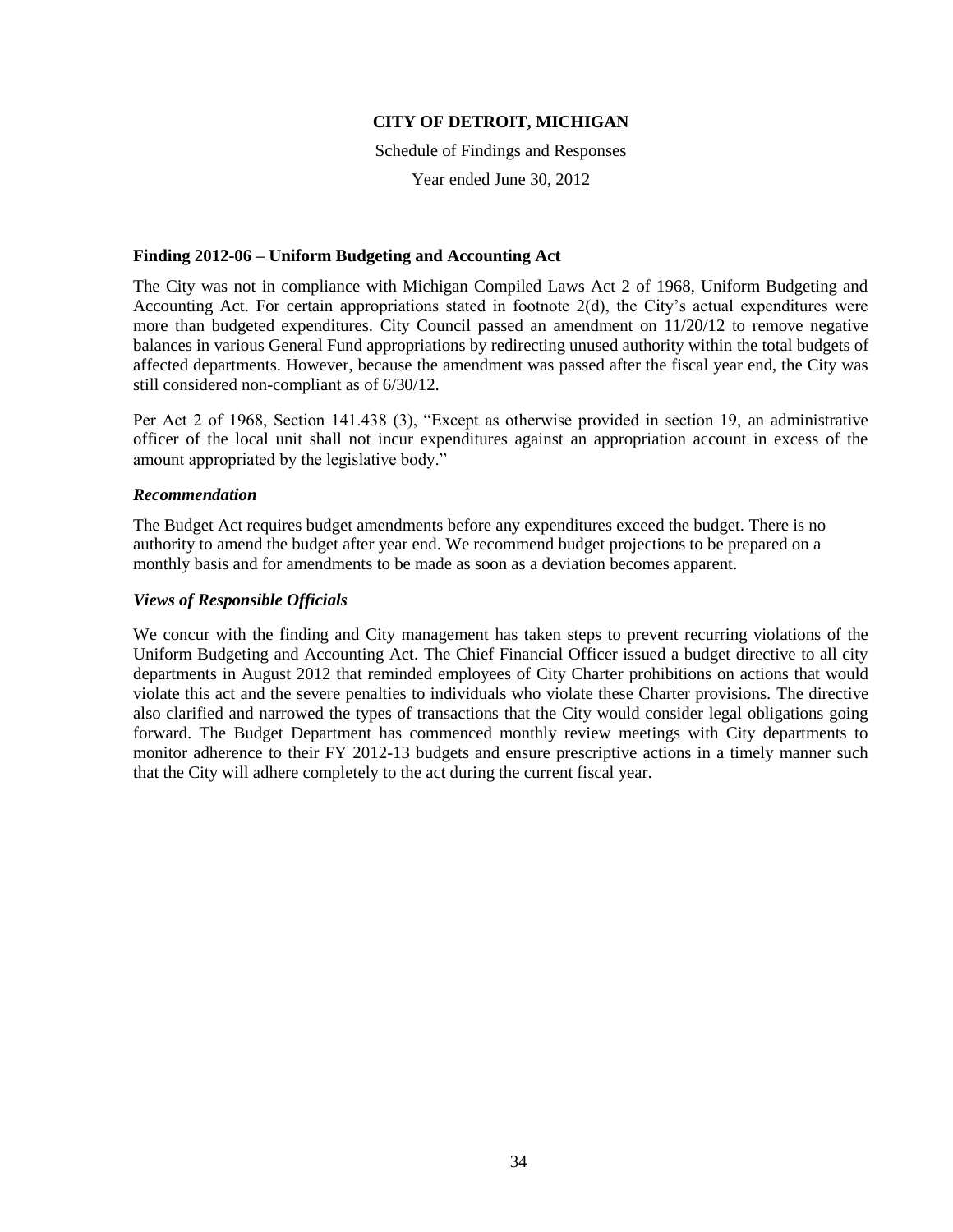Schedule of Findings and Questioned Costs Year ended June 30, 2012

## **3. Findings and Questioned Costs Relating to Federal Awards:**

| <b>Finding Number</b>             | 2012-07                  |
|-----------------------------------|--------------------------|
| <b>Finding Type</b>               | <b>Material weakness</b> |
| <b>Prior Year Finding</b>         | 2011-05                  |
| <b>Federal Program</b>            | All                      |
| <b>Federal Award Number</b>       | <b>Various</b>           |
| <b>Federal Agency</b>             | N/A                      |
| <b>Pass-Through Entity</b>        | N/A                      |
| <b>City of Detroit Department</b> | N/A                      |
| <b>Compliance Requirement</b>     | <b>Various</b>           |

### *Criteria*

According to Section .310(b)(3) of OMB Circular A-133, auditees must complete the Schedule of Expenditures of Federal Awards (SEFA). The preparations should be based on the underlying accounting records and general ledger of the auditee.

## *Condition*

There were several significant unreconciled differences between the SEFA and the General Ledger. The City's attempt to complete the reconciliation continued more than 8 months after fiscal year end and errors that required adjustments to the SEFA were discovered throughout this process.

## *Possible Asserted Cause and Effect*

The internal control procedures were not adequately designed to identify all sources of federal funds on a timely basis. The internal control procedures that should have been in operation were not followed or monitored properly to perform a complete and accurate reconciliation of the SEFA to the General Ledger on a timely basis. Unreconciled differences between the SEFA, the General Ledger, and supporting documentation could result in errors in the financial statements or SEFA.

### *Recommendation*

Management should redesign the internal controls over the SEFA preparation and reconciliation process. The process should include procedures to identify all sources of federal funds and the related federal compliance requirements. The process should also include procedures to compare source documentation (e.g., federal draw down requests, grant agreements, deposits of federal funds, etc.) to the recorded information for completeness and consistency throughout the year.

# *Questioned Costs*

None

### *Views of Responsible Officials*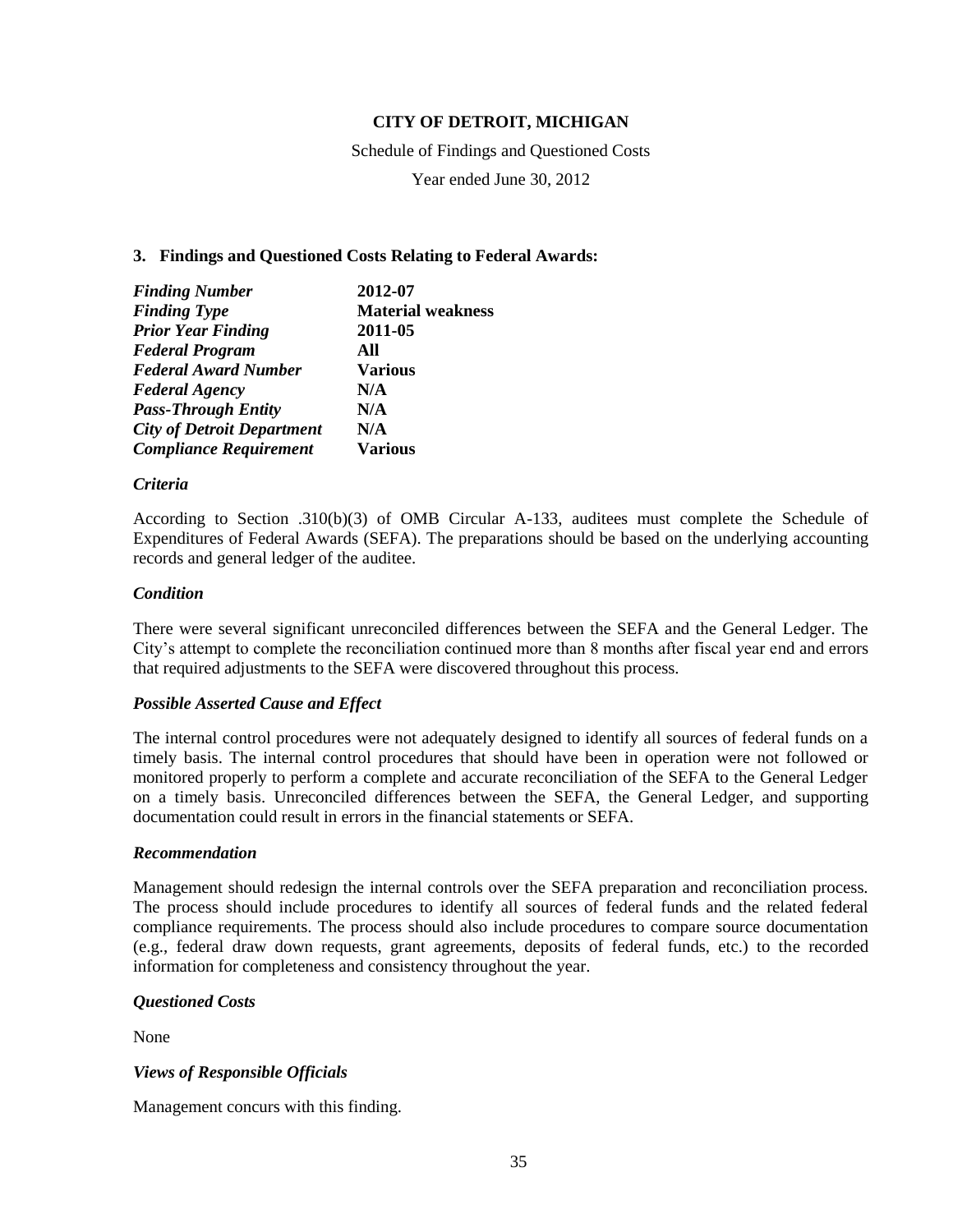Schedule of Findings and Questioned Costs

Year ended June 30, 2012

| <b>Finding Number</b>             | 2012-08                                                                    |
|-----------------------------------|----------------------------------------------------------------------------|
| <b>Finding Type</b>               | Material noncompliance / material weakness                                 |
| <b>Prior Year Finding</b>         | 2011-06                                                                    |
| <b>Federal Program</b>            | Special Supplemental Nutrition Program for Women, Infants, and             |
|                                   | Children (CFDA #10.557)                                                    |
| <b>Federal Award Number</b>       | 20111347-00, 20121149-00                                                   |
| <b>Federal Award Year</b>         | October 1, 2010 - September 30, 2011, October 1, 2011 - September          |
|                                   | 30, 2012                                                                   |
| <b>Federal Agency</b>             | <b>U.S. Department of Agriculture</b>                                      |
| <b>Pass-Through Entity</b>        | <b>Michigan Department of Community Health</b>                             |
| <b>City of Detroit Department</b> | Department of Health & Wellness Promotion                                  |
| <b>Compliance Requirement</b>     | <b>Activities Allowed or Unallowed and Allowable Costs/Cost Principles</b> |

### *Criteria*

Code of Federal Regulations Part 225 Appendix B, Paragraph 8 (h)(l) states that: Charges to Federal awards for salaries and wages, whether treated as direct or indirect costs, will be based on payrolls documented in accordance with generally accepted practice of the governmental unit and approved by a responsible official(s) of the governmental unit.

Appendix B, paragraph 8(h)(3) states that: Where employees are expected to work solely on a single Federal award or cost objective, charges for their salaries and wages will be supported by periodic certifications that the employees worked solely on that program for the period covered by the certification. These certifications will be prepared at least semi annually and will be signed by the employee or supervisory official having firsthand knowledge of the work performed by the employee.

The A-102 common rule requires non-Federal entities receiving Federal awards establish and maintain internal control designed to reasonably ensure compliance with Federal laws, regulations, and program compliance requirements.

# *Condition*

We selected a sample of 48 employees to verify the allowability of direct payroll costs, and noted the following exceptions:

- 1. One employee's time reported in Work Brain (72 hours) did not agree to the hours paid in PPS (80 hours), and therefore the payroll charged to the WIC grant.
- 2. Two employees' timesheets were not approved, but whose payroll was charged to the WIC grant.
- 3. Nine employees that were originally not supported with a time certification. The questioned costs would have been \$248,206, which represented the payroll amount for the people that did not perform time certifications. Subsequently, management provided time certifications for these missing employees dated 3/7/13 (9 months after the year-end); therefore, the payroll costs are no longer reported as questioned costs. The certifications, however, were not performed timely for 9 employees whose payroll was charged to the WIC grant.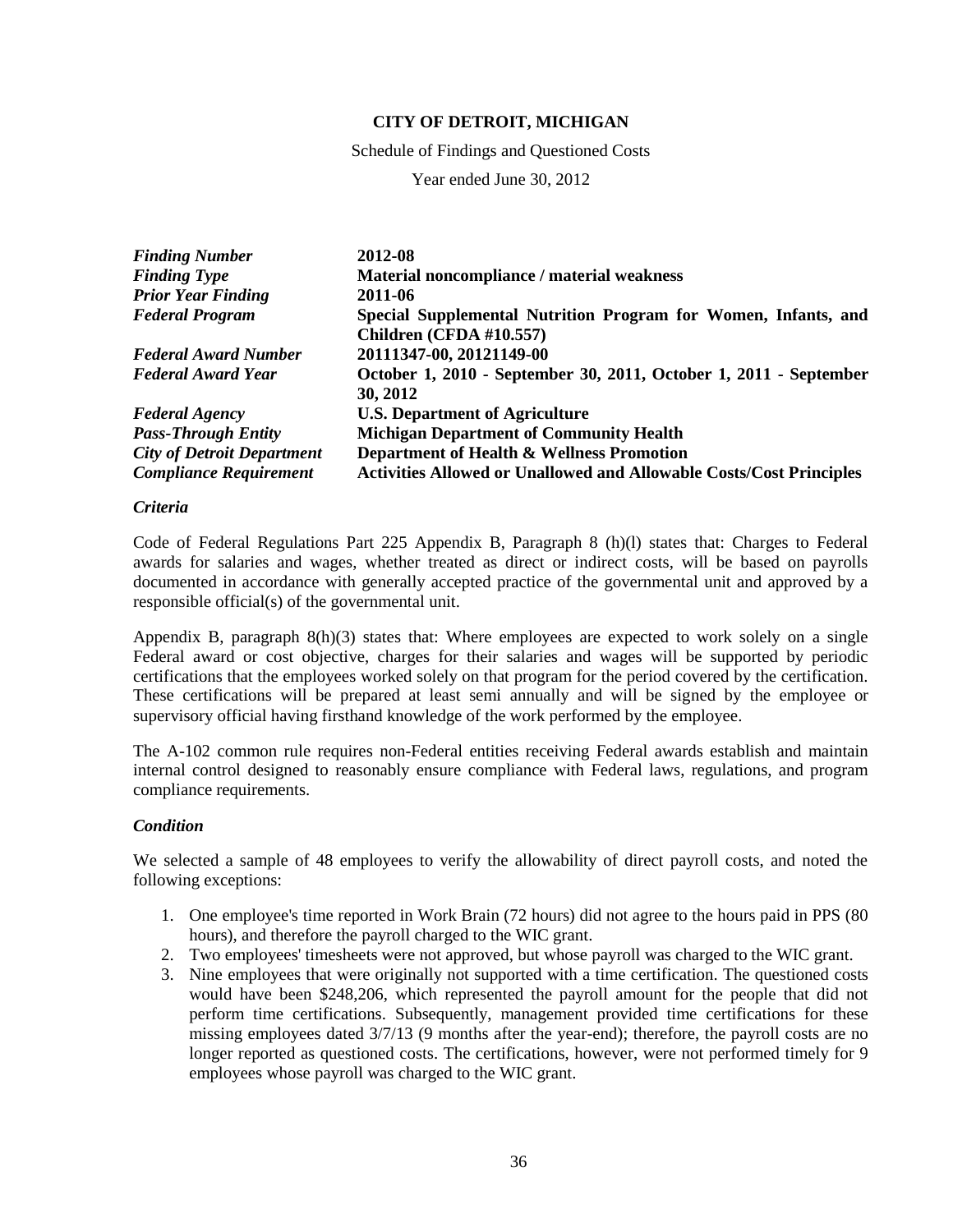Schedule of Findings and Questioned Costs Year ended June 30, 2012

## *Possible Asserted Cause and Effect*

Ineffective oversight of the Detroit Health Department by those charged with governance over compliance with Allowable Costs and Cost Principles. Also, the City did not properly record employees' timesheets, approve employees' timesheets, nor document the time certifications for employees. As an effect, the City did not comply with the Activities allowed / Allowable costs requirements.

### *Recommendation*

We recommend that Detroit Health Department establish policies and procedures to ensure compliance with the Allowable Costs and Cost Principles and keep proper documentation for employees.

## *Questioned Costs*

Indeterminable

## *Views of Responsible Officials*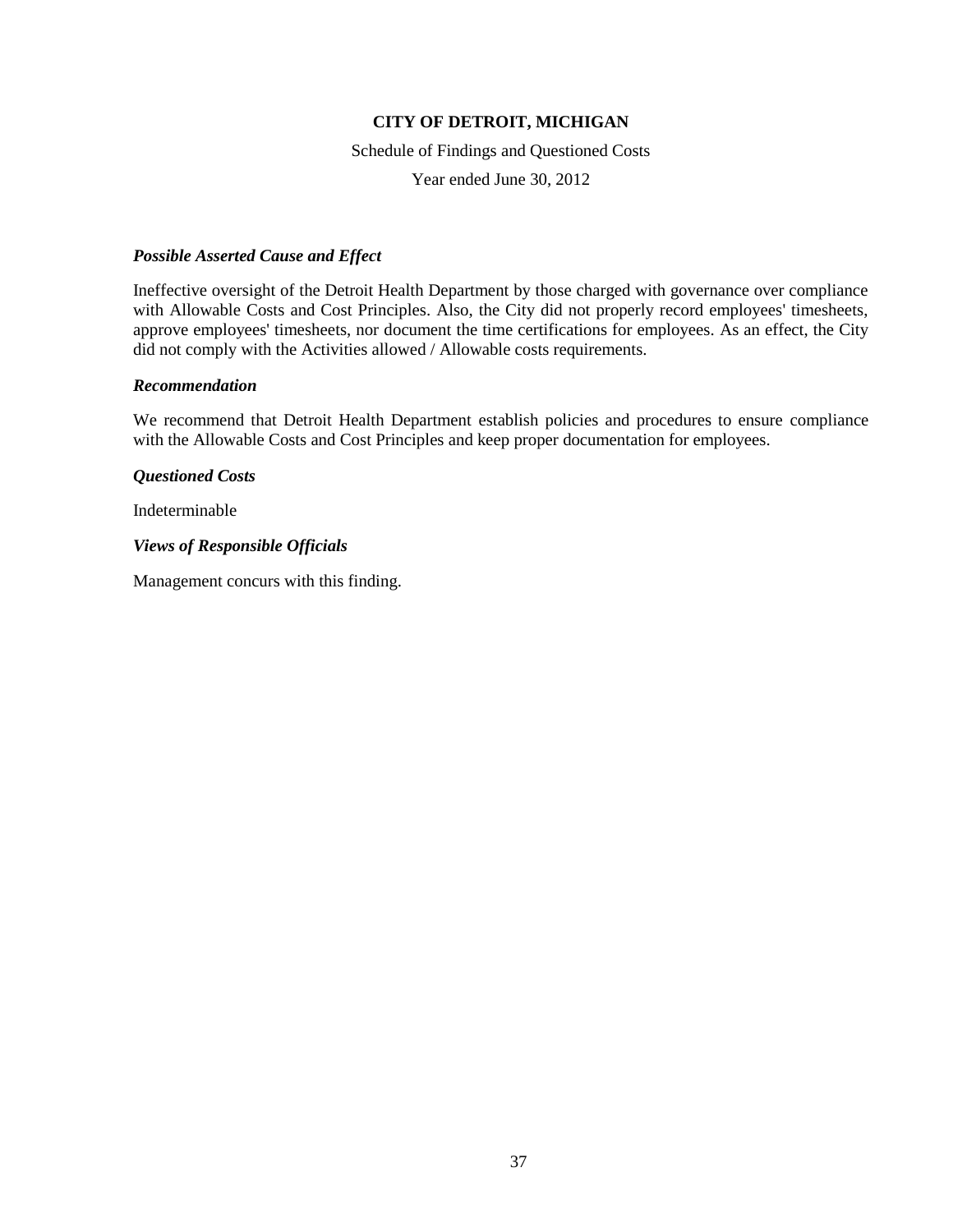Schedule of Findings and Questioned Costs

Year ended June 30, 2012

| <b>Finding Number</b>             | 2012-09                                                           |
|-----------------------------------|-------------------------------------------------------------------|
| <b>Finding Type</b>               | Material noncompliance / material weakness                        |
| <b>Prior Year Finding</b>         | 2011-09                                                           |
| <b>Federal Program</b>            | Special Supplemental Nutrition Program for Women, Infants, and    |
|                                   | Children (CFDA #10.557)                                           |
| <b>Federal Award Number</b>       | 20111347-00, 20121149-00                                          |
| <b>Federal Award Year</b>         | October 1, 2010 - September 30, 2011, October 1, 2011 - September |
|                                   | 30, 2012                                                          |
| <b>Federal Agency</b>             | <b>U.S. Department of Agriculture</b>                             |
| <b>Pass-Through Entity</b>        | <b>Michigan Department of Community Health</b>                    |
| <b>City of Detroit Department</b> | <b>Department of Health &amp; Wellness Promotion</b>              |
| <b>Compliance Requirement</b>     | <b>Procurement, Suspension &amp; Debarment</b>                    |

### *Criteria*

OMB Circular A-87 requires non-Federal entities receiving Federal awards establish and maintain internal controls designed to reasonably ensure compliance with Federal laws, regulations, and program compliance requirements.

# *Condition*

We inspected the two contracts between the City and SEMHA for review: the contract for the grant year 10/1/10 - 9/30/11 was approved on 11/22/10 (two months after start of grant year), and the contract for the grant year 10/1/11 - 9/30/12 was approved on 2/2/12 (five months after the start of grant year).

### *Possible Asserted Cause and Effect*

Ineffective oversight of the Detroit Health Department by those charged with governance over compliance with contract requirements, including those related to procurement. The 2 contracts between the City and SEMHA were approved after the contract date. This allowed SEMHA to operate without an approved contract for approximately two months and five months, respectively.

### *Recommendation*

We recommend that Detroit Health Department establish policies and procedures to ensure that all contracts are submitted and approved before the effective date of the contract.

### *Questioned Costs*

None

### *Views of Responsible Officials*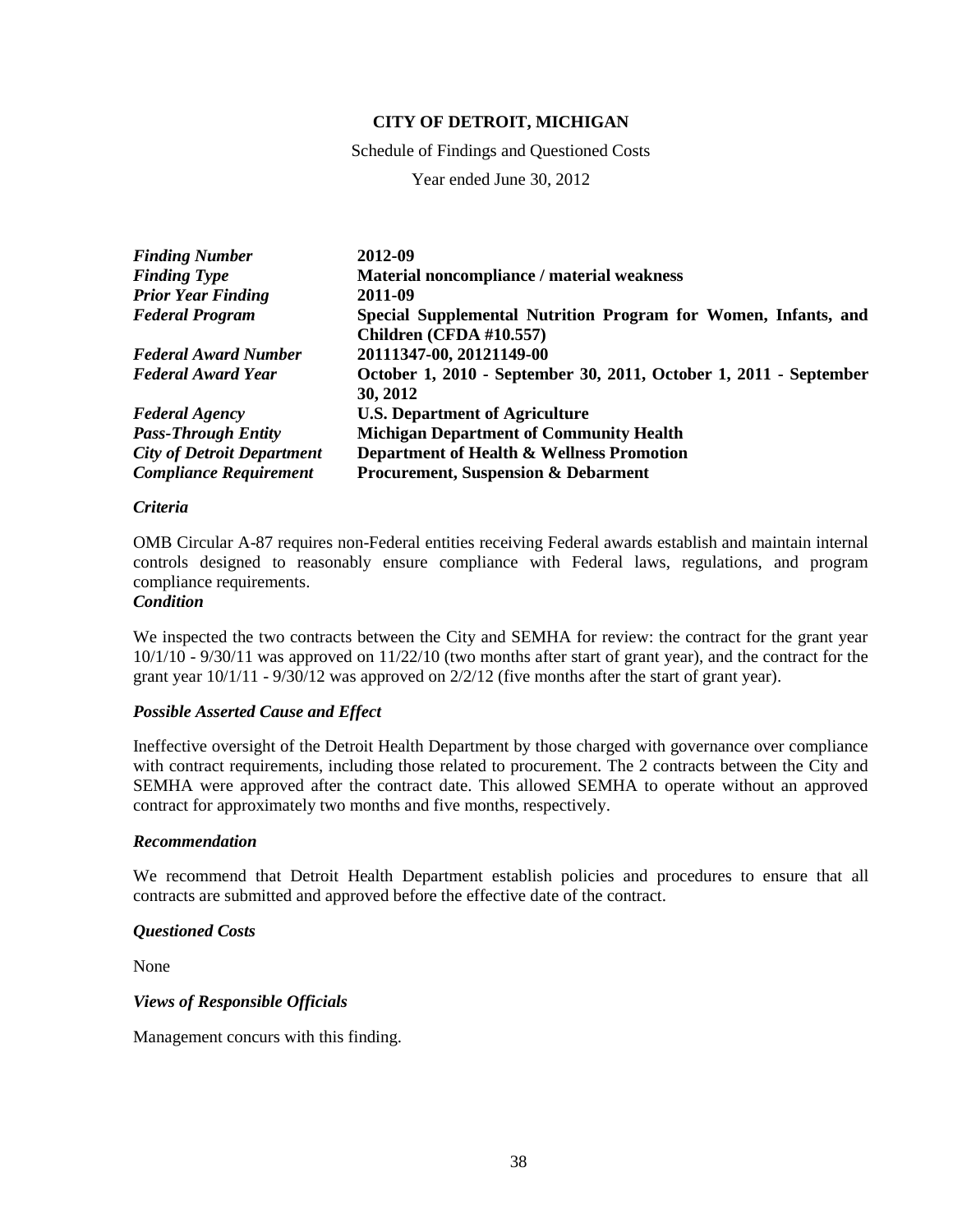Schedule of Findings and Questioned Costs

Year ended June 30, 2012

| <b>Finding Number</b>             | 2012-10                                                           |
|-----------------------------------|-------------------------------------------------------------------|
| <b>Finding Type</b>               | Material noncompliance / material weakness                        |
| <b>Prior Year Finding</b>         | 2011-10                                                           |
| <b>Federal Program</b>            | Special Supplemental Nutrition Program for Women, Infants, and    |
|                                   | Children (CFDA #10.557)                                           |
| <b>Federal Award Number</b>       | 20111347-00, 20121149-00                                          |
| <b>Federal Award Year</b>         | October 1, 2010 - September 30, 2011, October 1, 2011 - September |
|                                   | 30, 2012                                                          |
| <b>Federal Agency</b>             | <b>U.S. Department of Agriculture</b>                             |
| <b>Pass-Through Entity</b>        | <b>Michigan Department of Community Health</b>                    |
| <b>City of Detroit Department</b> | <b>Department of Health &amp; Wellness Promotion</b>              |
| <b>Compliance Requirement</b>     | <b>Subrecipient Monitoring</b>                                    |

### *Criteria*

Governmental subrecipients are subject to the A-102 common Rule, which requires nonfederal entities receiving Federal Awards to establish and maintain internal controls designed to reasonable ensure compliance with laws, regulations and program compliance requirements.

Per 31 USC 7502(f)(2)(B)(2), each pass through entity shall: A) Provide each subrecipient the program names (and identifying numbers) from which each assistance is derived, and the federal requirements that govern the use of such awards and the requirements of chapter; B) Monitors the subrecipients use of Federal awards through site visits, limited scope audits, or other means; C) Review the audit of a subrecipient as necessary to determine whether prompt and appropriate corrective action has been taken with respect to audit findings, as defined by the Director pertaining to federal awards provided to the subrecipient by the pass-through entity.

# *Condition*

The City has official policies and procedures in place but is not efficiently monitoring its subrecipients. There was no evidence of management review of the onsite review checklist. The Professional Service Contract between the City of Detroit and the subrecipient, contains responsibilities listed for both parties that are ambiguous and do not clearly disclose all of the relevant terms and conditions of the grant agreement from the State of Michigan, including whether the contractor should report expenditures on a cash or accrual basis of accounting, and pass-through information.

### *Possible Asserted Cause and Effect*

The City was not able to provide satisfactory evidence that it performed on-site visits in order to monitor the subrecipient and how the subrecipient is spending program funds. As an effect, the City did not comply with the Subrecipient Monitoring requirements.

### *Recommendation*

We recommend that Detroit Health Department establish policies and procedures to ensure that subrecipient monitoring requirements will be met, including maintaining appropriate documentation evidencing such procedures.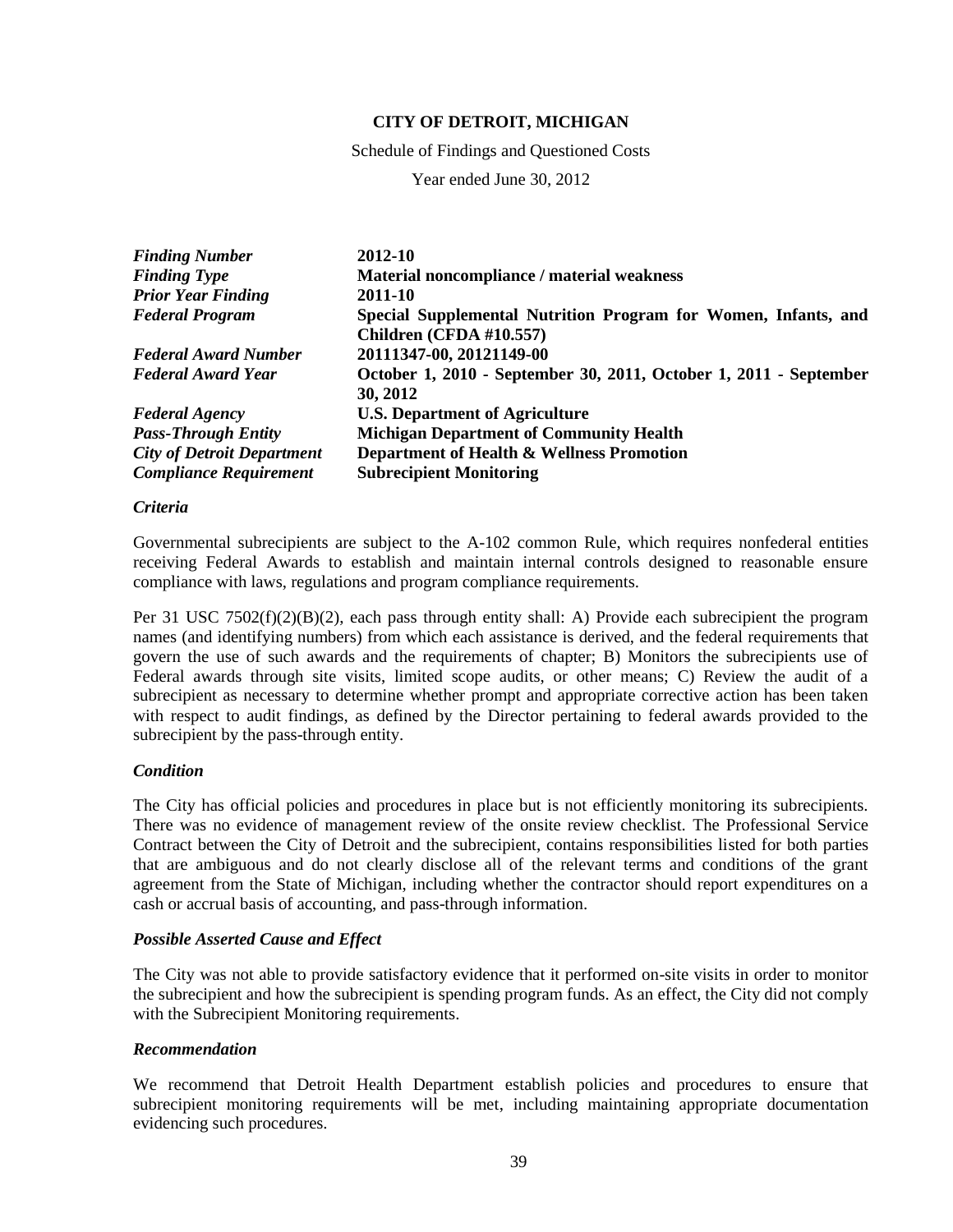Schedule of Findings and Questioned Costs Year ended June 30, 2012

*Questioned Costs* 

None

*Views of Responsible Officials*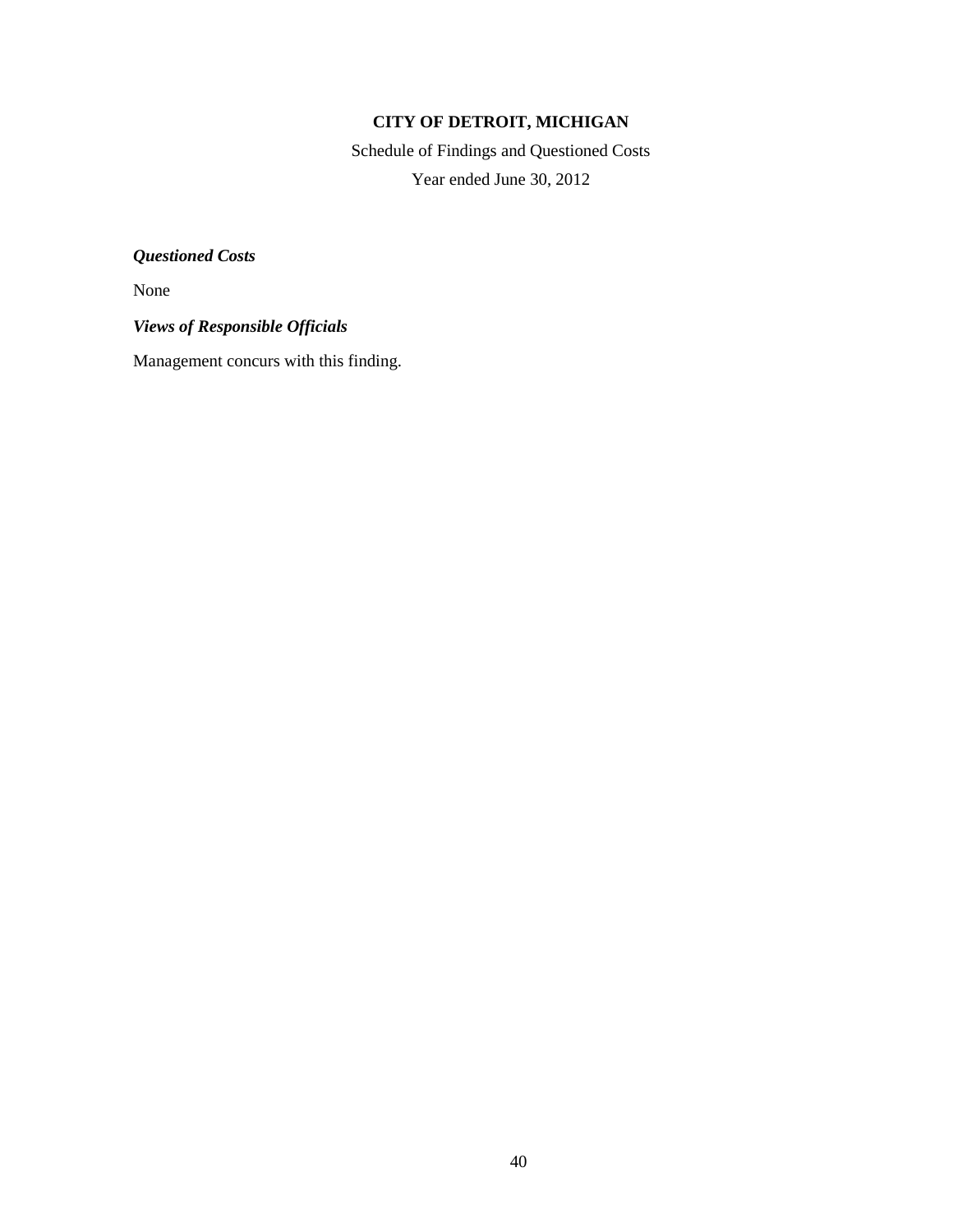Schedule of Findings and Questioned Costs

Year ended June 30, 2012

| <b>Finding Number</b>             | 2012-11                                                                    |
|-----------------------------------|----------------------------------------------------------------------------|
| <b>Finding Type</b>               | Material noncompliance / material weakness                                 |
| <b>Prior Year Finding</b>         | 2011-11                                                                    |
| <b>Federal Program</b>            | <b>Community Development Block Grant (CDBG) (CFDA #14.218)</b>             |
| <b>Federal Award Number</b>       | B-11-MC-26-0006, B-08-MN-26-0004                                           |
| <b>Federal Award Year</b>         | July 1, 2011 - June 30, 2012                                               |
| <b>Federal Agency</b>             | <b>U.S. Department of Housing and Urban Development (HUD)</b>              |
| <b>Pass-Through Entity</b>        | N/A                                                                        |
| <b>City of Detroit Department</b> | <b>Planning &amp; Development Department</b>                               |
| <b>Compliance Requirement</b>     | <b>Activities Allowed or Unallowed and Allowable Costs/Cost Principles</b> |

#### *Criteria*

Per 2 CFR Part 225 Appendix E, A (1) and (3), indirect cost rates will be reviewed, negotiated, and approved by the cognizant Federal agency on a timely basis. The results of each negotiation shall be formalized in a written agreement between the cognizant agency and the governmental unit.

### **Condition**

The Indirect Cost Rate Proposal was not approved by the cognizant agency. As a result, 100% of indirect costs charged to CDBG, amounting to \$5,159,818, will be questioned.

### *Possible Asserted Cause and Effect*

An approved indirect cost plan was not used for indirect charges to the grant. Compliance with Indirect Cost requirements was not achieved as an approved indirect cost plan was not used for indirect charges to the grant.

### *Recommendation*

We recommend that policies and procedures are developed and monitored to ensure that any indirect costs charged to the grant are only from approved indirect cost plans in accordance with regulations and the terms and conditions of the award.

### *Questioned Costs*

\$5,159,818

# *Views of Responsible Officials*

Management concurs with this finding. The report was submitted to HUD in 2012 and the City is still awaiting a response from HUD.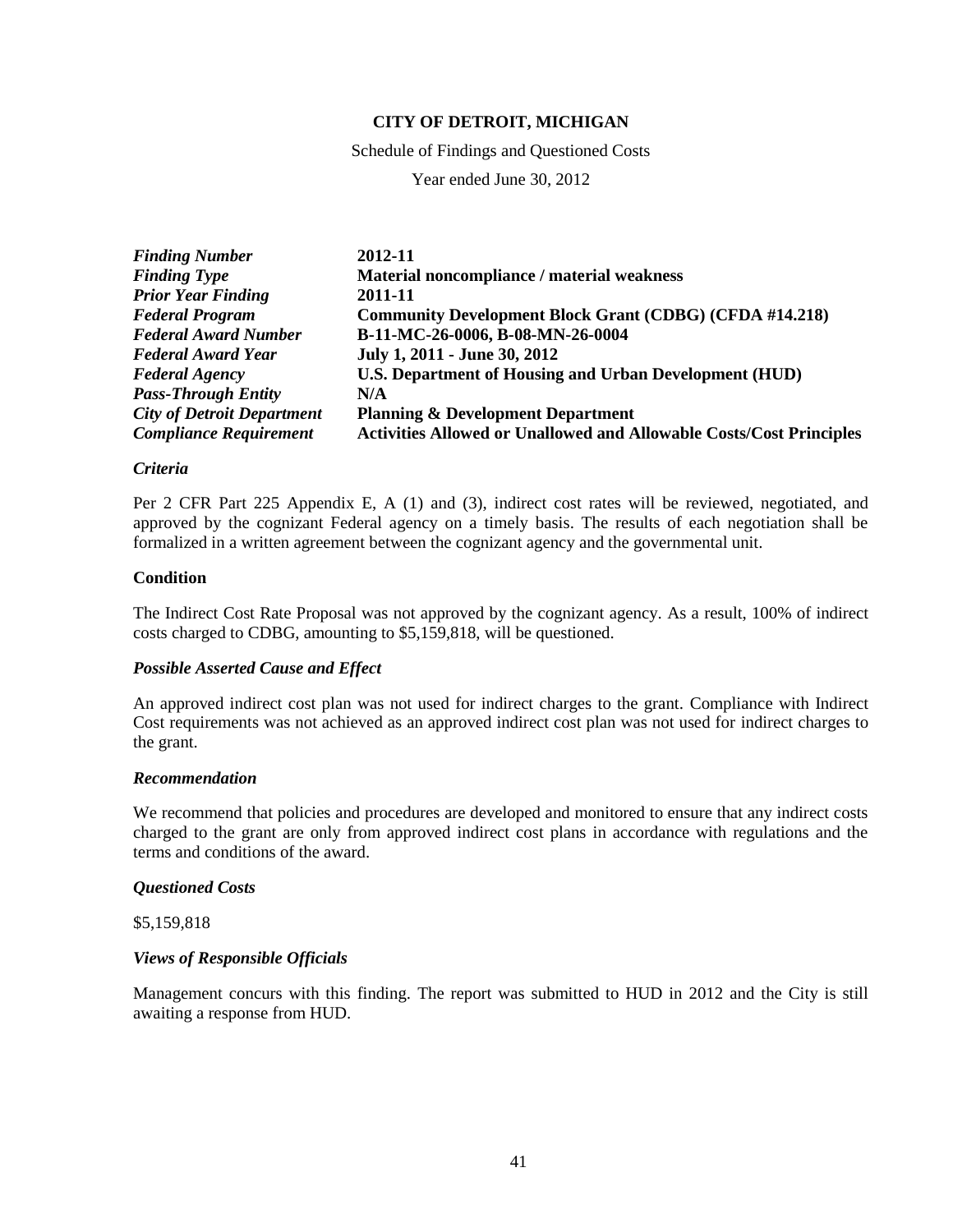Schedule of Findings and Questioned Costs

Year ended June 30, 2012

| <b>Finding Number</b>             | 2012-12                                                                    |
|-----------------------------------|----------------------------------------------------------------------------|
| <b>Finding Type</b>               | Material noncompliance / material weakness                                 |
| <b>Prior Year Finding</b>         | 2011-12                                                                    |
| <b>Federal Program</b>            | Community Development Block Grant (CDBG) (CFDA #14.218,                    |
|                                   | 14.253 - ARRA)                                                             |
| <b>Federal Award Number</b>       | B-11-MC-26-0006, B-08-MN-26-0004, B-09-MY-0006                             |
| <b>Federal Award Year</b>         | July 1, 2011 - June 30, 2012                                               |
| <b>Federal Agency</b>             | <b>U.S. Department of Housing and Urban Development (HUD)</b>              |
| <b>Pass-Through Entity</b>        | N/A                                                                        |
| <b>City of Detroit Department</b> | <b>Planning &amp; Development Department</b>                               |
| <b>Compliance Requirement</b>     | <b>Activities Allowed or Unallowed and Allowable Costs/Cost Principles</b> |

### *Criteria*

According to A-87, Attachment B (8)(h), where employees are expected to work solely on a single Federal award or cost objective, charges for their salaries and wages will be supported by periodic certifications that the employees worked solely on that program for the period covered by the certification. These certifications will be prepared at least semi-annually and will be signed by the employee or supervisory official having first hand knowledge of the work performed by the employee. Where employees work on multiple activities or cost objectives, a distribution of their salaries or wages will be supported by personnel activity reports or equivalent documentation. Per A-87, payroll costs must be adequately documented.

### *Condition*

Employees working 100% of their time on the grant did not provide semi-annual certifications in a timely manner attesting to the fact that they worked solely on this grant. PAR forms were submitted for some employees working on multiple grants, however, payroll costs are not being distributed to the applicable grants as required. As a result, 100% of payroll and fringe costs will be questioned, amounting to \$7,509,625. Additionally, 1 out of the 11 employees' PAR forms tested reported hours worked that did not agree to the hours reported in Workbrain. Also, this specific PAR form that did not agree to Workbrain did not contain evidence of proper review and approval.

### *Possible Asserted Cause and Effect*

Ineffective oversight of the compliance with payroll costs allocation and documentation requirements resulted in non-compliance with the requirements.

## *Recommendation*

Policies and procedures should be developed and monitored for compliance to ensure that all PAR forms are accurately completed and reviewed for accuracy, and that semi-annual certifications are properly completed on a semi-annual basis by all employees working 100% on the grant.

# *Questioned Costs*

\$7,509,625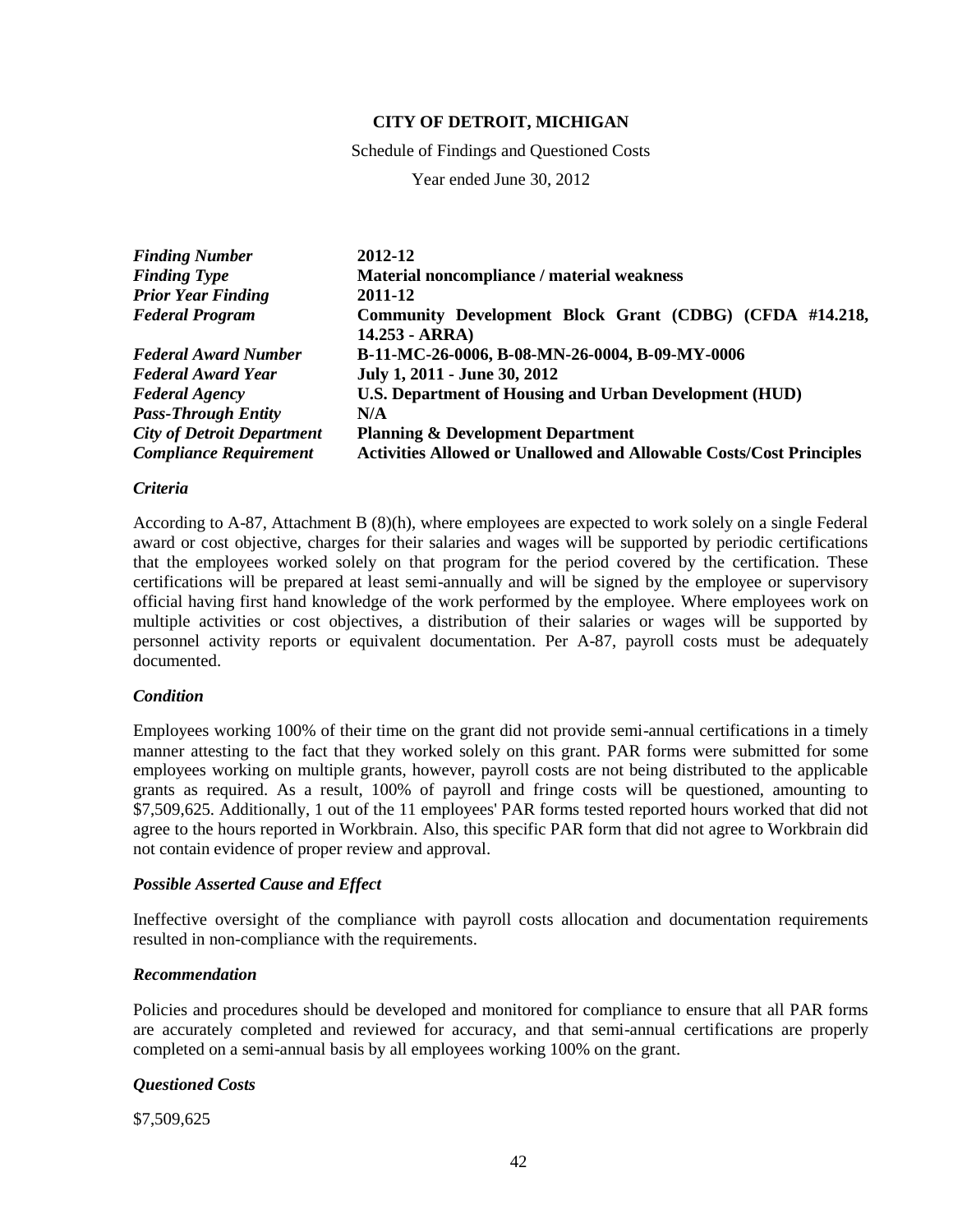Schedule of Findings and Questioned Costs Year ended June 30, 2012

*Views of Responsible Officials*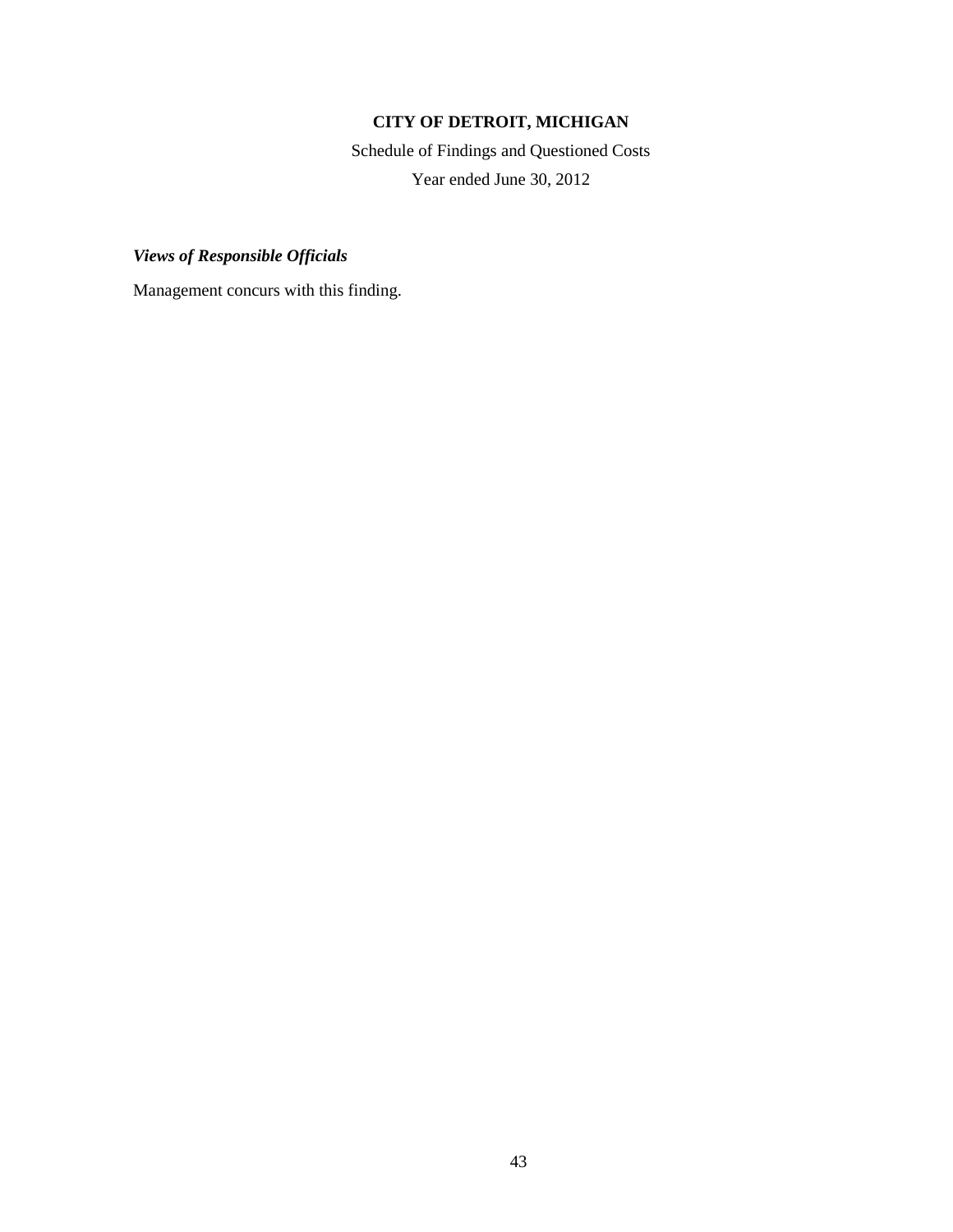Schedule of Findings and Questioned Costs

Year ended June 30, 2012

| <b>Finding Number</b>             | 2012-13                                                 |
|-----------------------------------|---------------------------------------------------------|
| <b>Finding Type</b>               | Material noncompliance / material weakness              |
| <b>Prior Year Finding</b>         | 2011-13                                                 |
| <b>Federal Program</b>            | Community Development Block Grant (CDBG) (CFDA #14.218, |
|                                   | $14.253 - ARRA$                                         |
| <b>Federal Award Number</b>       | B-11-MC-26-0006, B-09-MY-0006, B-08-MN-26-0004          |
| <b>Federal Award Year</b>         | July 1, 2011 - June 30, 2012                            |
| <b>Federal Agency</b>             | U.S. Department of Housing and Urban Development (HUD)  |
| <b>Pass-Through Entity</b>        | N/A                                                     |
| <b>City of Detroit Department</b> | <b>Planning &amp; Development Department</b>            |
| <b>Compliance Requirement</b>     | <b>Cash Management</b>                                  |

### *Criteria*

Per 24 CFR 85.20, procedures for minimizing the time elapsing between the transfer of funds from the U.S. Treasury and disbursement by grantees and subgrantees must be followed whenever advance payment procedures are used. Grantees must establish reasonable procedures to ensure the receipt of reports on subgrantees' cash balances and cash disbursements in sufficient time to enable them to prepare complete and accurate cash transactions reports to the awarding agency.

Per OMB Circular A-102, Grants and Cooperative Agreements with State and Local Governments Attachment (1)(a), agency methods and procedures for transferring funds shall minimize the time elapsing between transfer to recipients of grants and cooperative agreements and the recipient's need for the funds.

According to Office of Justice Financial Guide, Part II - Chapter 3: Standards of Financial Management Systems, funds specifically budgeted and/or received for one project may not be used to support another.

### *Condition*

We selected 41 subrecipient payments charged to the grant, totaling \$5,105,818, and noted that for 19 of the expenditures, totaling \$2,155,748, the City did not minimize the time lapse between draw down and payment to 3 business days or less, as required. 15 of the expenditures exceeded the time lapse by 1 to 5 days, 3 of the expenditures exceeded the time lapse by 6 to 10 days, and 1 of the expenditures exceeded the time lapse by 11 or more days.

We selected 39 OTPS payments charged to the grant, totaling \$2,493,799 and noted that for 6 of the expenditures, totaling \$187,213, the City did not minimize the time lapse between draw down and payment to 3 business days or less, as required. 2 of the expenditures exceeded the time lapse by 1 to 5 days, 1 of the expenditures exceeded the time lapse by 6 to 10 days, and 3 of the expenditures exceeded the time lapse by 11 or more days.

Additionally, CDBG funds were being used to support non-CDBG projects. As such the time lapse for 10 out of the 80 selected payments, totaling \$293,575, could not be determined as the funds were not actually drawn down prior to payment.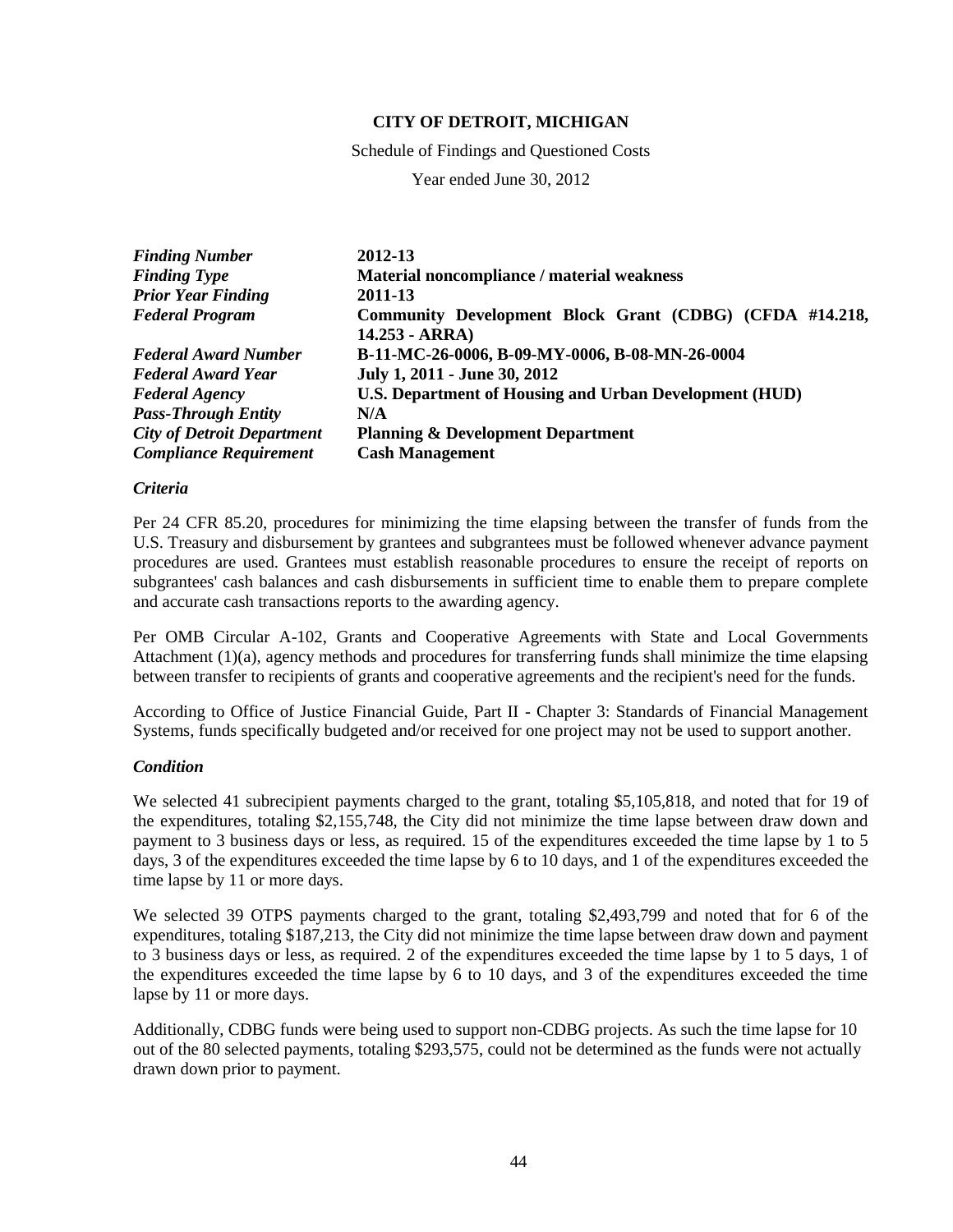Schedule of Findings and Questioned Costs

Year ended June 30, 2012

### *Possible Asserted Cause and Effect*

Payment procedures utilized by the City do not allow for precision in determining the time lag between a request for payment and the payment being made. As a result, certain payments have a time lapse that exceeds the 3 day requirement.

### *Recommendation*

We recommend policies and procedures are developed, implemented, and monitored to ensure that all funds are disbursed in accordance with regulations or the terms and conditions of the award.

## *Questioned Costs*

None

# *Views of Responsible Officials*

Management concurs with this finding. As P&DD is not authorized to input vouchers into DRMS and issue checks to contractors, vendors and subrecipients, the department has limited control in this process. Moreover, there are several other factors, including City mandated furlough days, staff reductions, and other operational limitations beyond the department's control that hinders effective processes. However, P&DD continues to work to minimize the findings by adjusting the drawdown approval process to more closely match the anticipated payment of funds. The department is also finalizing process improvements, establishing uniform procedures and more defined accountability standards, such as Memorandum of Understanding (MOU) agreements with city agencies and partners that utilize federal funds administered by P&DD. Also, effective November 12, 2012, the City of Detroit's Central Finance Department revised the payment processing system for P&DD invoices to ensure that federal funds are expended within the required 72 hours after the funds are drawn down from HUD systems.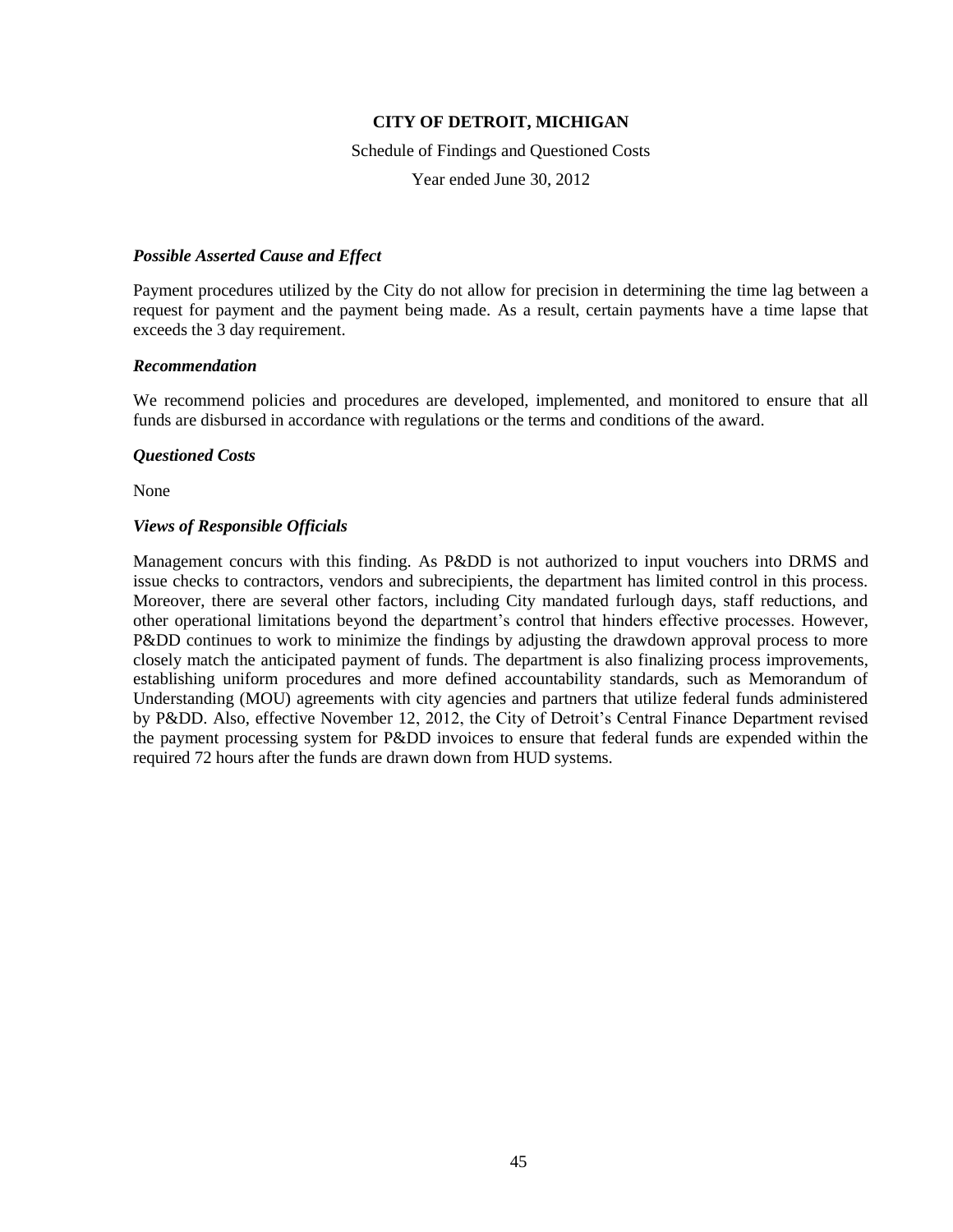Schedule of Findings and Questioned Costs

Year ended June 30, 2012

| <b>Finding Number</b>             | 2012-14                                                        |
|-----------------------------------|----------------------------------------------------------------|
| <b>Finding Type</b>               | Material noncompliance / material weakness                     |
| <b>Prior Year Finding</b>         | 2011-14                                                        |
| <b>Federal Program</b>            | <b>Community Development Block Grant (CDBG) (CFDA #14.218)</b> |
| <b>Federal Award Number</b>       | B-11-MC-26-0006, B-08-MN-26-0004                               |
| <b>Federal Award Year</b>         | July 1, 2011 - June 30, 2012                                   |
| <b>Federal Agency</b>             | <b>U.S. Department of Housing and Urban Development (HUD)</b>  |
| <b>Pass-Through Entity</b>        | N/A                                                            |
| <b>City of Detroit Department</b> | <b>Planning &amp; Development Department</b>                   |
| <b>Compliance Requirement</b>     | <b>Earmarking</b>                                              |

#### *Criteria*

As specified at 24 CFR 570.502(a)(6), "Recipients and subrecipients that are governmental entities shall comply with the requirements and standards of OMB Circular No. A-87, Cost Principles for State, Local, and Indian Tribal Governments; and with the following section of 24 CFR part 85, Uniform Administrative Requirements for Grants and Cooperative Agreements to State and Local Governments or the related CDBG provision, as specified.

24 CFR 85.22, Allowable Costs, states, "Allowable costs will be determined in accordance with the cost principles applicable to the organization incurring the costs. For the costs of a State, local, or Indian tribal government, use the principles in OMB Circular A-87."

## *Condition*

As previously noted in the HUD Monitoring Review Report dated September 29, 2011, PDD received findings based on a HUD review for the grant period July 1, 2009 - June 30, 2011 that have not been adequately resolved or addressed. One finding indicated PDD has incorrectly classified and charged administrative staff salary and fringe benefits under technical assistance activities, public facility activities, public services, housing rehab, and economic development TA. The incorrect classification of these salary and fringe benefit charges results in an error in the amount the City of Detroit expends for planning and administration. Once properly classified, the City has exceeded the allowable administrative cap of 20%.

### *Possible Asserted Cause and Effect*

Remediation of prior noted findings has not been expeditiously accomplished.

### *Recommendation*

We recommend that prior findings are remediated by improving policies and procedures in a timely and relevant manner.

## *Questioned Costs*

None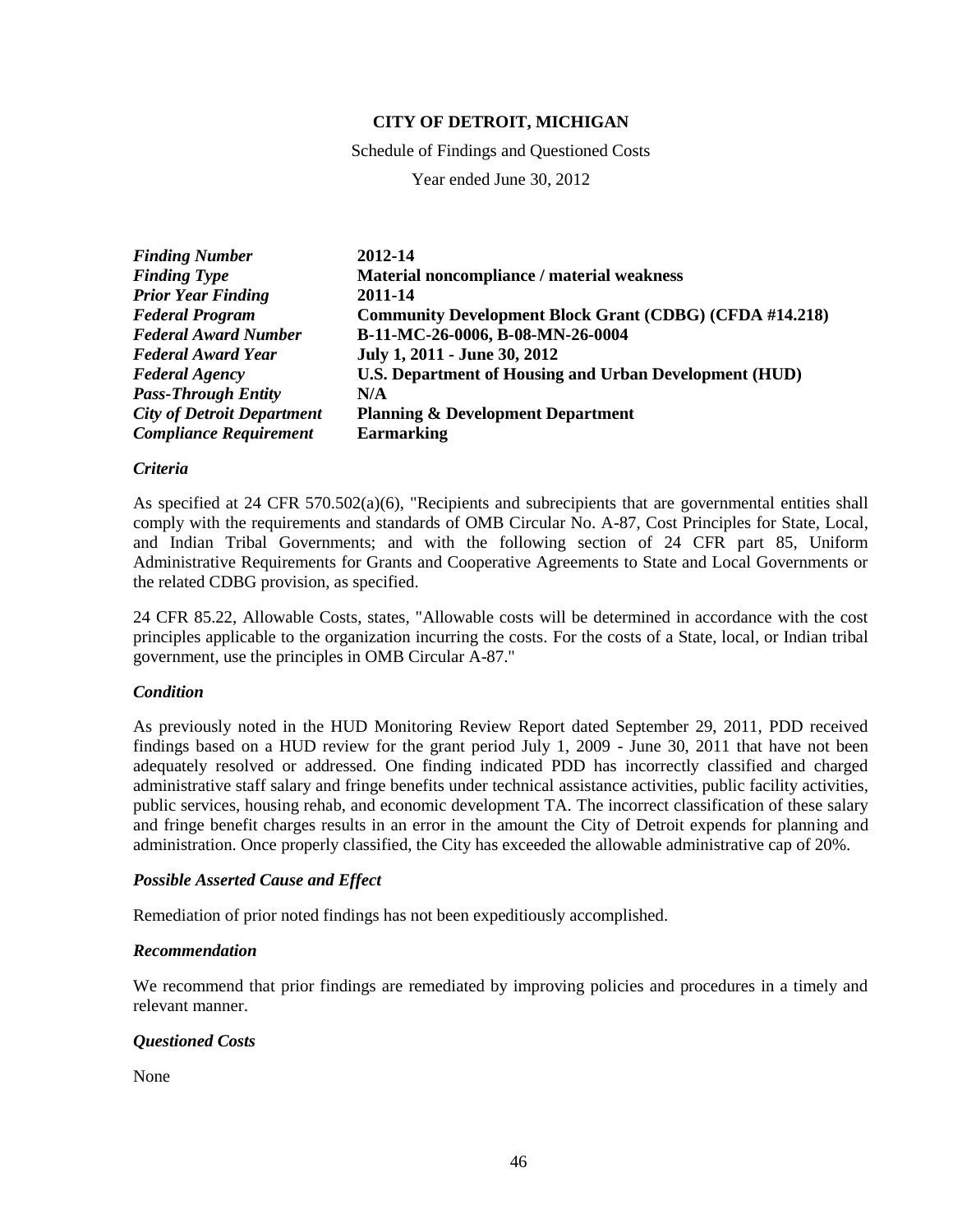Schedule of Findings and Questioned Costs Year ended June 30, 2012

*Views of Responsible Officials* 

Management concurs that HUD noted this finding; however, the department does not fully concur with the finding and submitted a response accordingly. We are continue to work with HUD on a final determination.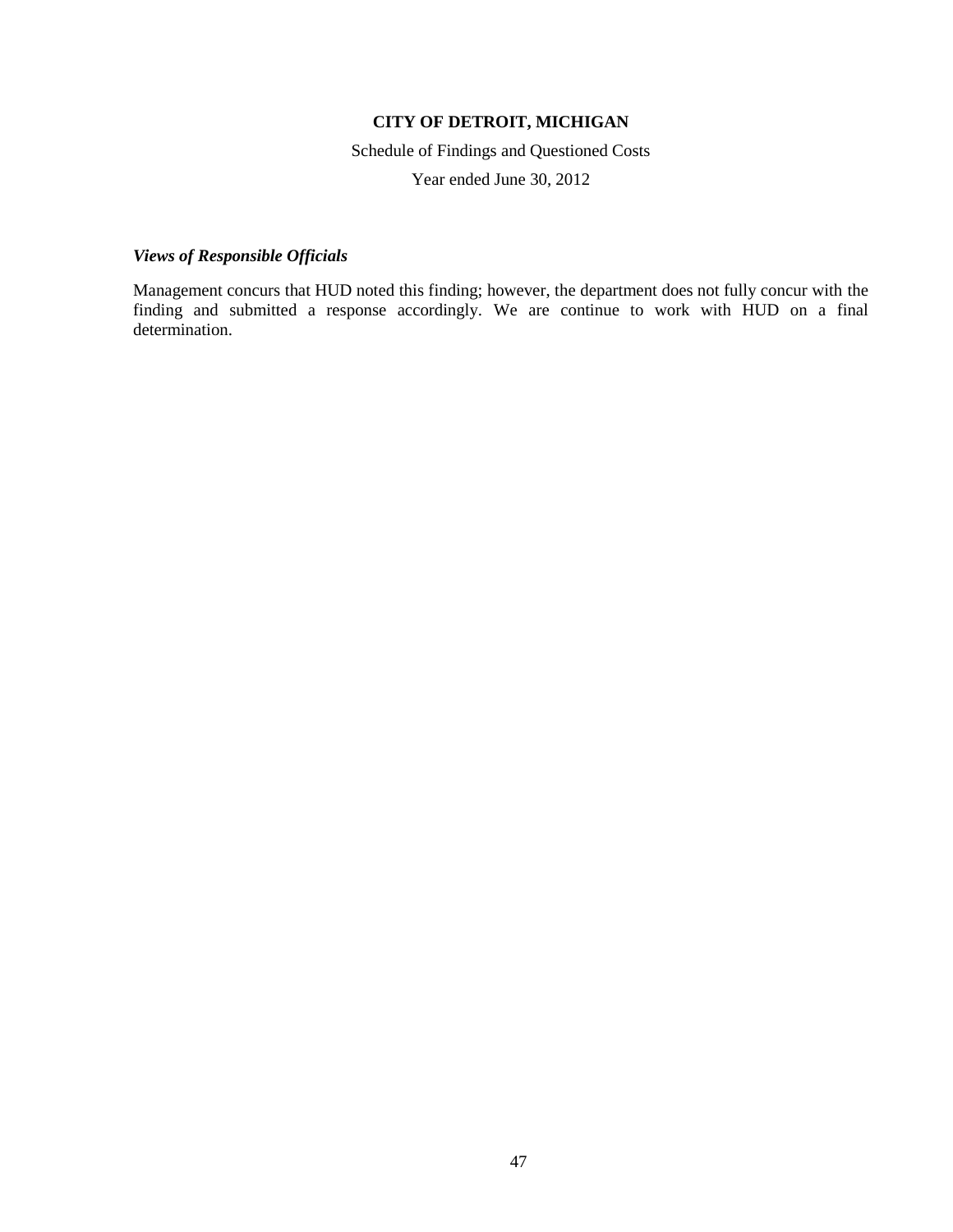Schedule of Findings and Questioned Costs

Year ended June 30, 2012

| <b>Finding Number</b>             | 2012-15                                                 |
|-----------------------------------|---------------------------------------------------------|
| <b>Finding Type</b>               | Material noncompliance / material weakness              |
| <b>Prior Year Finding</b>         | 2011-15                                                 |
| <b>Federal Program</b>            | Community Development Block Grant (CDBG) (CFDA #14.218, |
|                                   | $14.253 - ARRA$                                         |
| <b>Federal Award Number</b>       | B-11-MC-26-0006, B-09-MY-0006, B-08-MN-26-0004          |
| <b>Federal Award Year</b>         | July 1, 2011 - June 30, 2012                            |
| <b>Federal Agency</b>             | U.S. Department of Housing and Urban Development (HUD)  |
| <b>Pass-Through Entity</b>        | N/A                                                     |
| <b>City of Detroit Department</b> | <b>Planning &amp; Development Department</b>            |
| <b>Compliance Requirement</b>     | <b>Procurement, Suspension and Debarment</b>            |

#### *Criteria*

The A-102 common rule requires non-Federal entities receiving Federal awards establish and maintain internal control designed to reasonably ensure compliance with Federal laws, regulations, and program compliance requirements.

Per 2 CFR 180.300, when you enter into a covered transaction with another person at the next lower tier, you must verify that the person with whom you intend to do business is not excluded or disqualified.

### *Condition*

15 out of 16 procurement files reviewed did not have the suspension and debarment certification in the contract agreement.

### *Possible Asserted Cause and Effect*

Relevant compliance requirements are not consistently appropriately included into contracts involving federal awards.

#### *Recommendation*

We recommend a grants management function is operated to conduct reviews of contracts, subgrants, and other programmatic related materials to ensure appropriate compliance requirements are included.

#### *Questioned Costs*

None

#### *Views of Responsible Officials*

Management concurs with this finding. These exceptions were files processed by other City of Detroit agencies (BSE&ED and ITS). However, the department is finalizing process improvements, establishing uniform procedures and more defined accountability standards, such as Memorandum of Understanding (MOU) agreements with city agencies and partners that utilize federal funds administered by P&DD to ensure future compliance.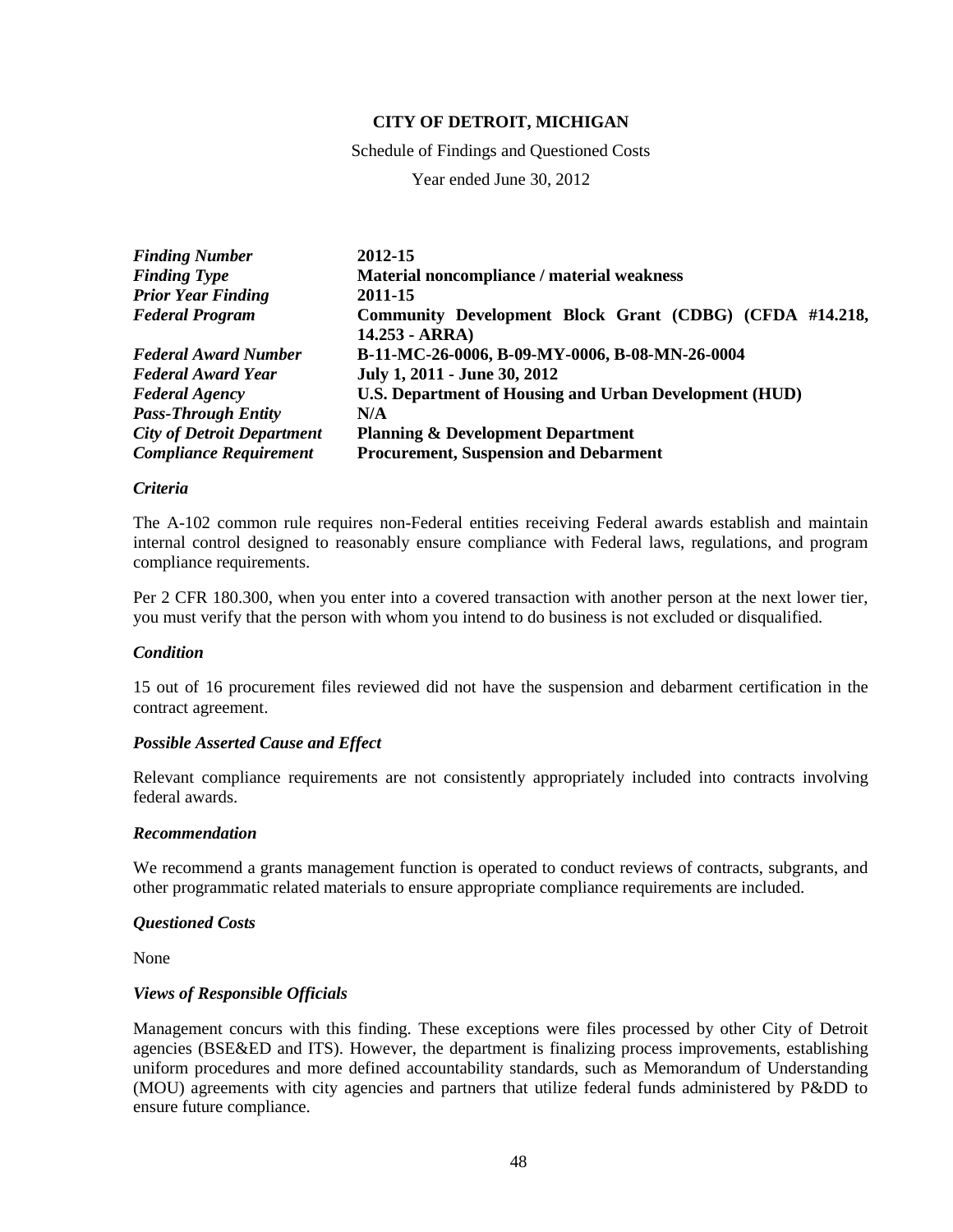Schedule of Findings and Questioned Costs

Year ended June 30, 2012

| <b>Finding Number</b>             | 2012-16                                                 |
|-----------------------------------|---------------------------------------------------------|
| <b>Finding Type</b>               | Noncompliance / significant deficiency                  |
| <b>Prior Year Finding</b>         | 2011-16                                                 |
| <b>Federal Program</b>            | Community Development Block Grant (CDBG) (CFDA #14.218, |
|                                   | $14.253 - ARRA$                                         |
| <b>Federal Award Number</b>       | B-11-MC-26-0006, B-09-MY-0006, B-08-MN-26-0004          |
| <b>Federal Award Year</b>         | July 1, 2011 - June 30, 2012                            |
| <b>Federal Agency</b>             | U.S. Department of Housing and Urban Development (HUD)  |
| <b>Pass-Through Entity</b>        | N/A                                                     |
| <b>City of Detroit Department</b> | <b>Planning &amp; Development Department</b>            |
| <b>Compliance Requirement</b>     | <b>Reporting</b>                                        |

### *Criteria*

The A-102 common rule requires non-Federal entities receiving Federal awards establish and maintain internal control designed to reasonably ensure compliance with Federal laws, regulations, and program compliance requirements.

Per 24 CFR 135.90, each recipient which receives directly from HUD financial assistance that is subject to the requirements of this part shall submit to the Assistant Secretary an annual report in such form and with such information as the Assistant Secretary may request, for the purpose of determining the effectiveness of section 3. Where the program providing the section 3 covered assistance requires submission of an annual performance report, the section 3 report will be submitted with that annual performance report.

### *Condition*

We obtained the HUD 60002, Section 3, Summary Report and noted the following: The HUD 60002, Section 3 Summary Reports for CDBG, CDBG-R, and NSP-1 were submitted 6 calendar days late. The HUD 60002, Section 3 Summary Report for CDBG-R contains the incorrect number for the "new hires." The difference between the Section 3 report and the underlying supporting data is 4 employees.

### *Possible Asserted Cause and Effect*

Procedures to ensure reports are prepared accurately and on time are not operating effectively.

### *Recommendation*

We recommend that reporting policies and procedures to ensure that all reports are submitted timely with accurate data are developed and appropriately monitored.

### *Questioned Costs*

None

### *Views of Responsible Officials*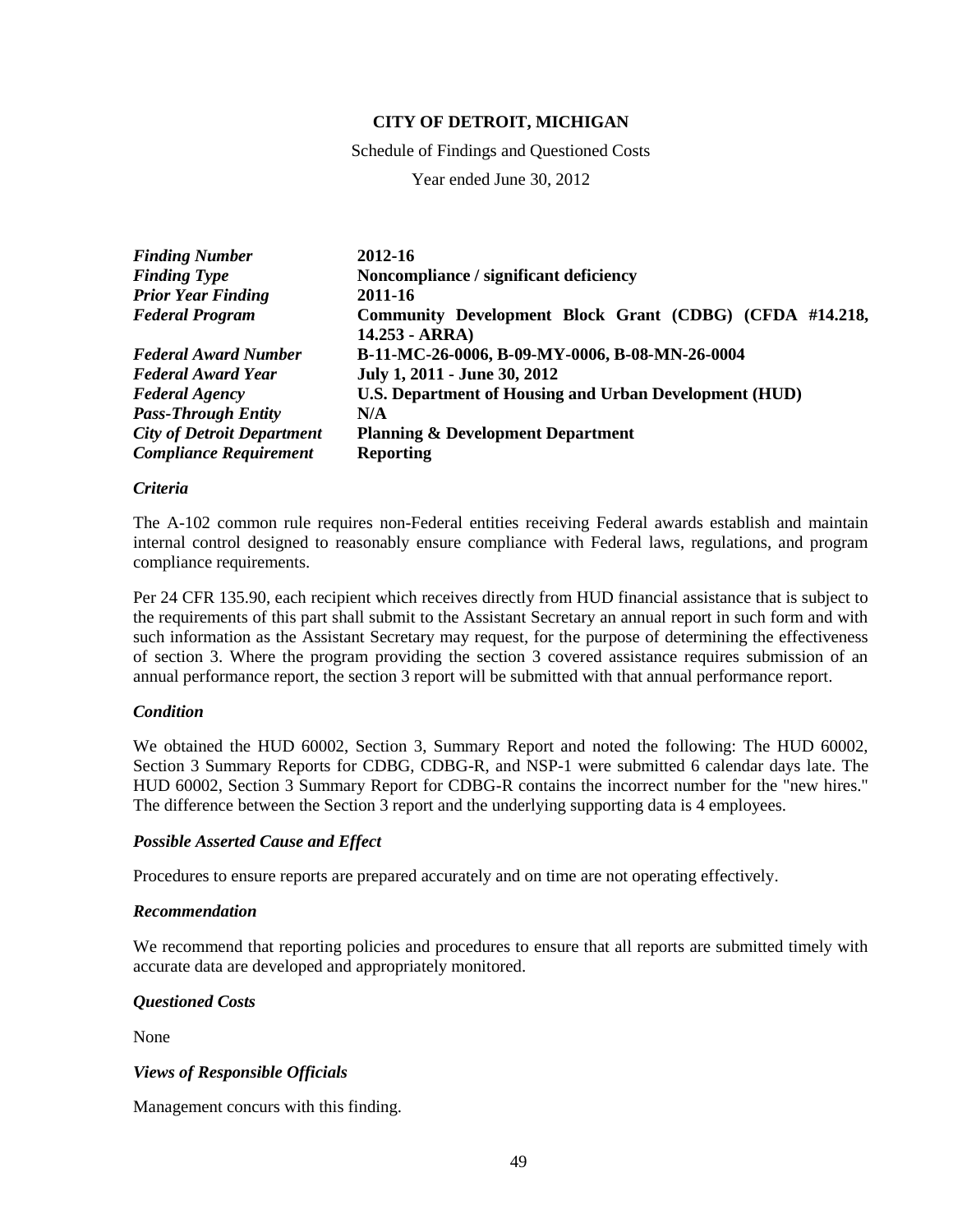Schedule of Findings and Questioned Costs

Year ended June 30, 2012

| <b>Finding Number</b>             | 2012-17                                                        |
|-----------------------------------|----------------------------------------------------------------|
| <b>Finding Type</b>               | Material noncompliance / material weakness                     |
| <b>Prior Year Finding</b>         | 2011-17                                                        |
| <b>Federal Program</b>            | <b>Community Development Block Grant (CDBG) (CFDA #14.218)</b> |
| <b>Federal Award Number</b>       | B-11-MC-26-0006, B-08-MN-26-0004                               |
| <b>Federal Award Year</b>         | July 1, 2011 - June 30, 2012                                   |
| <b>Federal Agency</b>             | <b>U.S. Department of Housing and Urban Development (HUD)</b>  |
| <b>Pass-Through Entity</b>        | N/A                                                            |
| <b>City of Detroit Department</b> | <b>Planning &amp; Development Department</b>                   |
| <b>Compliance Requirement</b>     | <b>Reporting</b>                                               |

#### *Criteria*

The A-102 common rule requires non-Federal entities receiving Federal awards establish and maintain internal control designed to reasonably ensure compliance with Federal laws, regulations, and program compliance requirements.

2 CFR 170, Appendix A and Federal Funding Accountability and Transparency Act Subaward Reporting System- FSRS.gov website states: 1) the following data about sub-awards greater than \$25,000 must be reported: a) name of entity receiving award; b) amount of award; c) funding agency; d) NAICS code for contracts/ CFDA program number for grants; e) program source; f) award title descriptive of the purpose of the funding action; g) location of the entity (including congressional district); h) place of performance (including congressional district); i) unique identifier of the entity and its parent; and j) total compensation and names of top five executives (same thresholds as for primes). 2) The total compensation and names of top five executives must be reported if: a) more than 80% of annual gross revenues from the Federal government and those revenues are greater than \$25M annually; and b) compensation information is not already available through reporting to the SEC.

### *Condition*

The Transparency Act Report field for location of the entity was incorrectly stated for CDBG-R and NSP-1. In addition, the DUNS number for NSP-1 was inaccurate. Further, there were no identifiable controls in place over the preparation and submission of the data included in the Transparency Act Reports.

## *Possible Asserted Cause and Effect*

Procedures to ensure reports are prepared accurately and on time are not operating effectively.

### *Recommendation*

We recommend that reporting policies and procedures to ensure that all reports are submitted timely with accurate data are developed and appropriately monitored.

## *Questioned Costs*

None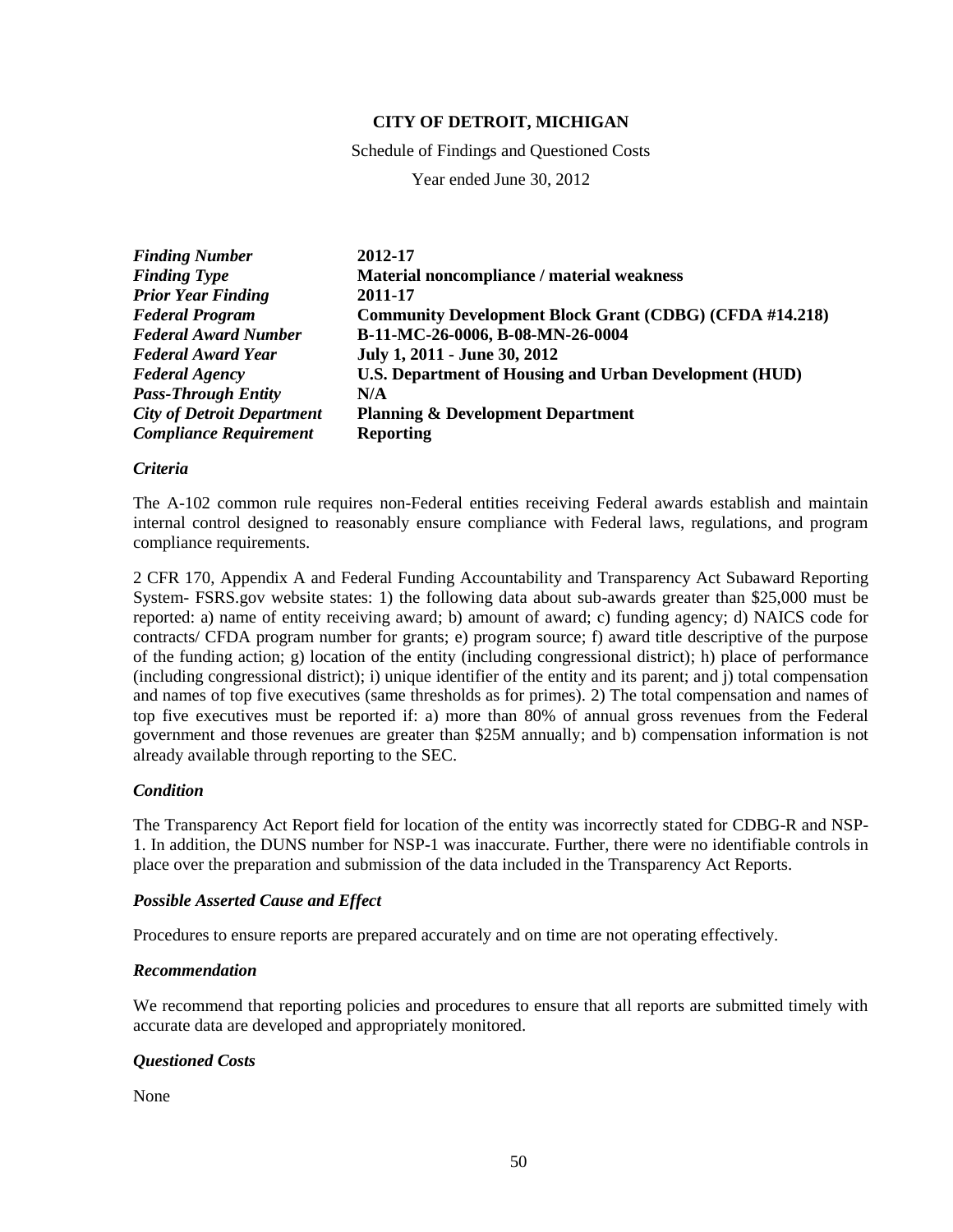Schedule of Findings and Questioned Costs Year ended June 30, 2012

*Views of Responsible Officials* 

Management concurs with this finding. Central Finance is responsible for the submission of this information.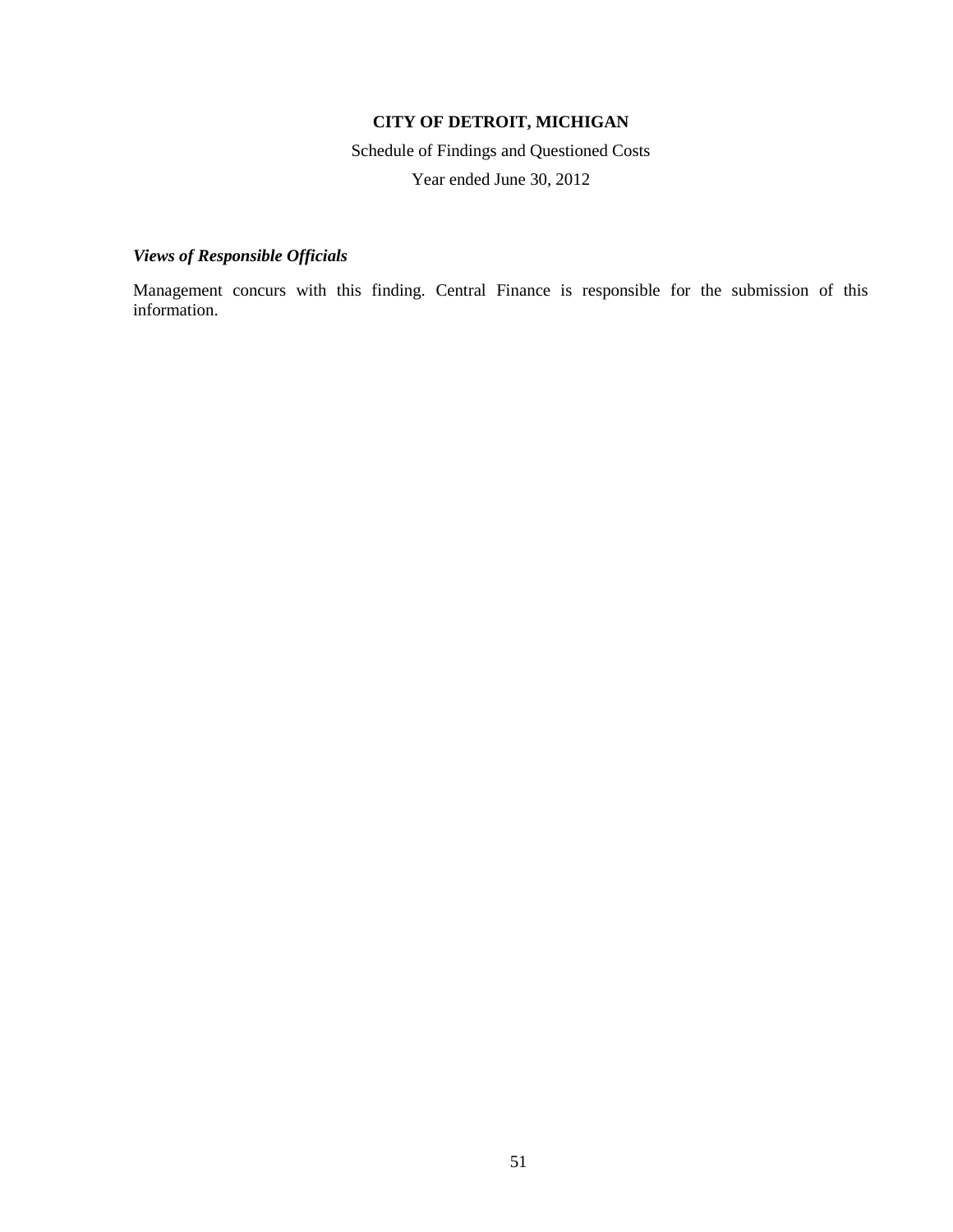Schedule of Findings and Questioned Costs

Year ended June 30, 2012

| <b>Finding Number</b>             | 2012-18                                                  |
|-----------------------------------|----------------------------------------------------------|
| <b>Finding Type</b>               | Material noncompliance / material weakness               |
| <b>Prior Year Finding</b>         | 2011-18                                                  |
| <b>Federal Program</b>            | Community Development Block Grant (CDBG) (CFDA #14.253 - |
|                                   | ARRA)                                                    |
| <b>Federal Award Number</b>       | <b>B-09-MY-0006</b>                                      |
| <b>Federal Award Year</b>         | July 1, 2011 - June 30, 2012                             |
| <b>Federal Agency</b>             | U.S. Department of Housing and Urban Development (HUD)   |
| <b>Pass-Through Entity</b>        | N/A                                                      |
| <b>City of Detroit Department</b> | <b>Planning &amp; Development Department</b>             |
| <b>Compliance Requirement</b>     | <b>Reporting</b>                                         |

### *Criteria*

The A-102 common rule requires non-Federal entities receiving Federal awards establish and maintain internal control designed to reasonably ensure compliance with Federal laws, regulations, and program compliance requirements.

Per Section 1512 of the American Recovery and Reinvestment Act (ARRA), Subtitle A (c), not later than 10 days after the end of each calendar quarter, each recipient that received recovery funds from a Federal agency shall submit a report to that agency that contains-(1) the toal amount of recovery funds received from that agency; (2) the amount of recovery funds received that were expended or obligated to projects or activities; and (3) a detailed list of all projects or activities for which recovery funds were expended or obligated, including (A) the name of the project or activity; (B) a description of the project or activity; (C) an evaluation of the completion status of the project or activity; (D) an estimate of the number of jobs created and the number of jobs retained by the project or activity; and (E) for infrastructure investment made by state and local government, the purpose, total cost, and rationale of the agency for funding the infrastructure investment with funds made available under this Act, and name of the person to contact at the agency if there are concerns with the infrastructure investment.

### *Condition*

On the ARRA reports provided by Management and obtained from the Recovery.gov website, as well as the ARRA supporting documents, the "Subaward Information" was not reported in the ARRA reports that were submitted to federalreporting.gov. Additionally, we were unable to test the operating effectiveness of the controls in place over the preparation and submission of the Section 1512 ARRA reports.

# *Possible Asserted Cause and Effect*

Procedures to ensure reports are prepared accurately and on time are not operating effectively.

### *Recommendation*

We recommend that reporting policies and procedures to ensure that all reports are submitted timely with accurate data are developed and appropriately monitored.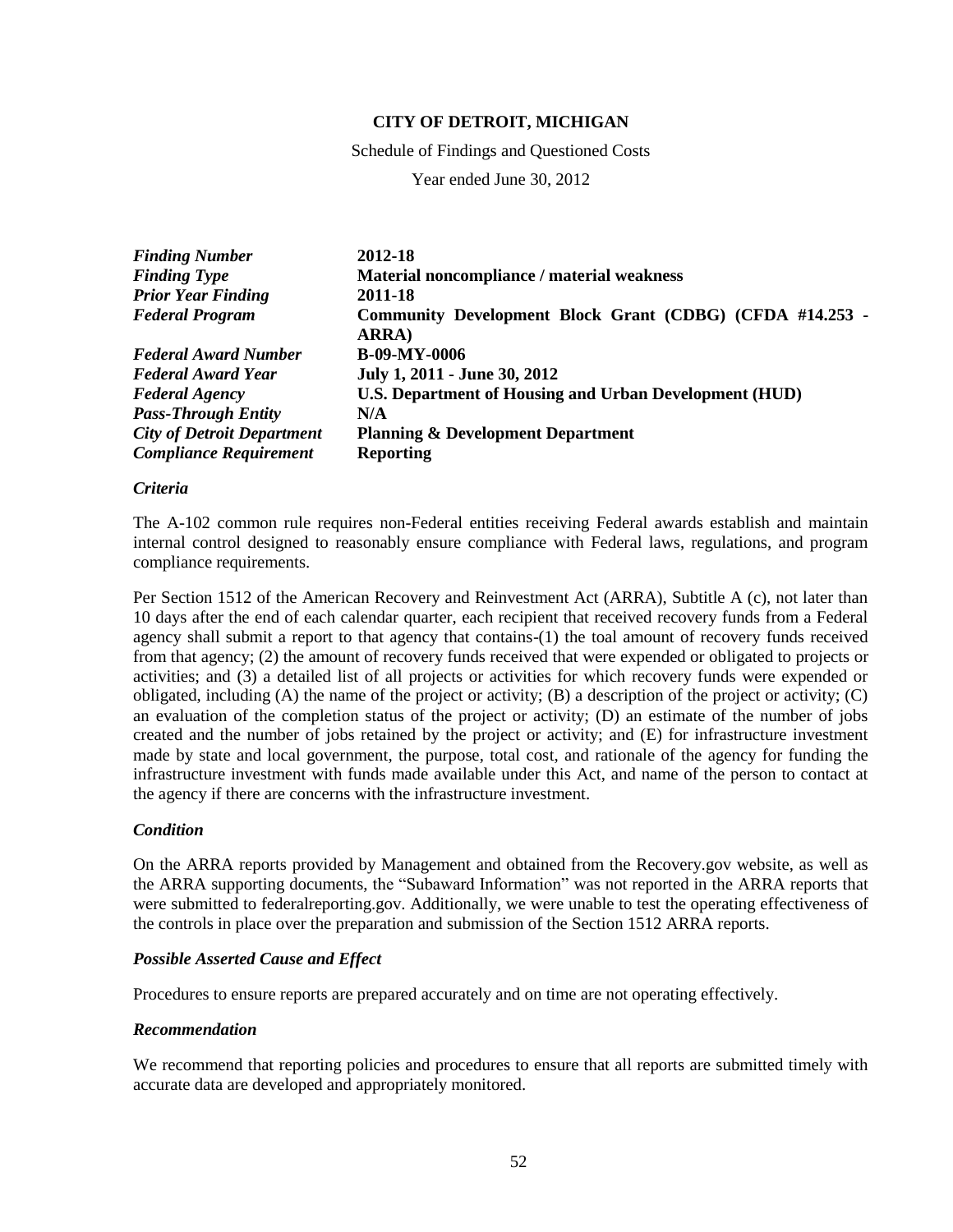Schedule of Findings and Questioned Costs Year ended June 30, 2012

*Questioned Costs* 

None

*Views of Responsible Officials*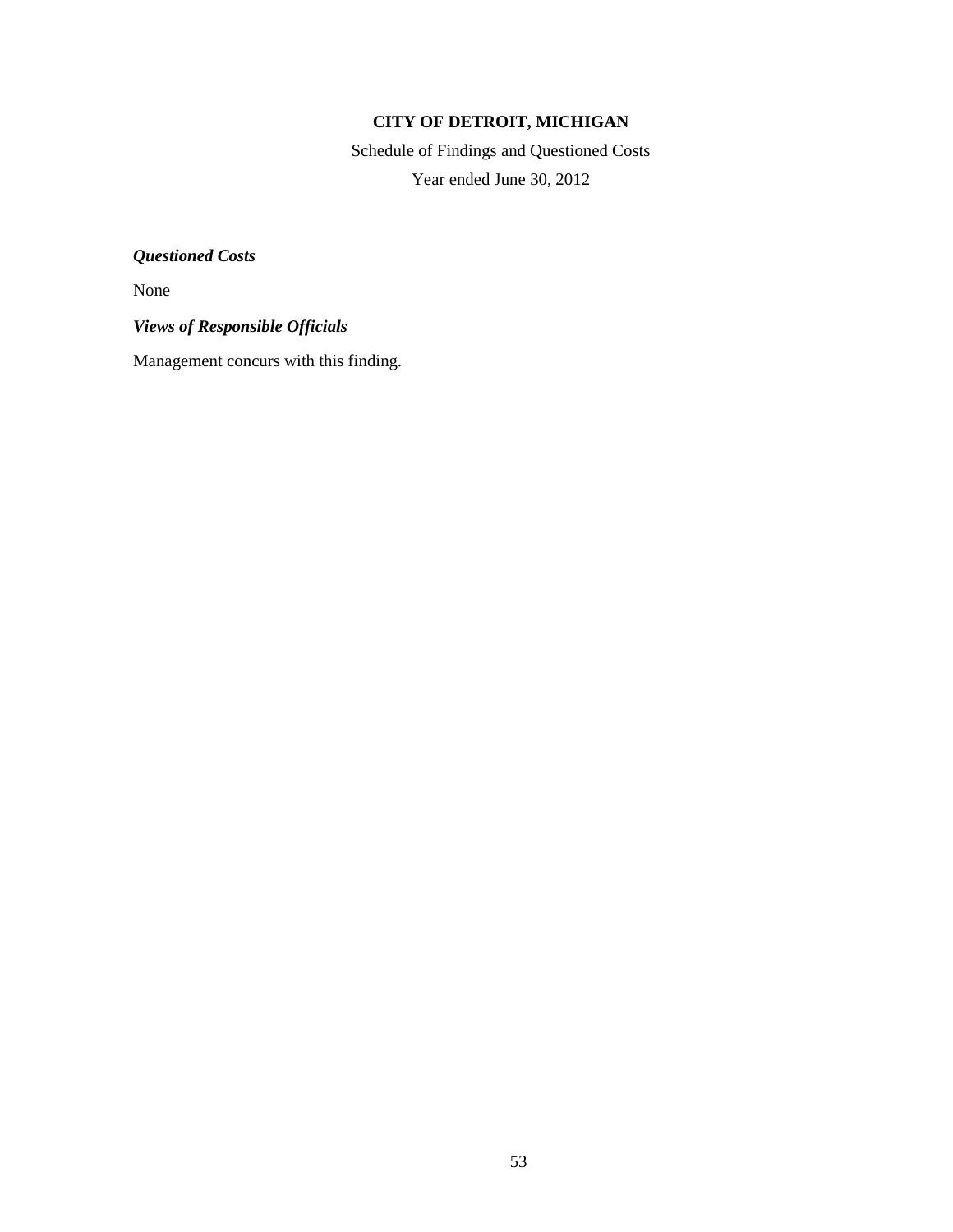Schedule of Findings and Questioned Costs

Year ended June 30, 2012

| <b>Finding Number</b>             | 2012-19                                                 |
|-----------------------------------|---------------------------------------------------------|
| <b>Finding Type</b>               | Material noncompliance / material weakness              |
| <b>Prior Year Finding</b>         | 2011-19                                                 |
| <b>Federal Program</b>            | Community Development Block Grant (CDBG) (CFDA #14.218, |
|                                   | $14.253 - ARRA$                                         |
| <b>Federal Award Number</b>       | B-11-MC-26-0006, B-09-MY-0006, B-08-MN-26-0004          |
| <b>Federal Award Year</b>         | July 1, 2011 - June 30, 2012                            |
| <b>Federal Agency</b>             | U.S. Department of Housing and Urban Development (HUD)  |
| <b>Pass-Through Entity</b>        | N/A                                                     |
| <b>City of Detroit Department</b> | <b>Planning &amp; Development Department</b>            |
| <b>Compliance Requirement</b>     | <b>Subrecipient Monitoring</b>                          |

### *Criteria*

The A-102 common rule requires non-Federal entities receiving Federal awards establish and maintain internal control designed to reasonably ensure compliance with Federal laws, regulations, and program compliance requirements.

Per OMB Circular A-133, Subpart D(d) (1), (3), and (4), a pass-through entity shall perform the following for federal awards it makes: (1) Identify federal awards made by informing each subrecipient of CFDA title and number, award name and number, award year, if the award is R&D, and name of federal agency; (3) Monitor the activities of subrecipients as necessary to ensure that Federal awards are used for authorized purposes in compliance with laws, regulations, and the provisions of contracts or grant agreements and that performance goals are achieved; (4) Ensure that subrecipients expending \$500,000 or more in Federal awards during the subrecipient's fiscal year have met the audit requirements of this part for that fiscal year.

### *Condition*

We selected 59 subrecipient monitoring files and noted that for 1 file, the City was unable to provide documentation that an on-site visit was performed during FY 2012.

### *Possible Asserted Cause and Effect*

Appropriate documentation was not maintained for the site visit in question.

### *Recommendation*

We recommend that documentation that provides evidence of compliance is maintained according to the City's document retention policies.

### *Questioned Costs*

None

# *Views of Responsible Officials*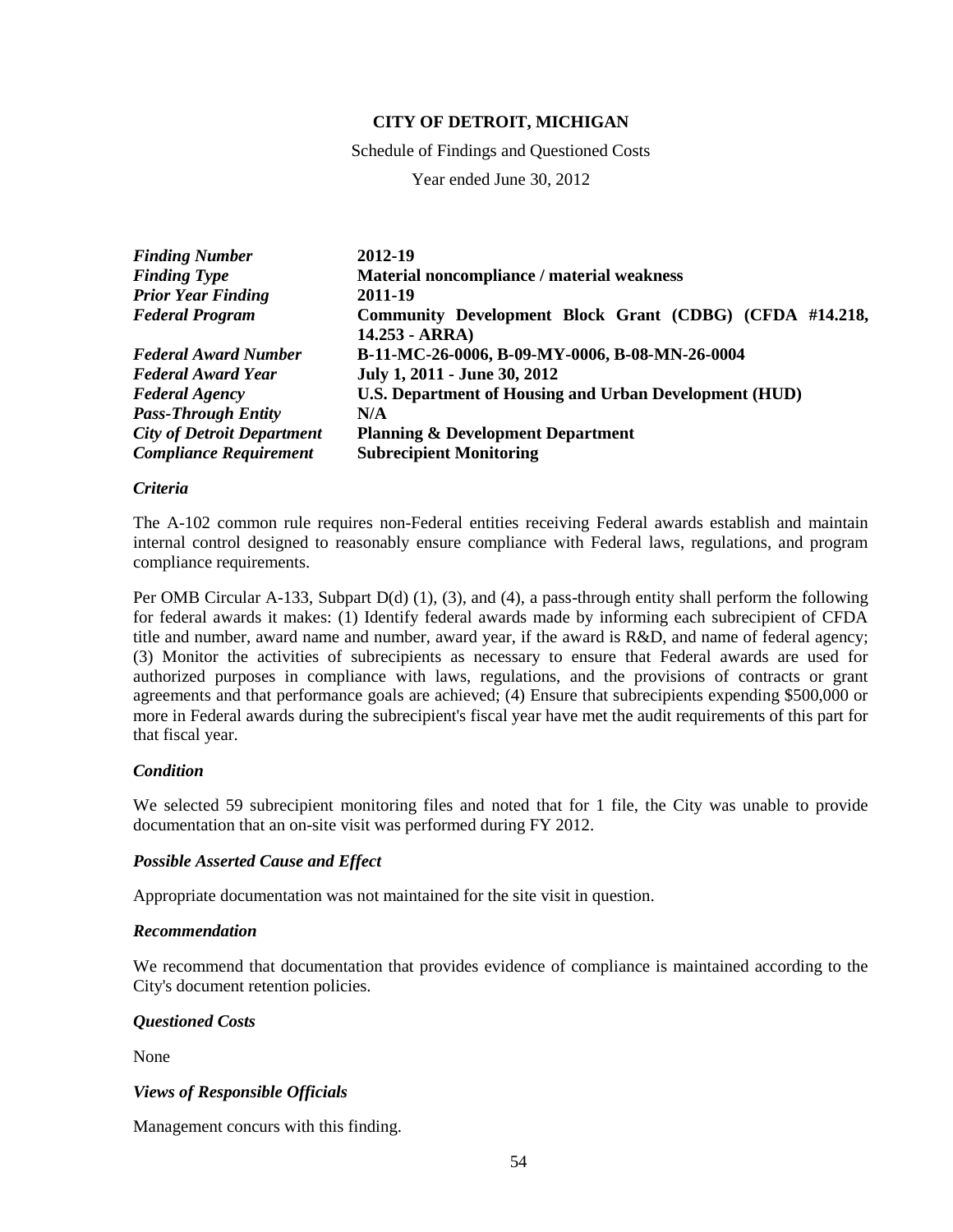Schedule of Findings and Questioned Costs

Year ended June 30, 2012

| <b>Finding Number</b>             | 2012-20                                                                    |
|-----------------------------------|----------------------------------------------------------------------------|
| <b>Finding Type</b>               | Material noncompliance / material weakness                                 |
| <b>Prior Year Finding</b>         | 2011-20                                                                    |
| <b>Federal Program</b>            | Home Investment Partnerships Program (HOME) (CFDA #14.239)                 |
| <b>Federal Award Number</b>       | M-11-MC-26-0202                                                            |
| <b>Federal Award Year</b>         | July 1, 2011 - June 30, 2012                                               |
| <b>Federal Agency</b>             | <b>U.S. Department of Housing and Urban Development (HUD)</b>              |
| <b>Pass-Through Entity</b>        | N/A                                                                        |
| <b>City of Detroit Department</b> | <b>Planning &amp; Development Department</b>                               |
| <b>Compliance Requirement</b>     | <b>Activities Allowed or Unallowed and Allowable Costs/Cost Principles</b> |

#### *Criteria*

Per 2 CFR Part 225 Appendix E, A (1) and (3), indirect cost rates will be reviewed, negotiated, and approved by the cognizant Federal agency on a timely basis. The results of each negotiation shall be formalized in a written agreement between the cognizant agency and the governmental unit.

### *Condition*

The Indirect Cost Rate Proposal was not approved by the cognizant agency. As a result, 100% of indirect costs chargd to the HOME grant, amounting to \$232,361, will be questioned.

## *Possible Asserted Cause and Effect*

Compliance with Indirect Cost requirements was not achieved as an approved indirect cost plan was not used for indirect charges to the grant.

### *Recommendation*

We recommend that policies and procedures are developed and monitored to ensure that any indirect costs charged to the grant are only from approved indirect cost plans in accordance with regulations and the terms and conditions of the award.

### *Questioned Costs*

\$232,361

### *Views of Responsible Officials*

Management concurs with this finding. The report was submitted to HUD in 2012 and the City is still awaiting a response from HUD.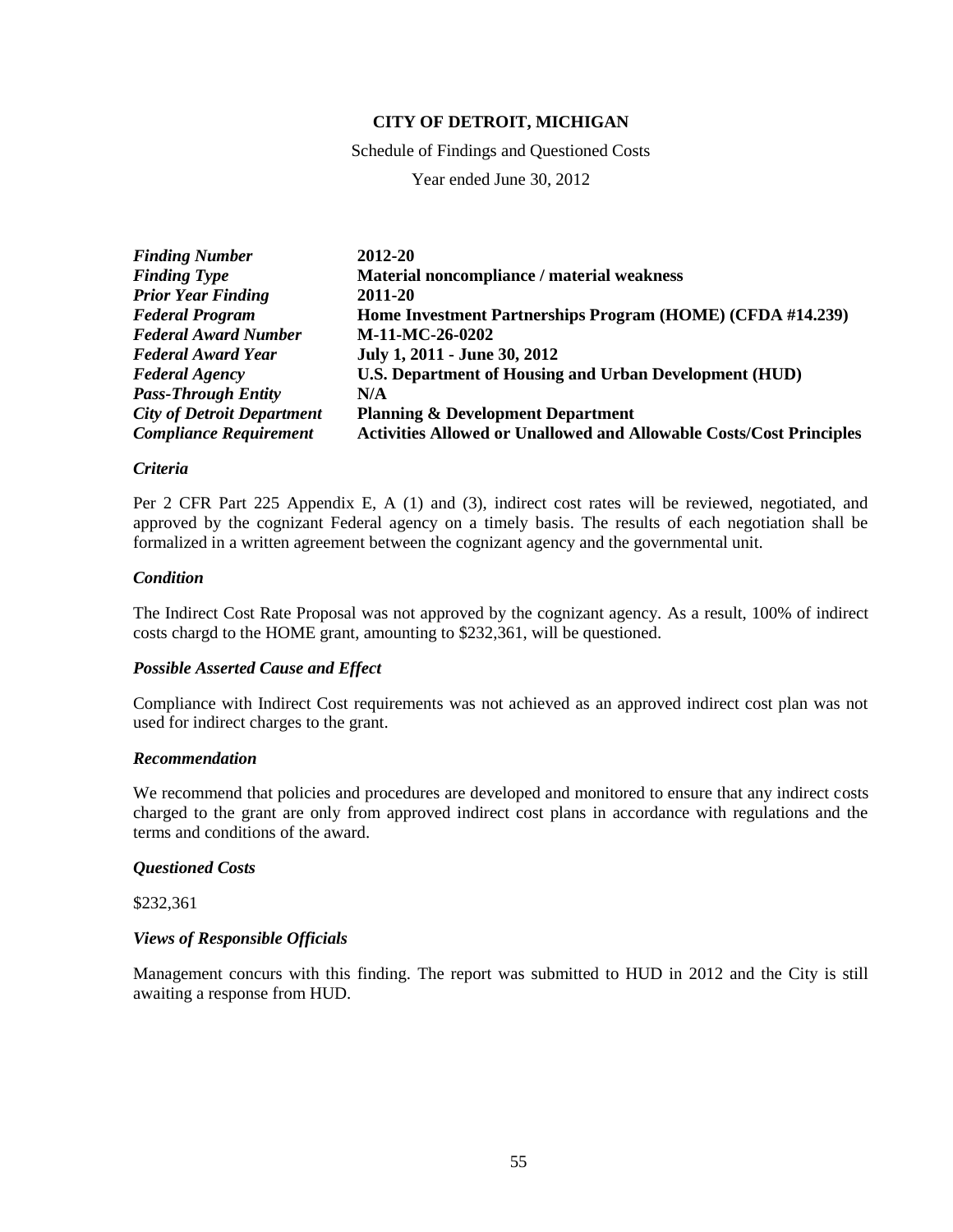Schedule of Findings and Questioned Costs

Year ended June 30, 2012

| <b>Finding Number</b>             | 2012-21                                                                    |
|-----------------------------------|----------------------------------------------------------------------------|
| <b>Finding Type</b>               | Material noncompliance / material weakness                                 |
| <b>Prior Year Finding</b>         | 2011-21                                                                    |
| <b>Federal Program</b>            | Home Investment Partnerships Program (HOME) (CFDA #14.239)                 |
| <b>Federal Award Number</b>       | M-11-MC-26-0202                                                            |
| <b>Federal Award Year</b>         | July 1, 2011 - June 30, 2012                                               |
| <b>Federal Agency</b>             | <b>U.S. Department of Housing and Urban Development (HUD)</b>              |
| <b>Pass-Through Entity</b>        | N/A                                                                        |
| <b>City of Detroit Department</b> | <b>Planning &amp; Development Department</b>                               |
| <b>Compliance Requirement</b>     | <b>Activities Allowed or Unallowed and Allowable Costs/Cost Principles</b> |

#### *Criteria*

Per A-87, attachment B (8) (h), where employees are expected to work solely on a single Federal award or cost objective, charges for their salaries and wages will be supported by periodic certifications that the employees worked solely on that program for the period covered by the certification. These certifications will be prepared at least semi-annually and will be signed by the employee or supervisory official having first hand knowledge of the work performed by the employee. Where employees work on multiple activities or cost objectives, a distribution of their salaries or wages will be supported by personnel activity reports or equivalent documentation. Per A-87, payroll costs must be adequately documented.

### *Condition*

Personnel Activity Report (PAR) forms were not accurately completed for all employees charging time to the HOME program. 11 out of 38 PAR forms sampled were not properly reviewed and approved. For 3 out of 38 employees selected, information regarding title and salary/hourly rate was not available or located in the Employee History Reports. In addition, 14 out of 38 did not have proper allocation of payroll expenses to the different grants reported on the PAR forms. Finally, 5 out of 38 PAR forms requested were not provided to the auditor. 100% of payroll costs charged to HOME will be questioned, amounting to \$734,362. Of this amount, \$388,214 relates to direct payroll, and \$346,148 relates to fringe benefits.

### *Possible Asserted Cause and Effect*

Ineffective oversight of the compliance with payroll costs allocation and documentation requirements resulted in non-compliance with the requirements.

### *Recommendation*

Policies and procedures to ensure that all PAR forms are accurately completed and reviewed for accuracy, and that semi-annual certifications are properly completed on a semi-annual basis by all employees working 100% on the grant should be developed and monitored for compliance. Additionally, documentation should be maintained in accordance with the City's document retention policies.

### *Questioned Costs*

\$734,362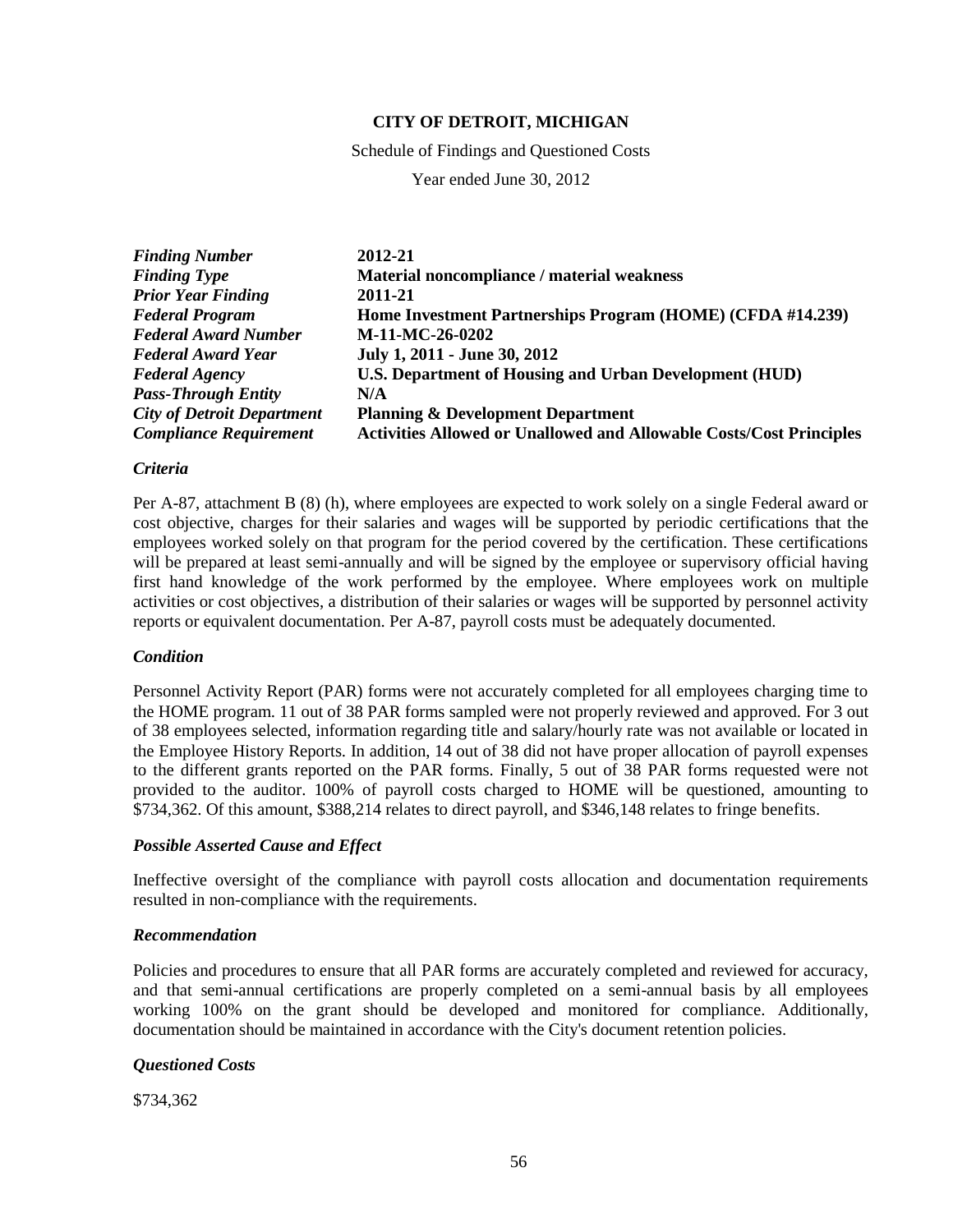Schedule of Findings and Questioned Costs Year ended June 30, 2012

# *Views of Responsible Officials*

Management concurs with this finding. The employee history reports are managed by the Human Resources Department.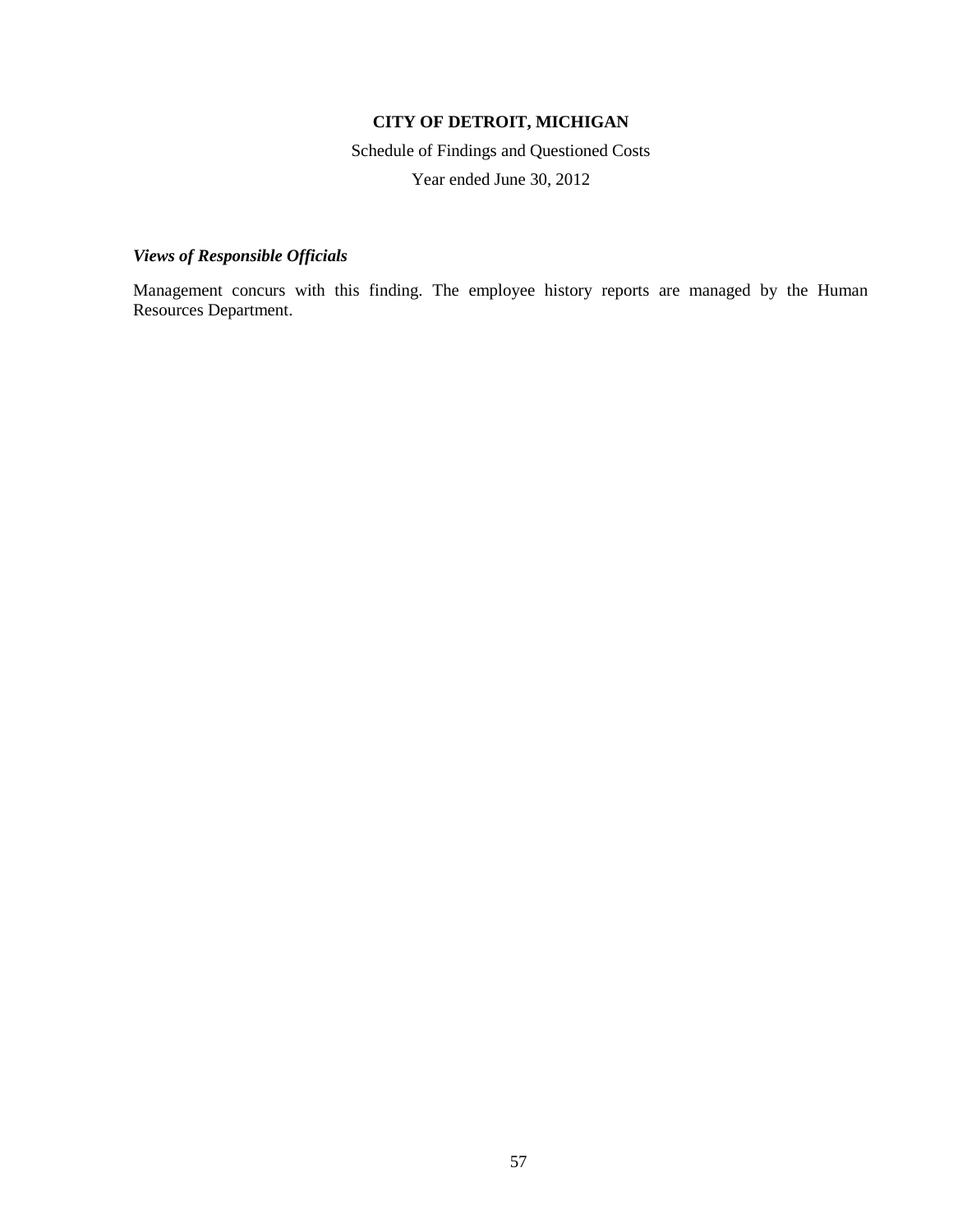Schedule of Findings and Questioned Costs

Year ended June 30, 2012

| <b>Finding Number</b>             | 2012-22                                                       |
|-----------------------------------|---------------------------------------------------------------|
| <b>Finding Type</b>               | Noncompliance / significant deficiency                        |
| <b>Prior Year Finding</b>         | N/A                                                           |
| <b>Federal Program</b>            | Home Investment Partnerships Program (HOME) (CFDA #14.239)    |
| <b>Federal Award Number</b>       | M-11-MC-26-0202                                               |
| <b>Federal Award Year</b>         | July 1, 2011 - June 30, 2012                                  |
| <b>Federal Agency</b>             | <b>U.S. Department of Housing and Urban Development (HUD)</b> |
| <b>Pass-Through Entity</b>        | N/A                                                           |
| <b>City of Detroit Department</b> | <b>Planning &amp; Development Department</b>                  |
| <b>Compliance Requirement</b>     | <b>Cash Management</b>                                        |

#### *Criteria*

Per 24 CFR 92.502 (b) (1), After complete project set-up information is entered into the disbursement and information system, HOME funds for the project may be drawn down from the United States Treasury account by the participating jurisdiction by electronic funds transfer. The funds will be deposited in the local account of the HOME Investment Trust Fund of the participating jurisdiction within 48 to 72 hours of the disbursement request. Any drawdown of HOME funds from the United States Treasury account is conditioned upon the provision of satisfactory information by the participating jurisdiction about the project or tenant-based rental assistance and compliance with other procedures, as specified by HUD.

### *Condition*

We selected 40 OTPS payments, totaling \$1,348,160.60 and noted that for 8 of the expenditures, totaling \$4,705.27, the expenditure support does not agree to the amount recorded in the General Ledger. The total dollar amount of the difference is equal to \$116.86, the difference of 116.86 is computed by subtracting the amount recorded in the General Ledger from the amount noted in the expenditure support and then determining the error percentage (difference noted/total amount tested) to be .00867%. Then this error was extrapolated over the total population sampled, resulting in a projected error (error percentage \* total population amount) of \$391.42 which will be reported as questioned costs.

### *Possible Asserted Cause and Effect*

Procedures to review that payment requests agree to the general ledger did not operate at a level of precision adequate to prevent this error.

### *Recommendation*

Review procedures should operate at a precision level that is adequate to ensure that payment requests agree precisely to the general ledger.

### *Questioned Costs*

\$391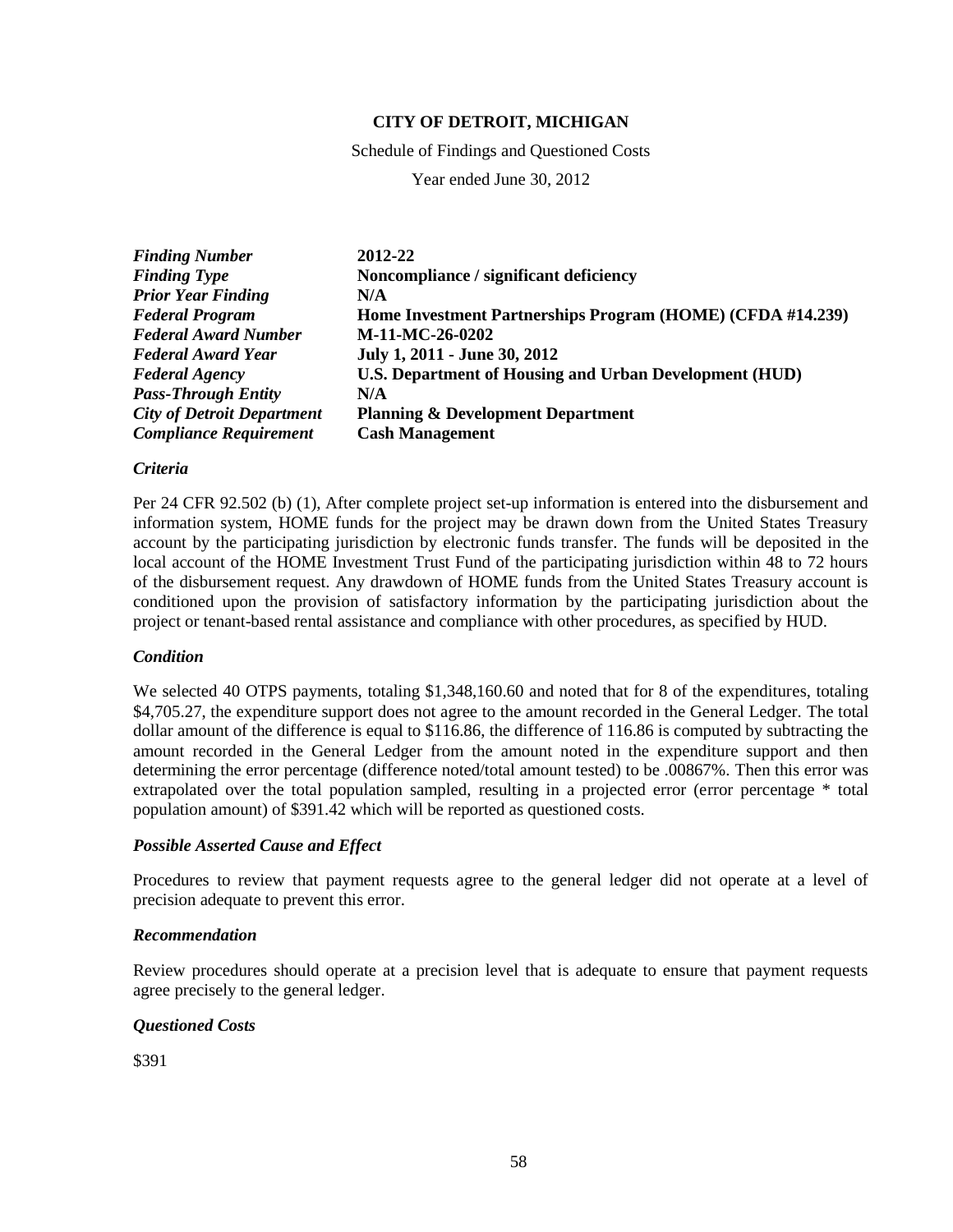Schedule of Findings and Questioned Costs Year ended June 30, 2012

## *Views of Responsible Officials*

Management concurs with this finding. As P&DD is not authorized to input vouchers into DRMS and issue checks to contractors, vendors and subrecipients, the department has limited control in this process. Moreover, there are several other factors, including City mandated furlough days, staff reductions, and other operational limitations beyond the department's control that hinders effective processes. However, P&DD continues to work to minimize the findings by adjusting the drawdown approval process to more closely match the anticipated payment of funds. The department is also finalizing process improvements, establishing uniform procedures and more defined accountability standards, such as Memorandum of Understanding (MOU) agreements with city agencies and partners that utilize federal funds administered by P&DD. Also, effective November 12, 2012, the City of Detroit's Central Finance Department revised the payment processing system for P&DD invoices to ensure that federal funds are expended within the required 72 hours after the funds are drawn down from HUD systems.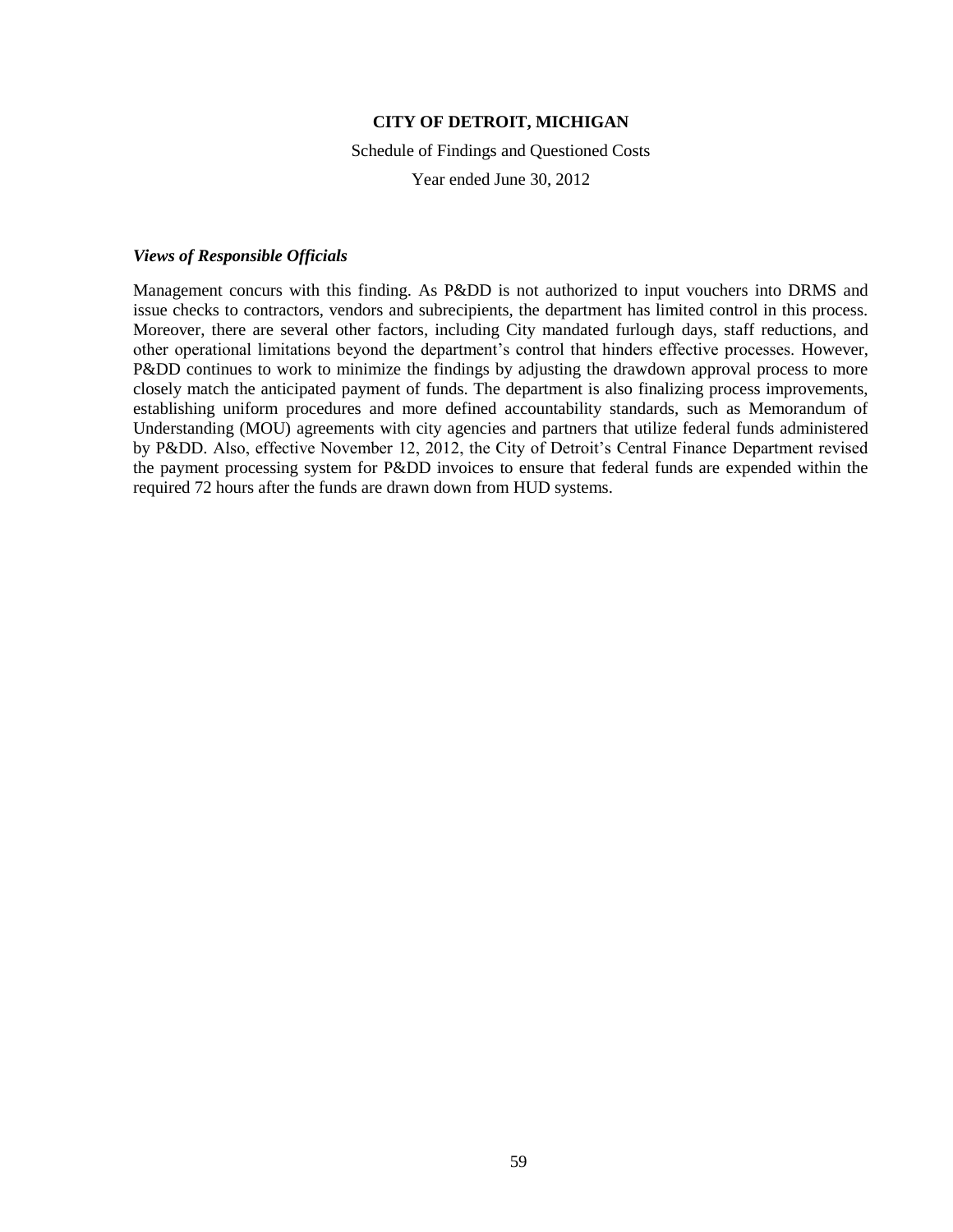Schedule of Findings and Questioned Costs

Year ended June 30, 2012

| <b>Finding Number</b>             | 2012-23                                                       |
|-----------------------------------|---------------------------------------------------------------|
| <b>Finding Type</b>               | Noncompliance / significant deficiency                        |
| <b>Prior Year Finding</b>         | 2011-22                                                       |
| <b>Federal Program</b>            | Home Investment Partnerships Program (HOME) (CFDA #14.239)    |
| <b>Federal Award Number</b>       | M-11-MC-26-0202                                               |
| <b>Federal Award Year</b>         | July 1, 2011 - June 30, 2012                                  |
| <b>Federal Agency</b>             | <b>U.S. Department of Housing and Urban Development (HUD)</b> |
| <b>Pass-Through Entity</b>        | N/A                                                           |
| <b>City of Detroit Department</b> | <b>Planning &amp; Development Department</b>                  |
| <b>Compliance Requirement</b>     | Cash Management and Special Tests & Provisions: Drawdown of   |
|                                   | Funds                                                         |

### *Criteria*

Per 24 CFR 92.502(c)(2), HOME funds drawn from the United States Treasury account must be expended for eligible costs within 15 days. Any funds that are drawn down and not expended for eligible costs within 15 days of disbursement must be returned to HUD for deposit in the participating jurisdiction's United State Treasury account of the HOME Investment Fund.

#### *Condition*

We selected 40 OTPS payments, totaling \$1,348,160.60 and noted that for two expenditures, totaling \$768, the City did not minimize the time lapse between drawdown of funds and payment to 15 days or less as required.

### *Possible Asserted Cause and Effect*

Ineffective oversight existed of the HOME Investment Partnerships Program by those charged with governance over compliance with Cash Management and Special Tests & Provisions: Drawdown of Funds requirements related to timely disbursement of funds where the activity is subject to the type of compliance requirement. As an effect, Management did not comply with the Cash Management and Special Tests & Provisions: Drawdown of Funds requirements.

### *Recommendation*

We recommend that the City establish policies and procedures to ensure that all funds are disbursed in accordance with regulations or the terms and conditions of the award.

### *Questioned Costs*

None

### *Views of Responsible Officials*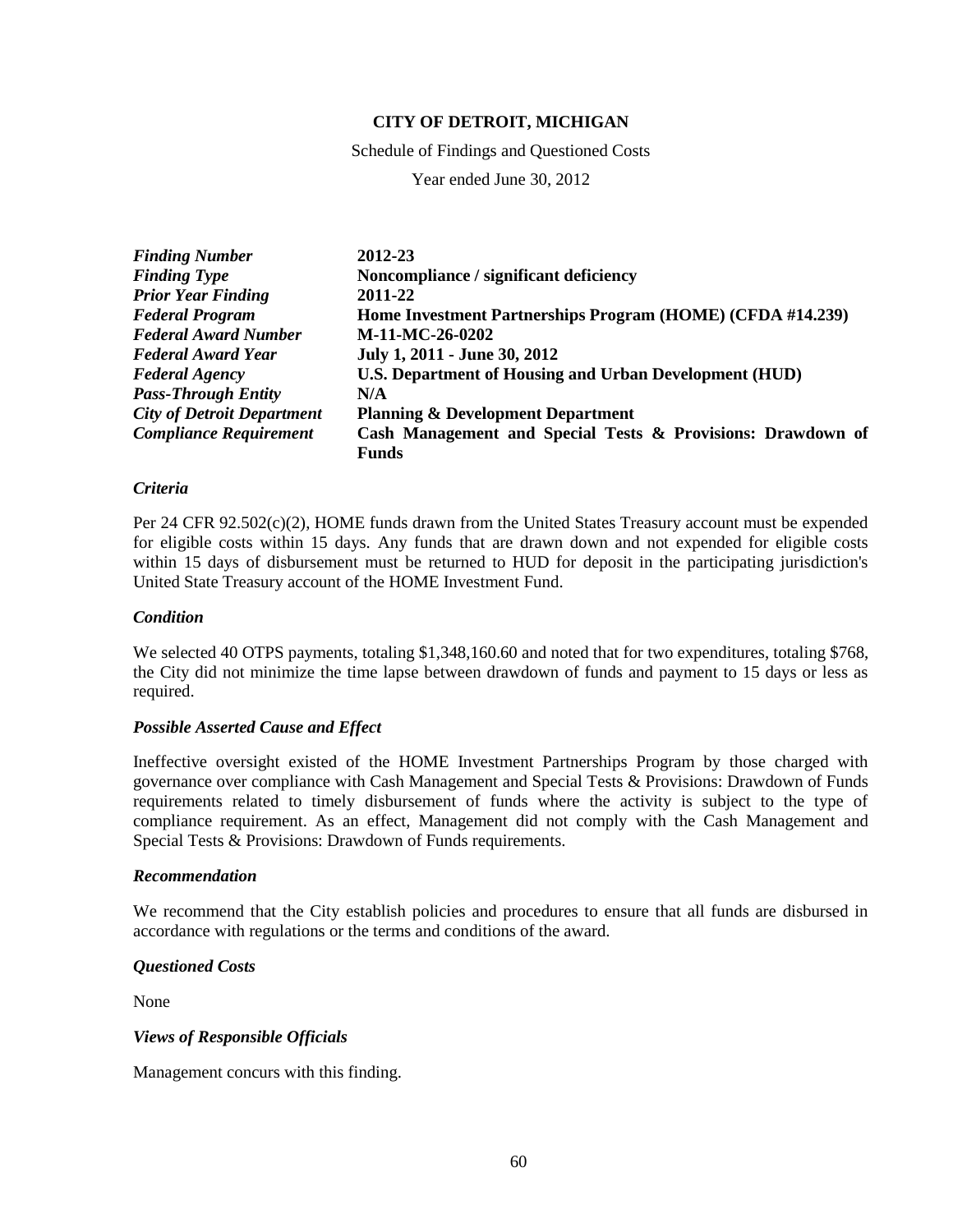Schedule of Findings and Questioned Costs

Year ended June 30, 2012

| <b>Finding Number</b>             | 2012-24                                                    |
|-----------------------------------|------------------------------------------------------------|
| <b>Finding Type</b>               | Noncompliance / significant deficiency                     |
| <b>Prior Year Finding</b>         | 2011-23                                                    |
| <b>Federal Program</b>            | Home Investment Partnerships Program (HOME) (CFDA #14.239) |
| <b>Federal Award Number</b>       | M-11-MC-26-0202                                            |
| <b>Federal Award Year</b>         | July 1, 2011 - June 30, 2012                               |
| <b>Federal Agency</b>             | U.S. Department of Housing and Urban Development (HUD)     |
| <b>Pass-Through Entity</b>        | N/A                                                        |
| <b>City of Detroit Department</b> | <b>Planning &amp; Development Department</b>               |
| <b>Compliance Requirement</b>     | <b>Reporting</b>                                           |

#### *Criteria*

The A-102 common rule requires non-Federal entities receiving Federal awards establish and maintain internal control designed to reasonably ensure compliance with Federal laws, regulations, and program compliance requirements.

Per 24 CFR 135.90, each recipient which receives directly from HUD financial assistance that is subject to the requirements of this part shall submit to the Assistant Secretary an annual report in such form and with such information as the Assistant Secretary may request, for the purpose of determining the effectiveness of section 3. Where the program providing the section 3 covered assistance requires submission of an annual performance report, the section 3 report will be submitted with that annual performance report.

### *Condition*

We obtained the HUD 60002, Section 3, Summary Report, and noted the following: The HUD 60002, Section 3, Summary Report for HOME was submitted 8 calendar days late.

### *Possible Asserted Cause and Effect*

Procedures to ensure reports are prepared accurately and on time are not operating effectively.

#### *Recommendation*

We recommend that reporting policies and procedures to ensure that all reports are submitted timely with accurate data are developed and appropriately monitored.

### *Questioned Costs*

None

### *Views of Responsible Officials*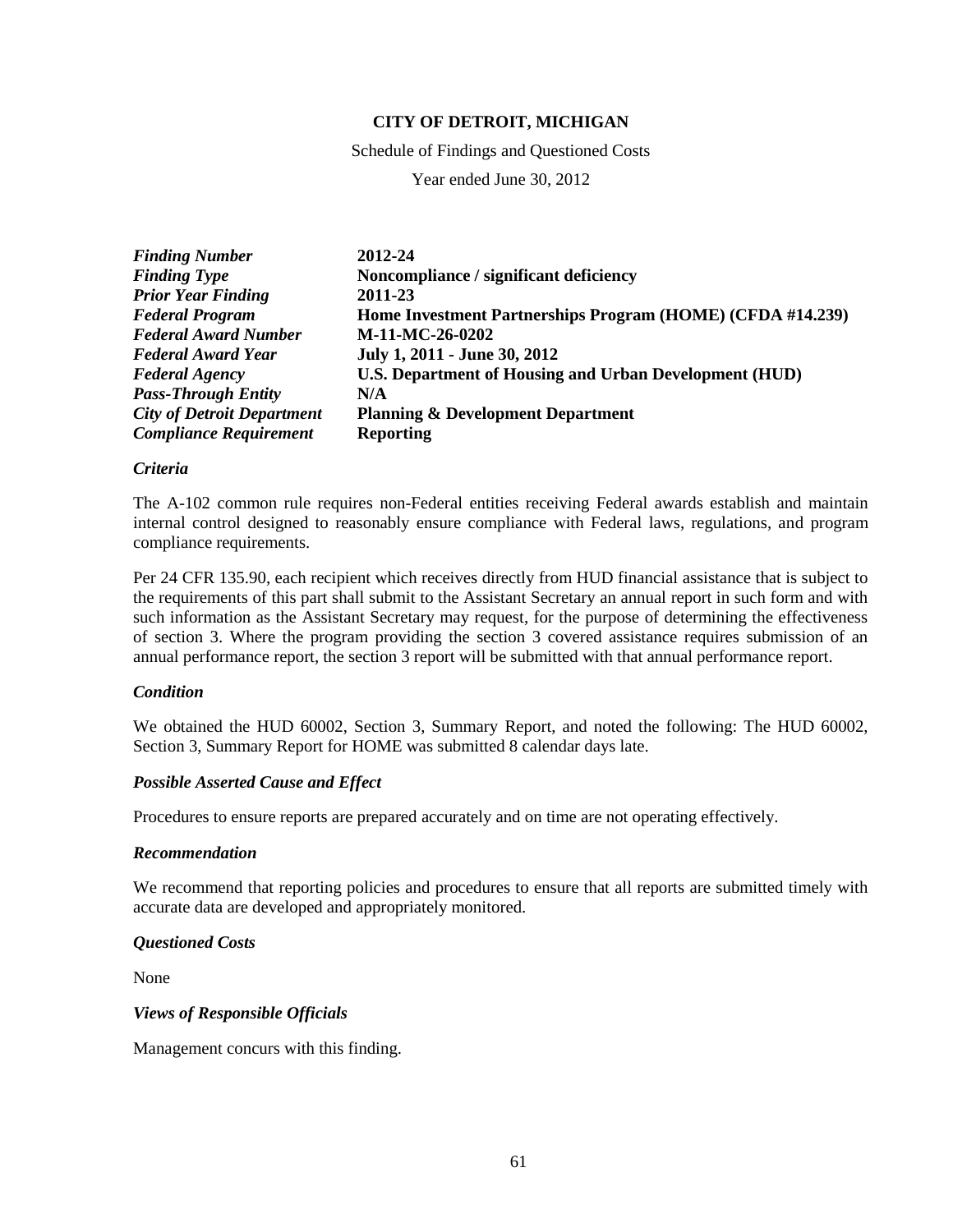Schedule of Findings and Questioned Costs

Year ended June 30, 2012

| <b>Finding Number</b>             | 2012-25                                                       |
|-----------------------------------|---------------------------------------------------------------|
| <b>Finding Type</b>               | Noncompliance / significant deficiency                        |
| <b>Prior Year Finding</b>         | 2011-24                                                       |
| <b>Federal Program</b>            | Home Investment Partnerships Program (HOME) (CFDA #14.239)    |
| <b>Federal Award Number</b>       | M-11-MC-26-0202                                               |
| <b>Federal Award Year</b>         | July 1, 2011 - June 30, 2012                                  |
| <b>Federal Agency</b>             | <b>U.S. Department of Housing and Urban Development (HUD)</b> |
| <b>Pass-Through Entity</b>        | N/A                                                           |
| <b>City of Detroit Department</b> | <b>Planning &amp; Development Department</b>                  |
| <b>Compliance Requirement</b>     | <b>Reporting</b>                                              |

#### *Criteria*

The A-102 common rule requires non-Federal entities receiving Federal awards establish and maintain internal control designed to reasonably ensure compliance with Federal laws, regulations, and program compliance requirements.

2 CFR 170, Appendix A and Federal Funding Accountability and Transparency Act Subaward Reporting System- FSRS.gov website states: 1) the following data about sub-awards greater than \$25,000 must be reported: a) name of entity receiving award; b) amount of award; c) funding agency; d) NAICS code for contracts/ CFDA program number for grants; e) program source; f) award title descriptive of the purpose of the funding action; g) location of the entity (including congressional district); h) place of performance (including congressional district); i) unique identifier of the entity and its parent; and j) total compensation and names of top five executives (same thresholds as for primes). 2) The total compensation and names of top five executives must be reported if: a) more than 80% of annual gross revenues from the Federal government and those revenues are greater than \$25M annually and b) compensation information is not already available through reporting to the SEC.

### *Condition*

The Transparency Act Report field for location of the entity was incorrectly stated. Further, there were no identifiable controls in place over the preparation and submission of the data included in the Transparency Act Reports.

## *Possible Asserted Cause and Effect*

Procedures to ensure reports are prepared accurately and on time are not operating effectively.

### *Recommendation*

We recommend that reporting policies and procedures to ensure that all reports are submitted timely with accurate data are developed and appropriately monitored.

## *Questioned Costs*

None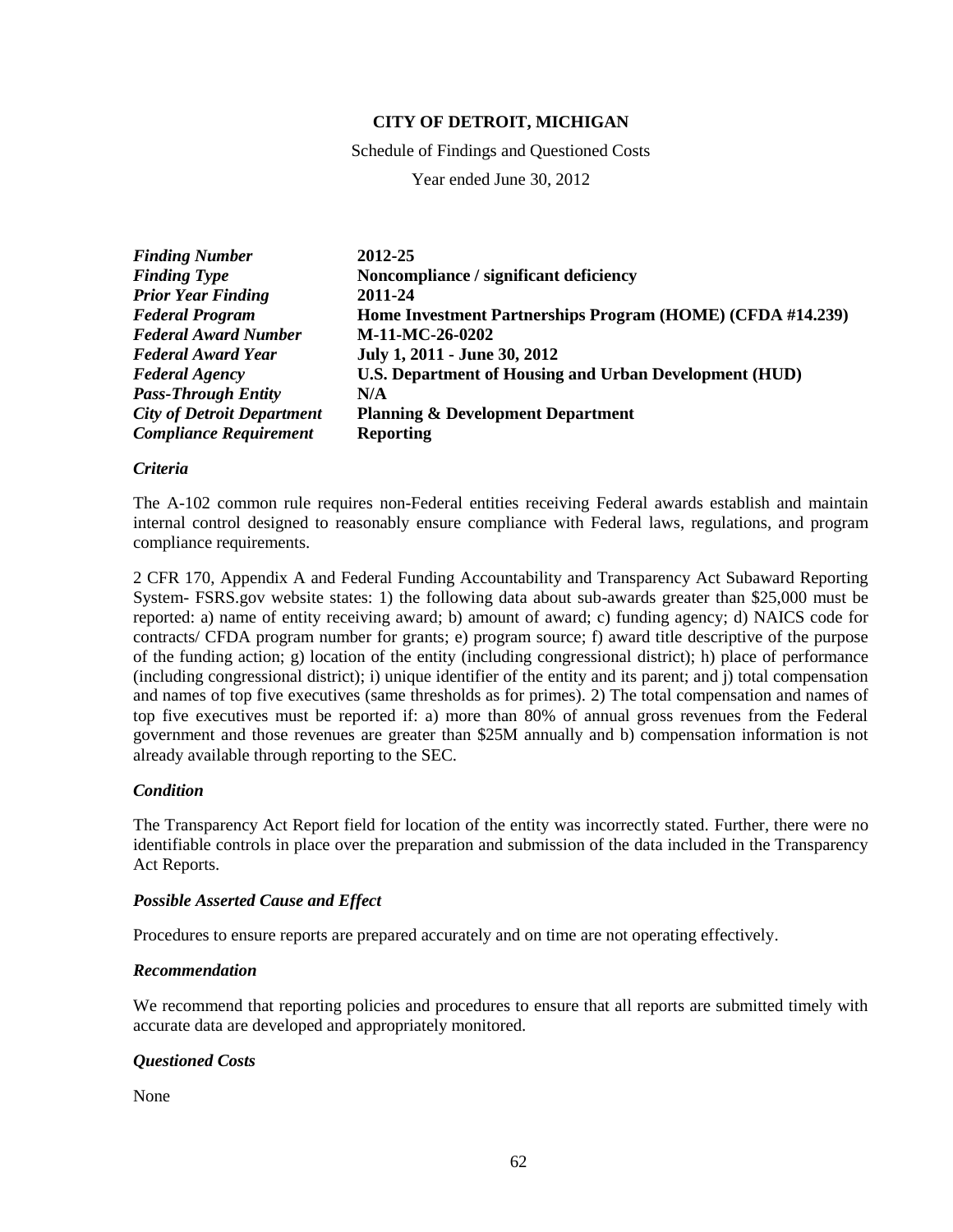Schedule of Findings and Questioned Costs Year ended June 30, 2012

*Views of Responsible Officials* 

Management concurs with this finding. Central Finance is responsible for the submission of this information.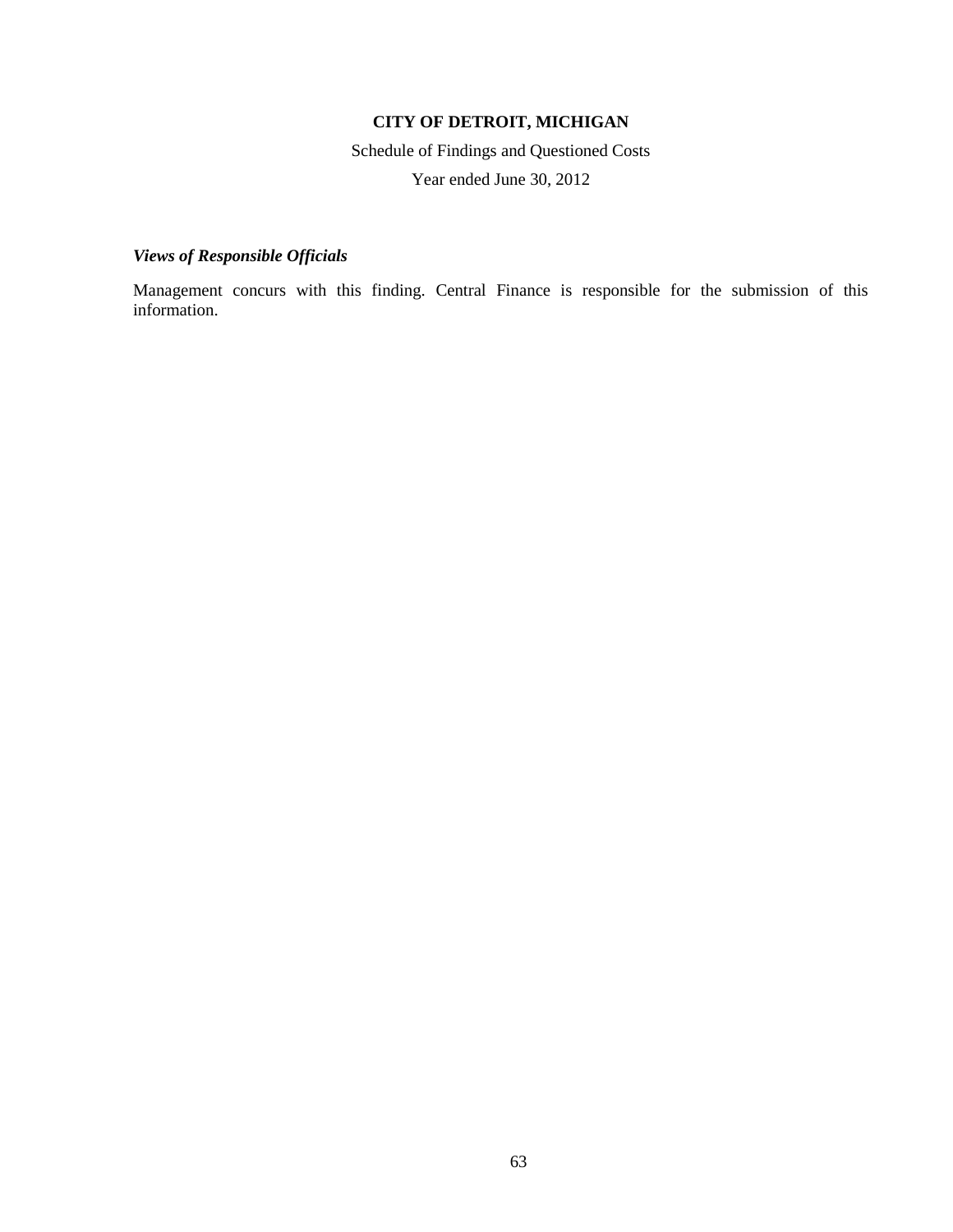Schedule of Findings and Questioned Costs

Year ended June 30, 2012

| <b>Finding Number</b>             | 2012-26                                                       |
|-----------------------------------|---------------------------------------------------------------|
| <b>Finding Type</b>               | Material noncompliance / material weakness                    |
| <b>Prior Year Finding</b>         | N/A                                                           |
| <b>Federal Program</b>            | Neighborhood Stabilization Program 2 (NSP 2) (CFDA #14.256)   |
| <b>Federal Award Number</b>       | NS2-2009-0382                                                 |
| <b>Federal Award Year</b>         | February 11, 2010 – February 10, 2013                         |
| <b>Federal Agency</b>             | <b>U.S. Department of Housing and Urban Development (HUD)</b> |
| <b>Pass-Through Entity</b>        | N/A                                                           |
| <b>City of Detroit Department</b> | <b>Planning &amp; Development Department</b>                  |
| <b>Compliance Requirement</b>     | <b>Cash Management</b>                                        |

#### *Criteria*

Per 24 CFR 85.20, procedures for minimizing the time elapsing between the transfer of funds from the U.S. Treasury and disbursement by grantees and subgrantees must be followed whenever advance payment procedures are used. Grantees must establish reasonable procedures to ensure the receipt of reports on subgrantees' cash balances and cash disbursements in sufficient time to enable them to prepare complete and accurate cash transactions reports to the awarding agency. When advances are made by letter-of-credit or electronic transfer of funds methods, the grantee must make drawdown's as close as possible to the time of making disbursements. Grantees must monitor cash drawdown's by their subgrantees to assure that they conform substantially to the same standards of timing and amount as apply to advances to the grantees. *Condition* 

We selected 65 OTPS payments, totaling \$314,445, and noted for 32 expenditures, totaling \$130,778 the City did not minimize the time lapse between drawdown of funds and payment to 3 business days or less as required. 3 of the expenditures exceeded the time lapse by 1 to 15 days and the remaining 29 expenditures exceeded the time lapse by 20 days or greater. Further, we were unable to determine the for time lapse for 13 of the 65 OTPS payments made for NSP2, totaling \$46,029. Management informed the auditor that in some instances the City would pay contractors from the general fund on an advance basis to provide for quicker reimbursement of funds. Management further stated to the auditor that at the end of the grant period the program fund and general fund accounts were reconciled to ensure all payments were accurately charged to the grant.

### *Possible Asserted Cause and Effect*

Ineffective oversight existed of the Neighborhood Stabilization Program 2 Program by those charged with governance over compliance with Cash Management requirements where the activity is subject to the type of compliance requirement. As an effect, Management did not comply with the Cash Management requirements.

### *Recommendation*

We recommend that BSE&ED establish policies and procedures to ensure that all payments are submitted within accordance with regulations or the terms and conditions of the award.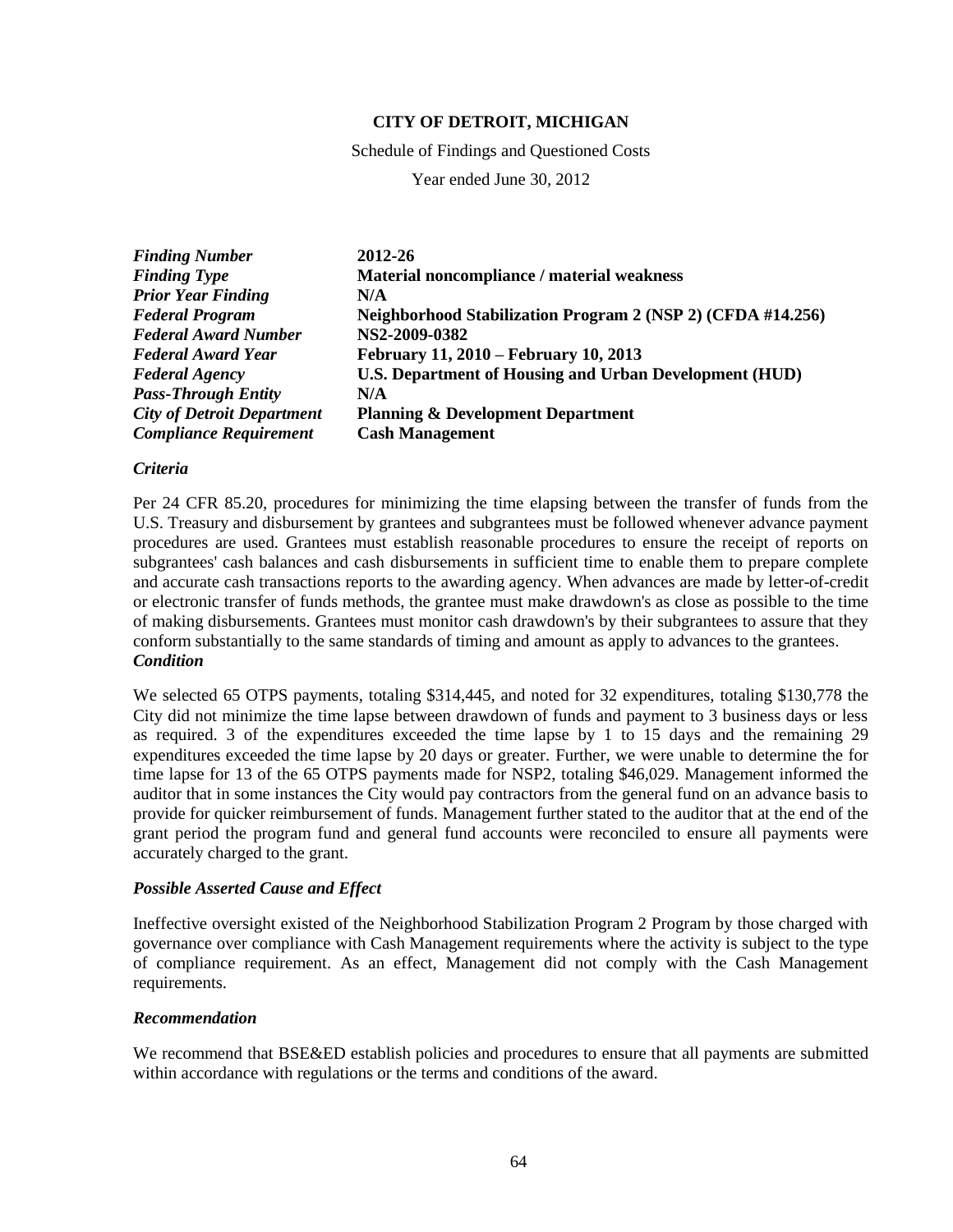Schedule of Findings and Questioned Costs Year ended June 30, 2012

*Questioned Costs* 

None

*Views of Responsible Officials*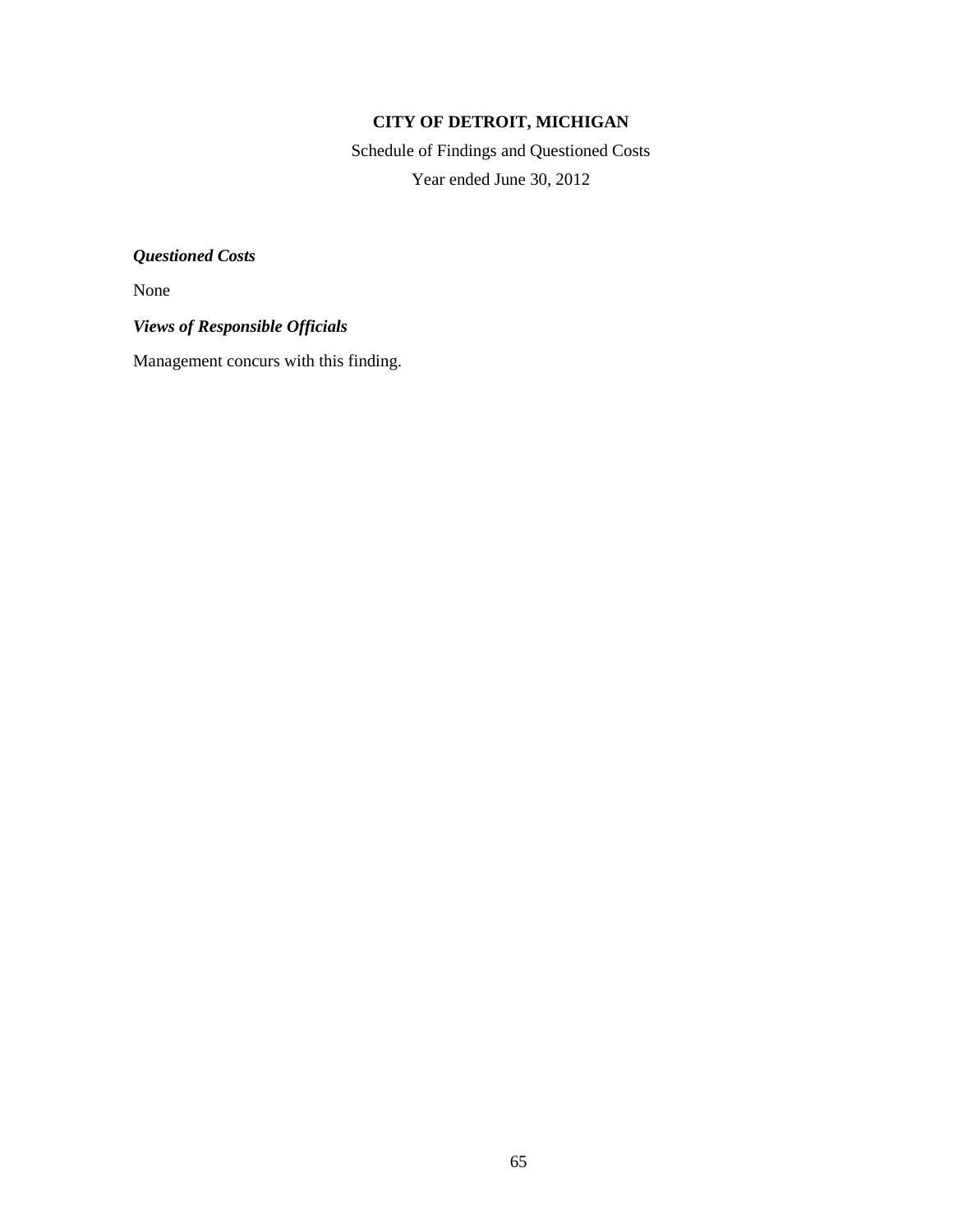Schedule of Findings and Questioned Costs

Year ended June 30, 2012

| <b>Finding Number</b>             | 2012-27                                                     |
|-----------------------------------|-------------------------------------------------------------|
| <b>Finding Type</b>               | Material noncompliance / material weakness                  |
| <b>Prior Year Finding</b>         | N/A                                                         |
| <b>Federal Program</b>            | Neighborhood Stabilization Program 2 (NSP 2) (CFDA #14.256) |
| <b>Federal Award Number</b>       | NS2-2009-0382                                               |
| <b>Federal Award Year</b>         | February 11, 2010 – February 10, 2013                       |
| <b>Federal Agency</b>             | U.S. Department of Housing and Urban Development (HUD)      |
| <b>Pass-Through Entity</b>        | N/A                                                         |
| <b>City of Detroit Department</b> | <b>Planning &amp; Development Department</b>                |
| <b>Compliance Requirement</b>     | <b>Earmarking</b>                                           |

#### *Criteria*

Per Appendix I.E, Income Eligibility Requirements Changes, of the NSP2 NOFA and the A-133 Compliance Supplement, at least 25 percent of NSP2 grant funds must be used for the purchase and redevelopment of abandoned or foreclosed homes or residential properties that will be used to house individuals and families whose incomes do not exceed 50 percent of area median income.

## *Condition*

The City did not use at least 25% of NSP2 grant funds for the purchase and redevelopment of abandoned or foreclosed homes or residential properties that will be used to house individuals and families whose incomes do not exceed 50 percent of area median income. The City only used the NSP2 grant funds for the demolition of blighted structures and administrative costs.

### *Possible Asserted Cause and Effect*

Ineffective oversight existed of the Neighborhood Stabilization Program 2 Program by those charged with governance over compliance with Earmarking requirements where the activity is subject to the type of compliance requirement. As an effect, Management did not comply with the Earmarking requirements.

### *Recommendation*

We recommend that BSE&ED establish policies and procedures to ensure that funds are properly allocated to various costs in accordance with regulations or the terms and conditions of the award.

### *Questioned Costs*

None

*Views of Responsible Officials*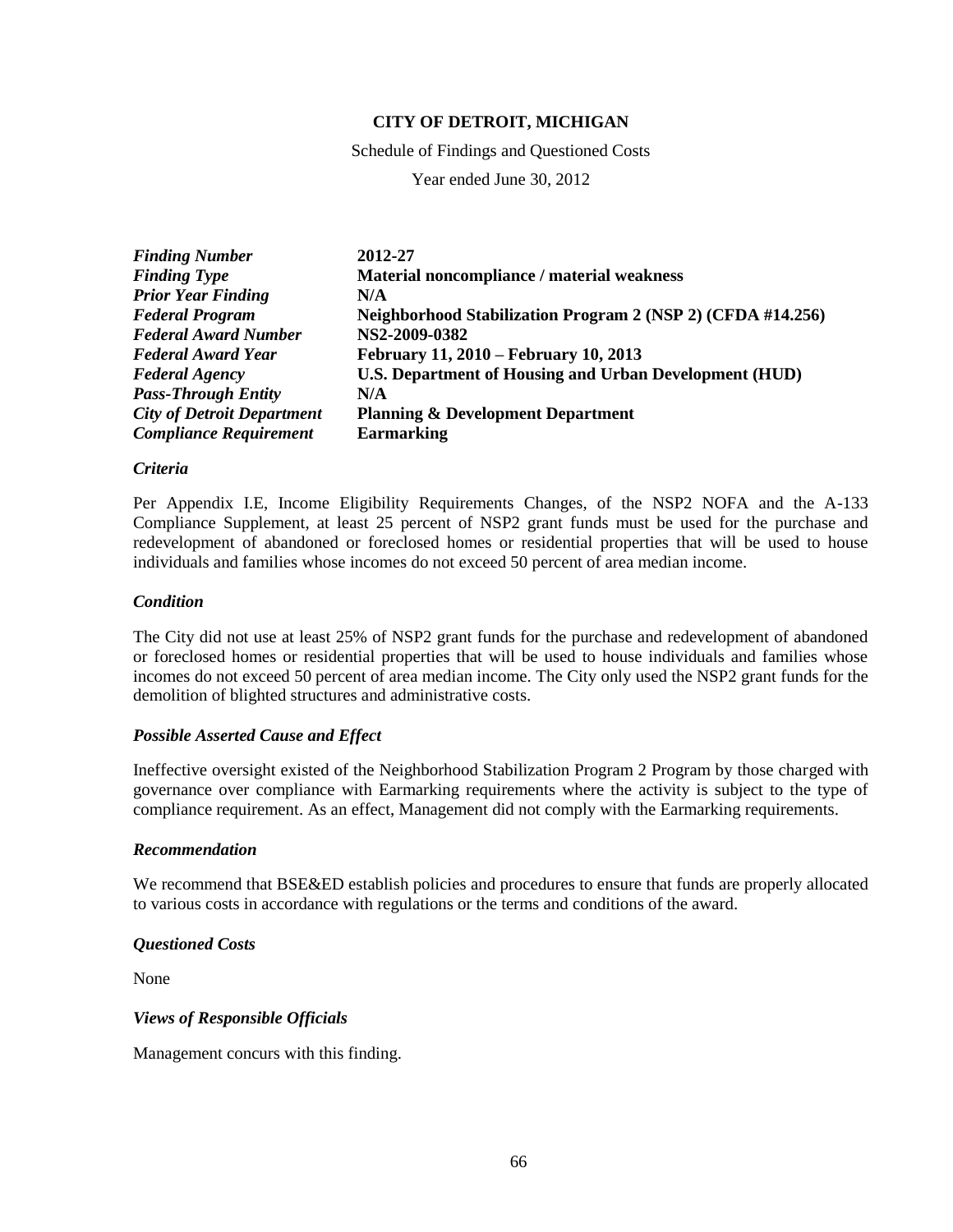Schedule of Findings and Questioned Costs

Year ended June 30, 2012

| <b>Finding Number</b>             | 2012-28                                                       |
|-----------------------------------|---------------------------------------------------------------|
| <b>Finding Type</b>               | Material noncompliance / material weakness                    |
| <b>Prior Year Finding</b>         | N/A                                                           |
| <b>Federal Program</b>            | Neighborhood Stabilization Program 2 (NSP 2) (CFDA #14.256)   |
| <b>Federal Award Number</b>       | NS2-2009-0382                                                 |
| <b>Federal Award Year</b>         | February 11, 2010 – February 10, 2013                         |
| <b>Federal Agency</b>             | <b>U.S. Department of Housing and Urban Development (HUD)</b> |
| <b>Pass-Through Entity</b>        | N/A                                                           |
| <b>City of Detroit Department</b> | <b>Planning &amp; Development Department</b>                  |
| <b>Compliance Requirement</b>     | <b>Period of Availability</b>                                 |

#### *Criteria*

Per ARRA, 123 Stat. 217, grantees shall expend at least 50 percent of allocated funds within two years of the date funds become available to the grantee for obligation, and 100 percent of such funds within 3 years of such date.

### *Condition*

The City did not expend 50 percent of NSP2 funds within two years of the date funds become available. NSP2 funds became available on February 10, 2010; therefore, 50% of the NSP2 funds were required to be expended by February 10, 2012. Per review of a Financial Status Report from OPAL, dated February 10, 2012, only 21.12% of the NSP2 funds had been expended.

### *Possible Asserted Cause and Effect*

Ineffective oversight existed of the Neighborhood Stabilization Program 2 Program by those charged with governance over compliance with Period of Availability requirements where the activity is subject to the type of compliance requirement. As an effect, Management did not comply with the Period of Availability requirements.

### *Recommendation*

We recommend that BSE&ED establish policies and procedures to ensure that funds are expended in accordance with regulations or the terms and conditions of the award.

### *Questioned Costs*

None

### *Views of Responsible Officials*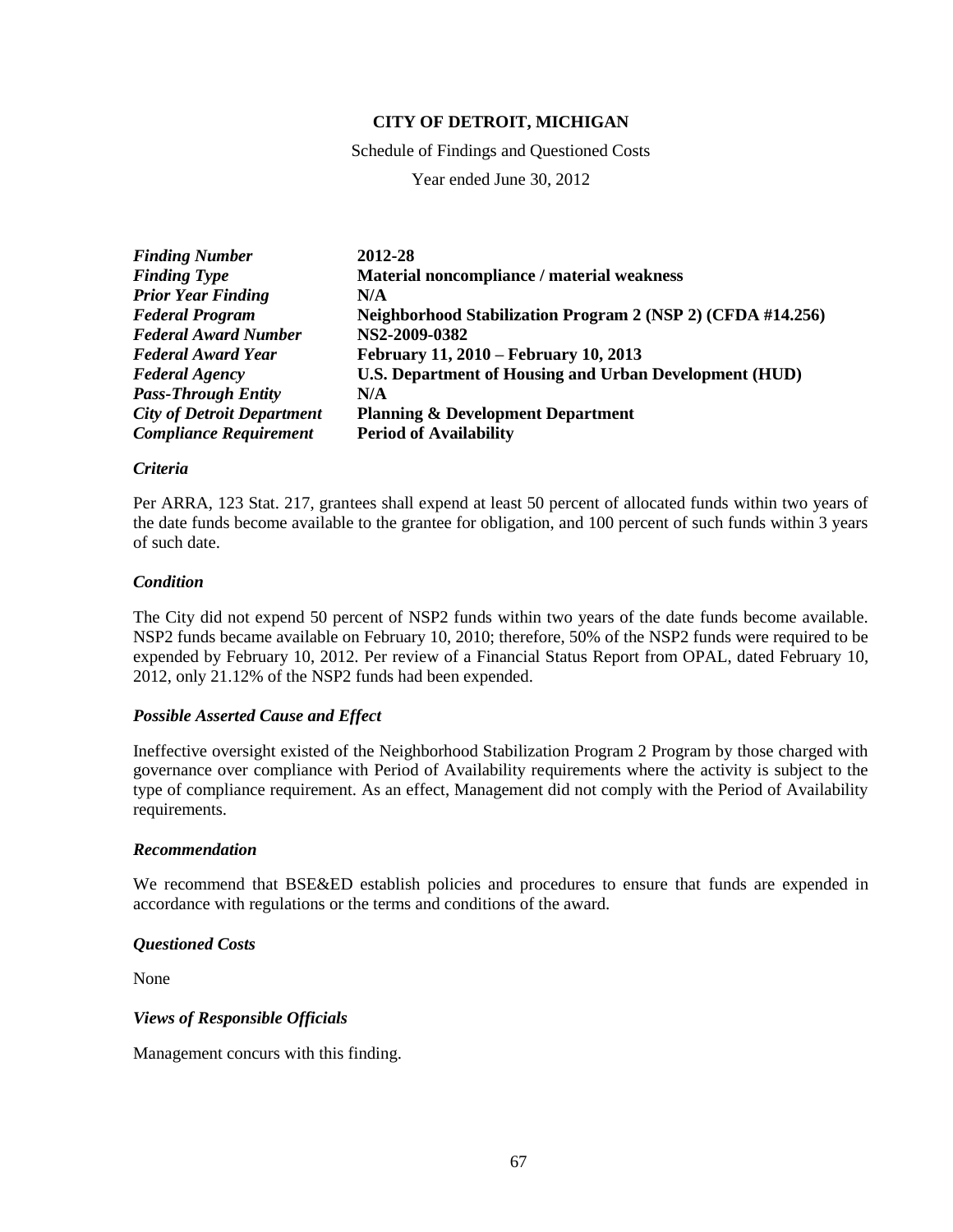Schedule of Findings and Questioned Costs

Year ended June 30, 2012

| <b>Finding Number</b>             | 2012-29                                                       |
|-----------------------------------|---------------------------------------------------------------|
| <b>Finding Type</b>               | Material noncompliance / material weakness                    |
| <b>Prior Year Finding</b>         | N/A                                                           |
| <b>Federal Program</b>            | Neighborhood Stabilization Program 2 (NSP 2) (CFDA #14.256)   |
| <b>Federal Award Number</b>       | NS2-2009-0382                                                 |
| <b>Federal Award Year</b>         | February 11, 2010 – February 10, 2013                         |
| <b>Federal Agency</b>             | <b>U.S. Department of Housing and Urban Development (HUD)</b> |
| <b>Pass-Through Entity</b>        | N/A                                                           |
| <b>City of Detroit Department</b> | <b>Planning &amp; Development Department</b>                  |
| <b>Compliance Requirement</b>     | <b>Procurement, Suspension and Debarment</b>                  |

#### *Criteria*

The A-102 common rule requires non-Federal entities receiving Federal awards establish and maintain internal control designed to reasonably ensure compliance with Federal laws, regulations, and program compliance requirements.

Per 2 CFR 180.300, when you enter into a covered transaction with another person at the next lower tier, you must verify that the person with whom you intend to do business is not excluded or disqualified.

### *Condition*

We reviewed three procurement files and noted that all three files did not include the suspension and debarment certification in the contract agreement.

### *Possible Asserted Cause and Effect*

Relevant compliance requirements are not consistently appropriately included into contracts involving federal awards.

### *Recommendation*

We recommend a grants management function is operated to conduct reviews of contracts, subgrants, and other programmatic related materials to ensure appropriate compliance requirements are included.

### *Questioned Costs*

None

### *Views of Responsible Officials*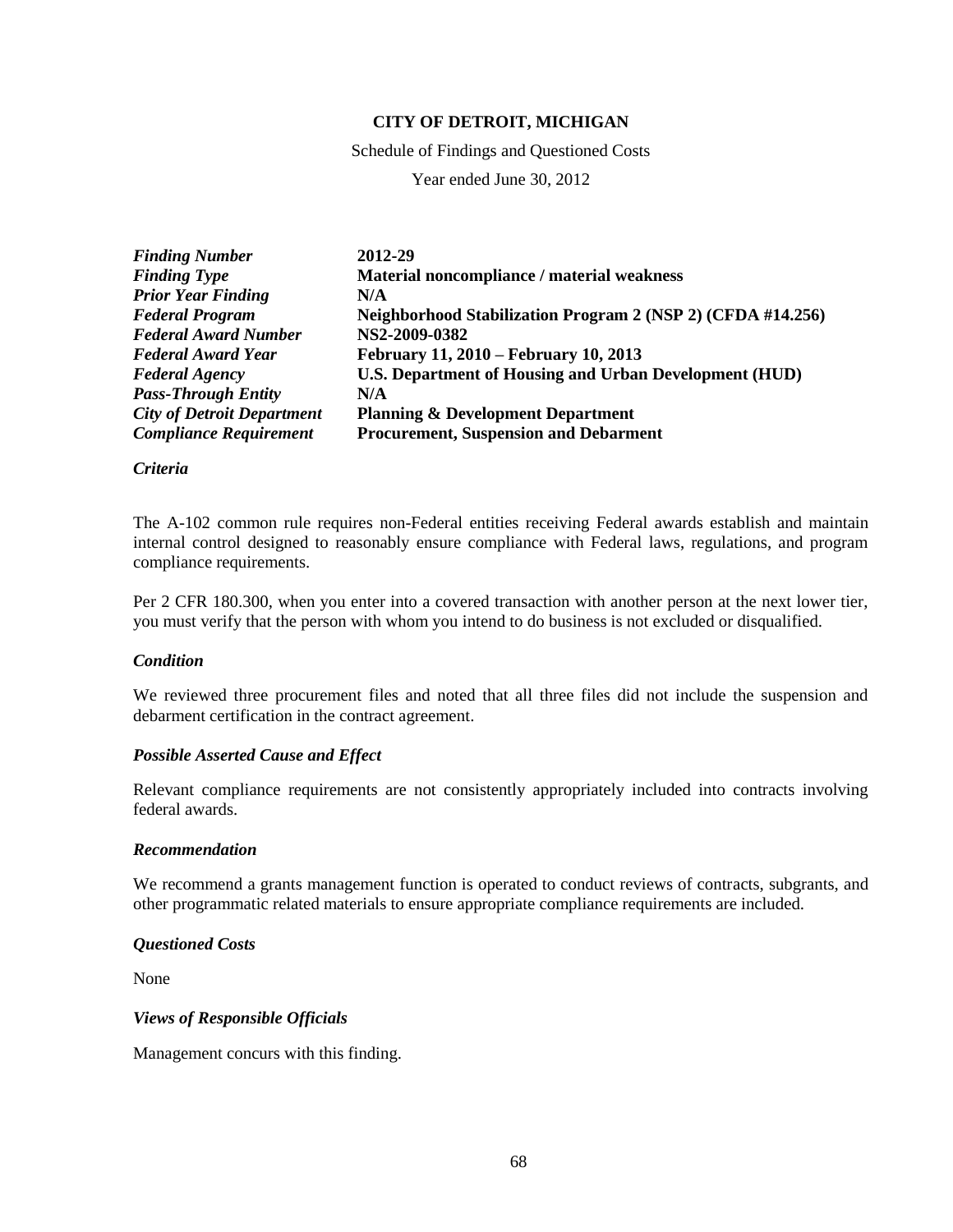Schedule of Findings and Questioned Costs

Year ended June 30, 2012

| <b>Finding Number</b>             | 2012-30                                                       |
|-----------------------------------|---------------------------------------------------------------|
| <b>Finding Type</b>               | Scope limitation / material noncompliance / material weakness |
| <b>Prior Year Finding</b>         | N/A                                                           |
| <b>Federal Program</b>            | Neighborhood Stabilization Program 2 (NSP 2) (CFDA #14.256)   |
| <b>Federal Award Number</b>       | NS2-2009-0382                                                 |
| <b>Federal Award Year</b>         | February 11, 2010 – February 10, 2013                         |
| <b>Federal Agency</b>             | <b>U.S. Department of Housing and Urban Development (HUD)</b> |
| <b>Pass-Through Entity</b>        | N/A                                                           |
| <b>City of Detroit Department</b> | <b>Planning &amp; Development Department</b>                  |
| <b>Compliance Requirement</b>     | <b>Reporting</b>                                              |

#### *Criteria*

The A-102 common rule requires non-Federal entities receiving Federal awards establish and maintain internal control designed to reasonably ensure compliance with Federal laws, regulations, and program compliance requirements.

Per 24 CFR section 135.3(a), for each grant over \$200,000 that involves housing rehabilitation, housing construction, or other public construction, the prime recipient must submit Form HUD 60002.

OMB Circular A-133 Compliance Supplement Part 3, dated June 2012, M-09-21, Implementing Guidance for the Reports on Use of Funds Pursuant to the American Recovery and Reinvestment Act of 2009, Section 2.3, states "the sub-recipients of the prime recipient may be required by the prime recipient to report the FFATA data elements required under  $1512(c)(4)$  for payments from the prime recipient to the sub-recipient. The reporting sub-recipients must also report one data element associated with any vendors receiving funds from that sub-recipient. Specifically, the sub-recipient must report, for any payments greater than \$25,000, the identity of the vendor by reporting the D-U-N-S number, if available, or otherwise the name and zip code of the vendor's headquarters. Vendors are not required to obtain a D-U-N-S number. If a sub-recipient is not delegated the responsibility to report FFATA data elements for subawards from its prime recipients or any sub-recipient vendor information, the prime and sub-recipients must develop a process by which this information will be reported in sufficient time to meet the reporting timeframes outlined in Section 3.2.

## *Condition*

The auditee was unable to provide sufficient audit evidence to ensure the City complied with the Reporting requirements.

## *Possible Asserted Cause and Effect*

Procedures to ensure reports are prepared accurately and on time are not operating effectively.

### *Recommendation*

We recommend that reporting policies and procedures to ensure that all reports are submitted timely with accurate data are developed and appropriately monitored.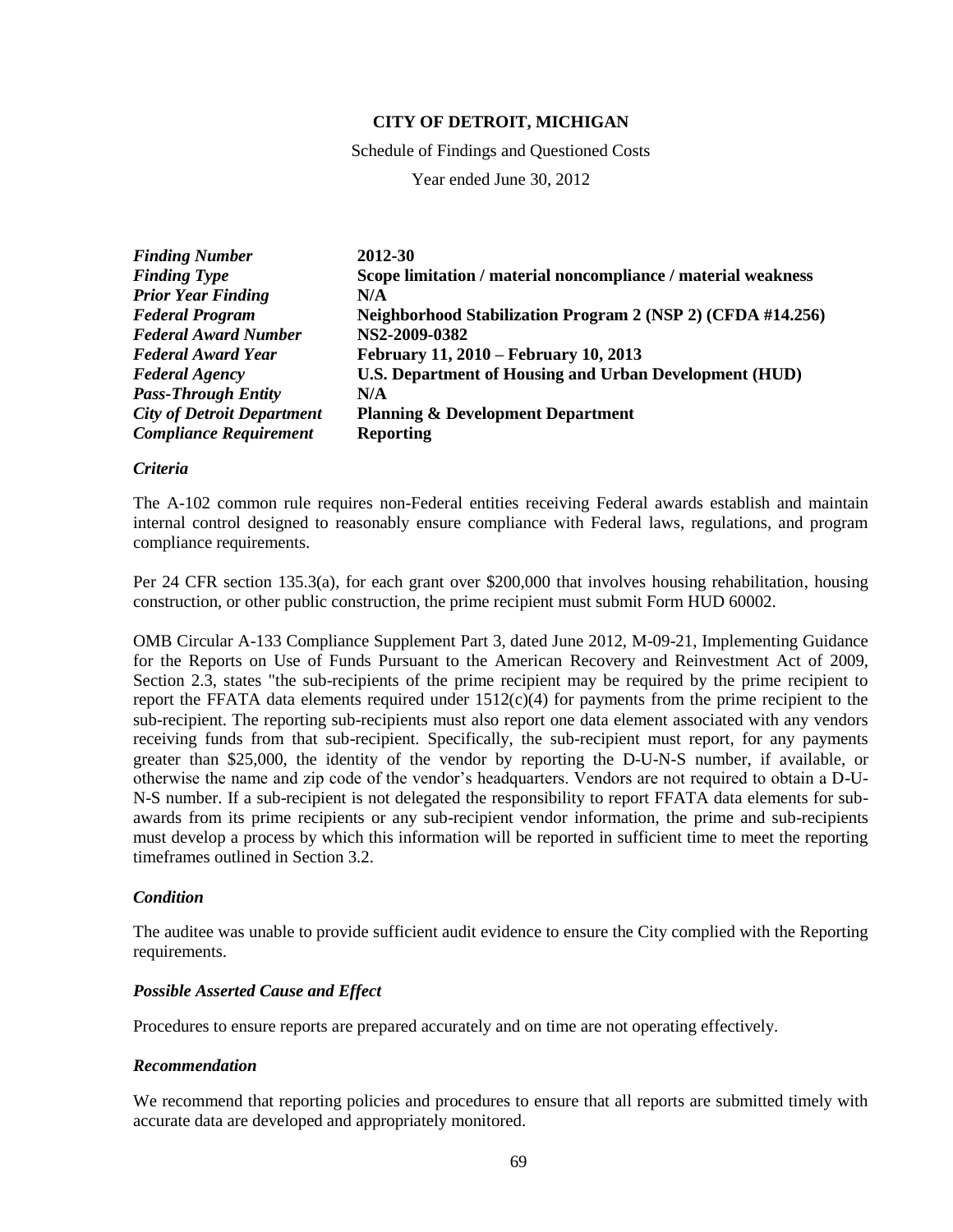Schedule of Findings and Questioned Costs Year ended June 30, 2012

*Questioned Costs* 

None

*Views of Responsible Officials*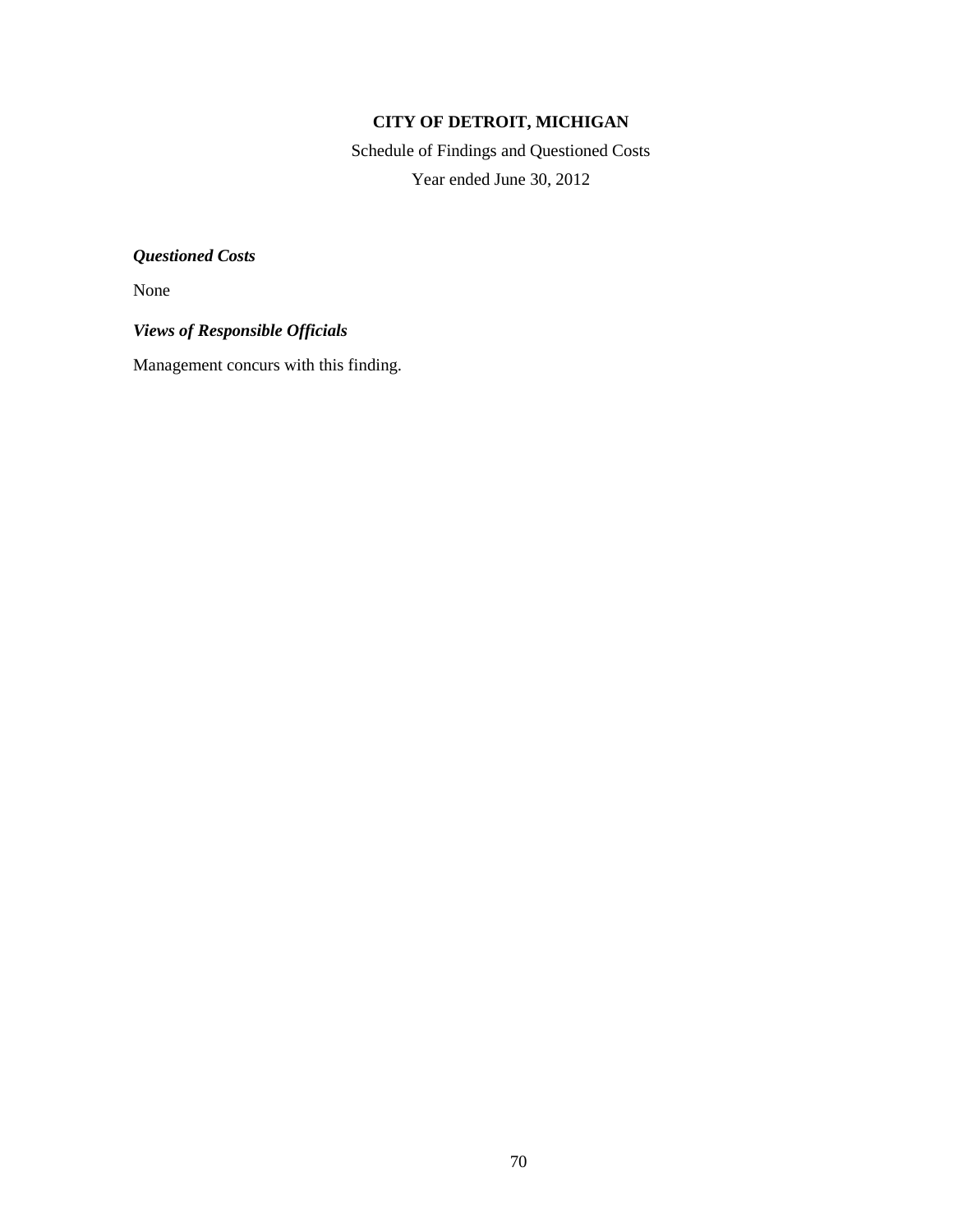Schedule of Findings and Questioned Costs

Year ended June 30, 2012

| <b>Finding Number</b>             | 2012-31                                                       |
|-----------------------------------|---------------------------------------------------------------|
| <b>Finding Type</b>               | Scope limitation / material noncompliance / material weakness |
| <b>Prior Year Finding</b>         | N/A                                                           |
| <b>Federal Program</b>            | Neighborhood Stabilization Program 2 (NSP 2) (CFDA #14.256)   |
| <b>Federal Award Number</b>       | NS2-2009-0382                                                 |
| <b>Federal Award Year</b>         | February 11, 2010 – February 10, 2013                         |
| <b>Federal Agency</b>             | U.S. Department of Housing and Urban Development (HUD)        |
| <b>Pass-Through Entity</b>        | N/A                                                           |
| <b>City of Detroit Department</b> | <b>Planning &amp; Development Department</b>                  |
| <b>Compliance Requirement</b>     | <b>Special Tests &amp; Provisions: Environmental Reviews</b>  |

#### *Criteria*

The A-102 common rule requires non-Federal entities receiving Federal awards establish and maintain internal control designed to reasonably ensure compliance with Federal laws, regulations, and program compliance requirements.

Per the June 2012 A-133 Compliance Supplement, NSP2 assistance is subject to the National Environmental Policy Act of 1969 and related HUD environmental regulations at 24 CFR part 58. Nonprofits recipients and other recipients that are not designated responsible entities under 24 CFR part 58 may not assume environmental review responsibilities and must receive HUD-approved environmental review under 24 CFR part 50 unless they apply in consortia with States, local governments, or Indian tribes with jurisdiction over proposed projects. In the case of NSP2 consortium applicants, States, local governments, or Indian tribes may perform the environmental reviews on behalf of consortium for projects with their jurisdiction as described under 24 CFR part 58. NSP2 grantees cannot obligate or expend Federal, or non-Federal, funds if the project or activity would limit reasonable choices or could produce an adverse environmental impact until: (1) all required environmental reviews and notifications have been completed by HUD or by a State, local government, or Indian tribe; (2) HUD notifies the grantee that the review under 24 CFR part 50 is completed; or (3) HUD or the State, local government, or Indian tribe approves a grantee's request for release of funds under the provisions contained in 24 CFR part 58. Recipients undergoing an environmental review under 24 CFR part 50 are required to: (1) supply HUD with all available, relevant information necessary for HUD to perform, for each property, any environmental review required by 24 CFR part 50 and (2) carry out mitigating measures required by HUD or select alternate eligible property. Recipient may not: (1) acquire, rehabilitate, demolish, convert, lease, repair, or construct property or (2) commit or expend HUD or other non–Federal funds for the program activities with respect to any eligible property until HUD completes the review and notifies the grantee of approval to proceed. States, local governments, and Indian tribes that directly implement NSP2 activities are considered recipients and must assume environmental review responsibilities for the environmental activities and those of any non-governmental entity that participates in the project. These entities that directly implement activities must submit the Request for Release of Funds (RROF) and the certifications to HUD for approval (24 CFR sections 58.4(b)(1), 58.34, and 58.35).

#### *Condition*

The auditee was unable to provide sufficient audit evidence to ensure the City was in compliance with the Environmental Reviews requirement.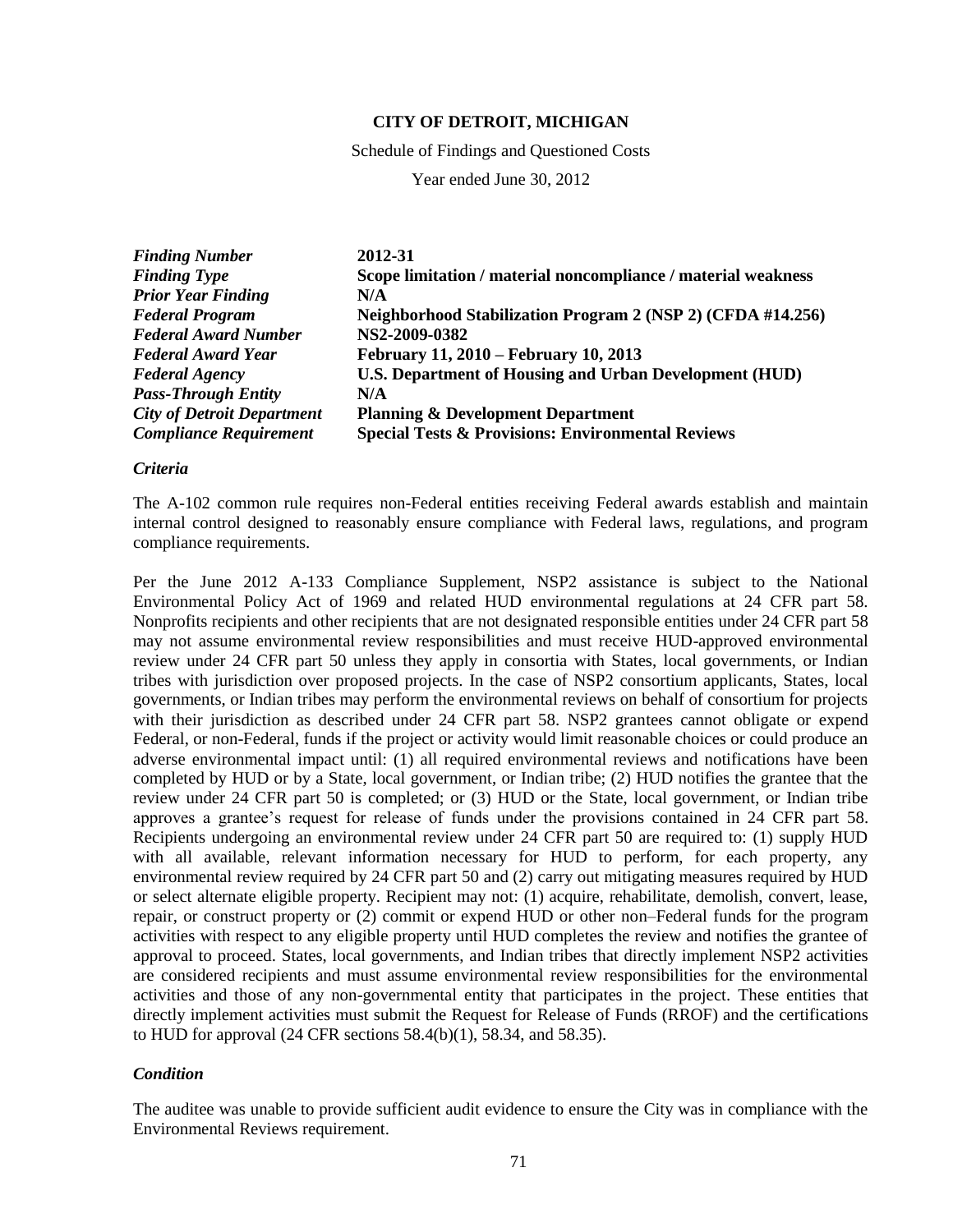Schedule of Findings and Questioned Costs Year ended June 30, 2012

# *Possible Asserted Cause and Effect*

Ineffective oversight existed of the Neighborhood Stabilization Program 2 Program by those charged with governance over compliance with Environmental Review Requirements where the activity is subject to the type of compliance requirement. As an effect, Management did not comply with the Environmental Review requirements.

# *Recommendation*

We recommend that BSE&ED establish policies and procedures to ensure that required environmental reviews are complied with in accordance with regulations or the terms and conditions of the award.

# *Questioned Costs*

None

# *Views of Responsible Officials*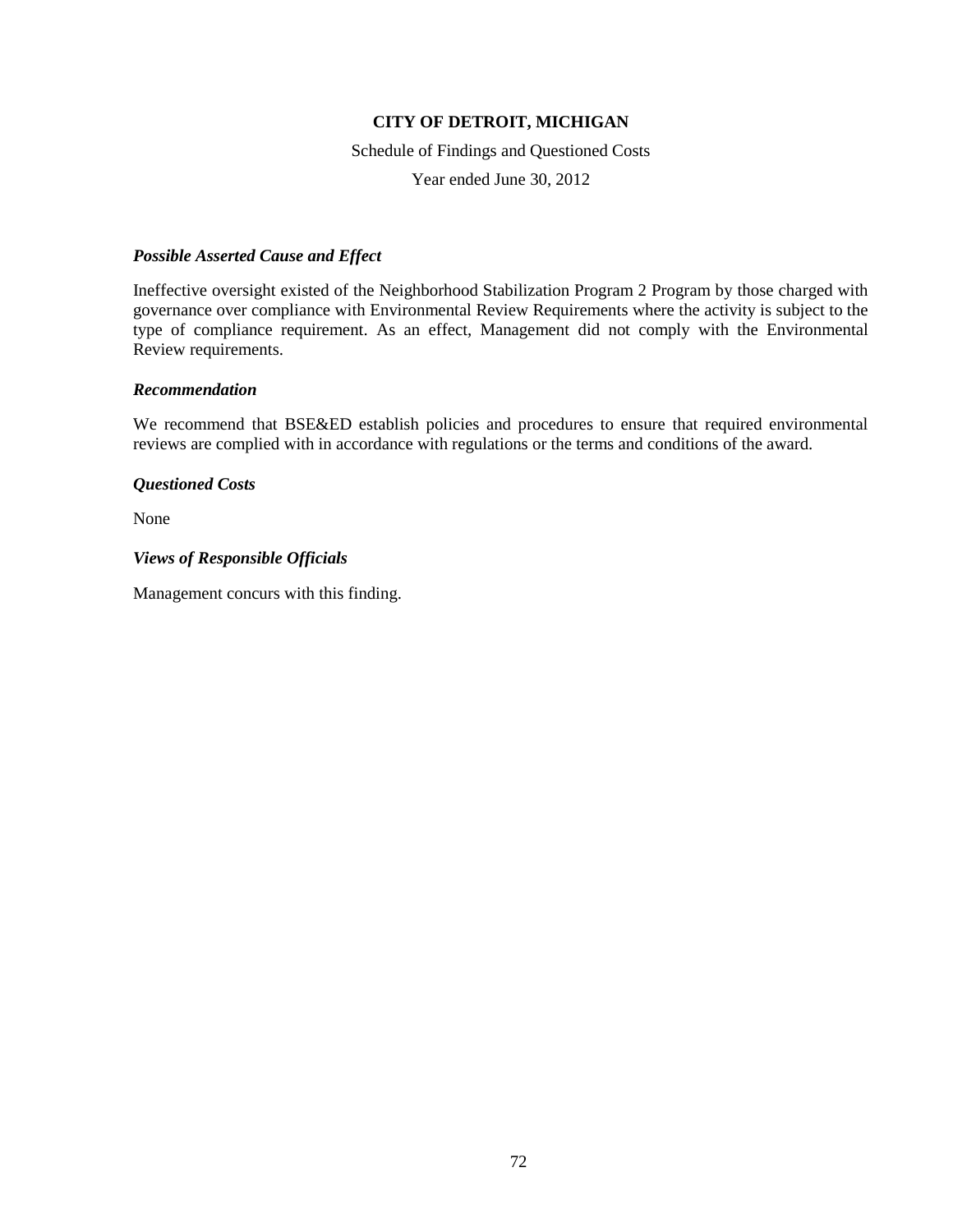Schedule of Findings and Questioned Costs

Year ended June 30, 2012

| <b>Finding Number</b>             | 2012-32                                                                            |
|-----------------------------------|------------------------------------------------------------------------------------|
| <b>Finding Type</b>               | Material noncompliance / material weakness                                         |
| <b>Prior Year Finding</b>         | N/A                                                                                |
| <b>Federal Program</b>            | Homelessness Prevention & Rapid Re-Housing Program (HPRP)<br>(CFDA #14.262 - ARRA) |
| <b>Federal Award Number</b>       | S-09-MY-26-0006                                                                    |
| <b>Federal Award Year</b>         | July 16, 2009 – July 15, 2012                                                      |
| <b>Federal Agency</b>             | U.S. Department of Housing and Urban Development (HUD)                             |
| <b>Pass-Through Entity</b>        | N/A                                                                                |
| <b>City of Detroit Department</b> | <b>Planning &amp; Development Department</b>                                       |
| <b>Compliance Requirement</b>     | <b>Activities Allowed or Unallowed and Allowable Costs/Cost Principles</b>         |

*Criteria* 

A-102 requires nonfederal entities receiving Federal Awards to establish and maintain internal controls designed to ensure reasonable compliance with laws, regulations and program compliance requirements. Per A-87, payroll costs must be adequately documented.

## *Condition*

We reviewed payroll costs charged to the HPRP grant and noted that although PAR forms are submitted for employees working on multiple grants, that payroll costs are not being properly distributed to the applicable grants as required. Improper distribution has occurred through inaccurate time reporting on the PAR forms, or inaccurate cost allocation being applied to the hours worked, or both. PAR forms are not required to be maintained for 1 of the 8 employees tested. As a result, 100% of payroll and fringe costs charged to the HPRP grant will be questioned, amounting to \$254,016. Additionally, for 5 out of the 8 employees tested the salary/hourly rates reported in the employee history reports on file did not correlate to the amount the employee was being paid for work charged to the grant. Also for 3 out of the 8 employees' PAR forms tested reported hours worked did not agree to the hours reported in Workbrain. This PAR form also did not have proper review and approval. For 1 out of the 8 employee tested, the salary in the Employee History Report did not fall within the minimum - maximum range noted in the WhiteBook.

# *Possible Asserted Cause and Effect*

Ineffective oversight of the compliance with payroll costs allocation and documentation requirements resulted in non-compliance with the requirements.

# *Recommendation*

Policies and procedures to ensure that all PAR forms are accurately completed and reviewed for accuracy, and that semi-annual certifications are properly completed on a semi-annual basis by all employees working 100% on the grant should be developed and monitored for compliance.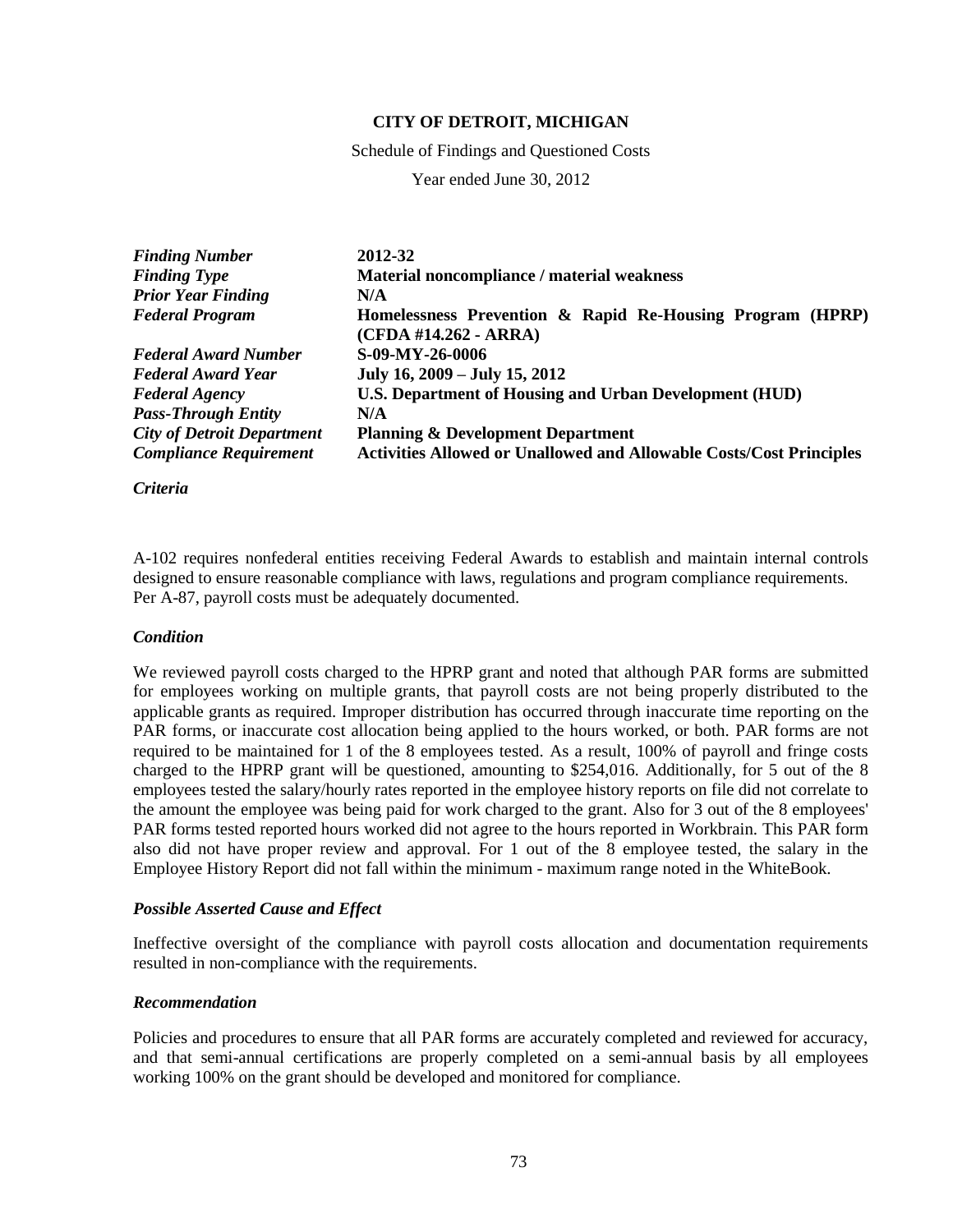Schedule of Findings and Questioned Costs Year ended June 30, 2012

# *Questioned Costs*

\$254,016

# *Views of Responsible Officials*

Management concurs with this finding. The employee history reports are managed by the Human Resources Department.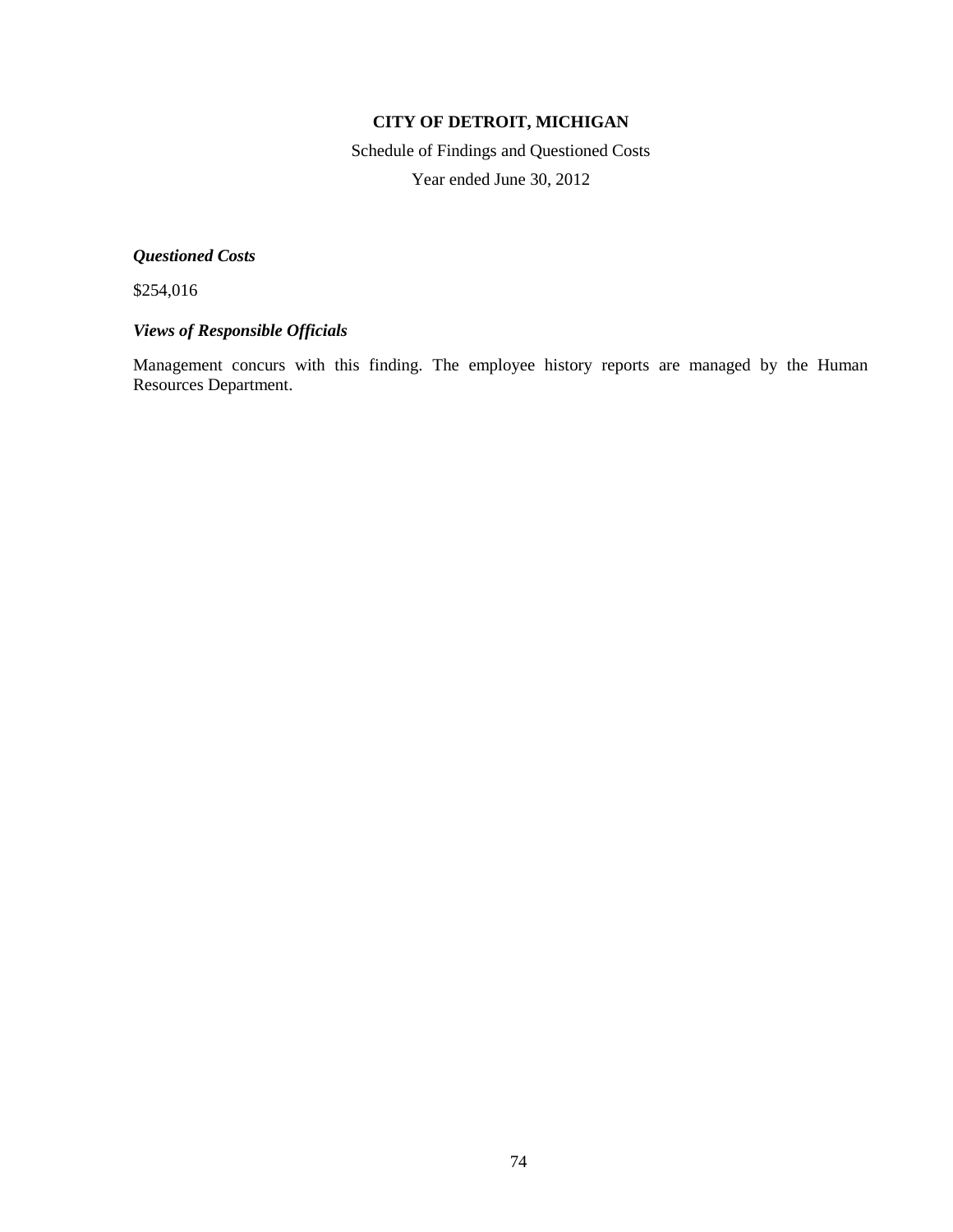Schedule of Findings and Questioned Costs

Year ended June 30, 2012

| <b>Finding Number</b>             | 2012-33                                                                            |
|-----------------------------------|------------------------------------------------------------------------------------|
| <b>Finding Type</b>               | Material noncompliance / material weakness                                         |
| <b>Prior Year Finding</b>         | 2011-25                                                                            |
| <b>Federal Program</b>            | Homelessness Prevention & Rapid Re-Housing Program (HPRP)<br>(CFDA #14.262 - ARRA) |
| <b>Federal Award Number</b>       | S-09-MY-26-0006                                                                    |
| <b>Federal Award Year</b>         | July 16, 2009 – July 15, 2012                                                      |
| <b>Federal Agency</b>             | <b>U.S. Department of Housing and Urban Development (HUD)</b>                      |
| <b>Pass-Through Entity</b>        | N/A                                                                                |
| <b>City of Detroit Department</b> | <b>Planning &amp; Development Department</b>                                       |
| <b>Compliance Requirement</b>     | <b>Cash Management</b>                                                             |

## *Criteria*

Per 24 CFR 85.20, procedures for minimizing the time elapsing between the transfer of funds from the U.S. Treasury and disbursement by grantees and subgrantees must be followed whenever advance payment procedures are used. Grantees must establish reasonable procedures to ensure the receipt of reports on subgrantees' cash balances and cash disbursements in sufficient time to enable them to prepare complete and accurate cash transactions reports to the awarding agency.

Per OMB Circular A-102, Grants and Cooperative Agreements with State and Local Governments Attachment (1)(a), agency methods and procedures for transferring funds shall minimize the time elapsing between transfer to recipients of grants and cooperative agreements and the recipient's need for the funds.

## *Condition*

We selected 31 OTPS payments, totaling \$1,685,465, and noted that for 18 expenditures, totaling \$500,090 the City did not minimize the time lapse between drawdown of funds and payment to 3 business days or less as required. Eight of the expenditures exceeded the time lapse by 1 to 5 days, 5 of the expenditures exceeded the time lapse by 6 to 10 days, and 5 of the expenditures exceeded the time lapse by 11 or more days.

# *Possible Asserted Cause and Effect*

Ineffective oversight existed of the Homeless Prevention and Rapid Re-Housing Program by those charged with governance over compliance with program expenditure requirements where the activity is subject to the type of compliance requirement. As an effect, Management did not comply with the Cash Management requirement.

## *Recommendation*

We recommend that the City establish policies and procedures to ensure that all funds are disbursed in accordance with regulations or the terms and conditions of the award.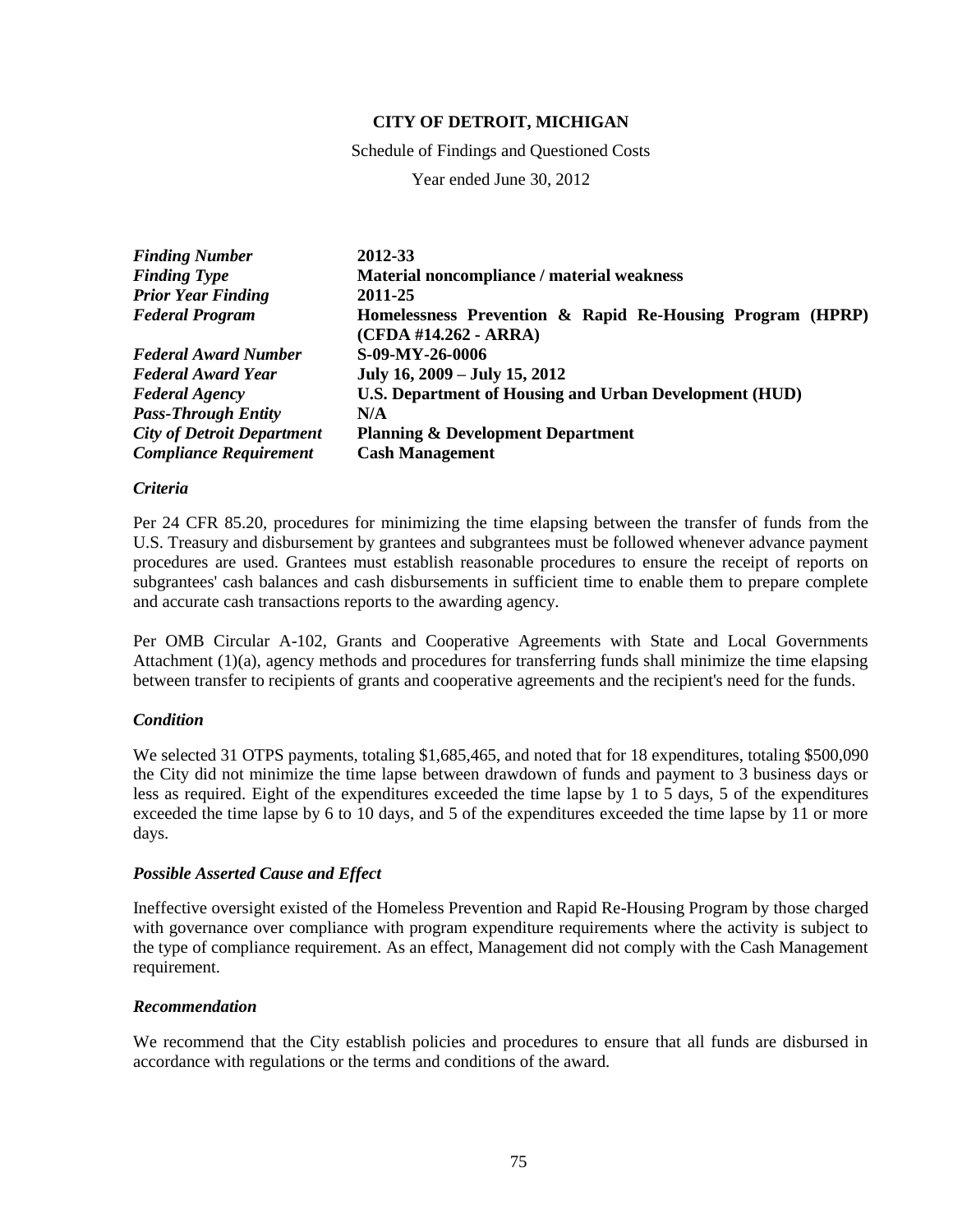Schedule of Findings and Questioned Costs Year ended June 30, 2012

# *Questioned Costs*

None

# *Views of Responsible Officials*

Management concurs with this finding. As P&DD is not authorized to input vouchers into DRMS and issue checks to contractors, vendors and subrecipients, the department has limited control in this process. Moreover, there are several other factors, including City mandated furlough days, staff reductions, and other operational limitations beyond the department's control that hinders effective processes. However, P&DD continues to work to minimize the findings by adjusting the drawdown approval process to more closely match the anticipated payment of funds. The department is also finalizing process improvements, establishing uniform procedures and more defined accountability standards, such as Memorandum of Understanding (MOU) agreements with city agencies and partners that utilize federal funds administered by P&DD. Also, effective November 12, 2012, the City of Detroit's Central Finance Department revised the payment processing system for P&DD invoices to ensure that federal funds are expended within the required 72 hours after the funds are drawn down from HUD systems.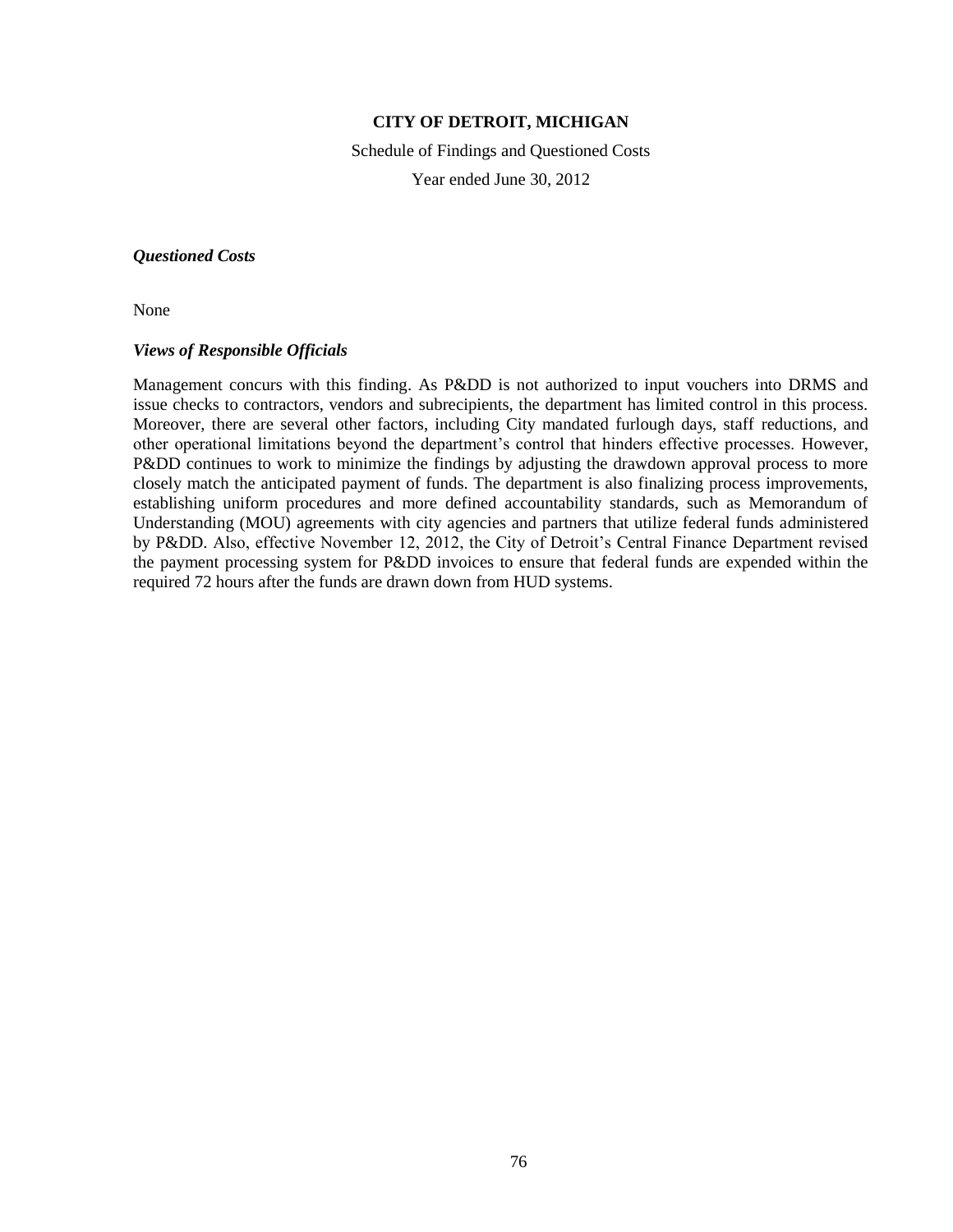Schedule of Findings and Questioned Costs

Year ended June 30, 2012

| <b>Finding Number</b>             | 2012-34                                                                            |
|-----------------------------------|------------------------------------------------------------------------------------|
| <b>Finding Type</b>               | Material noncompliance / material weakness                                         |
| <b>Prior Year Finding</b>         | 2011-26                                                                            |
| <b>Federal Program</b>            | Homelessness Prevention & Rapid Re-Housing Program (HPRP)<br>(CFDA #14.262 - ARRA) |
| <b>Federal Award Number</b>       | S-09-MY-26-0006                                                                    |
| <b>Federal Award Year</b>         | July 16, 2009 – July 15, 2012                                                      |
| <b>Federal Agency</b>             | U.S. Department of Housing and Urban Development (HUD)                             |
| <b>Pass-Through Entity</b>        | N/A                                                                                |
| <b>City of Detroit Department</b> | <b>Planning &amp; Development Department</b>                                       |
| <b>Compliance Requirement</b>     | <b>Cash Management</b>                                                             |

## *Criteria*

Per 24 CFR 85.21(e), if the Federal agency has determined that reimbursement is not feasible because the grantee lacks sufficient working capital, the awarding agency may provide cash on a working capital advance basis. Under this procedure the awarding agency shall advance cash to the grantee to cover its estimated disbursement needs for an initial period generally geared to the grantee's disbursing cycle.

Per 24 CFR Section 84.22(b)(2), Cash advances to a recipient organization shall be limited to the minimum amounts needed and be timed to be in accordance with the actual, immediate cash requirements of the recipient organization in carrying out the purpose of the approved program or project. The timing and amount of cash advances shall be as close as is administratively feasible to the actual disbursements by the recipient organization for direct program or project costs and the proportionate share of any allowable indirect costs.

## *Condition*

We selected 31 subrecipient payments, totaling \$1,685,465, and noted that one payment, totaling \$600,000, paid to Coalition on Temporary Shelter (COTS), was an excessive advance payment. This payment covered more than COTS' estimated disbursement needs for the month of January 2012, noting there was an outstanding balance for this advance as of January 31, 2012. However, the full amount was expended by June 30, 2012.

# *Possible Asserted Cause and Effect*

Ineffective oversight existed of the Homeless Prevention and Rapid Re-Housing Program by those charged with governance over compliance with program expenditure requirements where the activity is subject to the type of compliance requirement. As an effect, Management did not comply with the Cash Management requirement.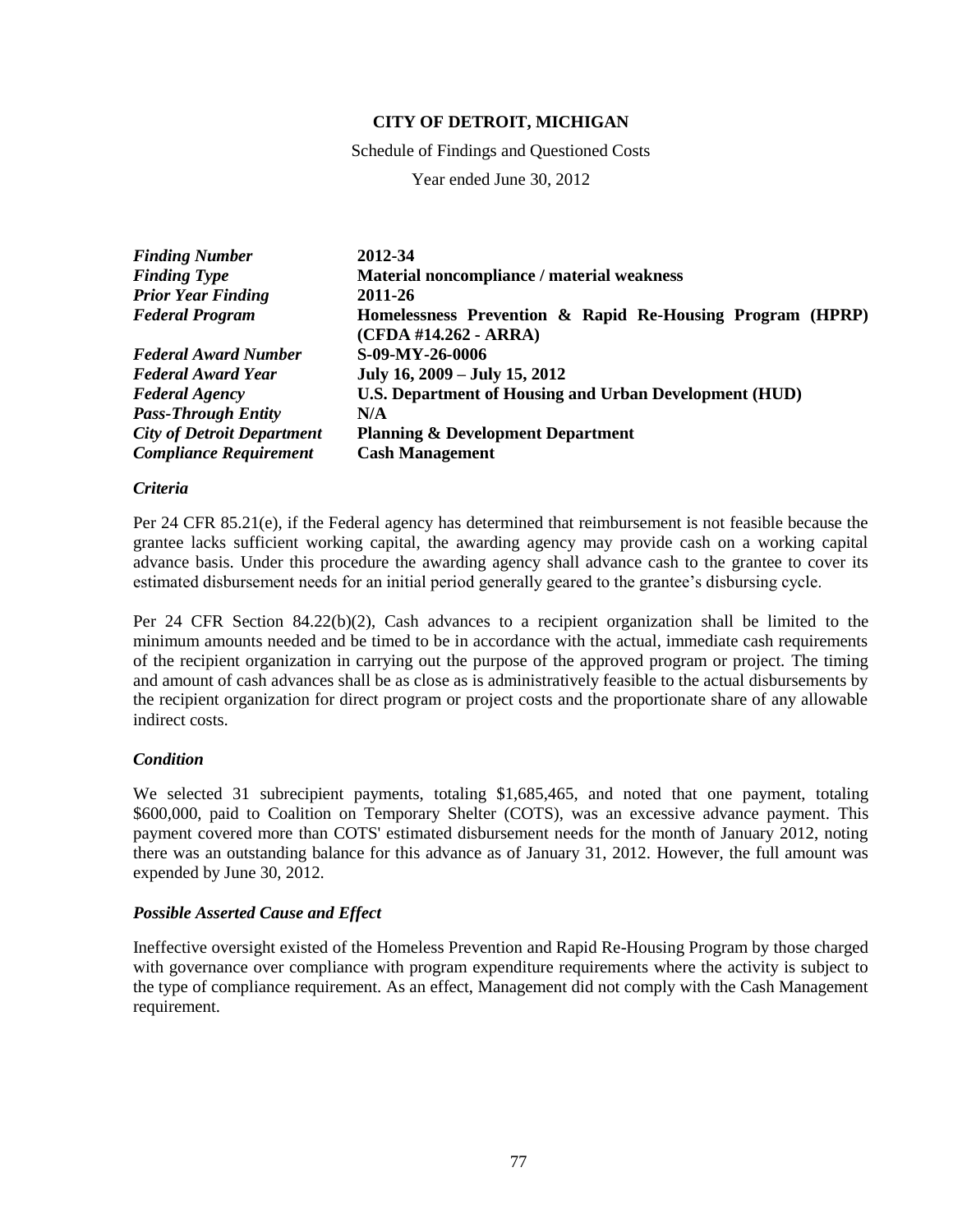Schedule of Findings and Questioned Costs Year ended June 30, 2012

# *Recommendation*

We recommend that P&DD establish policies and procedures to ensure that advance payments approved for subrecipients are properly disbursed in accordance with regulations or the terms and conditions of the award.

# *Questioned Costs*

None

*Views of Responsible Officials*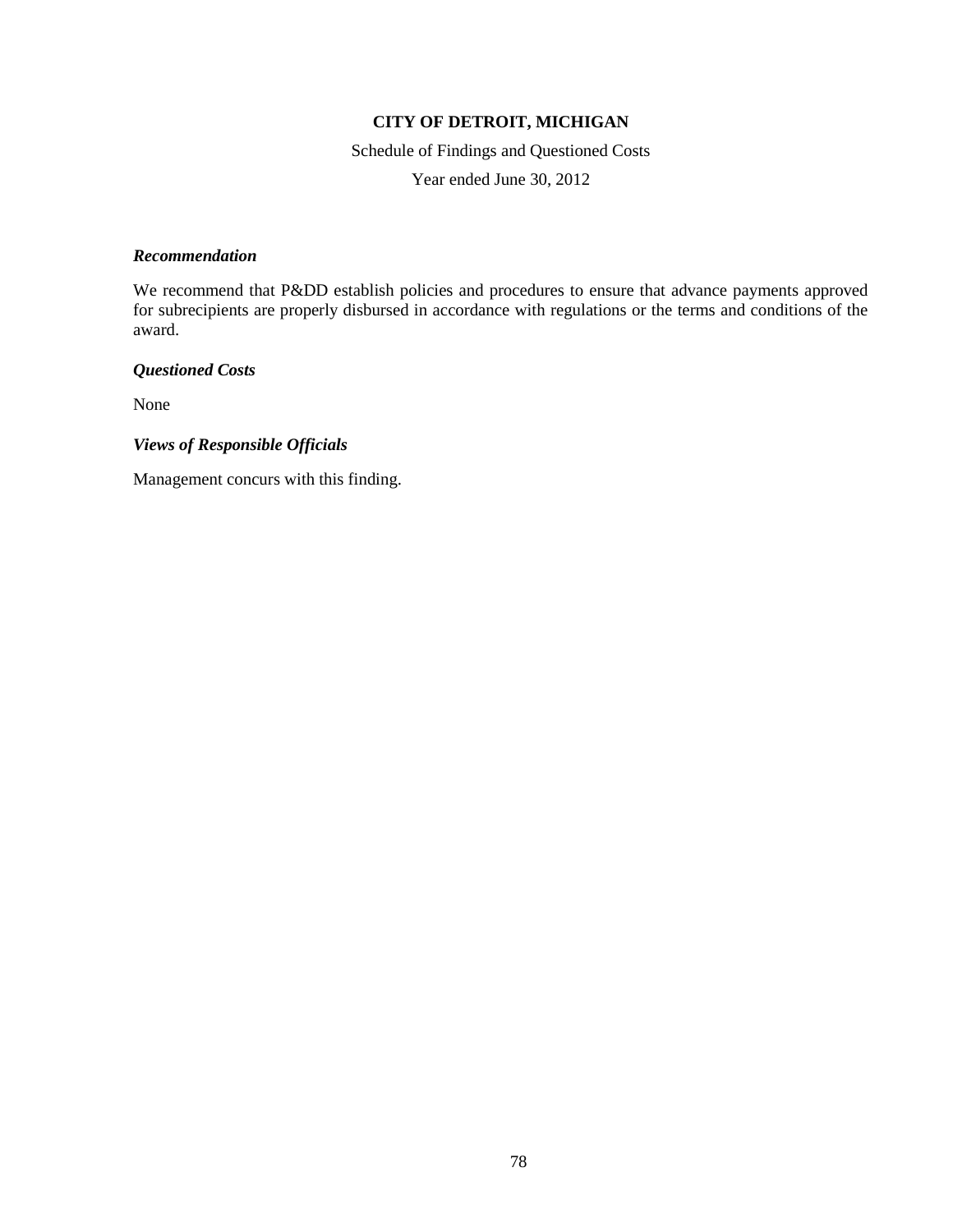Schedule of Findings and Questioned Costs

Year ended June 30, 2012

| <b>Finding Number</b>             | 2012-35                                                                            |
|-----------------------------------|------------------------------------------------------------------------------------|
| <b>Finding Type</b>               | Material noncompliance / material weakness                                         |
| <b>Prior Year Finding</b>         | N/A                                                                                |
| <b>Federal Program</b>            | Homelessness Prevention & Rapid Re-Housing Program (HPRP)<br>(CFDA #14.262 - ARRA) |
| <b>Federal Award Number</b>       | S-09-MY-26-0006                                                                    |
| <b>Federal Award Year</b>         | July 16, 2009 – July 15, 2012                                                      |
| <b>Federal Agency</b>             | <b>U.S. Department of Housing and Urban Development (HUD)</b>                      |
| <b>Pass-Through Entity</b>        | N/A                                                                                |
| <b>City of Detroit Department</b> | <b>Planning &amp; Development Department</b>                                       |
| <b>Compliance Requirement</b>     | <b>Cash Management</b>                                                             |

## *Criteria*

Per 24 CFR 85.42 section (e) part (1), retention and access requirements for records - access to records, the awarding agency and the Comptroller General of the United States, or any of their authorized representatives, shall have the right of access to any pertinent books, documents, papers, or other records of grantees and subgrantees which are pertinent to the grant, in order to make audits, examinations, excerpts, and transcripts.

## *Condition*

We selected 31 OTPS payments, totaling \$1,685,465, and noted that for one expenditure, totaling \$146,409, the City was unable to provide adequate supporting documentation related to all of the costs incurred. We also noted that \$10,318 of the costs related to this expenditure were unsupported. As such, \$10,318 of this expenditure are questioned costs. We also noted an improper accrual for 1 expenditure totaling \$22,767 occurred during FY 2012. Management stated this was a cost related to FY 2011; however, due to a system error, this expenditure was accrued for in FY 2012, causing an overstatement of expenditures. An adjustment was made to the SEFA to reduce HPRP's expenditures by \$22,767.

## *Possible Asserted Cause and Effect*

Ineffective oversight existed of the Homeless Prevention and Rapid Re-Housing Program by those charged with governance over compliance with program expenditure requirements where the activity is subject to the type of compliance requirement. As an effect, Management did not comply with the documentation retention or Cash Management requirements.

## *Recommendation*

We recommend that P&DD establish policies and procedures to ensure that documentation related to expenditures are properly maintained and that expenditures are accrued for in accordance with regulations or the terms and conditions of the award.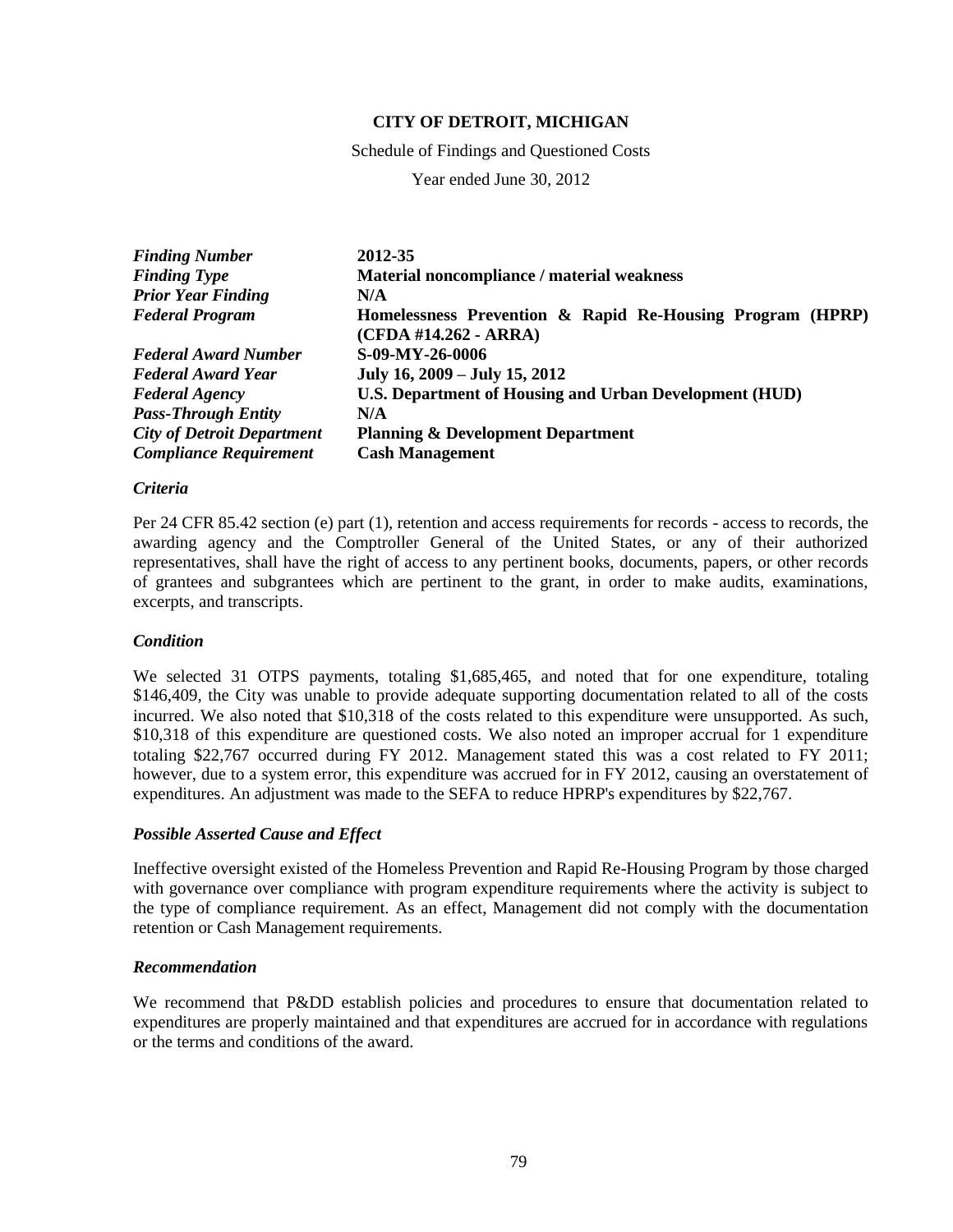Schedule of Findings and Questioned Costs Year ended June 30, 2012

*Questioned Costs* 

\$10,318

*Views of Responsible Officials*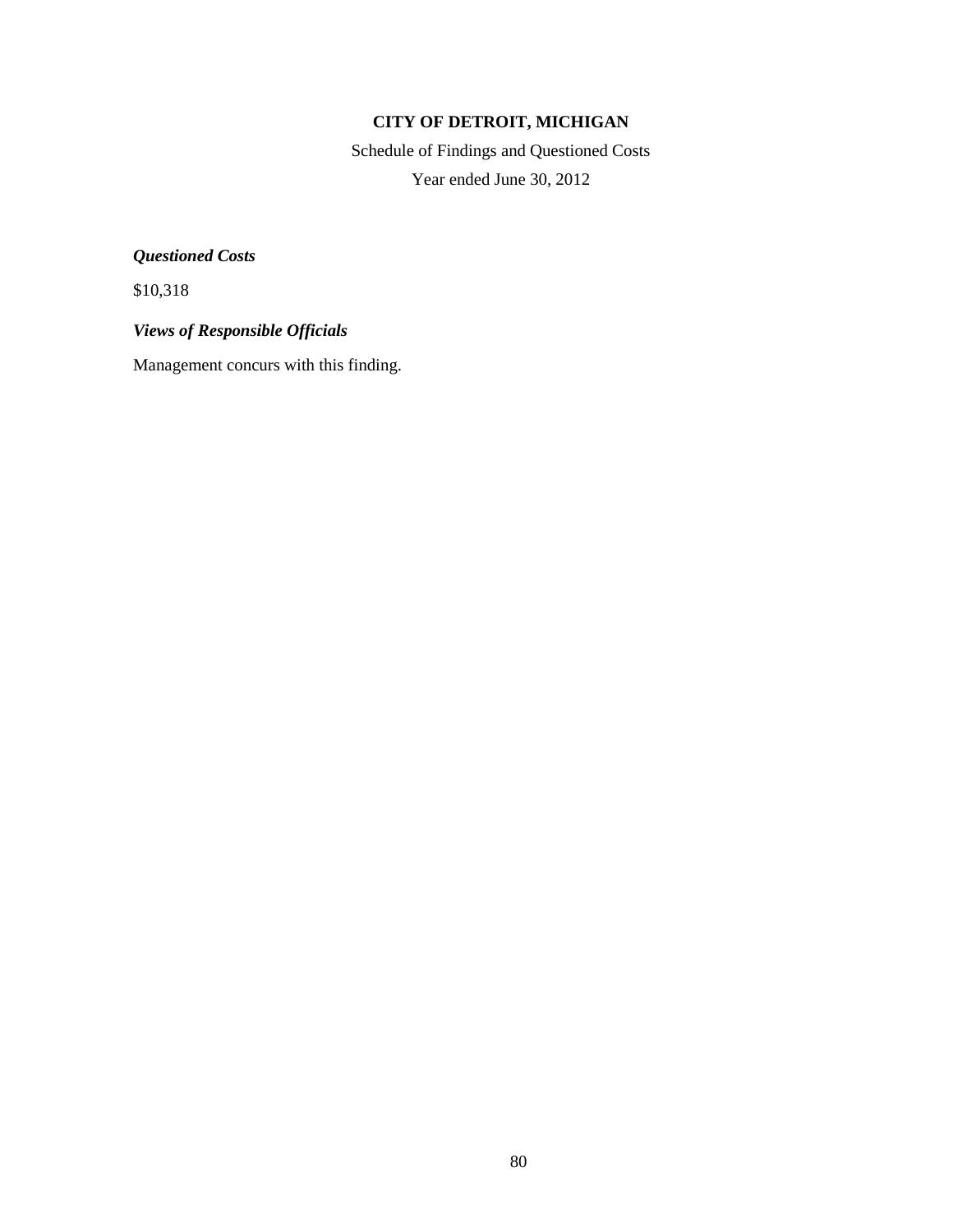Schedule of Findings and Questioned Costs

Year ended June 30, 2012

| <b>Finding Number</b>             | 2012-36                                                                            |
|-----------------------------------|------------------------------------------------------------------------------------|
| <b>Finding Type</b>               | Material noncompliance / material weakness                                         |
| <b>Prior Year Finding</b>         | 2011-27                                                                            |
| <b>Federal Program</b>            | Homelessness Prevention & Rapid Re-Housing Program (HPRP)<br>(CFDA #14.262 - ARRA) |
| <b>Federal Award Number</b>       | S-09-MY-26-0006                                                                    |
| <b>Federal Award Year</b>         | July 16, 2009 – July 15, 2012                                                      |
| <b>Federal Agency</b>             | <b>U.S. Department of Housing and Urban Development (HUD)</b>                      |
| <b>Pass-Through Entity</b>        | N/A                                                                                |
| <b>City of Detroit Department</b> | <b>Planning &amp; Development Department</b>                                       |
| <b>Compliance Requirement</b>     | <b>Reporting</b>                                                                   |

#### *Criteria*

The A-102 common rule requires non-Federal entities receiving Federal awards establish and maintain internal control designed to reasonably ensure compliance with Federal laws, regulations, and program compliance requirements.

Per Section 1512 of the American Recovery and Reinvestment Act (ARRA), Subtitle A (c), not later than 10 days after the end of each calendar quarter, each recipient that received recovery funds from a Federal agency shall submit a report to that agency that contains-(1) the toal amount of recovery funds received from that agency; (2) the amount of recovery funds received that were expended or obligated to projects or activities; and (3) a detailed list of all projects or activities for which recovery funds were expended or obligated, including (A) the name of the project or activity; (B) a description of the project or activity; (C) an evaluation of the completion status of the project or activity; (D) an estimate of the number of jobs created and the number of jobs retained by the project or activity; and (E) for infrastructure investment made by state and local government, the purpose, total cost, and rationale of the agency for funding the infrastructure investment with funds made available under this Act, and name of the person to contact at the agency if there are concerns with the infrastructure investment.

## *Condition*

Per review of the Section 1512 ARRA reports provided by Management and obtained from FederalReporting.gov, the Total Sub Award Funds Disbursed was not accurate for 1 out of 2 samples selected for HPRP. Management was also unable to provide evidence regarding the operating effectiveness of the controls in place over the submission of the Section 1512 ARRA reports.

# *Possible Asserted Cause and Effect*

Ineffective oversight existed of the Homeless Prevention and Rapid Re-Housing Program by those charged with governance over compliance with reporting requirements where the activity is subject to the type of compliance requirement. As an effect, Management did not comply with the ARRA Reporting requirements.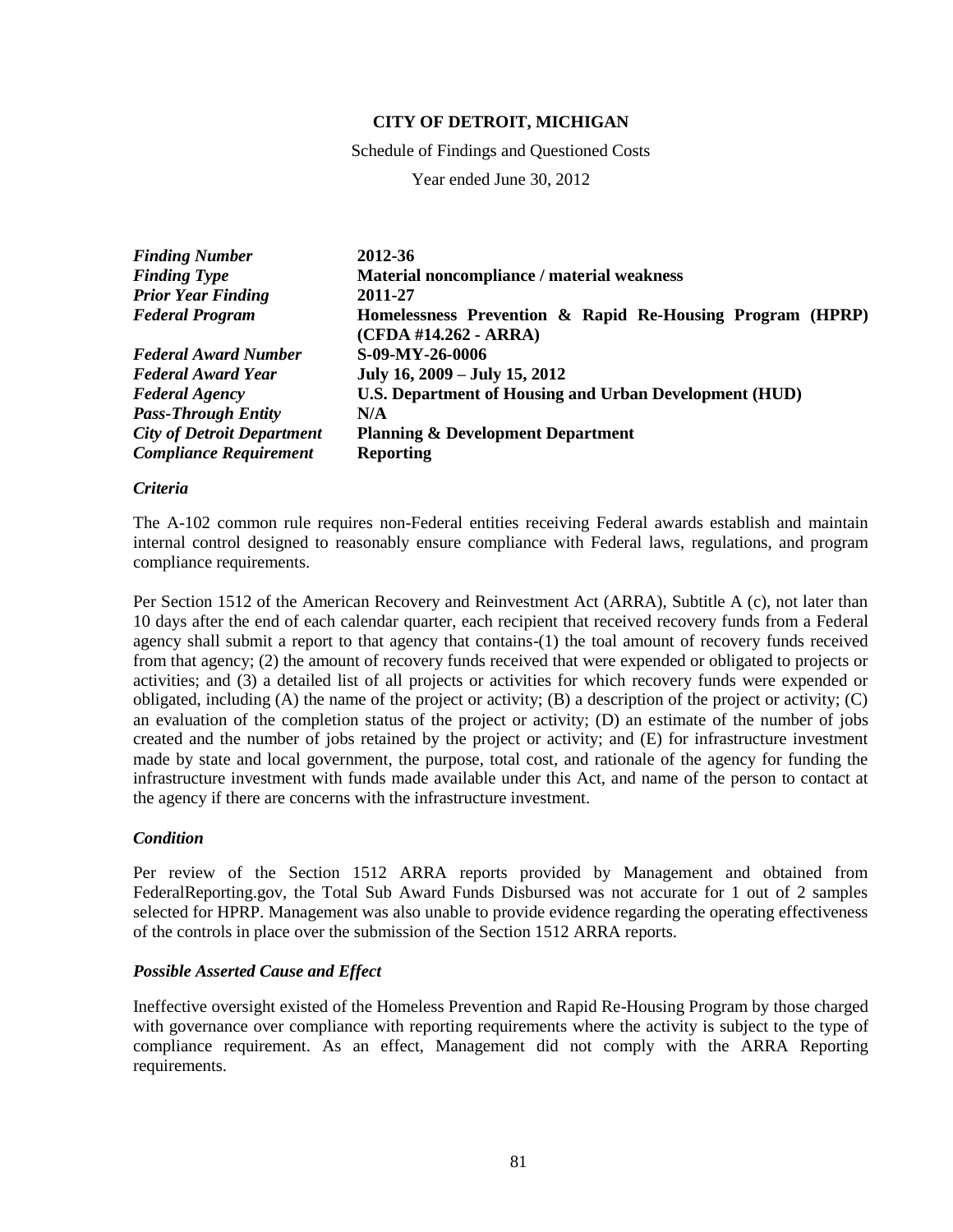Schedule of Findings and Questioned Costs Year ended June 30, 2012

# *Recommendation*

We recommend that the P&DD establish policies and procedures to ensure that proper reporting is maintained. *Questioned Costs* 

None *Views of Responsible Officials*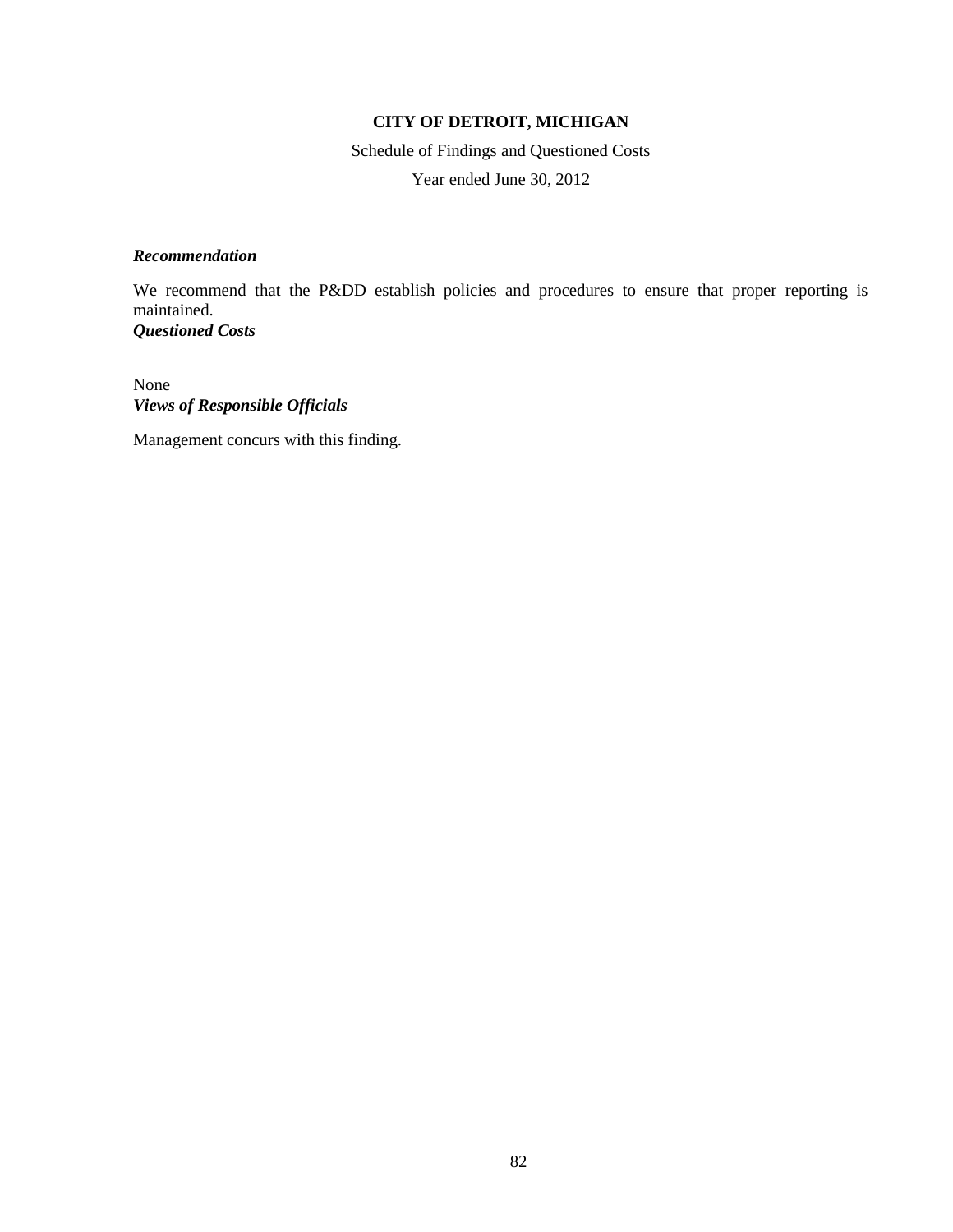Schedule of Findings and Questioned Costs

Year ended June 30, 2012

| <b>Finding Number</b>             | 2012-37                                                                    |
|-----------------------------------|----------------------------------------------------------------------------|
| <b>Finding Type</b>               | Material noncompliance / material weakness                                 |
| <b>Prior Year Finding</b>         | 2011-28                                                                    |
| <b>Federal Program</b>            | <b>Public Safety Partnership and Community Policing Grants (COPS)</b>      |
|                                   | (CFDA #16.710 - ARRA)                                                      |
| <b>Federal Award Number</b>       | 2009-RJ-WX-0053                                                            |
| <b>Federal Award Year</b>         | July 1, 2009 – June 30, 2012                                               |
| <b>Federal Agency</b>             | <b>U.S. Department of Justice (DOJ)</b>                                    |
| <b>Pass-Through Entity</b>        | N/A                                                                        |
| <b>City of Detroit Department</b> | <b>Police Department</b>                                                   |
| <b>Compliance Requirement</b>     | <b>Activities Allowed or Unallowed and Allowable Costs/Cost Principles</b> |

#### *Criteria*

The A-102 common rule requires non-Federal entities receiving Federal awards establish and maintain internal control designed to reasonably ensure compliance with Federal laws, regulations, and program compliance requirements.

Per the CHRP grant agreement, "The agency may only be reimbursed for the approved cost categories that are documented within the FFM, up to the amounts specified in this Financial Clearance Memorandum. Any salary and fringe benefit costs higher than entry-level that your agency pays a CHRP-funded officer must be paid with local funds."

# *Condition*

We selected 40 payroll and fringe benefit charges totaling \$103,046 and noted that 15 sample items (totaling \$40,787) had salary that was claimed over approved reimbursement amounts and 15 sample items had fringe benefit expenses claimed over approved reimbursement amounts. In addition, the claimed item - FICA-Med, is not in the approved cost categories per the Final Funding Memorandum (FFM). Amounts charged to the COPS program in error for our sampled items totaled \$4,173. Amounts expended for payroll and fringe benefits under this program during the year ended June 30, 2012 totaled \$2,314,463 and \$1,881,607.

## *Possible Asserted Cause and Effect*

Internal controls were not properly designed, executed, or monitored to ensure effectiveness. As a result, management did not comply with the Allowed or Unallowed Activities requirement and Allowable Costs/Cost Principles requirement.

## *Recommendation*

We recommend that management review the FFM and ensure that expenditures claimed are allowable.

# *Questioned Costs*

\$4,173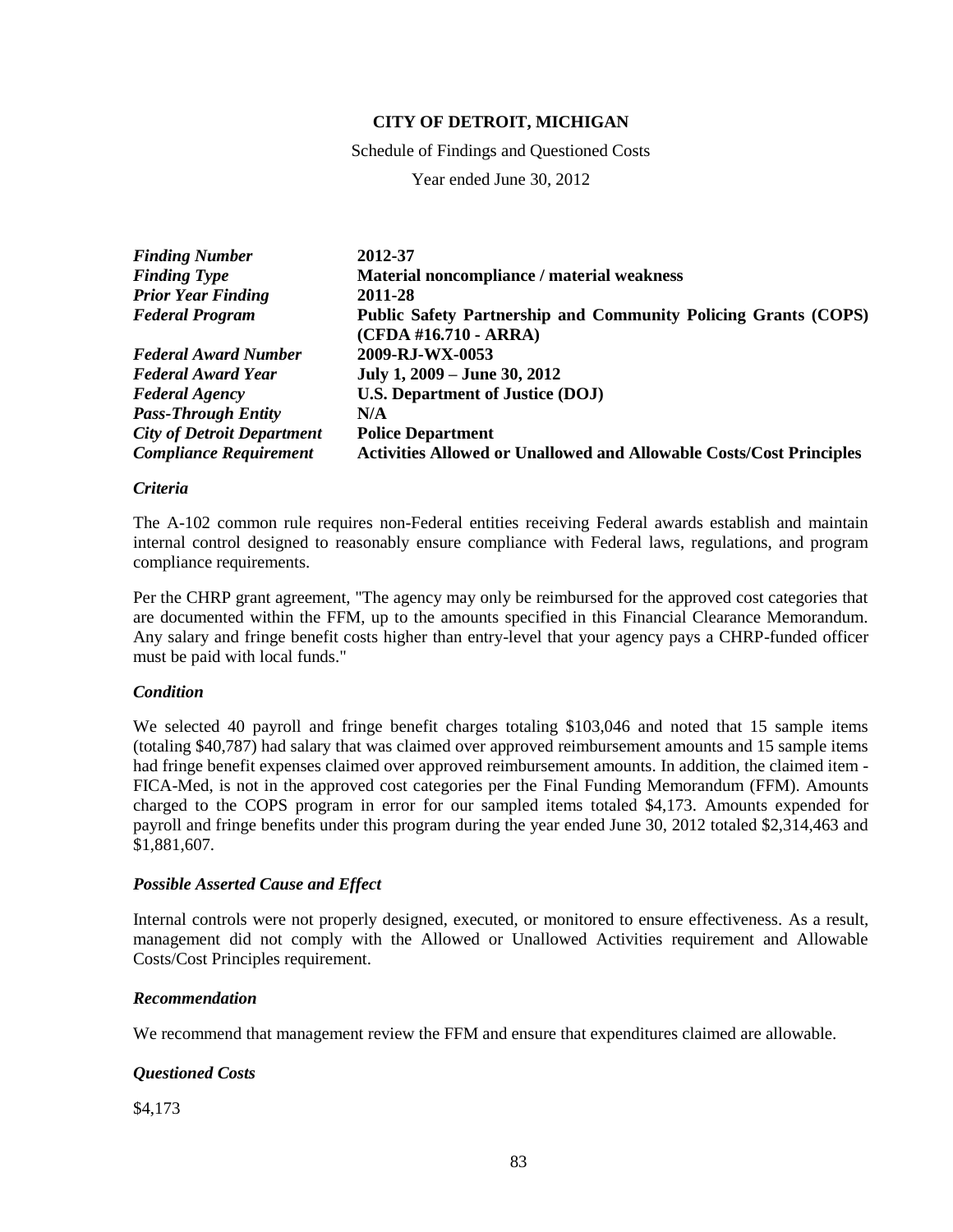Schedule of Findings and Questioned Costs Year ended June 30, 2012

*Views of Responsible Officials*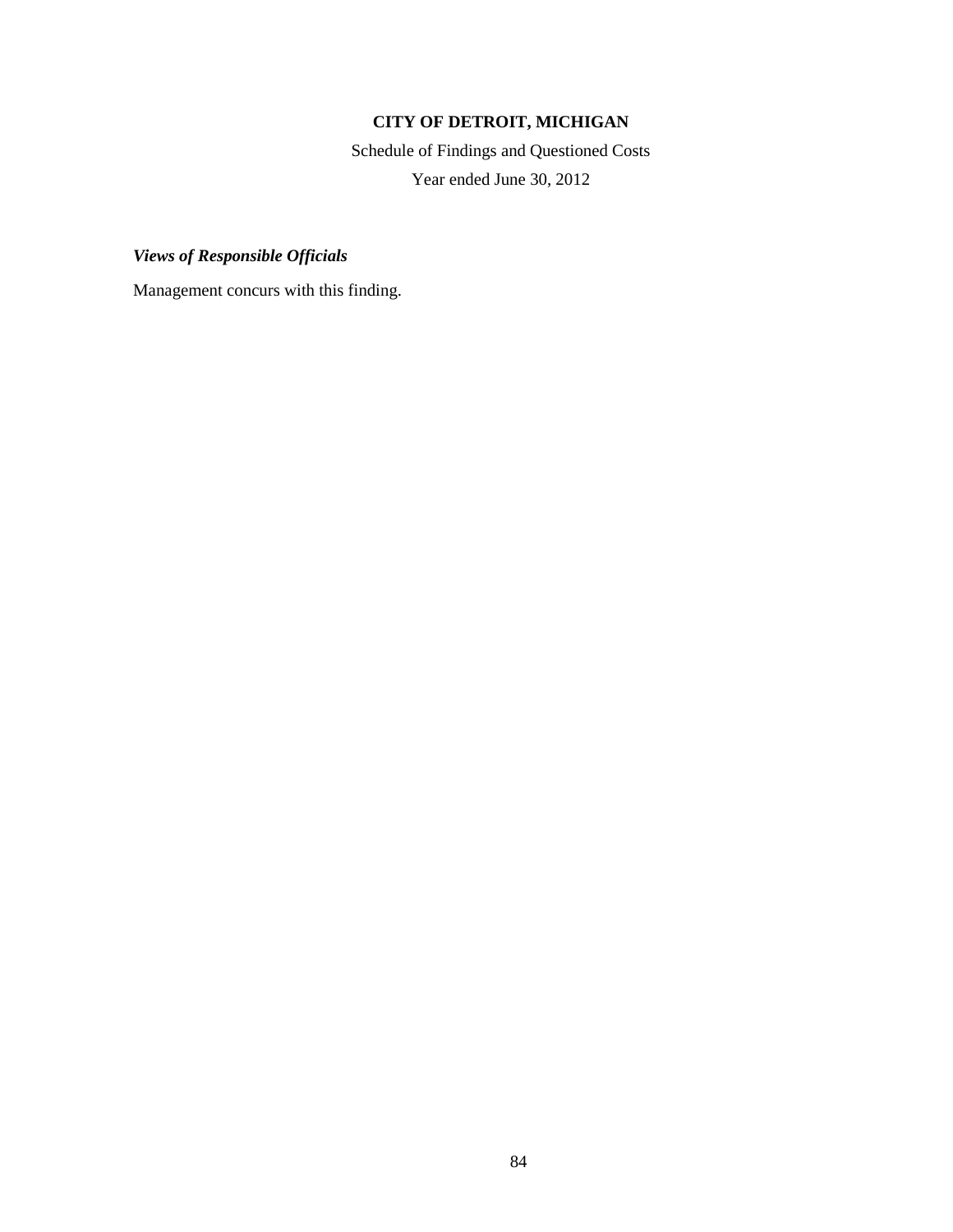Schedule of Findings and Questioned Costs

Year ended June 30, 2012

| <b>Finding Number</b>             | 2012-38                                                                                        |
|-----------------------------------|------------------------------------------------------------------------------------------------|
| <b>Finding Type</b>               | Material noncompliance / material weakness                                                     |
| <b>Prior Year Finding</b>         | 2011-29                                                                                        |
| <b>Federal Program</b>            | <b>Public Safety Partnership and Community Policing Grants (COPS)</b><br>(CFDA #16.710 - ARRA) |
| <b>Federal Award Number</b>       | 2009-CK-WX-0549, 2009-CK-WX-0557                                                               |
| <b>Federal Award Year</b>         | March 11, 2009 – January 10, 2013                                                              |
| <b>Federal Agency</b>             | <b>U.S. Department of Justice (DOJ)</b>                                                        |
| <b>Pass-Through Entity</b>        | N/A                                                                                            |
| <b>City of Detroit Department</b> | <b>Police Department</b>                                                                       |
| <b>Compliance Requirement</b>     | <b>Equipment and Real Property Management</b>                                                  |

## *Criteria*

According to 2 CFR section 215.34, (1) Equipment records shall be maintained accurately and shall include the following information: (i) A description of the equipment; (ii) Manufacturer's serial number, model number, Federal stock number, national stock number, or other identification number; (iii) Source of the equipment, including the award number; (iv) Whether title vests in the recipient or the Federal Government; (v) Acquisition date (or date received, if the equipment was furnished by the Federal Government) and cost; (vi) Information from which one can calculate the percentage of Federal participation in the cost of the equipment (not applicable to equipment furnished by the Federal Government); (vii) Location and condition of the equipment and the date the information was reported; (viii) Unit acquisition cost; and (ix) Ultimate disposition data, including date of disposal and sales price or the method used to determine current fair market value where a recipient compensates the Federal awarding agency for its share.

Per the June 2012 OMB Circular A-133 Compliance Supplement and the COPS Tech compliance requirement, "Equipment records shall be maintained, a physical inventory of equipment shall be taken at least once every two years and reconciled to the equipment records, an appropriate control system shall be used to safeguard equipment, and equipment shall be adequately maintained."

## *Condition*

The City did not maintain an equipment listing containing description, sources, who holds title, acquisition date and cost, percentage of federal participation in the cost, location, condition, and any ultimate disposition data including, the date of disposal and sales price or method used to determine current fair market value (if applicable). Additionally, no physical inventory counts were/are being performed.

# *Possible Asserted Cause and Effect*

Because they were unable to provide the requested information, the City is not in compliance with applicable Equipment & Real Property Management compliance requirements.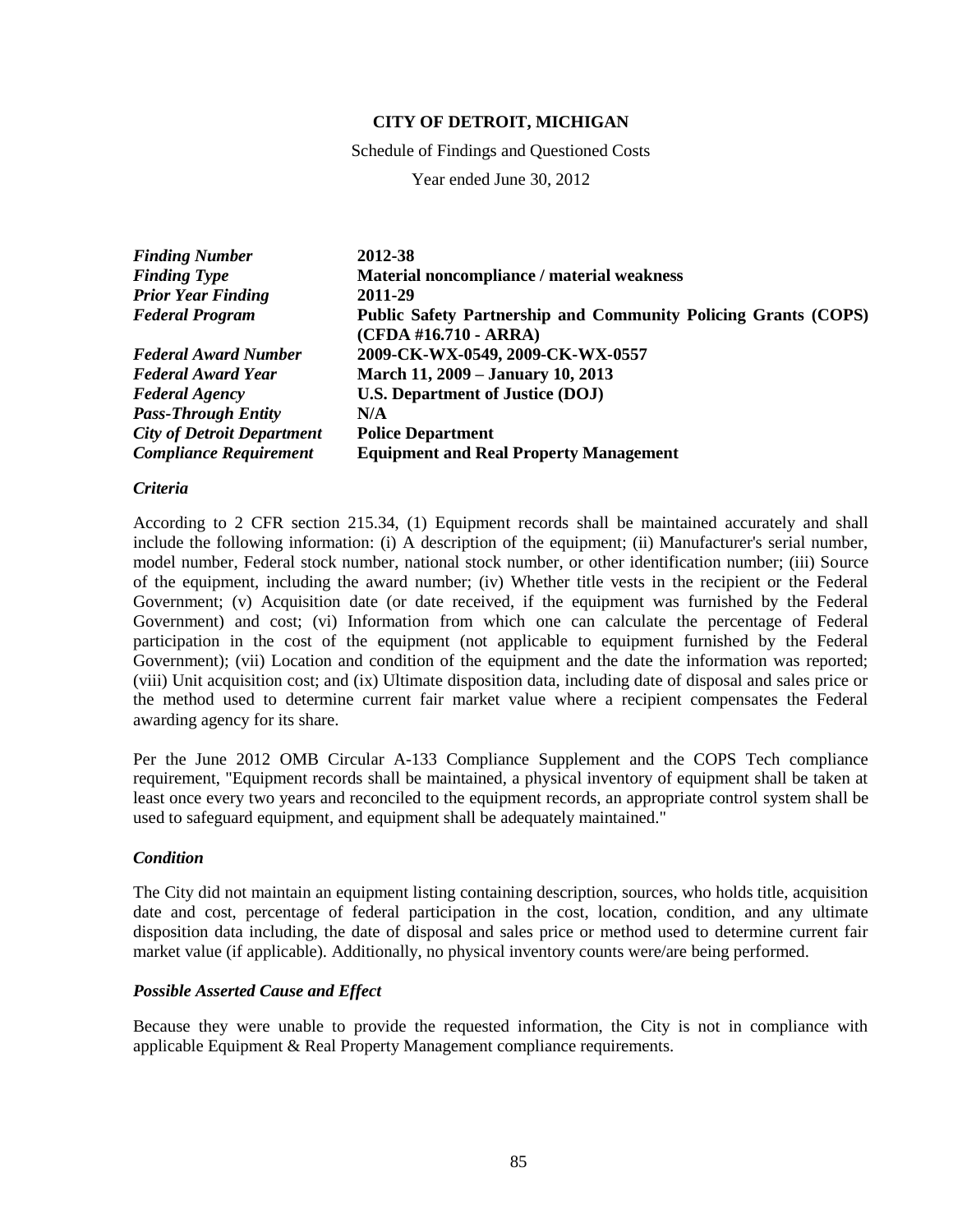Schedule of Findings and Questioned Costs Year ended June 30, 2012

# *Recommendation*

We recommend that the City create an equipment listing and perform periodic inventory counts as required.

# *Questioned Costs*

None

# *Views of Responsible Officials*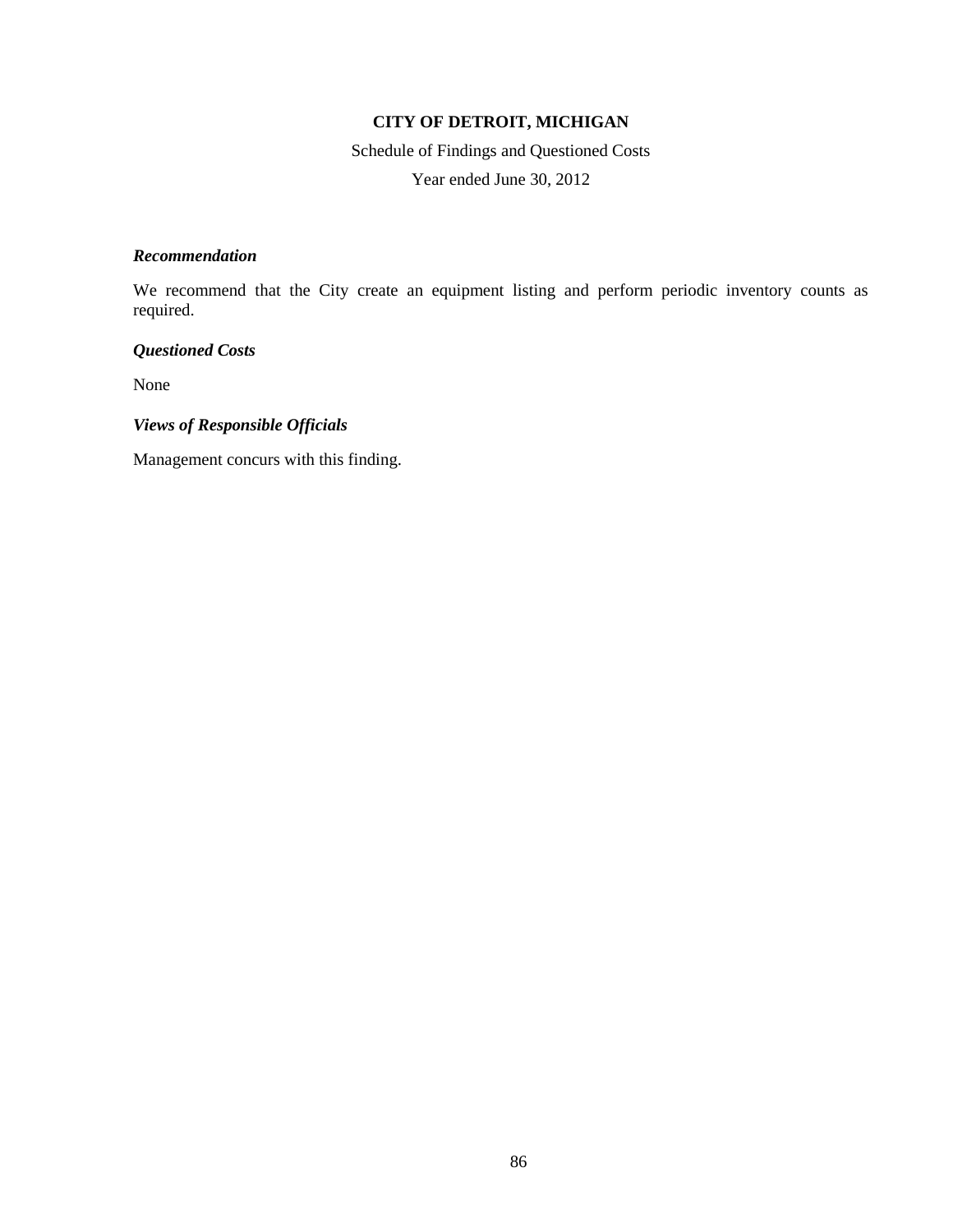Schedule of Findings and Questioned Costs

Year ended June 30, 2012

| <b>Finding Number</b>             | 2012-39                                                               |
|-----------------------------------|-----------------------------------------------------------------------|
| <b>Finding Type</b>               | Material noncompliance / material weakness                            |
| <b>Prior Year Finding</b>         | 2011-30                                                               |
| <b>Federal Program</b>            | <b>Public Safety Partnership and Community Policing Grants (COPS)</b> |
|                                   | (CFDA #16.710 - ARRA)                                                 |
| <b>Federal Award Number</b>       | 2009-CK-WX-0549, 2009-CK-WX-0557, 2010-CK-WX-0506                     |
| <b>Federal Award Year</b>         | March 11, 2009 - January 10, 2013, December 16, 2009 - December       |
|                                   | 15, 2012                                                              |
| <b>Federal Agency</b>             | <b>U.S. Department of Justice (DOJ)</b>                               |
| <b>Pass-Through Entity</b>        | N/A                                                                   |
| <b>City of Detroit Department</b> | <b>Police Department</b>                                              |
| <b>Compliance Requirement</b>     | <b>Procurement, Suspension and Debarment</b>                          |

# *Criteria*

The A-102 common rule requires non-Federal entities receiving Federal awards establish and maintain internal control designed to reasonably ensure compliance with Federal laws, regulations, and program compliance requirements.

Per 2 CFR 180.300, when you enter into a covered transaction with another person at the next lower tier, you must verify that the person with whom you intend to do business is not excluded or disqualified.

## *Condition*

We reviewed 2 contracts (100% of the population was tested) and noted both contracts did not contain a certification within the contract that the vendor and its principals were not suspended or debarred nor was there evidence that the City verified that the contractor was not suspended or debarred by checking the EPLS website. Amounts expended for other than personal services under this program during the year ended June 30, 2012 totaled \$183,240.

# *Possible Asserted Cause and Effect*

Internal controls were not properly designed, executed, or monitored to ensure effectiveness. As a result, management did not comply with the Procurement and Suspension and Debarment requirement.

# *Recommendation*

We recommend evaluating current procurement practices to identify areas where internal controls could be strengthened to include monitoring of compliance with procurement standards. Additionally, we recommend that management obtain suspension and debarment certifications from all vendors.

## *Questioned Costs*

None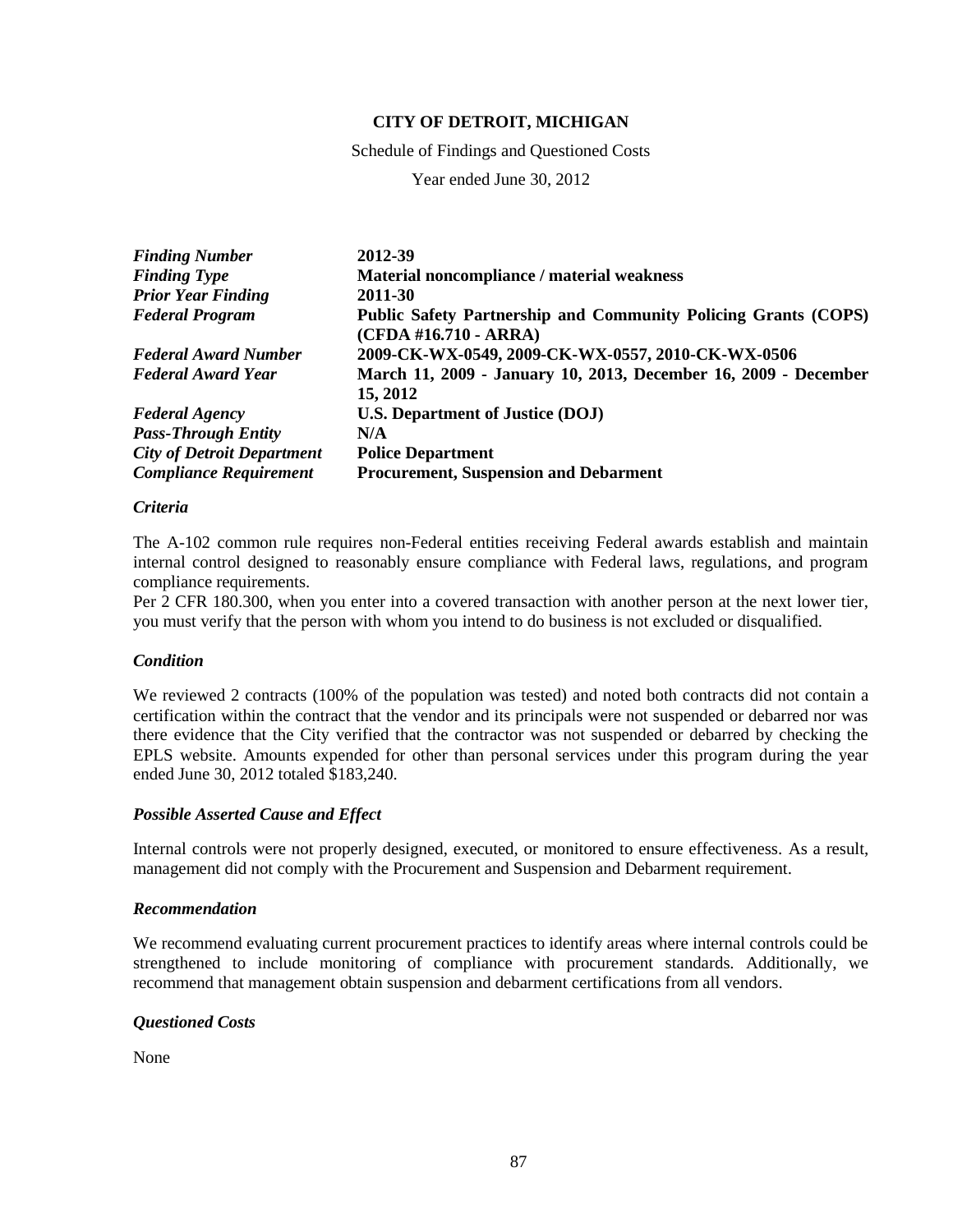Schedule of Findings and Questioned Costs Year ended June 30, 2012

*Views of Responsible Officials*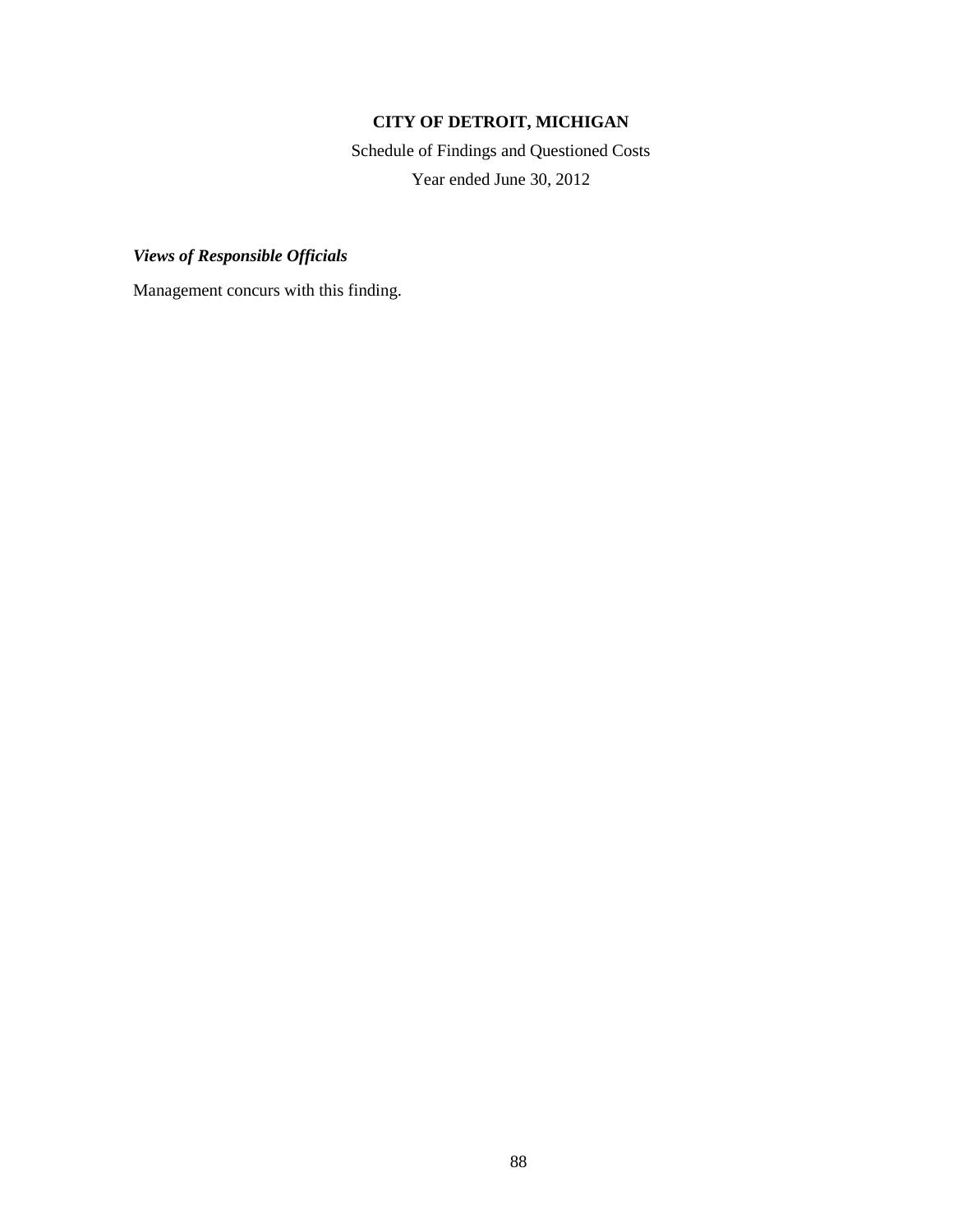Schedule of Findings and Questioned Costs

Year ended June 30, 2012

| <b>Finding Number</b>             | 2012-40                                                           |
|-----------------------------------|-------------------------------------------------------------------|
| <b>Finding Type</b>               | Material noncompliance / material weakness                        |
| <b>Prior Year Finding</b>         | N/A                                                               |
| <b>Federal Program</b>            | Edward Byrne Memorial Justice Assistance Grant (JAG) (CFDA        |
|                                   | #16.738 - ARRA, 16.803 - ARRA)                                    |
| <b>Federal Award Number</b>       | 2009-SB-B9-1422, 2009-DJ-BX-0788                                  |
| <b>Federal Award Year</b>         | July 9, 2009 - September 30, 2013, September 29, 2009 - September |
|                                   | 30, 2012                                                          |
| <b>Federal Agency</b>             | <b>U.S. Department of Justice</b>                                 |
| <b>Pass-Through Entity</b>        | <b>Michigan Department of Community Health</b>                    |
| <b>City of Detroit Department</b> | <b>Detroit Police Department and Detroit Fire Department</b>      |
| <b>Compliance Requirement</b>     | <b>Equipment and Real Property Management</b>                     |

# *Criteria*

According to 2 CFR section 215.34, (1) Equipment records shall be maintained accurately and shall include the following information: (i) A description of the equipment; (ii) Manufacturer's serial number, model number, Federal stock number, national stock number, or other identification number; (iii) Source of the equipment, including the award number; (iv) Whether title vests in the recipient or the Federal Government; (v) Acquisition date (or date received, if the equipment was furnished by the Federal Government) and cost; (vi) Information from which one can calculate the percentage of Federal participation in the cost of the equipment (not applicable to equipment furnished by the Federal Government); (vii) Location and condition of the equipment and the date the information was reported; (viii) Unit acquisition cost; and (ix) Ultimate disposition data, including date of disposal and sales price or the method used to determine current fair market value where a recipient compensates the Federal awarding agency for its share.

Per the June 2012 OMB Circular A-133 Compliance Supplement and the COPS Tech compliance requirement, "Equipment records shall be maintained, a physical inventory of equipment shall be taken at least once every two years and reconciled to the equipment records, an appropriate control system shall be used to safeguard equipment, and equipment shall be adequately maintained."

## *Condition*

The City did not maintain an equipment listing containing description, sources, who holds title, acquisition date and cost, percentage of federal participation in the cost, location, condition, and any ultimate disposition data including, the date of disposal and sales price or method used to determine current fair market value (if applicable). Additionally, no physical inventory counts were/are being performed. Additionally, we selected a sample of 25 equipment items from the City's listing of items purchased under the grant and physically inspected each of the samples to ensure the item existed and was properly maintained. We noted that the City was unable to locate one out of the 25 sample items.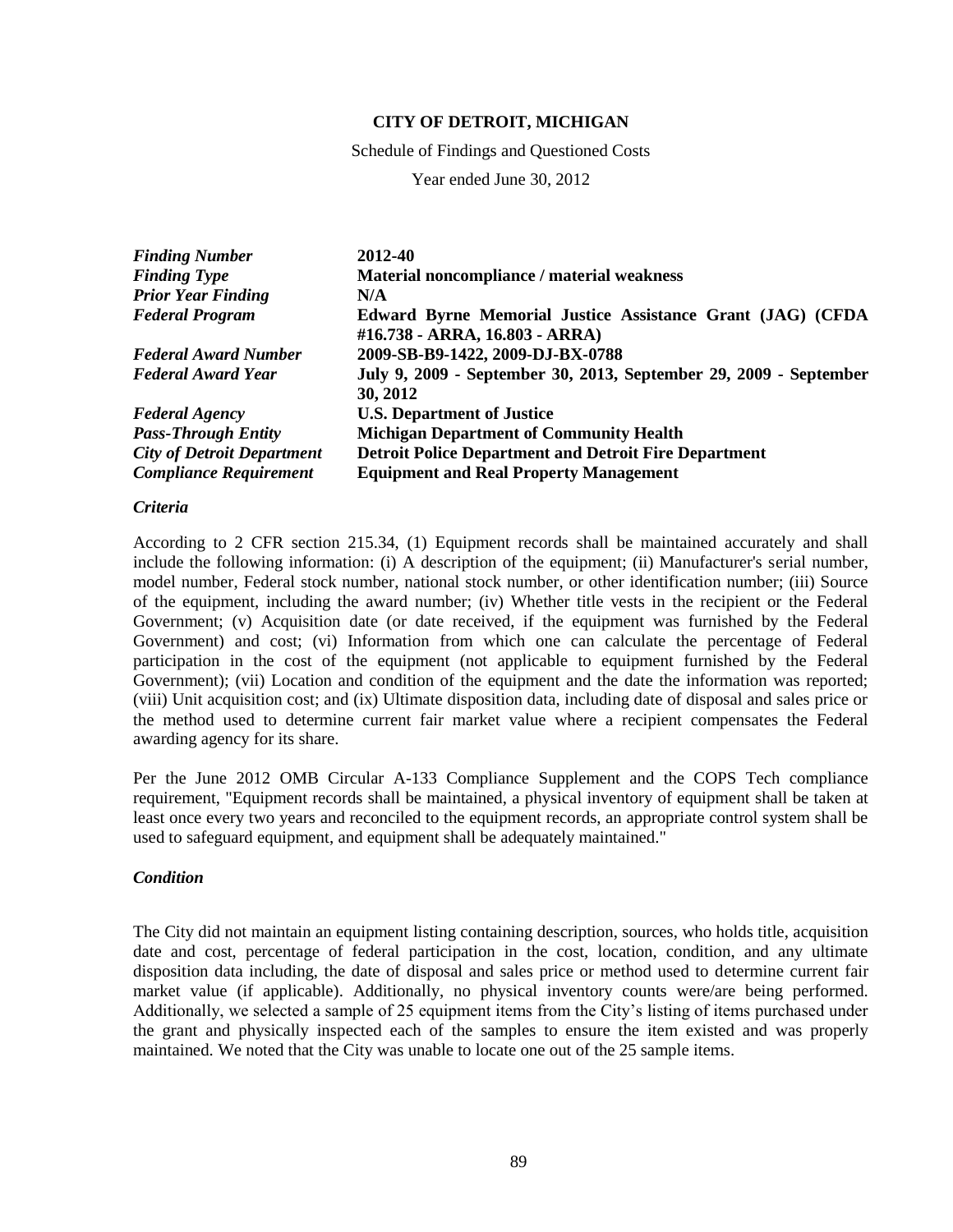Schedule of Findings and Questioned Costs

Year ended June 30, 2012

# *Possible Asserted Cause and Effect*

The City was unable to provide the requested information for the equipment listing and was unable to locate one asset, therefore, the City is not in compliance with applicable Equipment & Real Property Management compliance requirements.

# *Recommendation*

We recommend that the City create an equipment listing and perform periodic inventory counts as required. The City should also consider additional control procedures necessary to ensure equipment purchases with federal funds are appropriately safeguarded.

# *Questioned Costs*

None

# *Views of Responsible Officials*

The Department does maintain an equipment listing for its JAG grants and physical inventories are being conducted; however, this can be a monumental task with items spreadout throughout the city and moving from one location to the next. One master list compiling all the information is not available; however, it is contained in other similar spreadsheets that DPD maintains (City Finance-Capital Asset-Taggable Equipment Physical Inventory sheet, Equipment Acquision Forms, etc.). The selected sample items were all viewed in the last 2 years, either during initial receipt of goods (purchase) or thereafter. DPD IT Director Scott Hayes is in the process of creating a database to assist with the physical inventory going forward so each time an item is worked on, it will be inputted into a database. Further, an alert will be generated if an item has not been viewed within a certain period so 2 years will not be exceeded and the Department can remain in compliance. Additionally, a new equipment inventory sheet has been created to capture all the information that is a requirement according to 2 CFR section 215.34 and will be utilized going forward.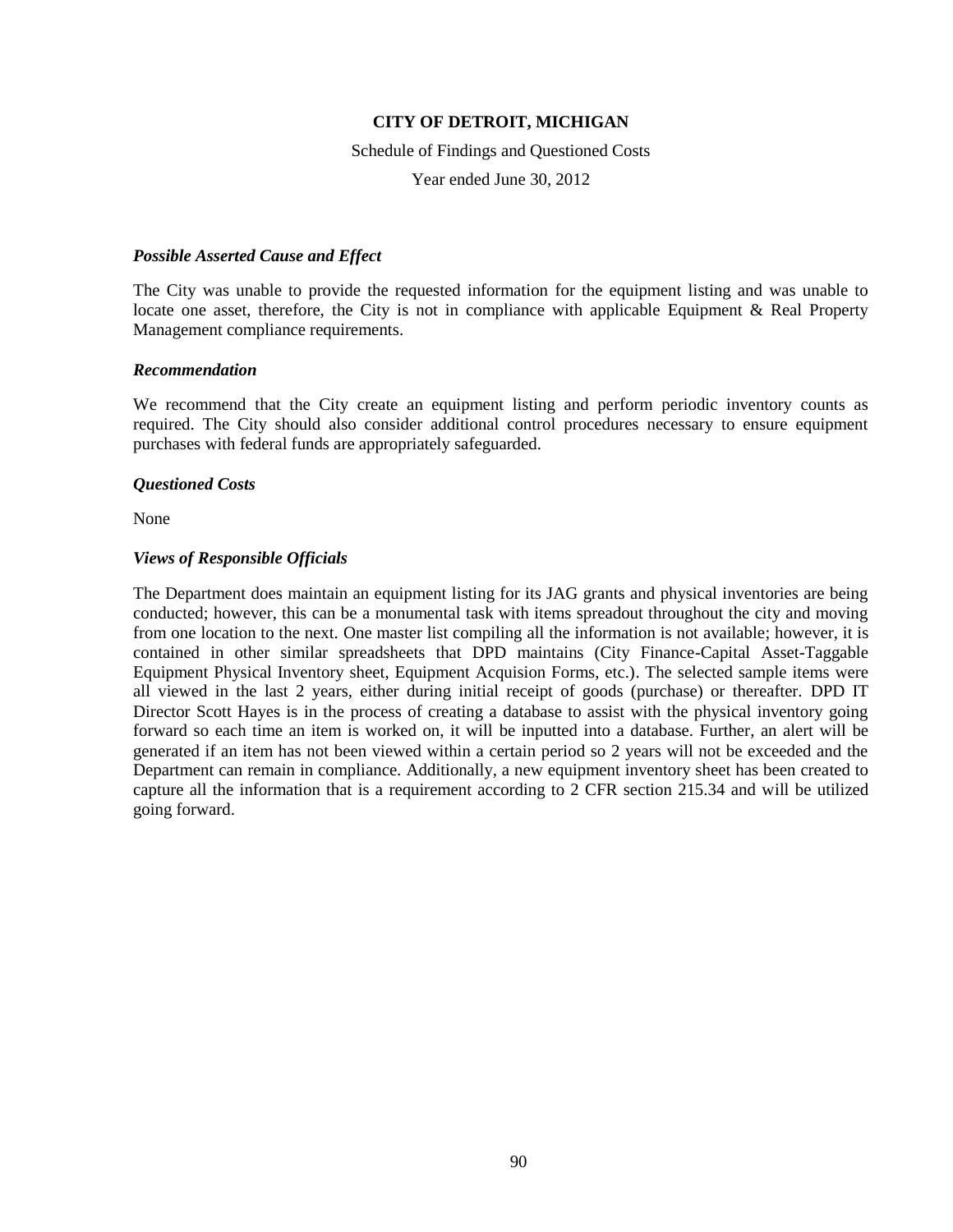Schedule of Findings and Questioned Costs

Year ended June 30, 2012

| <b>Finding Number</b>             | 2012-41                                                           |
|-----------------------------------|-------------------------------------------------------------------|
| <b>Finding Type</b>               | Material noncompliance / material weakness                        |
| <b>Prior Year Finding</b>         | N/A                                                               |
| <b>Federal Program</b>            | Edward Byrne Memorial Justice Assistance Grant (JAG) (CFDA        |
|                                   | $#16.738 - ARRA, 16.803 - ARRA)$                                  |
| <b>Federal Award Number</b>       | 2009-SB-B9-1422, 2009-DJ-BX-0788, 500001-1-09-B, 50002-1-09-B     |
| <b>Federal Award Year</b>         | July 9, 2009 - September 30, 2013, September 29, 2009 - September |
|                                   | 30, 2012, July 1, 2009 - September 30, 2012                       |
| <b>Federal Agency</b>             | <b>U.S. Department of Justice</b>                                 |
| <b>Pass-Through Entity</b>        | <b>Michigan Department of Community Health</b>                    |
| <b>City of Detroit Department</b> | <b>Detroit Police Department and Detroit Fire Department</b>      |
| <b>Compliance Requirement</b>     | <b>Procurement, Suspension and Debarment</b>                      |

# *Criteria*

The A-102 common rule requires non-Federal entities receiving Federal awards establish and maintain internal control designed to reasonably ensure compliance with Federal laws, regulations, and program compliance requirements.

Per 2 CFR 180.300, when you enter into a covered transaction with another person at the next lower tier, you must verify that the person with whom you intend to do business is not excluded or disqualified.

Additionally, per 2 CFR 215.4, procurement records and files for purchases in excess of the small purchase threshold shall include the following at a minimum: (a) Basis for contractor selection; (b) Justification for lack of competition when competitive bids or offers are not obtained; and (c) Basis for award cost or price.

## *Condition*

For 9 of 9 contracts (100% of population was tested) selected for procurement testwork and 4 of 4 subrecipient agreements (100% of population was tested) selected for subrecipient testwork, the City did not obtain a certification from the vendor that the vendor and its principals or subrecipient were not suspended or debarred nor was there evidence that the City verified that the contractor or subrecipient was not suspended or debarred by checking the EPLS website. Additonally, for 1 of 9 contracts selected for testwork, the City could not provide a complete contract file including documentation for the basis of contractor selection and the basis for the award cost. Amounts expended for other than personal services under this program during the year ended June 30, 2012 totaled \$3,861,896.

# *Possible Asserted Cause and Effect*

Internal controls were not properly designed, executed, or monitored to ensure effectiveness. As a result, management did not comply with the Procurement and Suspension and Debarment requirement.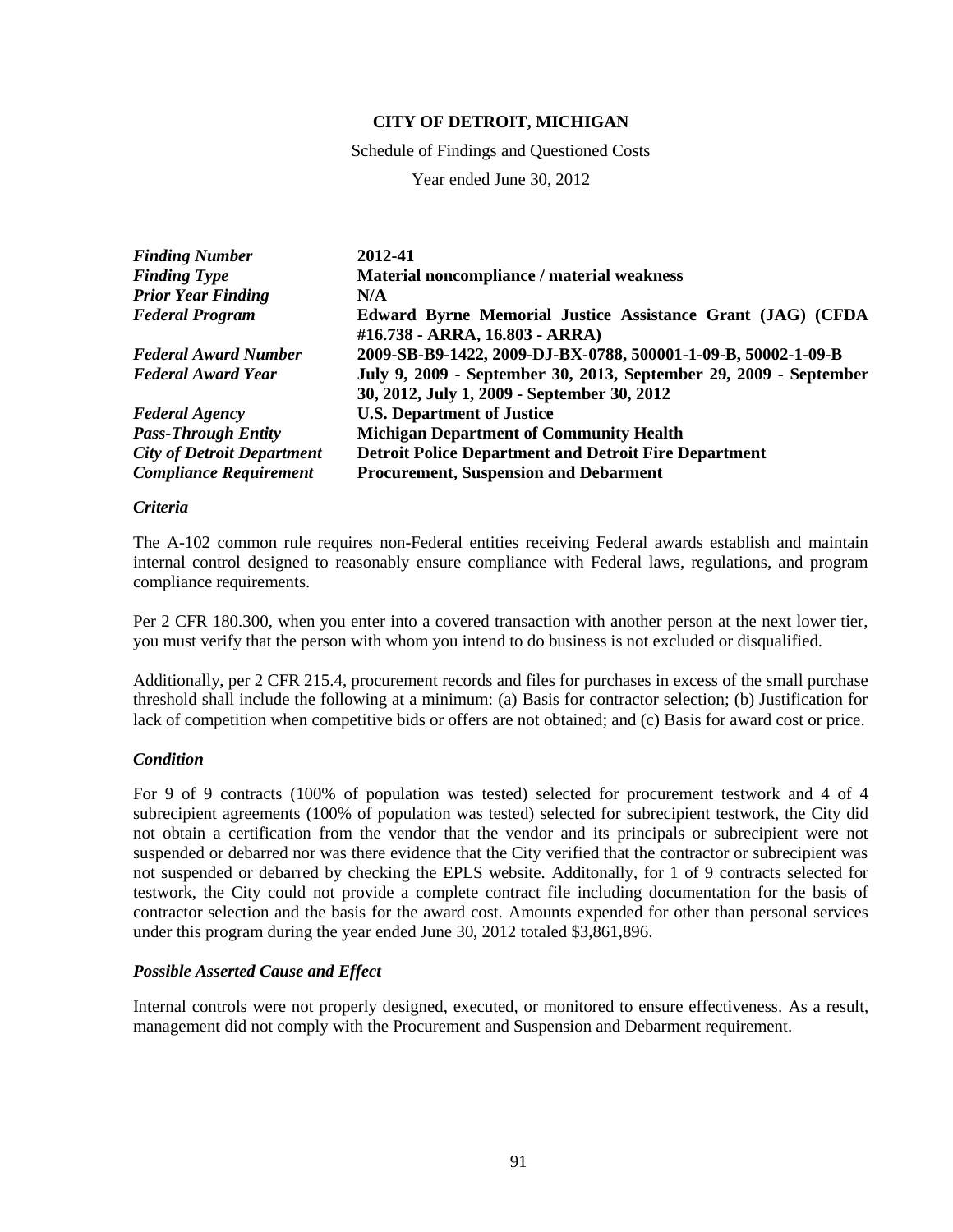Schedule of Findings and Questioned Costs Year ended June 30, 2012

# *Recommendation*

We recommend evaluating current procurement practices to identify areas where internal controls could be strengthened to include monitoring of compliance with procurement standards. Additionally, we recommend that management obtain suspension and debarment certifications from all subrecipients and vendors.

# *Questioned Costs*

None

## *Views of Responsible Officials*

Going forward EPLS screenshots will be printed out. Many of these contracts and/or purchase orders were generated outside DPD by City IT Department. City IT will be notified of this finding so they can also print screenshots going forward. Additionally, there were no professional service contracts for AT&T, Motorola, Bob Maxey, or ABS Storage Products.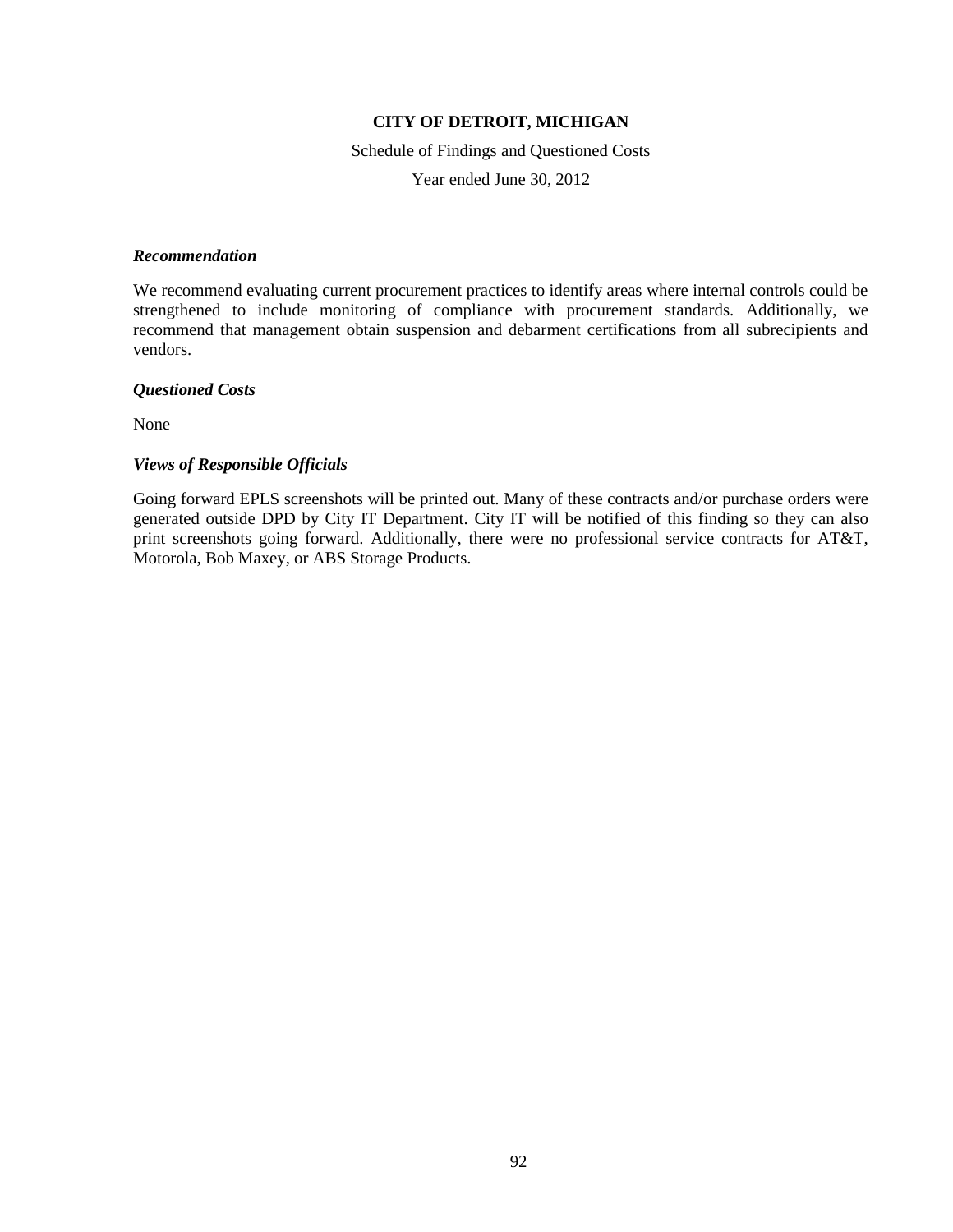Schedule of Findings and Questioned Costs

Year ended June 30, 2012

| <b>Finding Number</b>             | 2012-42                                                                                        |
|-----------------------------------|------------------------------------------------------------------------------------------------|
| <b>Finding Type</b>               | Material noncompliance / material weakness                                                     |
| <b>Prior Year Finding</b>         | N/A                                                                                            |
| <b>Federal Program</b>            | Edward Byrne Memorial Justice Assistance Grant (JAG) (CFDA<br>$#16.738 - ARRA, 16.803 - ARRA)$ |
| <b>Federal Award Number</b>       | 500001-1-09-B, 50002-1-09-B                                                                    |
| <b>Federal Award Year</b>         | July 1, 2009 - September 30, 2012                                                              |
| <b>Federal Agency</b>             | <b>U.S. Department of Justice</b>                                                              |
| <b>Pass-Through Entity</b>        | <b>Michigan Department of Community Health</b>                                                 |
| <b>City of Detroit Department</b> | <b>Detroit Police Department and Detroit Fire Department</b>                                   |
| <b>Compliance Requirement</b>     | <b>Subrecipient Monitoring</b>                                                                 |

#### *Criteria*

The A-102 common rule requires non-Federal entities receiving Federal awards establish and maintain internal control designed to reasonably ensure compliance with Federal laws, regulations, and program compliance requirements.

Per Per 31 USC 7502(f)(2)(B)(2), each pass through entity shall: A) provide each subrecipient the program names (and identifying numbers) from which each assistance is derived, and the Federal requirements that govern the use of such awards and the requirements of (this) chapter; B) monitors the subrecipients use of Federal awards through site visits, limited scope audits, or other means; C) review the audit of a subrecipient as necessary to determine whether prompt and appropriate corrective action has been taken with respect to audit findings, as defined by the Director, pertaining to Federal awards provided to the subrecipient by the pass-through entity.

## *Condition*

The City does not have documentation of the review of A-133 reports received from the subrecipients which should include procedures to determine whether: (1) the audit reports met the audit requirements of OMB Circular A-133; (2) federal funds reported in the schedule of expenditures of federal awards reconciled to the City records to ensure subrecipients properly included amounts in the SEFA; and (3) Type A programs were audited at least every three years. Finally, the City does not maintain adequate documentation of its process to track and follow-up with subrecipients when the OMB Circular A-133 reports have not been received in a timely manner. Additionally, the City does not have formal procedures to document the monitoring of subrecipients through site visits and regular contact in order to provide evidence that subrecipients are using Federal awards for authorized purposes in compliance with laws, regulations, and the provisions of the grant agreements. Amounts passed through to subrecipients under this program during the year ended June 30, 2012 totaled \$202,698.

# *Possible Asserted Cause and Effect*

Failure to obtain and adequately review subrecipient OMB Circular A-133 audit reports, issue management decisions on subrecipient findings within the required timeframe, and properly document the monitoring procedures over subrecipients results in noncompliance with OMB Circular A-133 and may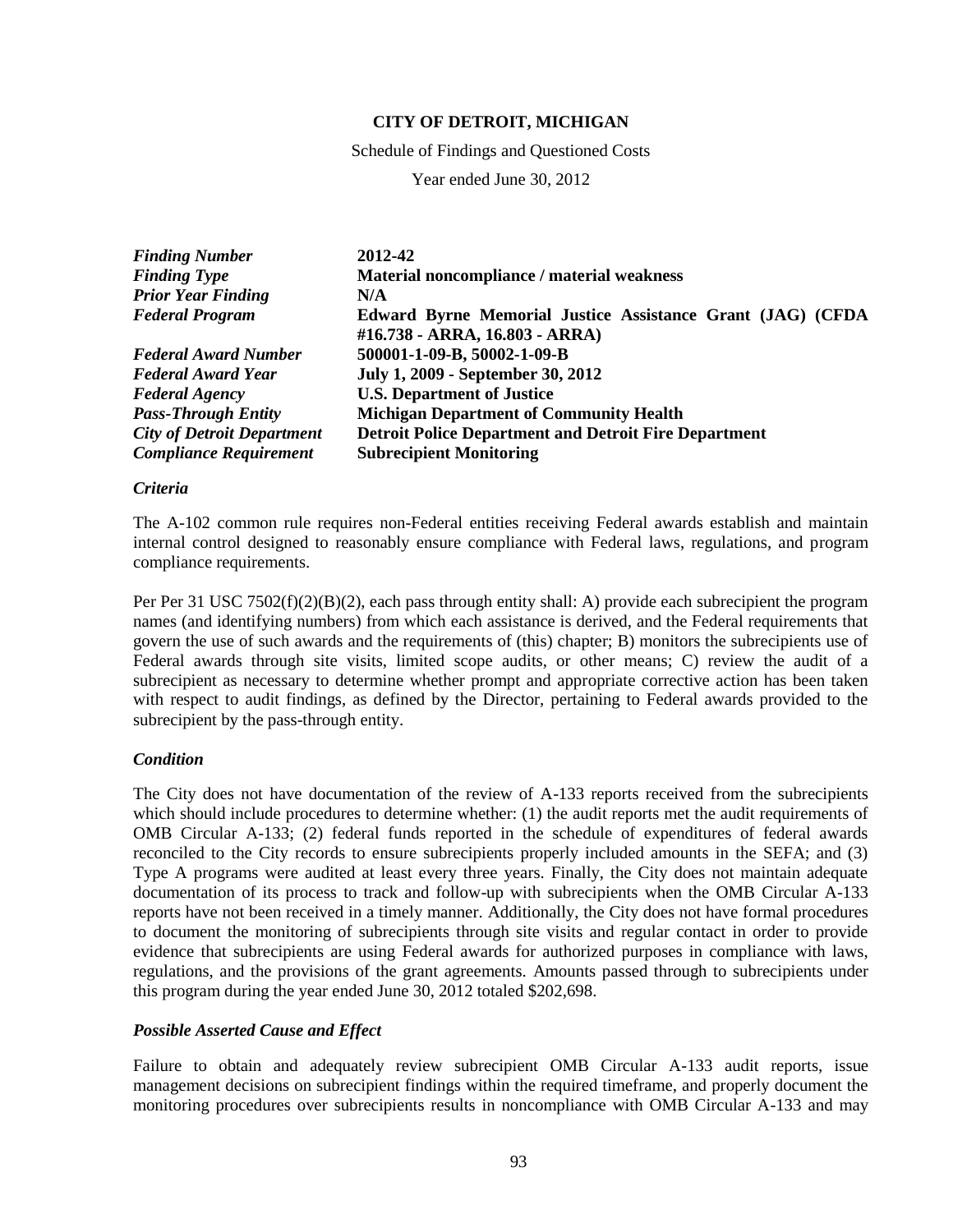Schedule of Findings and Questioned Costs

Year ended June 30, 2012

result in subrecipients not properly administering federal programs in accordance with laws, regulations, and the grant agreement.

## *Recommendation*

We recommend the City establish procedures to ensure that: (1) expenditures passed through to subrecipients per the City's records are reconciled to the schedule of expenditures of federal awards submitted in the subrecipients' OMB Circular A-133 audit reports, (2) follow-up procedures are performed for all delinquent OMB Circular A-133 reports, (3) desk reviews are performed on a timely basis, and (4) management decisions are issued within six months after receipt of the subrecipients' OMB Circular A-133 audit reports and corrective action plans are obtained.

Additionally, the City should establish procedures to formally document the monitoring process over subrecipients to ensure that subrecipients are using the Federal awards for authorized purposes in compliance with laws, regulations, and the provisions of grant agreements.

## *Questioned Costs*

None

## *Views of Responsible Officials*

DPD has copies of the Single Audits for both Wayne State University and Detroit Public Schools and they were provided to KPMG. No audit findings were noted in the reports. Additionally, site visits were conducted and the sub-recipents were closely monitored. All invoices submitted by the subrecipents were reviewed by Grants and Contracts, as well as Fiscal Operations to ensure that spending was allowable according to the approved grantor (MSP) budget. Supporting documentation in the form of invoices, inventory sheets, shipping paperwork, activity logs, time sheets, etc. were required and reviewed. A checklist example was provided from another city entity and DPD will create a similar sheet going forward. While a checklist was not utilized, the subrecipents were closely monitored. No management decision on audit findings were made because no finding was made on the subrecipenent.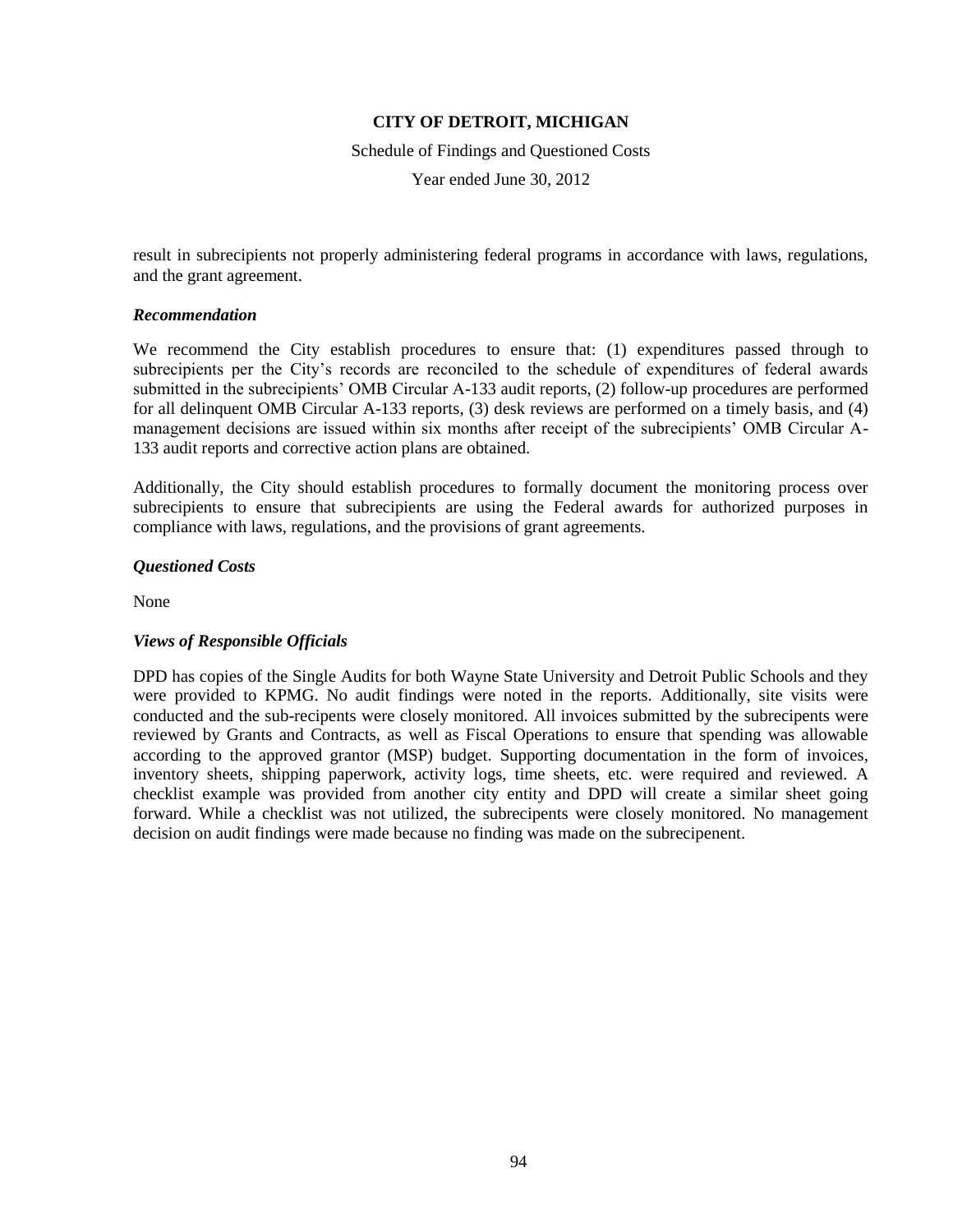Schedule of Findings and Questioned Costs

Year ended June 30, 2012

| <b>Finding Number</b>             | 2012-43                                                                       |
|-----------------------------------|-------------------------------------------------------------------------------|
| <b>Finding Type</b>               | Noncompliance / significant deficiency                                        |
| <b>Prior Year Finding</b>         | N/A                                                                           |
| <b>Federal Program</b>            | Trade Adjustment Assistance (CFDA #17.245)                                    |
| <b>Federal Award Number</b>       | N/A                                                                           |
| <b>Federal Award Year</b>         | October 1, 2010 - September 30, 2011, October 1, 2011 - September<br>30, 2012 |
| <b>Federal Agency</b>             | <b>U.S. Department of Labor</b>                                               |
| <b>Pass-Through Entity</b>        | <b>Workforce Development Agency State of Michigan</b>                         |
| <b>City of Detroit Department</b> | <b>Detroit Workforce Development Department</b>                               |
| <b>Compliance Requirement</b>     | <b>Activities Allowed or Unallowed and Allowable Costs/Cost Principles</b>    |

#### *Criteria*

Per 2 CFR Part 225, Appendix A, Paragraph C(1)(g), to be allowable under Federal awards, costs must meet the following general criteria: (j) except as otherwise provided for in 2 CFR part 225, costs be determined in accordance with generally accepted accounting principles.

The A-102 common rule requires non-Federal entities receiving Federal awards establish and maintain internal control designed to reasonably ensure compliance with Federal laws, regulations, and program compliance requirements.

## *Condition*

During our testwork over TANF indirect cost expenditures, we noted one error related to unallowable costs. Per review of the supporting invoices, one invoice in the amount of \$1,403 was for services performed between 7/7/10-8/6/10. A portion of the invoice, in the amount of \$395, was allocated to the Trade grant. That amount was paid on 9/10/10 using Trade FY 2011 funding, in which the grant period began 10/1/10. The services were performed before the grant period began; therefore, the cost is unallowable for the Trade FY 2011 grant.

## *Possible Asserted Cause and Effect*

Internal control was not properly executed to ensure effectiveness and compliance with A-102. As an effect, Management did not comply with the Activities Allowed/Allowable Costs requirement.

## *Recommendation*

We recommend that the internal controls be evaluated to prevent future noncompliance.

*Questioned Costs* 

\$395

# *Views of Responsible Officials*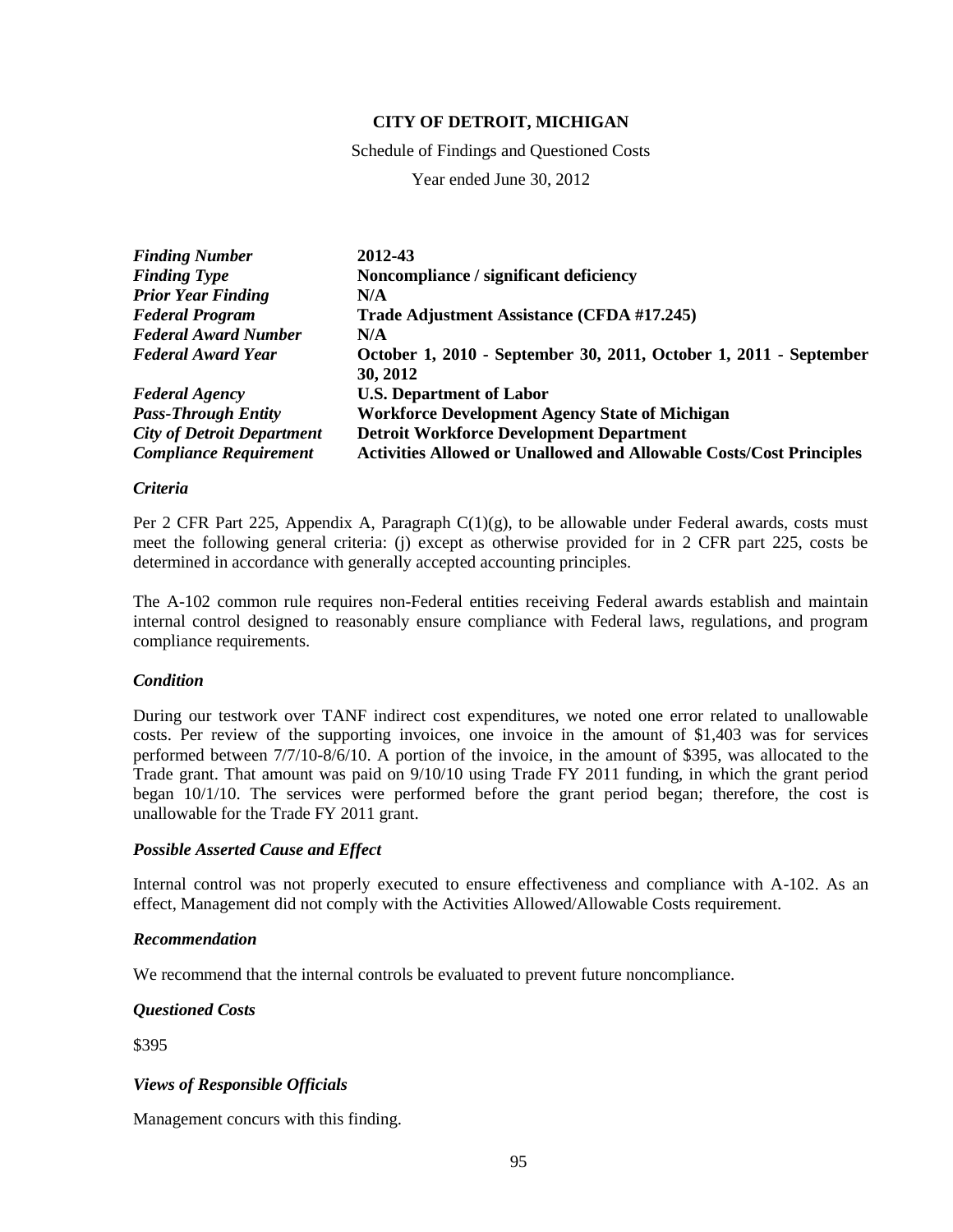Schedule of Findings and Questioned Costs

Year ended June 30, 2012

| <b>Finding Number</b>             | 2012-44                                                                       |
|-----------------------------------|-------------------------------------------------------------------------------|
| <b>Finding Type</b>               | Material noncompliance / material weakness                                    |
| <b>Prior Year Finding</b>         | 2011-31                                                                       |
| <b>Federal Program</b>            | Trade Adjustment Assistance (CFDA #17.245)                                    |
| <b>Federal Award Number</b>       | N/A                                                                           |
| <b>Federal Award Year</b>         | October 1, 2010 - September 30, 2011, October 1, 2011 - September<br>30, 2012 |
| <b>Federal Agency</b>             | <b>U.S. Department of Labor</b>                                               |
| <b>Pass-Through Entity</b>        | <b>Workforce Development Agency State of Michigan</b>                         |
| <b>City of Detroit Department</b> | <b>Detroit Workforce Development Department</b>                               |
| <b>Compliance Requirement</b>     | <b>Cash Management</b>                                                        |

## *Criteria*

Per OMB Circular A-102, Grants and Cooperative Agreements with State and Local Governments Attachment (2)(a), agency methods and procedures for transferring funds shall minimize the time elapsing between transfer to recipients of grants and cooperative agreements and the recipient's need for the funds. Per the State of Michigan instructions for the Cash Request Form, the department is to use 'Actual Disbursements', 'Year-to-Date' defined as follows, ''This figure is to include only the actual cash paid out of costs, including funds to subcontractors.''

## *Condition*

The Cash Requests are based partially on accruals. This results in excess cash being on hand throughout the year. The average daily cash balance outstanding for the year was \$293,951.

## *Possible Asserted Cause and Effect*

DWDD utilized an accrual based Cost Center Responsibility Report to prepare the Cash Request. As an effect, DWDD was not in compliance with the Cash Management requirements.

## *Recommendation*

We recommend preparing the Cash Requests based on actual disbursements.

## *Questioned Costs*

None

## *Views of Responsible Officials*

Cash requests are based partially on accruals due to the fact that DWDD has to ensure the cash is in the appropriate bank accounts before payments are disbursed. However, the check writing process is handled by Central Finance and time lapsing between the receipt and disbursement of funds is beyond our immediate control.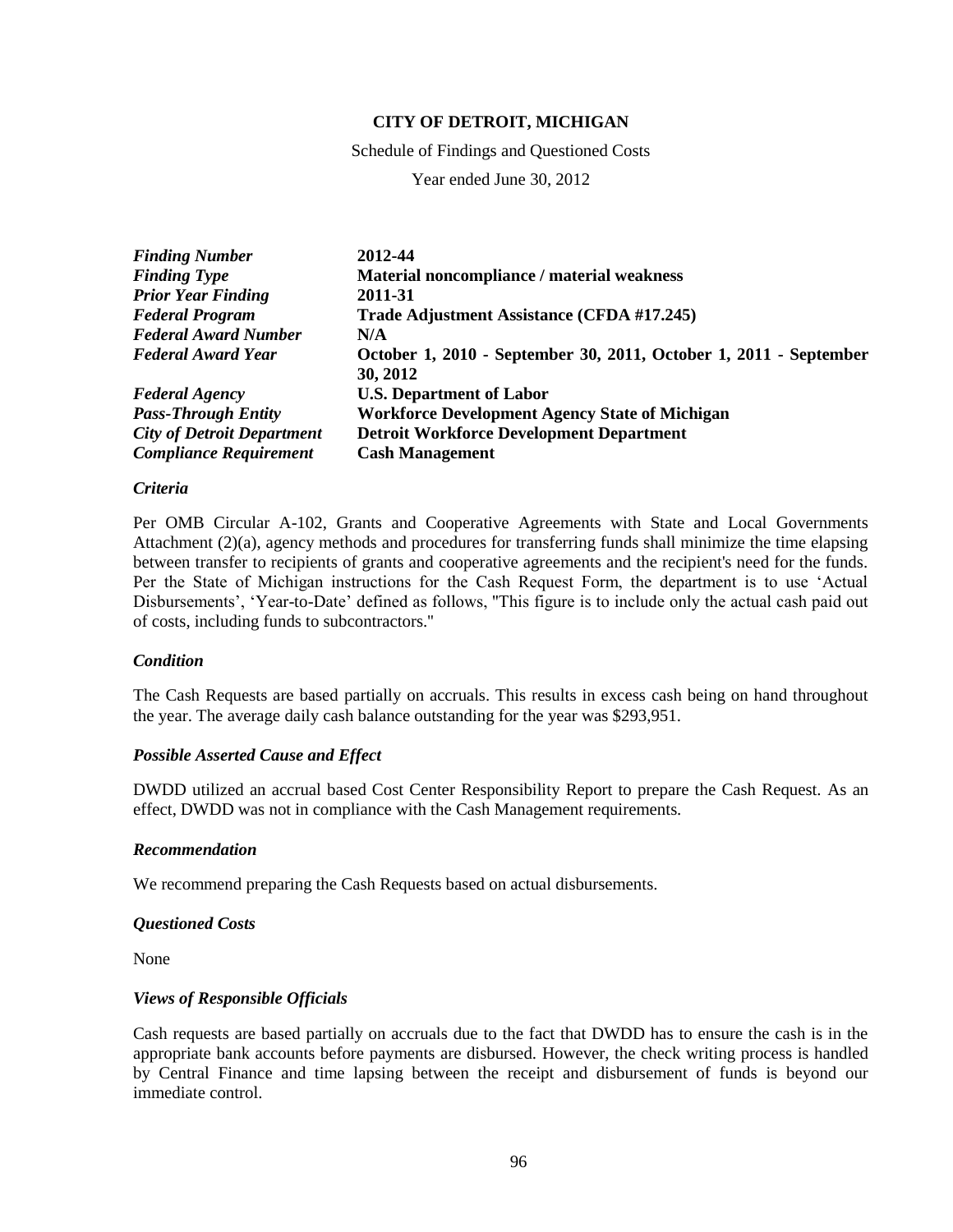Schedule of Findings and Questioned Costs

Year ended June 30, 2012

| <b>Finding Number</b>             | 2012-45                                                           |
|-----------------------------------|-------------------------------------------------------------------|
| <b>Finding Type</b>               | Noncompliance / significant deficiency                            |
| <b>Prior Year Finding</b>         | 2011-32                                                           |
| <b>Federal Program</b>            | Trade Adjustment Assistance (CFDA #17.245)                        |
| <b>Federal Award Number</b>       | N/A                                                               |
| <b>Federal Award Year</b>         | October 1, 2010 - September 30, 2011, October 1, 2011 - September |
|                                   | 30, 2012                                                          |
| <b>Federal Agency</b>             | <b>U.S. Department of Labor</b>                                   |
| <b>Pass-Through Entity</b>        | <b>Workforce Development Agency State of Michigan</b>             |
| <b>City of Detroit Department</b> | <b>Detroit Workforce Development Department</b>                   |
| <b>Compliance Requirement</b>     | <b>Eligibility</b>                                                |

## *Criteria*

The A-102 common rule requires non-Federal entities receiving Federal awards establish and maintain internal control designed to reasonably ensure compliance with Federal laws, regulations, and program compliance requirements.

## *Condition*

We selected 78 beneficiaries who received program services during fiscal year 2012, and noted the following: 3 ITA training agreements were not signed by the participant, DWDD, and the representative of the training institution; 6 Training Approval Standards for Entitlement to TAA Training forms were not reviewed and signed by a case manager; 4 participant files did not include proper documentation to ensure required determination for eligibility had been performed; and 10 files did not include a participant transcript or attendance record.

# *Possible Asserted Cause and Effect*

Internal control was not properly executed to ensure effectiveness and compliance with A-102. As an effect, DWDD did not comply with the Eligibility requirements.

## *Recommendation*

We recommend that the internal controls be evaluated to prevent future noncompliance.

# *Questioned Costs*

None

## *Views of Responsible Officials*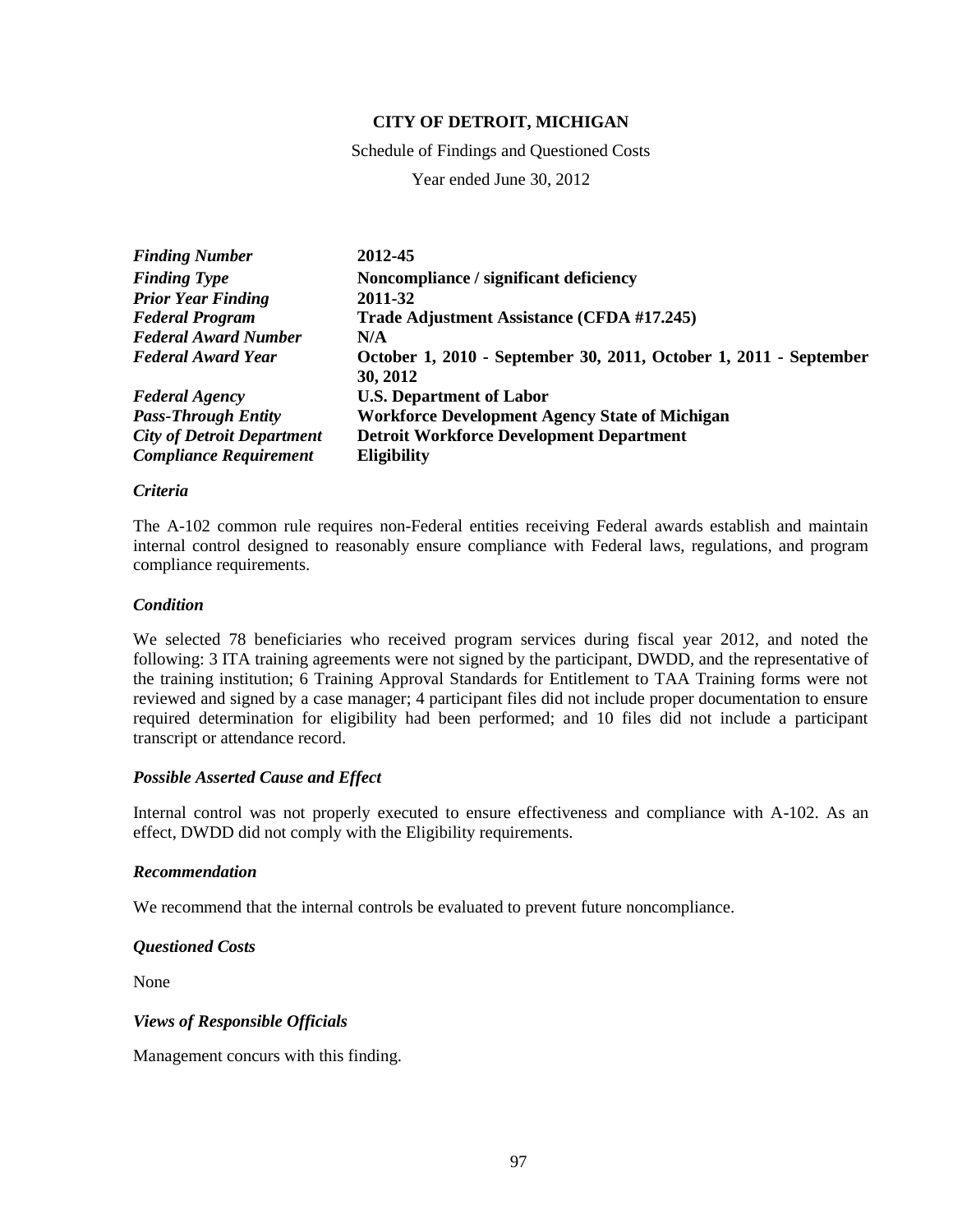Schedule of Findings and Questioned Costs

Year ended June 30, 2012

| <b>Finding Number</b>             | 2012-46                                                                       |
|-----------------------------------|-------------------------------------------------------------------------------|
| <b>Finding Type</b>               | Material noncompliance / material weakness                                    |
| <b>Prior Year Finding</b>         | 2011-33                                                                       |
| <b>Federal Program</b>            | Trade Adjustment Assistance (CFDA #17.245)                                    |
| <b>Federal Award Number</b>       | N/A                                                                           |
| <b>Federal Award Year</b>         | October 1, 2010 - September 30, 2011, October 1, 2011 - September<br>30, 2012 |
| <b>Federal Agency</b>             | <b>U.S. Department of Labor</b>                                               |
| <b>Pass-Through Entity</b>        | <b>Workforce Development Agency State of Michigan</b>                         |
| <b>City of Detroit Department</b> | <b>Detroit Workforce Development Department</b>                               |
| <b>Compliance Requirement</b>     | <b>Special Tests &amp; Provisions: Cycle Monitoring</b>                       |

#### *Criteria*

OMB Circular A-133 Subpart C Section 300 paragraph f requires auditees to follow up and take corrective action on findings.

## *Condition*

DWDD receives 3 cycle monitoring reports a year from the Workforce Development Agency, State of Michigan (WDASOM). Over the past five years, several comments have been repeated throughout these reports and have not been adequately resolved or addressed by the City.

## *Possible Asserted Cause and Effect*

Timely corrective action has not been taken for each of the findings identified during the cycle monitoring visits. As an effect, several findings have been repeated year after year.

### *Recommendation*

We recommend that the department take timely corrective action for each of the findings identified during the cycle monitoring visits.

#### *Questioned Costs*

None

# *Views of Responsible Officials*

DWDD has always responded in a timely manner to findings identified by the State of Michigan. Several of the repeat findings are the result of City of Detroit procedures that are beyond the control of the department.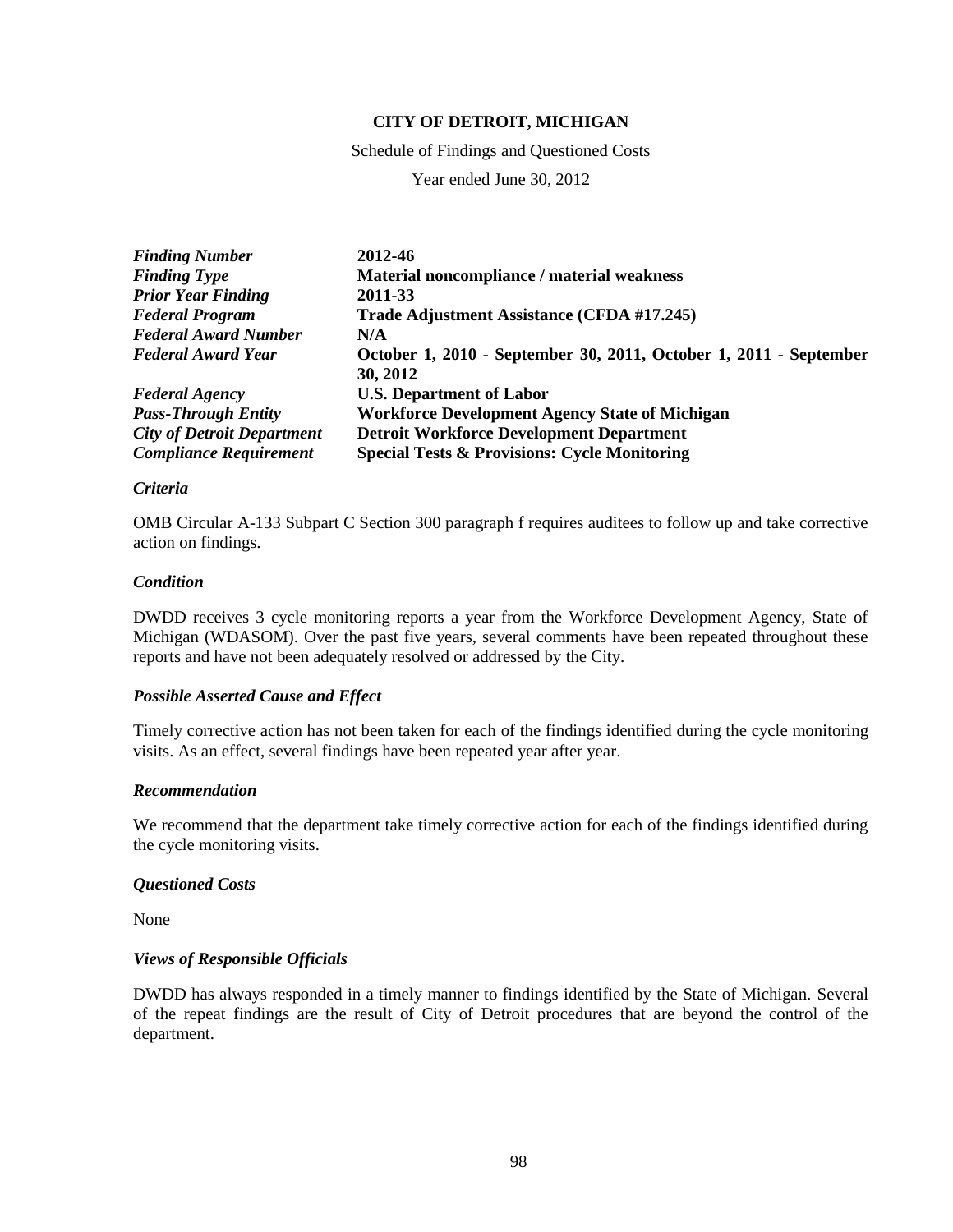Schedule of Findings and Questioned Costs

Year ended June 30, 2012

| <b>Finding Number</b>             | 2012-47                                                                    |
|-----------------------------------|----------------------------------------------------------------------------|
| <b>Finding Type</b>               | Material noncompliance / material weakness                                 |
| <b>Prior Year Finding</b>         | 2011-34                                                                    |
| <b>Federal Program</b>            | Workforce Investment Act (WIA) (CFDA #17.258, 17.259, 17.260 -             |
|                                   | ARRA, 17.278)                                                              |
| <b>Federal Award Number</b>       | AA214021155A26, AA202001055A26, AA221101155A26,                            |
|                                   | EM195351060A26, AA186470955                                                |
| <b>Federal Award Year</b>         | July 1, 2011 – June 30, 2012                                               |
| <b>Federal Agency</b>             | <b>U.S. Department of Labor</b>                                            |
| <b>Pass-Through Entity</b>        | <b>Workforce Development Agency State of Michigan</b>                      |
| <b>City of Detroit Department</b> | <b>Detroit Workforce Development Department</b>                            |
| <b>Compliance Requirement</b>     | <b>Activities Allowed or Unallowed and Allowable Costs/Cost Principles</b> |

# *Criteria*

Allowable Costs/Cost Principles: Per 2 CFR Part 225 Appendix E, Paragraph D (1)(a), All departments or agencies of the governmental unit desiring to claim indirect costs under Federal awards must prepare an indirect cost rate proposal and related documentation to support those costs. The proposal and related documentation must be retained for audit in accordance with the records retention requirements contained in the Common Rule.

Per the DWDD Cost Allocation Plan (CAP) issued in June 2010, Part X: Review Modification Process, the CAP is required to be reviewed and modified as necessary, but at least annually.

# *Condition*

The FY 2012 CAP was reviewed and approved by the DWDD Director in February 2012, as evidenced by her signature. The annual review of the FY 2012 CAP was not completed until 7 months after the start of the FY. As such, this control has not been implemented effectively.

# *Possible Asserted Cause and Effect*

Internal control was not properly executed to ensure effectiveness and compliance with 2 CFR Part 225. As an effect, Management did not comply with the Activities Allowed / Allowable Costs requirement.

## *Recommendation*

We recommend that the internal controls be evaluated to prevent future noncompliance.

# *Questioned Costs*

None

# *Views of Responsible Officials*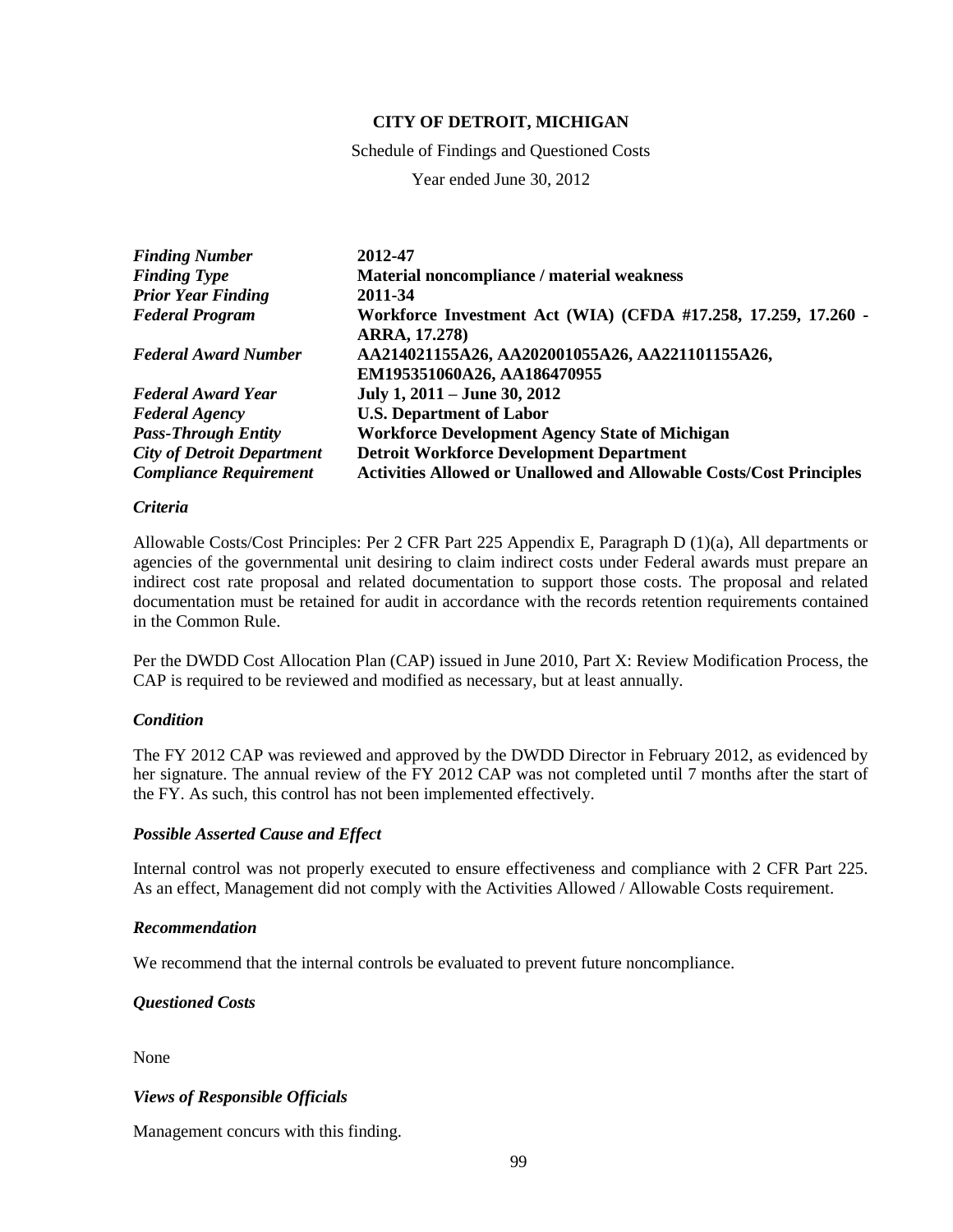Schedule of Findings and Questioned Costs

Year ended June 30, 2012

| <b>Finding Number</b>             | 2012-48                                                                    |
|-----------------------------------|----------------------------------------------------------------------------|
| <b>Finding Type</b>               | Noncompliance / significant deficiency                                     |
| <b>Prior Year Finding</b>         | N/A                                                                        |
| <b>Federal Program</b>            | Workforce Investment Act (WIA) (CFDA #17.258, 17.259, 17.260 -             |
|                                   | ARRA, 17.278)                                                              |
| <b>Federal Award Number</b>       | AA214021155A26, AA202001055A26, AA221101155A26,                            |
|                                   | EM195351060A26, AA186470955                                                |
| <b>Federal Award Year</b>         | July 1, 2011 – June 30, 2012                                               |
| <b>Federal Agency</b>             | <b>U.S. Department of Labor</b>                                            |
| <b>Pass-Through Entity</b>        | <b>Workforce Development Agency State of Michigan</b>                      |
| <b>City of Detroit Department</b> | <b>Detroit Workforce Development Department</b>                            |
| <b>Compliance Requirement</b>     | <b>Activities Allowed or Unallowed and Allowable Costs/Cost Principles</b> |
|                                   | / Period of Availability                                                   |

## *Criteria*

The A-102 common rule requires non-Federal entities receiving Federal awards establish and maintain internal control designed to reasonably ensure compliance with Federal laws, regulations, and program compliance requirements.

# *Condition*

We reviewed 31 subrecipient payments, including the check request and invoice for each payment. We noted one check request was not reviewed and approved for allowability (by evidence of signature) by a Manager I before the invoice was processed for payment.

# *Possible Asserted Cause and Effect*

Internal control was not properly executed to ensure effectiveness and compliance with A-102. As an effect, DWDD did not comply with the Activities Allowed / Allowable Costs and Period of Availability requirements.

# *Recommendation*

We recommend that the internal controls be evaluated to prevent future noncompliance.

# *Questioned Costs*

None

*Views of Responsible Officials*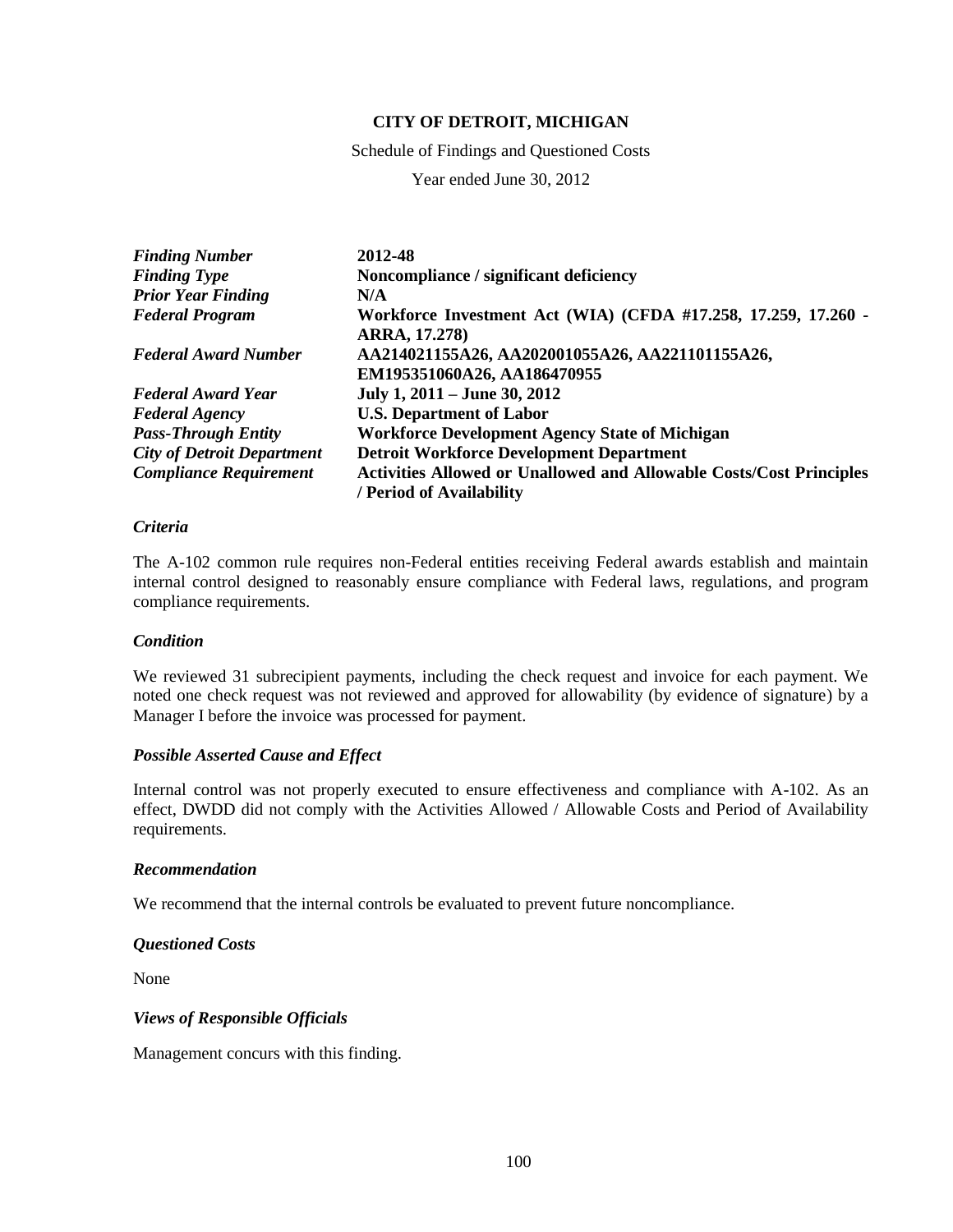Schedule of Findings and Questioned Costs

Year ended June 30, 2012

| <b>Finding Number</b>             | 2012-49                                                                    |
|-----------------------------------|----------------------------------------------------------------------------|
| <b>Finding Type</b>               | Noncompliance / significant deficiency                                     |
| <b>Prior Year Finding</b>         | N/A                                                                        |
| <b>Federal Program</b>            | Workforce Investment Act (WIA) (CFDA #17.258, 17.259, 17.260 -             |
|                                   | ARRA, 17.278)                                                              |
| <b>Federal Award Number</b>       | AA214021155A26, AA202001055A26, AA221101155A26,                            |
|                                   | EM195351060A26, AA186470955                                                |
| <b>Federal Award Year</b>         | July 1, 2011 – June 30, 2012                                               |
| <b>Federal Agency</b>             | <b>U.S. Department of Labor</b>                                            |
| <b>Pass-Through Entity</b>        | <b>Workforce Development Agency State of Michigan</b>                      |
| <b>City of Detroit Department</b> | <b>Detroit Workforce Development Department</b>                            |
| <b>Compliance Requirement</b>     | <b>Activities Allowed or Unallowed and Allowable Costs/Cost Principles</b> |

# *Criteria*

The A-102 common rule requires non-Federal entities receiving Federal awards establish and maintain internal control designed to reasonably ensure compliance with Federal laws, regulations, and program compliance requirements.

### *Condition*

We reviewed 23 indirect cost expenditure samples and noted the following: the cost for two of 23 samples was improperly posted to object code 617100 (Contract Services – Security) when they should have been posted to 622400 (renovations). The journal entry was approved, as evidenced by signature; however, the review was inadequate as effective review of the journal entry would have caught this error.

## *Possible Asserted Cause and Effect*

Internal control was not properly executed to ensure effectiveness and compliance with A-102. As an effect, DWDD did not comply with the Activities Allowed / Allowable Costs requirement.

## *Recommendation*

We recommend internal controls be evaluated to prevent future noncompliance.

## *Questioned Costs*

None

## *Views of Responsible Officials*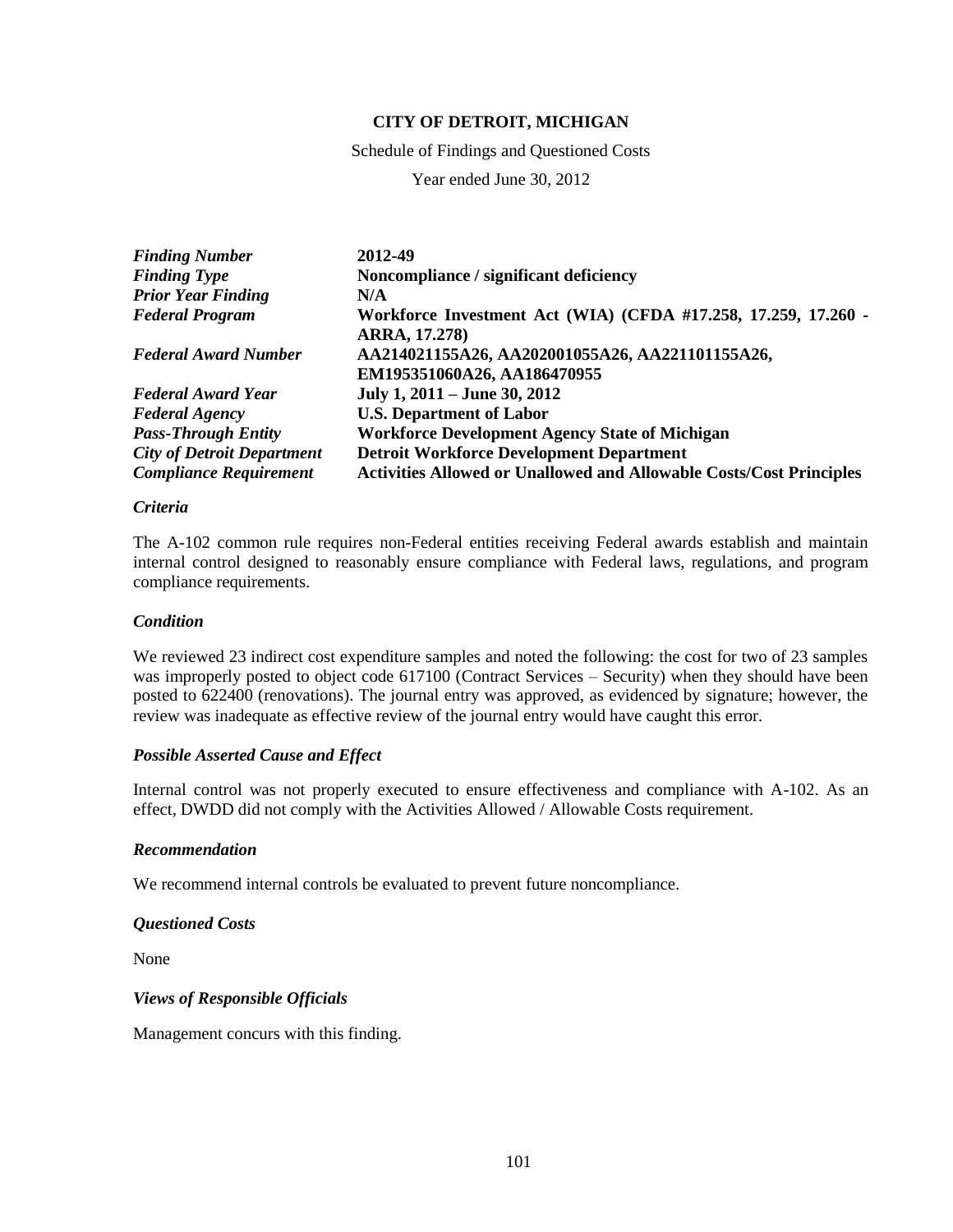Schedule of Findings and Questioned Costs

Year ended June 30, 2012

| <b>Finding Number</b>             | 2012-50                                                        |
|-----------------------------------|----------------------------------------------------------------|
| <b>Finding Type</b>               | Material noncompliance / material weakness                     |
| <b>Prior Year Finding</b>         | 2011-37                                                        |
| <b>Federal Program</b>            | Workforce Investment Act (WIA) (CFDA #17.258, 17.259, 17.260 - |
|                                   | ARRA, 17.278)                                                  |
| <b>Federal Award Number</b>       | AA214021155A26, AA202001055A26, AA221101155A26,                |
|                                   | EM195351060A26, AA186470955                                    |
| <b>Federal Award Year</b>         | July 1, 2011 – June 30, 2012                                   |
| <b>Federal Agency</b>             | <b>U.S. Department of Labor</b>                                |
| <b>Pass-Through Entity</b>        | <b>Workforce Development Agency State of Michigan</b>          |
| <b>City of Detroit Department</b> | <b>Detroit Workforce Development Department</b>                |
| <b>Compliance Requirement</b>     | <b>Cash Management</b>                                         |

## *Criteria*

Per OMB Circular A-102, Grants and Cooperative Agreements with State and Local Governments Attachment (2)(a), agency methods and procedures for transferring funds shall minimize the time elapsing between transfer to recipients of grants and cooperative agreements and the recipient's need for the funds. Per the State of Michigan instructions for the Cash Request Form, the department is to use 'Actual Disbursements', 'Year-to-Date' defined as follows, ''This figure is to include only the actual cash paid out of costs, including funds to subcontractors.''

## *Condition*

The Cash Requests are based partially on accruals. This results in excess cash being on hand throughout the year. The average daily cash balance outstanding for the year was \$1,921,597.

# *Possible Asserted Cause and Effect*

DWDD utilized an accrual based Cost Center Responsibility Report to prepare the Cash Request. As an effect, DWDD was not in compliance with the Cash Management requirements.

## *Recommendation*

We recommend preparing the Cash Requests based on actual disbursements.

# *Questioned Costs*

None

# *Views of Responsible Officials*

Cash requests are based partially on accruals due to the fact that DWDD has to ensure the cash is in the appropriate bank accounts before payments are disbursed. However, the check writing process is handled by Central Finance and time lapsing between the receipt and disbursement of funds is beyond our immediate control.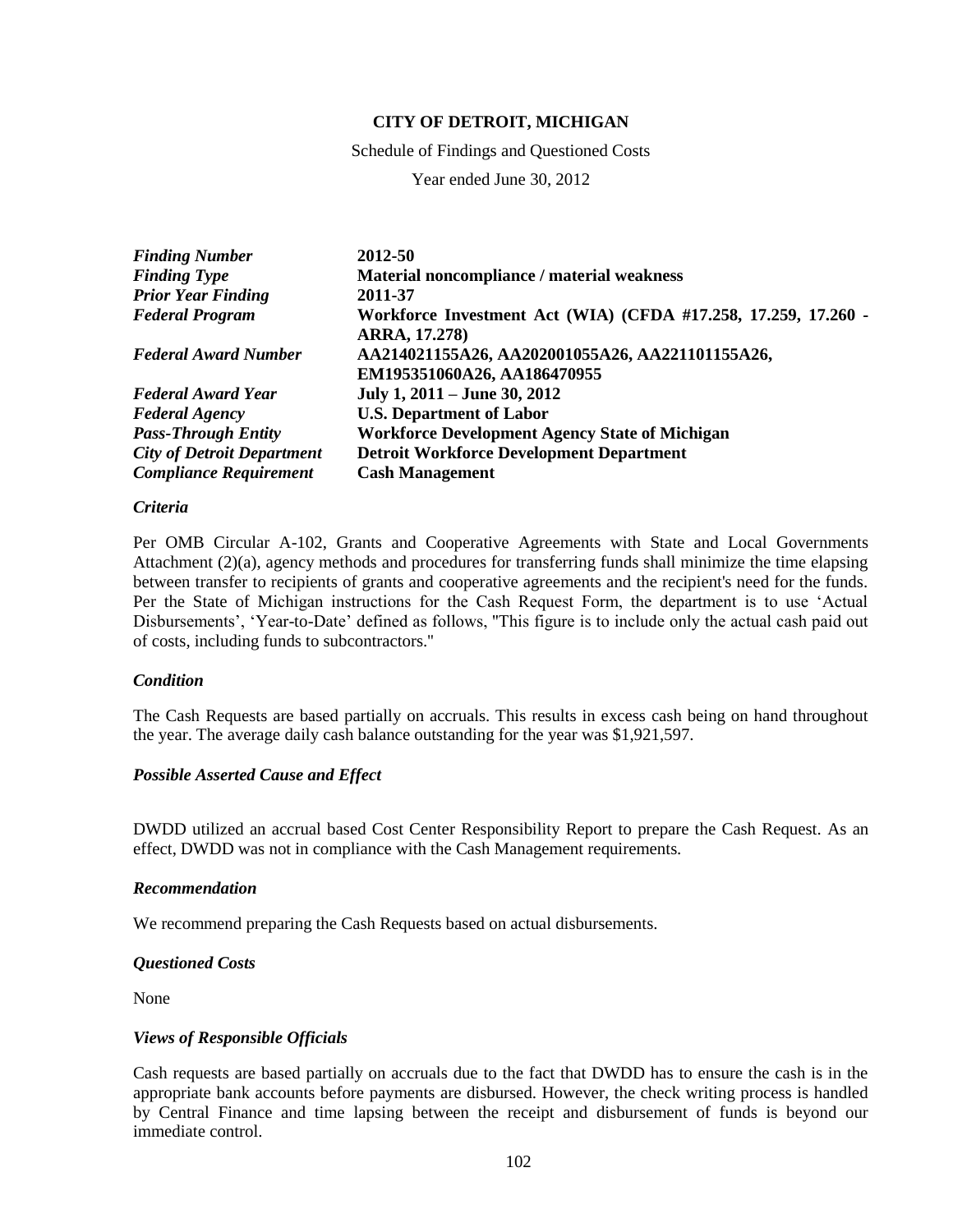Schedule of Findings and Questioned Costs

Year ended June 30, 2012

| <b>Finding Number</b>             | 2012-51                                                        |
|-----------------------------------|----------------------------------------------------------------|
| <b>Finding Type</b>               | Material noncompliance / material weakness                     |
| <b>Prior Year Finding</b>         | 2011-38                                                        |
| <b>Federal Program</b>            | Workforce Investment Act (WIA) (CFDA #17.258, 17.259, 17.260 - |
|                                   | ARRA, 17.278)                                                  |
| <b>Federal Award Number</b>       | AA214021155A26, AA202001055A26, AA221101155A26,                |
|                                   | EM195351060A26, AA186470955                                    |
| <b>Federal Award Year</b>         | July 1, 2011 – June 30, 2012                                   |
| <b>Federal Agency</b>             | <b>U.S. Department of Labor</b>                                |
| <b>Pass-Through Entity</b>        | <b>Workforce Development Agency State of Michigan</b>          |
| <b>City of Detroit Department</b> | <b>Detroit Workforce Development Department</b>                |
| <b>Compliance Requirement</b>     | <b>Procurement, Suspension, and Debarment</b>                  |

# *Criteria*

The A-102 common rule requires non-Federal entities receiving Federal awards establish and maintain internal control designed to reasonably ensure compliance with Federal laws, regulations, and program compliance requirements.

### *Condition*

We selected 25 contracts for review and noted the following: nine of the 25 contracts selected were signed and approved by the City Council, the president of the subrecipient organization, and the authorized department representative after the date of which services began.

# *Possible Asserted Cause and Effect*

Internal control was not properly executed to ensure effectiveness and compliance with A-102. As an effect, DWDD did not comply with the Procurement requirement.

# *Recommendation*

We recommend that the internal controls be evaluated to prevent future noncompliance.

## *Questioned Costs*

None

# *Views of Responsible Officials*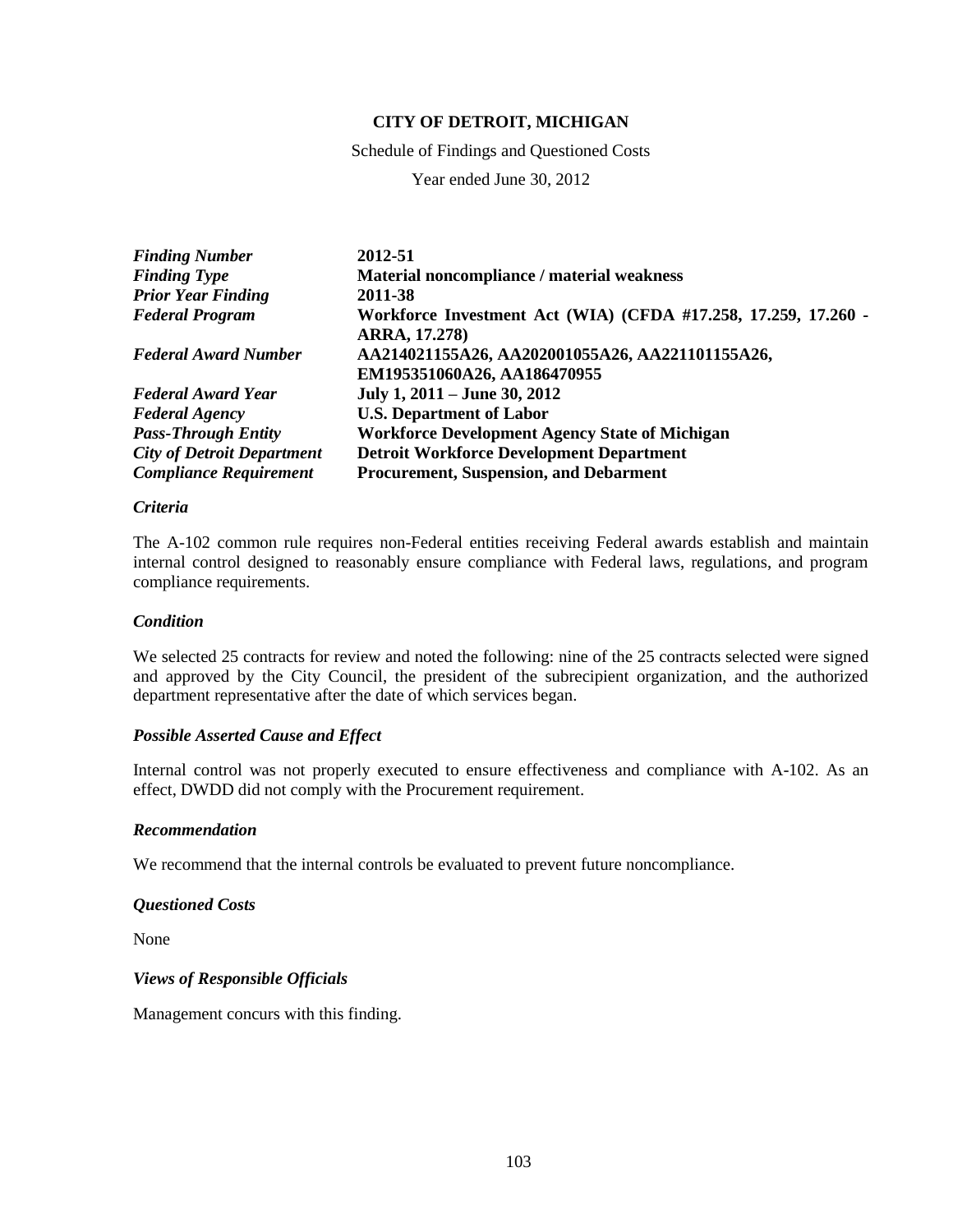Schedule of Findings and Questioned Costs

Year ended June 30, 2012

| <b>Finding Number</b>             | 2012-52                                                        |
|-----------------------------------|----------------------------------------------------------------|
| <b>Finding Type</b>               | Noncompliance / significant deficiency                         |
| <b>Prior Year Finding</b>         | N/A                                                            |
| <b>Federal Program</b>            | Workforce Investment Act (WIA) (CFDA #17.258, 17.259, 17.260 - |
|                                   | ARRA, 17.278)                                                  |
| <b>Federal Award Number</b>       | AA214021155A26, AA202001055A26, AA221101155A26,                |
|                                   | EM195351060A26, AA186470955                                    |
| <b>Federal Award Year</b>         | July 1, 2011 – June 30, 2012                                   |
| <b>Federal Agency</b>             | <b>U.S. Department of Labor</b>                                |
| <b>Pass-Through Entity</b>        | <b>Workforce Development Agency State of Michigan</b>          |
| <b>City of Detroit Department</b> | <b>Detroit Workforce Development Department</b>                |
| <b>Compliance Requirement</b>     | <b>Reporting</b>                                               |

# *Criteria*

Per Policy Issuance 07-16, Change 4, issued July 25, 2011, MWA Directors were required to submit the WIA Program Plan electronically to the WDASOM by October 10, 2011. Additionally, one signed copy of the Approval Request Form was required to be submitted hard copy to WDASOM by October 10, 2011.

The A-102 common rule requires non-Federal entities receiving Federal awards establish and maintain internal control designed to reasonably ensure compliance with Federal laws, regulations, and program compliance requirements.

# *Condition*

The WIA Comprehensive Five-Year Local Plan was not approved by the WDB Chairperson until November 9, 2011, which is 30 days after the Policy Issuance required submission date of October 10, 2011. DWDD was also not able to provide documentation to show the Local Plan was submitted by the required submission date of October 10, 2011.

# *Possible Asserted Cause and Effect*

Internal control was not properly executed to ensure effectiveness and compliance with A-102. As an effect, the report was not submitted on time to WDASOM. Management did not comply with the Reporting requirement.

## *Recommendation*

We recommend that the internal controls be evaluated to prevent future noncompliance.

# *Questioned Costs*

None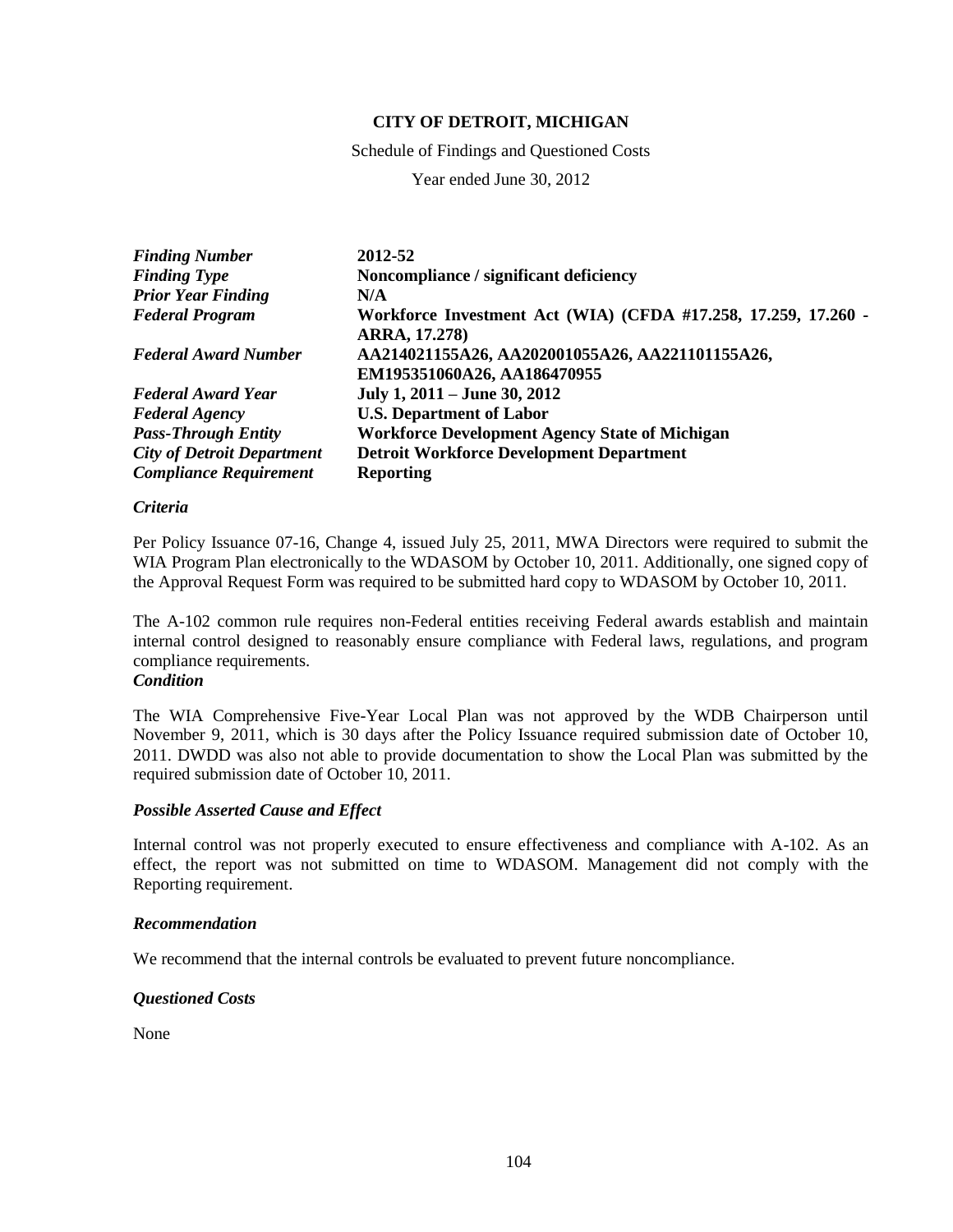Schedule of Findings and Questioned Costs Year ended June 30, 2012

*Views of Responsible Officials*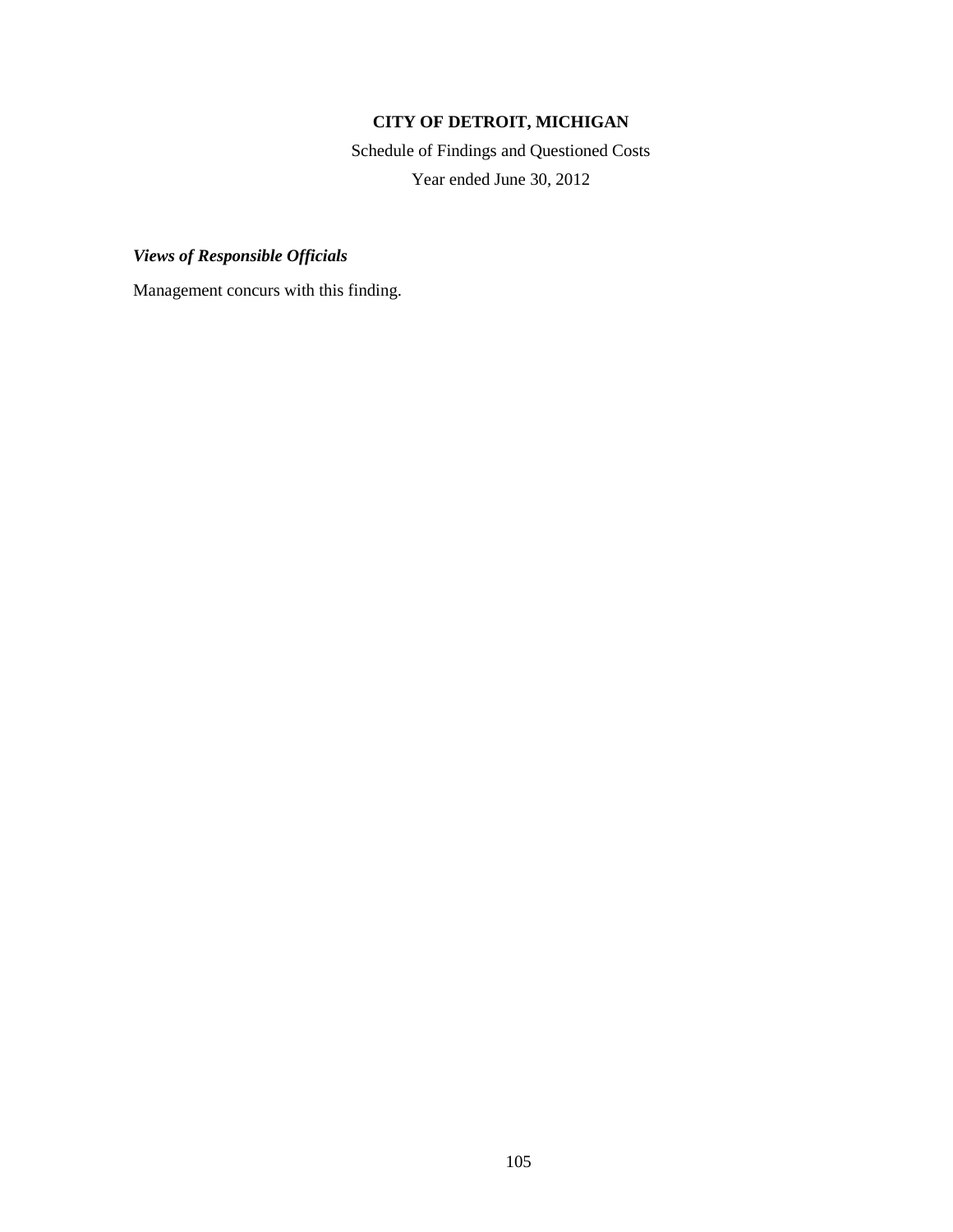Schedule of Findings and Questioned Costs

Year ended June 30, 2012

| <b>Finding Number</b>             | 2012-53                                                        |
|-----------------------------------|----------------------------------------------------------------|
| <b>Finding Type</b>               | Material noncompliance / material weakness                     |
| <b>Prior Year Finding</b>         | 2011-41                                                        |
| <b>Federal Program</b>            | Workforce Investment Act (WIA) (CFDA #17.258, 17.259, 17.260 - |
|                                   | ARRA, 17.278)                                                  |
| <b>Federal Award Number</b>       | AA214021155A26, AA202001055A26, AA221101155A26,                |
|                                   | EM195351060A26, AA186470955                                    |
| <b>Federal Award Year</b>         | July 1, 2011 – June 30, 2012                                   |
| <b>Federal Agency</b>             | <b>U.S. Department of Labor</b>                                |
| <b>Pass-Through Entity</b>        | <b>Workforce Development Agency State of Michigan</b>          |
| <b>City of Detroit Department</b> | <b>Detroit Workforce Development Department</b>                |
| <b>Compliance Requirement</b>     | <b>Special Tests &amp; Provisions: Cycle Monitoring</b>        |

# *Criteria*

OMB Circular A-133 Subpart C Section 300 paragraph f requires auditees to follow up and take corrective action on findings.

# *Condition*

DWDD receives 3 cycle monitoring reports a year from the Workforce Development Agency, State of Michigan (WDASOM). Over the past five years, several comments have been repeated throughout these reports and have not been adequately resolved or addressed by the City.

# *Possible Asserted Cause and Effect*

Timely corrective action has not been taken for each of the findings identified during the cycle monitoring visits. As an effect, several findings have been repeated year after year.

# *Recommendation*

We recommend that the department take timely corrective action for each of the findings identified during the cycle monitoring visits.

## *Questioned Costs*

None

## *Views of Responsible Officials*

DWDD has always responded in a timely manner to findings identified by the State of Michigan. Several of the repeat findings are the result of City of Detroit procedures that are beyond the control of the department.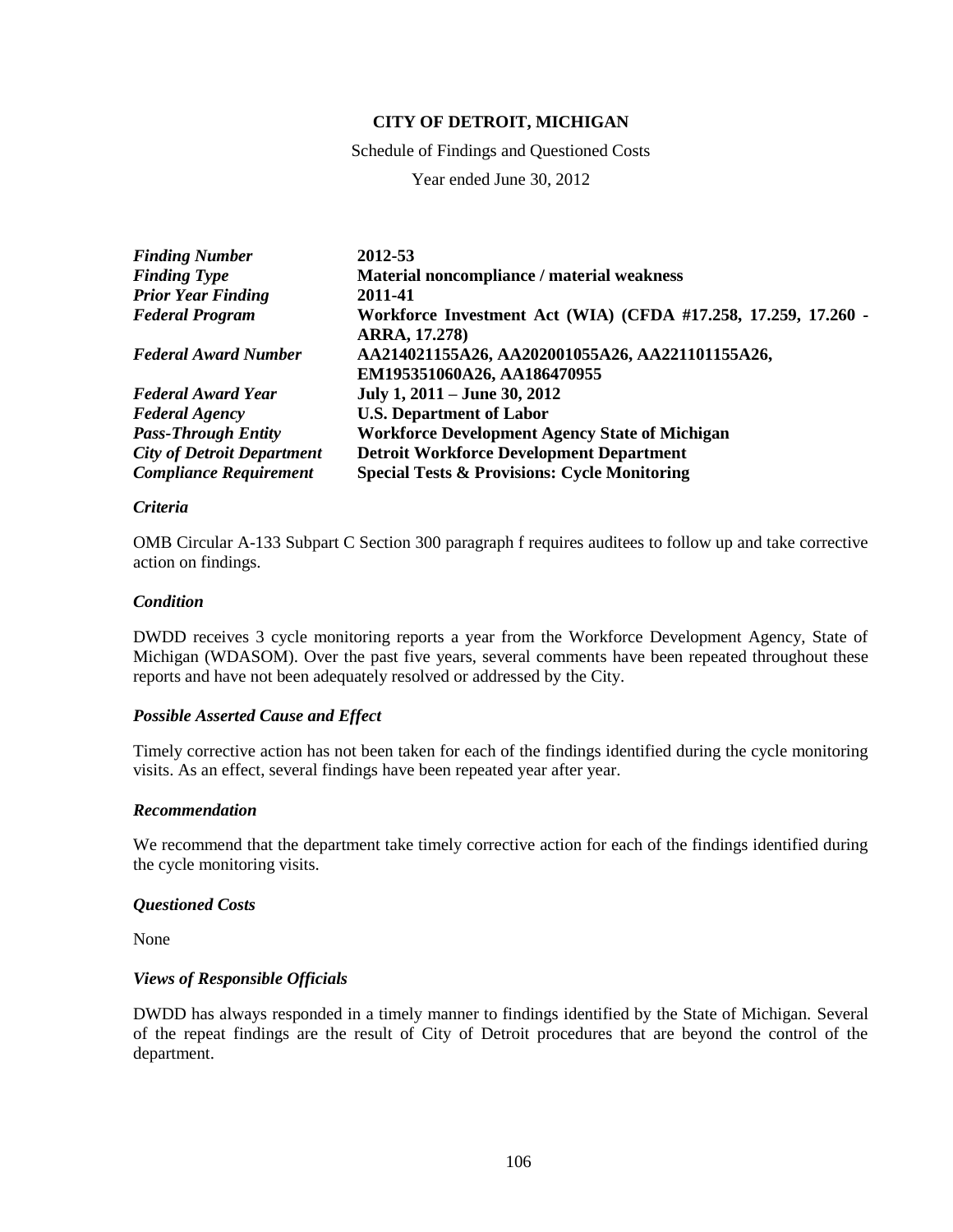Schedule of Findings and Questioned Costs

Year ended June 30, 2012

| <b>Finding Number</b>             | 2012-54                                                                                                       |
|-----------------------------------|---------------------------------------------------------------------------------------------------------------|
| <b>Finding Type</b>               | Material noncompliance / material weakness                                                                    |
| <b>Prior Year Finding</b>         | N/A                                                                                                           |
| <b>Federal Program</b>            | Federal Transit Cluster (FTC) (CFDA #20.500, 20.507 - ARRA)                                                   |
| <b>Federal Award Number</b>       | MI-90-X605, MI-95-X045, MI-90-X642                                                                            |
| <b>Federal Award Year</b>         | October 1, 2011 - September 30, 2013, October 1, 2008 - September<br>30, 2011, March 31, 2010 - June 30, 2012 |
| <b>Federal Agency</b>             | <b>U.S. Department of Transportation</b>                                                                      |
| <b>Pass-Through Entity</b>        | <b>Federal Transit Administration</b>                                                                         |
| <b>City of Detroit Department</b> | <b>Detroit Department of Transportation</b>                                                                   |
| <b>Compliance Requirement</b>     | <b>Activities Allowed or Unallowed and Allowable Costs/Cost Principles</b>                                    |

#### *Criteria*

The A-102 common rule requires non-Federal entities receiving Federal awards establish and maintain internal control designed to reasonably ensure compliance with Federal laws, regulations, and program compliance requirements.

According to A-87, attachment B(8)(h), charges to Federal awards for salaries and wages, whether treated as direct or indirect costs, will be based on payrolls documented in accordance with generally accepted practice of the governmental unit and approved by a responsible official(s) of the governmental unit. Additionally, where employees are expected to work solely on a single Federal award or cost objective, charges for their salaries and wages will be supported by periodic certifications that the employees worked solely on that program for the period covered by the certification. These certifications will be prepared at least semi-annually and will be signed by the employee or supervisory official having first hand knowledge of the work performed by the employee. Where employees work on multiple activities or cost objectives, a distribution of their salaries or wages will be supported by personnel activity reports or equivalent documentation. Per A-87, payroll costs must be adequately documented.

# *Condition*

During our test work of 25 payroll transactions (totaling \$1,741,247), we noted the following exceptions:

- The City allocated payroll and fringe benefit expenditures totaling \$1,662,128 to Operating Assistance grants using an allocation methodology which had not been approved by the US Department of Transportation. Specifically, we noted the City estimated an average cost for each of its bus routes and charged the maximum amount allowable under the Operating Assistance Grants. The City did not compare the estimated costs to the actual costs associated with the routes being funded and did not receive federal approval for the methodology used to compute its estimated costs, and we believe such approval is required.
- The City could not provide time and effort certifications for three payroll and fringe benefit charges tested (totaling \$68,280) for employees working on the Light Rail project. Upon further review, we noted time and effort certifications were not available for any payroll and fringe benefit charges (totaling \$247,347) related to the Light Rail project. Subsequent to our testing the City prepared effort certifications for each of these individuals.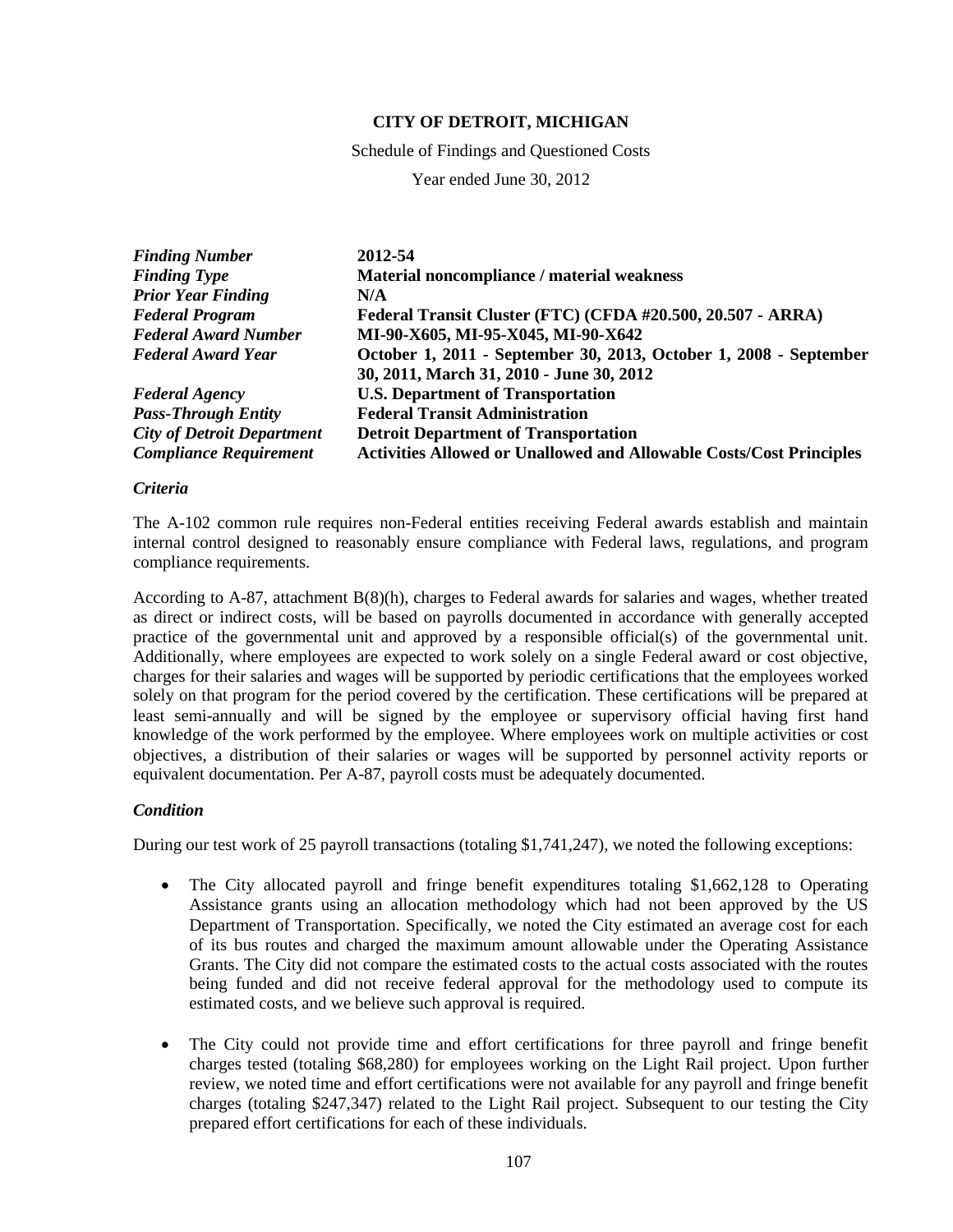Schedule of Findings and Questioned Costs

Year ended June 30, 2012

• The City could not provide time and effort certifications (timesheets) approved by a responsible official of the City for five payroll charges tested (totaling \$3,915) for fleet maintenance employees. The timesheets were signed by the employee.

Amounts expended for payroll and fringe benefits under this program during the year ended June 30, 2012 totaled \$8,546,767.

# *Possible Asserted Cause and Effect*

The Department of Transportation has charged costs to the Federal Transit Cluster which may not be allowed and is not in compliance with OMB Circular A-87 cost principles. As an effect, the City is not in compliance with Activities Allowed or Unallowed and Allowable Costs/Cost Principles requirements.

# *Recommendation*

We recommend that management strengthen internal controls to prevent improper charges to the grant.

# *Questioned Costs*

Indeterminable

# *Views of Responsible Officials*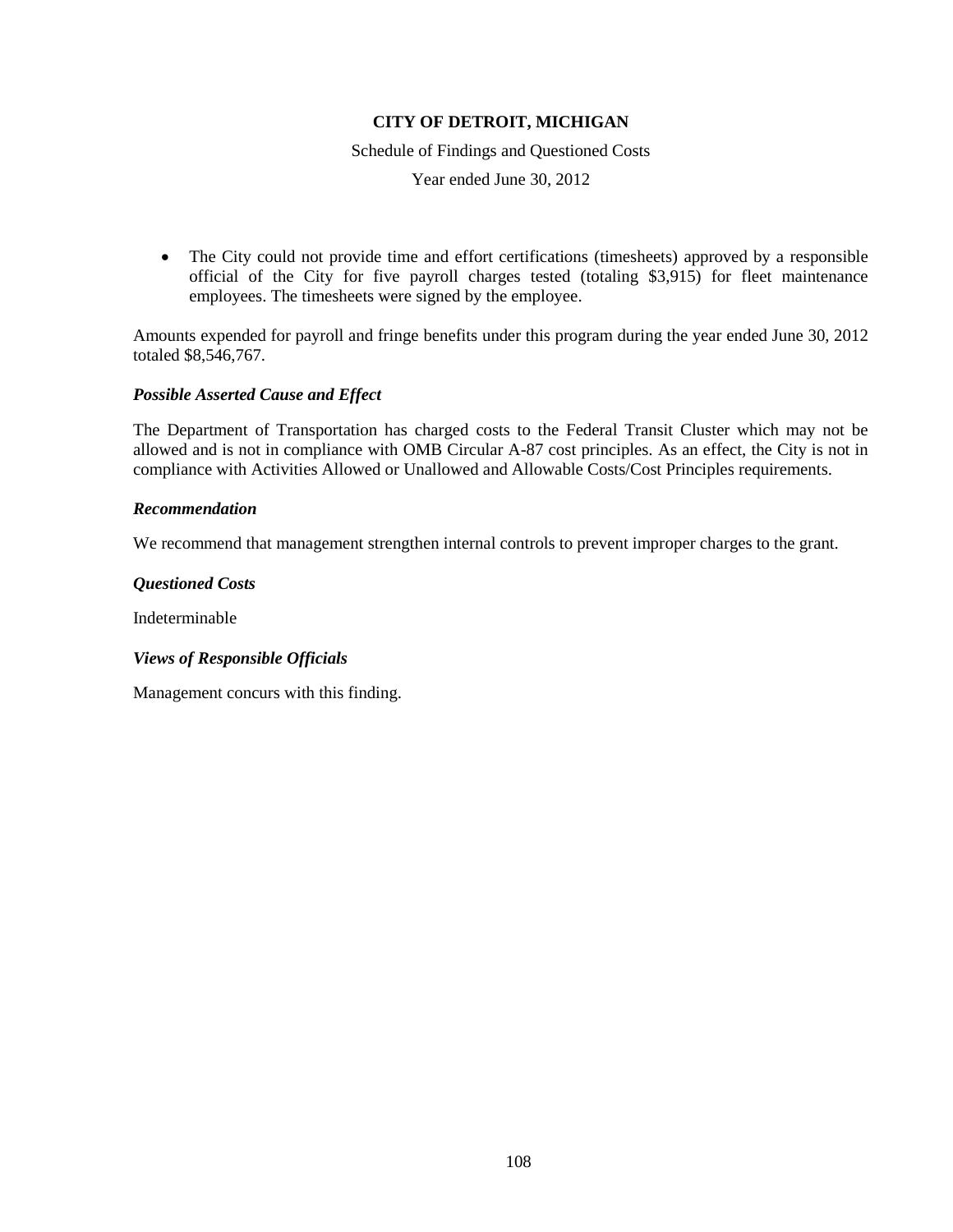Schedule of Findings and Questioned Costs

Year ended June 30, 2012

| <b>Finding Number</b>             | 2012-55                                                     |
|-----------------------------------|-------------------------------------------------------------|
| <b>Finding Type</b>               | Material noncompliance / material weakness                  |
| <b>Prior Year Finding</b>         | 2011-42                                                     |
| <b>Federal Program</b>            | Federal Transit Cluster (FTC) (CFDA #20.500, 20.507 - ARRA) |
| <b>Federal Award Number</b>       | MI-90-X605                                                  |
| <b>Federal Award Year</b>         | October 1, 2011 - September 30, 2013                        |
| <b>Federal Agency</b>             | <b>U.S. Department of Transportation</b>                    |
| <b>Pass-Through Entity</b>        | <b>Federal Transit Administration</b>                       |
| <b>City of Detroit Department</b> | <b>Detroit Department of Transportation</b>                 |
| <b>Compliance Requirement</b>     | <b>Davis Bacon</b>                                          |

#### *Criteria*

Per the compliance supplement for the Davis-Bacon Act, Nonfederal entities shall include in their construction contracts subject to the Davis-Bacon Act a requirement that the contractor or subcontractor comply with the requirements of the Davis Bason Act and the DOL regulations (29 CFR part 5) This includes a requirement for the contractor or subcontractor to submit to the non-Federal entity weekly, for each week in which any contract work is performed, a copy of the payroll and a statement of compliance (certified payrolls) (29 CFR Sections 5.5 and 5.6).

#### *Condition*

For 17 of 22 invoices reviewed, the review and approval of the certified payroll relating to the invoice could not be verified. Amounts expended for contractor payments under this program during the year ended June 30, 2012 totaled \$4,303,914.

#### *Possible Asserted Cause and Effect*

Management did not comply with the Davis-Bacon Act requirement.

## *Recommendation*

We recommend internal controls be evaluated to prevent future noncompliance.

#### *Questioned Costs*

None

# *Views of Responsible Officials*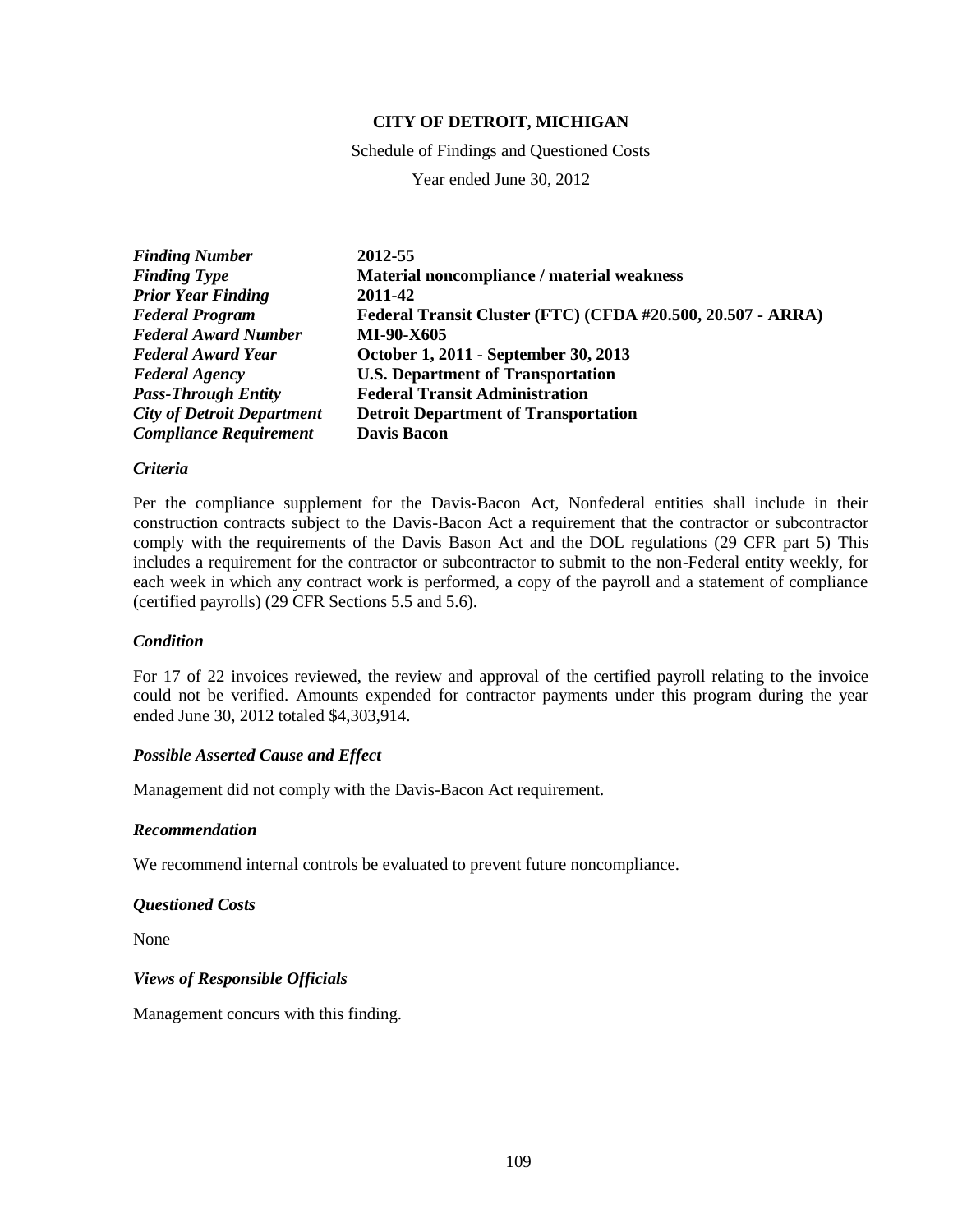Schedule of Findings and Questioned Costs

Year ended June 30, 2012

| <b>Finding Number</b>             | 2012-56                                                     |
|-----------------------------------|-------------------------------------------------------------|
| <b>Finding Type</b>               | Material noncompliance / material weakness                  |
| <b>Prior Year Finding</b>         | 2011-44                                                     |
| <b>Federal Program</b>            | Federal Transit Cluster (FTC) (CFDA #20.500, 20.507 – ARRA) |
| <b>Federal Award Number</b>       | MI-90-X605                                                  |
| <b>Federal Award Year</b>         | October 1, 2011 - September 30, 2013                        |
| <b>Federal Agency</b>             | <b>U.S. Department of Transportation</b>                    |
| <b>Pass-Through Entity</b>        | <b>Federal Transit Administration</b>                       |
| <b>City of Detroit Department</b> | <b>Detroit Department of Transportation</b>                 |
| <b>Compliance Requirement</b>     | <b>Procurement, Suspension, and Debarment</b>               |

#### *Criteria*

The A-102 common rule requires non-Federal entities receiving Federal awards establish and maintain internal control designed to reasonably ensure compliance with Federal laws, regulations, and program compliance requirements.

Per 2 CFR 180.300, when you enter into a covered transaction with another person at the next lower tier, you must verifiy that the person with whom you intend to do business is not excluded or disqualified.

#### *Condition*

For 6 out of 19 contracts reviewed (100% of the population was tested), the City did not obtain a certification that the vendor and its principals are not suspended or debarred nor was there evidence that the City verified that the contractor was not suspended or debarred by checking the EPLS website. Additionally, for 4 of the 19 contracts reviewed, expenditures totaling \$2,907,867 were charged outside of the contract's effective dates. Amounts expended for other than personal services under this program during the year ended June 30, 2012 totaled \$44,822,649.

# *Possible Asserted Cause and Effect*

Internal controls were not properly designed, executed, or monitored to ensure effectiveness. As a result, management did not comply with the Procurement, Suspension and Debarment requirements.

# *Recommendation*

We recommend evaluating current procurement practices to identify areas where internal controls could be strengthened to include monitoring of compliance with procurement standards. Additionally, we recommend that management obtain suspension and debarment certifications from all vendors.

#### *Questioned Costs*

None

#### *Views of Responsible Officials*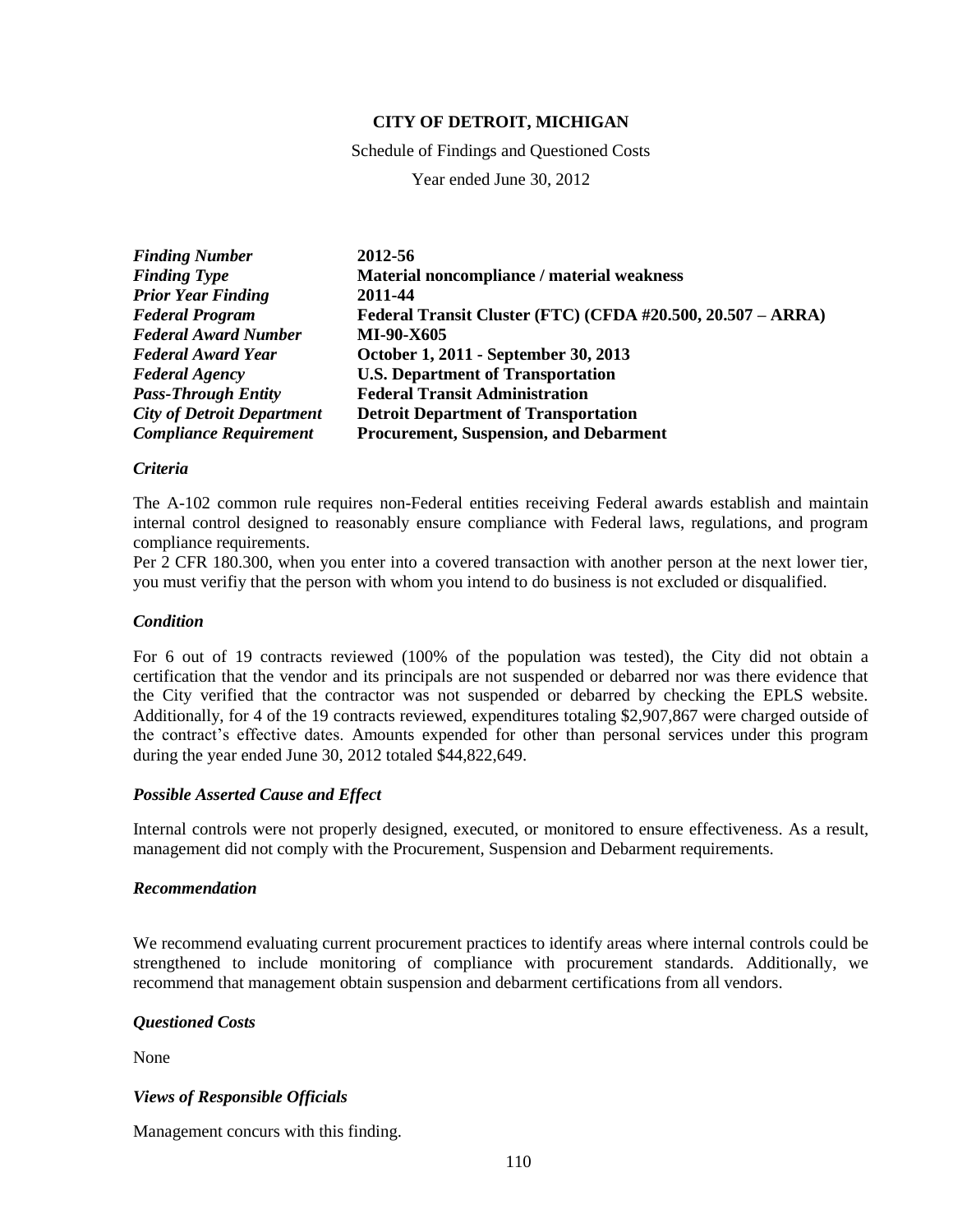Schedule of Findings and Questioned Costs

Year ended June 30, 2012

| <b>Number</b>                     | 2012-57                                                             |
|-----------------------------------|---------------------------------------------------------------------|
| <b>Finding Type</b>               | Scope limitation / material noncompliance / material weakness       |
| <b>Prior Year Finding</b>         | N/A                                                                 |
| <b>Federal Program</b>            | <b>Weatherization for Low-Income Persons (CFDA #81.042 - ARRA)</b>  |
| <b>Federal Award Number</b>       | DOE-S09-82007                                                       |
| <b>Federal Award Year</b>         | April 1, 2009 - March 31, 2012                                      |
| <b>Federal Agency</b>             | <b>U.S. Department of Energy</b>                                    |
| <b>Pass-Through Entity</b>        | <b>Michigan Department of Human Services</b>                        |
| <b>City of Detroit Department</b> | <b>Department of Human Services</b>                                 |
| <b>Compliance Requirement</b>     | Activities Allowed or Unallowed and Allowable Costs/Cost Principles |

#### *Criteria*

The A-102 Common Rule and OMB Circular A-110 (2 CFR part 215) requires that non-Federal entities receiving Federal awards (i.e., auditee management) establish and maintain internal control designed to reasonably ensure compliance with Federal laws, regulations, and program compliance requirements. Allowable expenditures include only: (1) The cost of purchase and delivery of weatherization materials; 2) Labor costs, in accordance with § 440.19; (3) Transportation of weatherization materials, tools, equipment, and work crews to a storage site and to the site of weatherization work; (4) Maintenance, operation, and insurance of vehicles used to transport weatherization materials; (5) Maintenance of tools and equipment; (6) The cost of purchasing vehicles, except that any purchase of vehicles must be referred to DOE for prior approval in every instance; (7) Employment of on-site supervisory personnel; (8) Storage of weatherization materials, tools, and equipment; (9) The cost of incidental repairs if such repairs are necessary to make the installation of weatherization materials effective;(10) The cost of liability insurance for weatherization projects for personal injury and for property damage; (11) The cost of carrying out lowcost/no-cost weatherization activities in accordance with § 440.20; (12) The cost of weatherization program financial audits as required by  $§$  440.23(d); (13) Allowable administrative expenses under

 $\frac{2}{3}$  440.14(b)(9)(xiv); and (15) The cost of eliminating health and safety hazards elimination of which is necessary before, or because of, installation of weatherization materials (10 CFR 440.18). Additionally, to be allowable under Federal awards, costs must meet the following general criteria: be necessary and reasonable for proper and efficient performance and administration of Federal awards, be allocable to Federal awards under the provisions of this Circular, be authorized or not prohibited under State or local laws or regulations, conform to any limitations or exclusions set forth in these principles, Federal laws, terms and conditions of the Federal award, or other governing regulations as to types or amounts of cost items, be consistent with policies, regulations, and procedures that apply uniformly to both Federal awards and other activities of the governmental unit, be accorded consistent treatment. A cost may not be assigned to a Federal award as a direct cost if any other cost incurred for the same purpose in like circumstances has been allocated to the Federal award as an indirect cost (OMB Cost Circular A-87,

paragraph (d) of this section; and (14) Funds used for leveraging activities in accordance with

#### *Condition*

attachment A, paragraph C).

During our test work over activities allowed/allowable costs/eligibility compliance requirements, 9 of 40 selected line items had eligibility issues. Participants included on invoices receiving Weatherization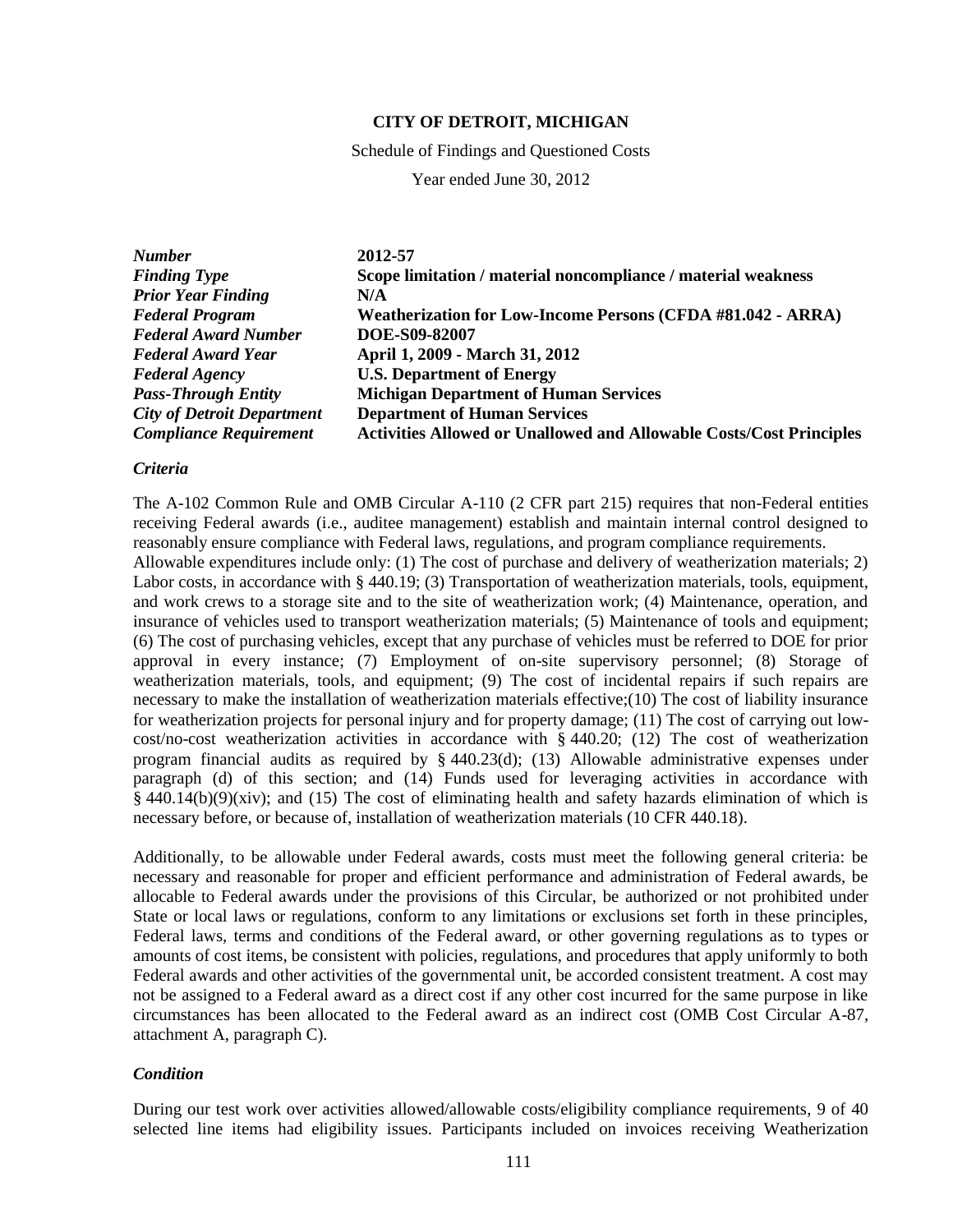Schedule of Findings and Questioned Costs

Year ended June 30, 2012

services were not included in the Eligibility population provided. Additionally, the auditee was unable to provide a breakdown of the costs associated with the 9 selected items.

### *Possible Asserted Cause and Effect*

Ineffective oversight of the Weatherization program by those charged with governance over compliance with activities allowed/allowable costs/eligibility requirements where the activity is subject to the type of compliance requirement. Identification of material noncompliance for the period under audit was not initially identified by the entity's internal control. The Department of Human Services is not able to demonstrate compliance with the activities allowed/allowable costs/eligibility compliance requirements.

# *Recommendation*

We recommend that the Department of Human Services establish policies and procedures to ensure that expenditures incurred are recognized, documented, authorized, and are eligible cost items in accordance with regulations or the terms and conditions of the award.

*Questioned Costs* 

Indeterminable

*Views of Responsible Officials*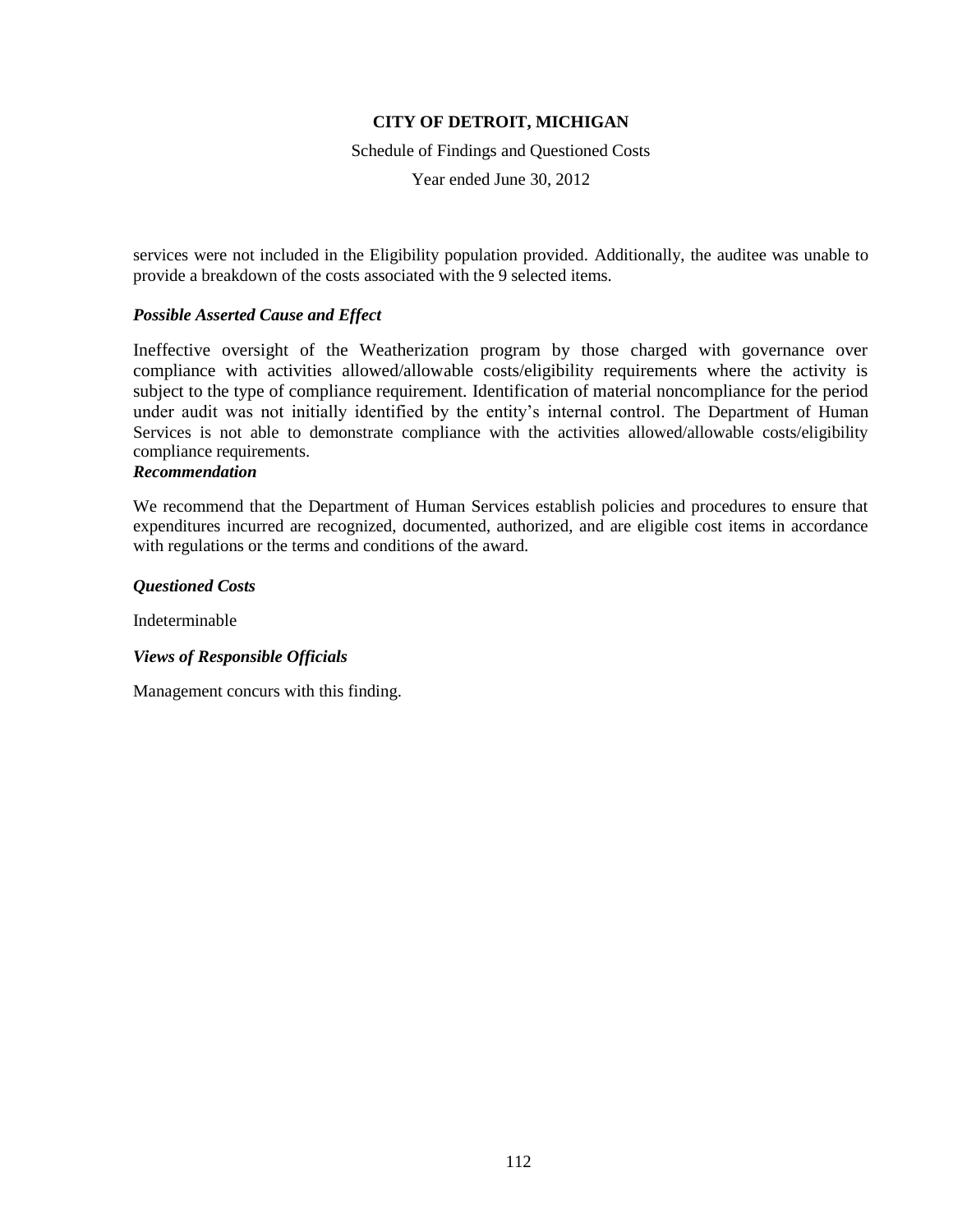Schedule of Findings and Questioned Costs

Year ended June 30, 2012

| <b>Finding Number</b>             | 2012-58                                                            |
|-----------------------------------|--------------------------------------------------------------------|
| <b>Finding Type</b>               | Scope limitation / material noncompliance / material weakness      |
| <b>Prior Year Finding</b>         | 2011-49                                                            |
| <b>Federal Program</b>            | <b>Weatherization for Low-Income Persons (CFDA #81.042 - ARRA)</b> |
| <b>Federal Award Number</b>       | DOE-S09-82007                                                      |
| <b>Federal Award Year</b>         | April 1, 2009 - March 31, 2012                                     |
| <b>Federal Agency</b>             | <b>U.S. Department of Energy</b>                                   |
| <b>Pass-Through Entity</b>        | <b>Michigan Department of Human Services</b>                       |
| <b>City of Detroit Department</b> | <b>Department of Human Services</b>                                |
| <b>Compliance Requirement</b>     | <b>Cash Management</b>                                             |

#### *Criteria*

The A-102 Common Rule and OMB Circular A-110 (2 CFR part 215) requires that non-Federal entities receiving Federal awards (i.e., auditee management) establish and maintain internal control designed to reasonably ensure compliance with Federal laws, regulations, and program compliance requirements.

31 CFR 205.12 (b)(5) states that reimbursable funding means that a Federal Program Agency transfers Federal funds to a State after that State has already paid out the funds for Federal assistance program purposes. Additionally, 24 CFR 85.21 (d), sub part C- Post Award Requirements, notes that reimbursement shall be the preferred method of payment.

OMB Circular A-133 also documents that when entities are funded on a reimbursement basis, program costs must be paid for by entity funds before reimbursement is requested from the Federal Government.

# *Condition*

The City of Detroit was unable to provide adequate documentation to evidence whether payments made were incurred before the cash drawdown date. Unpaid invoices were included on the Statement of Expenditures, therefore DHS had not paid the expense before requesting reimbursement.

#### *Possible Asserted Cause and Effect*

Ineffective oversight of the Weatherization program by those charged with governance over compliance with cash management, where the activity is subject to the type of compliance requirement. In addition, due to the State review process, the department had cash flow issues until the State reviewed the FSR amounts and approved reimbursement. The Department of Human Services is not able to demonstrate compliance with the cash management compliance requirements.

#### *Recommendation*

We recommend that the Department of Human Services establish policies and procedures to ensure that all cash management requirements are met specifically that payments are incurred before cash is drawn down.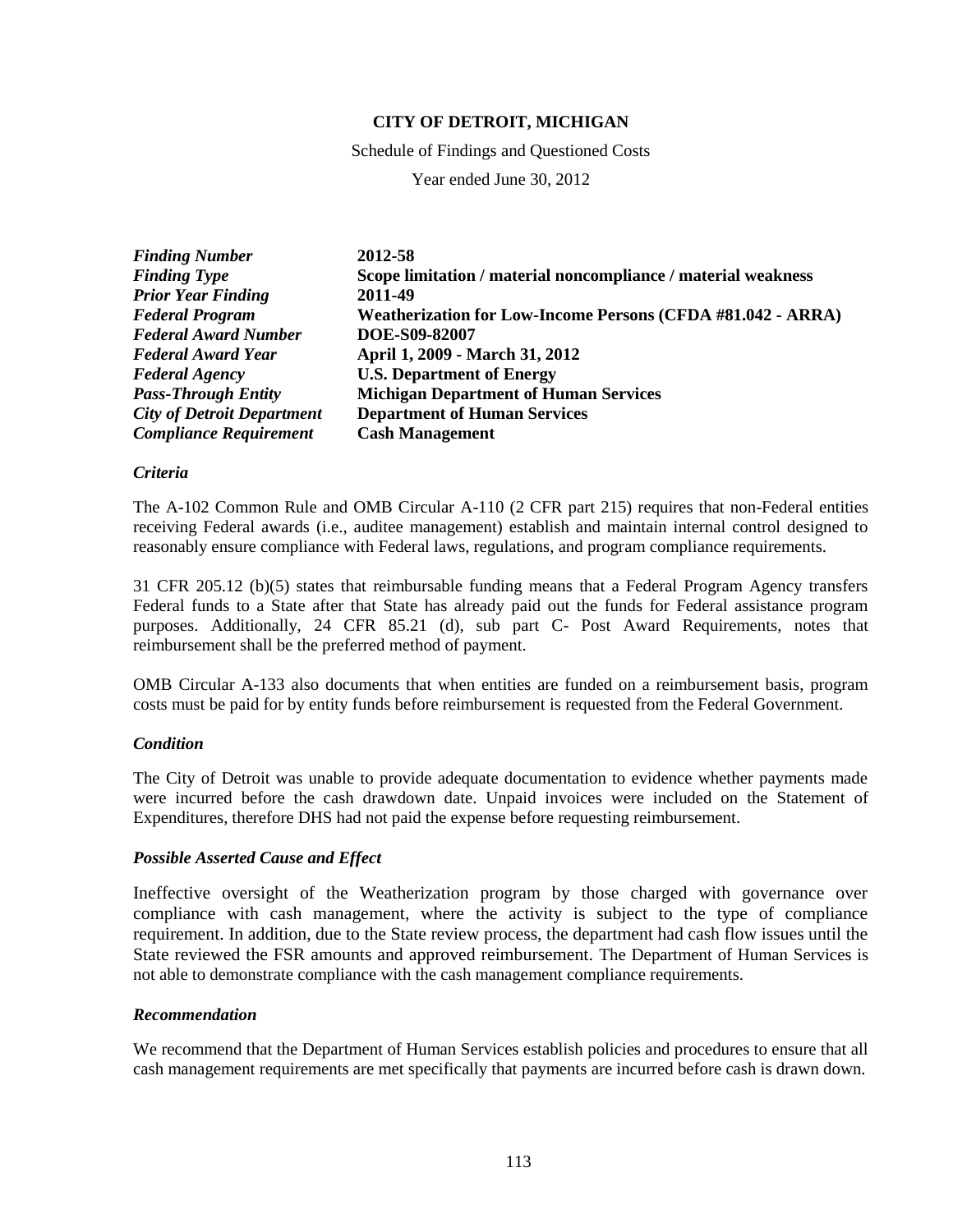Schedule of Findings and Questioned Costs Year ended June 30, 2012

*Questioned Costs* 

None

*Views of Responsible Officials*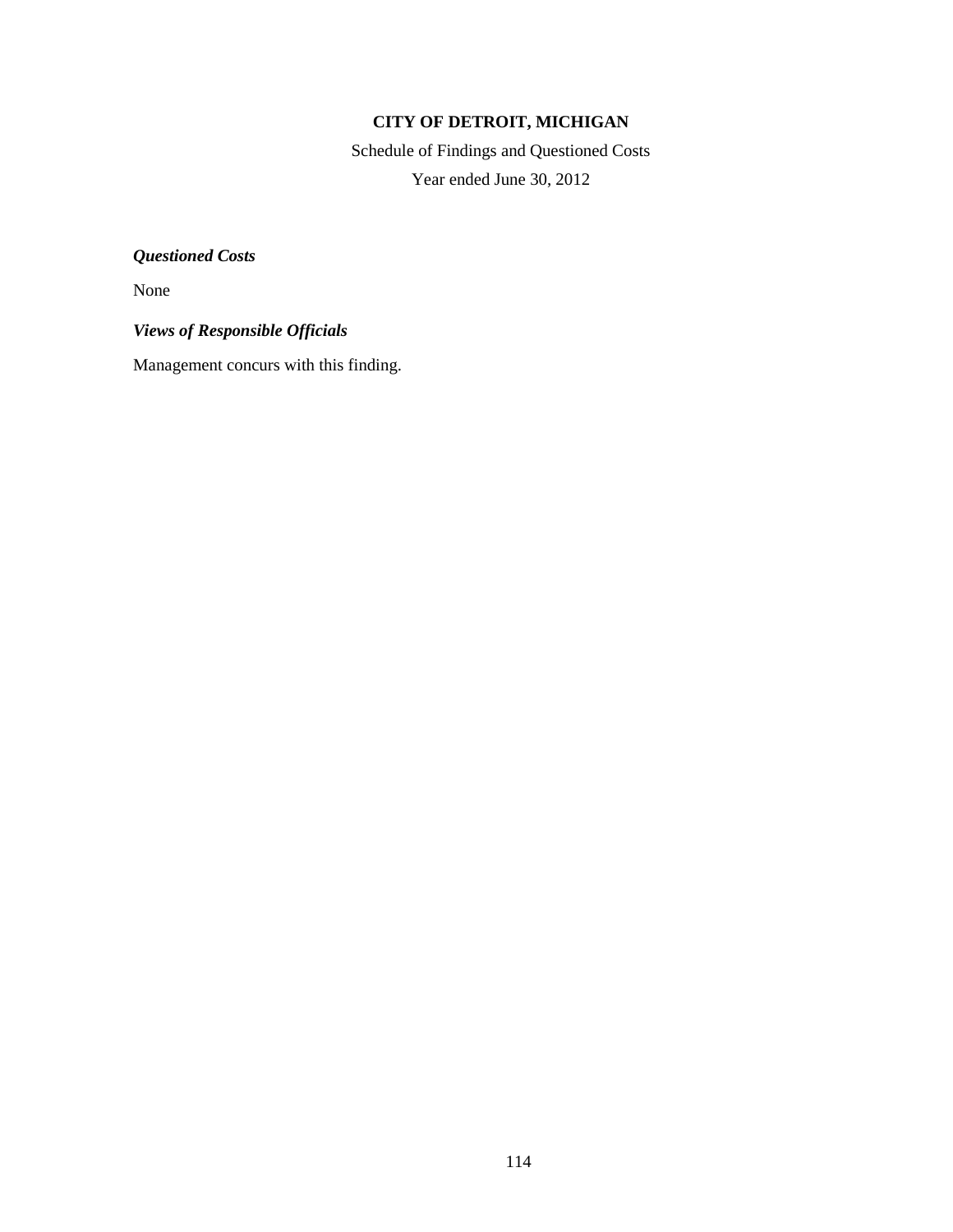Schedule of Findings and Questioned Costs

Year ended June 30, 2012

| <b>Finding Number</b>             | 2012-59                                                            |
|-----------------------------------|--------------------------------------------------------------------|
| <b>Finding Type</b>               | Material noncompliance / material weakness                         |
| <b>Prior Year Finding</b>         | 2011-50                                                            |
| <b>Federal Program</b>            | <b>Weatherization for Low-Income Persons (CFDA #81.042 - ARRA)</b> |
| <b>Federal Award Number</b>       | DOE-S09-82007                                                      |
| <b>Federal Award Year</b>         | April 1, 2009 - March 31, 2012                                     |
| <b>Federal Agency</b>             | <b>U.S. Department of Energy</b>                                   |
| <b>Pass-Through Entity</b>        | <b>Michigan Department of Human Services</b>                       |
| <b>City of Detroit Department</b> | <b>Department of Human Services</b>                                |
| <b>Compliance Requirement</b>     | <b>Davis-Bacon Act</b>                                             |

#### *Criteria*

The A-102 Common Rule and OMB Circular A-110 (2 CFR part 215) requires that non-Federal entities receiving Federal awards (i.e., auditee management) establish and maintain internal control designed to reasonably ensure compliance with Federal laws, regulations, and program compliance requirements.

The contractor shall submit weekly for each week in which any contract work is performed a copy of all payrolls. The required weekly payroll information may be submitted in any form desired. Optional Form WH-347 is available for this purpose from the Wage and Hour Division Web site. The prime contractor is responsible for the submission of copies of payrolls by all subcontractors (29 CFR 5.5).

#### *Condition*

During our test work over the Davis-Bacon Act requirements, it was noted that all applicable certified payrolls could not be obtained. Management was unable to provide and verify the population of weekly payrolls and unable to provide 1 of 5 weekly payrolls selected.

# *Possible Asserted Cause and Effect*

Ineffective oversight of the Weatherization program by those charged with governance over compliance with Davis-Bacon Act requirements where the activity is subject to the type of compliance requirement. We noted ineffective oversight of contractors, including a lack of procedures in place surrounding certified payrolls submission, collection, and retention. We noted that identification of material noncompliance for the period under audit was not initially identified by the entity's internal control. The Department of Human Services is not able to demonstrate compliance with the Davis-Bacon Act compliance requirements.

### *Recommendation*

We recommend that the Department of Human Services establish policies and procedures to ensure that certified payrolls are received timely, when required, and in accordance with regulations or the terms and conditions of the award.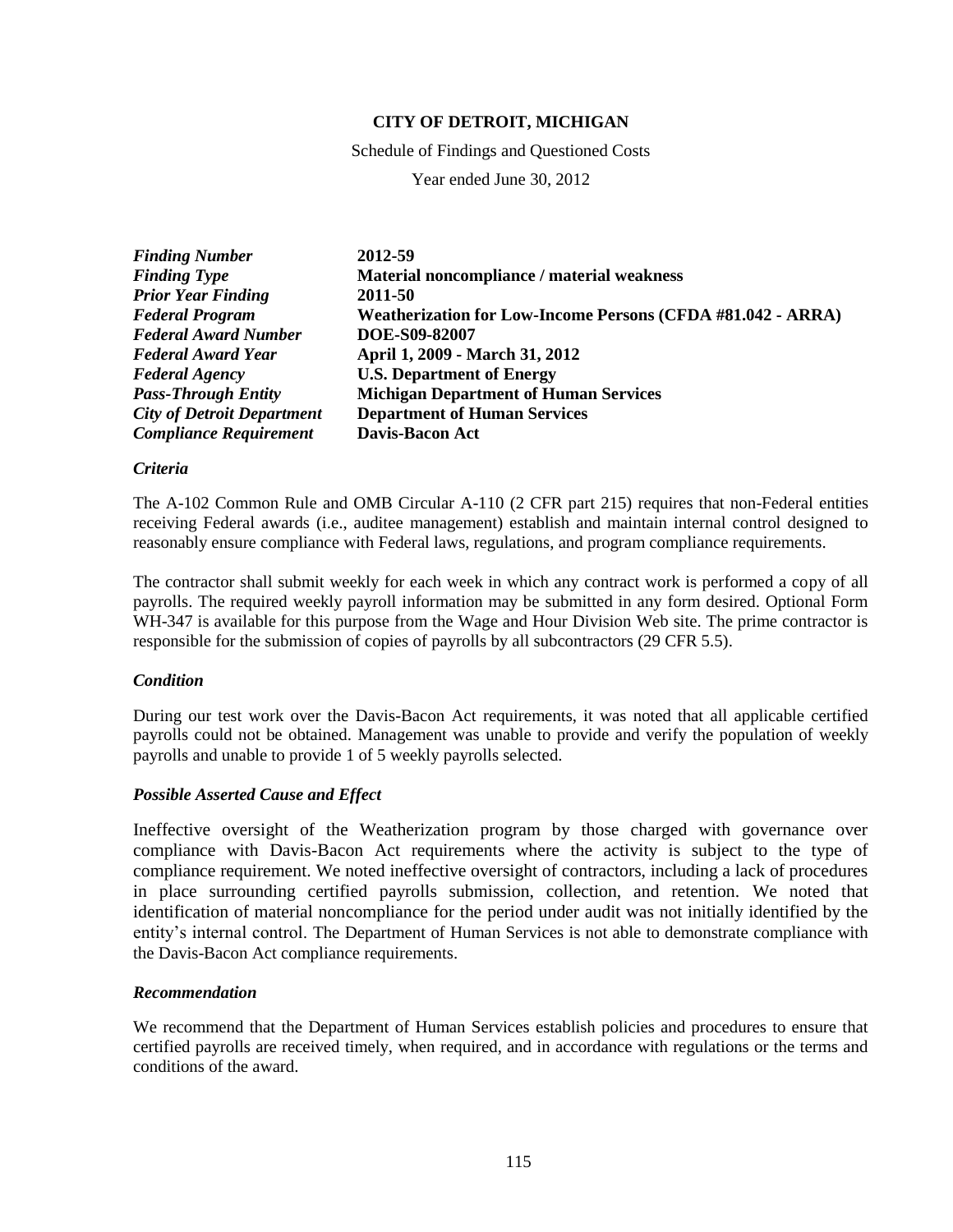Schedule of Findings and Questioned Costs Year ended June 30, 2012

*Questioned Costs* 

None

*Views of Responsible Officials*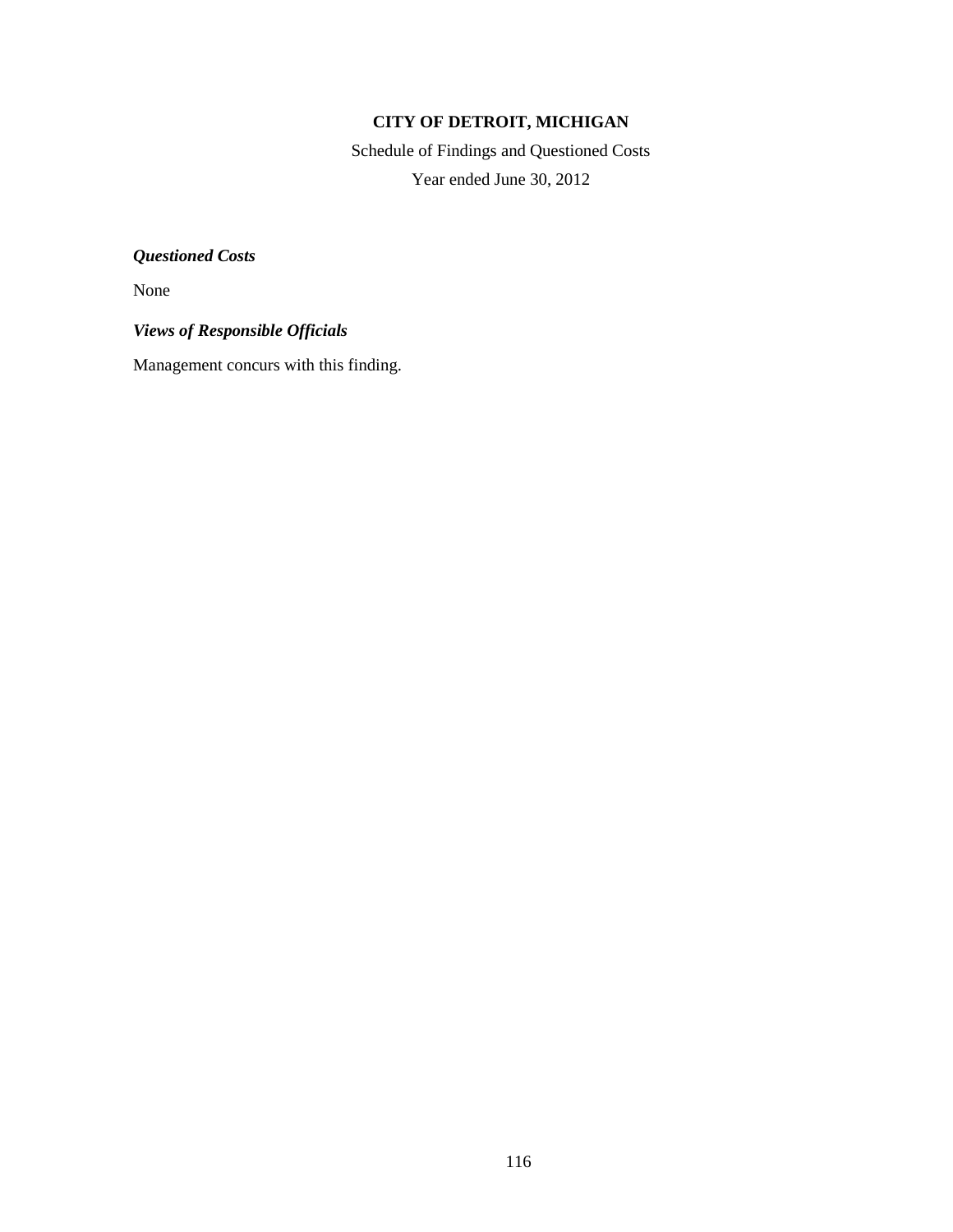Schedule of Findings and Questioned Costs

Year ended June 30, 2012

| <b>Finding Number</b>             | 2012-60                                                            |
|-----------------------------------|--------------------------------------------------------------------|
| <b>Finding Type</b>               | Scope limitation / material noncompliance / material weakness      |
| <b>Prior Year Finding</b>         | 2011-51                                                            |
| <b>Federal Program</b>            | <b>Weatherization for Low-Income Persons (CFDA #81.042 - ARRA)</b> |
| <b>Federal Award Number</b>       | DOE-S09-82007                                                      |
| <b>Federal Award Year</b>         | April 1, 2009 - March 31, 2012                                     |
| <b>Federal Agency</b>             | <b>U.S. Department of Energy</b>                                   |
| <b>Pass-Through Entity</b>        | <b>Michigan Department of Human Services</b>                       |
| <b>City of Detroit Department</b> | <b>Department of Human Services</b>                                |
| <b>Compliance Requirement</b>     | <b>Eligibility</b>                                                 |

#### *Criteria*

The A-102 Common Rule and OMB Circular A-110 (2 CFR part 215) requires that non-Federal entities receiving Federal awards (i.e., auditee management) establish and maintain internal control designed to reasonably ensure compliance with Federal laws, regulations, and program compliance requirements.

Specific requirements for eligibility are unique to each Federal program and are found in the laws, regulations, and the provisions of contract of grant agreements pertaining to the program. Grant number DOE-S09-82007 between the State of Michigan Department of Human Services (MDHS) and the City of Detroit Department of Human Services (DHS) requires that for each eligible client served under the agreement, the grantee shall maintain client case records consisting of: a) Weatherization Assistance Program application or a DHS approved client application used to determine if the household group is eligible for weatherization services. Application must be in accordance with CSPM 612.2 and b) documents supporting weatherization income eligibility in accordance with CSPM 601.

In addition, a dwelling unit shall be eligible for weatherization assistance under this part if it is occupied by a family unit: (1) Whose income is at or below 200 percent of the poverty level determined in accordance with criteria established by the Director of the Office of Management and Budget, (2) Which contains a member who has received cash assistance payments under Title IV or XVI of the Social Security Act or applicable State or local law at any time during the 12-month period preceding the determination of eligibility for weatherization assistance; or (3) If the State elects, is eligible for assistance under the Low-Income Home Energy Assistance Act of 1981, provided that such basis is at least 200 percent of the poverty level determined in accordance with criteria established by the Director of the Office of Management and Budget (10 CFR 440.22 (a) and 42 USC 6862 (7)(a)).

#### *Condition*

During our test work over the eligibility compliance requirement, it was noted that 4 intake files did not include all the required eligibility documentation. In addition, management was unable to provide 13 of the 78 files requested.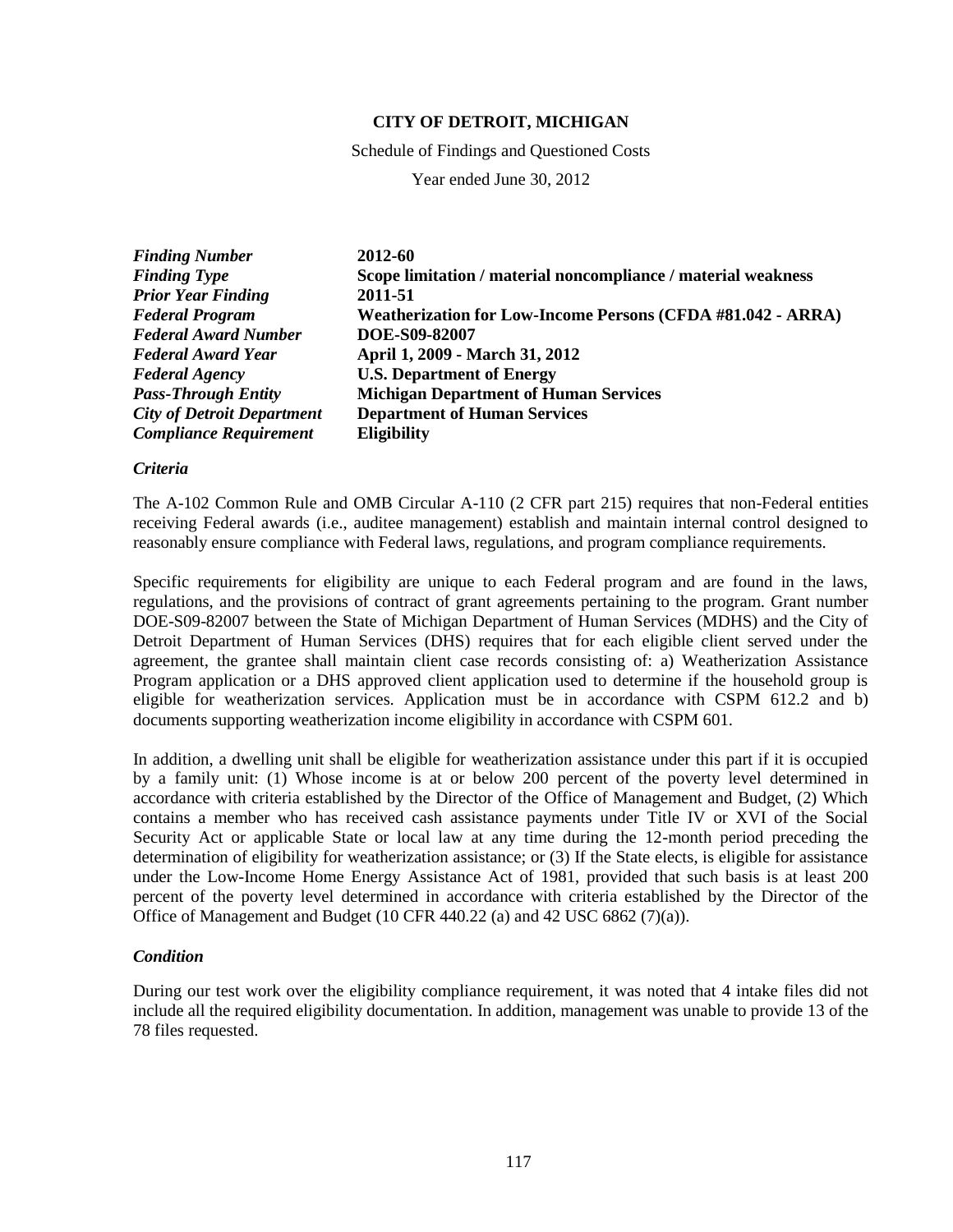Schedule of Findings and Questioned Costs Year ended June 30, 2012

## *Possible Asserted Cause and Effect*

Ineffective oversight of the Weatherization program by those charged with governance over compliance with eligibility requirements. We noted ineffective policies and procedures in place for intake/eligibility determination. We noted that identification of material noncompliance for the period under audit was not initially identified by the entity's internal control. The Department of Human Services is not able to demonstrate compliance with the eligibility compliance requirements.

#### *Recommendation*

We recommend that the Department of Human Services establish policies and procedures for intake/eligibility workers to use to ensure that eligibility determinations are in accordance with regulations or the terms and conditions of the award.

#### *Questioned Costs*

Indeterminable

### *Views of Responsible Officials*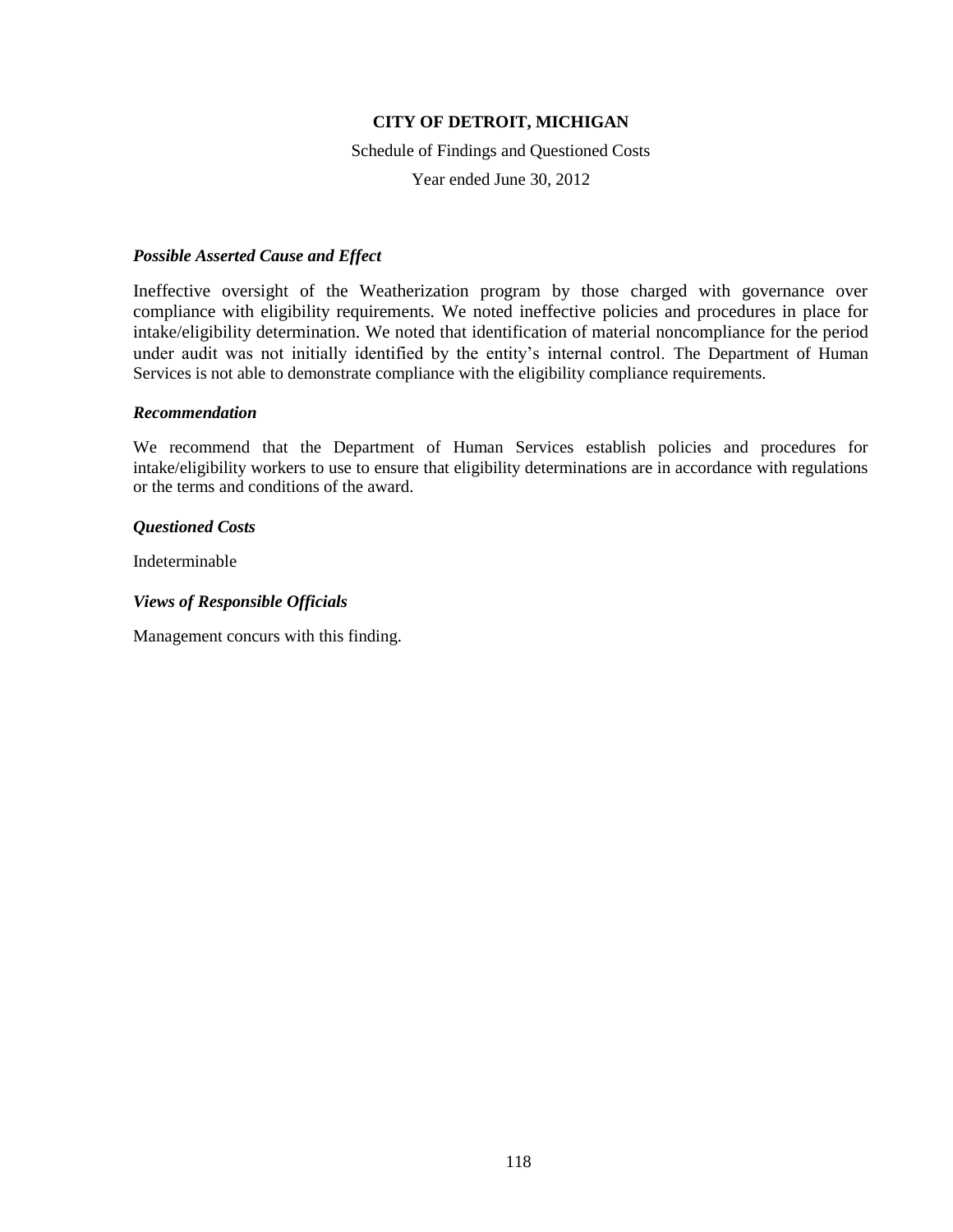Schedule of Findings and Questioned Costs

Year ended June 30, 2012

| <b>Finding Number</b>             | 2012-61                                                            |
|-----------------------------------|--------------------------------------------------------------------|
| <b>Finding Type</b>               | Material noncompliance / material weakness                         |
| <b>Prior Year Finding</b>         | 2011-53                                                            |
| <b>Federal Program</b>            | <b>Weatherization for Low-Income Persons (CFDA #81.042 - ARRA)</b> |
| <b>Federal Award Number</b>       | DOE-S09-82007                                                      |
| <b>Federal Award Year</b>         | April 1, 2009 - March 31, 2012                                     |
| <b>Federal Agency</b>             | <b>U.S. Department of Energy</b>                                   |
| <b>Pass-Through Entity</b>        | <b>Michigan Department of Human Services</b>                       |
| <b>City of Detroit Department</b> | <b>Department of Human Services</b>                                |
| <b>Compliance Requirement</b>     | <b>Procurement, Suspension and Debarment</b>                       |

#### *Criteria*

The A-102 Common Rule and OMB Circular A-110 (2 CFR part 215) requires that non-Federal entities receiving Federal awards (i.e., auditee management) establish and maintain internal control designed to reasonably ensure compliance with Federal laws, regulations, and program compliance requirements.

Section 1605 of ARRA prohibits the use of ARRA funds for a project for the construction, alteration, maintenance, or repairs of a public building or work unless all of the iron, steel, and manufactured goods used in the project are produced in the United States. As a result, the Buy-American Act applies to these ARRA awards. ARRA provides for waiver of these requirements under specified circumstances (June 2012 OMB Circular A-133 Compliance Supplement).

#### *Condition*

During our testing over the Procurement, Suspension & Debarment compliance requirement, we selected 6 ARRA funded construction contracts for testing and noted that no evidence of compliance with Buy-American requirements was provided for these construction contractors.

# *Possible Asserted Cause and Effect*

Ineffective oversight of the Weatherization program by those charged with governance over compliance with Procurement, Suspension & Debarment, specifically the Buy-American Act requirements, where the activity is subject to the type of compliance requirement. KPMG noted that identification of material noncompliance for the period under audit was not initially identified by the entity's internal control. The Department of Human Services is not able to demonstrate compliance with the Procurement, Suspension & Debarment compliance requirements.

# *Recommendation*

We recommend that the Department of Human Services establish policies and procedures to ensure that the Buy-American Act is adhered to during the procurement process.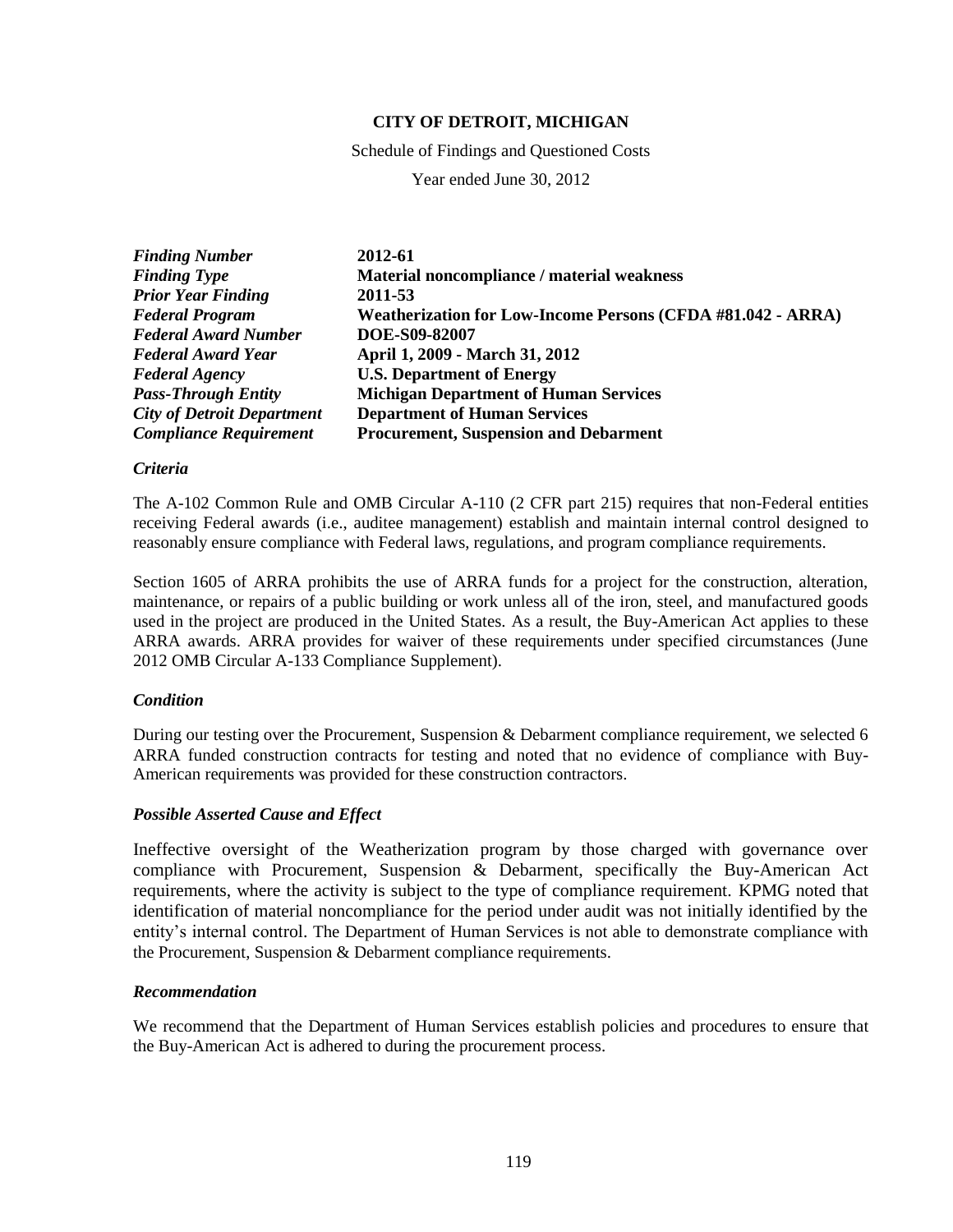Schedule of Findings and Questioned Costs Year ended June 30, 2012

*Questioned Costs* 

None

*Views of Responsible Officials*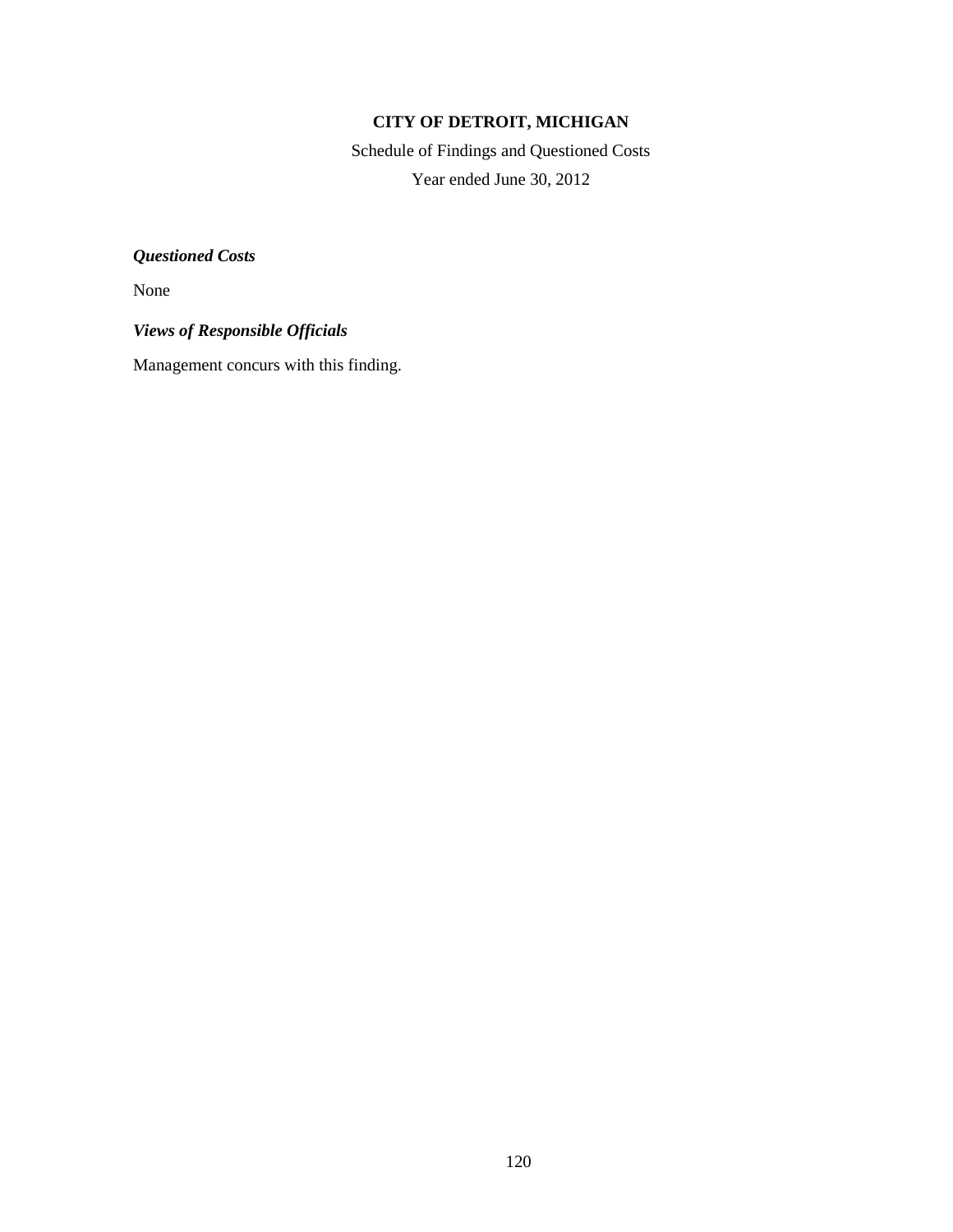Schedule of Findings and Questioned Costs

Year ended June 30, 2012

| <b>Finding Number</b>             | 2012-62                                                            |
|-----------------------------------|--------------------------------------------------------------------|
| <b>Finding Type</b>               | Material noncompliance / material weakness                         |
| <b>Prior Year Finding</b>         | N/A                                                                |
| <b>Federal Program</b>            | <b>Weatherization for Low-Income Persons (CFDA #81.042 - ARRA)</b> |
| <b>Federal Award Number</b>       | DOE-S09-82007                                                      |
| <b>Federal Award Year</b>         | April 1, 2009 - March 31, 2012                                     |
| <b>Federal Agency</b>             | <b>U.S. Department of Energy</b>                                   |
| <b>Pass-Through Entity</b>        | <b>Michigan Department of Human Services</b>                       |
| <b>City of Detroit Department</b> | <b>Department of Human Services</b>                                |
| <b>Compliance Requirement</b>     | <b>Reporting and Period of Availability</b>                        |

#### *Criteria*

The A-102 Common Rule and OMB Circular A-110 (2 CFR part 215) requires that non-Federal entities receiving Federal awards (i.e., auditee management) establish and maintain internal control designed to reasonably ensure compliance with Federal laws, regulations, and program compliance requirements.

To be allowable under Federal awards, costs must meet the following general criteria: be necessary and reasonable for proper and efficient performance and administration of Federal awards, be allocable to Federal awards under the provisions of this Circular, be authorized or not prohibited under State or local laws or regulations, conform to any limitations or exclusions set forth in these principles, Federal laws, terms and conditions of the Federal award, or other governing regulations as to types or amounts of cost items, be consistent with policies, regulations, and procedures that apply uniformly to both Federal awards and other activities of the governmental unit, be accorded consistent treatment. A cost may not be assigned to a Federal award as a direct cost if any other cost incurred for the same purpose in like circumstances has been allocated to the Federal award as an indirect cost (OMB Cost Circular A-87, attachment A, paragraph C).

Additionally, where a funding period is specified, a grantee may charge to the award only costs resulting from obligations of the funding period unless carryover of unobligated balances is permitted, in which case the carryover balances may be charged for costs resulting from obligations of the subsequent funding period. A grantee must liquidate all obligations incurred under the award not later than 90 days after the end of the funding period (or as specified in a program regulation) to coincide with the submission of the FFR. HUD may extend this deadline at the request of the grantee (24 CFR 85.23 (a) (b)).

# *Condition*

12 of 40 items selected as a sample were not recorded within the correct reporting period.

# *Possible Asserted Cause and Effect*

Ineffective oversight of the Weatherization program by those charged with governance over compliance with the reporting and period of availability requirements where the activity is subject to the type of compliance requirement. KPMG noted that identification of material noncompliance for the period under audit was not initially identified by the entity's internal control. The Department of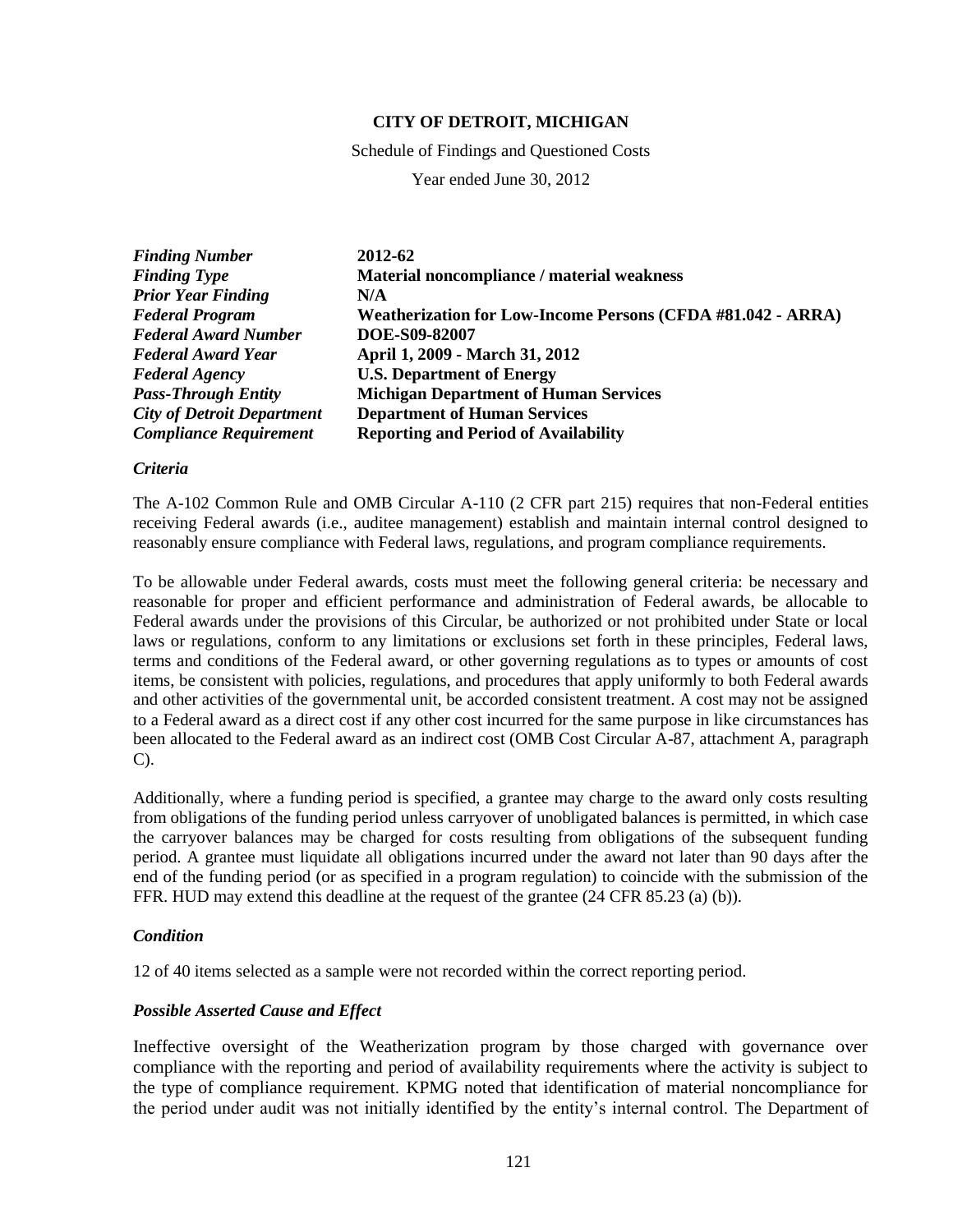Schedule of Findings and Questioned Costs

Year ended June 30, 2012

Human Services is not able to demonstrate compliance with the reporting and period of availability compliance requirements.

## *Recommendation*

We recommend that the Department of Human Services establish policies and procedures to ensure that expenditures incurred are recorded in the correct period of availability in accordance with regulations or the terms and conditions of the award.

# *Questioned Costs*

None

*Views of Responsible Officials*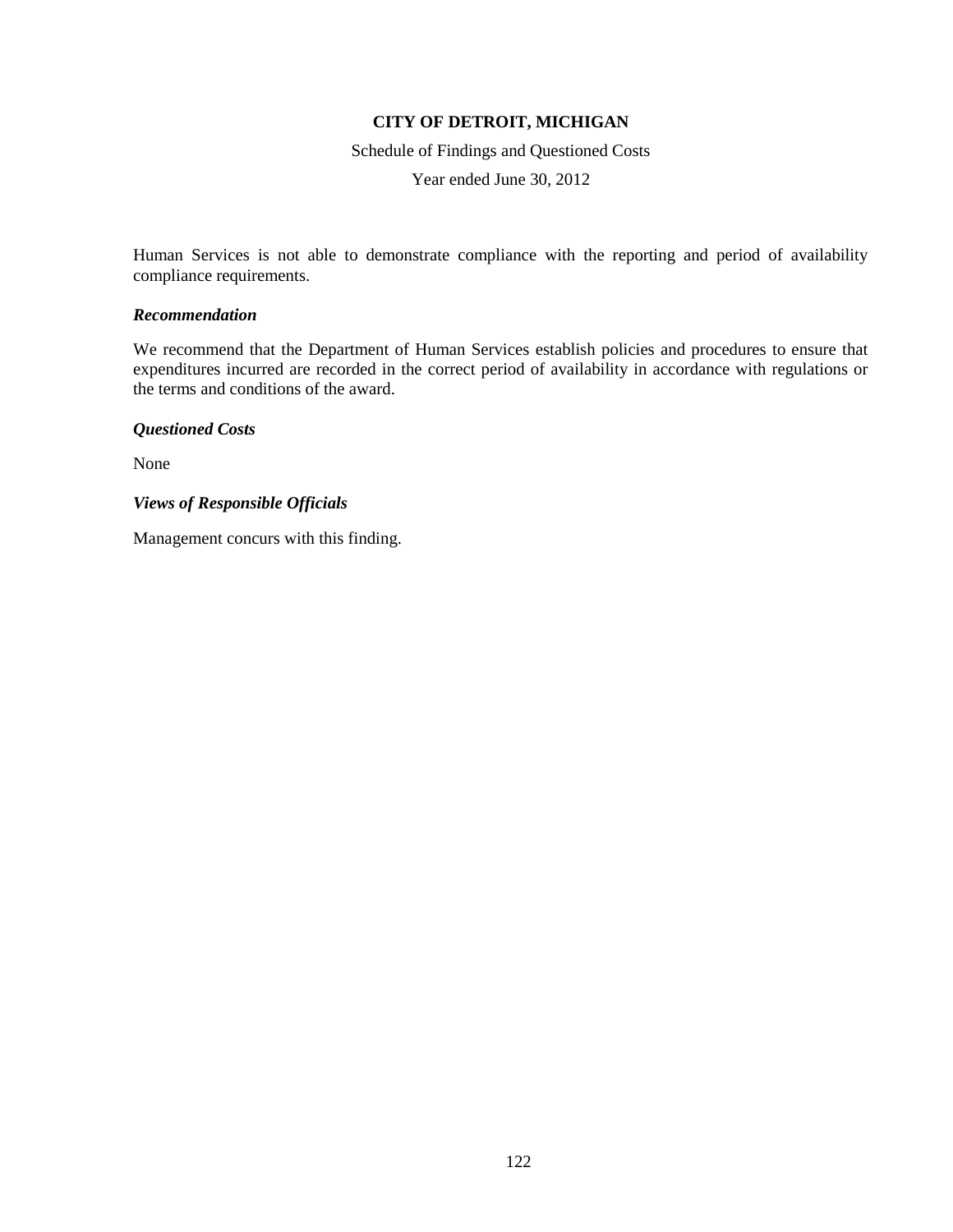Schedule of Findings and Questioned Costs

Year ended June 30, 2012

| <b>Finding Number</b>             | 2012-63                                                            |
|-----------------------------------|--------------------------------------------------------------------|
| <b>Finding Type</b>               | Noncompliance / significant deficiency                             |
| <b>Prior Year Finding</b>         | 2011-54                                                            |
| <b>Federal Program</b>            | <b>Weatherization for Low-Income Persons (CFDA #81.042 - ARRA)</b> |
| <b>Federal Award Number</b>       | DOE-S09-82007                                                      |
| <b>Federal Award Year</b>         | April 1, 2009 - March 31, 2012                                     |
| <b>Federal Agency</b>             | <b>U.S. Department of Energy</b>                                   |
| <b>Pass-Through Entity</b>        | <b>Michigan Department of Human Services</b>                       |
| <b>City of Detroit Department</b> | <b>Department of Human Services</b>                                |
| <b>Compliance Requirement</b>     | <b>Reporting</b>                                                   |

#### *Criteria*

The A-102 Common Rule and OMB Circular A-110 (2 CFR part 215) requires that non-Federal entities receiving Federal awards (i.e., auditee management) establish and maintain internal control designed to reasonably ensure compliance with Federal laws, regulations, and program compliance requirements.

The grant agreement between the State of Michigan and the City of Detroit Department of Human Services states that the monthly SOE report is to be submitted to the State within 30 days from the end of the monthly billing period.

#### *Condition*

During our testing over the Reporting compliance requirement, we noted that 1 of 9 ARRA DOE monthly Statement of Expenditure (SOE) reports were not submitted within 30 days of the end of the billing period.

# *Possible Asserted Cause and Effect*

Ineffective oversight of the Weatherization program by those charged with governance over compliance with reporting requirements where the activity is subject to the type of compliance requirement. Identification of material noncompliance for the period under audit was not initially identified by the entity's internal control. The Department of Human Services is not able to demonstrate compliance with the reporting compliance requirements.

#### *Recommendation*

We recommend that the Department of Human Services establish policies and procedures to ensure that the Statement of Expenditure (SOE) reports are submitted within 30 days of the end of the billing period in accordance with regulations or the terms and conditions of the award.

#### *Questioned Costs*

None

#### *Views of Responsible Officials*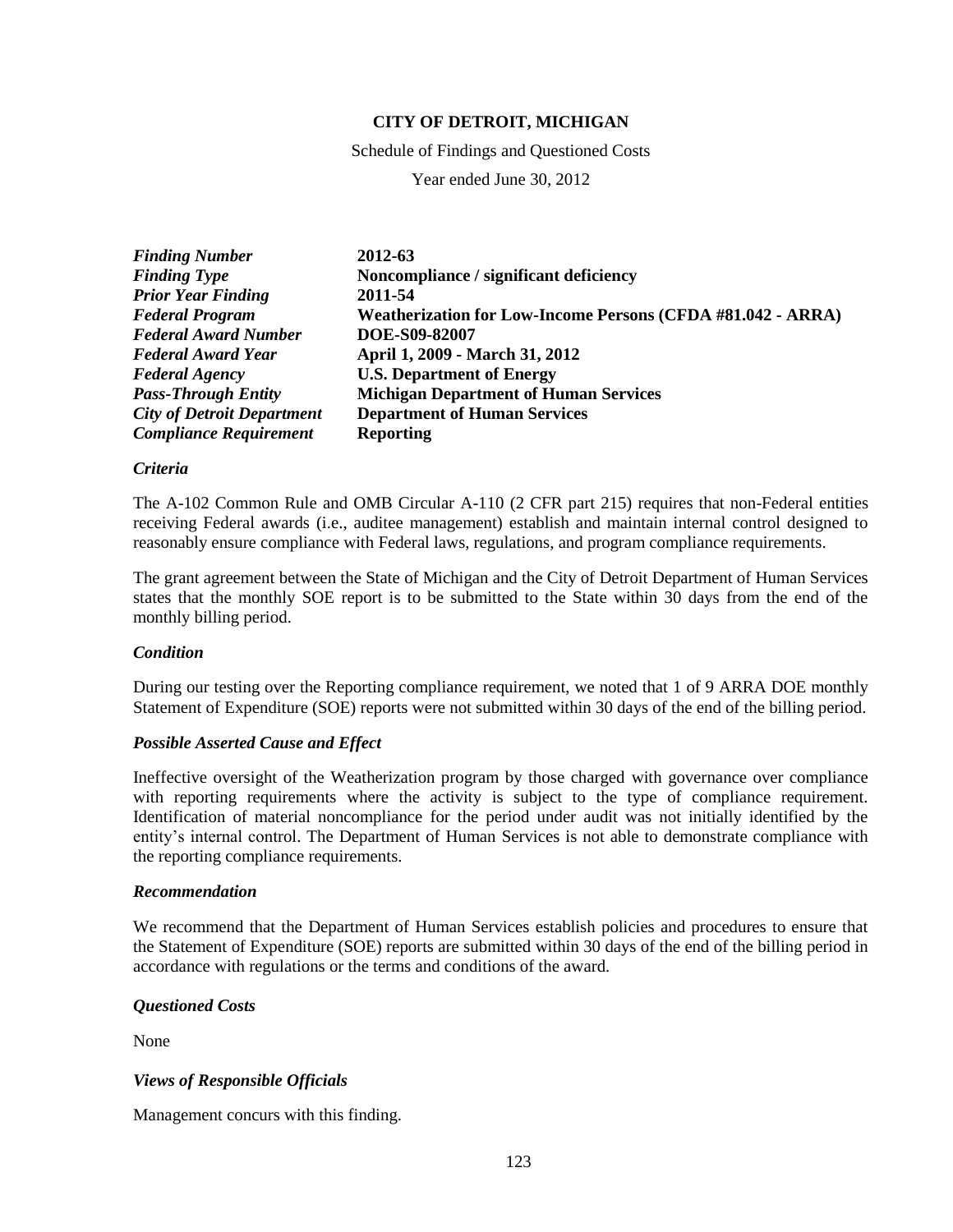Schedule of Findings and Questioned Costs

Year ended June 30, 2012

| <b>Finding Number</b>             | 2012-64                                                                        |
|-----------------------------------|--------------------------------------------------------------------------------|
| <b>Finding Type</b>               | Material noncompliance / material weakness                                     |
| <b>Prior Year Finding</b>         | 2011-56                                                                        |
| <b>Federal Program</b>            | <b>Energy Efficiency and Conservation Block Grant (CFDA #81.128 -</b><br>ARRA) |
| <b>Federal Award Number</b>       | <b>DE-EE0000747</b>                                                            |
| <b>Federal Award Year</b>         | October 12, 2009 - October 13, 2012                                            |
| <b>Federal Agency</b>             | <b>U.S. Department of Energy</b>                                               |
| <b>Pass-Through Entity</b>        | N/A                                                                            |
| <b>City of Detroit Department</b> | <b>Planning &amp; Development Department</b>                                   |
| <b>Compliance Requirement</b>     | <b>Reporting</b>                                                               |

## *Criteria*

Per A-102 Common Rule, nonfederal entities receiving Federal awards must establish and maintain internal controls designed to reasonably ensure compliance with Federal laws, regulations and program compliance requirements.

Per the Federal Financial Report instructions, quarterly and semi-annual interim reports shall be submitted no later than 30 days after the end of each reporting period.

#### *Condition*

The SF-425 Federal Financial Report for the quarter ending 6/30/12 was submitted late. The report was due 7/31/12; however, the report was not submitted until 9/10/12. We did not identify any controls over the submission of the SF-425 Federal Financial Report.

#### *Possible Asserted Cause and Effect*

Ineffective oversight existed of the EECBG program by those charged with governance over compliance with Reporting requirements where the activity is subject to the type of compliance requirement. As an effect, Management did not comply with the Reporting requirements.

#### *Recommendation*

We recommend that DBA/GSD establish policies and procedures to ensure that all reports are submitted to DOE in accordance with regulations or the terms and conditions of the award.

#### *Questioned Costs*

None

## *Views of Responsible Officials*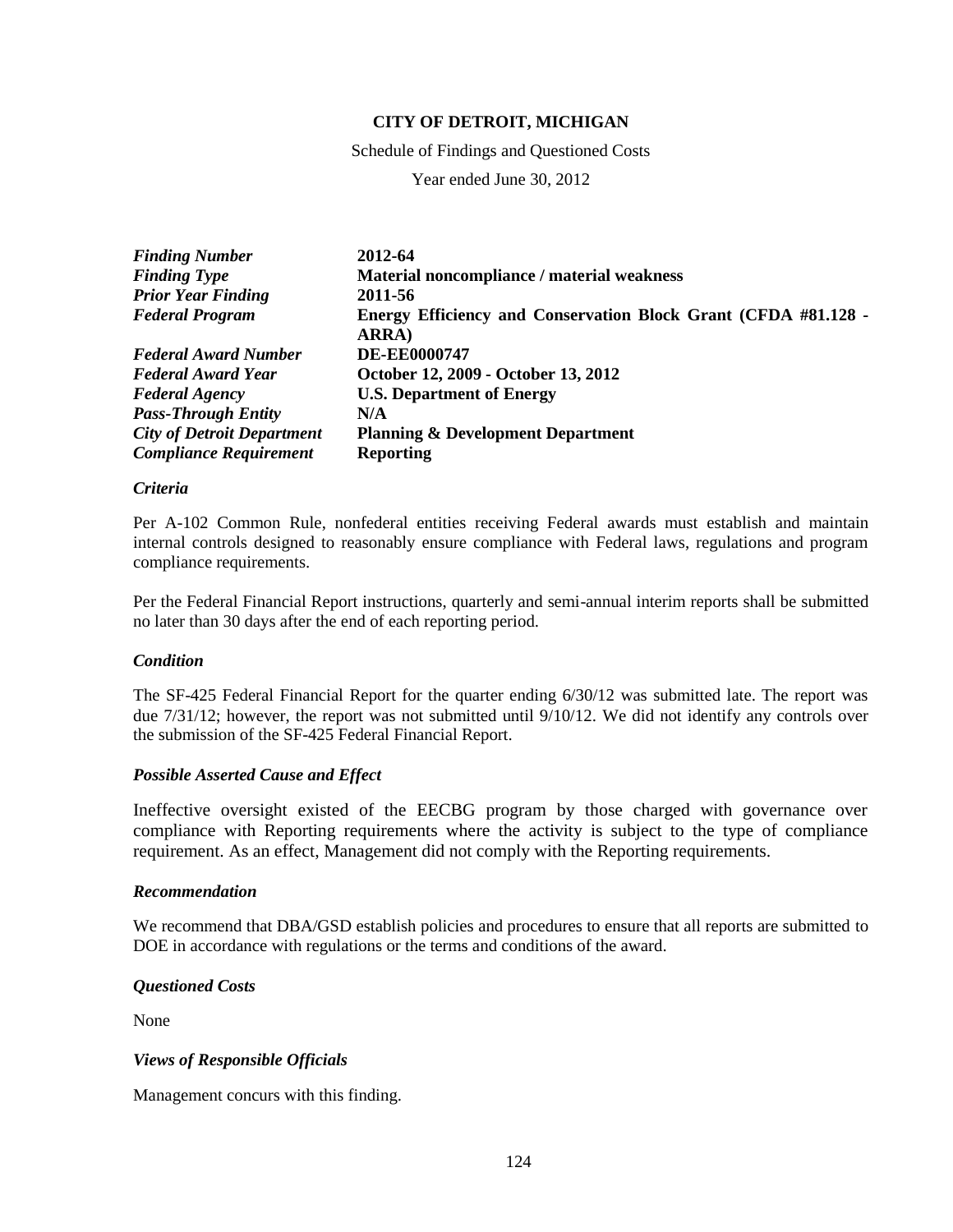Schedule of Findings and Questioned Costs

Year ended June 30, 2012

| <b>Finding Number</b>             | 2012-65                                                                        |
|-----------------------------------|--------------------------------------------------------------------------------|
| <b>Finding Type</b>               | Material noncompliance / material weakness                                     |
| <b>Prior Year Finding</b>         | 2011-57                                                                        |
| <b>Federal Program</b>            | <b>Energy Efficiency and Conservation Block Grant (CFDA #81.128 -</b><br>ARRA) |
| <b>Federal Award Number</b>       | <b>DE-EE0000747</b>                                                            |
| <b>Federal Award Year</b>         | October 12, 2009 - October 13, 2012                                            |
| <b>Federal Agency</b>             | <b>U.S. Department of Energy</b>                                               |
| <b>Pass-Through Entity</b>        | N/A                                                                            |
| <b>City of Detroit Department</b> | <b>Planning &amp; Development Department</b>                                   |
| <b>Compliance Requirement</b>     | <b>Reporting</b>                                                               |

## *Criteria*

The A-102 common rule requires non-Federal entities receiving Federal awards establish and maintain internal control designed to reasonably ensure compliance with Federal laws, regulations, and program compliance requirements.

Per Section 1512 of the American Recovery and Reinvestment Act (ARRA), Subtitle A (c), not later than 10 days after the end of each calendar quarter, each recipient that received recovery funds from a Federal agency shall submit a report to that agency that contains-(1) the total amount of recovery funds received from that agency; (2) the amount of recovery funds received that were expended or obligated to projects or activities; and (3) a detailed list of all projects or activities for which recovery funds were expended or obligated, including (A) the name of the project or activity; (B) a description of the project or activity; (C) an evaluation of the completion status of the project or activity; (D) an estimate of the number of jobs created and the number of jobs retained by the project or activity; and (E) for infrastructure investment made by state and local government, the purpose, total cost, and rationale of the agency for funding the infrastructure investment with funds made available under this Act, and name of the person to contact at the agency if there are concerns with the infrastructure investment.

### *Condition*

Per review of the ARRA Section 1512 Reports for the quarters ending 3/31/2012 and 6/30/2012, we noted the data reported for the amounts of Federal Recovery Act funds expended to project/activities could not be agreed to the underlying supporting data. We did not identify any controls over the submission of the ARRA Section 1512 Reports.

# *Possible Asserted Cause and Effect*

Procedures to ensure reports are prepared accurately and on time are not operating effectively.

#### *Recommendation*

We recommend that reporting policies and procedures to ensure that all reports are submitted timely with accurate data are developed and appropriately monitored.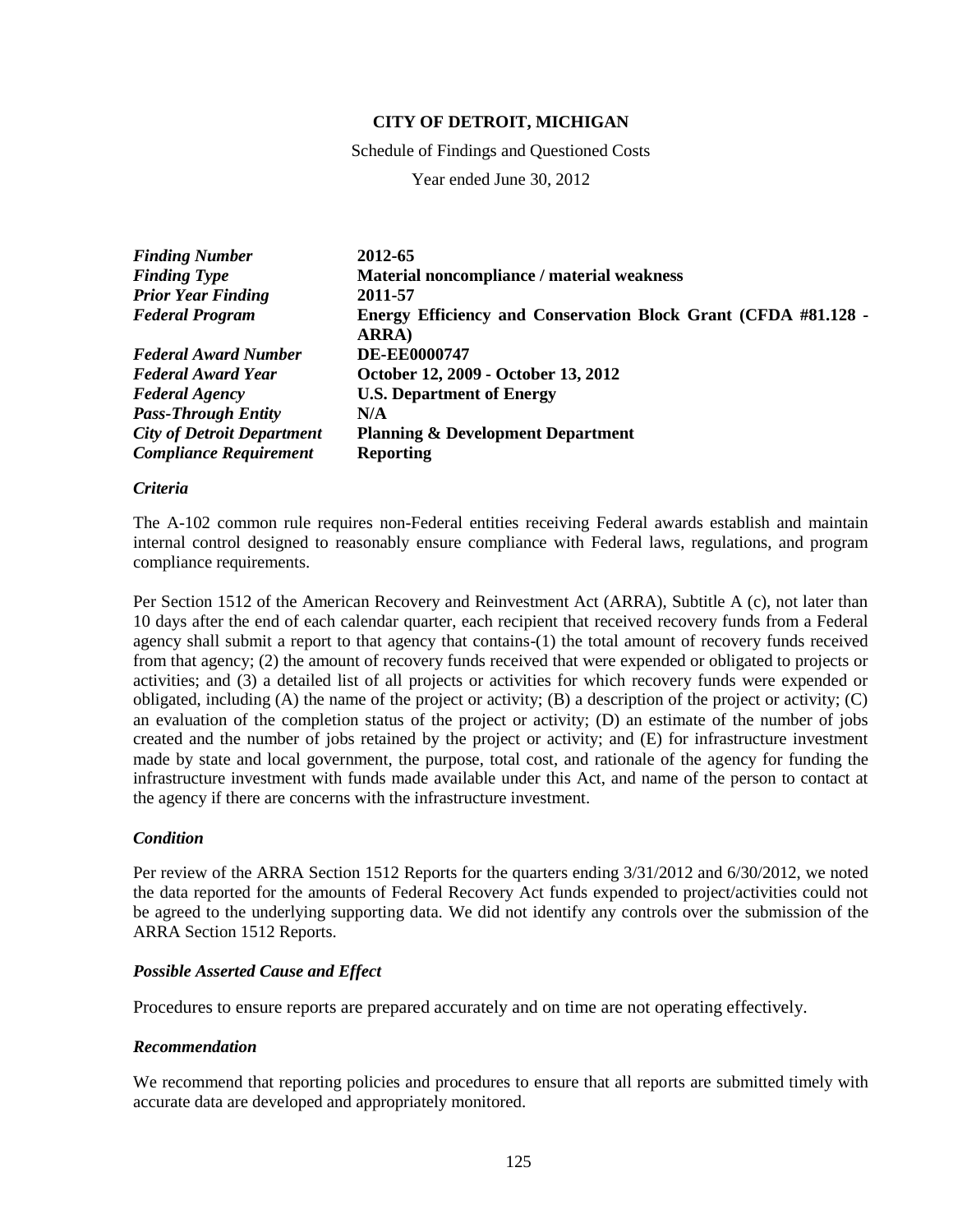Schedule of Findings and Questioned Costs Year ended June 30, 2012

*Questioned Costs* 

None

*Views of Responsible Officials*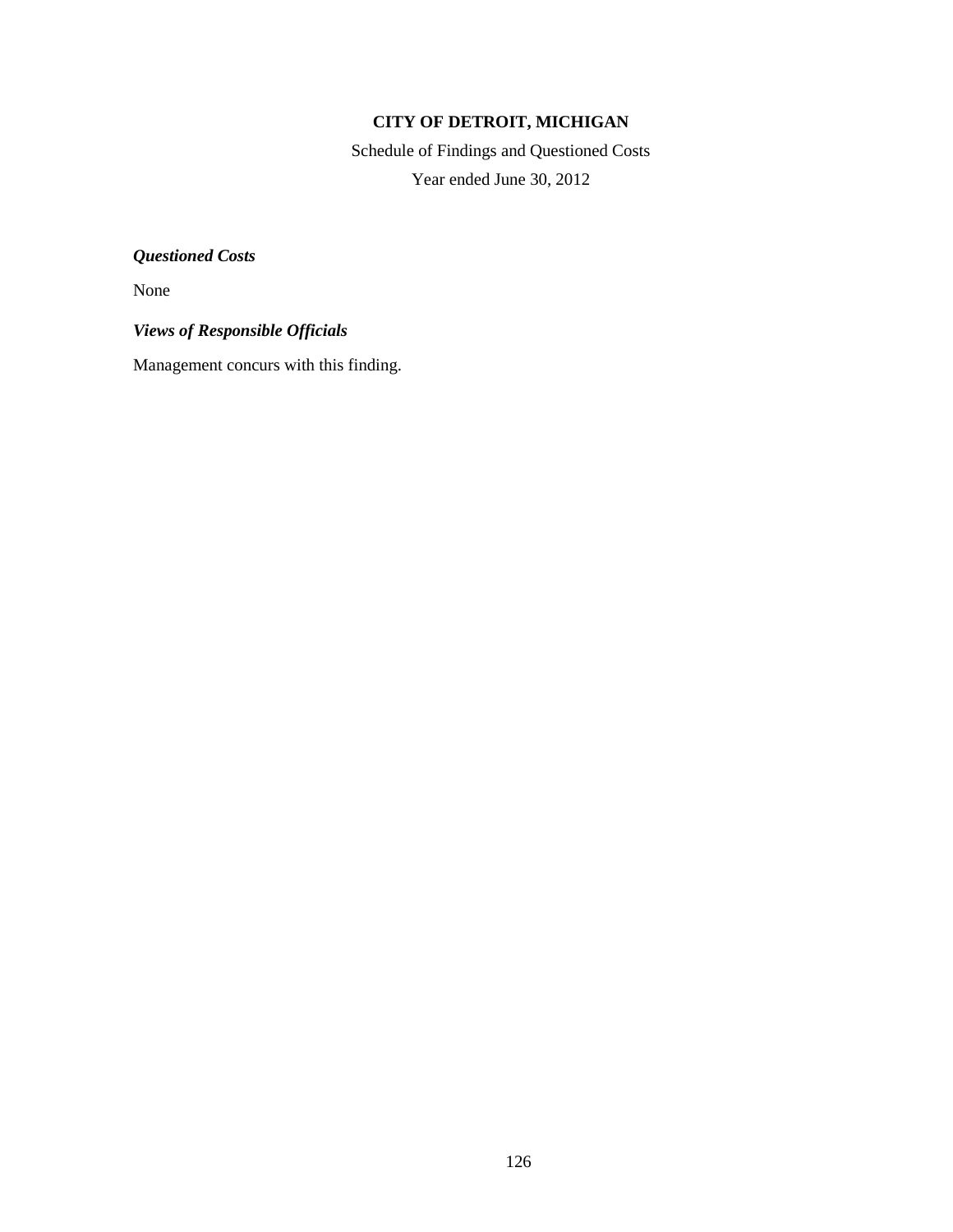Schedule of Findings and Questioned Costs

Year ended June 30, 2012

| <b>Finding Number</b>             | 2012-66                                                                        |
|-----------------------------------|--------------------------------------------------------------------------------|
| <b>Finding Type</b>               | Material noncompliance / material weakness                                     |
| <b>Prior Year Finding</b>         | N/A                                                                            |
| <b>Federal Program</b>            | <b>Energy Efficiency and Conservation Block Grant (CFDA #81.128 -</b><br>ARRA) |
| <b>Federal Award Number</b>       | <b>DE-EE0000747</b>                                                            |
| Federal Award Year                | October 12, 2009 - October 13, 2012                                            |
| <b>Federal Agency</b>             | <b>U.S. Department of Energy</b>                                               |
| <b>Pass-Through Entity</b>        | N/A                                                                            |
| <b>City of Detroit Department</b> | <b>Planning &amp; Development Department</b>                                   |
| <b>Compliance Requirement</b>     | <b>Reporting</b>                                                               |

#### *Criteria*

Per A-102 Common Rule, nonfederal entities receiving Federal awards must establish and maintain internal controls designed to reasonably ensure compliance with Federal laws, regulations and program compliance requirements.

Per the Federal Financial Report instructions, quarterly and semi-annual interim reports shall be submitted no later than 30 days after the end of each reporting period.

# *Condition*

The Quarterly Performance Report for the quarter ending 9/30/2011 was submitted late. The report was due 10/31/2011; however, the report was not submitted until 11/2/2011. Additionally, per review of the Quarterly Performance Reports for the quarters ending 9/30/2011 and 6/30/2012, the data reported did not agree to the underlying supporting data.

# *Possible Asserted Cause and Effect*

Procedures to ensure reports are prepared accurately and on time are not operating effectively.

#### *Recommendation*

We recommend that reporting policies and procedures to ensure that all reports are submitted timely with accurate data are developed and appropriately monitored.

#### *Questioned Costs*

None

#### *Views of Responsible Officials*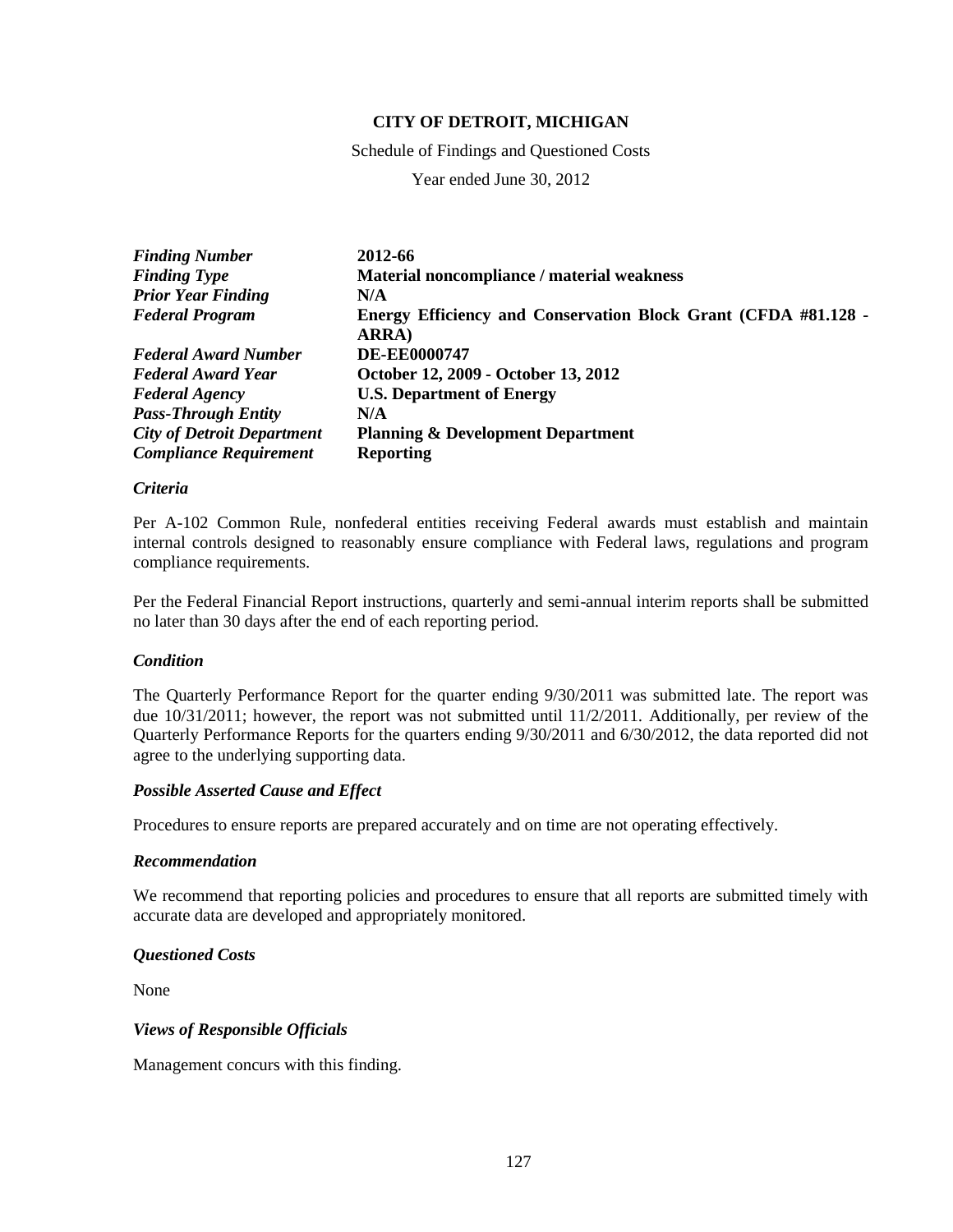Schedule of Findings and Questioned Costs

Year ended June 30, 2012

| <b>Finding Number</b>             | 2012-67                                                                       |
|-----------------------------------|-------------------------------------------------------------------------------|
| <b>Finding Type</b>               | Material noncompliance / material weakness                                    |
| <b>Prior Year Finding</b>         | 2011-58                                                                       |
| <b>Federal Program</b>            | <b>Temporary Assistance for Needy Families (CFDA #93.558)</b>                 |
| <b>Federal Award Number</b>       | G-1102MITANF, G-1202MITANF                                                    |
| <b>Federal Award Year</b>         | October 1, 2010 - September 30, 2011, October 1, 2011 - September<br>30, 2012 |
| <b>Federal Agency</b>             | <b>U.S. Department of Health and Human Services</b>                           |
| <b>Pass-Through Entity</b>        | <b>Workforce Development Agency State of Michigan</b>                         |
| <b>City of Detroit Department</b> | <b>Detroit Workforce Development Department (DWDD)</b>                        |
| <b>Compliance Requirement</b>     | <b>Activities Allowed or Unallowed and Allowable Costs/Cost Principles</b>    |

#### *Criteria*

Allowable Costs/Cost Principles: Per 2 CFR Part 225 Appendix E, Paragraph D (1)(a), All departments or agencies of the governmental unit desiring to claim indirect costs under Federal awards must prepare an indirect cost rate proposal and related documentation to support those costs. The proposal and related documentation must be retained for audit in accordance with the records retention requirements contained in the Common Rule.

Per the DWDD Cost Allocation Plan (CAP) issued in June 2010, Part X: Review Modification Process, the CAP is required to be reviewed and modified as necessary, but at least annually.

#### *Condition*

The FY 2012 CAP was reviewed and approved by the DWDD Director in February 2012, as evidenced by her signature. The annual review of the FY 2012 CAP was not completed until 7 months after the start of the FY. As such, this control has not been implemented effectively.

# *Possible Asserted Cause and Effect*

Internal control was not properly executed to ensure effectiveness and compliance with 2 CFR Part 225. As an effect, Management did not comply with the Activities Allowed/Allowable Costs requirement.

#### *Recommendation*

We recommend that the internal controls be evaluated to prevent future noncompliance.

#### *Questioned Costs*

None

#### *Views of Responsible Officials*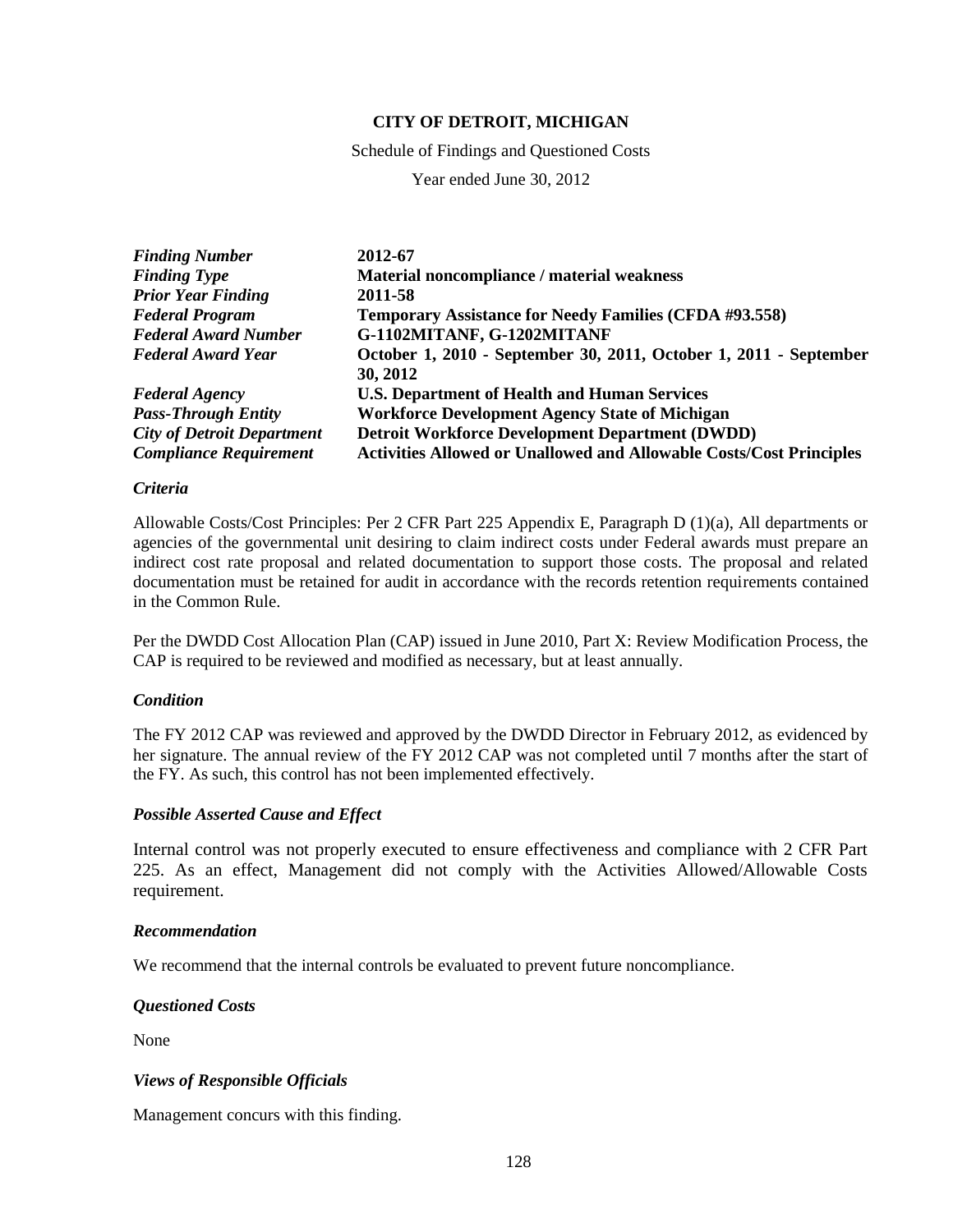Schedule of Findings and Questioned Costs

Year ended June 30, 2012

| <b>Finding Number</b>             | 2012-68                                                                       |
|-----------------------------------|-------------------------------------------------------------------------------|
| <b>Finding Type</b>               | Noncompliance / significant deficiency                                        |
| <b>Prior Year Finding</b>         | N/A                                                                           |
| <b>Federal Program</b>            | <b>Temporary Assistance for Needy Families (CFDA #93.558)</b>                 |
| <b>Federal Award Number</b>       | G-1102MITANF, G-1202MITANF                                                    |
| <b>Federal Award Year</b>         | October 1, 2010 - September 30, 2011, October 1, 2011 - September<br>30, 2012 |
| <b>Federal Agency</b>             | <b>U.S. Department of Health and Human Services</b>                           |
| <b>Pass-Through Entity</b>        | <b>Workforce Development Agency State of Michigan</b>                         |
| <b>City of Detroit Department</b> | <b>Detroit Workforce Development Department (DWDD)</b>                        |
| <b>Compliance Requirement</b>     | <b>Activities Allowed or Unallowed and Allowable Costs/Cost Principles</b>    |

#### *Criteria*

The A-102 common rule requires non-Federal entities receiving Federal awards establish and maintain internal control designed to reasonably ensure compliance with Federal laws, regulations, and program compliance requirements.

# *Condition*

We sampled 35 subrecipient payments and noted the following: one expenditure was incurred during FY12 and should have been paid by TANF FY 2012 funds; however, the invoice was paid using TANF FY 2011 funds.

#### *Possible Asserted Cause and Effect*

Internal control was not properly executed to ensure effectiveness and compliance with A-102. As an effect, Management did not comply with the Activities Allowed/Allowable Costs requirement.

#### *Recommendation*

We recommend that the internal controls be evaluated to prevent future noncompliance.

#### *Questioned Costs*

None

#### *Views of Responsible Officials*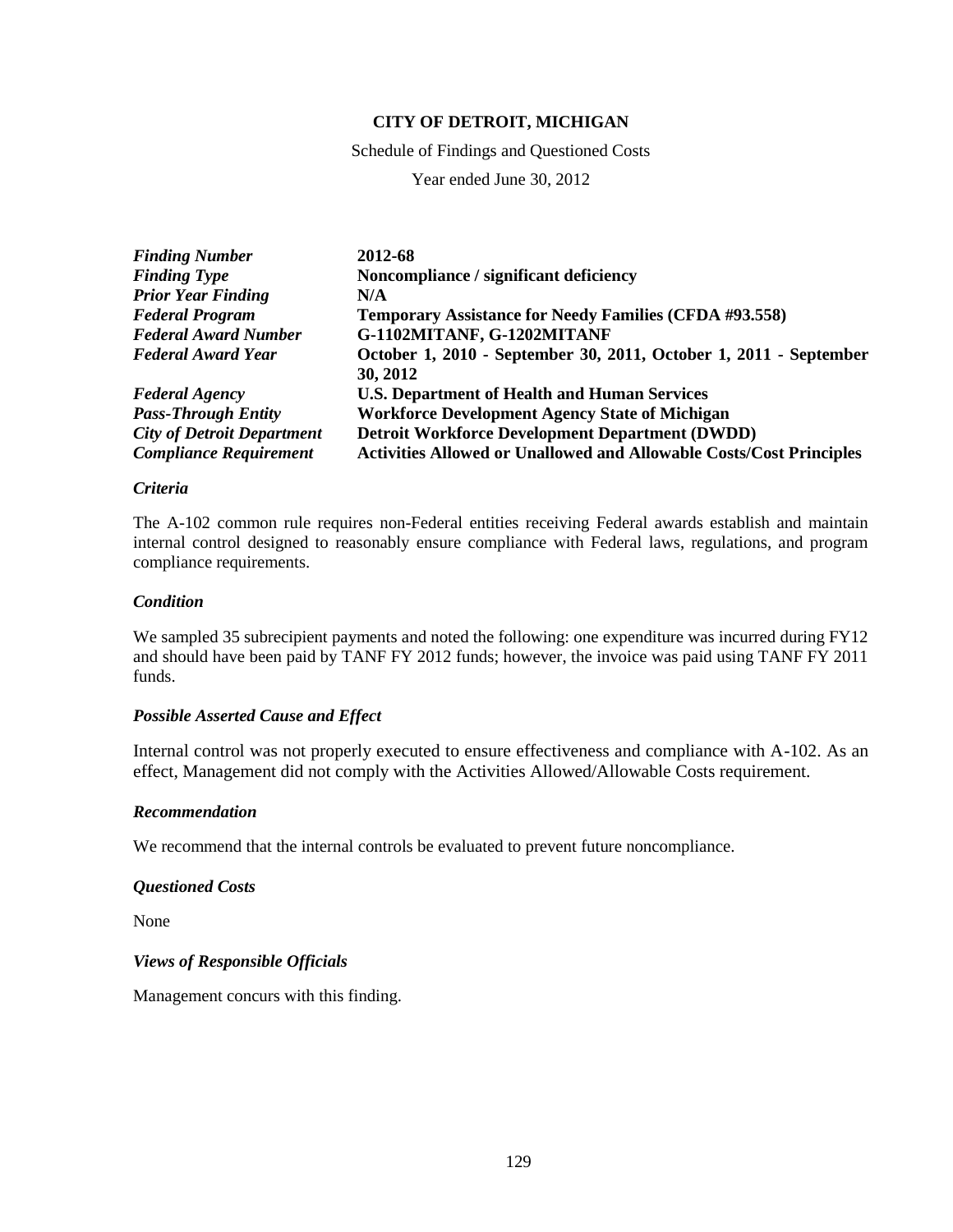Schedule of Findings and Questioned Costs

Year ended June 30, 2012

| <b>Finding Number</b>             | 2012-69                                                                       |
|-----------------------------------|-------------------------------------------------------------------------------|
| <b>Finding Type</b>               | Material noncompliance / material weakness                                    |
| <b>Prior Year Finding</b>         | N/A                                                                           |
| <b>Federal Program</b>            | <b>Temporary Assistance for Needy Families (CFDA #93.558)</b>                 |
| <b>Federal Award Number</b>       | G-1102MITANF, G-1202MITANF                                                    |
| <b>Federal Award Year</b>         | October 1, 2010 - September 30, 2011, October 1, 2011 - September<br>30, 2012 |
| <b>Federal Agency</b>             | <b>U.S. Department of Health and Human Services</b>                           |
| <b>Pass-Through Entity</b>        | <b>Workforce Development Agency State of Michigan</b>                         |
| <b>City of Detroit Department</b> | <b>Detroit Workforce Development Department (DWDD)</b>                        |
| <b>Compliance Requirement</b>     | <b>Activities Allowed or Unallowed and Allowable Costs/Cost Principles</b>    |

#### *Criteria*

Per 2 CFR Part 225, Appendix A, Paragraph C(1)(g), to be allowable under Federal awards, costs must meet the following general criteria: (j) except as otherwise provided for in 2 CFR part 225, costs be determined in accordance with generally accepted accounting principles.

The A-102 common rule requires non-Federal entities receiving Federal awards establish and maintain internal control designed to reasonably ensure compliance with Federal laws, regulations, and program compliance requirements.

#### *Condition*

We reviewed 18 indirect cost expenditure samples and noted one error related to unallowable costs. One invoice in the amount of \$1,403 was for services performed between 7/7/10-8/6/10. A portion of the invoice, in the amount of \$652, was allocated to TANF. That amount was paid on 9/10/10 using TANF FY 2011 funding, in which the grant period began 10/1/10. The services were performed before the grant period began; therefore, the cost is unallowable for the TANF FY 2011 grant.

# *Possible Asserted Cause and Effect*

Internal control was not properly executed to ensure effectiveness and compliance with A-102. As an effect, Management did not comply with the Activities Allowed/Allowable Costs requirement.

#### *Recommendation*

We recommend that the internal controls be evaluated to prevent future noncompliance.

*Questioned Costs* 

\$652

# *Views of Responsible Officials*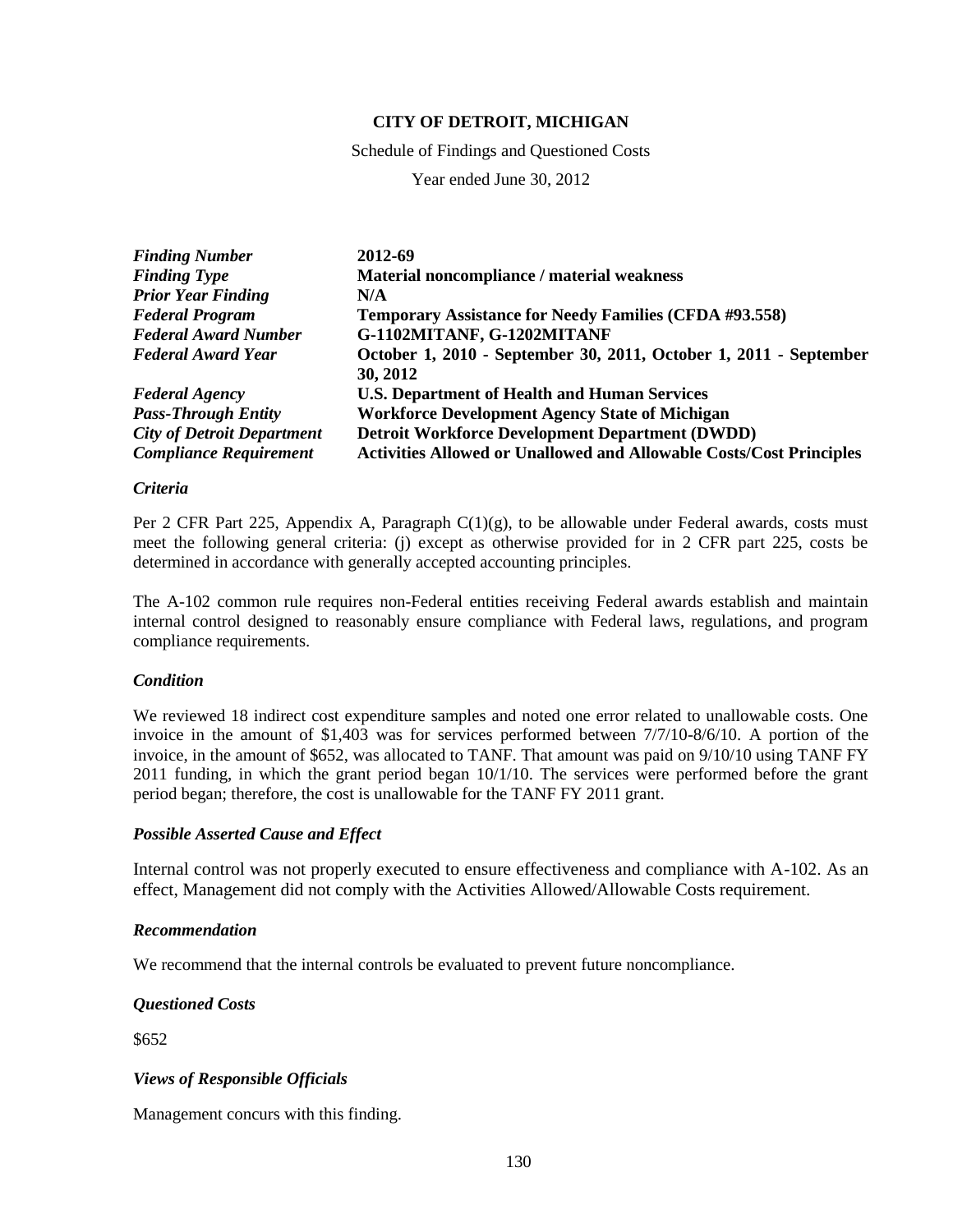Schedule of Findings and Questioned Costs

Year ended June 30, 2012

| <b>Finding Number</b>             | 2012-70                                                                       |
|-----------------------------------|-------------------------------------------------------------------------------|
| <b>Finding Type</b>               | Material noncompliance / material weakness                                    |
| <b>Prior Year Finding</b>         | 2011-61                                                                       |
| <b>Federal Program</b>            | <b>Temporary Assistance for Needy Families (CFDA #93.558)</b>                 |
| <b>Federal Award Number</b>       | G-1102MITANF, G-1202MITANF                                                    |
| <b>Federal Award Year</b>         | October 1, 2010 - September 30, 2011, October 1, 2011 - September<br>30, 2012 |
| <b>Federal Agency</b>             | <b>U.S. Department of Health and Human Services</b>                           |
| <b>Pass-Through Entity</b>        | <b>Workforce Development Agency State of Michigan</b>                         |
| <b>City of Detroit Department</b> | <b>Detroit Workforce Development Department (DWDD)</b>                        |
| <b>Compliance Requirement</b>     | <b>Cash Management</b>                                                        |

#### *Criteria*

Per OMB Circular A-102, Grants and Cooperative Agreements with State and Local Governments Attachment (2)(a), agency methods and procedures for transferring funds shall minimize the time elapsing between transfer to recipients of grants and cooperative agreements and the recipient's need for the funds. Per the State of Michigan instructions for the Cash Request Form, the department is to use 'Actual Disbursements', 'Year-to-Date' defined as follows, "This figure is to include only the actual cash paid out of costs, including funds to subcontractors."

#### *Condition*

The City did not minimize the time lapse between the drawdown and the payment of funds as required. The average daily balance outstanding was \$1,891,723.

#### *Possible Asserted Cause and Effect*

DWDD utilized an accrual based Cost Center Responsibility Report to prepare the Cash Request.

#### *Recommendation*

We recommend preparing the Cash Requests based on actual disbursements.

#### *Questioned Costs*

None

#### *Views of Responsible Officials*

Cash requests are based partially on accruals due to the fact that DWDD has to ensure the cash is in the appropriate bank accounts before payments are disbursed. However, the check writing process is handled by Central Finance and time lapsing between the receipt and disbursement of funds is beyond our immediate control.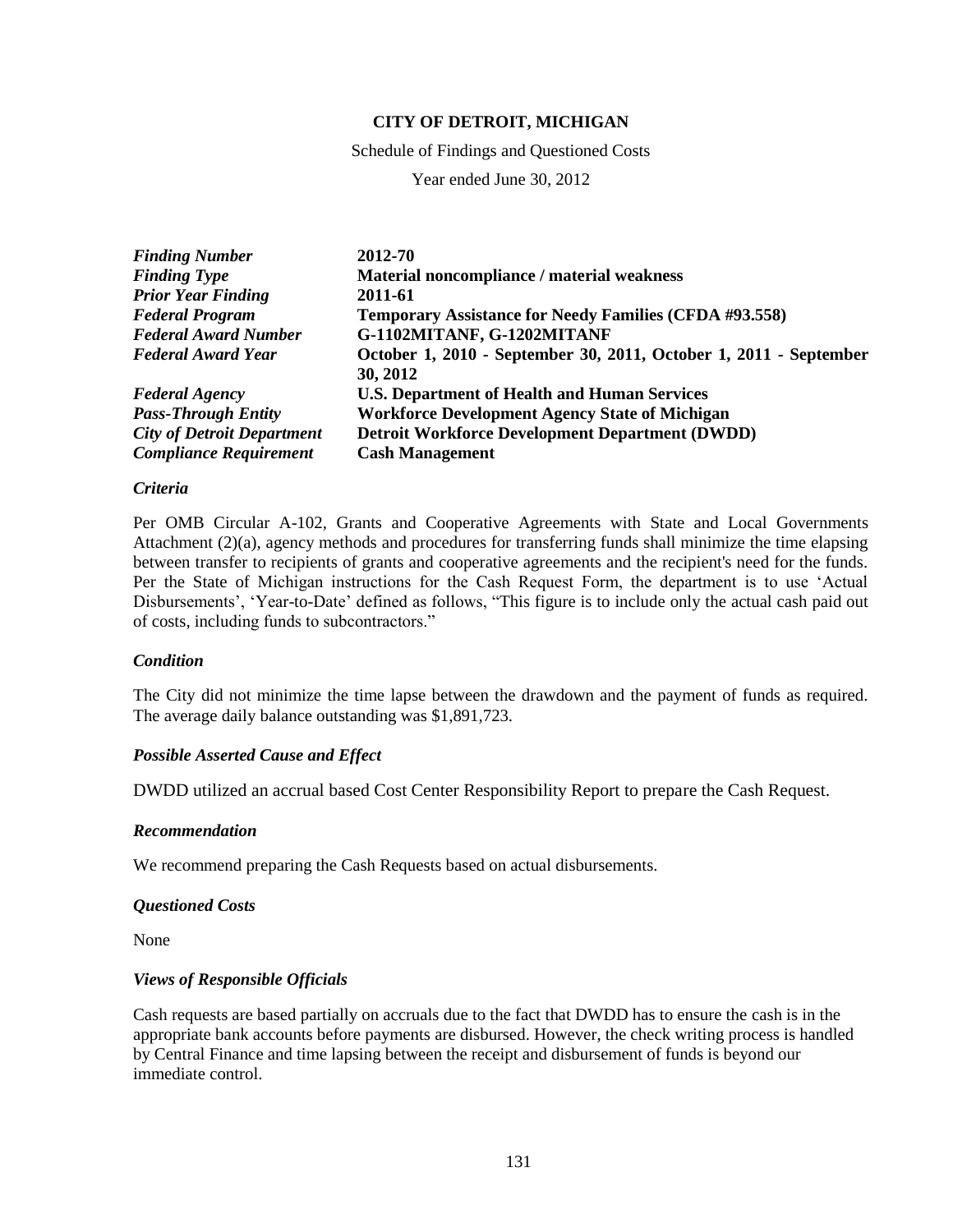Schedule of Findings and Questioned Costs

Year ended June 30, 2012

| <b>Finding Number</b>             | 2012-71                                                                       |
|-----------------------------------|-------------------------------------------------------------------------------|
| <b>Finding Type</b>               | Material noncompliance / material weakness                                    |
| <b>Prior Year Finding</b>         | 2011-62                                                                       |
| <b>Federal Program</b>            | <b>Temporary Assistance for Needy Families (CFDA #93.558)</b>                 |
| <b>Federal Award Number</b>       | G-1102MITANF, G-1202MITANF                                                    |
| <b>Federal Award Year</b>         | October 1, 2010 - September 30, 2011, October 1, 2011 - September<br>30, 2012 |
| <b>Federal Agency</b>             | <b>U.S. Department of Health and Human Services</b>                           |
| <b>Pass-Through Entity</b>        | <b>Workforce Development Agency State of Michigan</b>                         |
| <b>City of Detroit Department</b> | <b>Detroit Workforce Development Department (DWDD)</b>                        |
| <b>Compliance Requirement</b>     | <b>Procurement, Suspension and Debarment</b>                                  |

#### *Criteria*

The A-102 common rule requires non-Federal entities receiving Federal awards establish and maintain internal control designed to reasonably ensure compliance with Federal laws, regulations, and program compliance requirements.

# *Condition*

37 of the 40 contracts selected were signed and approved by the City Council, the president of the subrecipient organization, and the authorized department representative after the date on which services began.

#### *Possible Asserted Cause and Effect*

Internal control was not properly executed to ensure effectiveness and compliance with A-102. As an effect, Management did not comply with the Procurement requirement.

# *Recommendation*

We recommend City departments work cooperatively to determine a method to obtain an approval to continue contracts under the circumstances while remaining in compliance with procurement and contract ordinances and standards.

#### *Questioned Costs*

None

# *Views of Responsible Officials*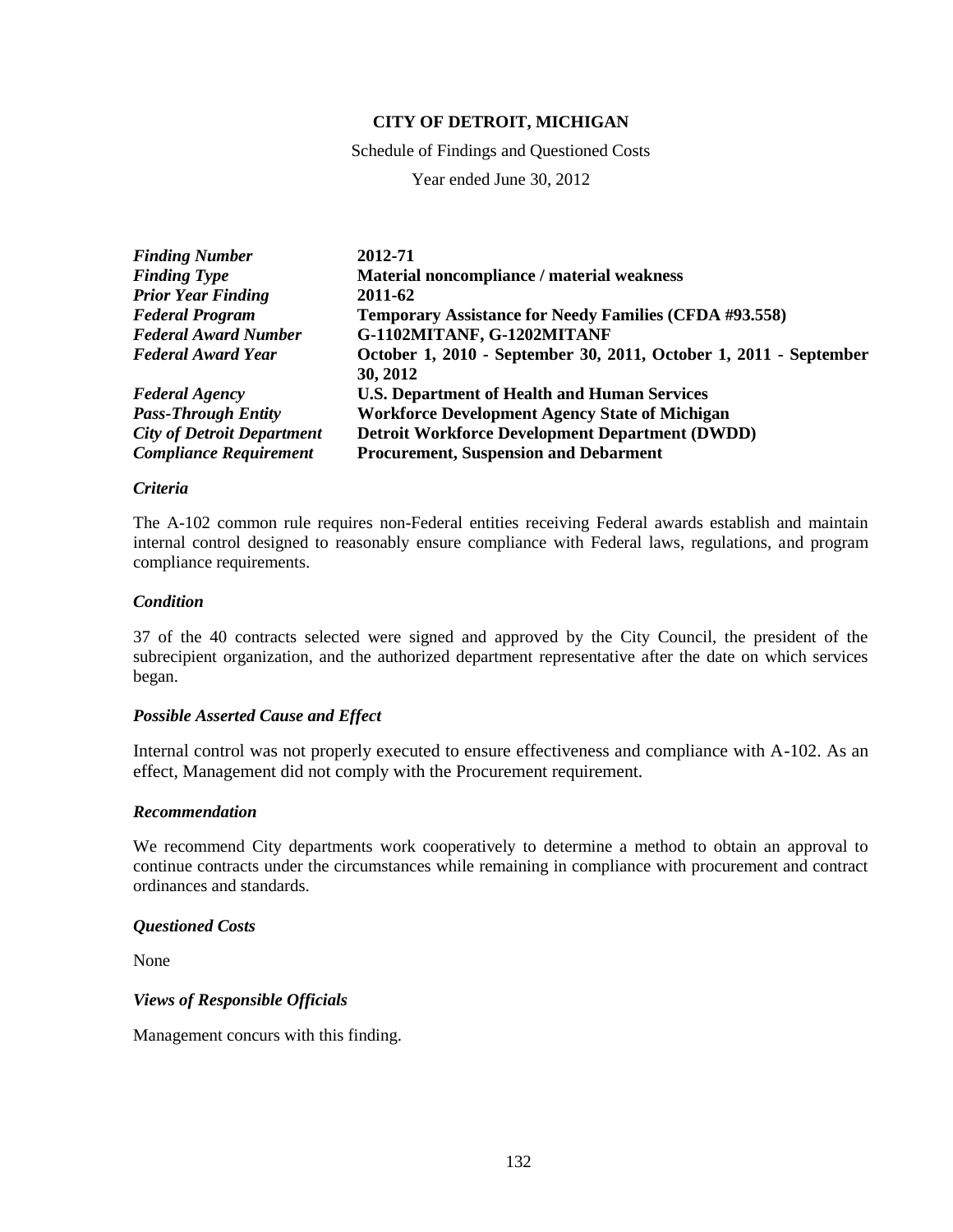Schedule of Findings and Questioned Costs

Year ended June 30, 2012

| <b>Finding Number</b>             | 2012-72                                                                       |
|-----------------------------------|-------------------------------------------------------------------------------|
| <b>Finding Type</b>               | Noncompliance / significant deficiency                                        |
| <b>Prior Year Finding</b>         | N/A                                                                           |
| <b>Federal Program</b>            | <b>Temporary Assistance for Needy Families (CFDA #93.558)</b>                 |
| <b>Federal Award Number</b>       | G-1102MITANF, G-1202MITANF                                                    |
| <b>Federal Award Year</b>         | October 1, 2010 - September 30, 2011, October 1, 2011 - September<br>30, 2012 |
| <b>Federal Agency</b>             | <b>U.S. Department of Health and Human Services</b>                           |
| <b>Pass-Through Entity</b>        | <b>Workforce Development Agency State of Michigan</b>                         |
| <b>City of Detroit Department</b> | <b>Detroit Workforce Development Department (DWDD)</b>                        |
| <b>Compliance Requirement</b>     | <b>Reporting</b>                                                              |

#### *Criteria*

The A-102 common rule requires non-Federal entities receiving Federal awards establish and maintain internal control designed to reasonably ensure compliance with Federal laws, regulations, and program compliance requirements.

Per Policy Issuance 11-08, MWA Directors must submit the JET Program Plan within 30 days of the official date of this policy issuance, dated 9/28/11. Further, one hard copy of the Plan Approval form must be submitted within 30 days of the official date of the policy issuance.

#### *Condition*

The TANF JET Program Plan was submitted on 11/1/11, which is 30 days after the Policy Issuance official date of 9/28/11. In addition, the Plan Approval Form was not submitted until after the WDB Chairperson approved the plan on 11/9/11, which is after 30 days of the Policy Issuance official date of 9/28/11.

# *Possible Asserted Cause and Effect*

Internal control was not properly executed to ensure effectiveness and compliance with A-102. As an effect, the report was not submitted on time to WDASOM. Further, Management did not comply with the Reporting requirement.

#### *Recommendation*

We recommend that the internal controls be evaluated to prevent future noncompliance.

*Questioned Costs* 

None

#### *Views of Responsible Officials*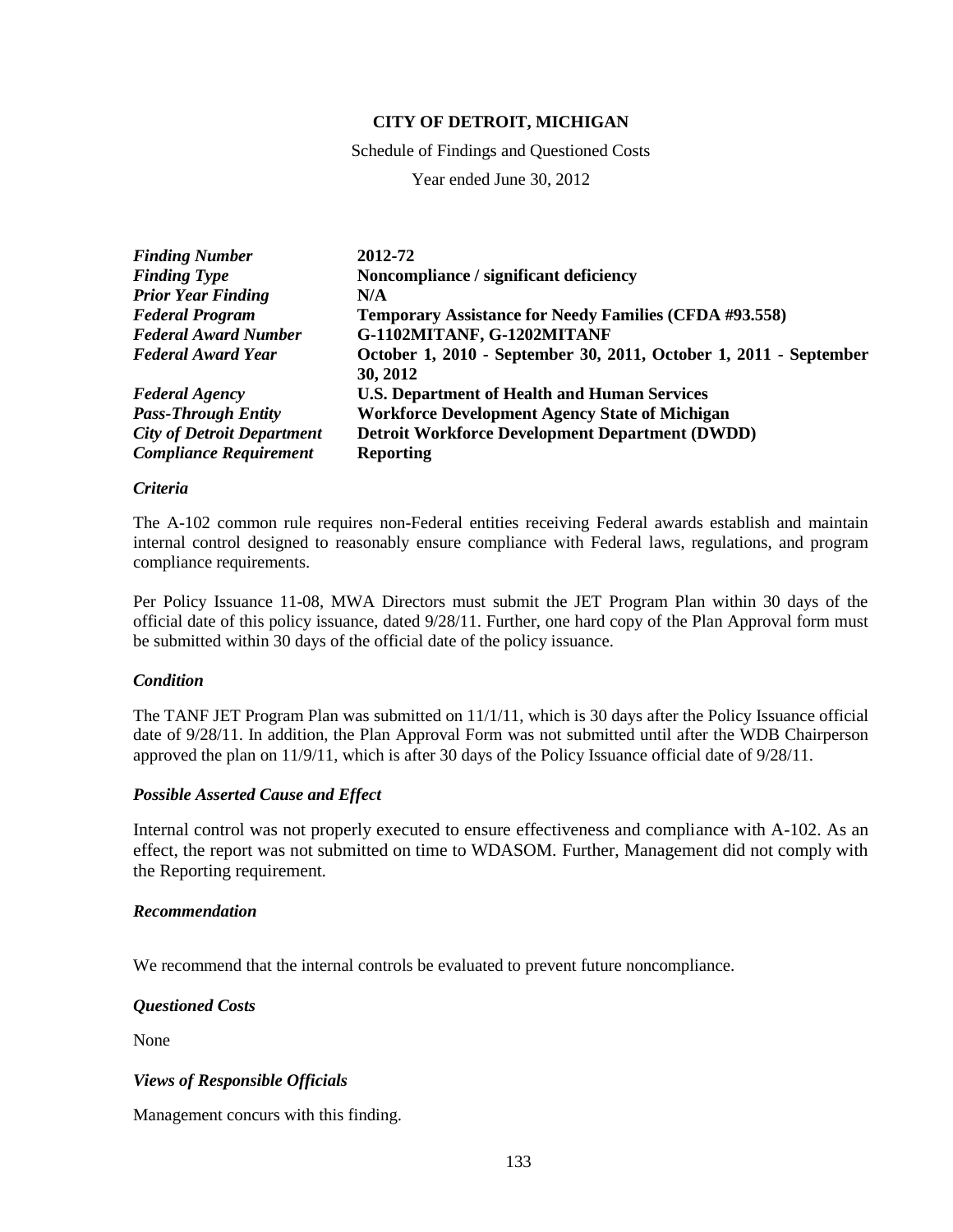Schedule of Findings and Questioned Costs

Year ended June 30, 2012

| <b>Finding Number</b>             | 2012-73                                                           |
|-----------------------------------|-------------------------------------------------------------------|
| <b>Finding Type</b>               | Material noncompliance / material weakness                        |
| <b>Prior Year Finding</b>         | 2011-63                                                           |
| <b>Federal Program</b>            | <b>Temporary Assistance for Needy Families (CFDA #93.558)</b>     |
| <b>Federal Award Number</b>       | G-1102MITANF, G-1202MITANF                                        |
| <b>Federal Award Year</b>         | October 1, 2010 - September 30, 2011, October 1, 2011 - September |
|                                   | 30, 2012                                                          |
| <b>Federal Agency</b>             | <b>U.S. Department of Health and Human Services</b>               |
| <b>Pass-Through Entity</b>        | <b>Workforce Development Agency State of Michigan</b>             |
| <b>City of Detroit Department</b> | <b>Detroit Workforce Development Department (DWDD)</b>            |
| <b>Compliance Requirement</b>     | <b>Subrecipient Monitoring</b>                                    |

#### *Criteria*

The A-102 common rule requires non-Federal entities receiving Federal awards establish and maintain internal control designed to reasonably ensure compliance with Federal laws, regulations, and program compliance requirements.

Per 31 USC 7502(f)(2)(B)(2), each pass through entity shall: A) provide each subrecipient the program names (and identifying numbers) from which each assistance is derived, and the Federal requirements that govern the use of such awards and the requirements of (this) chapter; B) monitors the subrecipients use of Federal awards through site visits, limited scope audits, or other means; C) review the audit of a subrecipient as necessary to determine whether prompt and appropriate corrective action has been taken with respect to audit findings, as defined by the Director, pertaining to Federal awards provided to the subrecipient by the pass-through entity.

#### *Condition*

8 of 8 subrecipient contracts selected were signed and approved by the City Council, the president of the subrecipient organization, and the authorized department representative after the date on which services began. In addition, we reviewed the OMB Circular A-133 Report for subrecipients expending \$500,000 or more in Federal awards during the fiscal year 2012. One of the reports was due to DWDD by 6/30/2012; however, the report was not received until 2/26/2013. DWDD was unable to provide any documentation of correspondence with the subrecipient in regards to a follow-up in receiving the report.

#### *Possible Asserted Cause and Effect*

Internal control was not properly designed, executed, or modified to ensure effectiveness and compliance with A-102. As an effect, Management did not comply with the Subrecipient Monitoring requirements.

#### *Recommendation*

We recommend City departments work cooperatively to determine a method to obtain an approval to continue contracts under the circumstances while remaining in compliance with procurement and contract ordinances and standards.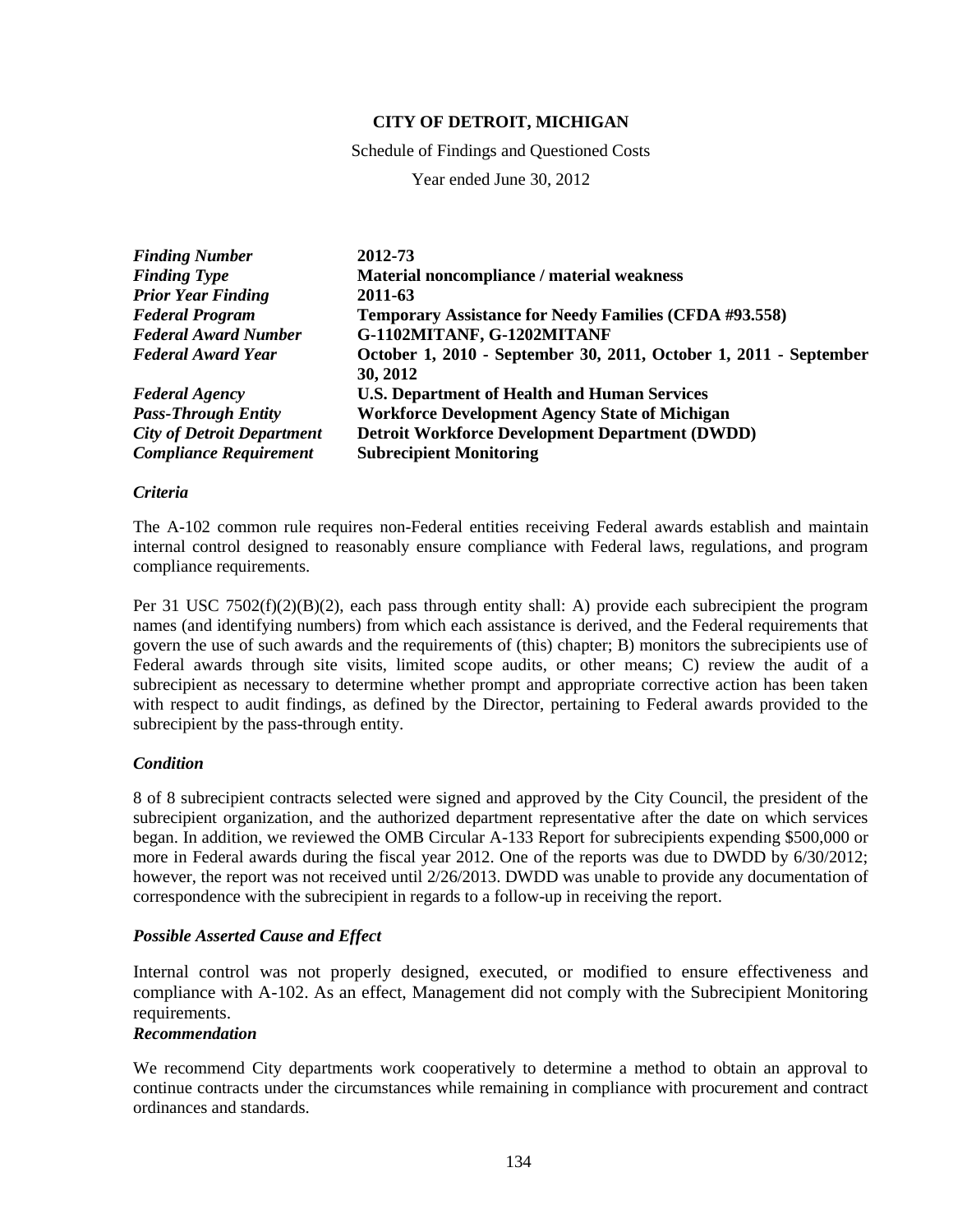Schedule of Findings and Questioned Costs Year ended June 30, 2012

*Questioned Costs* 

None

*Views of Responsible Officials*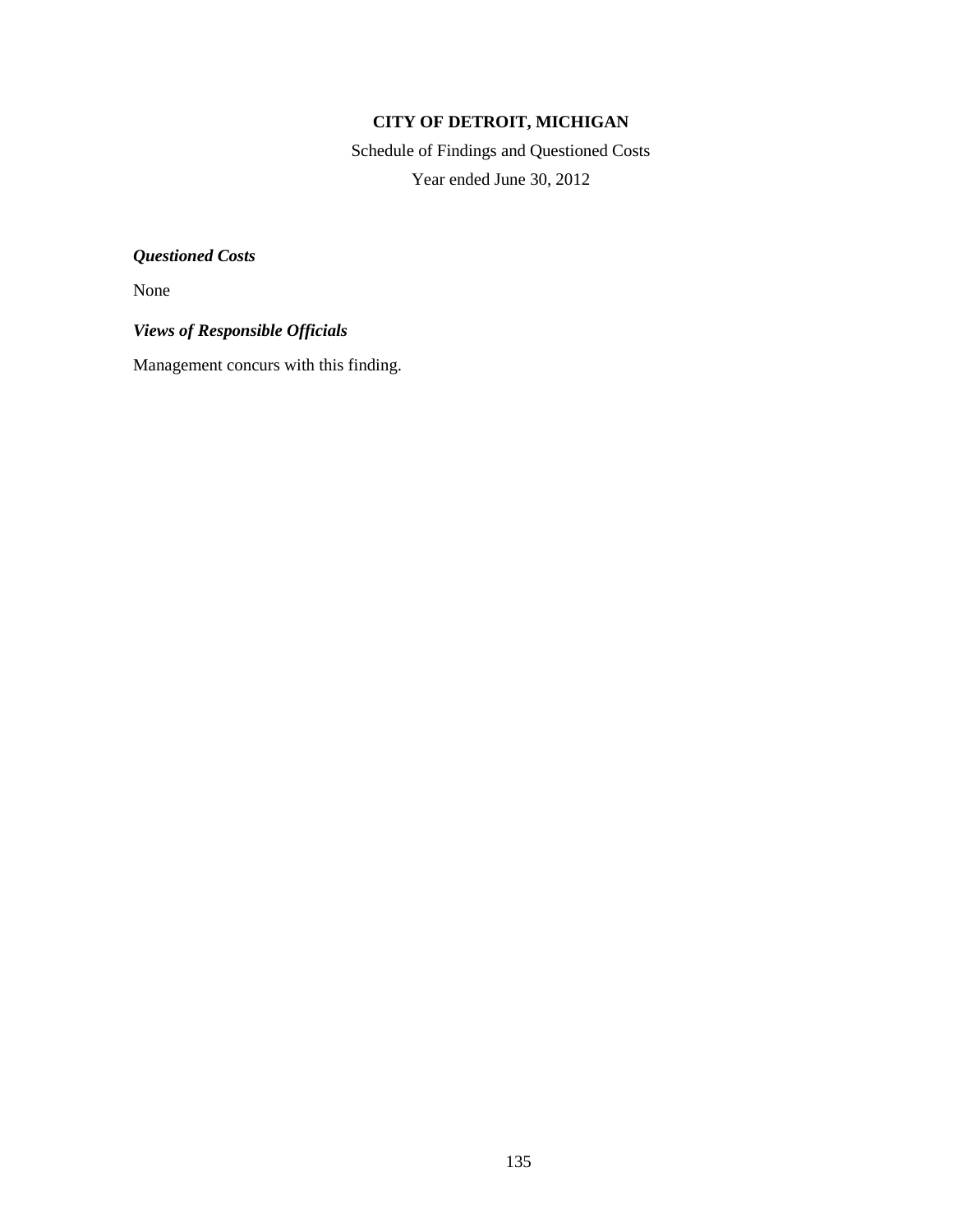Schedule of Findings and Questioned Costs

Year ended June 30, 2012

| <b>Finding Number</b>             | 2012-74                                                                       |
|-----------------------------------|-------------------------------------------------------------------------------|
| <b>Finding Type</b>               | Material noncompliance / material weakness                                    |
| <b>Prior Year Finding</b>         | 2011-64                                                                       |
| <b>Federal Program</b>            | <b>Temporary Assistance for Needy Families (CFDA #93.558)</b>                 |
| <b>Federal Award Number</b>       | G-1102MITANF, G-1202MITANF                                                    |
| <b>Federal Award Year</b>         | October 1, 2010 - September 30, 2011, October 1, 2011 - September<br>30, 2012 |
| <b>Federal Agency</b>             | U.S. Department of Health and Human Services                                  |
| <b>Pass-Through Entity</b>        | <b>Workforce Development Agency State of Michigan</b>                         |
| <b>City of Detroit Department</b> | <b>Detroit Workforce Development Department (DWDD)</b>                        |
| <b>Compliance Requirement</b>     | <b>Special Tests &amp; Provisions: Cycle Monitoring</b>                       |

#### *Criteria*

OMB Circular A-133 Subpart C Section 300 paragraph f requires auditees to follow up and take corrective action on findings.

#### *Condition*

DWDD receives 3 cycle monitoring reports a year from the Workforce Development Agency, State of Michigan (WDASOM). Over the past five years, several comments have been repeated throughout these reports and have not been adequately resolved or addressed by the City.

#### *Possible Asserted Cause and Effect*

Timely corrective action has not been taken for each of the findings identified during the cycle monitoring visits. As an effect, several findings have been repeated year after year.

#### *Recommendation*

We recommend that the department take timely corrective action for each of the findings identified during the cycle monitoring visits.

#### *Questioned Costs*

None

#### *Views of Responsible Officials*

DWDD has always responded in a timely manner to findings identified by the State of Michigan. Several of the repeat findings are the result of City of Detroit procedures that are beyond the control of the department.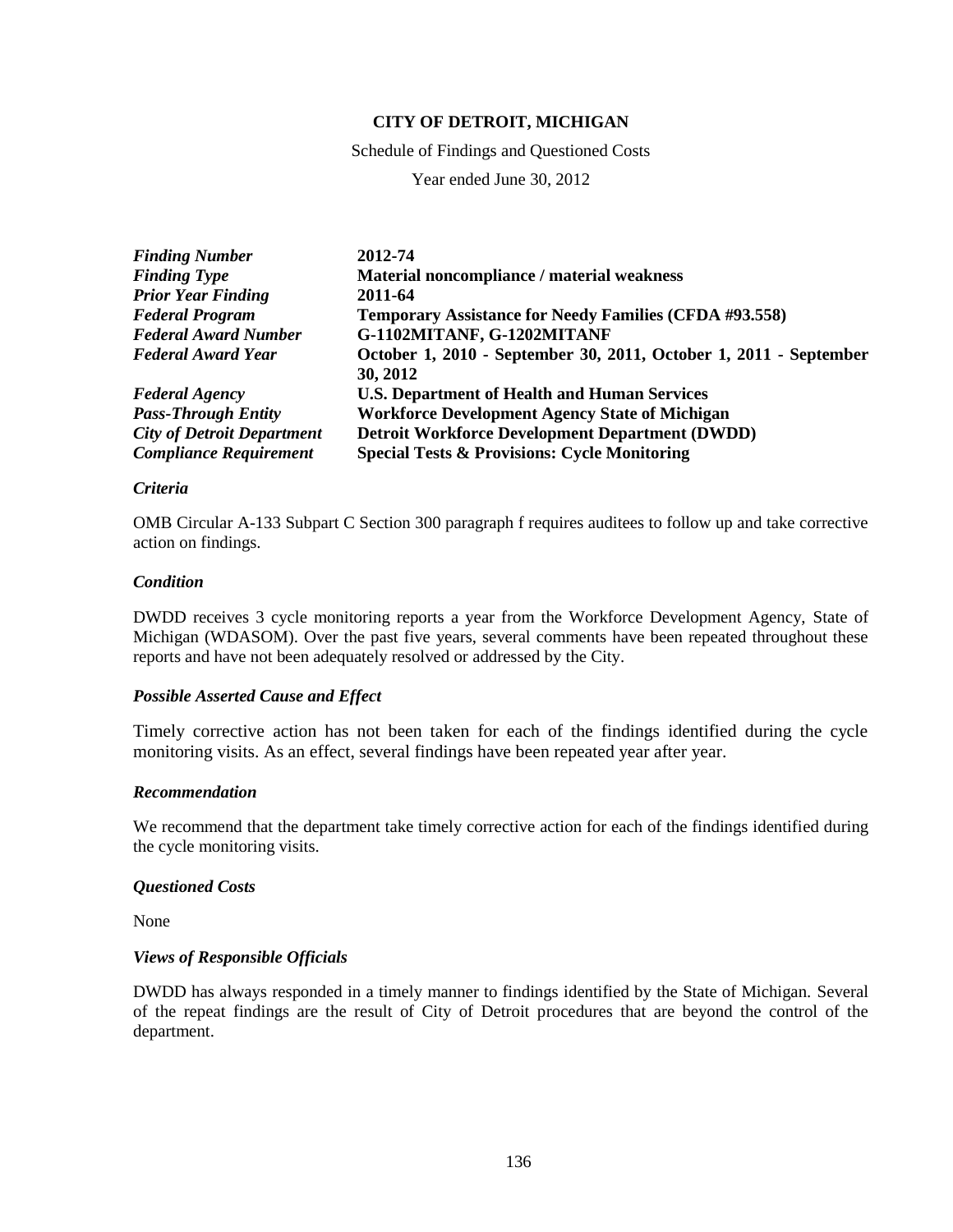Schedule of Findings and Questioned Costs

Year ended June 30, 2012

| <b>Finding Number</b>             | 2012-75                                                                    |
|-----------------------------------|----------------------------------------------------------------------------|
| <b>Finding Type</b>               | Scope limitation / material noncompliance / material weakness              |
| <b>Prior Year Finding</b>         | N/A                                                                        |
| <b>Federal Program</b>            | Community Services Block Grant (CFDA #93.569, 93.710 - ARRA)               |
| <b>Federal Award Number</b>       | CSBG-10-82007-2                                                            |
| <b>Federal Award Year</b>         | October 1, 2009 - September 30, 2012                                       |
| <b>Federal Agency</b>             | <b>U.S. Department of Health and Human Services</b>                        |
| <b>Pass-Through Entity</b>        | <b>Michigan Department of Human Services</b>                               |
| <b>City of Detroit Department</b> | <b>Department of Human Services</b>                                        |
| <b>Compliance Requirement</b>     | <b>Activities Allowed or Unallowed and Allowable Costs/Cost Principles</b> |

#### *Criteria*

The A-102 Common Rule and OMB Circular A-110 (2 CFR part 215) requires that non-Federal entities receiving Federal awards (i.e., auditee management) establish and maintain internal control designed to reasonably ensure compliance with Federal laws, regulations, and program compliance requirements.

42 USC 9901, 42 USC 9908(b), and 42 USC 9920(a) and 45 CFR section 1050.3(a)(1) state that subgrantees may use CSBG funds for any programs, services or other activities related to achieving the broad goals of the CSBG programs, such as reducing poverty, revitalizing low-income communities, and assisting low-income individuals and families. Funds may be used to: (1) Promote economic selfsufficiency, employment, education and literacy, housing and civic participation. (2) Support community youth development programs. (3) Fill gaps in services through information dissemination, referrals, and case management. (4) Provide emergency assistance through grants and loans, and provision of supplies, services and food stuffs. (5) Secure more active involvement of the private sector, faith-based institutions, neighborhood-based organizations, and charitable groups. (6) Plan, coordinate, and develop linkages among public (Federal, States and local), private, and non-profit resources, including religious organizations, to improve their combined effectiveness in ameliorating poverty.

Additionally, the agreement between the State of Michigan Department of Human Services (MDHS) and the City of Detroit Department of Human Services (DHS- the grantee) requires that the grantee submit a monthly Statement of Expenditures to MDHS. The SOE shall accurately indicate actual expenditures incurred in the performance of this agreement for the period being billed. The SOE shall be submitted to MDHS within thirty (30) days from the end of the monthly billing period.

For fringe benefit costs, the plan shall include: a listing of fringe benefits provided to covered employees, and the overall annual cost of each type of benefit: current fringe benefit policies; and procedures used to charge or allocate the costs of the benefits to benefitted activities.

#### *Condition*

During testwork, we noted differences between the GL/DRMS and Statement of Expenditures (SOE). Amounts reported on the SOE were not appropriately supported by GL amounts, causing an overstatement of expenditures on the SOE. This was unable to be reconciled due to a variety of reasons:

1. During testwork over payroll and fringe benefits, we determined that expenses were incorrectly recorded to the fringe clearing account in the amount of \$1,083,634, which should have been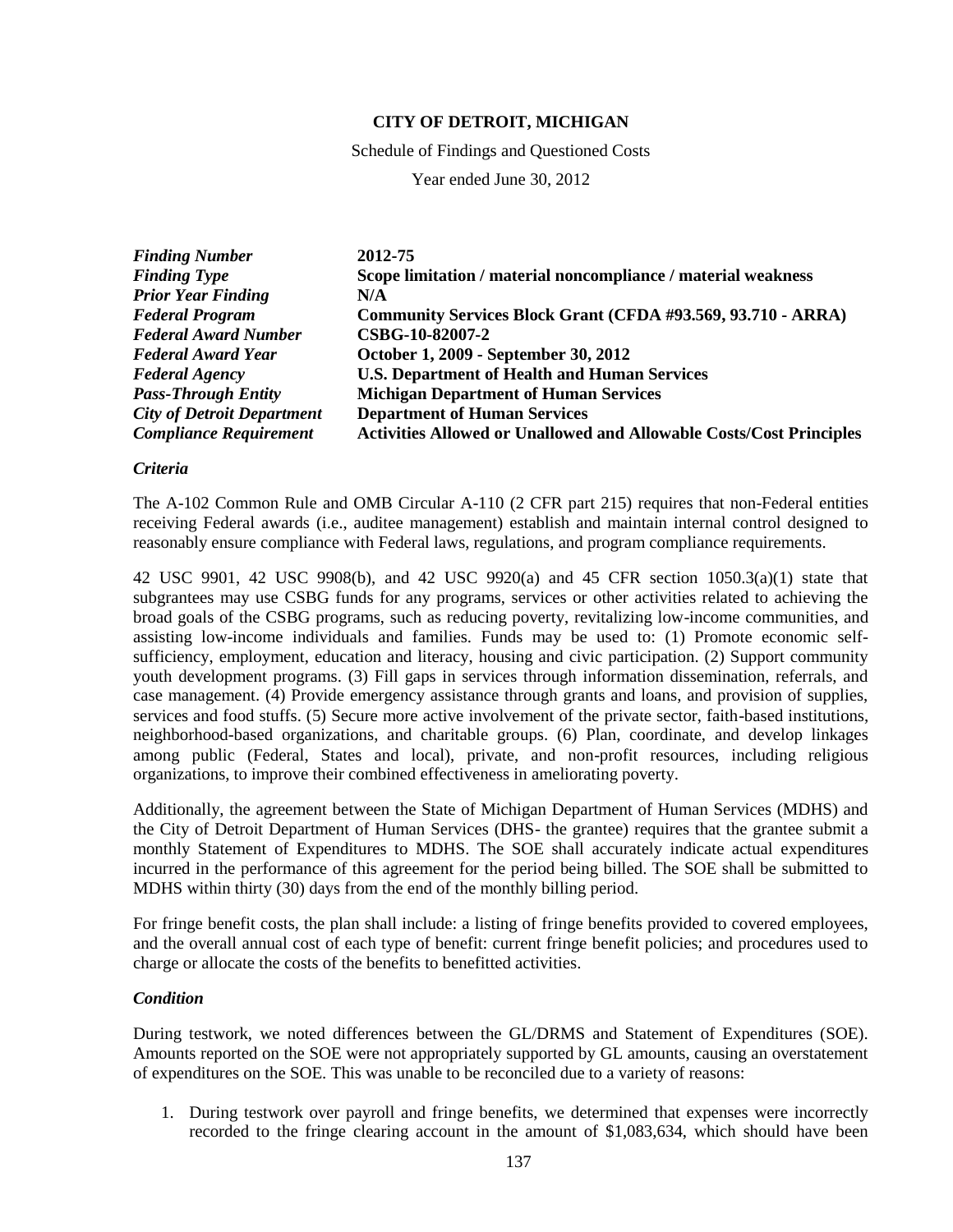Schedule of Findings and Questioned Costs

Year ended June 30, 2012

posted to object codes in OTPS. This caused an understatement of fringe benefits on the general ledger.

- 2. Due to the State review process, expenditure amounts per the FSR were an agreed upon amount as allowable between the State and DHS, therefore the September 2011 SOE could not be supported by the GL.
- 3. During our testwork over Reporting and Cash Management it was determined that unpaid invoices were included in SOE amounts.

# *Possible Asserted Cause and Effect*

Ineffective oversight of the Department of Human Services programs by those charged with governance over compliance with reporting expenses for reimbursement where the activity is subject to the type of compliance requirement. DHS did not comply with activities allowed or unallowed and allowable costs/cost principle requirements.

# *Recommendation*

We recommend that Department of Human Services establish policies and procedures to ensure that eligibility requirements are met and documented before providing services to individuals.

# *Questioned Costs*

Indeterminable

# *Views of Responsible Officials*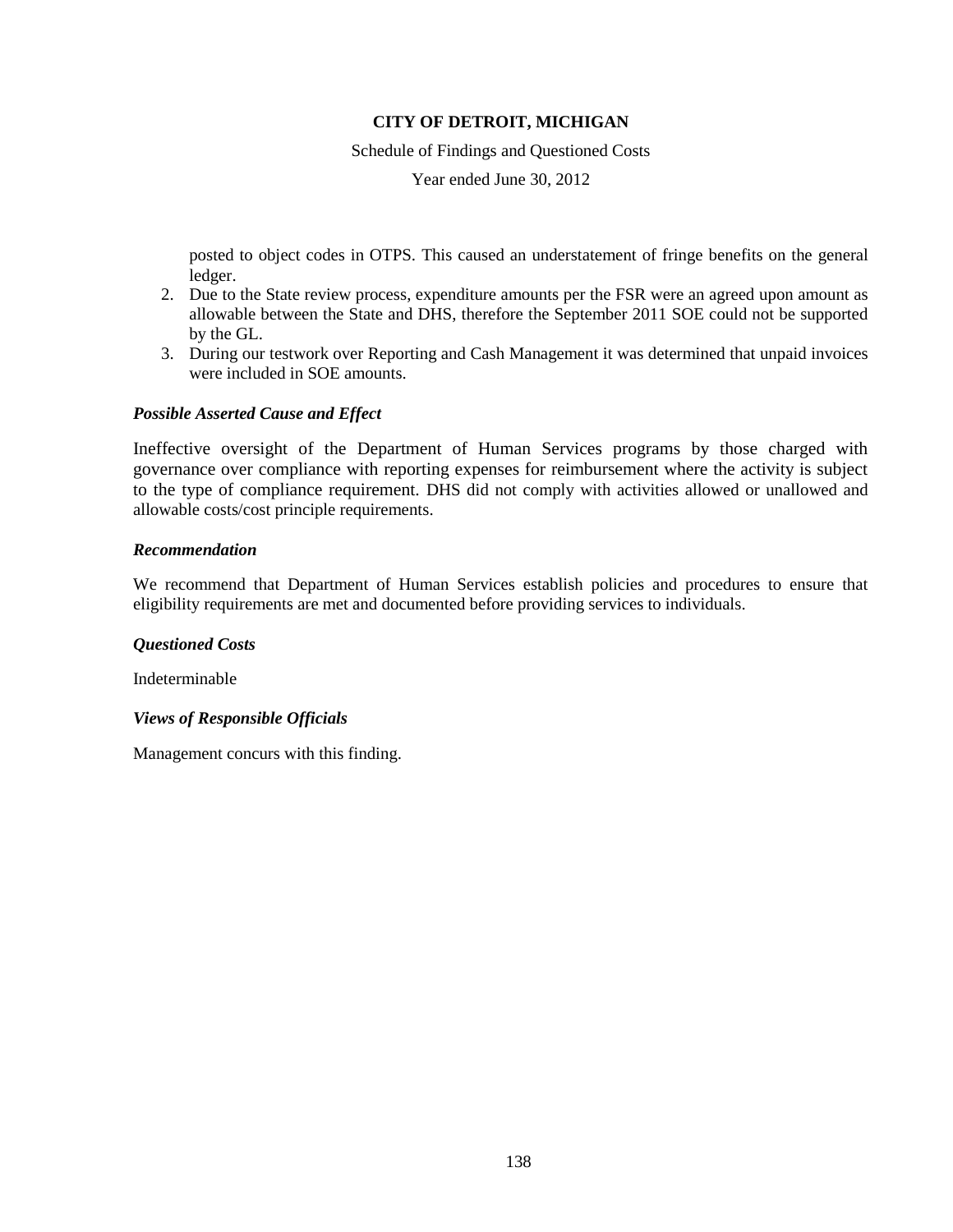Schedule of Findings and Questioned Costs

Year ended June 30, 2012

| <b>Finding Number</b>             | 2012-76                                                                    |
|-----------------------------------|----------------------------------------------------------------------------|
| <b>Finding Type</b>               | Scope limitation / material noncompliance / material weakness              |
| <b>Prior Year Finding</b>         | 2011-67                                                                    |
| <b>Federal Program</b>            | Community Services Block Grant (CFDA #93.569, 93.710 - ARRA)               |
| <b>Federal Award Number</b>       | CSBG-10-82007-2                                                            |
| <b>Federal Award Year</b>         | October 1, 2009 - September 30, 2012                                       |
| <b>Federal Agency</b>             | <b>U.S. Department of Health and Human Services</b>                        |
| <b>Pass-Through Entity</b>        | <b>Michigan Department of Human Services</b>                               |
| <b>City of Detroit Department</b> | <b>Department of Human Services</b>                                        |
| <b>Compliance Requirement</b>     | <b>Activities Allowed or Unallowed and Allowable Costs/Cost Principles</b> |

#### *Criteria*

The A-102 Common Rule and OMB Circular A-110 (2 CFR part 215) requires that non-Federal entities receiving Federal awards (i.e., auditee management) establish and maintain internal control designed to reasonably ensure compliance with Federal laws, regulations, and program compliance requirements.

According to OMB Circular A-87, attachment B, charges to Federal awards for salaries and wages, whether treated as direct or indirect costs, will be based on payrolls documented in accordance with generally accepted practice of the governmental unit and approved by a responsible official(s) of the governmental unit. No further documentation is required for the salaries and wages of employees who work in a single indirect cost activity. Where employees are expected to work solely on a single Federal award or cost objective, charges for their salaries and wages will be supported by periodic certifications that the employees worked solely on that program for the period covered by the certification. These certifications will be prepared at least semi annually and will be signed by the employee or supervisory official having first-hand knowledge of the work performed by the employee.

#### *Condition*

During our payroll testwork, it was noted that 3 of 40 employee selections salaries were not within the appropriate range from the White Book. The auditee was unable to provide 15 of 40 required payroll certifications. Additionally, through testwork of Head Start payroll expenditures, it was noted that two employees initially worked for Head Start, and were replaced by two others who were working for CSBG. Subsequently, they switched back to working on their original grants. We noted that these employees were still charging their original grants, although work was being performed on a different grant.

#### *Possible Asserted Cause and Effect*

Ineffective payroll system controls. Ineffective oversight of the Department of Human Services programs by those charged with governance over compliance with payroll requirements where the activity is subject to the type of compliance requirement. DHS did not comply with activities allowed or unallowed and allowable costs/cost principle requirements in regards to payroll.

## *Recommendation*

We recommend that Department of Human Services establish policies and procedures to ensure that time certifications are signed for the appropriate pay periods.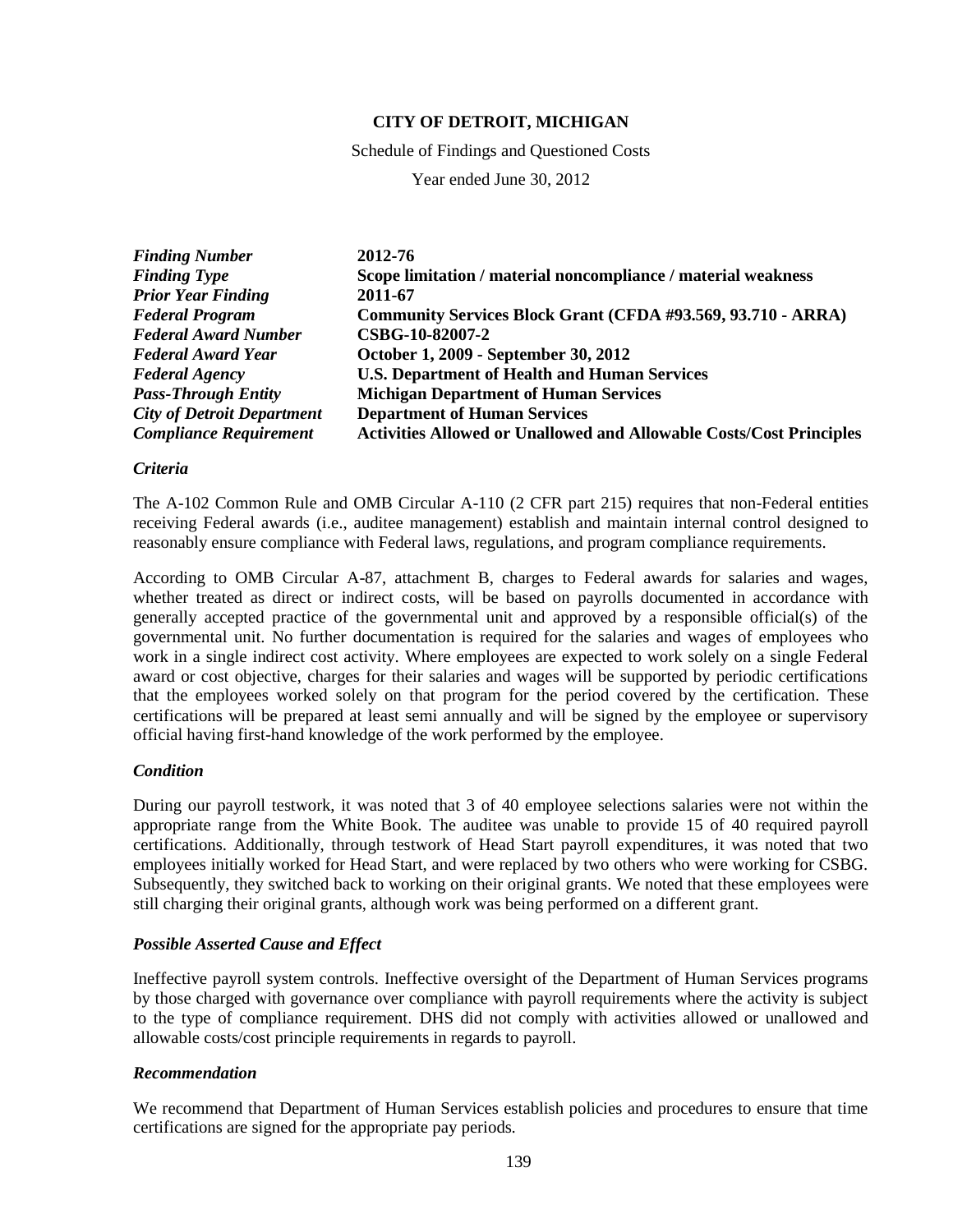Schedule of Findings and Questioned Costs Year ended June 30, 2012

*Questioned Costs* 

Indeterminable

# *Views of Responsible Officials*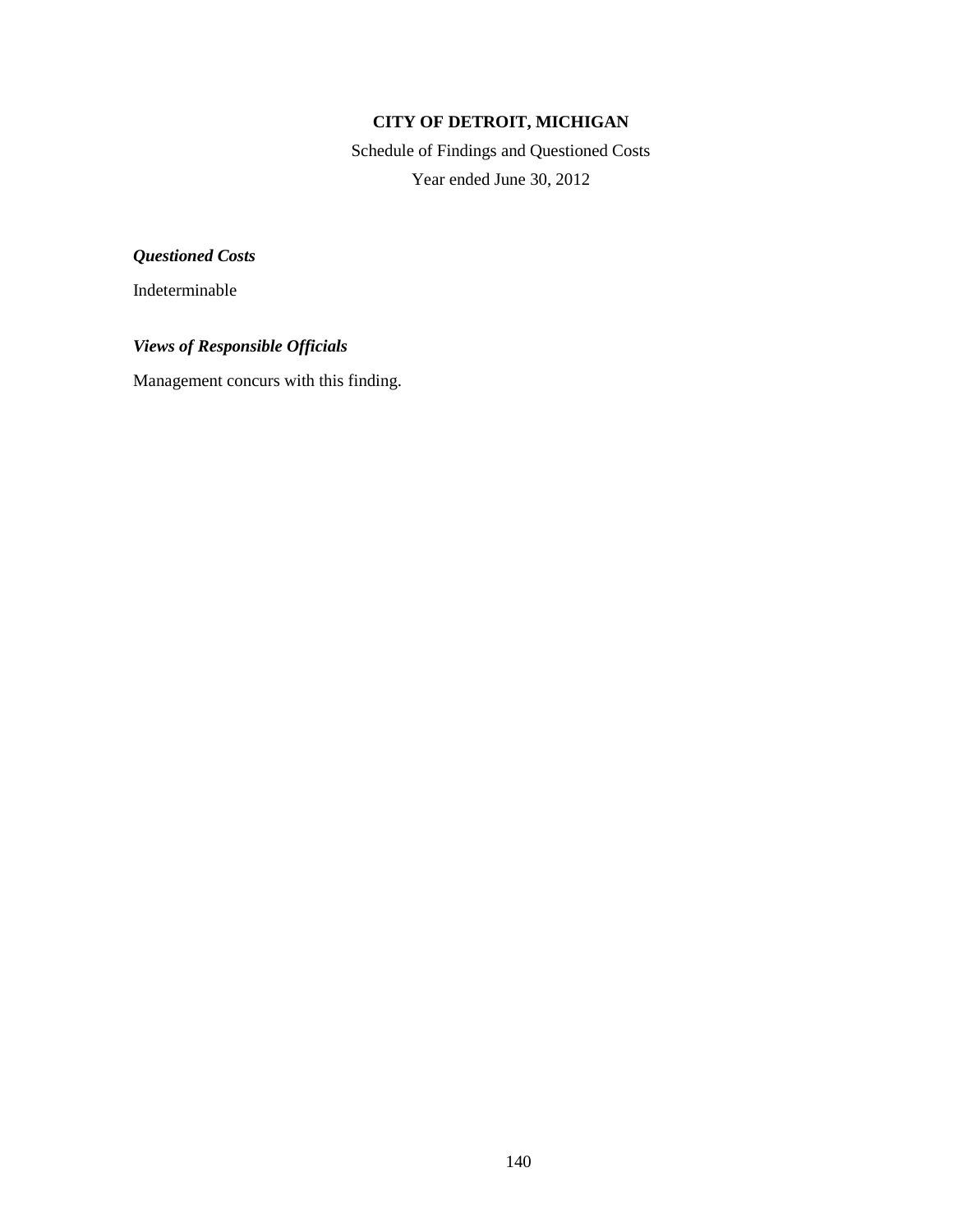Schedule of Findings and Questioned Costs

Year ended June 30, 2012

| <b>Finding Number</b>             | 2012-77                                                       |
|-----------------------------------|---------------------------------------------------------------|
| <b>Finding Type</b>               | Scope limitation / material noncompliance / material weakness |
| <b>Prior Year Finding</b>         | 2011-68                                                       |
| <b>Federal Program</b>            | Community Services Block Grant (CFDA #93.569, 93.710 - ARRA)  |
| <b>Federal Award Number</b>       | CSBG-10-82007-2                                               |
| <b>Federal Award Year</b>         | October 1, 2009 - September 30, 2012                          |
| <b>Federal Agency</b>             | <b>U.S. Department of Health and Human Services</b>           |
| <b>Pass-Through Entity</b>        | <b>Michigan Department of Human Services</b>                  |
| <b>City of Detroit Department</b> | <b>Department of Human Services</b>                           |
| <b>Compliance Requirement</b>     | <b>Cash Management</b>                                        |

#### *Criteria*

The A-102 Common Rule and OMB Circular A-110 (2 CFR part 215) requires that non-Federal entities receiving Federal awards (i.e., auditee management) establish and maintain internal control designed to reasonably ensure compliance with Federal laws, regulations, and program compliance requirements.

31 CFR 205.12 (b)(5) states that reimbursable funding means that a Federal Program Agency transfers Federal funds to a State after that State has already paid out the funds for Federal assistance program purposes. Additionally, 24 CFR 85.21 (d), sub part C- Post Award Requirements, states that reimbursement shall be the preferred method of payment.

OMB Circular A-133 also documents that when entities are funded on a reimbursement basis, program costs must be paid for by entity funds before reimbursement is requested from the Federal Government.

#### *Condition*

The City of Detroit was unable to provide adequate documentation to evidence whether payments made were incurred before the cash drawdown date. Unpaid invoices were included on the Statement of Expenditures, therefore DHS had not paid the expense before requesting reimbursement.

#### *Possible Asserted Cause and Effect*

Ineffective oversight of the Department of Human Services programs by those charged with governance over compliance with cash management requirements where the activity is subject to the type of compliance requirement. In addition, due to the State review process, the department had cash flow issues until the State reviewed the FSR amounts and approved reimbursement. DHS did not comply with cash management and reporting compliance requirements.

#### *Recommendation*

We recommend that the Department of Human Services establish policies and procedures to ensure that all cash management requirements are met specifically that payments are incurred before cash is drawn down.

#### *Questioned Costs*

None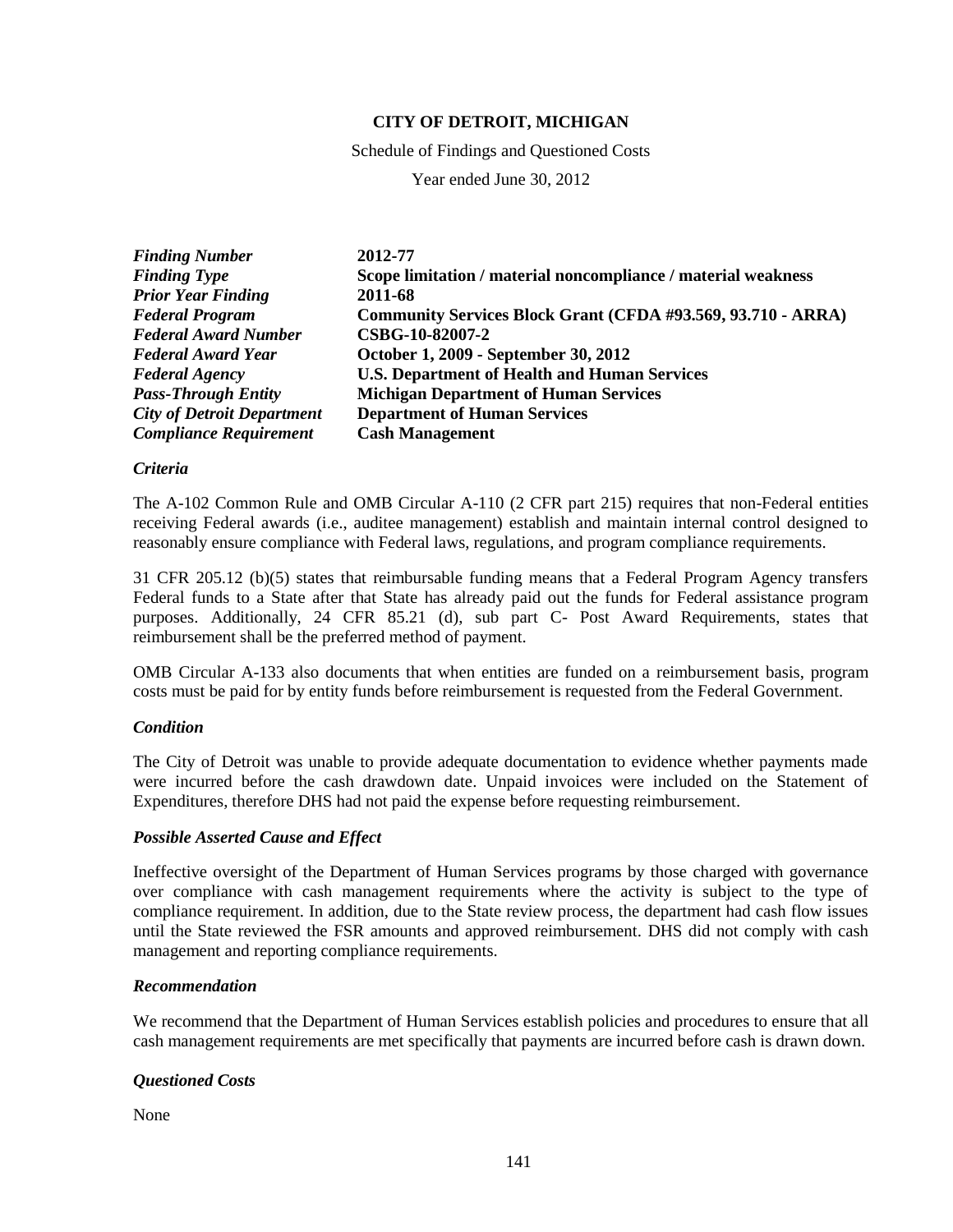Schedule of Findings and Questioned Costs Year ended June 30, 2012

*Views of Responsible Officials*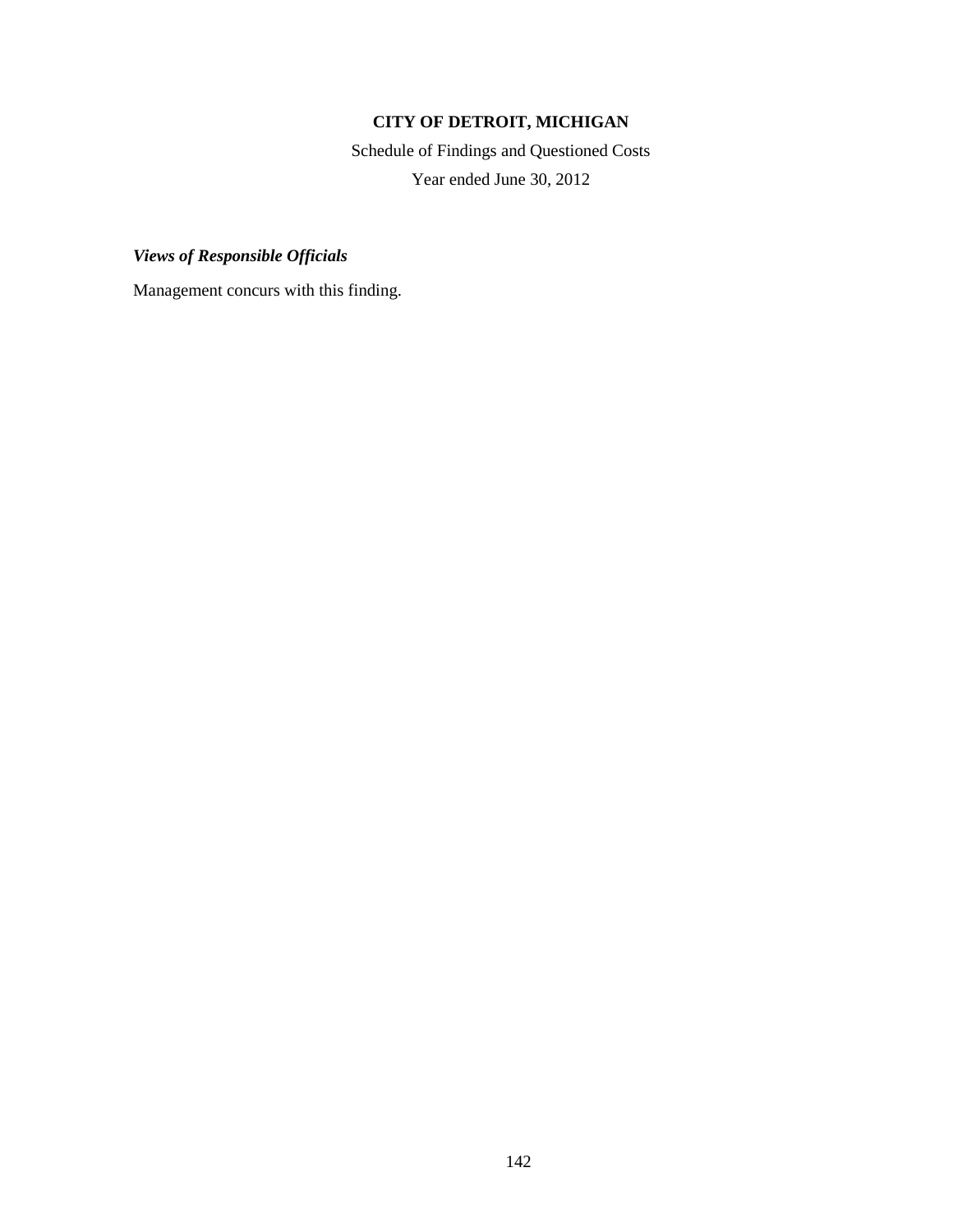Schedule of Findings and Questioned Costs

Year ended June 30, 2012

| <b>Finding Number</b>             | 2012-78                                                       |
|-----------------------------------|---------------------------------------------------------------|
| <b>Finding Type</b>               | Scope limitation / material noncompliance / material weakness |
| <b>Prior Year Finding</b>         | 2011-69                                                       |
| <b>Federal Program</b>            | Community Services Block Grant (CFDA #93.569, 93.710 - ARRA)  |
| <b>Federal Award Number</b>       | CSBG-10-82007-2                                               |
| <b>Federal Award Year</b>         | October 1, 2009 - September 30, 2012                          |
| <b>Federal Agency</b>             | <b>U.S. Department of Health and Human Services</b>           |
| <b>Pass-Through Entity</b>        | <b>Michigan Department of Human Services</b>                  |
| <b>City of Detroit Department</b> | <b>Department of Human Services</b>                           |
| <b>Compliance Requirement</b>     | <b>Eligibility</b>                                            |

#### *Criteria*

The A-102 Common Rule and OMB Circular A-110 (2 CFR part 215) requires that non-Federal entities receiving Federal awards (i.e., auditee management) establish and maintain internal control designed to reasonably ensure compliance with Federal laws, regulations, and program compliance requirements.

Specific requirements for eligibility are unique to each Federal program and are found in the laws, regulations, and the provisions of contract of grant agreements pertaining to the program. Grant number CSBG-10-82007 states for direct monetary assistance provided to clients with CSBG funds, an applicant will be considered eligible whose annual household income is at or below 200 percent of the poverty income guidelines. The grantee must maintain a client file for all recipients receiving direct monetary services with CSBG funds. At a minimum, the file must include: a copy of the grantee's client services application. The application must identify each member of the household as well as income sources and amounts for each member of the household being served. The client and the intake worker must sign the application. A copy of all documents used to determine income eligibility; including self declarations and documented phone conversations including names and dates with public case workers. All calculations for each income source for the prior 12 months as well as the total income for the client household. The type and dollar value, of the benefits provided.

Additionally, 42 USC 9902 (2) and the OMB Circular A-133 Compliance Supplement state that the official poverty guideline as revised annually by HHS shall be used to determine eligibility. The poverty guidelines are issued each year in the Federal Register and on the HHS web site. A State may adopt a revised poverty guideline but it may not exceed 125 percent of the HHS-determined poverty guidelines.

#### *Condition*

During testwork over Eligibility, management could not provide 9 of the 65 eligibility files requested. Additionally, 3 of the 56 files provided did not include all of the required documentation to determine eligibility.

#### *Possible Asserted Cause and Effect*

Ineffective oversight of the Department of Human Services programs by those charged with governance over compliance with eligibility requirements where the activity is subject to the type of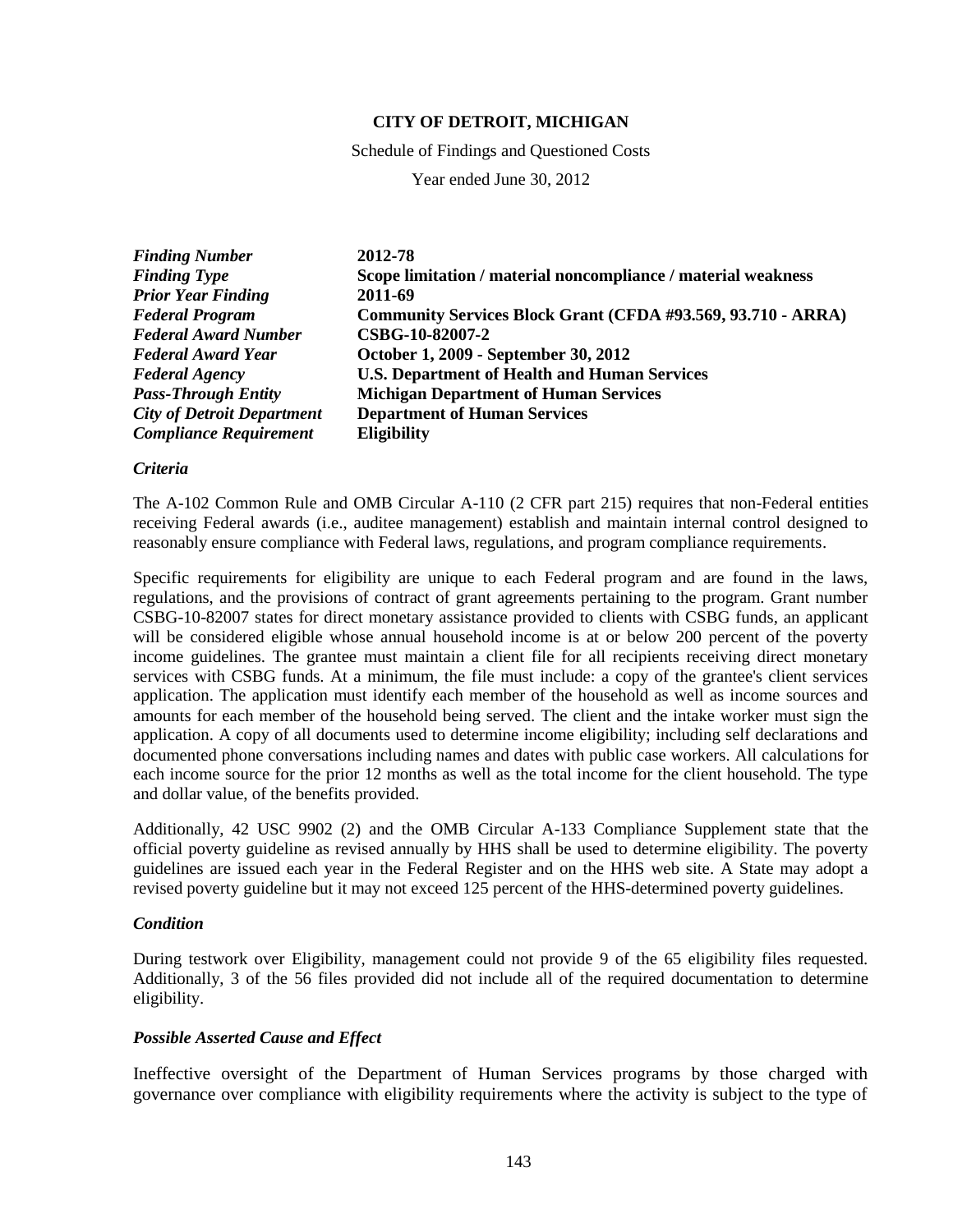Schedule of Findings and Questioned Costs

Year ended June 30, 2012

compliance requirement. DHS is not in compliance with eligibility requirements, therefore unallowable costs could be incurred performing services to ineligible individuals.

### *Recommendation*

We recommend that Department of Human Services establish policies and procedures to ensure that eligibility requirements are met and documented before providing services to individuals.

### *Questioned Costs*

Indeterminable

*Views of Responsible Officials*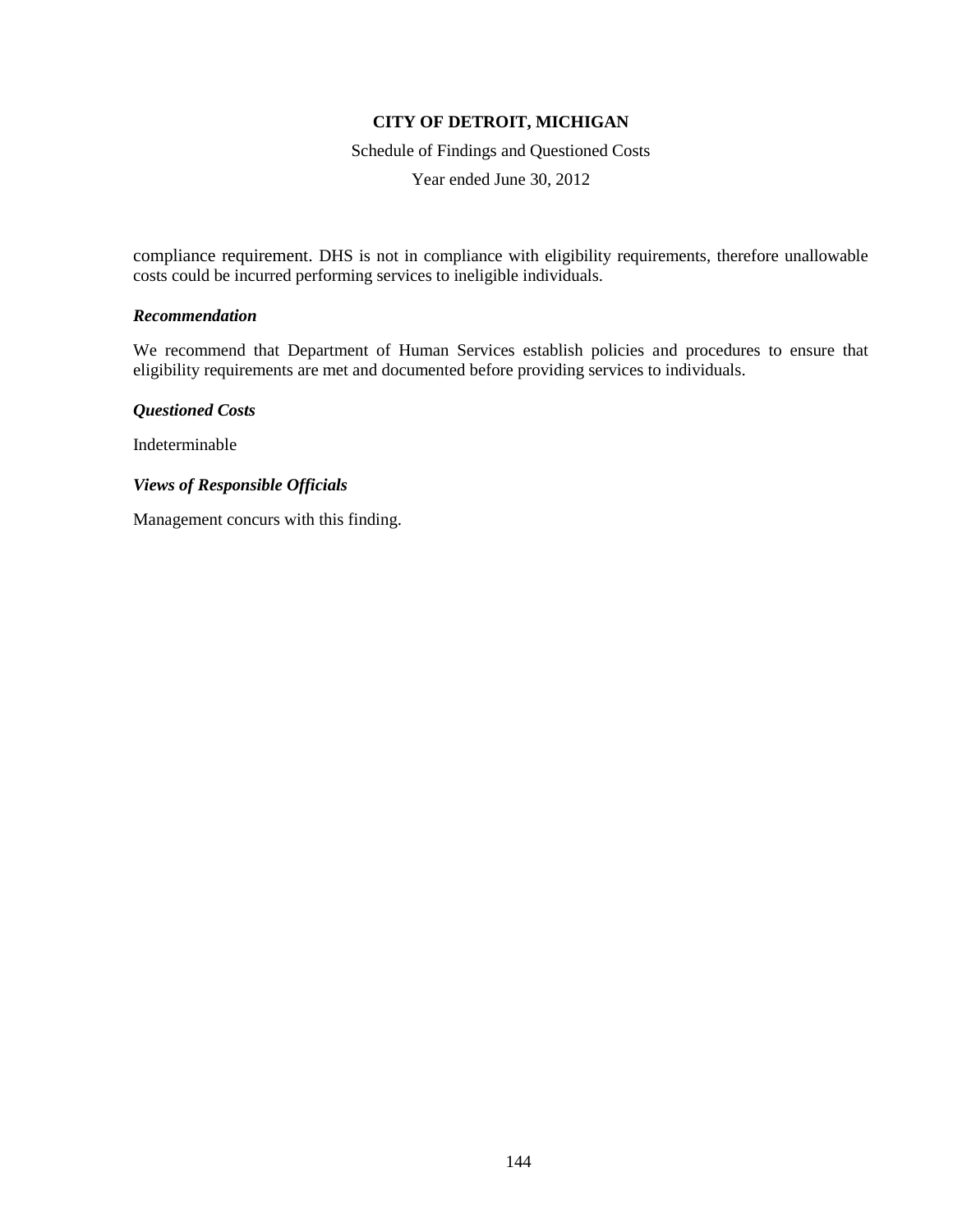Schedule of Findings and Questioned Costs

Year ended June 30, 2012

| <b>Finding Number</b>             | 2012-79                                                      |
|-----------------------------------|--------------------------------------------------------------|
| <b>Finding Type</b>               | Noncompliance / significant deficiency                       |
| <b>Prior Year Finding</b>         | 2011-70                                                      |
| <b>Federal Program</b>            | Community Services Block Grant (CFDA #93.569, 93.710 - ARRA) |
| <b>Federal Award Number</b>       | CSBG-10-82007-2                                              |
| <b>Federal Award Year</b>         | October 1, 2009 - September 30, 2012                         |
| <b>Federal Agency</b>             | <b>U.S. Department of Health and Human Services</b>          |
| <b>Pass-Through Entity</b>        | <b>Michigan Department of Human Services</b>                 |
| <b>City of Detroit Department</b> | <b>Department of Human Services</b>                          |
| <b>Compliance Requirement</b>     | <b>Procurement, Suspension &amp; Debarment</b>               |

#### *Criteria*

The A-102 Common Rule and OMB Circular A-110 (2 CFR part 215) requires that non-Federal entities receiving Federal awards (i.e., auditee management) establish and maintain internal control designed to reasonably ensure compliance with Federal laws, regulations, and program compliance requirements.

Title 2 of the CFR part 180.300 states that when you enter into a covered transaction with another person at the next lower tier, you must verify that the person with whom you intend to do business is not excluded or disqualified. You do this by: (a) Checking the EPLS; or (b) Collecting a certification from that person; or(c) Adding a clause or condition to the covered transaction with that person.

#### *Condition*

During our review of Department of Human Services subrecipients and other contracts, it was noted that 1 subrecipient contract of 8 contracts selected did not contain a suspension and debarment clause.

#### *Possible Asserted Cause and Effect*

Ineffective oversight of the Detroit Human Services program by those charged with governance over compliance with contract requirements where the activity is subject to the type of compliance requirement. Detroit Human Services has not required that subrecipients certify that they are not suspended or debarred from receiving federal funds and, therefore, is not in compliance with federal Procurement, Suspension, and Debarment requirements.

#### *Recommendation*

We recommend that Detroit Human services establish policies and procedures to ensure that a suspension and debarment certification is included in all contracts with subrecipients.

#### *Questioned Costs*

None

# *Views of Responsible Officials*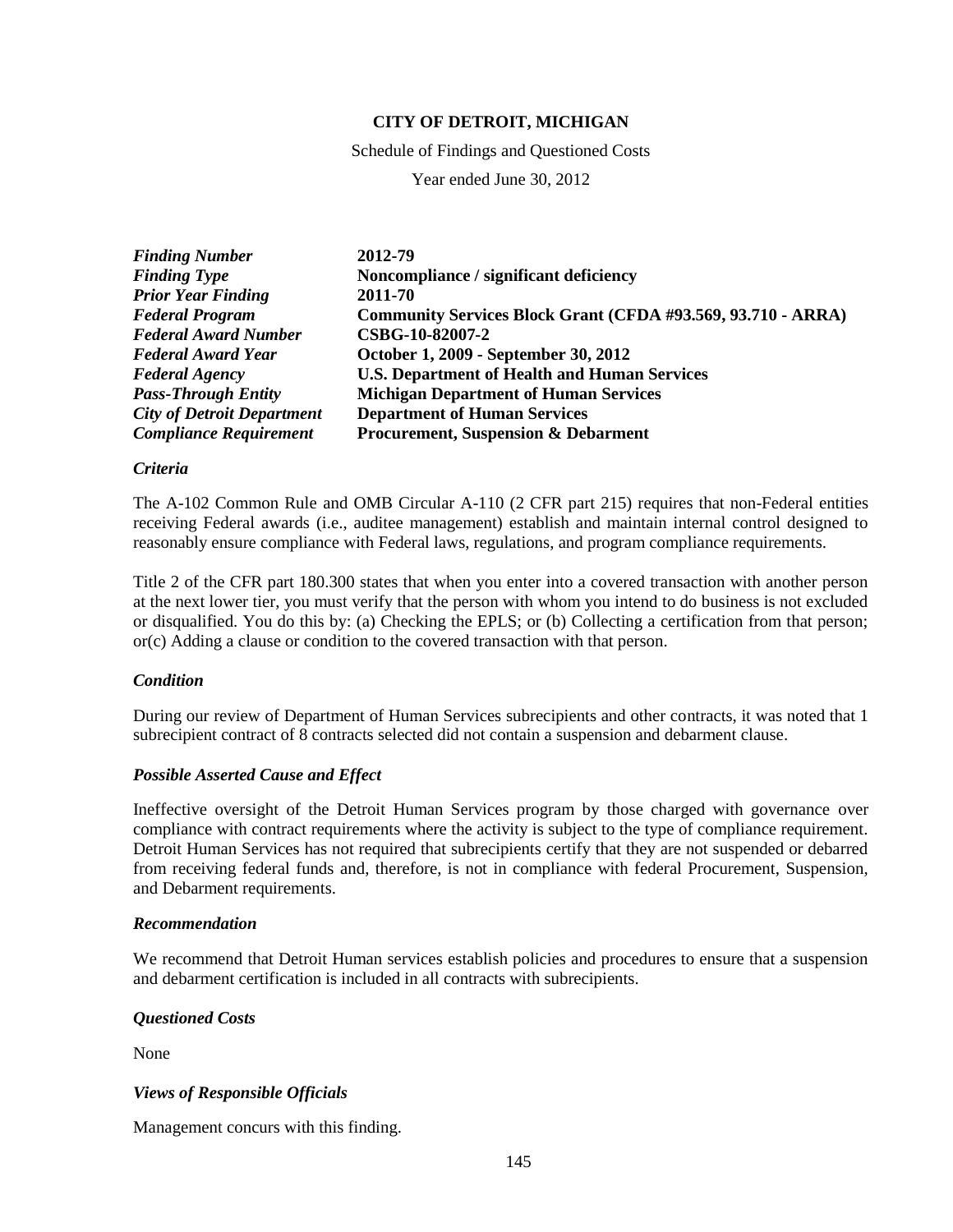Schedule of Findings and Questioned Costs

Year ended June 30, 2012

| <b>Finding Number</b>             | 2012-80                                                      |
|-----------------------------------|--------------------------------------------------------------|
| <b>Finding Type</b>               | Material noncompliance / material weakness                   |
| <b>Prior Year Finding</b>         | 2011-72                                                      |
| <b>Federal Program</b>            | Community Services Block Grant (CFDA #93.569, 93.710 - ARRA) |
| <b>Federal Award Number</b>       | CSBG-10-82007-2                                              |
| <b>Federal Award Year</b>         | October 1, 2009 - September 30, 2012                         |
| <b>Federal Agency</b>             | <b>U.S. Department of Health and Human Services</b>          |
| <b>Pass-Through Entity</b>        | <b>Michigan Department of Human Services</b>                 |
| <b>City of Detroit Department</b> | <b>Department of Human Services</b>                          |
| <b>Compliance Requirement</b>     | <b>Reporting</b>                                             |

#### *Criteria*

The A-102 Common Rule and OMB Circular A-110 (2 CFR part 215) requires that non-Federal entities receiving Federal awards (i.e., auditee management) establish and maintain internal control designed to reasonably ensure compliance with Federal laws, regulations, and program compliance requirements.

Grantees will use the FFR to report the status of funds for all non-construction grants, for construction grants or grants which include both construction and non-construction activities as determined by HUD. HUD shall prescribe whether the FFR shall be on a cash or accrual basis. If HUD requires accrual information and the grantee's accounting records are not normally kept on the accrual basis, the grantee shall not be required to convert its accounting system but shall develop such accrual information through an analysis of the documentation on hand. HUD shall determine the frequency of the FFR for each project or program, considering the size and complexity of the particular project or program. However, the report will not be required more frequently than quarterly or less frequently than annually. The reporting period end dates shall be March 31, June 30, September 30 or December 31. A final FFR shall be required at the completion of the award agreement and shall use the end date of the project or grant period as the reporting end date.HUD requires recipients to submit the FFR (original and two copies), not later than 30 days after the end of each specified reporting period for quarterly and semiannual reports and 90 days for annual reports. Final reports shall be submitted no later than 90 days after the expiration or termination of grant support.

Additionally the agreement between the State of Michigan Department of Human Services (MDHS) and the City of Detroit Department of Human Services (DHS- the grantee) requires that the grantee submit a monthy Statement of Expenditures to MDHS. The SOE shall accurately indicate actual expenditures incurred in the performance of this agreement for the period being billed. The SOE shall be submitted to MDHS within thirty (30) days from the end of the monthly billing period.

# *Condition*

DHS has not recorded all its expenses within the correct reporting period. 8 of 40 Subrecipient selections were for services performed in a prior fiscal year period. 24 of 40 OTPS selections were for services/expenditures incurred in a prior fiscal year period. *Possible Asserted Cause and Effect*

Ineffective oversight of the Department of Human Services programs by those charged with governance over compliance with reporting requirements where the activity is subject to the type of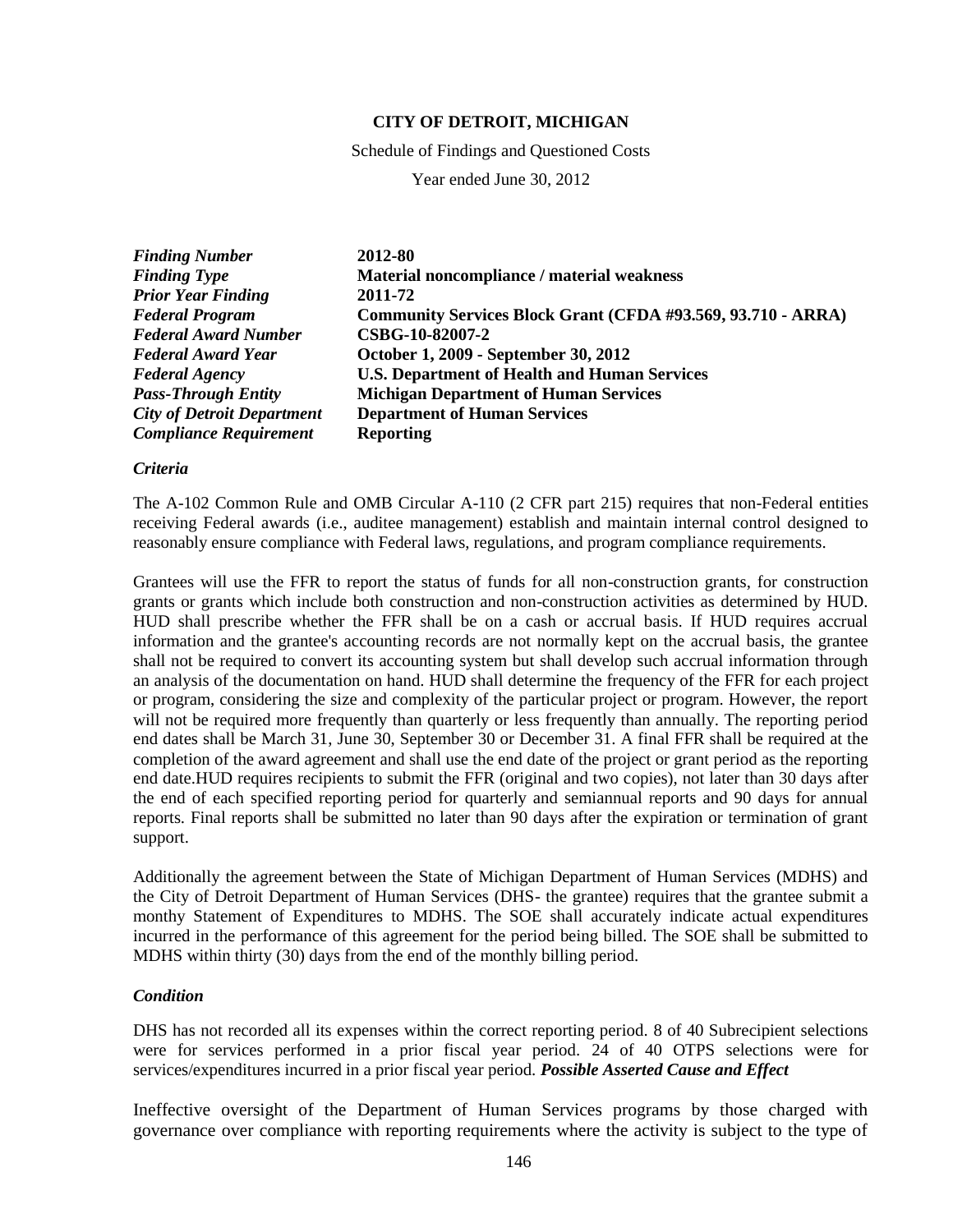Schedule of Findings and Questioned Costs

Year ended June 30, 2012

compliance requirement. Cash management issues hindered the department towards the end of FY11 into FY12. Central City allocations were not recorded and charged to the grant on a timely basis. DHS did not comply with reporting activities.

# *Recommendation*

We recommend that Department of Human Services establish policies and procedures to ensure that expenses are reported in the fiscal period that they incur.

# *Questioned Costs*

None

*Views of Responsible Officials*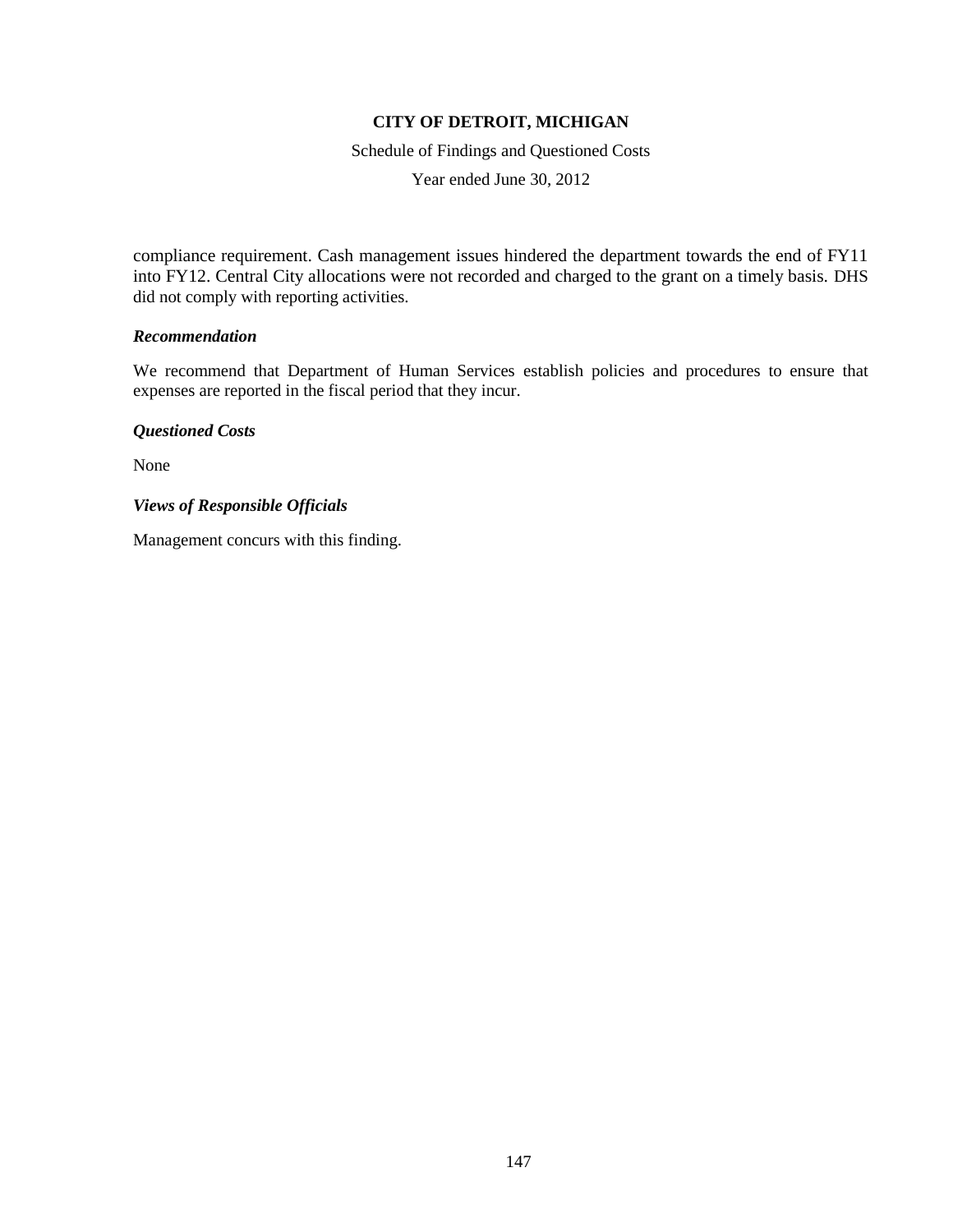Schedule of Findings and Questioned Costs

Year ended June 30, 2012

| <b>Finding Number</b>             | 2012-81                                                      |
|-----------------------------------|--------------------------------------------------------------|
| <b>Finding Type</b>               | Material noncompliance / material weakness                   |
| <b>Prior Year Finding</b>         | 2011-71                                                      |
| <b>Federal Program</b>            | Community Services Block Grant (CFDA #93.569, 93.710 - ARRA) |
| <b>Federal Award Number</b>       | CSBG-10-82007-2                                              |
| <b>Federal Award Year</b>         | October 1, 2009 - September 30, 2012                         |
| <b>Federal Agency</b>             | <b>U.S. Department of Health and Human Services</b>          |
| <b>Pass-Through Entity</b>        | <b>Michigan Department of Human Services</b>                 |
| <b>City of Detroit Department</b> | <b>Department of Human Services</b>                          |
| <b>Compliance Requirement</b>     | <b>Reporting</b>                                             |

#### *Criteria*

The A-102 Common Rule and OMB Circular A-110 (2 CFR part 215) requires that non-Federal entities receiving Federal awards (i.e., auditee management) establish and maintain internal control designed to reasonably ensure compliance with Federal laws, regulations, and program compliance requirements.

The agreement between the State of Michigan Department of Human Services (MDHS) and the City of Detroit Department of Human Services (DHS- the grantee) requires that the grantee submit a monthly Statement of Expenditures (SOE) to MDHS. The SOE shall accurately indicate actual expenditures incurred in the performance of this agreement for the period being billed. The SOE shall be submitted to MDHS within thirty (30) days from the end of the monthly billing period. For the month of September, billings shall be submitted as reasonably by the Grant Administrator to meet fiscal year and closing deadlines.

#### *Condition*

During testwork over the reporting requirements, we noted that the FSR for 1 of 12 months reviewed was not submitted to the State timely. In addition, we noted that FSRs for 2 of 12 months reviewed were not complete. The FSRs did not have "Expenditure by Activity" amounts included on the report.

#### *Possible Asserted Cause and Effect*

Ineffective oversight of the Department of Human Services programs by those charged with governance over compliance with reporting requirements where the activity is subject to the type of compliance requirement. DHS is not in compliance with reporting requirements.

# *Recommendation*

We recommend that Department of Human Services establish policies and procedures to ensure that reporting requirements are met timely.

# *Questioned Costs*

None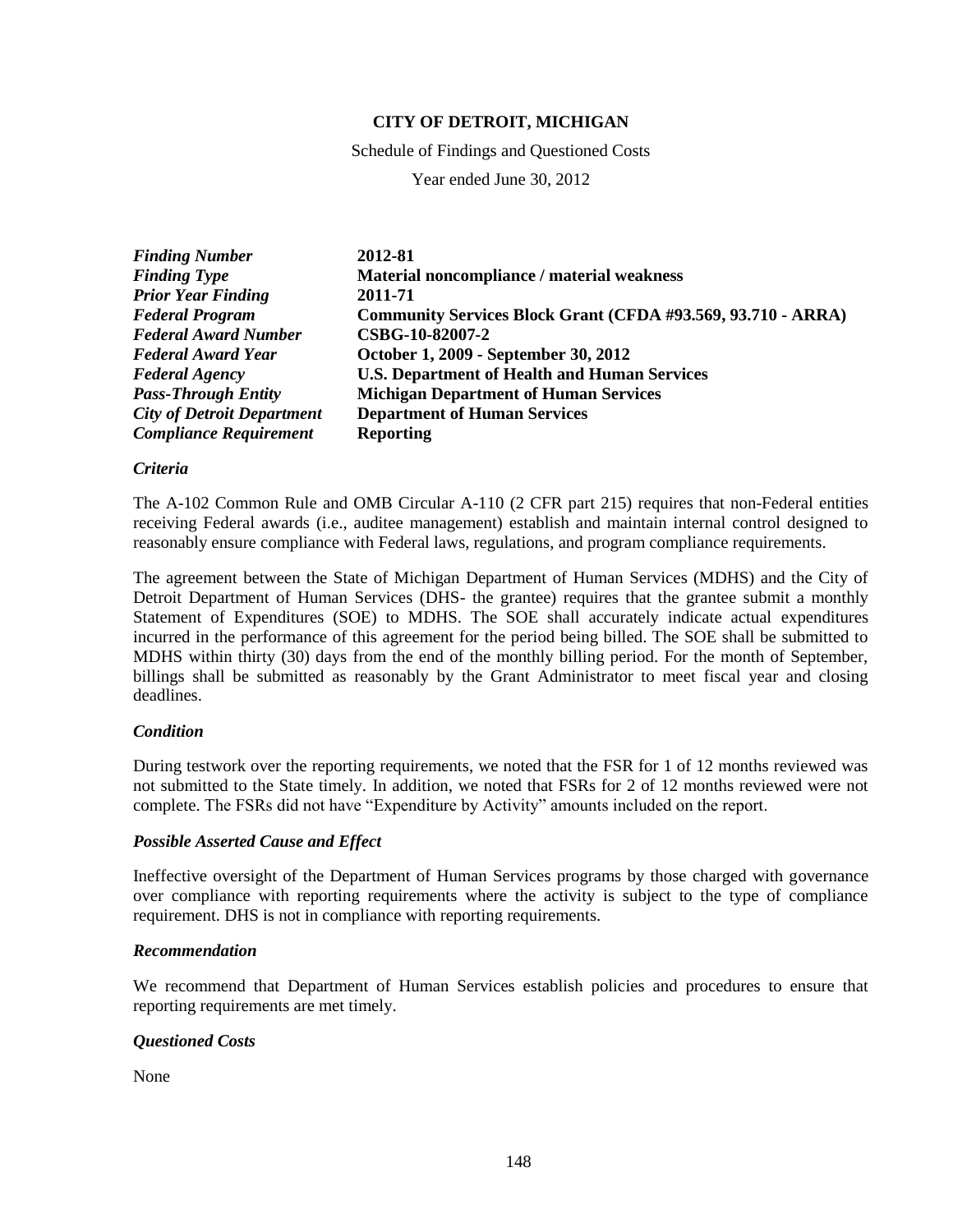Schedule of Findings and Questioned Costs Year ended June 30, 2012

*Views of Responsible Officials*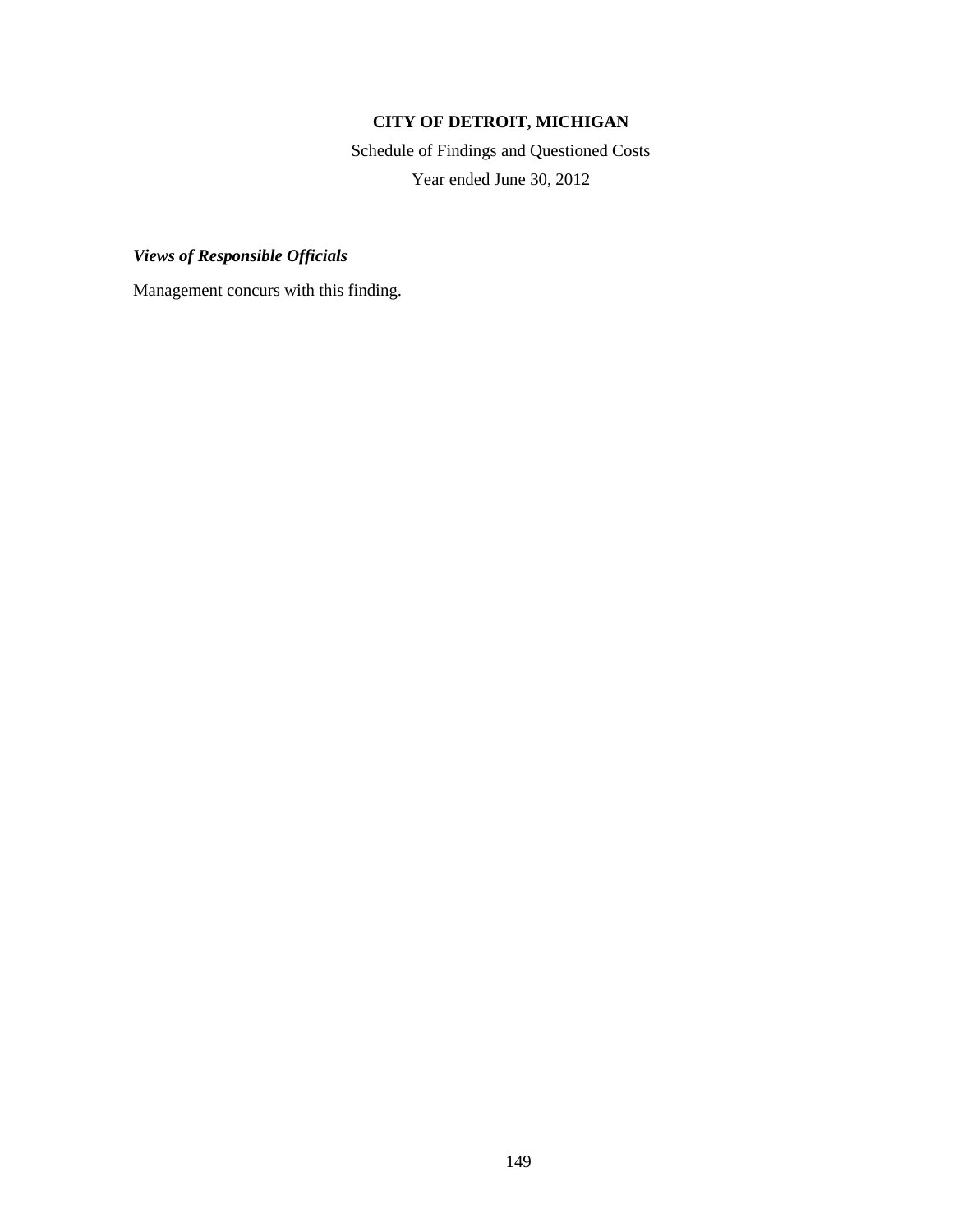Schedule of Findings and Questioned Costs

Year ended June 30, 2012

| <b>Finding Number</b>             | 2012-82                                                       |
|-----------------------------------|---------------------------------------------------------------|
| <b>Finding Type</b>               | Scope limitation / material noncompliance / material weakness |
| <b>Prior Year Finding</b>         | N/A                                                           |
| <b>Federal Program</b>            | Community Services Block Grant (CFDA #93.569, 93.710 - ARRA)  |
| <b>Federal Award Number</b>       | CSBG-10-82007-2                                               |
| <b>Federal Award Year</b>         | October 1, 2009 - September 30, 2012                          |
| <b>Federal Agency</b>             | <b>U.S. Department of Health and Human Services</b>           |
| <b>Pass-Through Entity</b>        | <b>Michigan Department of Human Services</b>                  |
| <b>City of Detroit Department</b> | <b>Department of Human Services</b>                           |
| <b>Compliance Requirement</b>     | <b>Subrecipient Monitoring</b>                                |

#### *Criteria*

The A-102 Common Rule and OMB Circular A-110 (2 CFR part 215) requires that non-Federal entities receiving Federal awards (i.e., auditee management) establish and maintain internal control designed to reasonably ensure compliance with Federal laws, regulations, and program compliance requirements.

45 CFR 92.40 (1)(2) states, grantees shall submit annual performance reports unless the awarding agency requires quarterly or semi-annual reports. However, performance reports will not be required more frequently than quarterly. Annual reports shall be due 90 days after the grant year, quarterly or semi-annual reports shall be due 30 days after the reporting period. The final performance report will be due 90 days after the expiration or termination of grant support. If a justified request is submitted by a grantee, the Federal agency may extend the due date for any performance report. Additionally, requirements for unnecessary performance reports may be waived by the Federal agency. Performance reports will contain, for each grant, brief information on the following: (i) a comparison of actual accomplishments to the objectives established for the period. Where the output of the project can be quantified, a computation of the cost per unit of output may be required if that information will be useful; (ii) the reasons for slippage if established objectives were not met; (iii) additional pertinent information including, when appropriate, analysis and explanation of cost overruns or high unit costs.

Additionally, 42 USC 9914 (a) and 42 USC 9915 states that, states must conduct full on-site reviews of each eligible subgrantee once every 3 years to check conformity with performance goals, administrative standards, financial management rules, and other requirements. States must conduct an onsite review of each newly designated entity immediately after the completion of the first year in which such entity receives CSBG funding. Follow-up reviews, including prompt return visits to eligible entities and their programs, are required for entities that fail to meet the goals, standards, and requirements established by the State. If a State finds a need for corrective action, the State must (1) inform the subgrantee of the deficiency and require correction; (2) offer training and technical assistance and report to OCS on that assistance, or explain why providing such assistance was not appropriate; (3) and receive an improvement plan from the subgrantee within 60 days, and approve. If the subgrantee fails to remedy the deficiency, the State may initiate proceedings to terminate the subgrantees eligibility or reduce its funding.

#### *Condition*

Management could not provide monitoring files for 8 of 8 selected subrecipients, and therefore we could not determine that an effective subrecipient monitoring process was in place.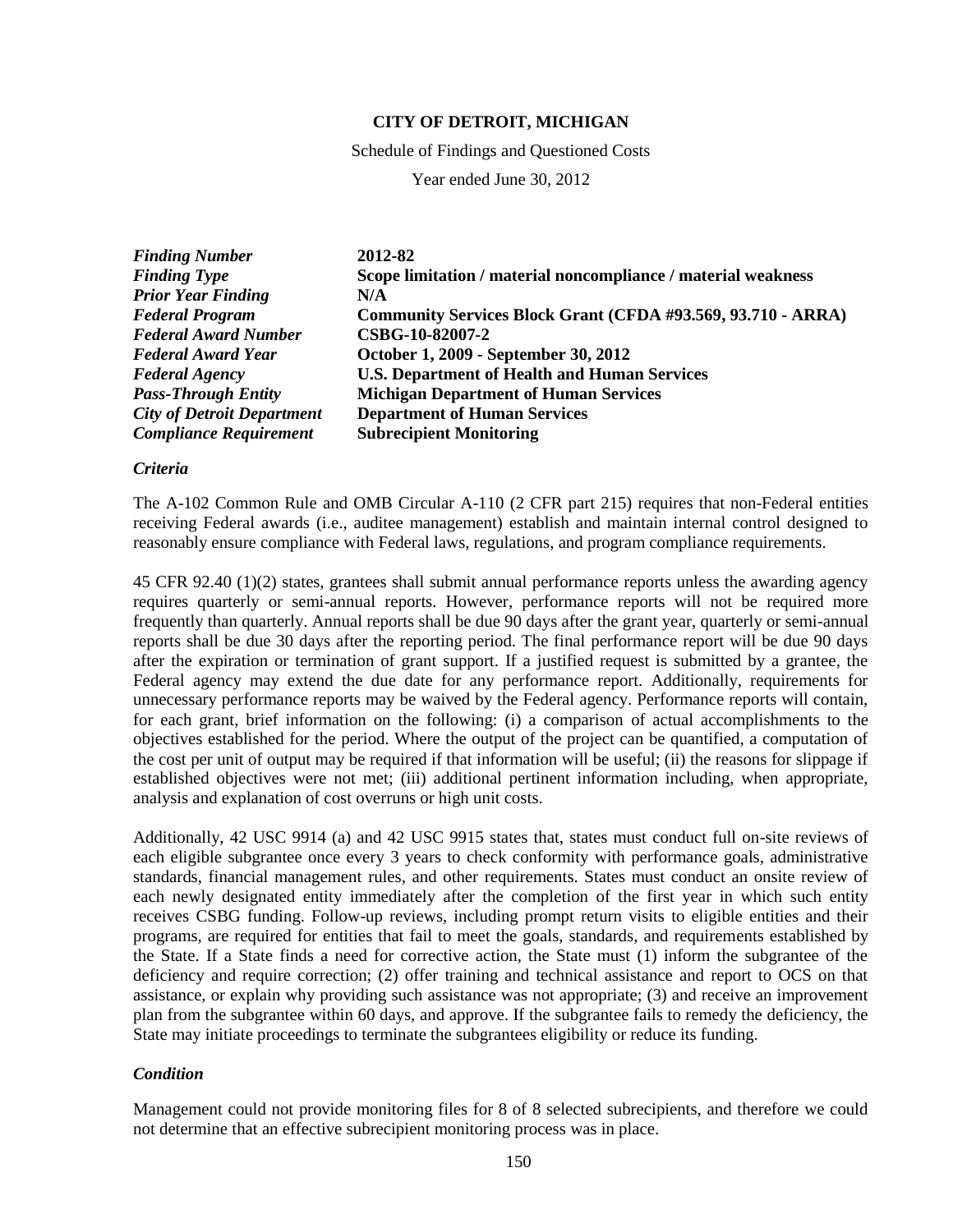Schedule of Findings and Questioned Costs Year ended June 30, 2012

# *Possible Asserted Cause and Effect*

Ineffective oversight of the Department of Human Services programs by those charged with governance over compliance with monitoring requirements where the activity is subject to the type of compliance requirement. DHS is not in compliance with subrecipient monitoring requirements.

# *Recommendation*

We recommend that Department of Human services establish policies and procedures to ensure that monitoring is performed periodically, and findings are followed up with subrecipients to ensure that they are in compliance.

# *Questioned Costs*

None

*Views of Responsible Officials*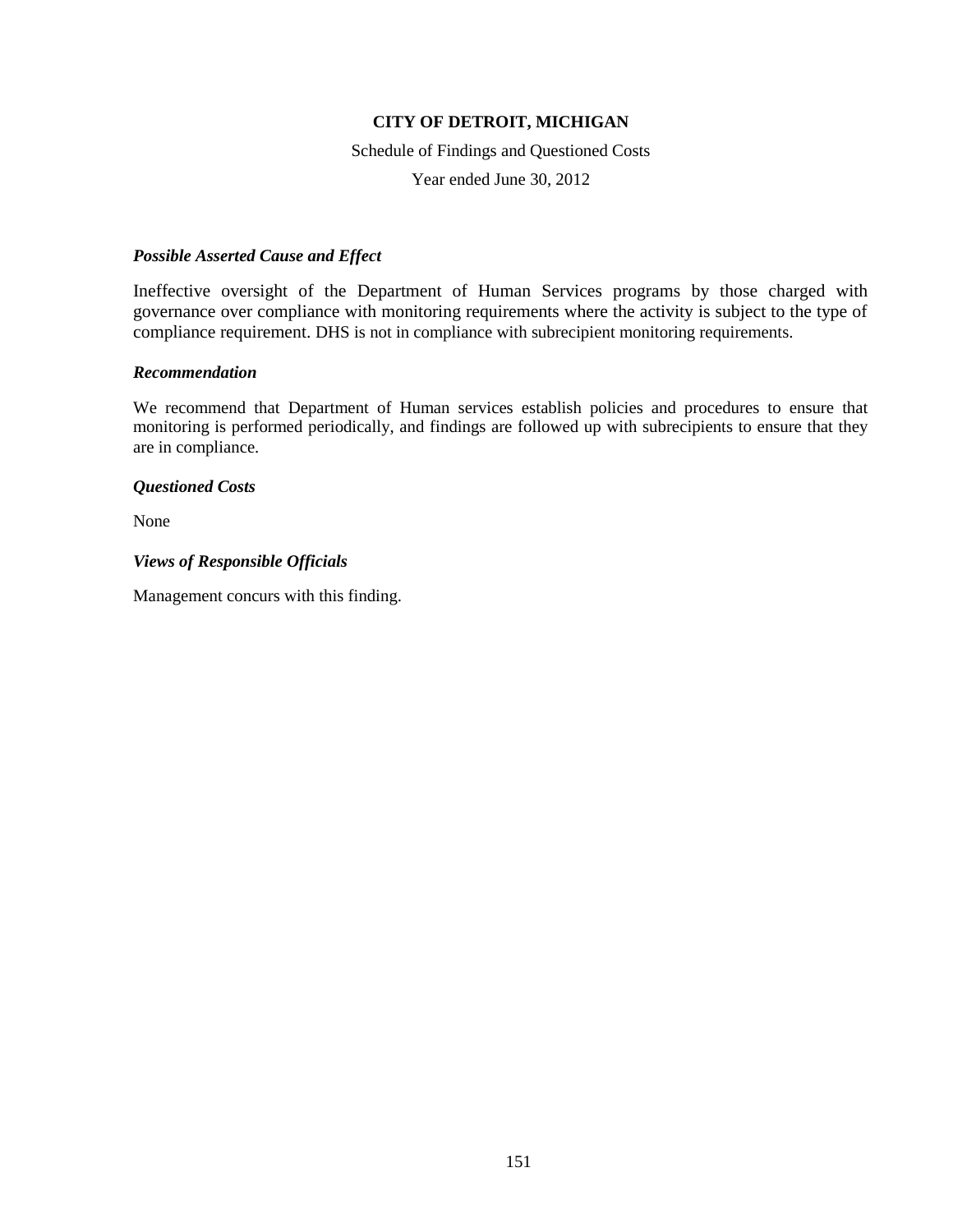Schedule of Findings and Questioned Costs

Year ended June 30, 2012

| <b>Finding Number</b>             | 2012-83                                                           |
|-----------------------------------|-------------------------------------------------------------------|
| <b>Finding Type</b>               | Material noncompliance / material weakness                        |
| <b>Prior Year Finding</b>         | 2011-74                                                           |
| <b>Federal Program</b>            | Community Services Block Grant (CFDA #93.569, 93.710 - ARRA)      |
| <b>Federal Award Number</b>       | CSBG-10-82007-2                                                   |
| <b>Federal Award Year</b>         | October 1, 2009 - September 30, 2012                              |
| <b>Federal Agency</b>             | <b>U.S. Department of Health and Human Services</b>               |
| <b>Pass-Through Entity</b>        | <b>Michigan Department of Human Services</b>                      |
| <b>City of Detroit Department</b> | <b>Department of Human Services</b>                               |
| <b>Compliance Requirement</b>     | <b>Special Tests &amp; Provisions: Criminal Background Checks</b> |

#### *Criteria*

The A-102 Common Rule and OMB Circular A-110 (2 CFR part 215) requires that non-Federal entities receiving Federal awards (i.e., auditee management) establish and maintain internal control designed to reasonably ensure compliance with Federal laws, regulations, and program compliance requirements.

Per the agreement between the State of Michigan Department of Human Services (MDHS) and the City of Detroit Department of Human Services (DHS - grantee), as a condition of the agreement, the CSBG grantee shall conduct or cause to be conducted prior to any individuals performing work under this agreement: (1) for each new employee, subcontractor, subcontractor employee or volunteer who - has unsupervised direct contact with children and/or vulnerable adult populations or access to confidential information, or; is directly supervising volunteers that have direct contact with children and/or vulnerable adult populations or confidential information, or; has regardless of supervision status, access to client confidential information, and Internet Criminal History Access Tool (ICHAT) check and a National and State Sex Offender Registry (SOR) check; (2) for each new employee, employee, subcontractor, subcontractor employee or volunteer who works directly with children under this agreement, a Central Registry (CR) check.

#### *Condition*

During our audit procedures, it was noted that there were two employees transferred into the CSBG program during the fiscal year ended 6/30/12. For one of these employees, there was no evidence provided that the employee was required to consent to a criminal background check prior to starting employment, and no criminal background check was performed.

#### *Possible Asserted Cause and Effect*

Ineffective oversight of the Department of Human Services program by those charged with governance over compliance with hiring requirements where the activity is subject to the type of compliance requirement. DHS has not conducted, or caused to be conducted, complete criminal background checks in accordance with the CSBG agreement with MDHS, and, therefore, is not in compliance with the agreement with MDHS.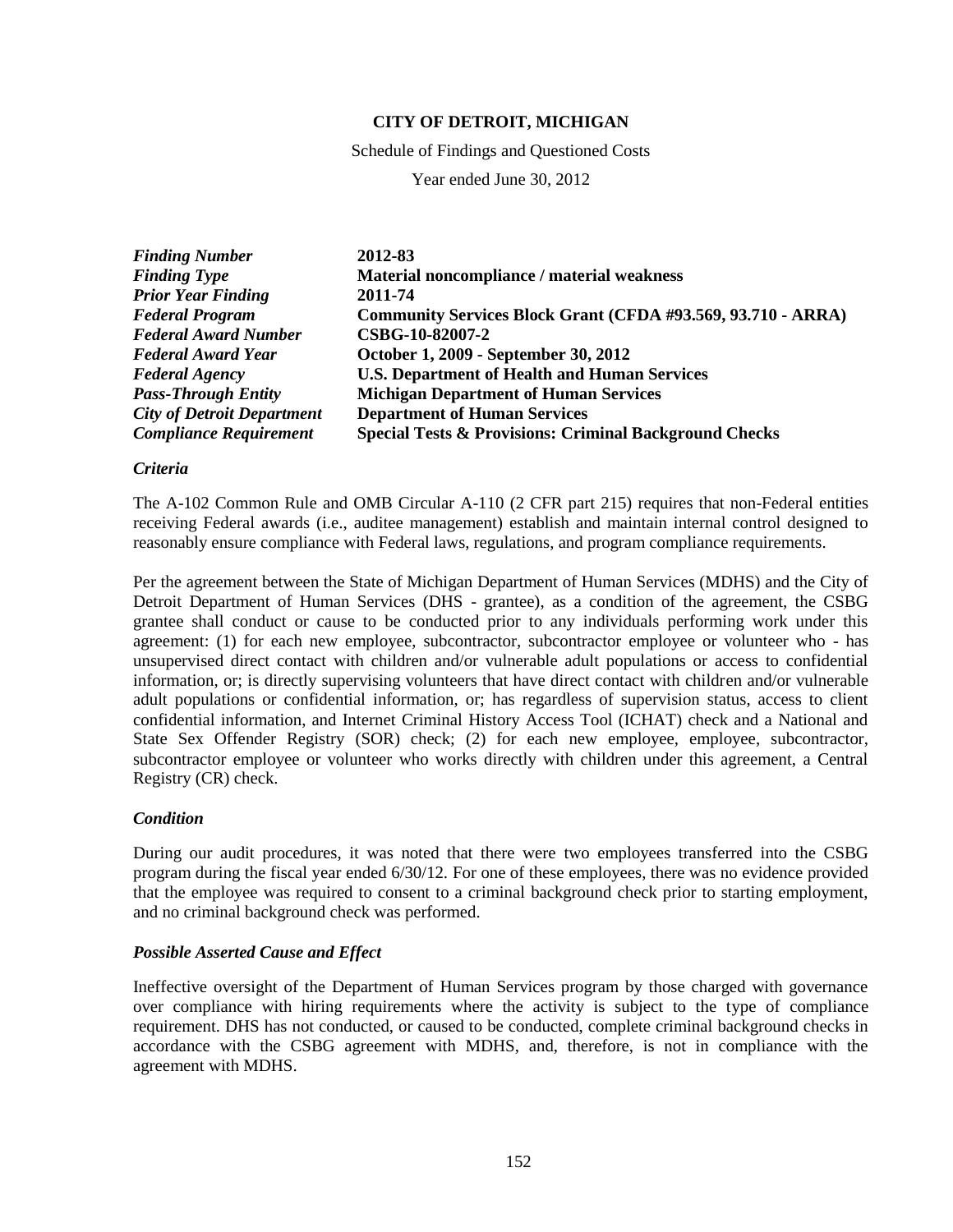Schedule of Findings and Questioned Costs Year ended June 30, 2012

# *Recommendation*

We recommend that Detroit Human services establish policies and procedures to ensure that background checks are effectively performed upon hiring, or transfer, of new employees into the department.

# *Questioned Costs*

None

# *Views of Responsible Officials*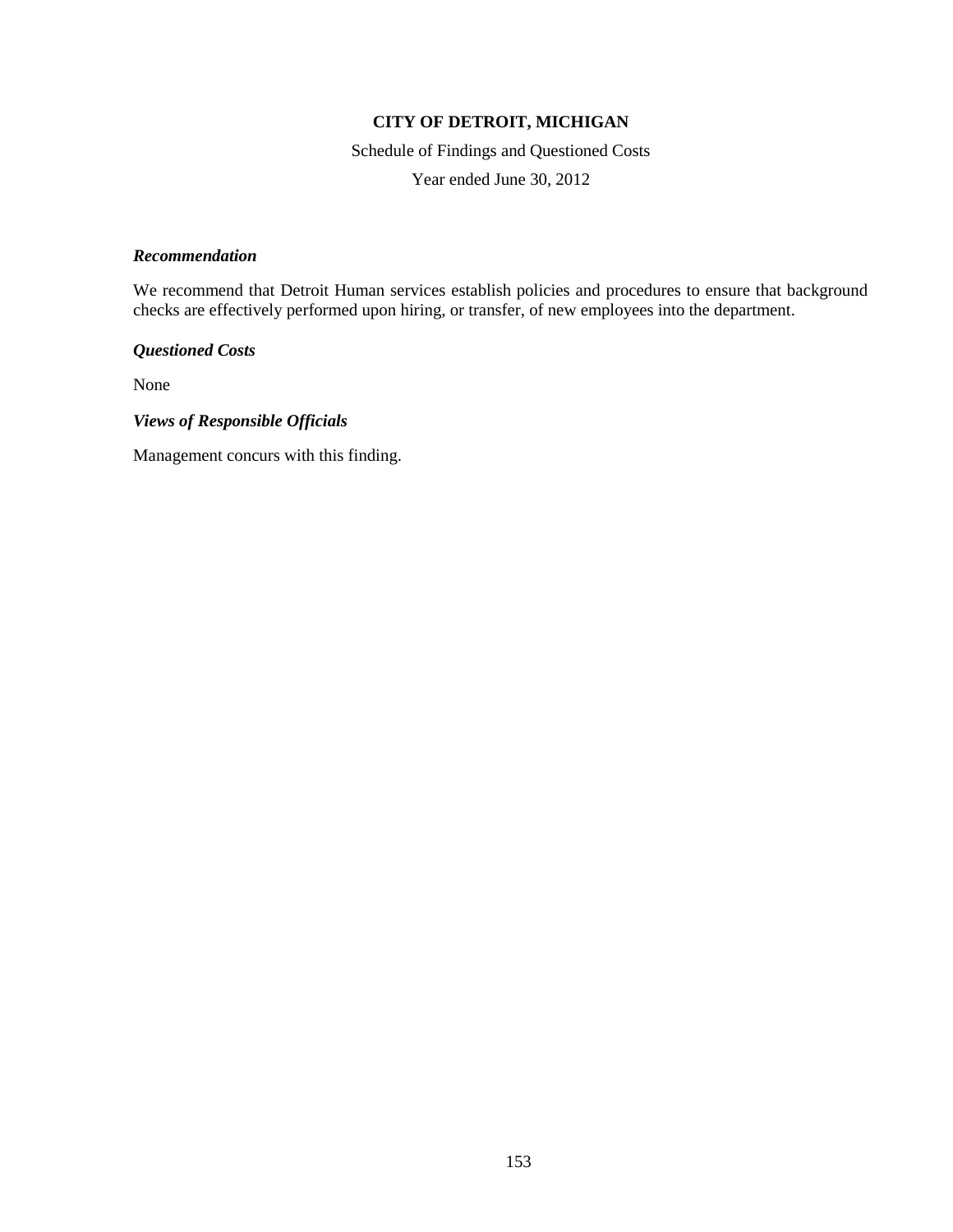Schedule of Findings and Questioned Costs

Year ended June 30, 2012

| <b>Finding Number</b>             | 2012-84                                                                       |
|-----------------------------------|-------------------------------------------------------------------------------|
| <b>Finding Type</b>               | Material noncompliance / material weakness                                    |
| <b>Prior Year Finding</b>         | 2011-75                                                                       |
| <b>Federal Program</b>            | Head Start (CFDA #93.600, 93.708 - ARRA)                                      |
| <b>Federal Award Number</b>       | 05CHO113/47 and 05CH0113/46                                                   |
| <b>Federal Award Year</b>         | October 1, 2010 - September 31, 2011, October 1, 2011 - September<br>31, 2012 |
| <b>Federal Agency</b>             | <b>U.S. Department of Health and Human Services</b>                           |
| <b>Pass-Through Entity</b>        | N/A                                                                           |
| <b>City of Detroit Department</b> | <b>Department of Human Services</b>                                           |
| <b>Compliance Requirement</b>     | <b>Activities Allowed or Unallowed and Allowable Costs/Cost Principles</b>    |

#### *Criteria*

The A-102 Common Rule and OMB Circular A-110 (2 CFR part 215) requires that non-Federal entities receiving Federal awards (i.e., auditee management) establish and maintain internal control designed to reasonably ensure compliance with Federal laws, regulations, and program compliance requirements.

The OMB Circular A-87, attachment B, states that charges to Federal awards for salaries and wages, whether treated as direct or indirect costs, will be based on payrolls documented in accordance with generally accepted practice of the governmental unit and approved by a responsible official(s) of the governmental unit. No further documentation is required for the salaries and wages of employees who work in a single indirect cost activity. Where employees are expected to work solely on a single Federal award or cost objective, charges for their salaries and wages will be supported by periodic certifications that the employees worked solely on that program for the period covered by the certification. These certifications will be prepared at least semi annually and will be signed by the employee or supervisory official having firsthand knowledge of the work performed by the employee.

## *Condition*

During test work over payroll, we noted that for 5 out of 40 selections the salary was out of the range of the White Book. We also noted that 4 out of 40 selections did not have payroll certifications.

Additionally, through test work of Head Start payroll expenditures, it was noted that two employees initially worked for Head Start, and were replaced by two other employees who were working for CSBG. Subsequently, they switched back to working on their original grants. We noted that these employees were still charging their original grants, although work was being performed on a different grant.

# *Possible Asserted Cause and Effect*

Ineffective oversight of the Head Start program by those charged with governance over compliance with Payroll. Identification of material noncompliance for the period under audit was not initially identified by the entity's internal control. The Department of Human Services is not able to demonstrate compliance with Payroll compliance requirements.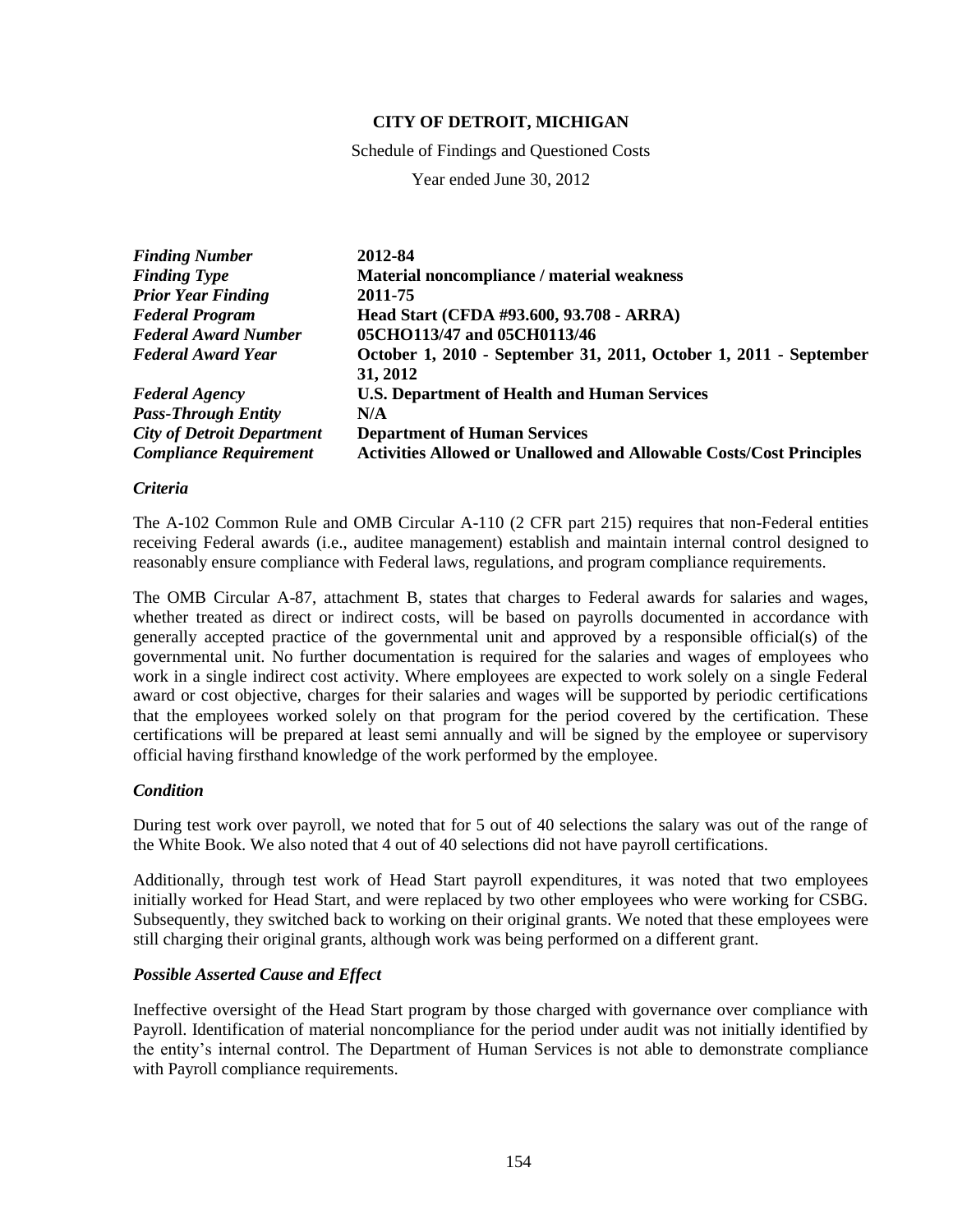Schedule of Findings and Questioned Costs Year ended June 30, 2012

### *Recommendation*

We recommend that the Department of Human Services establish policies and procedures to ensure that Head Start employees are being paid salaries within the acceptable White Book range. DHS should also establish policies and procedures to make certain Head Start employees have certifications for every period for which they are receiving pay. DHS should ensure that all employee payroll costs are being charged to the correct grant for which work is being performed.

#### *Questioned Costs*

Indeterminable

*Views of Responsible Officials*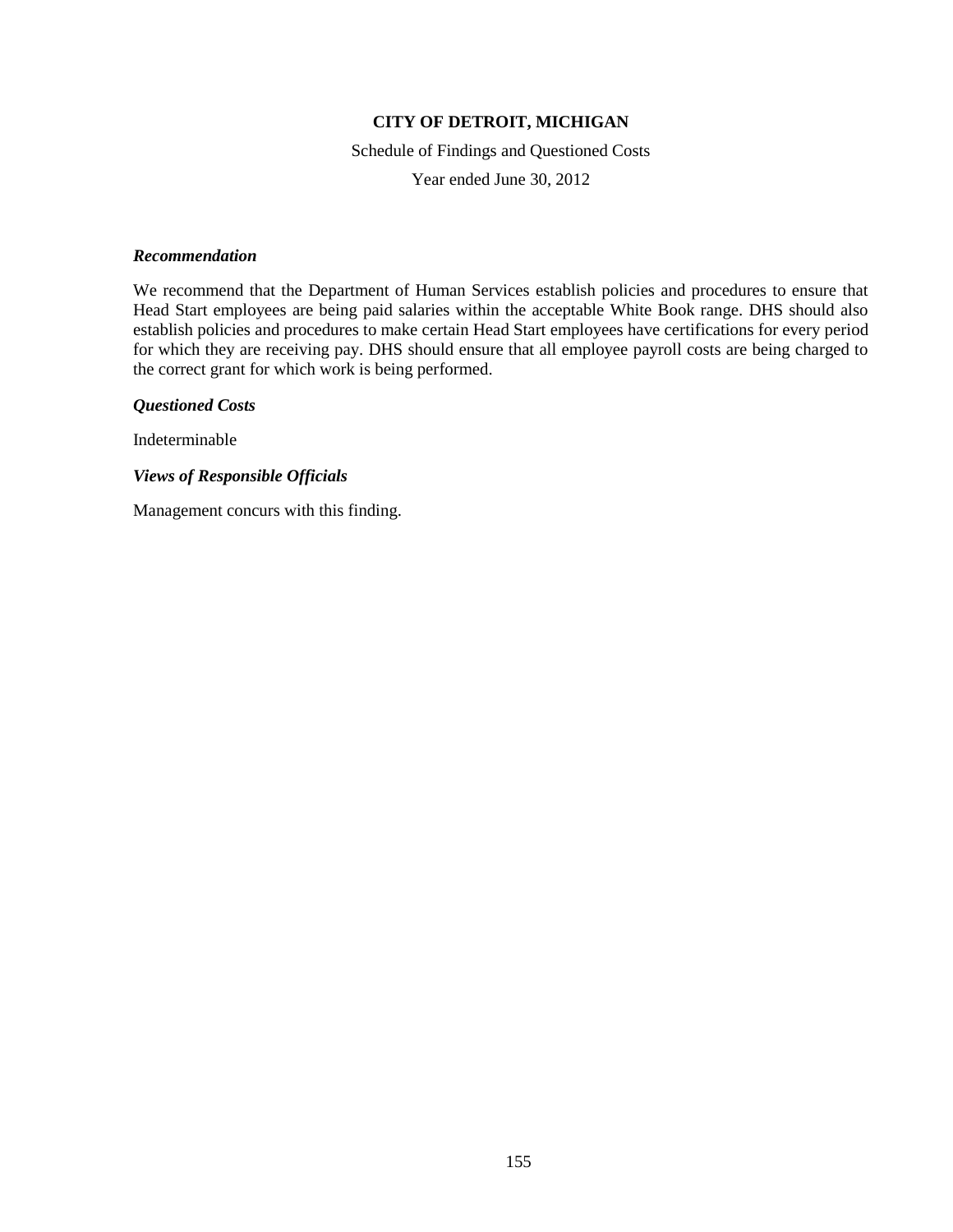Schedule of Findings and Questioned Costs

Year ended June 30, 2012

| <b>Finding Number</b>             | 2012-85                                                                       |
|-----------------------------------|-------------------------------------------------------------------------------|
| <b>Finding Type</b>               | Material noncompliance / material weakness                                    |
| <b>Prior Year Finding</b>         | 2011-76                                                                       |
| <b>Federal Program</b>            | Head Start (CFDA #93.600, 93.708 - ARRA)                                      |
| <b>Federal Award Number</b>       | 05CHO113/47 and 05CH0113/46                                                   |
| <b>Federal Award Year</b>         | October 1, 2010 - September 31, 2011, October 1, 2011 - September<br>31, 2012 |
| <b>Federal Agency</b>             | <b>U.S. Department of Health and Human Services</b>                           |
| <b>Pass-Through Entity</b>        | N/A                                                                           |
| <b>City of Detroit Department</b> | <b>Department of Human Services</b>                                           |
| <b>Compliance Requirement</b>     | <b>Activities Allowed or Unallowed and Allowable Costs/ Cost Principles</b>   |

#### *Criteria*

The A-102 Common Rule and OMB Circular A-110 (2 CFR part 215) requires that non-Federal entities receiving Federal awards (i.e., auditee management) establish and maintain internal control designed to reasonably ensure compliance with Federal laws, regulations, and program compliance requirements.

Federal requirements state that local governments must have a Cost Allocation Plan or indirect cost rate on file. If an organization has a different cognizant agency, they must have the indirect cost rate approved by that agency prior to claiming indirect costs to the Head Start/Early Head Start grant.

#### *Condition*

During our testing over the Activities Allowed or Unallowed and Allowable Costs/Cost Principles compliance requirement, we noted the cost allocated plan was not approved as required.

The Regional Division of Cost Allocation (RDCA) of the Department of Health and Human Services is the cognizant agency for local government and non-profit organizations that receive the majority of funds from HHS. Local governments must have a CAP or indirect cost rate on file, but neither has to be approved by the RDCA. However, since DHS' cognizant agency is Department of Housing and Development (HUD), they are required to have the indirect cost rate approved by that agency prior to claiming indirect costs to the Head Start/Early Head Start grant. This cost allocation plan was not approved by HUD.

#### *Possible Asserted Cause and Effect*

Ineffective oversight of the Head Start program by those charged with governance over compliance with Activities Allowed or Unallowed and Allowable Costs/Cost Principles, where the activity is subject to the type of compliance requirement. KPMG noted that identification of material noncompliance for the period under audit was not initially identified by the entity's internal control. The Department of Human Services is not able to demonstrate compliance with the Activities Allowed or Unallowed and Allowable Costs/Cost Principles compliance requirements.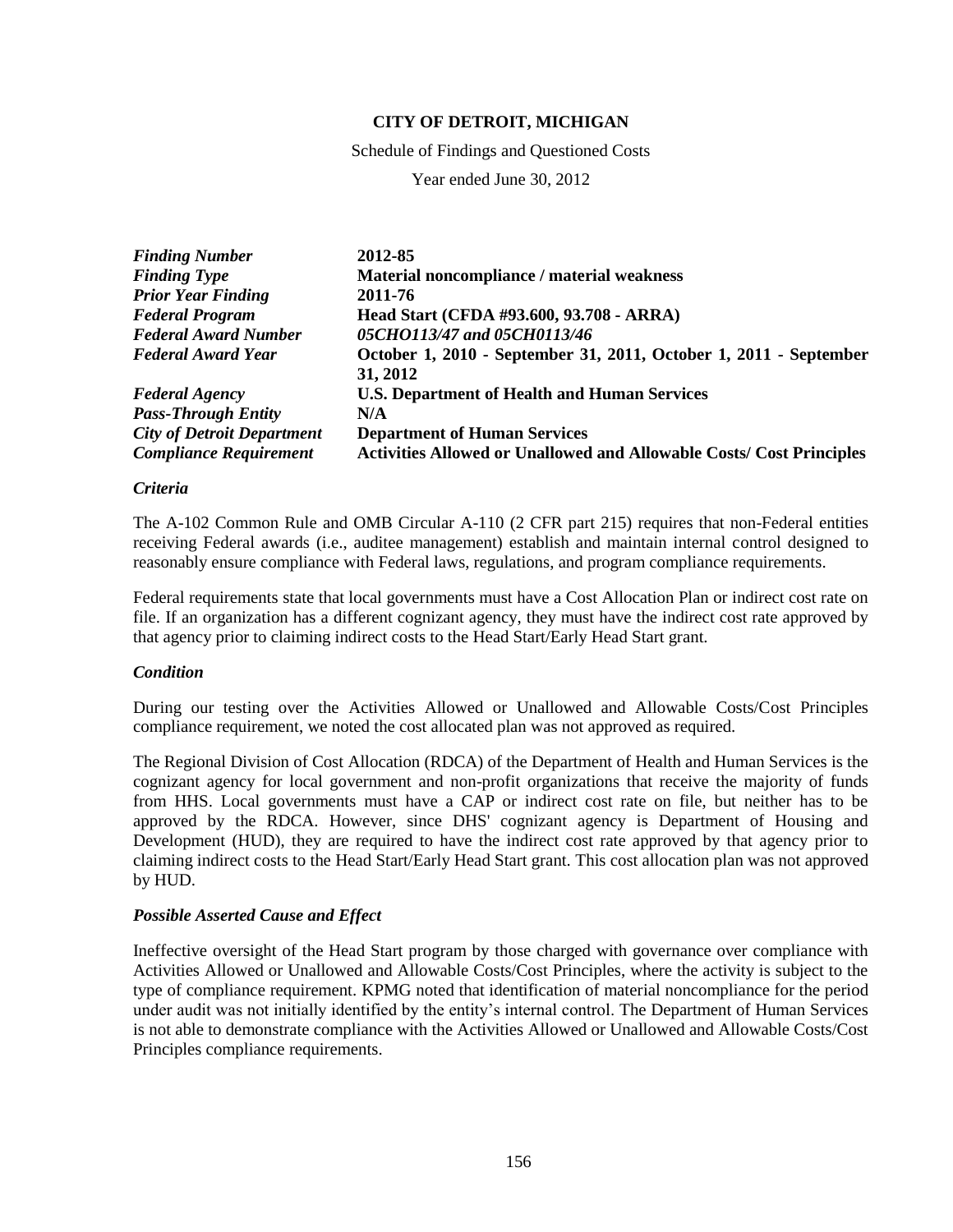Schedule of Findings and Questioned Costs Year ended June 30, 2012

### *Recommendation*

We recommend that the Department of Human Services establish policies and procedures to ensure that the cost allocation plan is approved by the respected cognizant agency prior to claiming indirect costs to the Head Start/Early Head Start grant.

# *Questioned Costs*

\$275,283

*Views of Responsible Officials*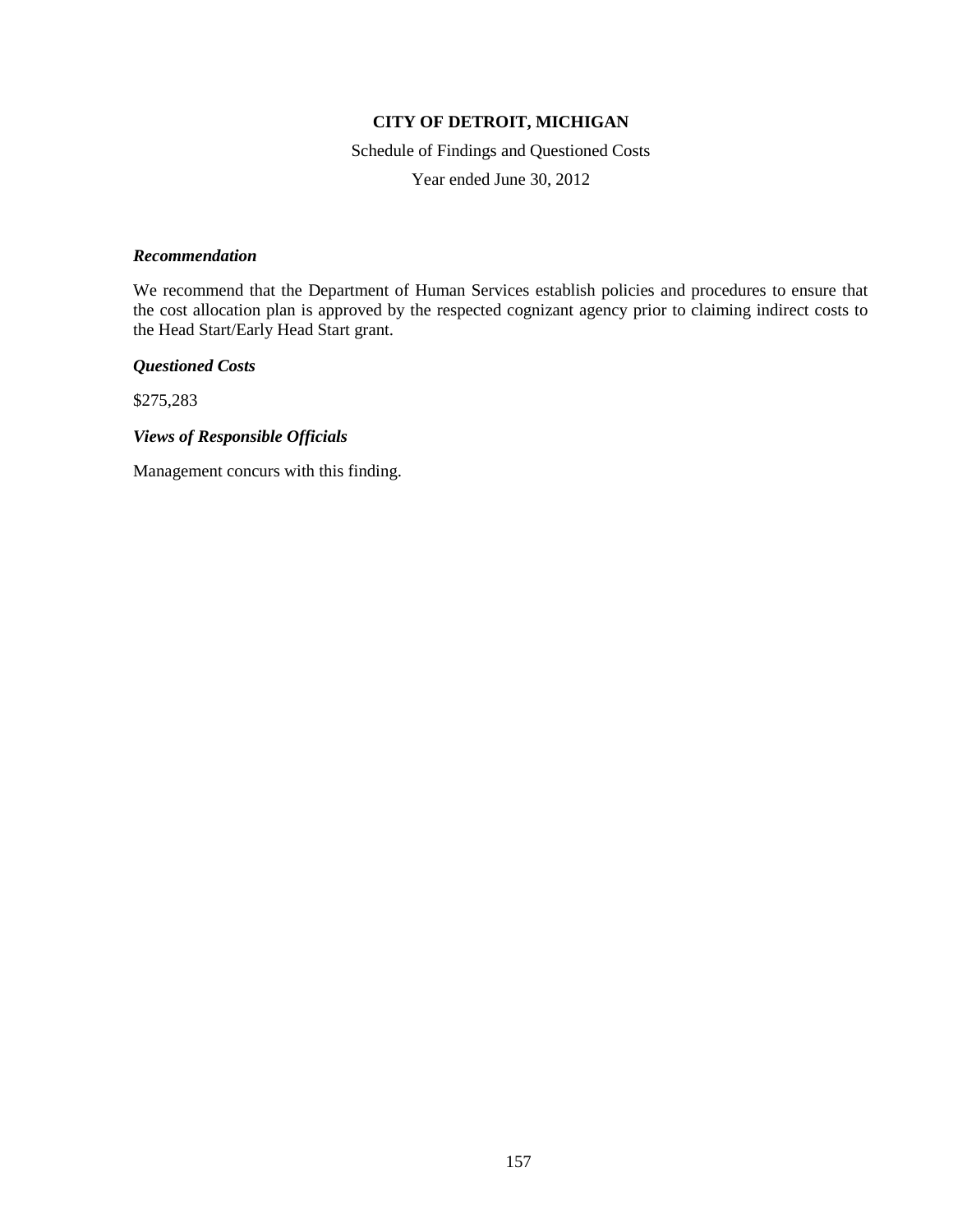Schedule of Findings and Questioned Costs

Year ended June 30, 2012

| <b>Finding Number</b>             | 2012-86                                                                       |
|-----------------------------------|-------------------------------------------------------------------------------|
| <b>Finding Type</b>               | Material noncompliance / material weakness                                    |
| <b>Prior Year Finding</b>         | 2011-77                                                                       |
| <b>Federal Program</b>            | Head Start (CFDA #93.600, 93.708 - ARRA)                                      |
| <b>Federal Award Number</b>       | 05CHO113/47 and 05CH0113/46                                                   |
| <b>Federal Award Year</b>         | October 1, 2010 - September 31, 2011, October 1, 2011 - September<br>31, 2012 |
| <b>Federal Agency</b>             | U.S. Department of Health and Human Services                                  |
| <b>Pass-Through Entity</b>        | N/A                                                                           |
| <b>City of Detroit Department</b> | <b>Department of Human Services</b>                                           |
| <b>Compliance Requirement</b>     | <b>Cash Management</b>                                                        |

#### *Criteria*

The A-102 Common Rule and OMB Circular A-110 (2 CFR part 215) requires that non-Federal entities receiving Federal awards (i.e., auditee management) establish and maintain internal control designed to reasonably ensure compliance with Federal laws, regulations, and program compliance requirements.

Procedures for minimizing the time elapsing between the transfer of funds from the U.S. Treasury and disbursement by grantees and subgrantees must be followed whenever advance payment procedures are used. Grantees must establish reasonable procedures to ensure the receipt of reports on subgrantees' cash balances and cash disbursements in sufficient time to enable them to prepare complete and accurate cash transactions reports to the awarding agency (24 CFR 85.20).

The OMB Circular A-102 states: Grants and Cooperative Agreements with State and Local Governments Attachment (1)(a), agency methods and procedures for transferring funds shall minimize the time elapsing between transfer to recipients of grants and cooperative agreements and the recipient's need for the funds.

### *Condition*

During our review of cash management, it was noted that the City did not minimize the time lapse between drawdown and the payment of funds as required for 9 of 73 selections.

# *Possible Asserted Cause and Effect*

Ineffective oversight of the Head Start program by those charged with governance over compliance with Cash Management, specifically the drawdown and payment of funds. Identification of material noncompliance for the period under audit was not initially identified by the entity's internal control. The Department of Human Services is not able to demonstrate compliance with the Cash Management compliance requirements.

# *Recommendation*

We recommend that the Department of Human Services establish policies and procedures to ensure that the time lapse between drawdown and payment of funds is minimized.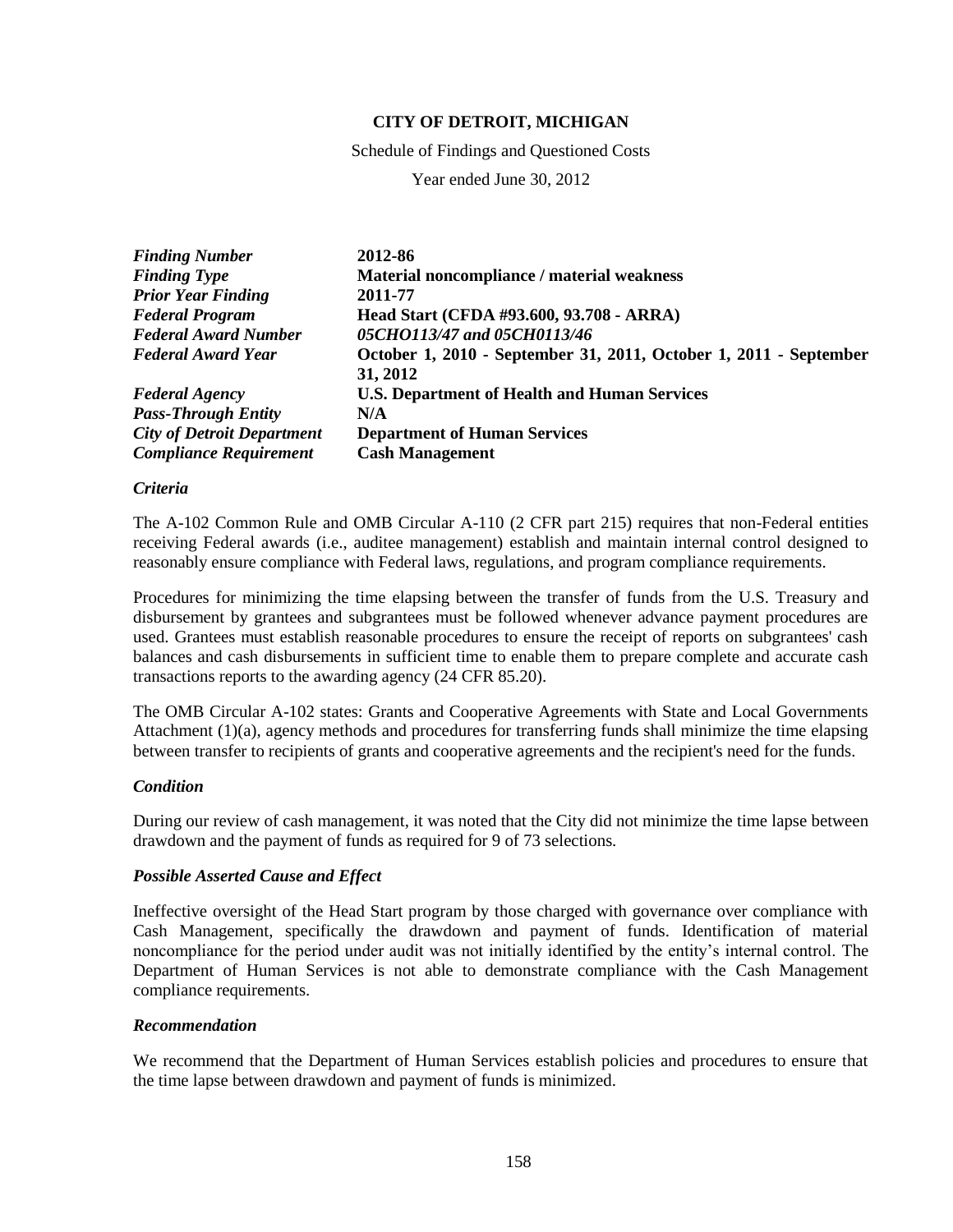Schedule of Findings and Questioned Costs Year ended June 30, 2012

*Questioned Costs* 

None

*Views of Responsible Officials*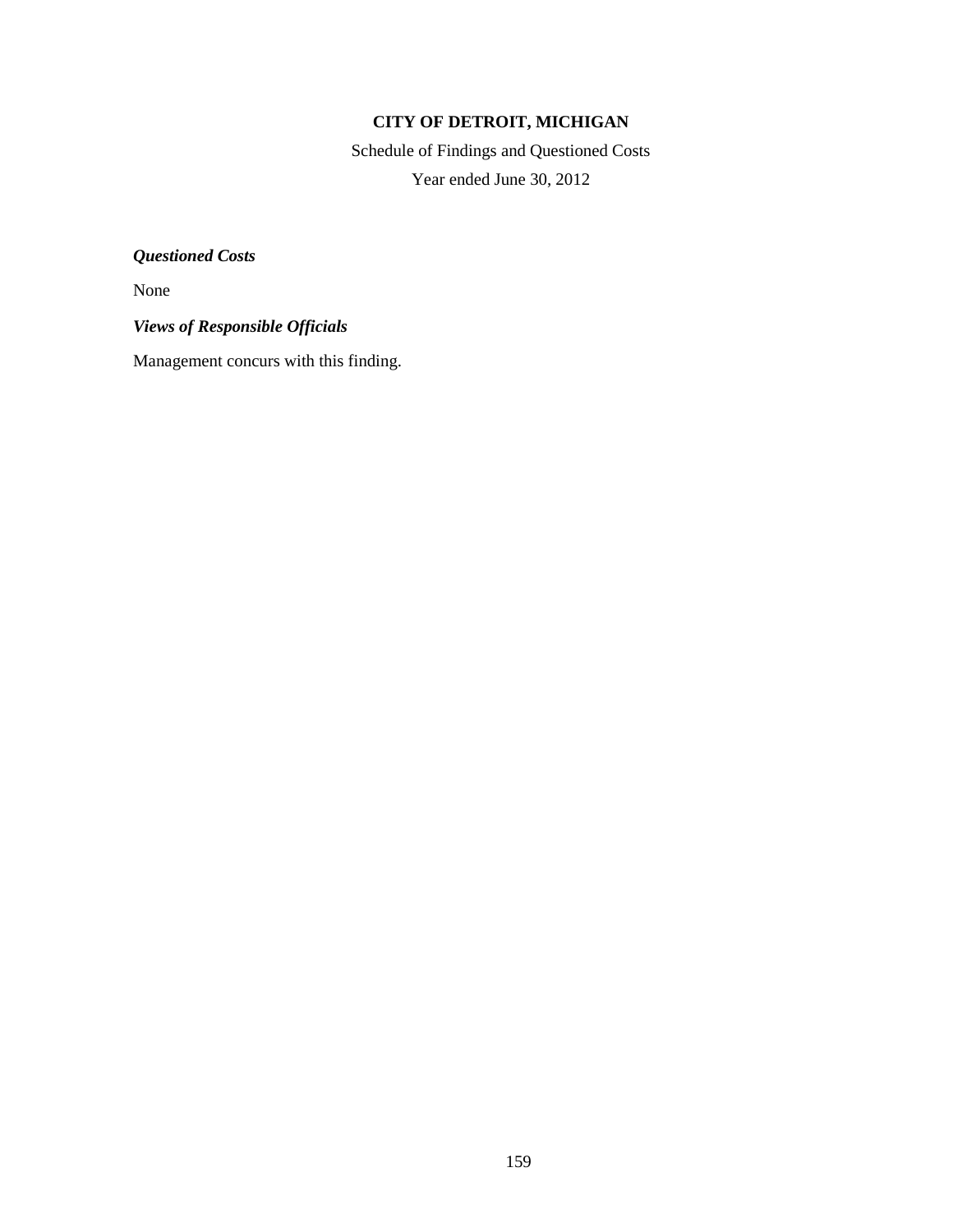Schedule of Findings and Questioned Costs

Year ended June 30, 2012

| <b>Finding Number</b>             | 2012-87                                                                       |
|-----------------------------------|-------------------------------------------------------------------------------|
| <b>Finding Type</b>               | Material noncompliance / material weakness                                    |
| <b>Prior Year Finding</b>         | 2011-78                                                                       |
| <b>Federal Program</b>            | Head Start (CFDA #93.600, 93.708 - ARRA)                                      |
| <b>Federal Award Number</b>       | 05CHO113/47 and 05CH0113/46                                                   |
| <b>Federal Award Year</b>         | October 1, 2010 - September 31, 2011, October 1, 2011 - September<br>31, 2012 |
| <b>Federal Agency</b>             | <b>U.S. Department of Health and Human Services</b>                           |
| <b>Pass-Through Entity</b>        | N/A                                                                           |
| <b>City of Detroit Department</b> | <b>Department of Human Services</b>                                           |
| <b>Compliance Requirement</b>     | <b>Earmarking</b>                                                             |

#### *Criteria*

The A-102 Common Rule and OMB Circular A-110 (2 CFR part 215) requires that non-Federal entities receiving Federal awards (i.e., auditee management) establish and maintain internal control designed to reasonably ensure compliance with Federal laws, regulations, and program compliance requirements.

The OMB Circular A-133 Compliance Supplement, Subpart G (3a.) states that the costs of developing and administering a Head Start program shall not exceed 15 percent of the annual total program costs, including the required non-Federal contribution to such costs (i.e., matching), unless a waiver has been granted by ACF. Development and administrative costs include, but are not limited to, the cost of organization-wide planning, coordination and general purpose direction, accounting and auditing, purchasing and personnel functions, and the cost of operating and maintaining space for these purposes (42 USC 9839(b)(2); 45 CFR section 1301.32).

#### *Condition*

During our test work over the Earmarking compliance requirement, it was noted that DHS exceeded the 15% maximum of costs of developing and administering a Head Start program. The calculated percentage for the year ended October 31, 2011 is 16.05%. The calculated percentage for the year ended June 30, 2012 is 12.59%. The noncompliance and related questioned costs pertain to the 1% overage as of October 31, 2011.

# *Possible Asserted Cause and Effect*

Ineffective oversight of the Head Start program by those charged with governance over compliance with Earmarking, where the activity is subject to the type of compliance requirement. KPMG noted that identification of material noncompliance for the period under audit was not initially identified by the entity's internal control. The Department of Human Services is not able to demonstrate compliance with the Earmarking compliance requirement.

# *Recommendation*

We recommend that the Department of Human Services establish policies and procedures to ensure that administrative costs do not exceed the 15% maximum.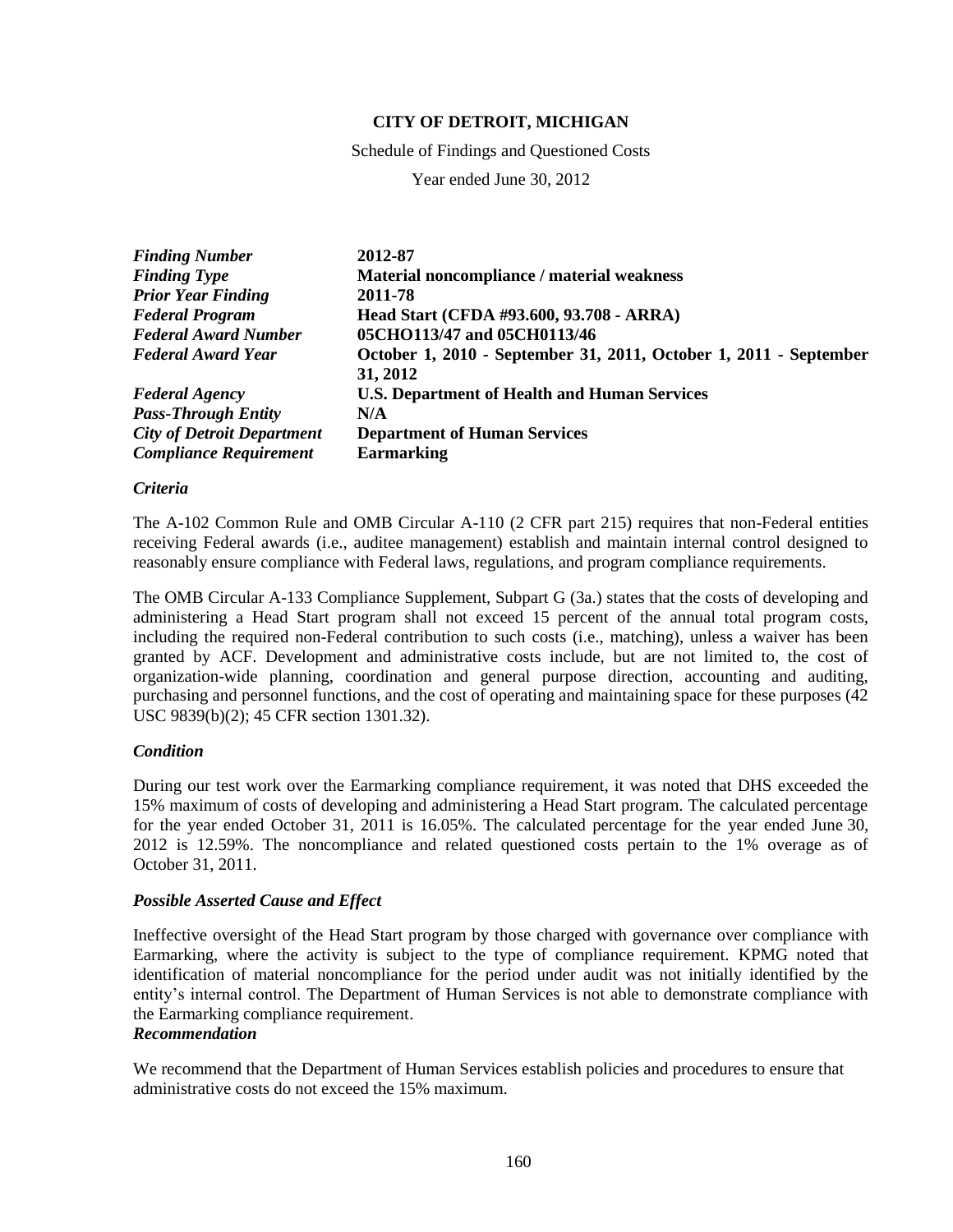Schedule of Findings and Questioned Costs Year ended June 30, 2012

*Questioned Costs* 

\$633,258

*Views of Responsible Officials*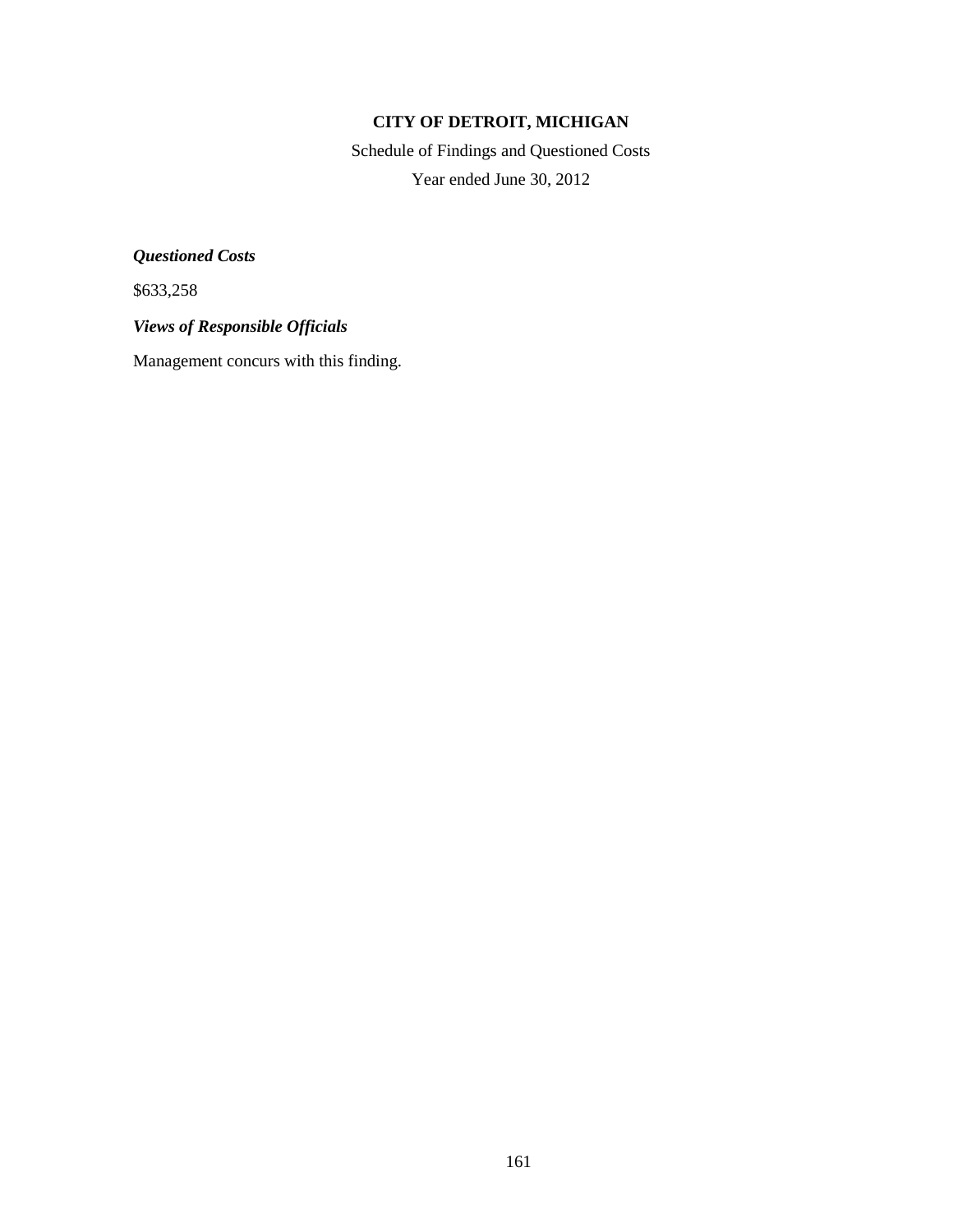Schedule of Findings and Questioned Costs

Year ended June 30, 2012

| <b>Finding Number</b>             | 2012-88                                                                       |
|-----------------------------------|-------------------------------------------------------------------------------|
| <b>Finding Type</b>               | Scope limitation / material noncompliance / material weakness                 |
| <b>Prior Year Finding</b>         | N/A                                                                           |
| <b>Federal Program</b>            | Head Start (CFDA #93.600, 93.708 - ARRA)                                      |
| <b>Federal Award Number</b>       | 05CHO113/47 and 05CH0113/46                                                   |
| <b>Federal Award Year</b>         | October 1, 2010 - September 31, 2011, October 1, 2011 - September<br>31, 2012 |
| <b>Federal Agency</b>             | <b>U.S. Department of Health and Human Services</b>                           |
| <b>Pass-Through Entity</b>        | N/A                                                                           |
| <b>City of Detroit Department</b> | <b>Department of Human Services</b>                                           |
| <b>Compliance Requirement</b>     | <b>Earmarking</b>                                                             |

#### *Criteria*

The A-102 Common Rule and OMB Circular A-110 (2 CFR part 215) requires that non-Federal entities receiving Federal awards (i.e., auditee management) establish and maintain internal control designed to reasonably ensure compliance with Federal laws, regulations, and program compliance requirements.

Each Head Start agency must enroll 100 percent of its funded enrollment. For Fiscal Year 2009 and thereafter, not less than 10 percent of the total number of children actually enrolled by each Head Start Agency and each delegate agency must be children with disabilities determined to be eligible for special education and related services unless a waiver has been approved by ACF (42 USC 9835(d) and 42 USC 9387 (g)).

#### *Condition*

During our test work over the earmarking compliance requirement, it was noted that 8 out of 8 delegates selected had less than 10% disabled children enrolled. DHS was unable to provide a waiver for disability enrollment. Management was also unable to provide delegate disability reports for all delegates along with annual enrollment audits.

#### *Possible Asserted Cause and Effect*

Ineffective oversight of the Head Start program by those charged with governance over compliance with Earmarking, where the activity is subject to the type of compliance requirement. Identification of material noncompliance for the period under audit was not initially identified by the entity's internal control. The Department of Human Services is not able to demonstrate compliance with the Earmarking compliance requirements.

#### *Recommendation*

We recommend that the Department of Human Services establish policies and procedures to ensure that for delegates who have less than 10% disabled children enrolled, a waiver has been approved by ACF. DHS should also establish policies and procedures to make certain delegates are submitting delegate disability reports monthly and said reports are retained. Policies and procedures should be put in place to ascertain that annual enrollment audits are performed and maintained.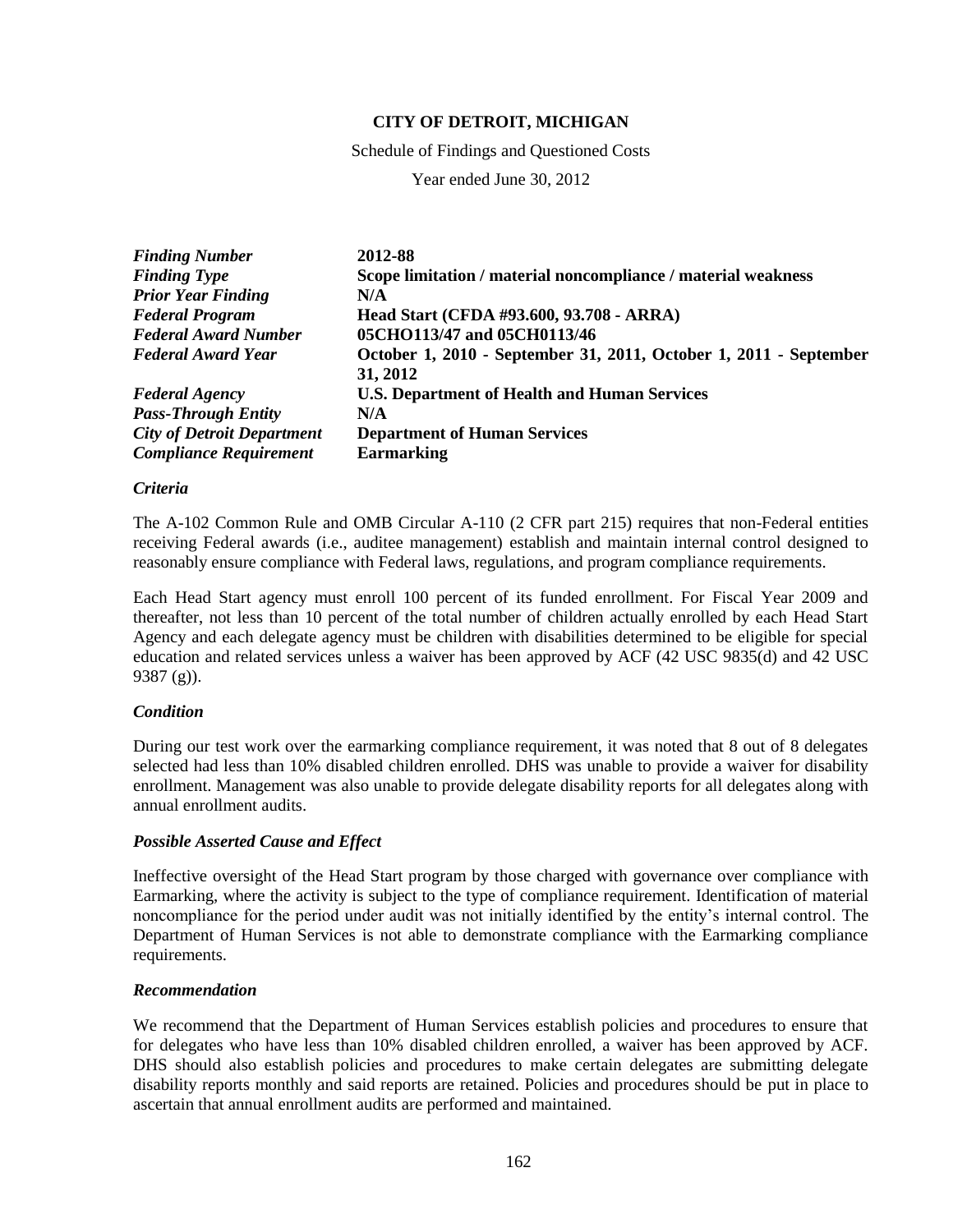Schedule of Findings and Questioned Costs Year ended June 30, 2012

*Questioned Costs* 

None

*Views of Responsible Officials*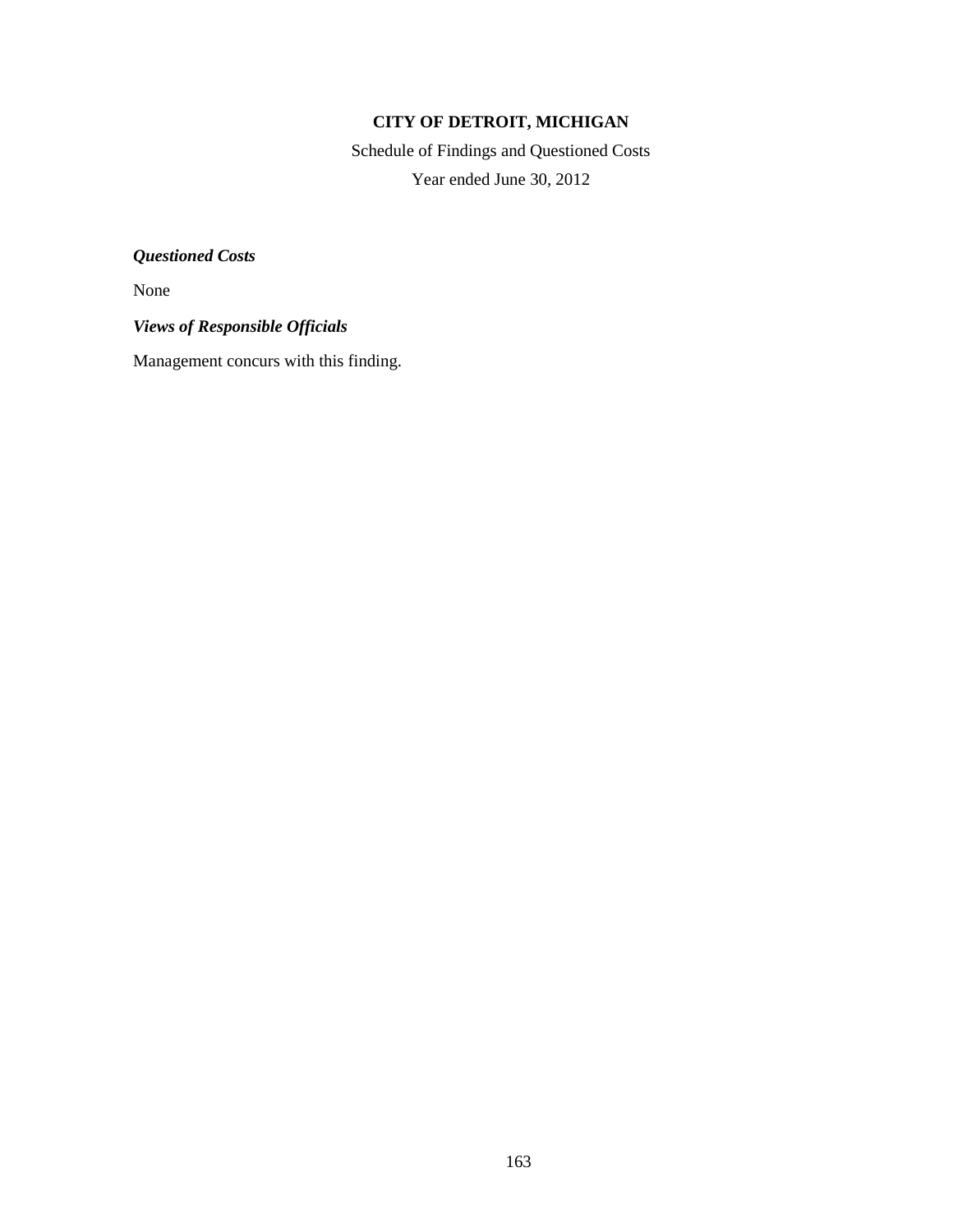Schedule of Findings and Questioned Costs

Year ended June 30, 2012

| <b>Finding Number</b>             | 2012-89                                                                       |
|-----------------------------------|-------------------------------------------------------------------------------|
| <b>Finding Type</b>               | Material noncompliance / material weakness                                    |
| <b>Prior Year Finding</b>         | 2011-79                                                                       |
| <b>Federal Program</b>            | Head Start (CFDA #93.600, 93.708 - ARRA)                                      |
| <b>Federal Award Number</b>       | 05CHO113/47 and 05CH0113/46                                                   |
| <b>Federal Award Year</b>         | October 1, 2010 - September 31, 2011, October 1, 2011 - September<br>31, 2012 |
| <b>Federal Agency</b>             | <b>U.S. Department of Health and Human Services</b>                           |
| <b>Pass-Through Entity</b>        | N/A                                                                           |
| <b>City of Detroit Department</b> | <b>Department of Human Services</b>                                           |
| <b>Compliance Requirement</b>     | <b>Procurement, Suspension and Debarment</b>                                  |

#### *Criteria*

The A-102 Common Rule and OMB Circular A-110 (2 CFR part 215) requires that non-Federal entities receiving Federal awards (i.e., auditee management) establish and maintain internal control designed to reasonably ensure compliance with Federal laws, regulations, and program compliance requirements.

Procurement records and files for purchases in excess of the simplified acquisition threshold (\$100,000) shall include the following at a minimum: (a) Basis for contractor selection, (b) justification for lack of competition when competitive bids or offers are not obtained, and (c) basis for award cost or price (45 CFR 74.46).

All procurement transactions shall be conducted in a manner to provide, to the maximum extent practical, open and free competition. The recipient shall be alert to organizational conflicts of interest as well as noncompetitive practices among contractors that may restrict or eliminate competition or otherwise restrain trade. In order to ensure objective contractor performance and eliminate unfair competitive advantage, contractors that develop or draft grant applications, or contract specifications, requirements, statements of work, invitations for bids and/or requests for proposals shall be excluded from competing for such procurements. Awards shall be made to the bidder or offeror whose bid or offer is responsive to the solicitation and is most advantageous to the recipient, price, quality and other factors considered. Solicitations shall clearly set forth all requirements that the bidder or offeror shall fulfill in order for the bid or offer to be evaluated by the recipient. Any and all bids or offers may be rejected when it is in the recipient's interest to do so (45 CFR 74.43).

#### *Condition*

During our testing over the Procurement, Suspension & Debarment compliance requirement, we noted that 6 out of the 6 Head Start contracts are not competitively bid. Management was unable to provide documentation in support of the rationale to limit competition.

#### *Possible Asserted Cause and Effect*

Ineffective oversight of the Head Start program by those charged with governance over compliance with Procurement, Suspension & Debarment, specifically the contract bidding process, where the activity is subject to the type of compliance requirement. Identification of material noncompliance for the period under audit was not initially identified by the entity's internal control. The Department of Human Services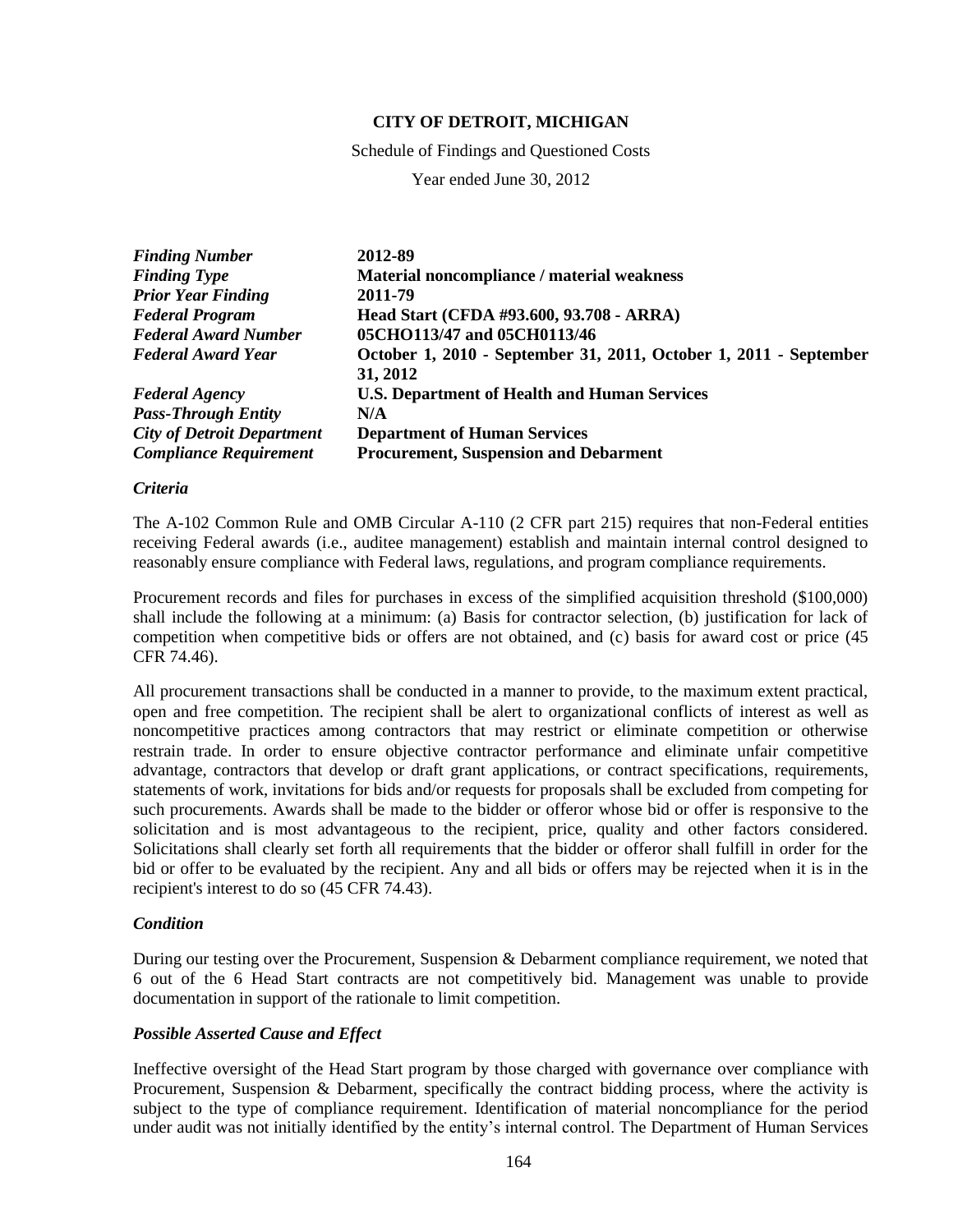Schedule of Findings and Questioned Costs Year ended June 30, 2012

is not able to demonstrate compliance with the Procurement, Suspension & Debarment compliance requirements.

# *Recommendation*

We recommend that the Department of Human Services establish policies and procedures to ensure that contracts are competitively bid during the procurement process.

*Questioned Costs* 

None

*Views of Responsible Officials*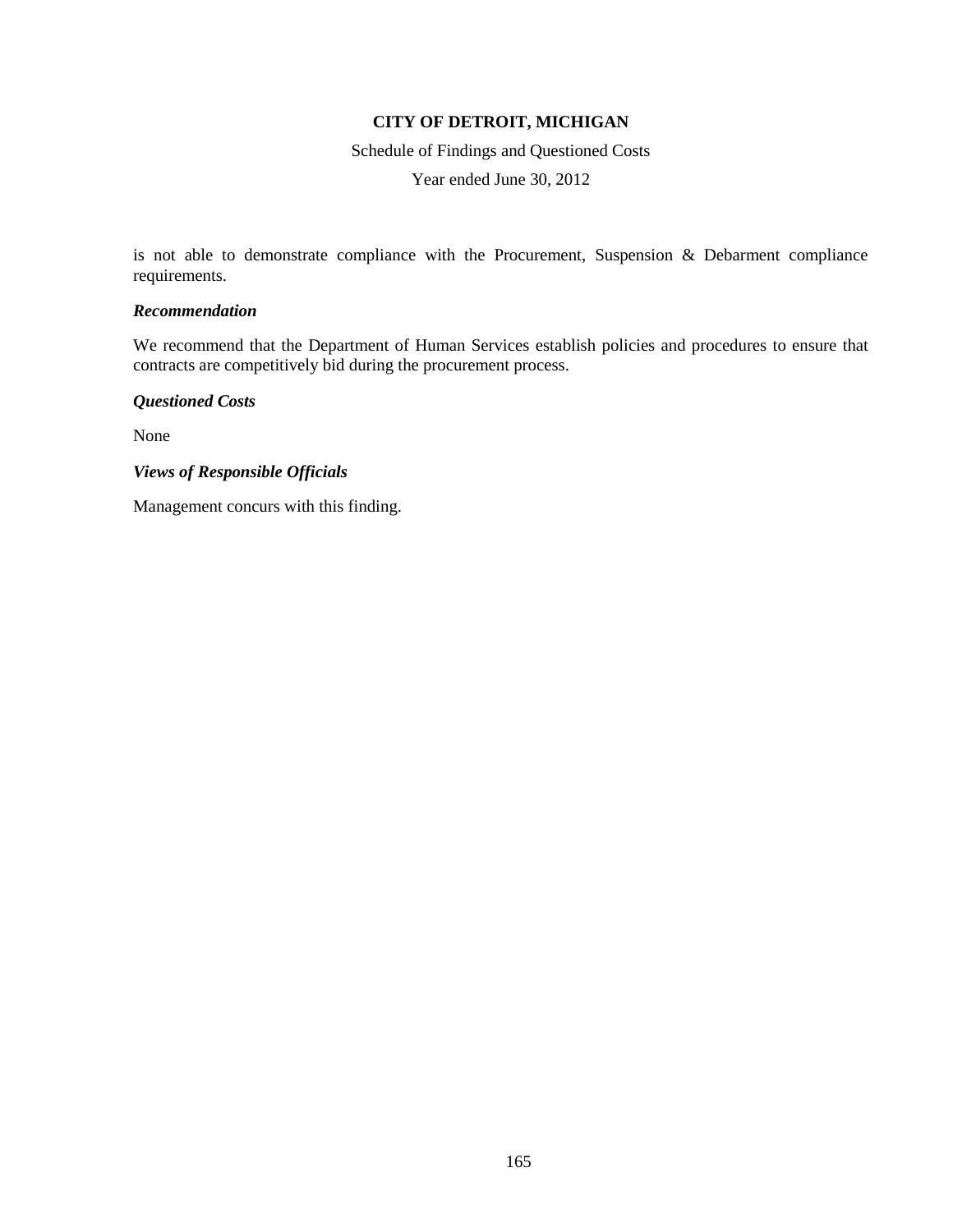Schedule of Findings and Questioned Costs

Year ended June 30, 2012

| <b>Finding Number</b>             | 2012-90                                                                       |
|-----------------------------------|-------------------------------------------------------------------------------|
| <b>Finding Type</b>               | Material noncompliance / material weakness                                    |
| <b>Prior Year Finding</b>         | 2011-80                                                                       |
| <b>Federal Program</b>            | Head Start (CFDA #93.600)                                                     |
| <b>Federal Award Number</b>       | 05CHO113/47 and 05CH0113/46                                                   |
| <b>Federal Award Year</b>         | October 1, 2010 - September 31, 2011, October 1, 2011 - September<br>31, 2012 |
| <b>Federal Agency</b>             | <b>U.S. Department of Health and Human Services</b>                           |
| <b>Pass-Through Entity</b>        | N/A                                                                           |
| <b>City of Detroit Department</b> | <b>Department of Human Services</b>                                           |
| <b>Compliance Requirement</b>     | <b>Reporting</b>                                                              |

#### *Criteria*

The A-102 Common Rule and OMB Circular A-110 (2 CFR part 215) requires that non-Federal entities receiving Federal awards (i.e., auditee management) establish and maintain internal control designed to reasonably ensure compliance with Federal laws, regulations, and program compliance requirements.

2 CFR 170, Appendix A and Federal Funding Accountability and Transparency Act Subaward Reporting System- FSRS.gov website states: 1) the following data about sub-awards greater than \$25,000 must be reported: a) name of entity receiving award b) amount of award c) funding agency d) NAICS code for contracts/ CFDA program number for grants e) program source f) award title descriptive of the purpose of the funding action g) location of the entity (including congressional district) h) place of performance (including congressional district) i) unique identifier of the entity and its parent; and j) total compensation and names of top five executives (same thresholds as for primes). 2) The total compensation and names of top five executives must be reported if: a) more than 80% of annual gross revenues from the Federal government and those revenues are greater than \$25M annually and b) compensation information is not already available through reporting to the SEC.

# *Condition*

Per review of the Transparency Act Report, the information (i.e. sub-award data) is not reported correctly and there were no identifiable controls in place over the preparation and submission of the data.

# *Possible Asserted Cause and Effect*

Ineffective oversight of the Head Start program by those charged with governance over compliance with reporting, where the activity is subject to the type of compliance requirement. Identification of material noncompliance for the period under audit was not initially identified by the entity's internal control. The Department of Human Services is not able to demonstrate compliance with the reporting compliance requirements.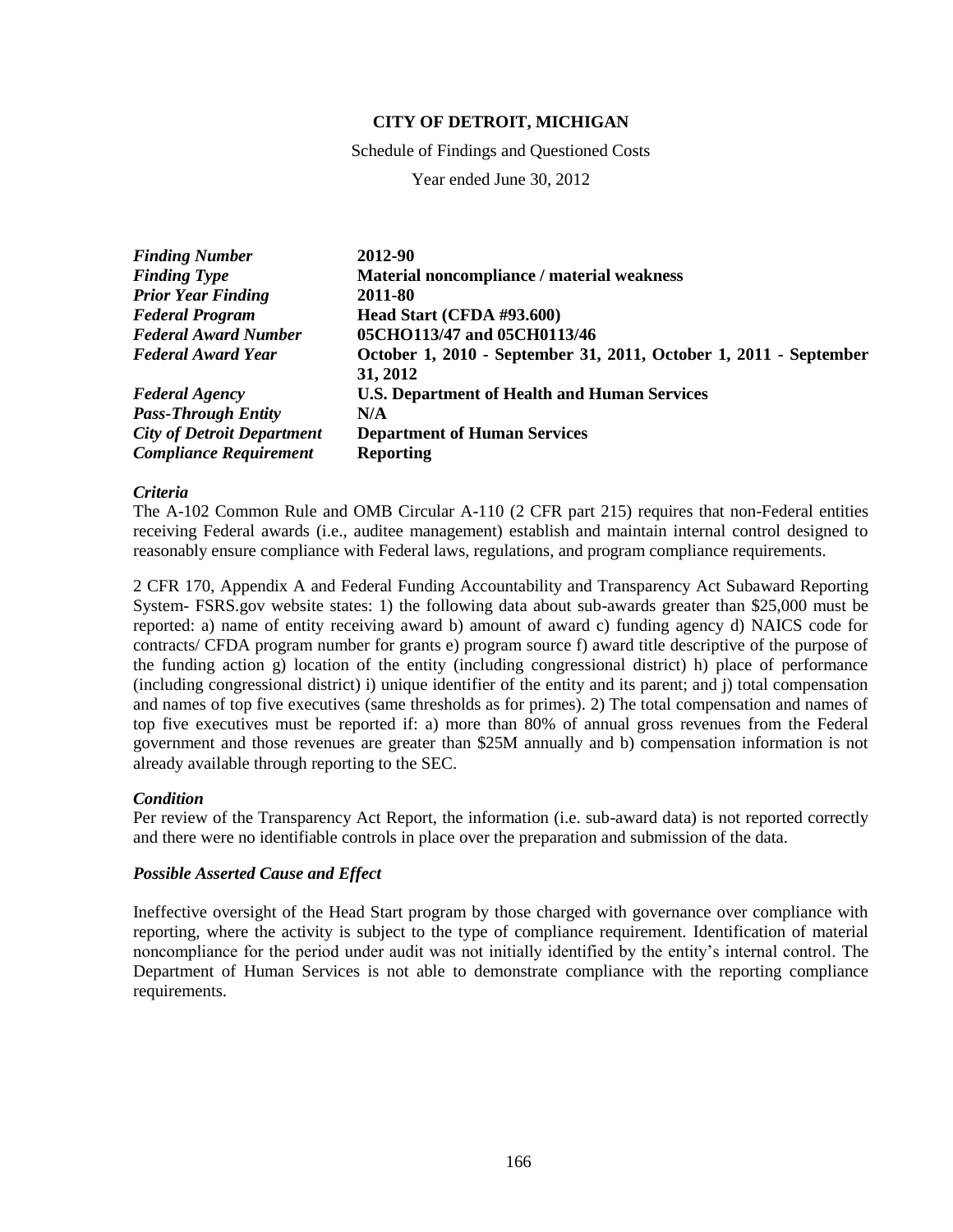Schedule of Findings and Questioned Costs Year ended June 30, 2012

# *Recommendation*

We recommend that the Department of Human Services establish policies and procedures to ensure that all required information (i.e. sub-award data) is reported correctly on the Transparency Act Reports.

*Questioned Costs142* 

None

*Views of Responsible Officials*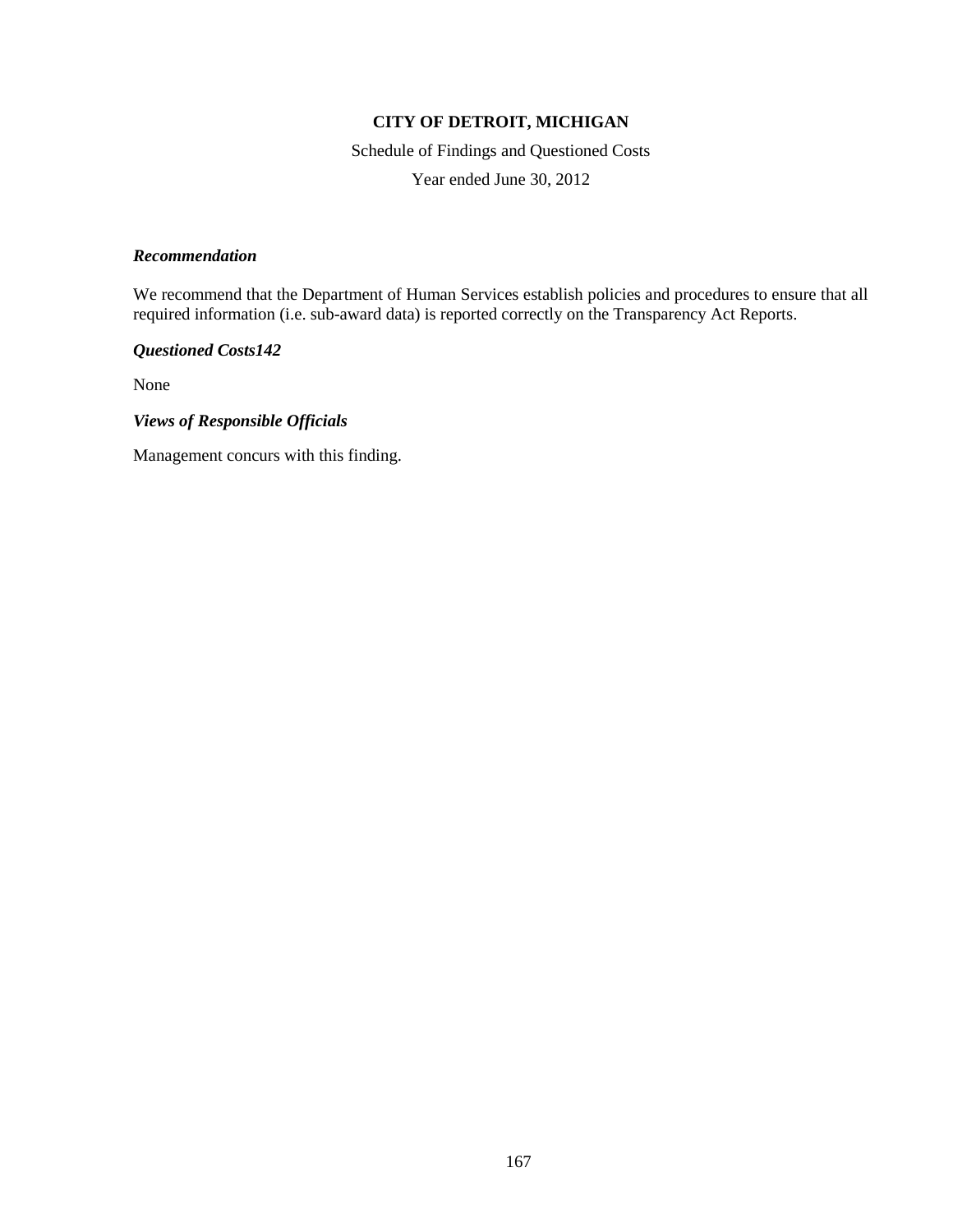Schedule of Findings and Questioned Costs

Year ended June 30, 2012

| <b>Finding Number</b>             | 2012-91                                                                       |
|-----------------------------------|-------------------------------------------------------------------------------|
| <b>Finding Type</b>               | Scope limitation / material noncompliance / material weakness                 |
| <b>Prior Year Finding</b>         | 2011-73                                                                       |
| <b>Federal Program</b>            | Head Start (CFDA #93.600, 93.708 - ARRA)                                      |
| <b>Federal Award Number</b>       | 05CHO113/47 and 05CH0113/46                                                   |
| <b>Federal Award Year</b>         | October 1, 2010 - September 31, 2011, October 1, 2011 - September<br>31, 2012 |
| <b>Federal Agency</b>             | <b>U.S. Department of Health and Human Services</b>                           |
| <b>Pass-Through Entity</b>        | N/A                                                                           |
| <b>City of Detroit Department</b> | <b>Department of Human Services</b>                                           |
| <b>Compliance Requirement</b>     | <b>Subrecipient Monitoring</b>                                                |

#### *Criteria*

The A-102 Common Rule and OMB Circular A-110 (2 CFR part 215) requires that non-Federal entities receiving Federal awards (i.e., auditee management) establish and maintain internal control designed to reasonably ensure compliance with Federal laws, regulations, and program compliance requirements.

Grantees must establish and implement procedures for the ongoing monitoring of their own Early Head Start and Head Start operations, as well as those of each of their delegate agencies, to ensure that these operations effectively implement Federal regulations. Grantees must inform delegate agency governing bodies of any deficiencies in delegate agency operations identified in the monitoring review and must help them develop plans, including timetables, for addressing identified problems (45 CFR 1304.51(i)(2)(3)).

#### *Condition*

During test work over subrecipient monitoring, management was unable to provide 2 of 4 A-133 reports for its subrecipients. 1 out of 4 selected monitoring files were unable to be located. We also noted that the 3 files provided did not contain adequate documentation evidencing appropriate monitoring (lack of correspondence, desk review support, and monitoring checklist).

#### *Possible Asserted Cause and Effect*

Ineffective oversight of the Head Start program by those charged with governance over compliance with Subrecipient Monitoring, specifically fiscal and programmatic monitoring, where the activity is subject to the type of compliance requirement. Identification of material noncompliance for the period under audit was not initially identified by the entity's internal control. The Department of Human Services is not able to demonstrate compliance with the Subrecipient Monitoring compliance requirements.

#### *Recommendation*

We recommend that the Department of Human Services establish policies and procedures to ensure that subrecipient monitoring is being performed as required and that adequate supporting documentation and correspondence is retained.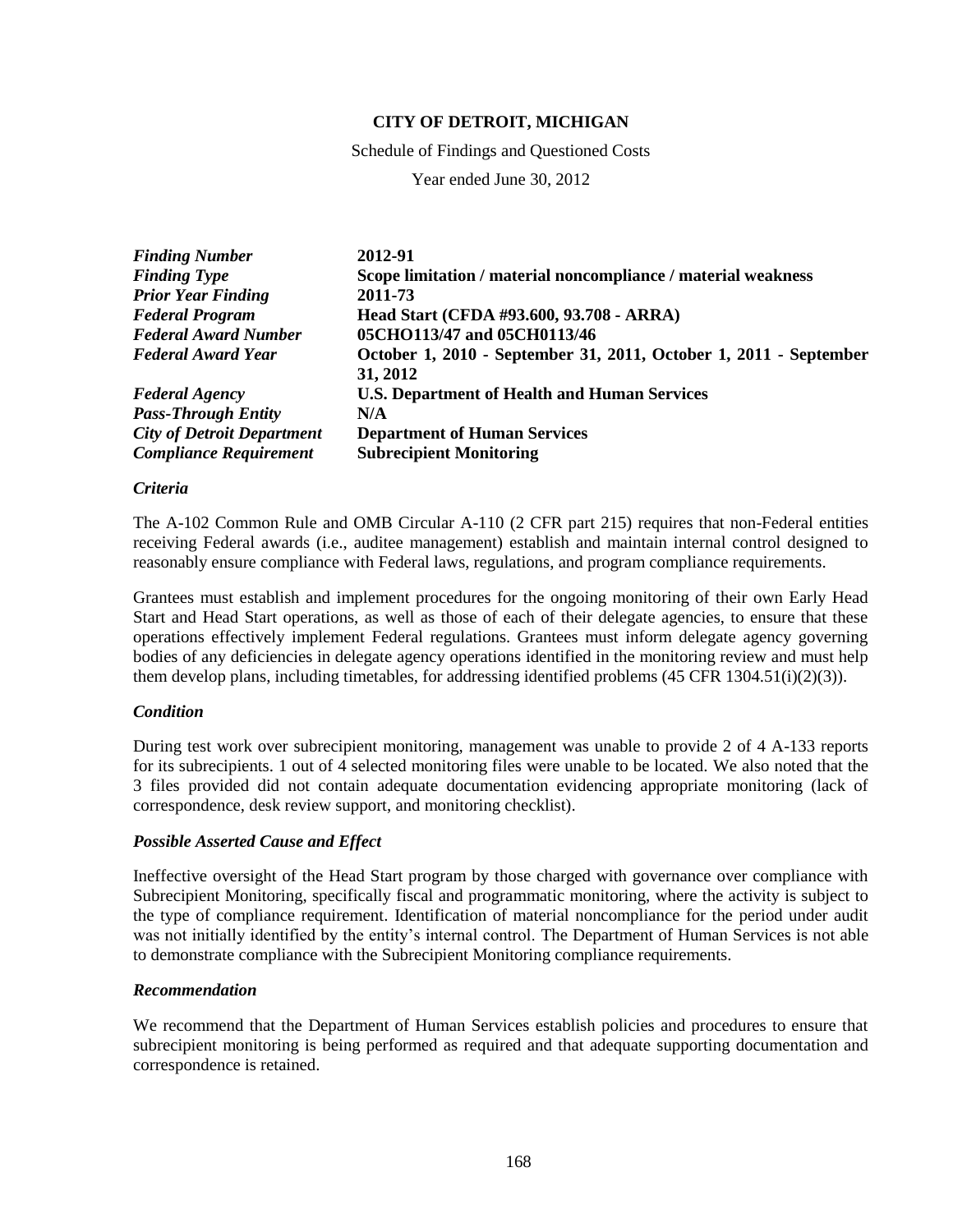Schedule of Findings and Questioned Costs Year ended June 30, 2012

*Questioned Costs* 

None

*Views of Responsible Officials*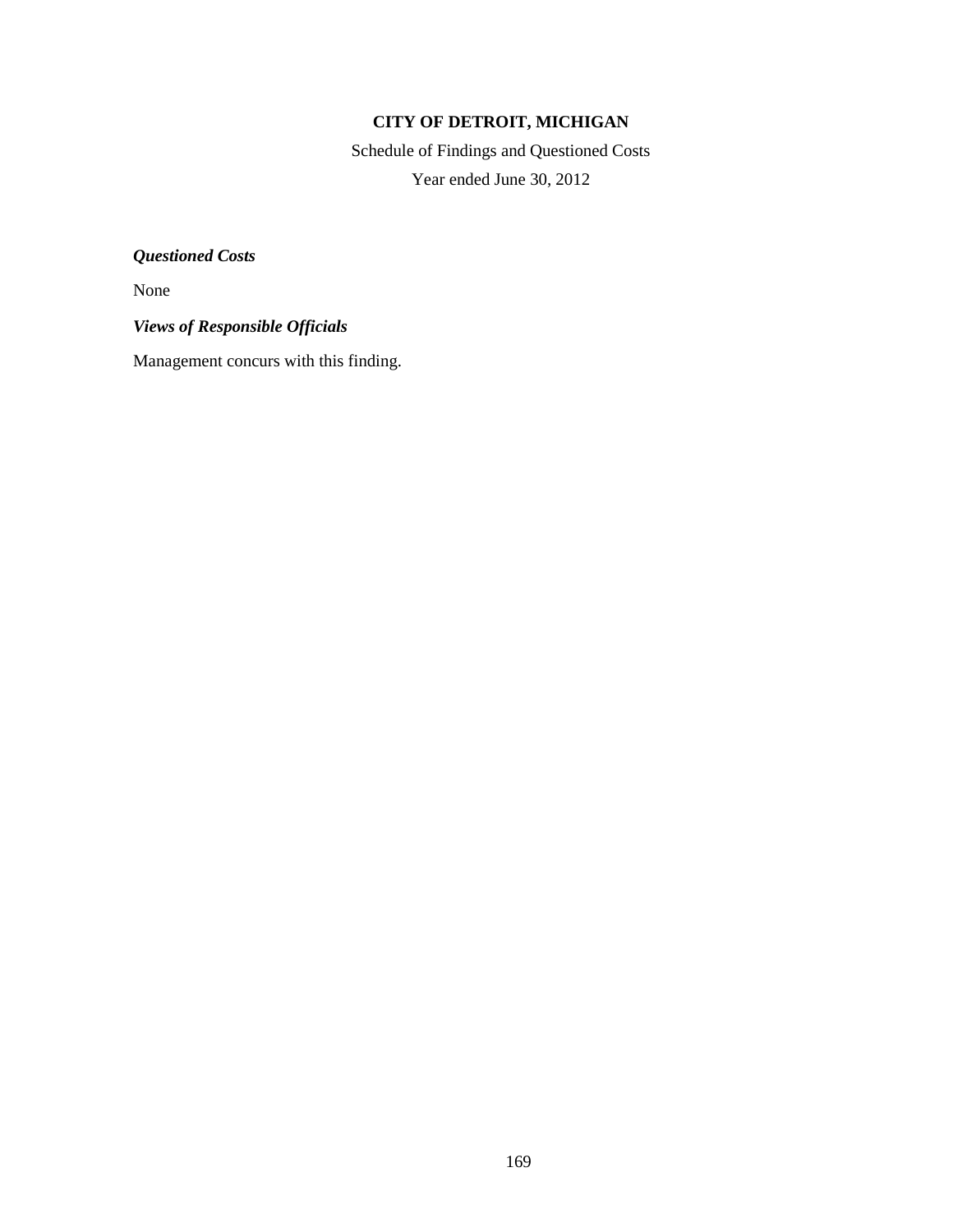Schedule of Findings and Questioned Costs

Year ended June 30, 2012

| <b>Finding Number</b>             | 2012-92                                                                 |
|-----------------------------------|-------------------------------------------------------------------------|
| <b>Finding Type</b>               | <b>Material weakness</b>                                                |
| <b>Prior Year Finding</b>         | 2011-87                                                                 |
| <b>Federal Program</b>            | <b>HIV Emergency Relief (CFDA #93.914)</b>                              |
| <b>Federal Award Number</b>       | <b>H89HA00021</b>                                                       |
| Federal Award Year                | March 1, 2011 - February 29, 2012, March 1, 2012 - February 28,<br>2013 |
| <b>Federal Agency</b>             | <b>U.S. Department of Health and Human Services</b>                     |
| <b>Pass-Through Entity</b>        | N/A                                                                     |
| <b>City of Detroit Department</b> | Department of Health & Wellness Promotion                               |
| <b>Compliance Requirement</b>     | <b>Maintenance of Effort</b>                                            |

### *Criteria*

OMB Circular A-102 requires non-Federal entities receiving Federal awards establish and maintain internal controls designed to reasonably ensure compliance with Federal laws, regulations and program compliance requirements.

Per the grant agreement between the City and HRSA, the grantee must submit a report of Maintenance of Effort (MOE) Expenditures for fiscal years 2009 and 2010 via HRSA Electronic Handbook by due date of May 29, 2012.

#### *Condition*

The City was unable to provide support that the Maintenance of Effort certification was submitted by the due date of 5/29/12, and that it was reviewed prior to submission to HRSA.

#### *Possible Asserted Cause and Effect*

Ineffective oversight of the Detroit Health Department by those charged with governance over compliance with the Maintenance of Effort requirements. The City was unable to provide sufficient support that they complied with the MOE requirement.

# *Recommendation*

We recommend that Detroit Health Department establish policies and procedures to ensure compliance with the Maintenance of Effort requirement and properly document the review and submission of the Maintenance of Effort.

#### *Questioned Costs*

None

#### *Views of Responsible Officials*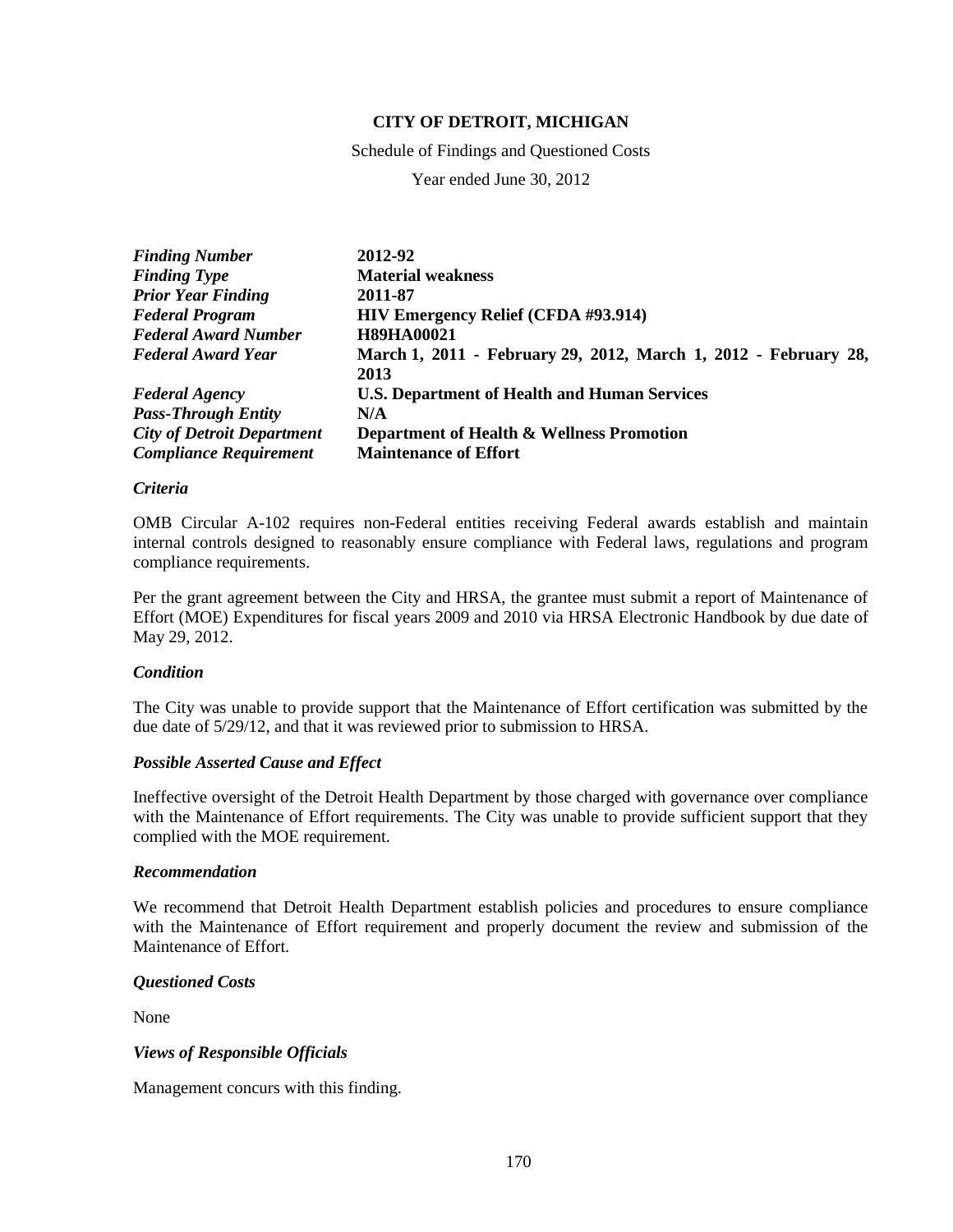Schedule of Findings and Questioned Costs

Year ended June 30, 2012

| <b>Finding Number</b>             | 2012-93                                                                 |
|-----------------------------------|-------------------------------------------------------------------------|
| <b>Finding Type</b>               | Material noncompliance / material weakness                              |
| <b>Prior Year Finding</b>         | 2011-83                                                                 |
| <b>Federal Program</b>            | <b>HIV Emergency Relief (CFDA #93.914)</b>                              |
| <b>Federal Award Number</b>       | <b>H89HA00021</b>                                                       |
| <b>Federal Award Year</b>         | March 1, 2011 - February 29, 2012, March 1, 2012 - February 28,<br>2013 |
| <b>Federal Agency</b>             | U.S. Department of Health and Human Services                            |
| <b>Pass-Through Entity</b>        | N/A                                                                     |
| <b>City of Detroit Department</b> | <b>Department of Health &amp; Wellness Promotion</b>                    |
| <b>Compliance Requirement</b>     | <b>Procurement, Suspension and Debarment</b>                            |

#### *Criteria*

OMB Circular A-87 requires non-Federal entities receiving Federal awards establish and maintain internal controls designed to reasonably ensure compliance with Federal laws, regulations, and program compliance requirements.

#### *Condition*

We inspected the two contracts between the City and SEMHA covering fiscal year 2012 and noted that they were both approved greater than four months after the effective date of the contract. The contract for grant year  $3/1/2011$  -  $2/28/2012$  was approved on June 27, 2011, and the contract for grant year  $3/1/12$  -2/28/2013 was approved on June 27, 2012.

#### *Possible Asserted Cause and Effect*

Ineffective oversight of the Detroit Health Department by those charged with governance over compliance with contract requirements, including those related to suspension and debarment. Both the March 2011 and March 2012 contracts between the City and SEMHA were approved in June 2011 and June 2012, respectively, which is after the start of the grant year. This allowed SEMHA to operate without an approved contract for more than 4 months.

#### *Recommendation*

We recommend that Detroit Health Department establish policies and procedures to ensure that all contracts are submitted and approved on time.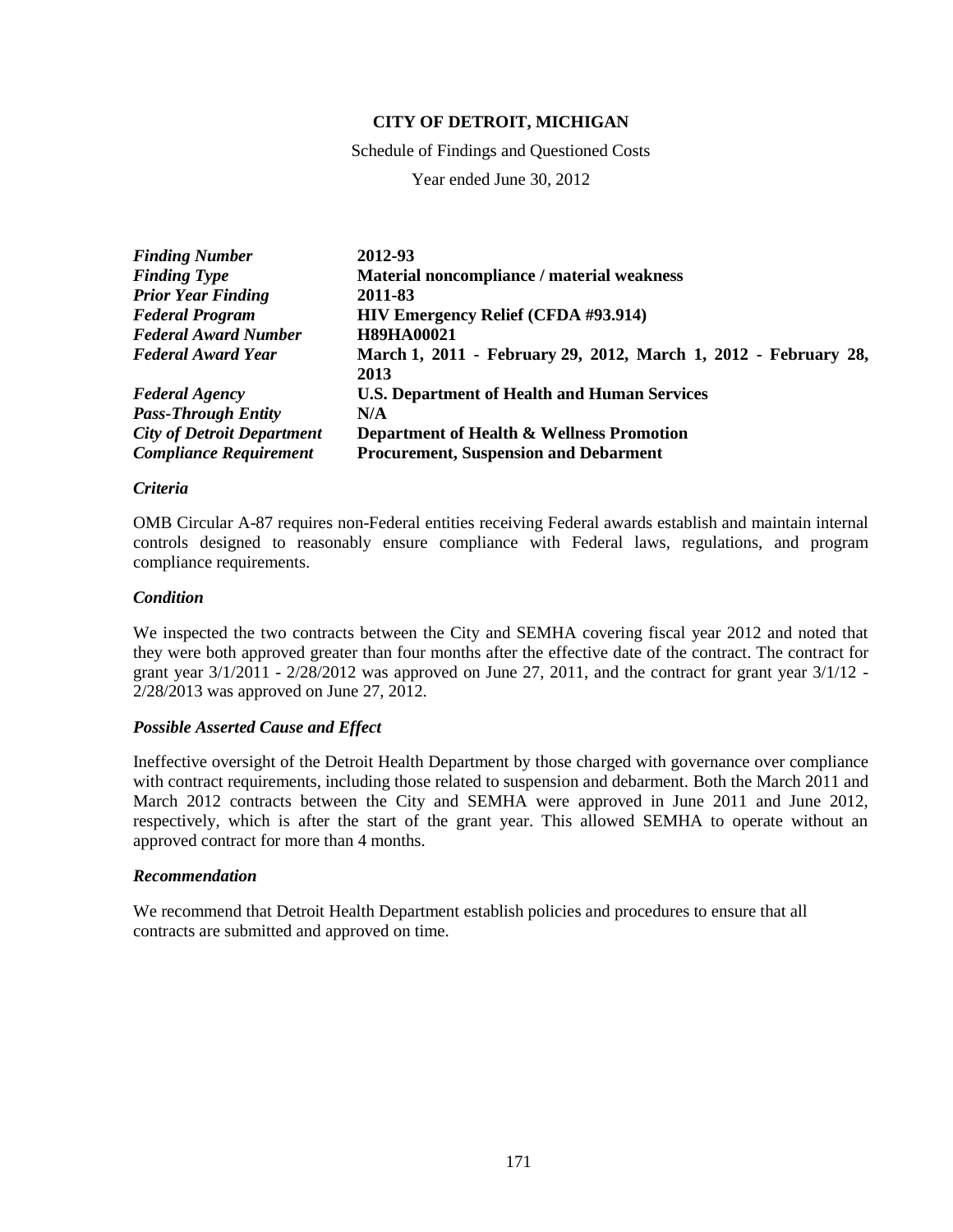Schedule of Findings and Questioned Costs Year ended June 30, 2012

*Questioned Costs* 

None

*Views of Responsible Officials*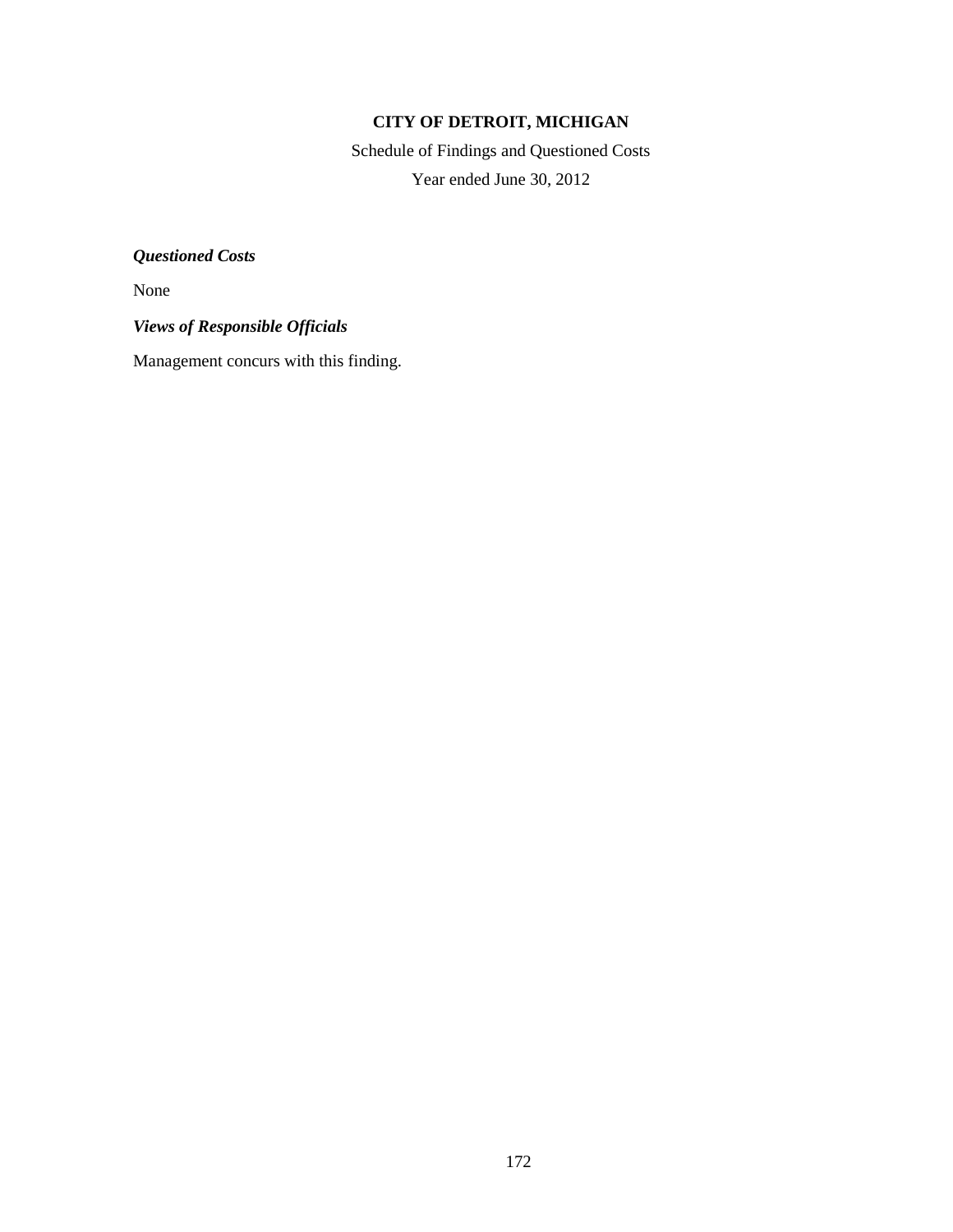Schedule of Findings and Questioned Costs

Year ended June 30, 2012

| <b>Finding Number</b>             | 2012-94                                                                 |
|-----------------------------------|-------------------------------------------------------------------------|
| <b>Finding Type</b>               | Material noncompliance / material weakness                              |
| <b>Prior Year Finding</b>         | 2011-85                                                                 |
| <b>Federal Program</b>            | <b>HIV Emergency Relief (CFDA #93.914)</b>                              |
| <b>Federal Award Number</b>       | <b>H89HA00021</b>                                                       |
| <b>Federal Award Year</b>         | March 1, 2011 - February 29, 2012, March 1, 2012 - February 28,<br>2013 |
| <b>Federal Agency</b>             | <b>U.S. Department of Health and Human Services</b>                     |
| <b>Pass-Through Entity</b>        | N/A                                                                     |
| <b>City of Detroit Department</b> | <b>Department of Health &amp; Wellness Promotion</b>                    |
| <b>Compliance Requirement</b>     | <b>Reporting</b>                                                        |

#### *Criteria*

Per 2 CFR 170, Appendix A and Federal Funding Accountability and Transparency Act Subaward Reporting System-FSRS.gov website:

1. The following data about sub-awards greater than \$25,000 must be reported:

- a) Name of entity receiving award,
- b) Amount of award,
- c) Funding agency,

d) NAICS code for contracts/ CFDA program number for grants,

e) Program source,

f) Award title descriptive of the purpose of the funding action,

g) Location of the entity (including congressional district),

h) Place of performance (including congressional district),

i) Unique identifier of the entity and its parent; and

j) Total compensation and names of top five executives (same thresholds as for primes).

2. The total Compensation and Names of the top five executives must be reported if:

a) More than 80% of annual gross revenues from the Federal government, and those revenues are greater than \$25M annually and

b) Compensation information is not already available through reporting to the SEC.

#### *Condition*

Per review of the Transparency Act Report, the reporting of key data elements of the subaward to the subrecipient (e.g. award amount, subrecipient name, date of signed contract) were not reported on the Transparency Act website, and there were no identifiable controls in place over the preparation and submission of the data.

#### *Possible Asserted Cause and Effect*

Ineffective oversight of the Detroit Health Department by those charged with governance over compliance with the Sub-award Transparency Act and Sub-Granting Reporting requirements. Management did not comply with the Sub-award Transparency Act & Sub-Granting Reporting requirements.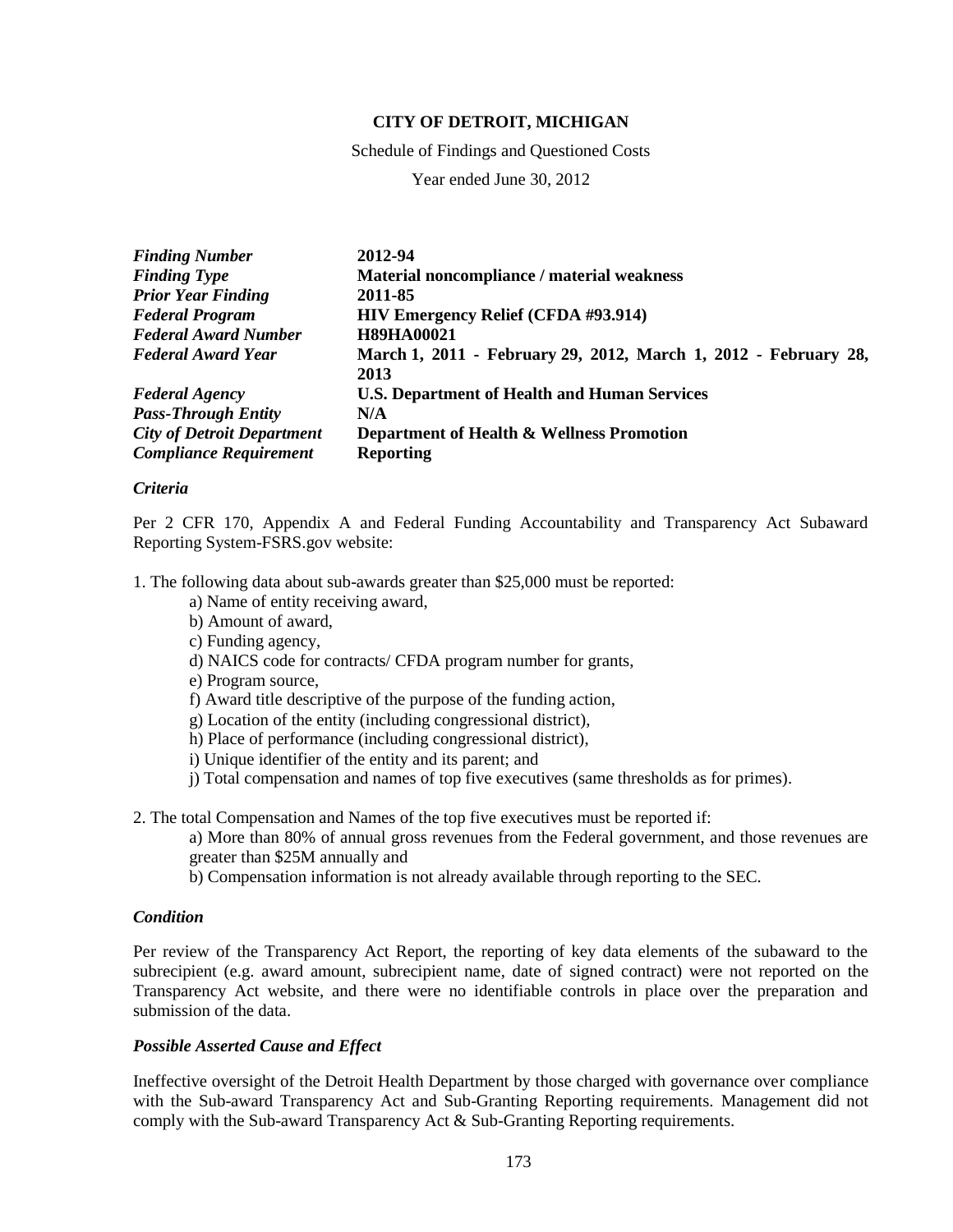Schedule of Findings and Questioned Costs Year ended June 30, 2012

# *Recommendation*

We recommend that Detroit Health Department establish policies and procedures to ensure compliance with the Sub-award Transparency Act and Sub-Granting Reporting requirements.

# *Questioned Costs*

None

*Views of Responsible Officials*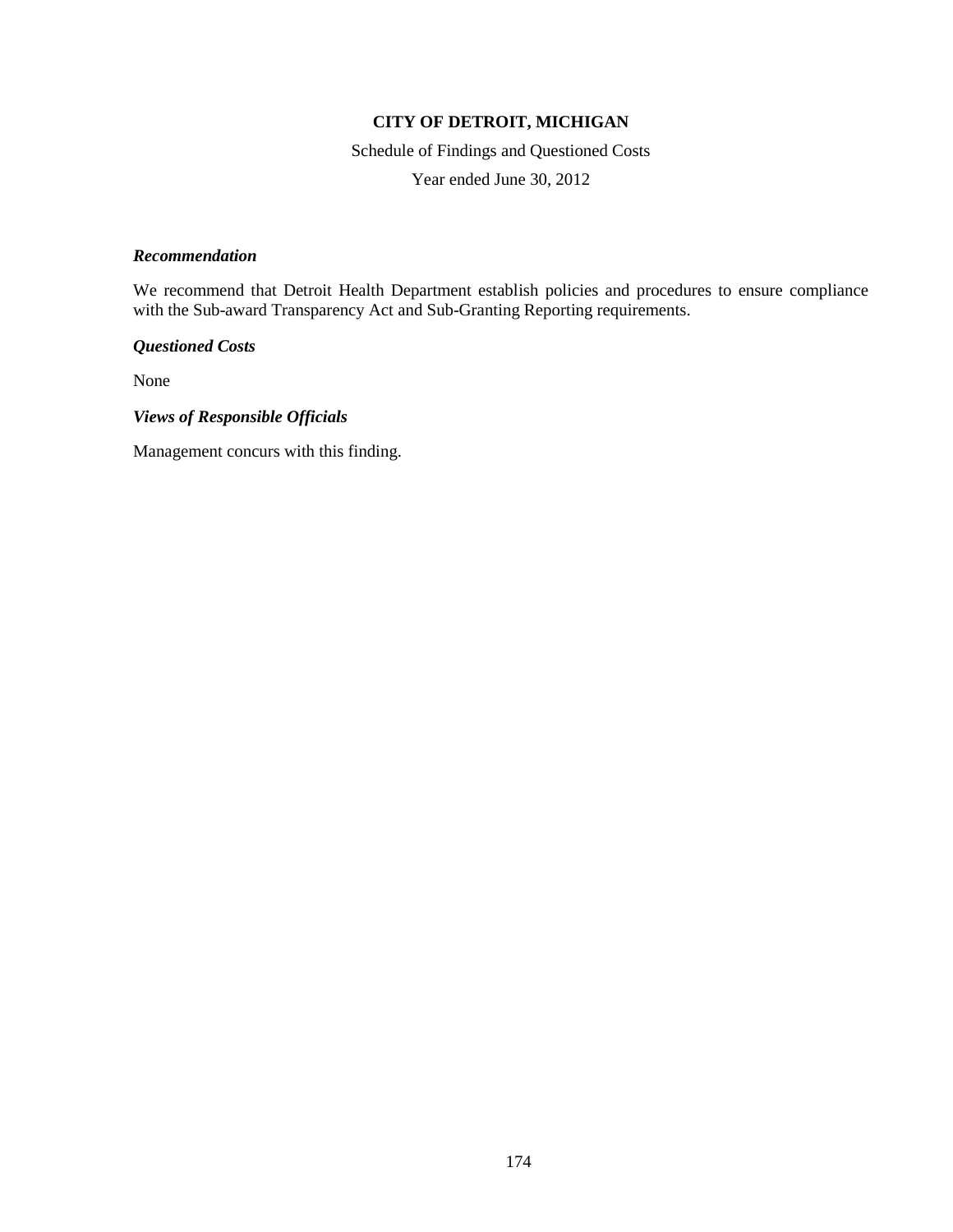Schedule of Findings and Questioned Costs

Year ended June 30, 2012

| <b>Finding Number</b>             | 2012-95                                                                 |
|-----------------------------------|-------------------------------------------------------------------------|
| <b>Finding Type</b>               | Material noncompliance / material weakness                              |
| <b>Prior Year Finding</b>         | 2011-86                                                                 |
| <b>Federal Program</b>            | <b>HIV Emergency Relief (CFDA #93.914)</b>                              |
| <b>Federal Award Number</b>       | <b>H89HA00021</b>                                                       |
| <b>Federal Award Year</b>         | March 1, 2011 - February 29, 2012, March 1, 2012 - February 28,<br>2013 |
| <b>Federal Agency</b>             | <b>U.S. Department of Health and Human Services</b>                     |
| <b>Pass-Through Entity</b>        | N/A                                                                     |
| <b>City of Detroit Department</b> | <b>Department of Health &amp; Wellness Promotion</b>                    |
| <b>Compliance Requirement</b>     | <b>Subrecipient Monitoring</b>                                          |

#### *Criteria*

Governmental subrecipients are subject to the A-102 common Rule, which requires nonfederal entities receiving Federal Awards to establish and maintain internal controls designed to reasonable ensure compliance with laws, regulations and program compliance requirements. Per 31 USC 7502(f)(2)(B)(2), each pass through entity shall: A) Provide each subrecipient the program names (and identifying numbers) from which each assistance is derived, and the federal requirements that govern the use of such awards and the requirements of chapter; B) Monitors the subrecipients use of Federal awards through site visits, limited scope audits, or other means; C) Review the audit of a subrecipient as necessary to determine whether prompt and appropriate corrective action has been taken with respect to audit findings, as defined by the Director pertaining to federal awards provided to the subrecipient by the pass-through entity.

#### *Condition*

The City has policies and procedures in place over subrecipient monitoring but is not effectively implementing it. There was no evidence of management review of the onsite review checklist. The Professional Service Contract between the City of Detroit and the subrecipient, contains responsibilities listed for both parties that are ambiguous and do not clearly disclose all of the relevant terms and conditions of the grant agreement from HRSA, including whether the contractor should report expenditures on a cash or accrual basis of accounting, and pass-through information.

#### *Possible Asserted Cause and Effect*

Ineffective oversight of the Detroit Health Department by those charged with governance over compliance with the Subrecipient Monitoring requirements. The City did not properly document the evidences of management review of the onsite review checklist.

#### *Recommendation*

We recommend that Detroit Health Department establish policies and procedures to ensure compliance with the Subrecipient Monitoring requirements and properly document the management review of the onsite review checklist.

#### *Questioned Costs*

None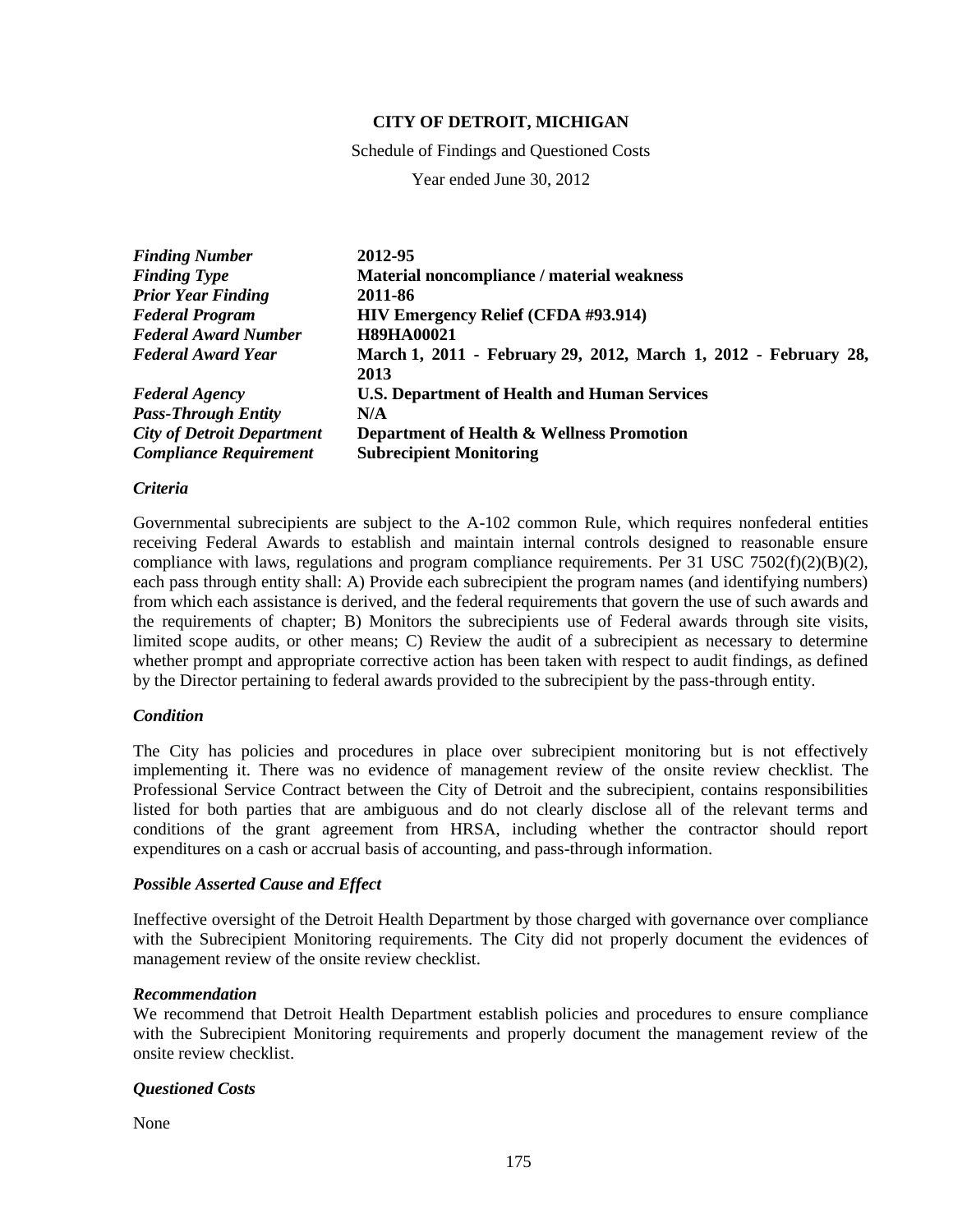Schedule of Findings and Questioned Costs Year ended June 30, 2012

*Views of Responsible Officials*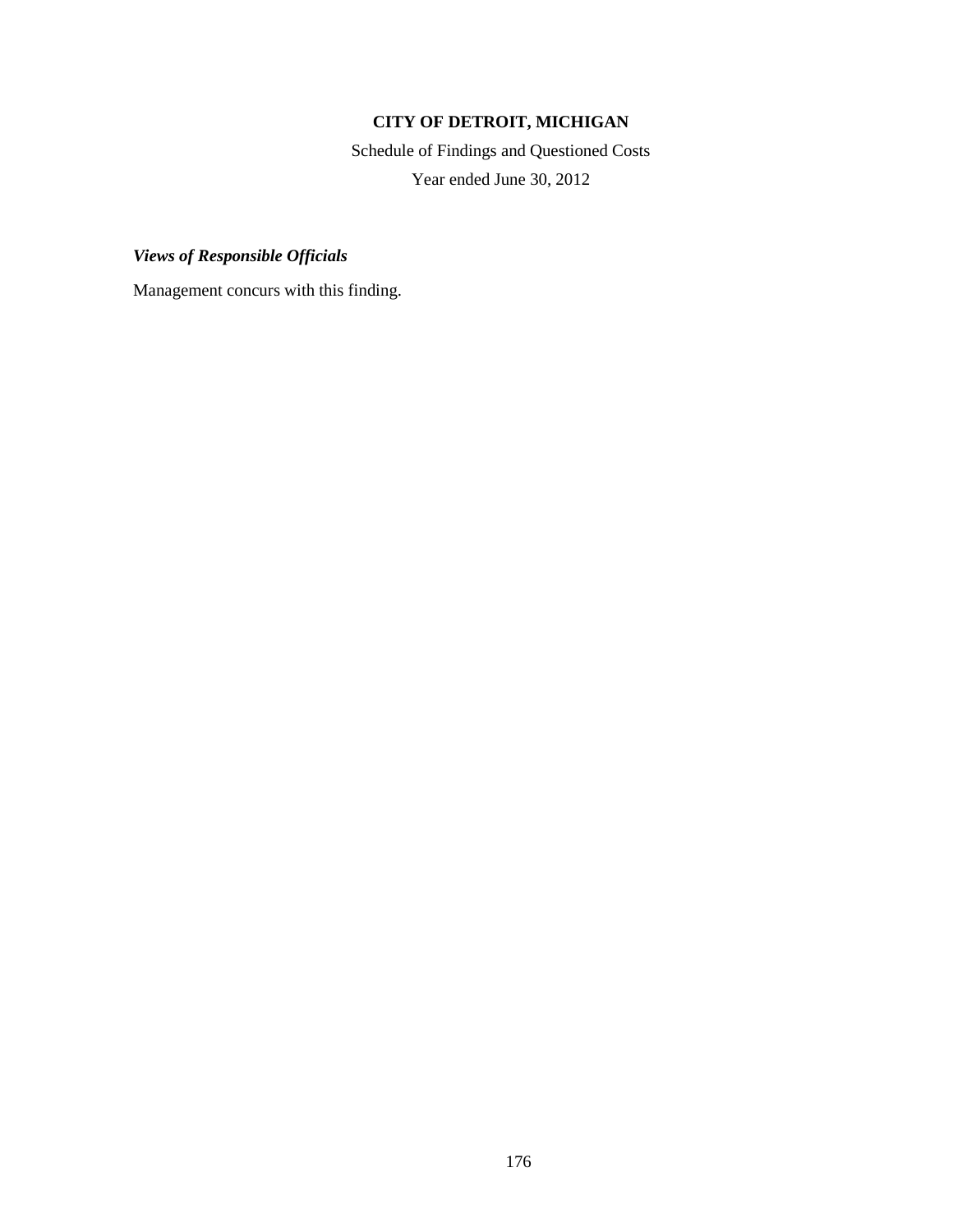Schedule of Findings and Questioned Costs

Year ended June 30, 2012

| <b>Finding Number</b>             | 2012-96                                                                               |
|-----------------------------------|---------------------------------------------------------------------------------------|
| <b>Finding Type</b>               | Noncompliance / significant deficiency                                                |
| <b>Prior Year Finding</b>         | N/A                                                                                   |
| <b>Federal Program</b>            | <b>Block Grants for Prevention and Treatment of Substance Abuse</b><br>(CFDA #93.959) |
| <b>Federal Award Number</b>       | 20120859-00, 20112374-003                                                             |
| <b>Federal Award Year</b>         | October 1, 2010 - September 30, 2011, October 1, 2011 - September<br>30, 2012         |
| <b>Federal Agency</b>             | <b>U.S. Department of Health and Human Services</b>                                   |
| <b>Pass-Through Entity</b>        | <b>Michigan Department of Community Health</b>                                        |
| <b>City of Detroit Department</b> | <b>Department of Health &amp; Wellness Promotion</b>                                  |
| <b>Compliance Requirement</b>     | <b>Procurement, Suspension and Debarment</b>                                          |

### *Criteria*

OMB Circular A-87 requires non-Federal entities receiving Federal awards establish and maintain internal controls designed to reasonably ensure compliance with Federal laws, regulations, and program compliance requirements.

## *Condition*

Of the 2 contracts (between the City and Clark Associates) selected for review, the contract ending 9/30/12 was approved on 12/14/11 (3 months after the effective date of the contract).

# *Possible Asserted Cause and Effect*

Ineffective oversight of the procurement process by those charged with governance over compliance with contract requirements, including those related to suspension and debarment. The Detroit Health Department initiated the procurement process at an early stage. Due to the several approvals levels in the procurement process, the contract approval was delayed at the City Council and Purchasing approval level which caused the contract to be approved after the effective date. The September contracts between the City and Clark were approved 3 months after the effective date of the contract, which is after the start of the grant year. This allowed Clark to operate without an approved contract for 3 months.

#### *Recommendation*

We recommend that Detroit Health Department establish policies and procedures to ensure that all contracts are submitted and approved before the effective date of the contract.

#### *Questioned Costs*

None

# *Views of Responsible Officials*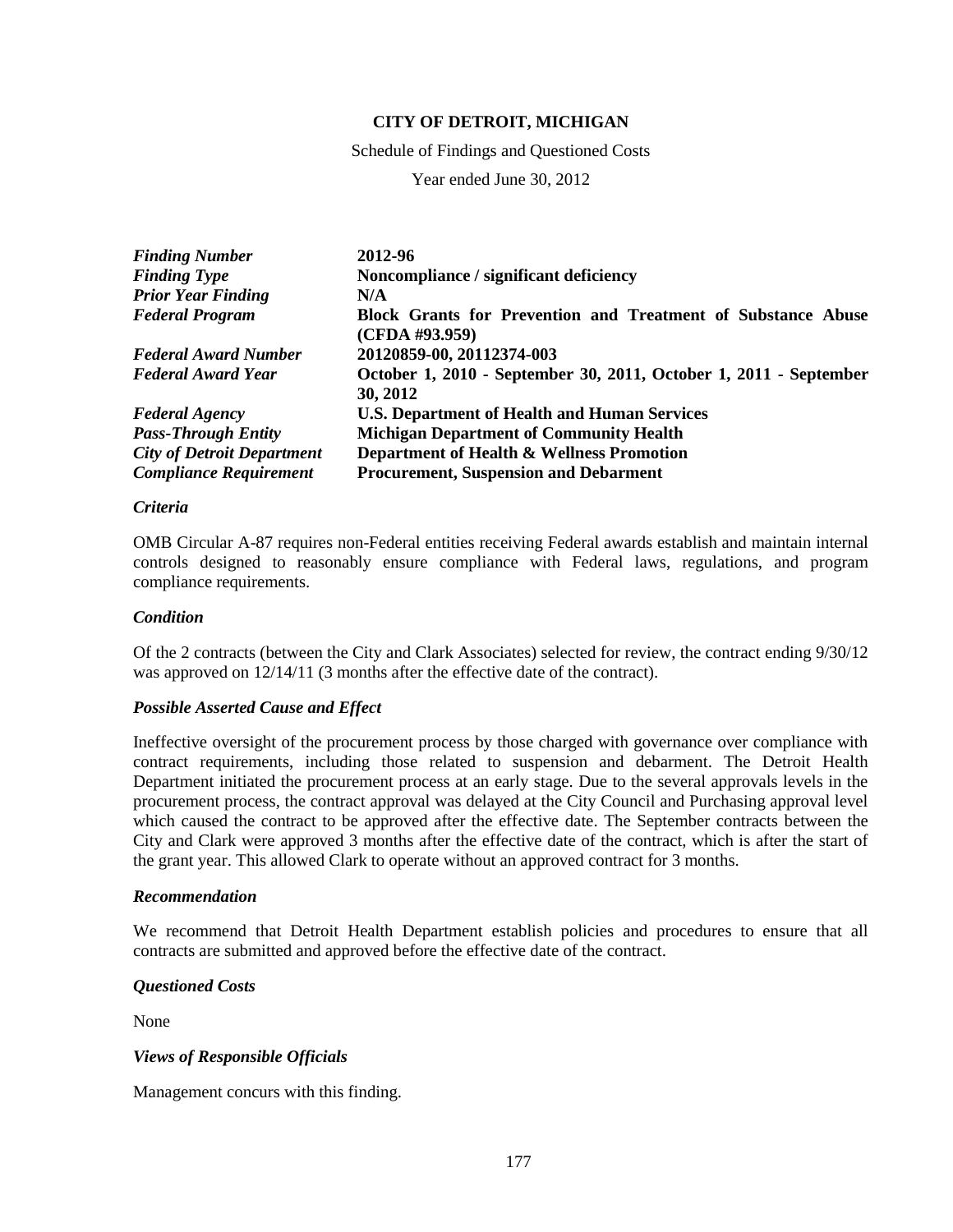Schedule of Findings and Questioned Costs

Year ended June 30, 2012

| <b>Finding Number</b>             | 2012-97                                                                               |
|-----------------------------------|---------------------------------------------------------------------------------------|
| <b>Finding Type</b>               | Material noncompliance / material weakness                                            |
| <b>Prior Year Finding</b>         | 2011-89                                                                               |
| <b>Federal Program</b>            | <b>Block Grants for Prevention and Treatment of Substance Abuse</b><br>(CFDA #93.959) |
| <b>Federal Award Number</b>       | 20120859-00, 20112374-003                                                             |
| <b>Federal Award Year</b>         | October 1, 2010 - September 30, 2011, October 1, 2011 - September<br>30, 2012         |
| <b>Federal Agency</b>             | <b>U.S. Department of Health and Human Services</b>                                   |
| <b>Pass-Through Entity</b>        | <b>Michigan Department of Community Health</b>                                        |
| <b>City of Detroit Department</b> | <b>Department of Health &amp; Wellness Promotion</b>                                  |
| <b>Compliance Requirement</b>     | <b>Reporting</b>                                                                      |

### *Criteria*

Per "Attachment C: Required Reports" of the Grant Agreement between the State of Michigan and the City of Detroit, there were several reports that required the City to submit by the due date as listed on the grant agreement.

#### *Condition*

The Preliminary Closeout Report and Special Projects Report for 2012 were not submitted. Additionally, 12 reports required per the grant agreement were submitted after the required due date.

#### *Possible Asserted Cause and Effect*

Ineffective oversight of the Detroit Health Department by those charged with governance over compliance with requirements regarding Reporting. Internal controls were not properly designed, executed, or monitored to ensure effectiveness. As a result, management did not comply with the Reporting requirements.

#### *Recommendation*

We recommend that Detroit Health Department establish policies and procedures to ensure that all reports required by the grant agreement were submitted on time.

#### *Questioned Costs*

None

### *Views of Responsible Officials*